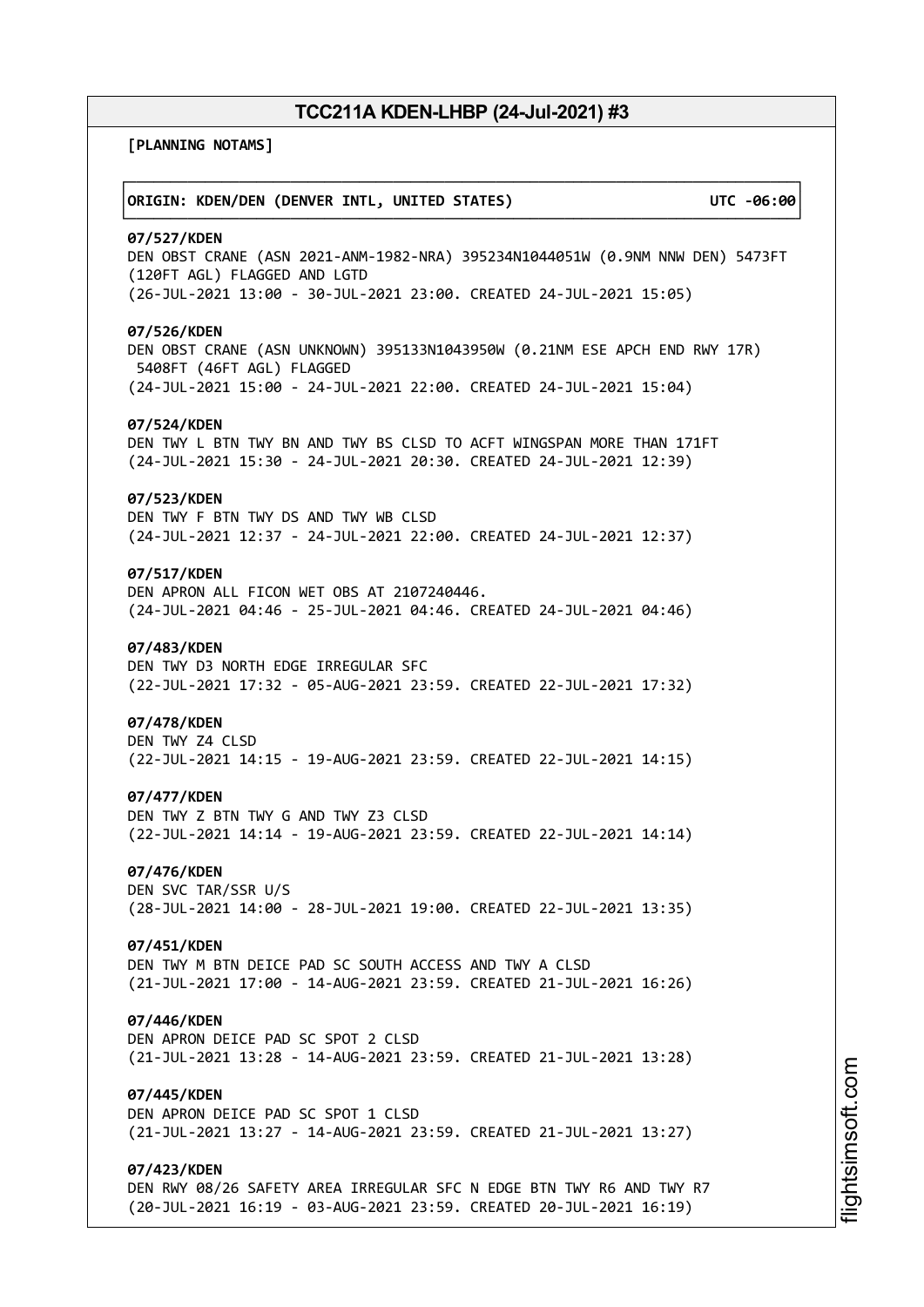**1/1807/KDEN** DEN IAP DENVER INTL, DENVER, CO. RNAV (RNP) Z RWY 34R, ORIG-C... RNP 0.10 DA 5906/ HAT 552 ALL CATS, VISIBILITY ALL CATS RVR 6000. RNP 0.20 DA 6037/ HAT 683 ALL CATS, VISIBILITY ALL CATS 1 1/2. RNP 0.30 DA 6074/ HAT 720 ALL CATS, VISIBILITY ALL CATS 1 5/8. CHANGE INOP NOTE TO READ: FOR INOPERATIVE ALSF, INCREASE RNP 0.10 ALL CATS VISIBILITY TO 1 5/8 MILE, RNP 0.20 AND RNP0.30 ALL CATS VISIBILITY TO 2 MILES. TEMPORARY CRANES 5695 MSL BEGINNING 3778FT SE OF RWY 34R (2019-ANM-1220/1221/1222/1223-NRA), TEMPORARY CRANE 5620 MSL 1.10NM SE OF RWY 34R (2018-ANM-307-NRA), TEMPORARY CRANES 5625 MSL BEGINNING 3778FT SE OF RWY 34R (2020-ANM-1605/1606/1607/1608-NRA), CRANES UP TO 5260 MSL 6685FT SE OF RWY 34R (2020-ANM-2198/2199/2200/2201-NRA). 2107191133-2112151133EST (PERM. CREATED 19-JUL-2021 11:33)

### **1/1799/KDEN**

DEN IAP DENVER INTL, DENVER, CO. ILS OR LOC RWY 34R, AMDT 3A... S-LOC 34R MDA 5860/HAT 586 ALL CATS, VISIBILITY CATS C/D 1 1/4 SM. VDP NA. CHANGE CHART NOTE TO READ: FOR INOPERATIVE ALSF, INCREASE S-LOC 34R CAT C/D VISIBILITY TO 1 3/4 SM. TEMPORARY CRANES UP TO 5549 MSL 1.86NM S OF RWY 34R (2020-ANM-1853 THRU 1871-NRA), TEMPORARY CRANES UP TO 5473 MSL BEGINNING 4453FT NE OF RWY 34R (2021-ANM-1980/1981/1982/1983-NRA). 2107191115-2112151115EST (PERM. CREATED 19-JUL-2021 11:16)

### **1/1796/KDEN**

DEN IAP DENVER INTL, DENVER, CO. ILS OR LOC RWY 8, AMDT 5A... S-ILS 8\*\* DA 5788/HAT 434 ALL CATS. VISIBILITY ALL CATS RVR 4000. S-LOC 8 MDA 5820/HAT 466 ALL CATS, VISIBILITY CATS A/B RVR 4000, CATS C/D RVR 5000. VDP AT I-FUI 1.07 DME; DISTANCE VDP TO THLD 1.25 MILES. DISREGARD NOTE: \*\* RVR 1800 AUTHORIZED WITH USE OF FD OR AP OR HUD TO DA. CHANGE INOP NOTE TO READ: FOR INOPERATIVE MALSR, INCREASE S-LOC 8 CAT A/B VISIBILITY TO RVR 5500 AND CAT C/D VISIBILITY TO 1 3/8. TEMPORARY CRANES UP TO 5503 MSL BEGINNING 4420FT W OF RWY 8 (2019-ANM-293 THRU 295-NRA), TEMPORARY CRANES UP TO 5503 MSL BEGINNING 4220FT W OF RWY 8 (2021-ANM-1339/1340/1341/1342-NRA), TEMPORARY CRANES UP TO 5473 MSL BEGINNING 3916FT W OF RWY 8 (2021-ANM-1980/1981/1982/1983-NRA). 2107191111-2112151111EST (PERM. CREATED 19-JUL-2021 11:13)

#### **1/1797/KDEN**

DEN IAP DENVER INTL, DENVER, CO. RNAV (GPS) Y RWY 8, AMDT 1C... LPV DA# NA ALL CATS. LNAV MDA 5820/ HAT 466 ALL CATS, VISIBILITY CATS A/B RVR 4000, CATS C/D RVR 5000. VDP 1.13 NM TO RW08. CHANGE INOP NOTE TO READ: FOR INOPERATIVE MALSR, INCREASE LNAV CAT C/D VISIBILITY TO 1 3/8 MILE. DISREGARD NOTE: #RVR 1800 AUTHORIZED WITH USE OF FD OR AP OR HUD TO DA. TEMPORARY CRANES UP TO 5503 MSL BEGINNING 4420FT W OF RWY 8 (2019-ANM-293 THRU 295-NRA), TEMPORARY CRANES UP TO 5503 MSL BEGINNING 4220FT W OF RWY 8 (2021-ANM-1339/1340/1341/1342-NRA),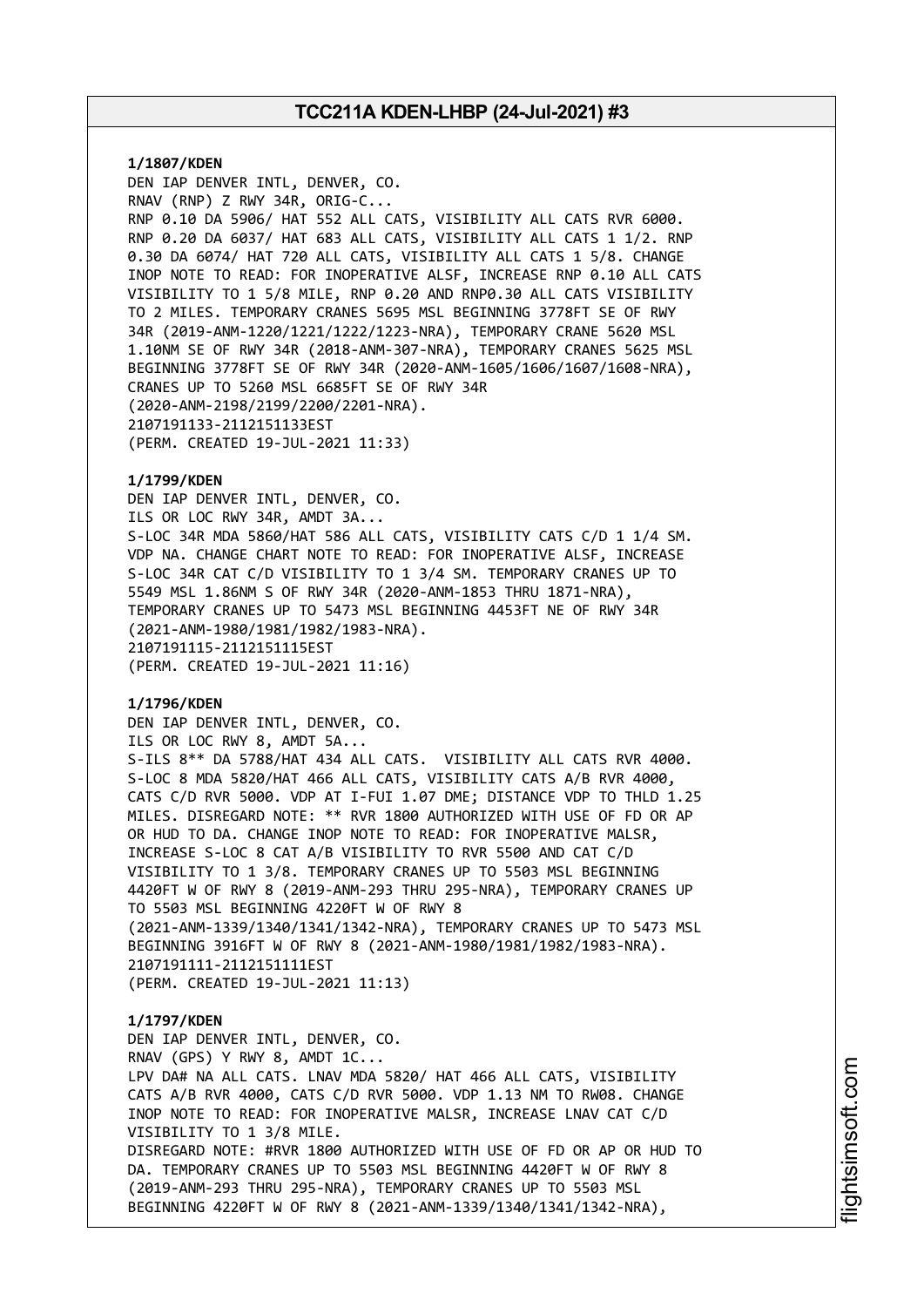TEMPORARY CRANES UP TO 5473 MSL BEGINNING 3916FT W OF RWY 8 (2021-ANM-1980/1981/1982/1983-NRA). 2107191111-2112151111EST (PERM. CREATED 19-JUL-2021 11:13) **07/392/KDEN** DEN RWY 16R/34L CL MARKINGS N 4000FT OBSC 2107182110-2107242359 (PERM. CREATED 18-JUL-2021 21:10) **07/359/KDEN** DEN OBST RIG (ASN 2018-ANM-2015-NRA) 395218N1043709W (2.6NM ENE DEN) 5389FT (105FT AGL) FLAGGED AND LGTD (23-JUL-2021 13:30 - 28-JUL-2021 22:30. CREATED 16-JUL-2021 14:34) **07/353/KDEN** DEN TWY CS SPOT 6W CLR BAR LGT U/S (16-JUL-2021 05:36 - 15-SEP-2021 23:59. CREATED 16-JUL-2021 05:36) **07/325/KDEN** DEN OBST CRANE (ASN 2020-ANM-1553-NRA) 395112N1044052W (0.6NM SW DEN) 5475FT (100FT AGL) LGTD DLY 0300-1100 (22-JUL-2021 03:00 - 29-JUL-2021 11:00. CREATED 15-JUL-2021 14:37) **07/311/KDEN** DEN TWY F7 NORTH EDGE IRREGULAR SFC (15-JUL-2021 00:46 - 31-AUG-2021 23:59. CREATED 15-JUL-2021 00:46) **07/298/KDEN** DEN OBST RIG (ASN 2013-ANM-1152-NRA) 395245N1043544W (3.7NM ENE DEN) 5391FT (105FT AGL) FLAGGED AND LGTD (19-JUL-2021 13:30 - 24-JUL-2021 22:30. CREATED 14-JUL-2021 16:21) **07/297/KDEN** DEN OBST RIG (ASN 2020-ANM-2342-NRA) 395311N1043560W (3.7NM ENE DEN) 5366FT (105FT AGL) FLAGGED AND LGTD (21-JUL-2021 13:30 - 24-JUL-2021 22:30. CREATED 14-JUL-2021 16:19) **07/263/KDEN** DEN TWY J CL LGT U/S (13-JUL-2021 09:38 - 15-SEP-2021 23:59. CREATED 13-JUL-2021 09:38) **07/192/KDEN** DEN TWY CS CL LGT BTN TWY L AND TWY G U/S (09-JUL-2021 15:31 - 15-SEP-2021 23:59. CREATED 09-JUL-2021 15:31) **07/191/KDEN** DEN TWY K BTN TWY CN AND TWY BN CLSD (09-JUL-2021 15:30 - 15-SEP-2021 23:59. CREATED 09-JUL-2021 15:30) **07/190/KDEN** DEN TWY CS BTN TWY L AND TWY K CLSD (09-JUL-2021 15:27 - 15-SEP-2021 23:59. CREATED 09-JUL-2021 15:28) **1/4829/KDEN** DEN IAP DENVER INTL, DENVER, CO. RNAV (GPS) Y RWY 17R, AMDT 1C... LPV DA NA ALL CATS. CHANGE NOTE TO READ: FOR INOPERATIVE MALSR,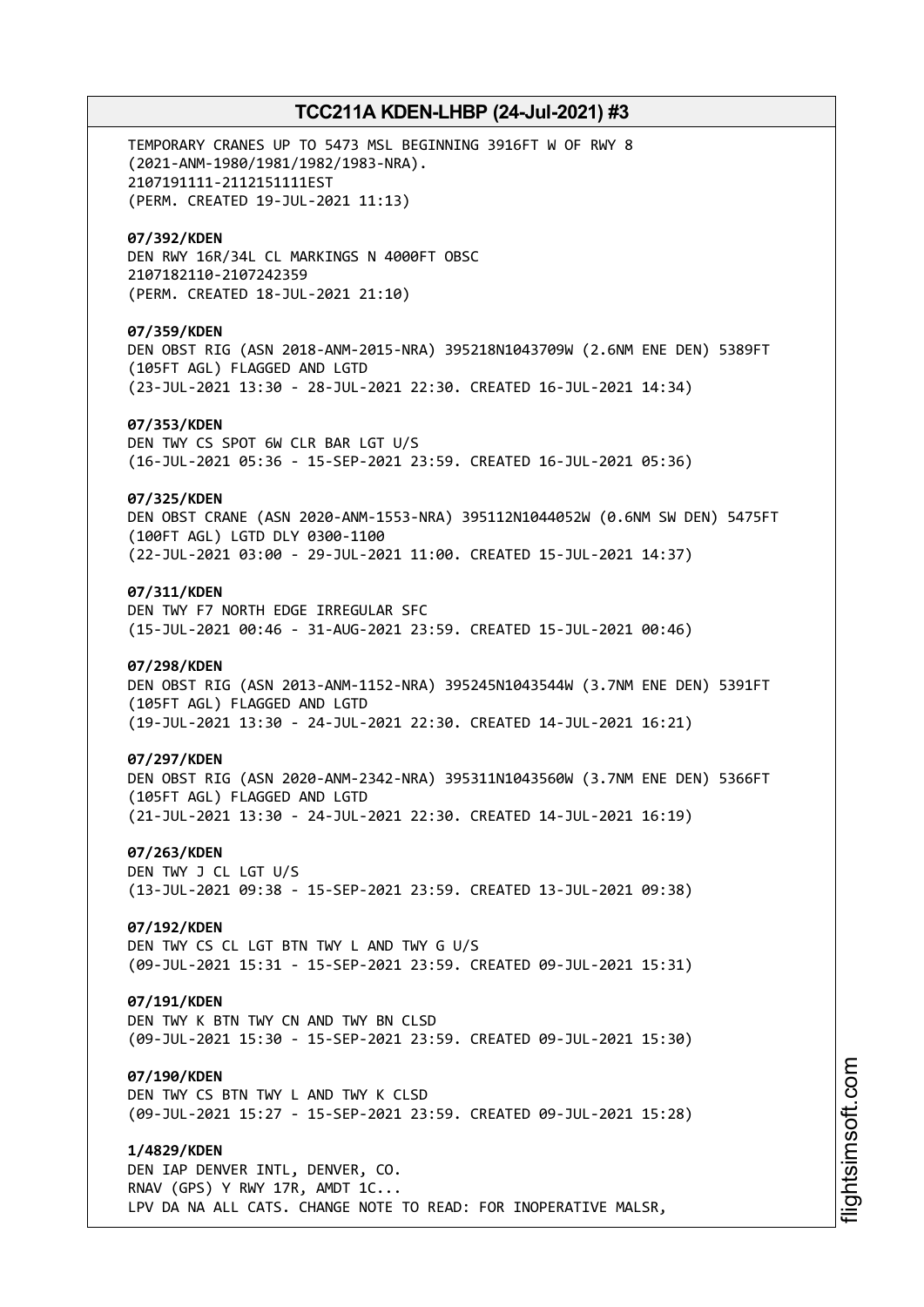INCREASE LNAV/VNAV ALL CATS VISIBILITY TO 1 1/2 MILE AND LNAV CAT C/D TO 1 1/2 MILE. TEMPORARY CRANES UP TO 5605 MSL BEGINNING 1501FT SW OF RWY 17R (2017-ANM-1601/1602/1603/1604/1698/1699/1700/1701-NRA). 2107061933-2108301933EST (PERM. CREATED 06-JUL-2021 19:34)

# **1/4828/KDEN**

DEN IAP DENVER INTL, DENVER, CO. ILS OR LOC RWY 17R, AMDT 3B... S-ILS 17R, DA 5719/HAT 327 ALL CATS, VISIBILITY ALL CATS RVR 2600. S-LOC 17R, MDA 5880/HAT 488 ALL CATS, VISIBILITY CATS C/D RVR 5000. VDP AT I-ACX 1.18 DME; DISTANCE TO THLD 1.35NM. CHANGE NOTE TO READ: FOR INOP ALS, INCREASE S-ILS 17R VISIBILITY ALL CATS TO RVR 5000 AND S-LOC 17R CATS C/D VISIBILITY TO 1 3/8 SM. TEMPORARY CRANES UP TO 5605 MSL BEGINNING 1501FT SW OF RWY 17R (2017-ANM-1601/1602/1603/1604/1698/1699/1700/1701-NRA). 2107061933-2108301933EST (PERM. CREATED 06-JUL-2021 19:34)

**1/4805/KDEN** DEN IAP DENVER INTL, DENVER, CO. ILS OR LOC RWY 34L, AMDT 2B... S-LOC 34L MDA 5700/HAT 373 ALL CATS. VISIBILITY CATS C/D RVR 3500. 2107061920-2307061920EST (PERM. CREATED 06-JUL-2021 19:22)

### **1/3687/KDEN**

DEN IAP DENVER INTL, DENVER, CO. RNAV (RNP) Z RWY 17R, ORIG-C... RNP 0.10 DA 5876/HAT 484 ALL CATS. VISIBILITY ALL CATS RVR 5000. FOR INOPERATIVE MALSR, INCREASE RNP 0.10 ALL CATS VISIBILITY TO 1 3/8 MILE AND RNP 0.30 ALL CATS VISIBILITY TO 1 5/8 MILE. TEMPORARY CRANES 5665 MSL BEGINNING 1768FT W OF RWY 17R (2019-ANM-2257 THRU 2260-NRA),, TEMPORARY CRANES, UP TO 5605 MSL BEGINNING 1501FT SW OF RWY 17R (2017-ANM-1601/1602/1603/1604/1698/1699/1700/1701-NRA). 2107021305-2108151305EST (PERM. CREATED 02-JUL-2021 13:05)

# **1/1288/KDEN**

DEN IAP DENVER INTL, DENVER, CO. RNAV (RNP) Z RWY 34L, ORIG-C... RNP 0.10 DA 5837/ HAT 510 ALL CATS, VISIBILITY ALL CATS RVR 5500. RNP 0.20 DA 5956/ HAT 629 ALL CATS, VISIBILITY ALL CATS 1 3/8. RNP 0.30 DA 5994/ HAT 667 ALL CATS, VISIBILITY ALL CATS 1 1/2. CHANGE INOP NOTE TO READ: FOR INOPERATIVE ALSF, INCREASE RNP 0.10 ALL CATS VISIBILITY TO 1 3/8 SM, RNP 0.20 ALL CATS VISIBILITY TO 1 3/4 SM, AND RNP 0.30 ALL CATS VISIBILITY TO 1 7/8 SM. TEMPORARY CRANES 5625 MSL BEGINNING 4315FT E OF RWY 34L (2020-ANM-1605/1606/1607/1608-NRA). 2106111306-2201101306EST (PERM. CREATED 11-JUN-2021 13:07)

**1/1289/KDEN** DEN IAP DENVER INTL, DENVER, CO. RNAV (GPS) Y RWY 34L, AMDT 2C... LNAV/VNAV DA 5895/ HAT 568 ALL CATS, VISIBILITY ALL CATS 1 1/4. i⊒<br>⊫ htsim soft.c om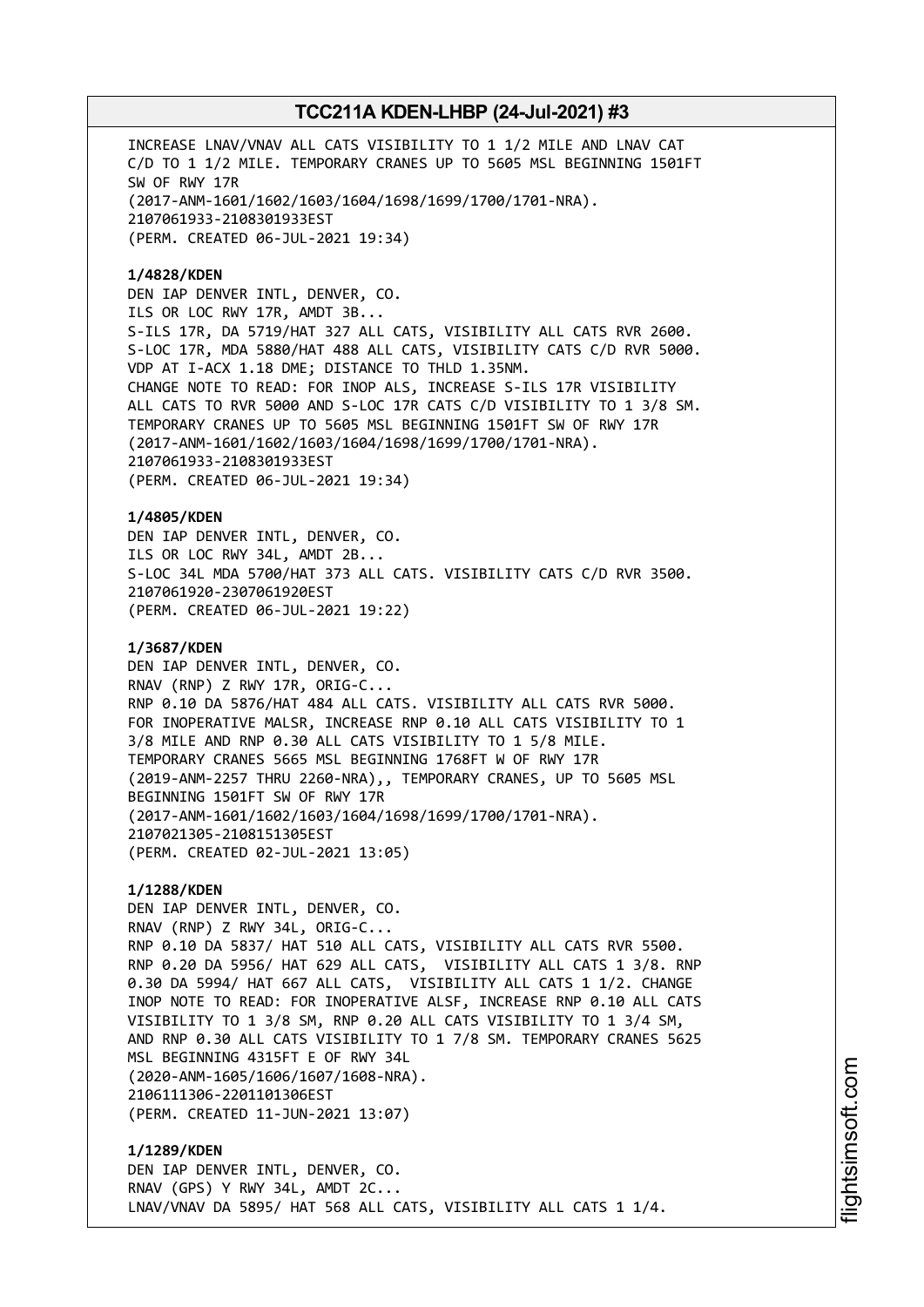LNAV MDA 5880/ HAT 553 ALL CATS, VISIBILITY CAT C/D RVR 5500. VDP 1.51NM TO RW 34L. TEMPORARY CRANES UP TO 5503 MSL BEGINNING 1.04NM SW OF RWY 34L (2020-ANM-555/556/557/558-NRA), TEMPORARY CRANES 5538 MSL 1.26NM SE OF RWY 34L (2020-ANM-1853 THRU 1860-NRA), TEMPORARY CRANES 5625 MSL BEGINNING 4315FT E OF RWY 34L (2020-ANM-1605/1606/1607/1608-NRA). 2106111306-2201101306EST (PERM. CREATED 11-JUN-2021 13:07)

### **1/1281/KDEN**

DEN IAP DENVER INTL, DENVER, CO. ILS OR LOC RWY 17L, AMDT 4A... S-LOC 17L MDA 5640/HAT 301 ALL CATS. VDP NA. TEMPORARY RIG 5376 MSL 1.38NM N OF RWY 17L (2020-ANM-2772-NRA). 2106111209-2205011208EST (PERM. CREATED 11-JUN-2021 12:09)

# **1/1254/KDEN**

DEN IAP DENVER INTL, DENVER, CO. ILS OR LOC RWY 25, AMDT 3A... S-ILS 25\*\* DA 5846/HAT 491 ALL CATS, VISIBILITY ALL CATS RVR 5000. S-LOC 25 MDA 5860/HAT 505 ALL CATS, VISIBILITY ALL CATS RVR 5000. CHANGE INOP NOTE TO READ: FOR INOPERATIVE MALSR, INCREASE S-ILS 25 VISIBILITY ALL CATS TO 1 3/8 SM, INCREASE S-LOC 25 CAT C AND D VISIBILITY TO 1 3/8 SM. DISREGARD NOTE: \*\*RVR 1800 AUTHORIZED WITH USE OF FD OR AP OR HUD TO DA. ADD NOTE: PROCEDURE NA AT NIGHT. TEMPRARY CRANES UP TO 5544FT MSL BEGINNING 3005FT E OF RWY 25 (2020-ANM-1853 THRU 1871-NRA), TEMPORARY CRANES 5620 MSL 3688FT NE OF RWY 25 (2018-ANM-307/309-NRA). TEMPORARY CRANE 5538 MSL 2569FT S OF RWY 25 (2020-ANM-1853 THRU 1860-NRA), TEMPORARY CRANES 5625 MSL BEGINNING 4634FT N OF RWY25 (2020-ANM-1605/1606/1607/1608-NRA), TEMPORARY CRANES UP TO 5620FT MSL BEGINNING 4225FT NE OF RWY 25 (2020-ANM-2198/2199/2200/2201-NRA). 2106111203-2112151203EST (PERM. CREATED 11-JUN-2021 12:03)

**1/1252/KDEN** DEN SID DENVER INTL, DENVER, CO. DENVER TWO DEPARTURE... PIKES TWO DEPARTURE... PLAINS ONE DEPARTURE... ROCKIES FIVE DEPARTURE... YELLOWSTONE FOUR DEPARTURE... NOTE: RWY 07, DEPARTURE NA. MULTIPLE TEMPORARY CRANES BEGINNING 2594FT FROM DER , 225 FT LEFT OF CENTERLINE, ON CENTERLINE AND 1116FT RIGHT OF CENTERLINE, UP TO 200FT AGL/5549FT MSL (2020-ANM-1871, 1870, 1869, 1868, 1867, 1866, 1865, 1864, 1863, 1862, 1861, 1860, 1859, 1856, 1857, 1856, 1855, 1854, 1853-NRA). TEMPORARY CRANES BEGINNING 2594FT FROM DER , 225 FT LEFT OF CENTERLINE, ON CENTERLINE AND 1116FT RIGHT OF CENTERLINE, UP TO 200FT AGL/5549FT MSL (2020-ANM-1853 THRU 1871-NRA). ALL OTHER DATA REMAINS AS PUBLISHED. (11-JUN-2021 12:03 - 15-DEC-2021 12:03 EST. CREATED 11-JUN-2021 12:03)

**1/1251/KDEN** DEN IAP DENVER INTL, DENVER, CO.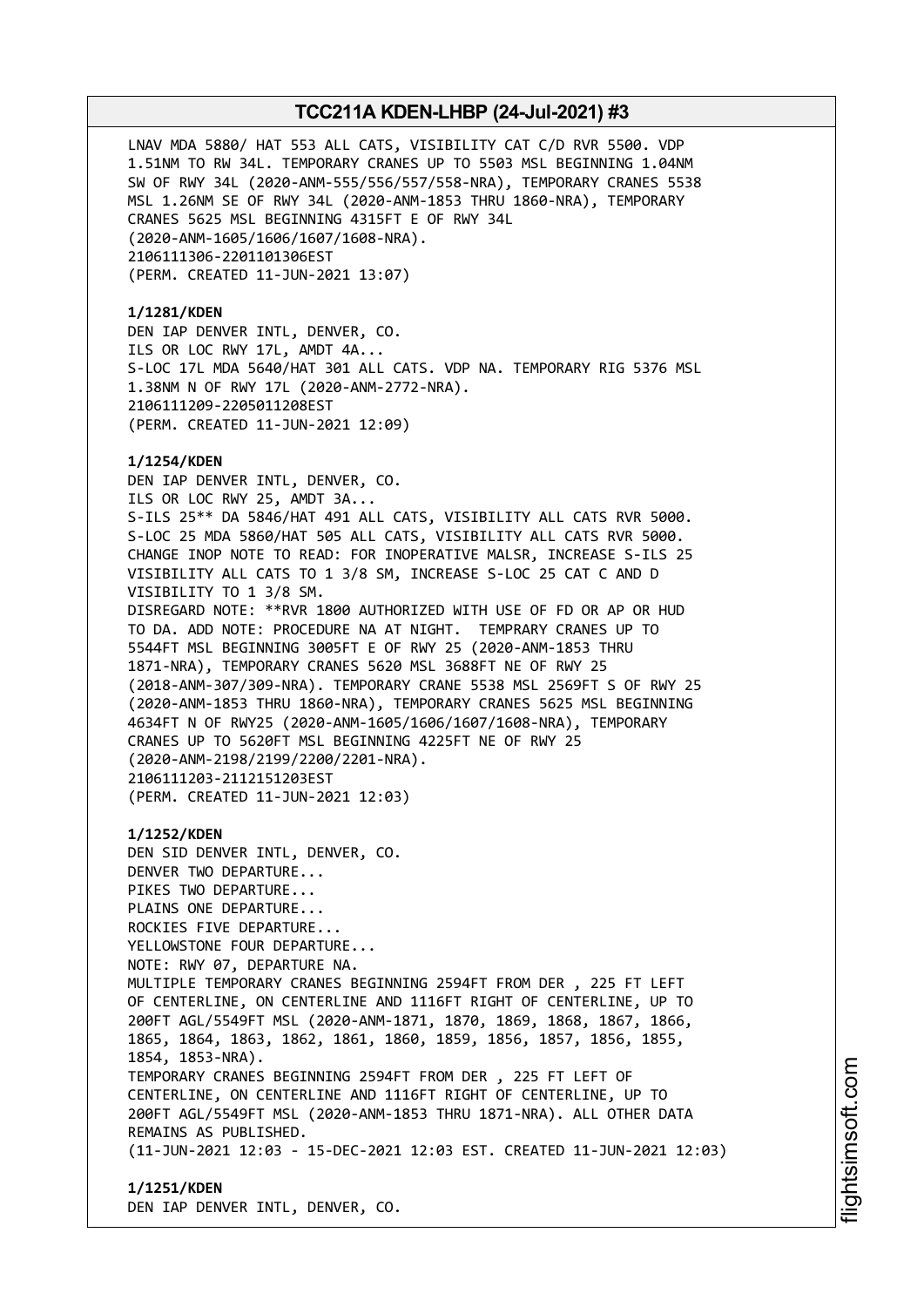RNAV (GPS) Y RWY 25, AMDT 1B... LPV DA 5896/HAT 491 ALL CATS, VISIBILITY RVR 5000 ALL CATS. LNAV/VNAV DA 5837/ HAT 482 ALL CATS, VISIBILITY ALL CATS RVR 4000. LNAV MDA 5920/ HAT 565 ALL CATS, VISIBILITY CATS C/D 1 1/4 SM. CHANGE INOP NOTE TO READ: FOR INOPERATIVE MALSR, INCREASE LPV VISIBILITY ALL CATS TO 1 3/8 SM, INCREASE LNAV/VNAV ALL CATS VISIBILITY TO 1 3/8 SM, LNAV CATS A/B VISIBILITY TO 1 SM, CATS C/D TO 1 5/8 SM. DISREGARD NOTE: # RVR 1800 AUTHORIZED WITH USE OF FD OR AP OR HUD TO DA. ADD NOTE: PROCEDURE NA AT NIGHT. TEMPORARY CRANES BEGINNING UP TO 5544 MSL BEGINNING 3005FT E OF RWY 25 (2020-ANM-1853 THRU 1871-NRA), TEMPORARY CRANES 5620 MSL 3688FT NE OF RWY 25 (2018-ANM-307/309/310-NRA). TEMPORARY CRANES 5538 MSL 2569FT S OF RWY 25 (2020-ANM-1853 THRU 1860-NRA), TEMPORARY CRANES 5625 MSL BEGINNING 4634FT N OF RWY25 (2020-ANM-1605/1606/1607/1608-NRA), TEMPORARY CRANES UP TO 5620 MSL 4225FT NE OF RWY 25 (2020-ANM-2198/2199/2200/2201-NRA). 2106111203-2112151203EST (PERM. CREATED 11-JUN-2021 12:03) **06/201/KDEN** DEN OBST CRANE (ASN 2020-ANM-1853-NRA) 395001N1044058W (1.7NM SSW DEN) 5538FT (200FT AGL) FLAGGED AND LGTD

(10-JUN-2021 20:34 - 31-JUL-2021 23:59. CREATED 10-JUN-2021 20:34)

#### **06/028/KDEN**

DEN TWY Z CL LGT U/S (01-JUN-2021 17:25 - 08-SEP-2021 06:00. CREATED 01-JUN-2021 17:25)

#### **05/711/KDEN**

DEN TWY BN EDGE LGT BTN TWY K AND TWY L NOT STD (31-MAY-2021 03:47 - 31-AUG-2021 23:59. CREATED 31-MAY-2021 03:48)

### **05/652/KDEN**

DEN TWY G BTN TWY CN AND TWY WC WIP CONST LGTD AND BARRICADED (27-MAY-2021 16:08 - 18-AUG-2021 23:59. CREATED 27-MAY-2021 16:08)

#### **05/651/KDEN**

DEN TWY F CL LGT BTN TWY ZN AND TWY F7 NOT STD (27-MAY-2021 16:06 - 18-SEP-2021 23:59. CREATED 27-MAY-2021 16:06)

# **05/596/KDEN**

DEN APRON DEICE PAD WA SPOT 6 CLSD (25-MAY-2021 14:07 - 31-AUG-2021 23:59. CREATED 25-MAY-2021 14:07)

#### **05/479/KDEN**

DEN TWY ZN CL LGT BTN TWY F AND TWY G U/S (19-MAY-2021 07:53 - 30-JUL-2021 23:59. CREATED 19-MAY-2021 07:53)

#### **05/478/KDEN**

DEN TWY WC CL LGT BTN TWY G AND TWY F U/S (19-MAY-2021 07:51 - 30-JUL-2021 23:59. CREATED 19-MAY-2021 07:51)

#### **1/6645/KDEN**

DEN IAP DENVER INTL, DENVER, CO. RNAV (RNP) Z RWY 16R, ORIG-C... RNP 0.30 DA 5695/ HAT 369 ALL CATS. TEMPORARY CRANE 5535 MSL 4903FT SE OF RWY 16R (2019-ANM-448/449/450/451-NRA).

i⊒<br>⊫ htsim soft.c om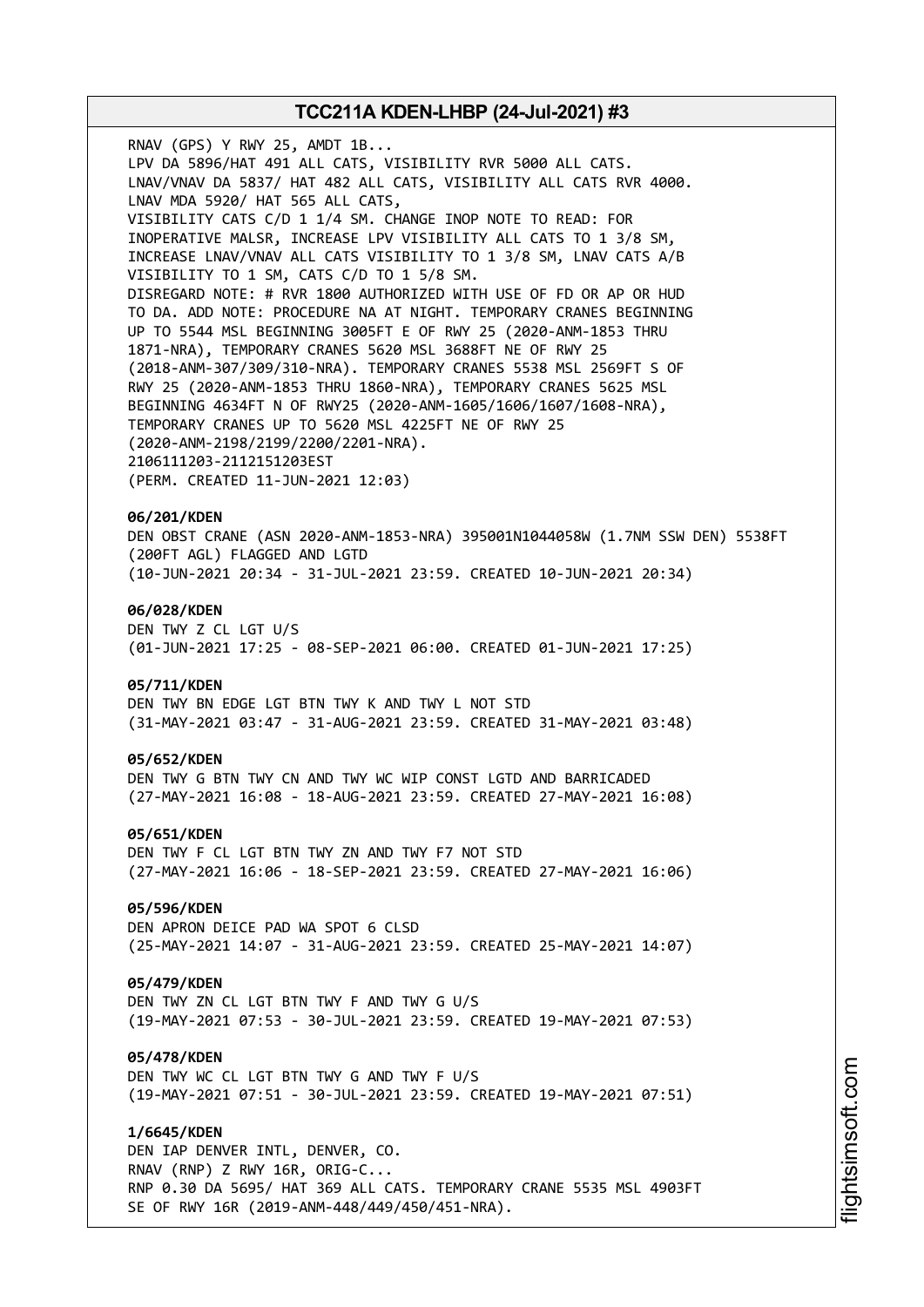2105171721-2110101721EST (PERM. CREATED 17-MAY-2021 17:21) **05/425/KDEN** DEN TWY Z BTN TWY F AND TWY G CLSD (17-MAY-2021 13:00 - 18-SEP-2021 06:00. CREATED 17-MAY-2021 13:14) **05/424/KDEN** DEN TWY DS BTN TWY F AND TWY G CLSD (17-MAY-2021 13:00 - 18-SEP-2021 06:00. CREATED 17-MAY-2021 13:14) **05/423/KDEN** DEN TWY DN BTN TWY F AND TWY G CLSD (17-MAY-2021 13:00 - 18-SEP-2021 06:00. CREATED 17-MAY-2021 13:13) **05/422/KDEN** DEN TWY ZS BTN TWY F AND TWY G CLSD (17-MAY-2021 13:00 - 18-SEP-2021 06:00. CREATED 17-MAY-2021 13:13) **05/421/KDEN** DEN TWY F12, F10, F9, F8, F6, F4, F3, F2, F1, TWY WC BTN TWY D AND TWY F, TWY WE BTN TWY F AND TWY D, TWY WD BTN TWY D AND RWY 16L/34R, TWY F BTN TWY F7 AND TWY F12 CLSD (17-MAY-2021 13:00 - 18-SEP-2021 06:00. CREATED 17-MAY-2021 13:12) **05/420/KDEN** DEN TWY F BTN TWY CN AND TWY ZN CLSD (17-MAY-2021 13:00 - 17-SEP-2021 06:00. CREATED 17-MAY-2021 13:11) **05/418/KDEN** DEN RWY 16L/34R CLSD (17-MAY-2021 13:00 - 18-SEP-2021 06:00. CREATED 17-MAY-2021 12:16) **05/238/KDEN** DEN RWY 16L ALS U/S (17-MAY-2021 14:00 - 15-SEP-2021 23:00. CREATED 10-MAY-2021 14:42) **05/237/KDEN** DEN RWY 16L PAPI U/S (17-MAY-2021 14:00 - 15-SEP-2021 23:00. CREATED 10-MAY-2021 14:41) **05/235/KDEN** DEN RWY 34R PAPI U/S (17-MAY-2021 14:00 - 15-SEP-2021 23:00. CREATED 10-MAY-2021 14:00) **05/236/KDEN** DEN RWY 34R ALS U/S (17-MAY-2021 14:00 - 15-SEP-2021 23:00. CREATED 10-MAY-2021 14:00) **05/231/KDEN** DEN NAV ILS RWY 16L U/S (17-MAY-2021 13:00 - 15-SEP-2021 23:00. CREATED 10-MAY-2021 13:01) **05/230/KDEN** DEN NAV ILS RWY 34R U/S (17-MAY-2021 13:00 - 15-SEP-2021 23:00. CREATED 10-MAY-2021 13:01) **05/229/KDEN**

m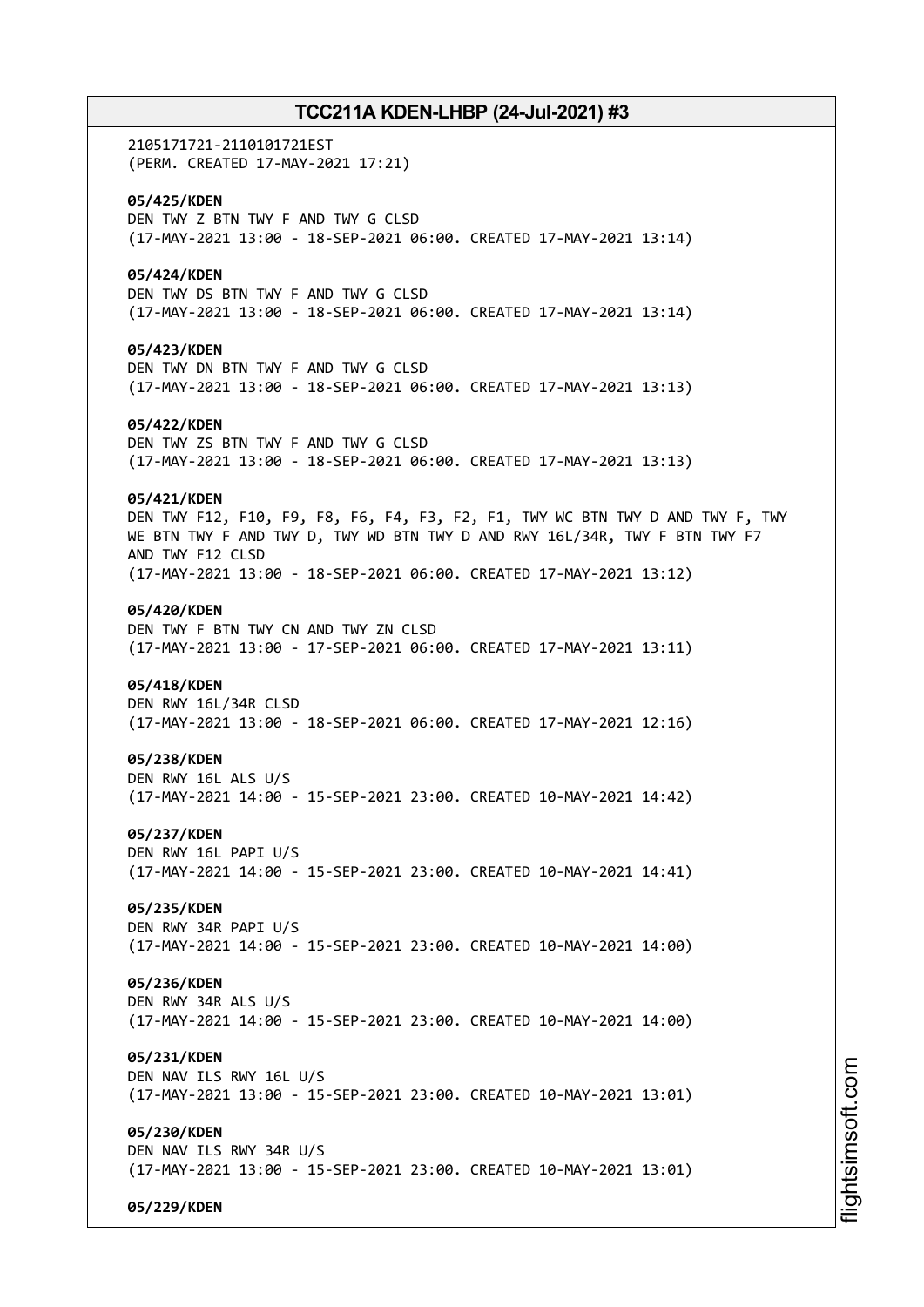DEN RWY 16L RVR U/S (17-MAY-2021 13:00 - 15-SEP-2021 23:00. CREATED 10-MAY-2021 13:01) **05/228/KDEN** DEN RWY 34R RVR U/S (17-MAY-2021 13:00 - 15-SEP-2021 23:00. CREATED 10-MAY-2021 13:01)

# **1/7432/KDEN**

DEN IAP DENVER INTL, DENVER, CO. RNAV (GPS) Y RWY 34R, AMDT 2B... LNAV/VNAV DA 5993/HAT 639 ALL CATS, VISIBILITY ALL CATS 1 3/8 SM. LNAV MDA 6000/ HAT 646 ALL CATS, VISIBILITY CATS C/D 1 3/8 SM. VDP 1.82 NM TO RW34R. ADD NOTE: FOR ALS INOP INCREASE LNAV/VNAV VISIBILITY ALL CATS TO 1 3/4 SM, INCREASE LNAV VISIBILITY CATS C/D TO 1 7/8 SM. TEMPORARY CRANES 3778FT S OF RWY 34R, 320FT AGL/ 5695FT MSL (2019-ANM-1221-NRA), 1.10 NM SE OF RWY 34R, 205FT AGL/5620FT MSL (2018-ANM-307-NRA). 2104291212-2112091212EST (PERM. CREATED 29-APR-2021 12:13)

# **04/647/KDEN**

DEN SVC CONCOURSE RAMP C S RAMP CTL 131.300 COMMISSIONED (05-MAY-2021 08:00 - PERM. CREATED 28-APR-2021 21:41)

#### **04/646/KDEN**

DEN SVC CONCOURSE RAMP C S RAMP CTL 131.175 DECOMMISSIONED (05-MAY-2021 08:00 - PERM. CREATED 28-APR-2021 21:41)

#### **04/020/KDEN**

BJC OBST CRANE (ASN 2020-ANM-454-NRA) 395439N1050605W (0.7NM E BJC) 5774FT (200FT AGL) NOT LGTD (06-APR-2021 14:04 - 01-SEP-2021 23:59. CREATED 06-APR-2021 14:04)

#### **02/015/KDEN**

DEN TWY K BTN TWY BN AND CONCOURSE B COMMUTER HORSESHOE APN CLSD (02-FEB-2021 14:00 - 16-SEP-2021 05:59. CREATED 02-FEB-2021 13:06)

#### **01/554/KDEN**

DEN OBST CRANE (ASN 2020-ANM-1601-NRA) 395136N1043955W (0.4NM ESE DEN) 5602FT (235FT AGL) FLAGGED AND LGTD (28-JAN-2021 21:10 - 20-NOV-2021 23:59. CREATED 28-JAN-2021 21:10)

# **01/553/KDEN**

DEN OBST CRANE (ASN 2020-ANM-1606-NRA) 395117N1044053W (0.6NM SW DEN) 5625FT (250FT AGL) FLAGGED AND LGTD (28-JAN-2021 21:05 - 21-NOV-2021 23:59. CREATED 28-JAN-2021 21:05)

#### **01/552/KDEN**

DEN OBST CRANE (ASN 2019-ANM-1220-NRA) 395112N1044053W (0.6NM SW DEN) 5695FT (320FT AGL) FLAGGED AND LGTD (28-JAN-2021 21:03 - 22-JAN-2022 23:59. CREATED 28-JAN-2021 21:03)

#### **12/130/KDEN**

DEN OBST CRANE (ASN 2019-ANM-2163-NRA) 395123N1044231W (1.7NM W DEN) 5428FT (115FT AGL) FLAGGED AND LGTD (08-DEC-2020 16:36 - 20-FEB-2022 06:59. CREATED 08-DEC-2020 16:39)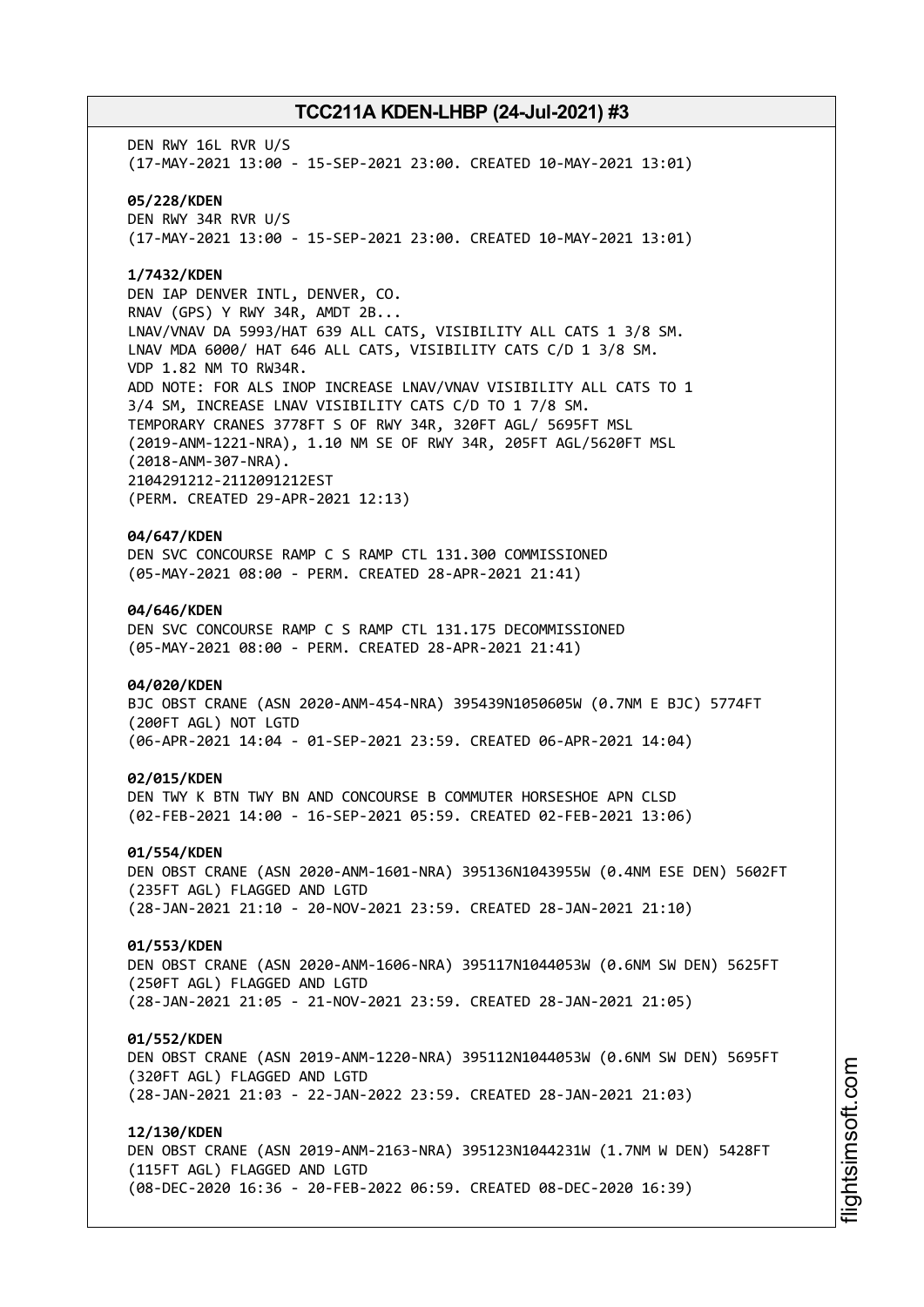#### **11/385/KDEN**

DEN APRON CONCOURSE B SOUTH GREEN TXL CLSD TO ACFT WINGSPAN MORE THAN 135FT (20-NOV-2020 19:59 - PERM. CREATED 20-NOV-2020 19:59)

### **10/260/KDEN**

DEN RWY 16L RTHL U/S (14-OCT-2020 12:39 - 07-JAN-2025 20:00 EST. CREATED 14-OCT-2020 12:39)

#### **10/084/KDEN**

DEN OBST RIG (ASN 2020-ANM-1784-NRA) 395332N1044057W (1.9NM NNW DEN) 5450FT (100FT AGL) FLAGGED AND LGTD (05-OCT-2020 12:00 - 20-JAN-2022 23:59. CREATED 03-OCT-2020 18:08)

#### **09/644/KDEN**

DEN OBST CRANE (ASN 2019-ANM-448-NRA) 395331N1044046W (1.8NM N DEN) 5535FT (185FT AGL) FLAGGED AND LGTD (25-SEP-2020 19:19 - 25-SEP-2021 23:00. CREATED 25-SEP-2020 19:19)

#### **07/188/KDEN**

DEN OBST RIG (ASN 2020-ANM-81-NRA) 394934N1044040W (2.1NM S DEN) 5473FT (100FT AGL) FLAGGED AND LGTD (10-JUL-2020 21:19 - 12-AUG-2021 23:59. CREATED 10-JUL-2020 21:19)

┌──────────────────────────────────────────────────────────────────────────────┐

└──────────────────────────────────────────────────────────────────────────────┘

│**DESTINATION: LHBP/BUD (LISZT FERENC INTL, HUNGARY) UTC +02:00**│

### **A3362/21/LHBP**

RWY 13R/31L CLOSED DUE TO MAINT. (27-JUL-2021 05:00 - 27-JUL-2021 08:00. CREATED 23-JUL-2021 18:58)

# **A3361/21/LHBP**

TWY C D CLSD DUE TO MAINT. (27-JUL-2021 05:00 - 27-JUL-2021 08:00. CREATED 23-JUL-2021 18:57)

#### **A3360/21/LHBP**

TWY A2 J4 CLSD DUE TO MAINT. (27-JUL-2021 05:00 - 27-JUL-2021 08:00. CREATED 23-JUL-2021 18:56)

#### **A3359/21/LHBP**

TWY P4 CLSD DUE TO MAINT ONLY AVBL FOR LONG TERM PARKING. (26-JUL-2021 05:00 - 15-AUG-2021 14:00. CREATED 23-JUL-2021 18:56)

#### **A3358/21/LHBP**

TWY P3 CLSD ON SECTION BEHIND R278-279 DUE TO MAINT. (26-JUL-2021 05:00 - 15-AUG-2021 14:00. CREATED 23-JUL-2021 18:55)

#### **A3357/21/LHBP**

ILS FOR RWY 13R OUT OF SERVICE DUE TO MAINT. (27-JUL-2021 05:00 - 27-JUL-2021 06:00. CREATED 23-JUL-2021 18:55)

#### **A3141/21/LHBP**

TWY B2 CLOSED BTN RWY 13R AND TWY J4 DUE TO LONG TERM PARKING ACFT. (15-JUL-2021 06:14 - 30-SEP-2021 22:00. CREATED 15-JUL-2021 06:14)

#### **A3130/21/LHBP**

TWY P4 TAXIING ALLOWED ONLY FOR ACFT WITH MAX WINGSPAN 36.00M. ACFT WITH WINGSPAN ABOVE 36.00M SHOULD BE TOWED.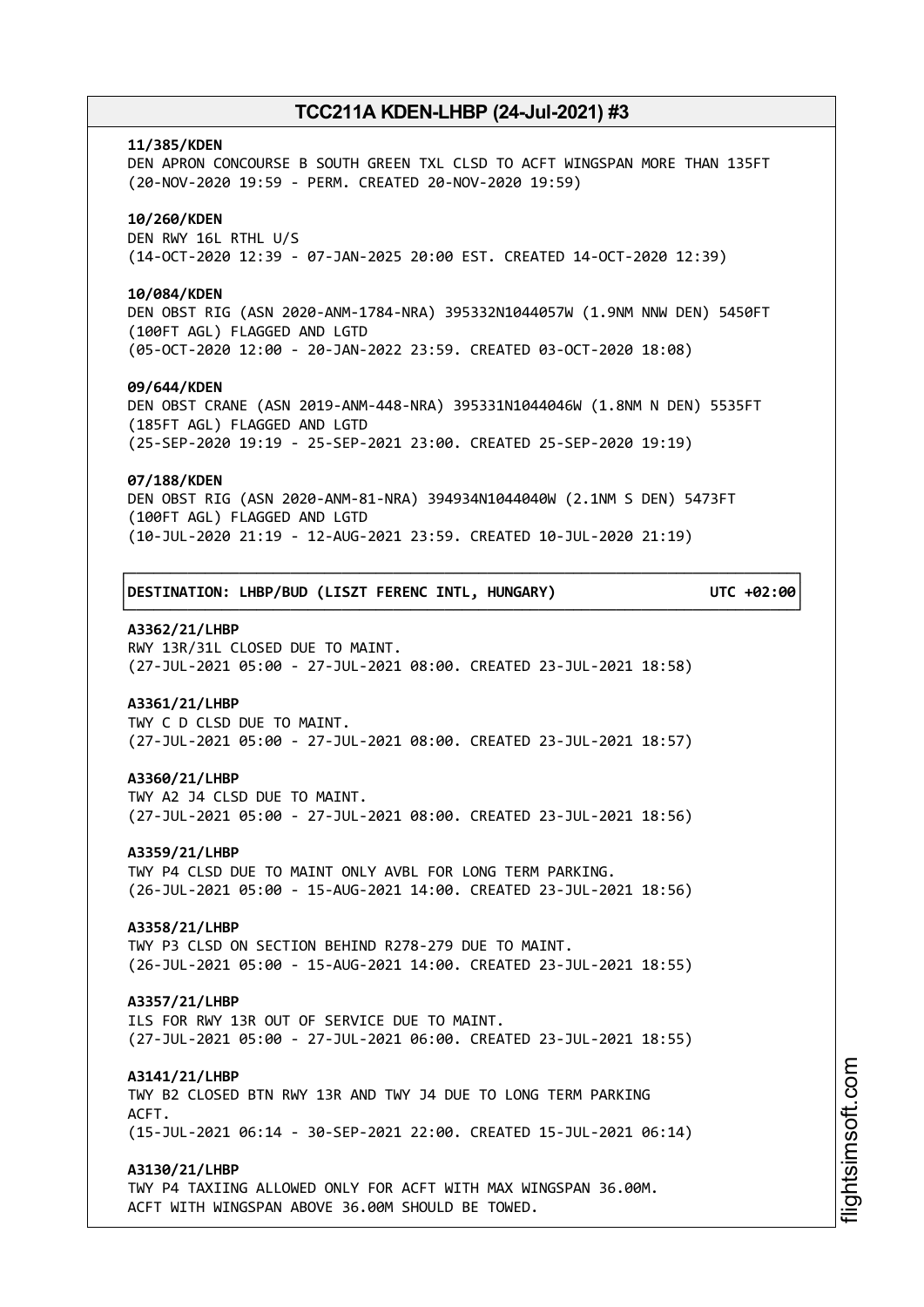(14-JUL-2021 13:50 - 31-AUG-2021 16:00. CREATED 14-JUL-2021 13:51)

### **A3109/21/LHBP**

CAMERA POLE 05 ERECTED ON THE EAST SIDE OF RWY 13R/31L. THE HEIGHT OF THE POLE 19M AGL. PSN OF THE POLE 472629.67N 0191417.68E. OBSTACLE MARKING AND LIGHTING INSTALLED ACCORDING TO ICAO ANNEX 14. (13-JUL-2021 16:00 - 10-OCT-2021 23:59. CREATED 13-JUL-2021 13:46)

### **A2864/21/LHBP**

TRIGGER NOTAM - PERM AIRAC AIP AMDT 005/2021 WEF 12 AUG 2021. GROUND HANDLING ORGANISATIONS CONTACTS UPDATED. LOCAL AD REGULATIONS UPDATED BASED ON THE NEW GRF FORMAT. UPDATED CHART: AD 2-LHBP-PATC-13R31L. (12-AUG-2021 00:00 - 25-AUG-2021 23:59. CREATED 01-JUL-2021 08:55)

### **A2854/21/LHBP**

CRANE GARDEN ERECTED 1,1NM NORTH-EAST OF TDZ 31R. NUMBER OF CRANES BTN 1-3. HEIGHT OF THE CRANES MAX 65M AGL. OBST MARKING AND LIGHTING INSTALLED ACCORDING TO ICAO ANNEX 14. CENTER PSN OF THE CRANE GARDEN IS 472635.65N 0191806.58E. RADIUS OF THE CRANE GARDEN IS 100M FROM THE CENTER PSN. 0500-1630 (01-JUL-2021 05:00 - 01-OCT-2021 16:30. CREATED 30-JUN-2021 19:33)

**A2853/21/LHBP** CRANE GARDEN ERECTED 0,87NM NORTH-EAST OF THR 31R. NUMBER OF CRANES BTN 1-3. HEIGHT OF THE CRANES MAX 60M AGL. OBST MARKING AND LIGHTING INSTALLED ACCORDING TO ICAO ANNEX 14. CENTER PSN OF THE CRANE GARDEN IS 472545.00N 0191846.00E. RADIUS OF THE CRANE GARDEN IS 60M FROM THE CENTER PSN. 0500-1630 (01-JUL-2021 05:00 - 01-OCT-2021 16:30. CREATED 30-JUN-2021 19:30)

#### **A2640/21/LHBP**

CRANE GARDEN ERECTED 0,3NM WEST OF TDZ 31L. NUMBER OF CRANES BETWEEN 1-4. HEIGHT OF THE CRANES MAX 45M AGL. OBSTACLE MARKING AND LIGHTING INSTALLED ACCORDING TO ICAO ANNEX 14. CENTER PSN OF THE CRANE GARDEN 472547.62N 0191420.19E. RADIUS OF THE CRANE GARDEN IS 50M FROM THE CENTER PSN. 0500-1600 (19-JUN-2021 04:19 - 31-AUG-2021 16:00. CREATED 19-JUN-2021 04:21)

# **A2439/21/LHBP**

CAMERA POLE-04 ERECTED ON THE WEST SIDE TWY A9. THE HEIGHT OF THE POLE 24M AGL. PSN OF THE POLE 472521.14N 0191715.05E. OBSTACLE MARKING AND LIGHTING INSTALLED ACCORDING TO ICAO ANNEX 14. (10-JUN-2021 12:00 - 01-SEP-2021 18:00. CREATED 10-JUN-2021 10:44)

#### **A2277/21/LHBP**

CAMERA POLE-03 ERECTED ON THE SOUTH EAST SIDE TWY B2. THE HEIGHT OF

THE POLE 13M AGL. PSN OF THE POLE 472602.04N 0191500.05E. OBSTACLE MARKING AND LIGHTING INSTALLED ACCORDING TO ICAO ANNEX 14. (01-JUN-2021 18:00 - 01-SEP-2021 18:00. CREATED 01-JUN-2021 17:00)

# **A2171/21/LHBP**

CAMERA POLE-02 ERECTED 0,18NM NORTH OF TDZ 13R. THE HEIGHT OF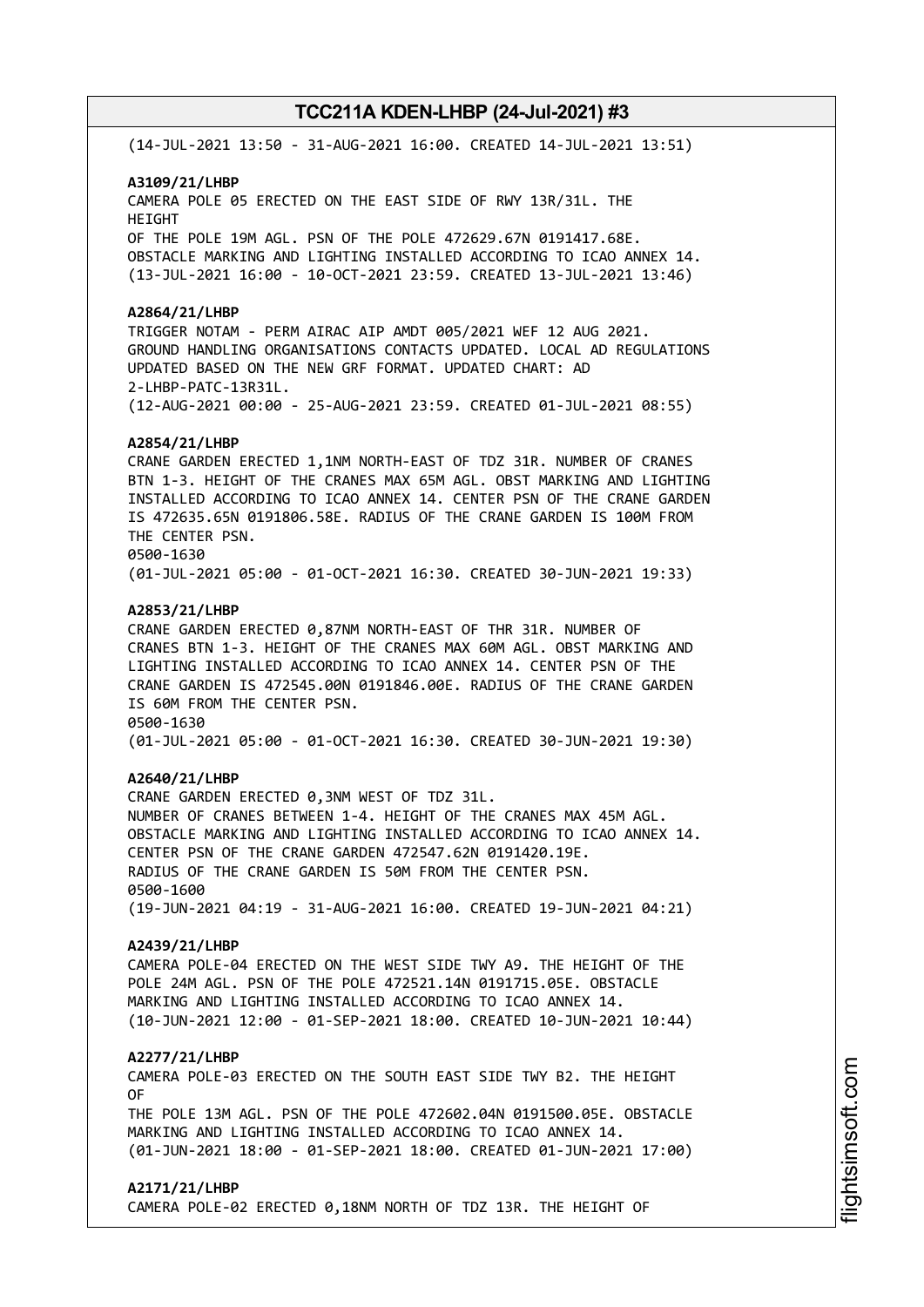THE POLE 18M AGL. PSN OF THE POLE 472650.93N 0191341.57E. OBSTACLE MARKING AND LIGHTING INSTALLED ACCORDING TO ICAO ANNEX 14. (26-MAY-2021 00:00 - 26-AUG-2021 23:59. CREATED 25-MAY-2021 19:01)

#### **A2130/21/LHBP**

COMPASS CHECK POINT IS CLOSED DUE TO LONG-TERM PARKING. COMPASS CHECKS CAN BE MANAGED AT B5 HOLDING BAY. (22-MAY-2021 18:15 - 31-AUG-2021 22:00. CREATED 22-MAY-2021 18:18)

#### **A2124/21/LHBP**

TWY A1 CLOSED BETWEEN TWY B1 AND EXIT M20 DUE TO LONG-TERM PARKING. (21-MAY-2021 19:20 - 31-AUG-2021 22:00. CREATED 21-MAY-2021 19:20)

#### **A2120/21/LHBP**

TWY V CLSD DUE TO MAINT. (21-MAY-2021 18:52 - 31-AUG-2021 22:00. CREATED 21-MAY-2021 18:53)

#### **A2091/21/LHBP**

CAMERA POLE ERECTED IN FRONT OF PARKING STAND R111. THE HEIGHT OF THE POLE 26 M AGL. PSN OF THE POLE 472623.93N 0191342.86E. OBSTACLE MARKING AND LIGHTING INSTALLED ACCORDING TO ICAO ANNEX 14. (21-MAY-2021 00:00 - 21-AUG-2021 23:59. CREATED 20-MAY-2021 21:35)

### **V0199/21/LHBP**

[US DOD PROCEDURAL NOTAM] INSTRUMENT APPROACH PROCEDURE AMENDMENT RNP Z RWY 31R LNAV/VNAV DA\*\* MINIMA NOT AUTHORIZED, DUE TO OBST. (04-MAY-2021 12:51 - 30-JUL-2021 23:59. CREATED 04-MAY-2021 12:51)

#### **A1681/21/LHBP**

VOR AND LNAV/VNAV PROC FOR RWY 31R ARE SUSPENDED. (01-MAY-2021 16:46 - 30-JUL-2021 23:59 EST. CREATED 01-MAY-2021 16:47)

└──────────────────────────────────────────────────────────────────────────────┘

#### │**ALTERNATE: LOWW/VIE (SCHWECHAT, AUSTRIA) UTC +02:00**│

┌──────────────────────────────────────────────────────────────────────────────┐

# **A1969/21/LOWW**

OBSTACLE LIGHTS OF ORBI TOWER WIEN OUT OF SERVICE. LOCATION : 1030 WIEN / DISTRICT WIEN COORDINATES : 481134N 0162447E ELEV: 272M/891FT AMSL MAX HEIGHT ABOVE GND: 111M/365FT AGL DAY MARKING : NO (21-JUL-2021 06:17 - 19-OCT-2021 10:00 EST. CREATED 21-JUL-2021 06:18)

# **A1798/21/LOWW**

WAGRAM VOR WGM FREQ 112.2 MHZ OUT OF SERVICE (28-JUL-2021 12:00 - 28-JUL-2021 14:00. CREATED 01-JUL-2021 09:03)

# **A1797/21/LOWW**

WAGRAM DME WGM CH59X OUT OF SERVICE (28-JUL-2021 07:00 - 28-JUL-2021 09:00. CREATED 01-JUL-2021 09:01)

**A1796/21/LOWW**

A-SMGCS (ASTOS, MDS, SMR) ADVANCED SURFACE MOVEMENT GUIDANCE AND CONTROL SYSTEM UNSERVICEABLE. EXPECT LIMITED CAPACITY ON GROUND. (28-JUL-2021 19:00 - 29-JUL-2021 03:00. CREATED 01-JUL-2021 09:01)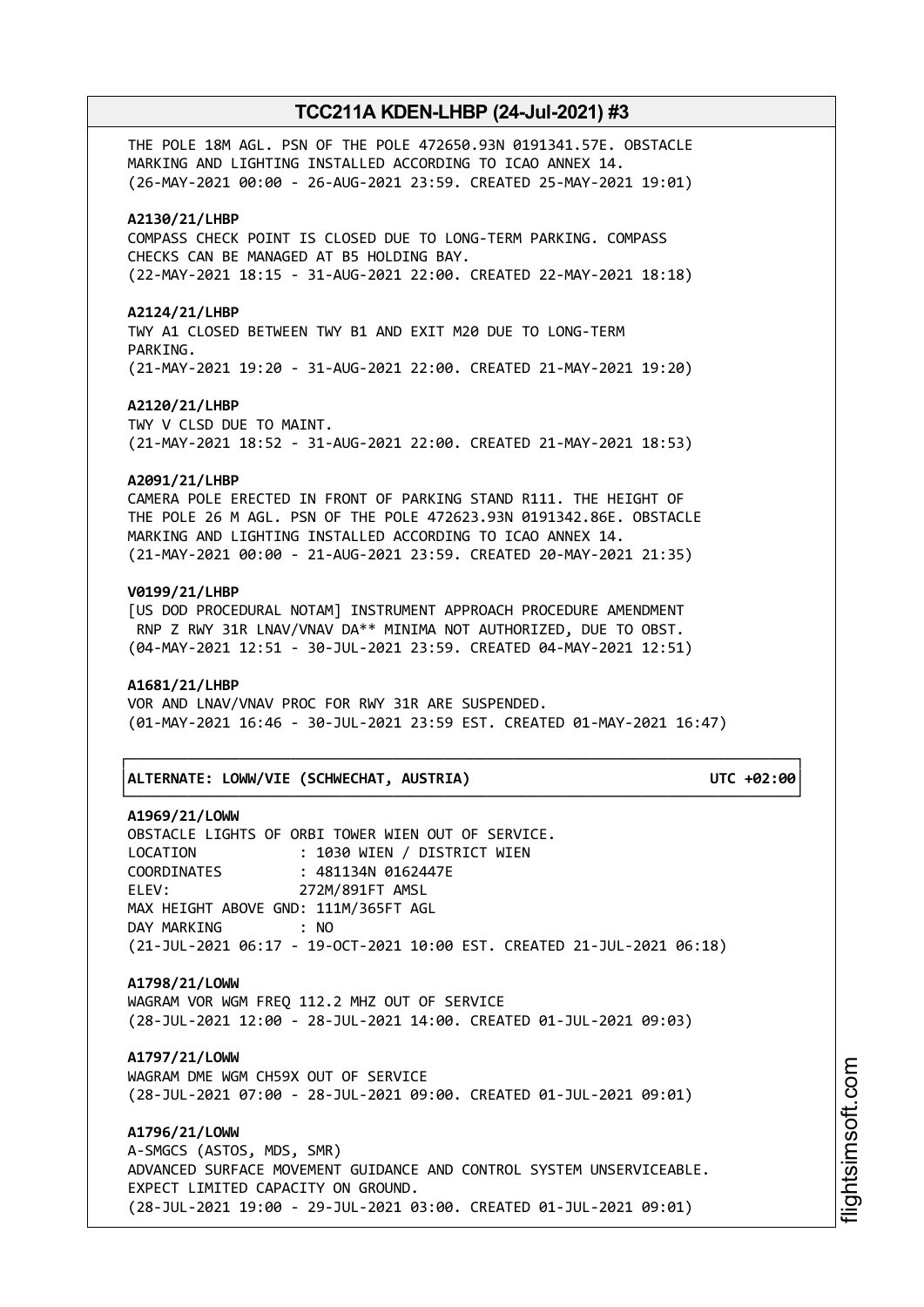**A1793/21/LOWW** SURFACE MOVEMENT RADAR NORTH OUT OF SERVICE. (26-JUL-2021 12:00 - 26-JUL-2021 14:00. CREATED 01-JUL-2021 08:41) **A1792/21/LOWW** SURFACE MOVEMENT RADAR WEST OUT OF SERVICE. (26-JUL-2021 07:00 - 26-JUL-2021 09:00. CREATED 01-JUL-2021 08:41) **A1784/21/LOWW** 3 CRANES ERECTED NEAR CAMPUS FAVORITEN (FAVORITENSTRASSE 222 1100 WIEN) PSN: 480934N 0162256E ELEVATION 302M/991FT HGT ABV GND: 68M/224 RADIUS: 120M DAY MARKDED: YES NIGHT MARKED: YES (01-JUL-2021 05:18 - 29-SEP-2021 10:00 EST. CREATED 01-JUL-2021 05:19) **A1775/21/LOWW** TRIGGER NOTAM - PERM AIRAC AIP AMDT 248/21 WEF12AUG2021. INSTRUMENT APPROACH CHART-ICAO RNP RWY 34 (12-AUG-2021 00:00 - 25-AUG-2021 23:59. CREATED 30-JUN-2021 09:42) **A1692/21/LOWW** REF AIP AUSTRIA LOWW AD 2-47 ITEM 2.2 THE FOLLOWING TIMES ARE CURRENTLY CONSIDERED IN LOWW AS RUSH HOURS: 0830-0930 1330-1430 1830-2030 (28-JUN-2021 00:00 - 10-SEP-2021 23:59. CREATED 23-JUN-2021 11:57) **A1405/21/LOWW** TRIGGER NOTAM - PERM AIRAC AIP AMDT 247/21 WEF15JUL2021. ATC SURVEILLANCE MINIMUM ALTITUDE CHART-ICAO (15-JUL-2021 00:00 - 28-JUL-2021 23:59. CREATED 01-JUN-2021 11:25) **A1289/21/LOWW** SURFACE MOVEMENT RADAR SOUTH OUT OF SERVICE. (21-MAY-2021 06:21 - 19-AUG-2021 15:00 EST. CREATED 21-MAY-2021 06:22) **V0204/21/LOWW** [US DOD PROCEDURAL NOTAM] INSTRUMENT APPROACH PROCEDURE AMENDMENT RNP RWY 34 INCREASE IFR LANDING MINIMA. CHG LNAV/VNAV DA\*\* CAT A TO READ: 806/750M 220 (300-800M), CAT B TO READ: 818/750M 232 (300-800M), CAT C TO READ: 838/750M 252 (300-800M), CAT D TO READ: 864/750M 278 (300-800M). REVISE ASSOCIATED \*\*ALS INOP NOTE TO READ: \*\*WHEN ALS INOP, INCREASE CAT AB RVR/VIS TO 1200M; CAT CD RVR/VIS TO 1300M. CHG LNAV MDA\*\*\* CAT ABCD TO READ: 950/1000M 364 (400-1000M). REVISE ASSOCIATED \*\*\*ALS INOP NOTE TO READ: \*\*\*WHEN ALS INOP, INCREASE RVR/VIS TO 1700M. (06-MAY-2021 15:15 - 11-AUG-2021 23:59. CREATED 06-MAY-2021 15:15) **A1147/21/LOWW** REF AIP AUSTRIA, LOWW AD 2 MAP 13-2-4

WITH IMMEDIATE EFFECT THE OCA/H ON RNP RWY 34 CHART SHALL READ: LNAV: 940 (360)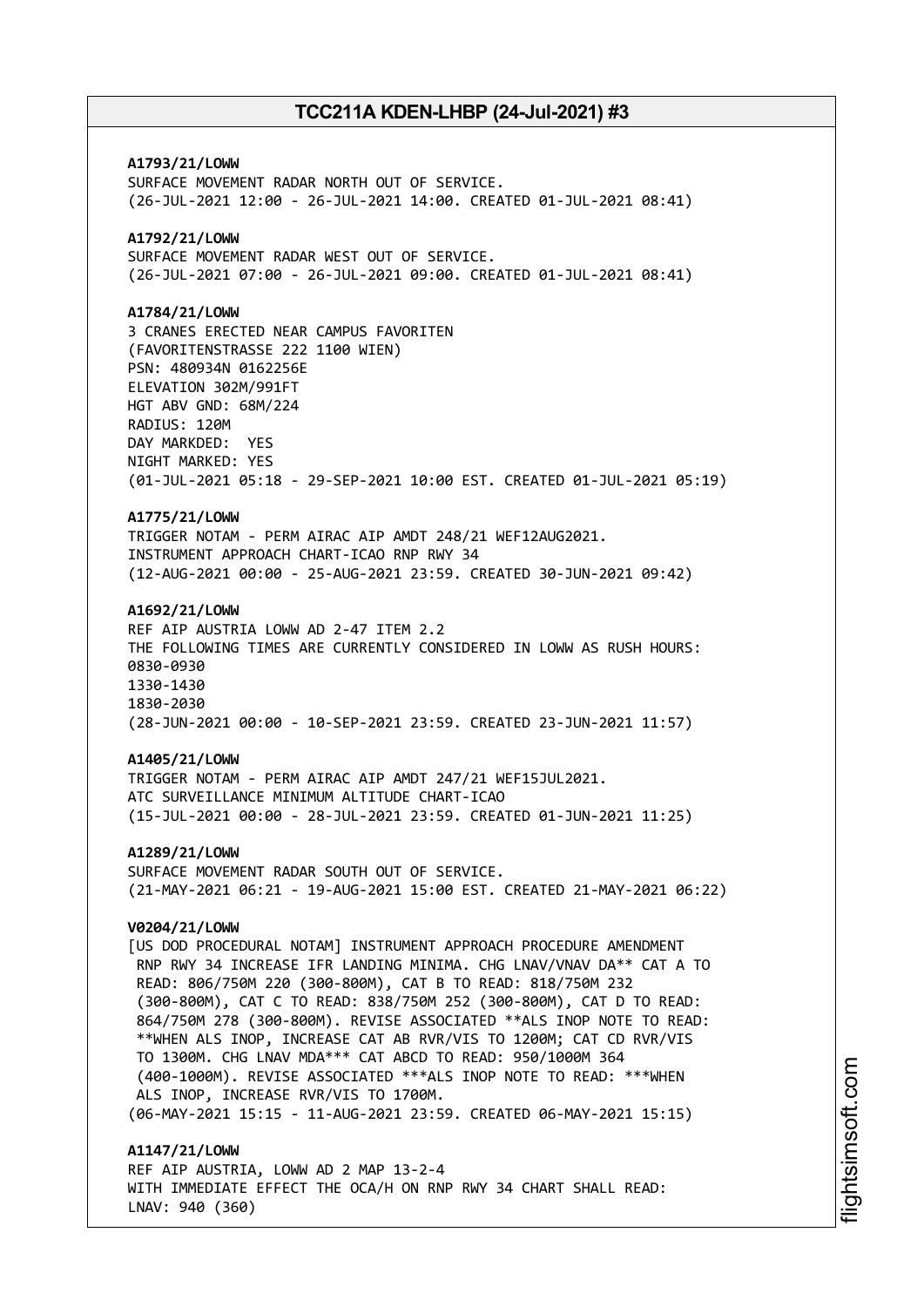LNAV/VNAV: A: 806 (220) B: 818 (232) C: 838 (252) D/DL: 864 (278) NOTE: REVISED CHART WILL BE PUBLISHED WEF 12 AUG 2021-AIRAC AMDT 248 (10-MAY-2021 00:00 - 11-AUG-2021 23:59. CREATED 06-MAY-2021 09:51) **A1049/21/LOWW** 'AIRPORT SLOT ID' FOR GENERAL/BUSINESS AVIATION FLIGHTS TO/FROM COORDINATED AIRPORTS IN AUSTRIA - SEE AIP SUP 019/13. (27-APR-2021 05:23 - 26-JUL-2021 15:00 EST. CREATED 27-APR-2021 05:24) **A1015/21/LOWW** AIRBUS A380-800 AND AN124 OPS LOWW ALL PUBLISHED APPROACH AND DEPARTURE PROCEDURES CALCULATED FOR CATEGORY DL. FOR PAPI, MEHT AND GLIDE SLOPE - CHECK AIP LOWW AD 2.14 OPERATIONAL RESTRICTIONS FOR A380-800 AND AN124: TWYS B3, B6, B8, B9 NOT AVAILABLE TWYS LIMA AND WHISKEY ARE AIRCRAFT STAND TAXILANES DUE TO REDUCED WINGTIP CLEARANCE (5.50 M AND 7.50 M). ADJUST TAXISPEED ACCORDINGLY. REF AIP AUSTRIA LOWW AD 2 MAP 2-1: MAX WINGSPANS ON PARKING STANDS NOT VALID - MNM CLEARANCE TO OBJECTS 7.5M (22-APR-2021 07:43 - PERM. CREATED 22-APR-2021 07:43) **A1014/21/LOWW** BOEING 747-8 OPS LOWW ALL PUBLISHED APPROACH AND DEPARTURE PROCEDURES CALCULATED FOR CATEGORY DL. FOR PAPI, MEHT AND GLIDE SLOPE - CHECK AIP LOWW AD 2.14 B748 MAY USE ALL RWYS, TWYS AND AIRCRAFT STAND TAXILANES WHICH ARE USEABLE UNRESTRICTED BY ICAO CODE E AIRCRAFT. PILOTS SHALL EXERCISE CAUTION WHEN TAXIING THROUGH TWYS A11 AND A12 AS MAIN GEAR TO PAVEMENT EDGE CLEARANCE MAY BE LIMITED. OVERSTEERING TECHNIQUE IS REQUIRED. TWY LIMA BETWEEN EXIT 6 AND EXIT 13 IS AN AIRCRAFT STAND TAXILANE FOR B748. RESCUE AND FIRE FIGHTING CAT 9 AVAILABLE - CAT 10 ON REQUEST VIA ATC 15 MINUTES IN ADVANCE. TAXIING ON TWYS AND AIRCRAFT STAND TAXILANES DURING NIGHT AND LOW VISIBILITY ONLY PERMITTED IF CENTER LINE LIGHTS ARE VISIBLE. OTHERWISE MARSHALLER ASSISTANCE MANDATORY. REF AIP AUSTRIA LOWW AD 2 MAP 2-1: MAX WINGSPANS ON PARKING STANDS NOT VALID FOR B748 - MNM CLEARANCE TO OBJECTS 7.5M (22-APR-2021 07:42 - PERM. CREATED 22-APR-2021 07:42)

│**EDTO AIRPORT: CYFB/YFB (IQALUIT, CANADA) UTC -04:00**│

┌──────────────────────────────────────────────────────────────────────────────┐

# └──────────────────────────────────────────────────────────────────────────────┘ **E2619/21/CYFB**

MULTIPLE MOBILE CRANES WITHIN 600FT RADIUS CENTRED ON 634316N 0683134W APRX 8350FT BFR THR 34 AND 5600FT WEST EXTENDED RCL. 195FT AGL 235FT AMSL. LGTD, PAINTED. (31-MAY-2021 23:44 - 31-AUG-2021 17:00. CREATED 31-MAY-2021 23:44)

┌──────────────────────────────────────────────────────────────────────────────┐

└──────────────────────────────────────────────────────────────────────────────┘

│**KZDV (DENVER FIR)** │

**1/4559/KZDV** ZDV CO..AIRSPACE FORT MORGAN, CO.. TEMPORARY FLIGHT i⊒<br>⊫ htsim soft.c o

m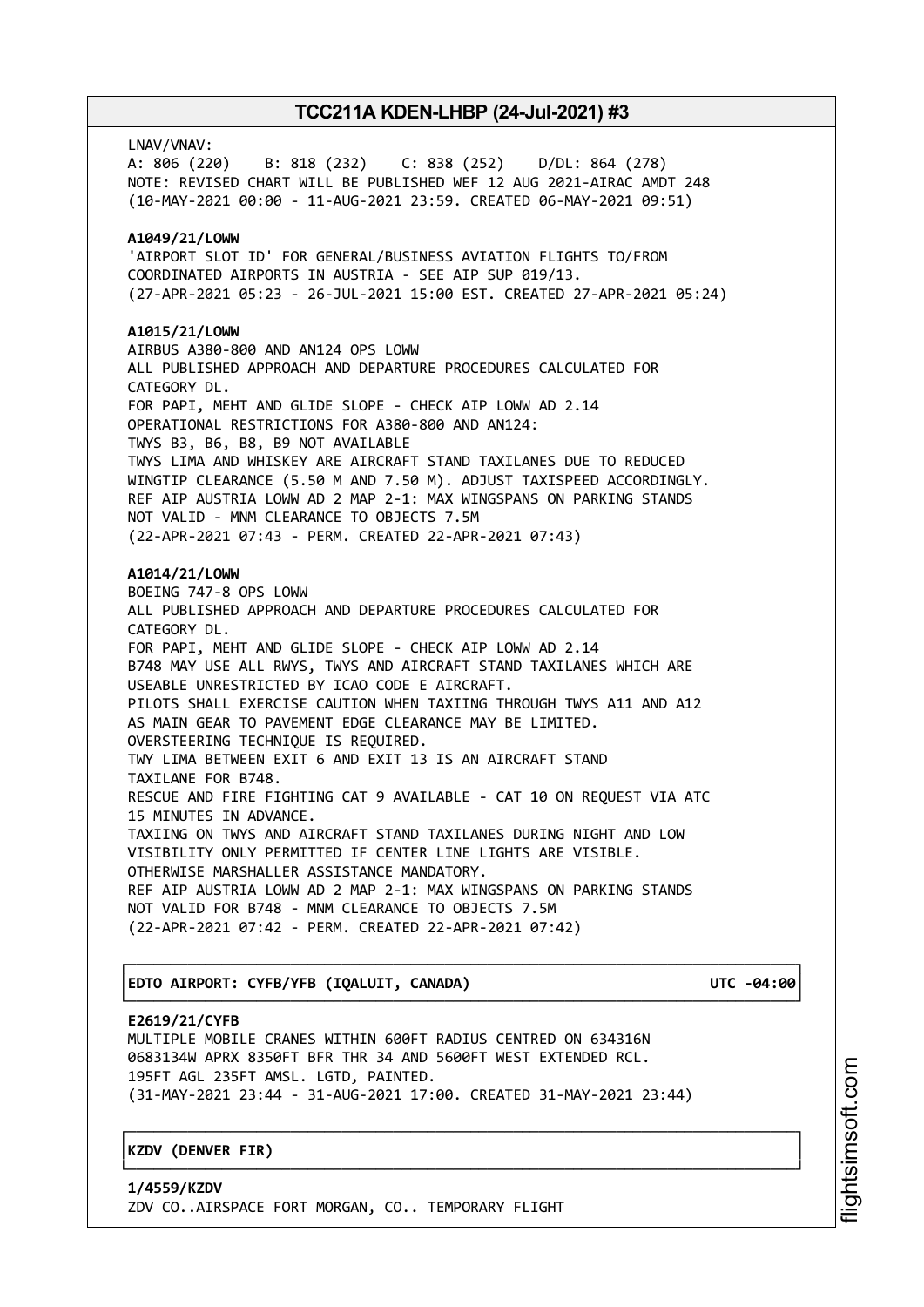RESTRICTIONS WI AN AREA DEFINED AS 1NM RADIUS OF 401322N103404W (AKO271022.7)SFC-5000FT AGL TO PROVIDE A SAFE ENVIRONMENT FOR PUBLIC SAFETY. PURSUANT TO 14 CFR SECTION 91.137(A) (2) TEMPORARY FLIGHT RESTRICTIONS ARE IN EFFECT. ONLY ACFT PERMITTED UNDER THE PROVISIONS OF 14 CFR 91.137 (A) (2) ARE ALLOWED TO OPS IN THIS AREA. FORT MORGAN PUBLIC SAFETY 720-576-0908 IS IN CHARGE OF THE AIRPSACE. DENVER /ZDV/ ARTCC TEL 303-651-4248 IS THE FAA CDN FACILITY. MEDIA CONCERNS REGARDING THIS TFR SHOULD BE DIRECTED TO THE FAA PUBLIC AFFAIRS THRU THE WASHINGTON OPS CENTER AT 202-267-3333. 2107241820-2107260200 (PERM. CREATED 24-JUL-2021 18:18)

### **07/825/KZDV**

ZDV AIRSPACE R7001B ACT 8000FT-FL235 (25-JUL-2021 14:00 - 26-JUL-2021 06:00. CREATED 24-JUL-2021 14:05)

### **07/823/KZDV**

ZDV AIRSPACE R7001A ACT SFC-7999FT (25-JUL-2021 14:00 - 26-JUL-2021 06:00. CREATED 24-JUL-2021 14:05)

### **1/4398/KZDV**

ZDV WY..AIRSPACE 25 NM NE OF GILLETTE, WY..TEMPORARY FLIGHT RESTRICTIONS WI AN AREA DEFINED AS 10NM RADIUS OF 443502N1050925W (GCC041021.8) SFC-10000FT. TO PROVIDE A SAFE ENVIRONMENT FOR FIRE FIGHTING ACFT OPS. PURSUANT TO 14 CFR SECTION 91.137(A)(2) TEMPORARY FLIGHT RESTRICTIONS ARE IN EFFECT. CASPER INTERAGENCY DISPATCH CENTER TEL 307-233-1149 OR FREQ 125.1750/THE MITCHELL CREEK FIRE IS IN CHARGE OF THE OPERATION. DENVER /ZDV/ ARTCC TEL 303-651-4248 IS THE FAA CDN FACILITY. DLY 1400-0400 (24-JUL-2021 14:00 - 24-SEP-2021 04:00 EST. CREATED 24-JUL-2021 02:47)

#### **07/516/KZDV**

ZDV OBST WIND TURBINE FARM WI AN AREA DEFINED AS 4NM RADIUS OF 424057N1055326W (23NM WSW DGW) 6800FT (400FT AGL) NOT LGTD (24-JUL-2021 00:29 - 27-AUG-2021 03:00. CREATED 24-JUL-2021 00:29)

### **07/770/KZDV**

ZDV AIRSPACE R2601A ACT SFC-12499FT (24-JUL-2021 06:01 - 26-JUL-2021 10:59. CREATED 24-JUL-2021 00:06)

# **07/746/KZDV**

ZDV AIRSPACE R2603 ACT SFC-9999FT (24-JUL-2021 22:00 - 24-JUL-2021 23:00. CREATED 23-JUL-2021 22:06)

# **07/716/KZDV**

ZDV AIRSPACE R7001B ACT 8000FT-FL235 (24-JUL-2021 14:00 - 25-JUL-2021 06:00. CREATED 23-JUL-2021 14:06)

### **07/717/KZDV**

ZDV AIRSPACE R7001A ACT SFC-7999FT (24-JUL-2021 14:00 - 25-JUL-2021 06:00. CREATED 23-JUL-2021 14:06)

### **07/126/KZDV**

ZDV NAV GPS (FTIRCA GPS 21-22) (INCLUDING WAAS, GBAS, AND ADS-B) MAY NOT BE AVBL WI A 271NM RADIUS CENTERED AT 352121N1163405W (HEC 336034) FL400-UNL, 221NM RADIUS AT FL250,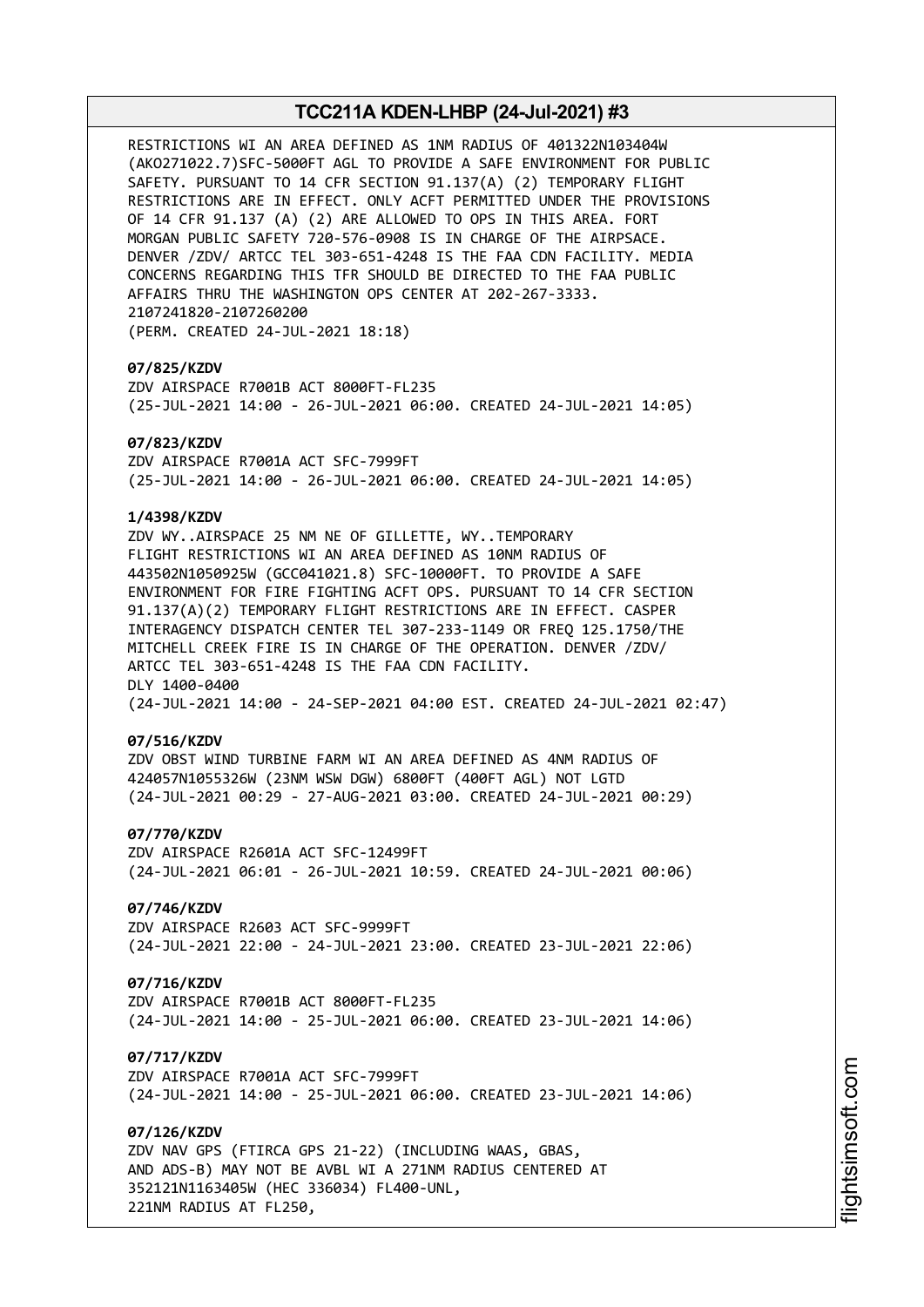148NM RADIUS AT 10000FT, 121NM RADIUS AT 4000FT AGL, 89NM RADIUS AT 50FT AGL. 2107250600-2107250759 (PERM. CREATED 21-JUL-2021 15:52) **1/2572/KZDV** ZDV CO..AIRSPACE MORRISON, CO LASER LGT DEMONSTRATION WI AN AREA DEFINED AS RED ROCKS AMPHITHEATER, OR 393956N1051219W (BJC181015), SFC-8356FT AGL. LASER LGT BEAM MAY BE INJURIOUS TO PILOTS/PAX EYES WI 580FT VER OR 1367FT LATERALLY OF THE LGT SOURCE. FLASH BLINDNESS OR COCKPIT ILLUMINATION MAY OCCUR BEYOND THESE DIST. DENVER TRACON /D01/ TEL 303-342-1590 IS THE FAA CDN FAC. DLY 0200-0600 (28-JUL-2021 02:00 - 29-JUL-2021 06:00. CREATED 20-JUL-2021 17:05) **1/1859/KZDV** ZDV WY..AIRSPACE CHEYENNE, WY..TEMPORARY FLIGHT RESTRICTIONS. PURSUANT TO 14 CFR SECTION 91.145, MANAGEMENT OF ACFT OPS IN THE VICINITY OF AERIAL DEMONSTRATIONS AND MAJOR SPORTING EVENTS, ACFT OPS ARE PROHIBITED WI AN AREA DEFINED AS 6NM RADIUS OF 411132N1045142W (CYS242004.2) SFC-17999FT EFFECTIVE 2107261730 UTC UNTIL 2107261900 UTC, 2107262045 UTC UNTIL 2107262245 UTC, 2107271500 UTC UNTIL 2107271730 UTC, AND 2107281500 UTC UNTIL 2107281730 UTC. DUE TO HIGH SPEED AERIAL DEMONSTRATIONS. UNLESS AUTH BY ATC. DAVID SCHULTZ, TEL 610-724-3300, IS THE POINT OF CTC. THE DENVER /ZDV/ ARTCC, TEL 303-651-4248, IS THE FAA CDN FAC. (26-JUL-2021 17:30 - 28-JUL-2021 17:30. CREATED 19-JUL-2021 12:55) **07/305/KZDV** ZDV OBST WIND TURBINE (ASN UNKNOWN) 390337N1035851W (13.2NM W 5V4) 6174FT (400FT AGL) NOT LGTD (14-JUL-2021 18:38 - 04-AUG-2021 05:00. CREATED 14-JUL-2021 18:38) **07/304/KZDV** ZDV AIRSPACE SMALL ARMS FIRING WI AN AREA DEFINED AS 422502N1045414W (8.2NM SE 76V) TO 422502N1045242W (9.2NM SE 76V) TO 422007N1045225W (7.6NM NW GUR) TO 422007N1045415W (8.8NM NW GUR) TO POINT OF ORIGIN SFC-8500FT AGL (14-JUL-2021 18:30 - 01-AUG-2021 06:00. CREATED 14-JUL-2021 18:30) **07/303/KZDV** ZDV AIRSPACE SMALL ARMS FIRING WI AN AREA DEFINED AS 422000N1045231W (7.5NM NW GUR) TO 422000N1045438W (9NM NW GUR) TO 422907N1045437W (15.5NM NW GUR) TO 422907N1045231W (14.8NM NW GUR) TO POINT OF ORIGIN SFC-8500FT AGL (14-JUL-2021 18:29 - 01-AUG-2021 06:00. CREATED 14-JUL-2021 18:29)

#### **07/212/KZDV**

ZDV OBST WIND TURBINE FARM WI AN AREA DEFINED AS 8.35NM RADIUS OF 430402N1053059W (9NM SSE WYO7) 5996FT (499FT AGL) NOT LGTD (10-JUL-2021 08:31 - 10-AUG-2021 17:00. CREATED 10-JUL-2021 08:38)

### **1/6758/KZDV**

ZDV CO..AIRSPACE 13NM N OF STEAMBOAT SPRINGS, CO..TEMPORARY FLIGHT RESTRICTIONS WI AN AREA DEFINED AS 8NM RADIUS OF 404337N1064925W (BQZ355015.9) SFC-13000FT. TO PROVIDE A SAFE ENVIRONMENT FOR FIRE FIGHTING ACFT OPS. PURSUANT TO 14 CFR SECTION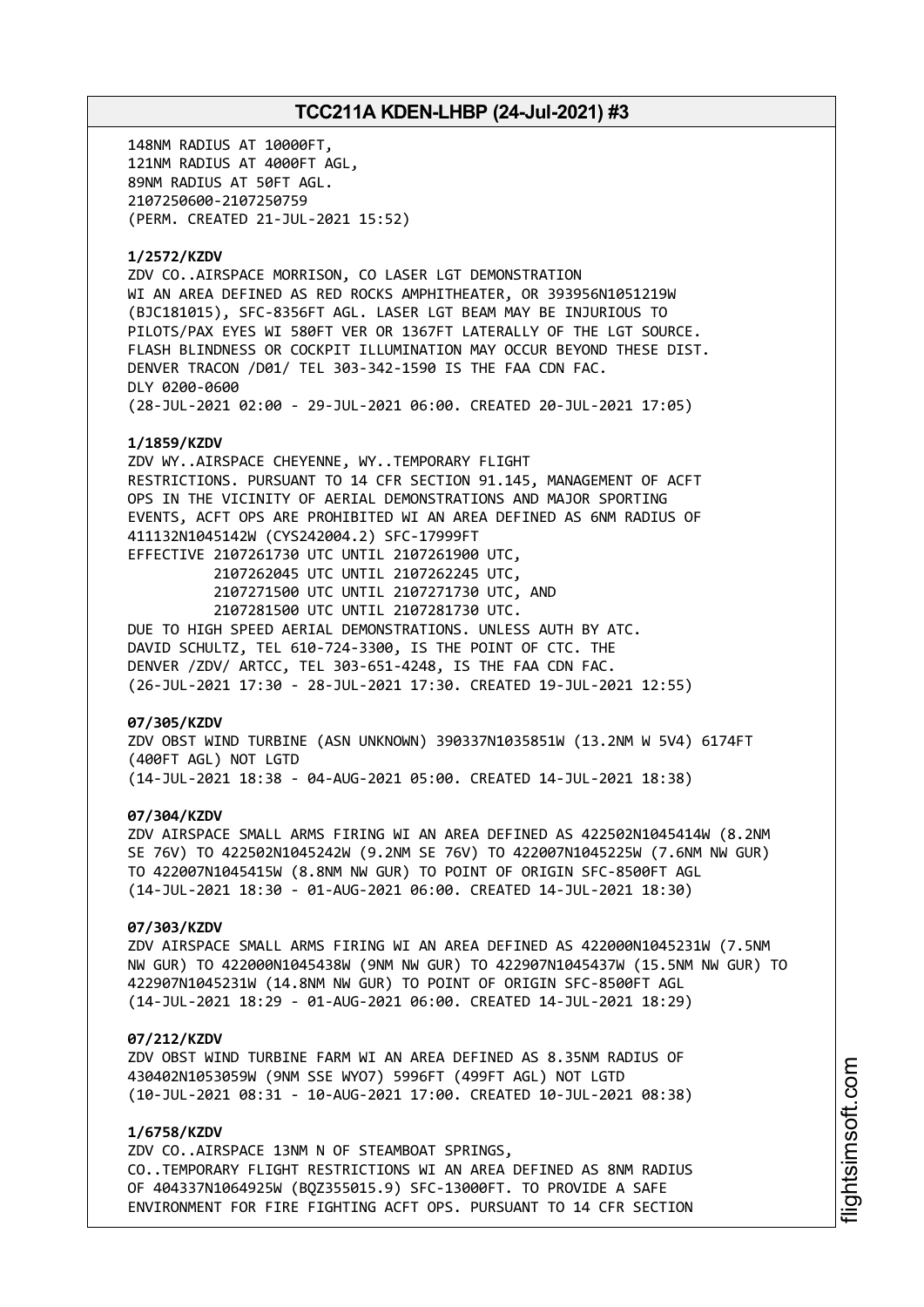91.137(A)(2) TEMPORARY FLIGHT RESTRICTIONS ARE IN EFFECT. CRAIG INTERAGENCY DISPATCH CENTER TEL 970-826-5037 OR FREQ 126.6000/THE MORGAN CREEK FIRE IS IN CHARGE OF THE OPERATION. DENVER / ZDV / ARTCC TEL 303-651-4248 IS THE FAA CDN FACILITY. DLY 1400-0500 2107101400-2109100500EST (PERM. CREATED 10-JUL-2021 03:35)

**07/025/KZDV** ZDV NAV GPS (WSMRNM GPS 21-24) (INCLUDING WAAS, GBAS, AND ADS-B) MAY NOT BE AVBL WI A 352NM RADIUS CENTERED AT 333031N1063528W (TCS055037) FL400-UNL 296NM RADIUS AT FL250, 234NM RADIUS AT 10000FT, 233NM RADIUS AT 4000FT AGL, 164NM RADIUS AT 50FT AGL. DLY 1830-2230 2107141830-2107312230 (PERM. CREATED 09-JUL-2021 20:03)

#### **1/5562/KZDV**

ZDV CO..AIRSPACE 20NM SSE STEAMBOAT SPRINGS, CO..TEMPORARY FLIGHT RESTRICTIONS WI AN AREA DEFINED AS 5NM RADIUS OF 400818N1064455W (RLG286016.3) SFC-14000FT. TO PROVIDE A SAFE ENVIRONMENT FOR FIRE FIGHTING ACFT OPS. PURSUANT TO 14 CFR SECTION 91.137(A)(2) TEMPORARY FLIGHT RESTRICTIONS ARE IN EFFECT. CRAIG INTERAGENCY DISPATCH CENTER TEL 970-826-5037 OR FREQ 133.1000/THE MUDDY SLIDE FIRE IS IN CHARGE OF THE OPS. DENVER /ZDV/ ARTCC TEL 303-651-4248 IS THE FAA CDN FAC. DLY 1400-0500 2107081400-2109080500EST (PERM. CREATED 07-JUL-2021 23:17)

#### **07/684/KZDV**

ZDV AIRSPACE R2601B ACT 12500FT UP TO BUT NOT INCLUDING FL225 (07-JUL-2021 06:00 - 30-JUL-2021 06:00. CREATED 07-JUL-2021 00:05)

### **07/481/KZDV**

ZDV AIRSPACE R2601C ACT FL225 UP TO BUT NOT INCLUDING FL350 (07-JUL-2021 06:00 - 30-JUL-2021 06:00. CREATED 06-JUL-2021 06:06)

# **07/070/KZDV**

ZDV OBST WIND TURBINE FARM WI AN AREA DEFINED AS 1.1NM RADIUS OF 405917N1025519W (11.1NM SE SNY) 4693FT (400FT AGL) NOT LGTD (03-JUL-2021 11:49 - 03-AUG-2021 23:59 EST. CREATED 03-JUL-2021 11:49)

#### **07/069/KZDV**

ZDV OBST WIND TURBINE FARM WI AN AREA DEFINED AS 4.7NM RADIUS OF 405845N1025148W (11.1NM SE SNY) 4621FT (400FT AGL) NOT LGTD (03-JUL-2021 11:48 - 03-AUG-2021 23:59 EST. CREATED 03-JUL-2021 11:48)

# **07/068/KZDV**

ZDV OBST WIND TURBINE FARM WI AN AREA DEFINED AS 6.61NM RADIUS OF 405841N1032416W (14.9NM SSE IBM) 5101FT (400FT AGL) NOT LGTD (03-JUL-2021 11:43 - 03-AUG-2021 23:59 EST. CREATED 03-JUL-2021 11:46)

# **07/067/KZDV**

ZDV OBST WIND TURBINE FARM WI AN AREA DEFINED AS 6.61NM RADIUS OF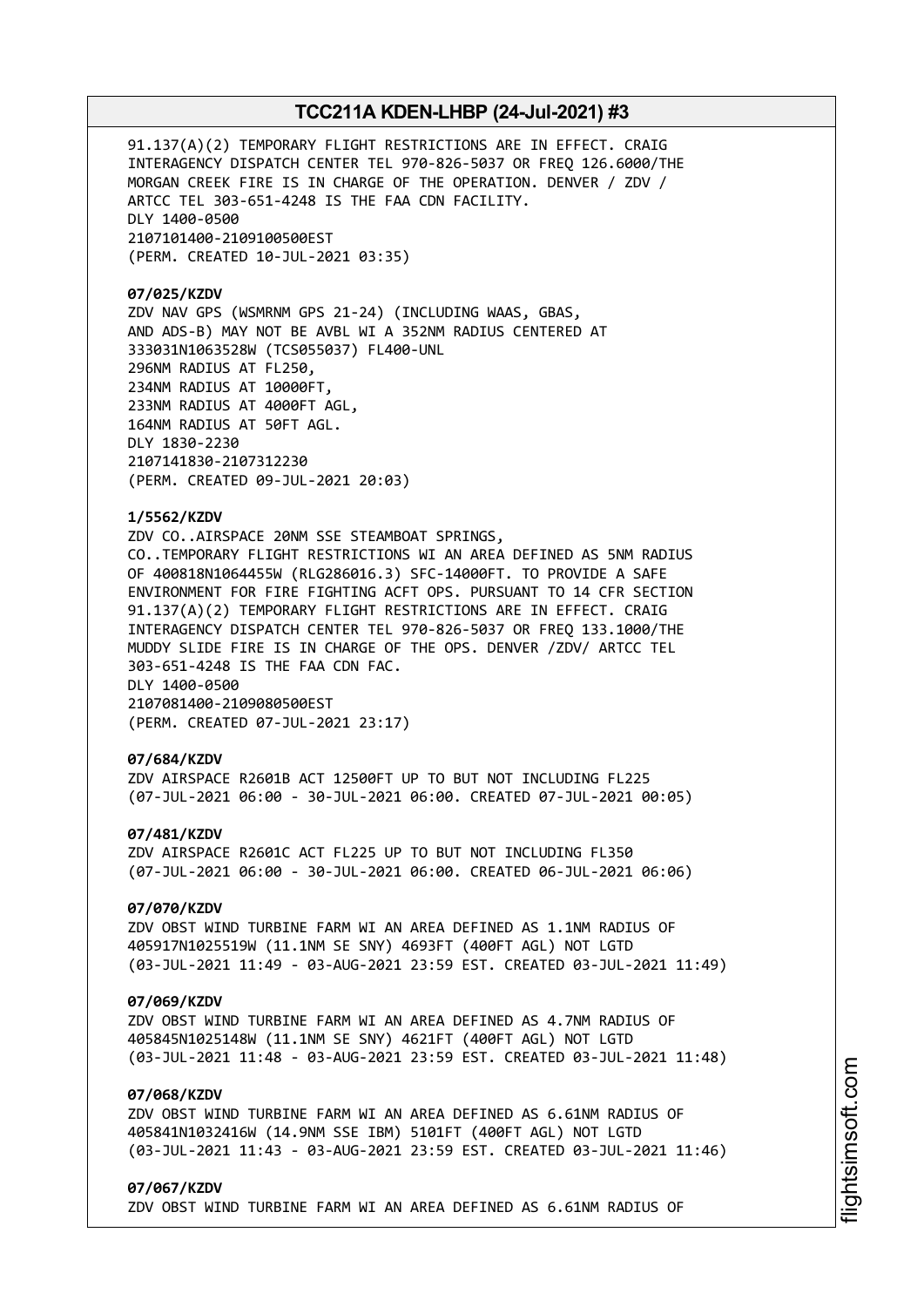405841N1032416W (11.3NM SW SNY) 5101FT (400FT AGL) NOT LGTD (03-JUL-2021 11:44 - 03-AUG-2021 23:59 EST. CREATED 03-JUL-2021 11:46)

# **07/026/KZDV**

ZDV AIRSPACE SMALL ARMS FIRING WI AN AREA DEFINED AS 421538N1044515W (1.2NM S GUR) TO 421440N1044316W (1NM S GUR) TO 421014N1044529W (6.5N S GUR) TO 421022N1045208W (7.3NM SW GUR) TO 421420N1045208W (5.9NM SW GUR) TO POINT OF ORIGIN SFC-8500FT AGL DLY 1400-0559 (06-JUL-2021 14:00 - 31-JUL-2021 05:59. CREATED 01-JUL-2021 15:43)

#### **06/620/KZDV**

ZDV OBST WIND TURBINE FARM WI AN AREA DEFINED AS 5NM RADIUS OF 405445N1034909W (18.3NM SW IBM) 5666FT (410FT AGL) NOT LGTD (30-JUN-2021 21:24 - 31-DEC-2021 23:59. CREATED 30-JUN-2021 21:24)

### **06/619/KZDV**

ZDV OBST WIND TURBINE FARM WI AN AREA DEFINED AS 5NM RADIUS OF 405639N1034426W (15.5NM SSW IBM) 5543FT (389FT AGL) NOT LGTD (30-JUN-2021 21:18 - 31-DEC-2021 23:59. CREATED 30-JUN-2021 21:20)

### **06/580/KZDV**

ZDV OBST WIND TURBINE FARM WI AN AREA DEFINED AS 8NM RADIUS OF 393725N1034032W (20.4NM N LIC) 5353FT (400FT AGL) NOT LGTD (28-JUN-2021 22:29 - 28-JUL-2021 23:59 EST. CREATED 28-JUN-2021 22:34)

# **1/5052/KZDV**

ZDV CO..ROUTE ZDV. V108 TRUEL, CO TO RED TABLE (DBL) VOR/DME, CO MOCA 14000. 2106011502-2305301502EST (PERM. CREATED 01-JUN-2021 15:03)

### **1/3092/KZDV**

ZDV SD..AIRSPACE CRAZY HORSE, SD.. LASER LGT DEMONSTRATION WILL BE CONDUCTED AT CRAZY HORSE MEMORIAL WI AN AREA DEFINED AS 435001N1033737W OR (RAP239028) SFC-500FT AGL. LASER LGT BEAMS WILL BE TERMINATED IF NON PARTICIPATING ACFT ARE DETECTED ENTERING THE AFFECTED AREA. LASER LGT BEAMS MAY BE INJUROUS TO PILOTS/PASSENGERS EYES WI 500FT VERTICALLY AND 1900FT LATERALLY OF THE LGT SOURCE. FLASH BLINDNESS OR COCKPIT ILLUMINATION MAY OCCUR BEYOND THESE DISTANCES. ELLSWORTH AFB /RCA/ TERMINAL APCH CTL TEL 605-385-6199 IS THE FAA CDN FACILITY DLY 0030-0330 (29-MAY-2021 00:30 - 30-SEP-2021 03:30. CREATED 26-MAY-2021 21:47)

#### **1/8432/KZDV**

ZDV UT..ROUTE ZDV ZLC. J196 BRYCE CANYON (BCE) VORTAC, UT TO RIFMN, UT MEA 36000. BCE VORTAC R-033 D160 36000-45000. (19-MAY-2021 18:33 - 17-MAY-2023 18:33 EST. CREATED 19-MAY-2021 18:34)

# **1/0706/KZDV**

ZDV KS..ROUTE ZDV ZKC. V17 GARDEN CITY (GCK) VORTAC, KS TO COFFE, KS MOCA 4700. 2104161846-2304141846EST (PERM. CREATED 16-APR-2021 18:46)

# **1/0386/KZDV**

ZDV CO..ROUTE ZDV.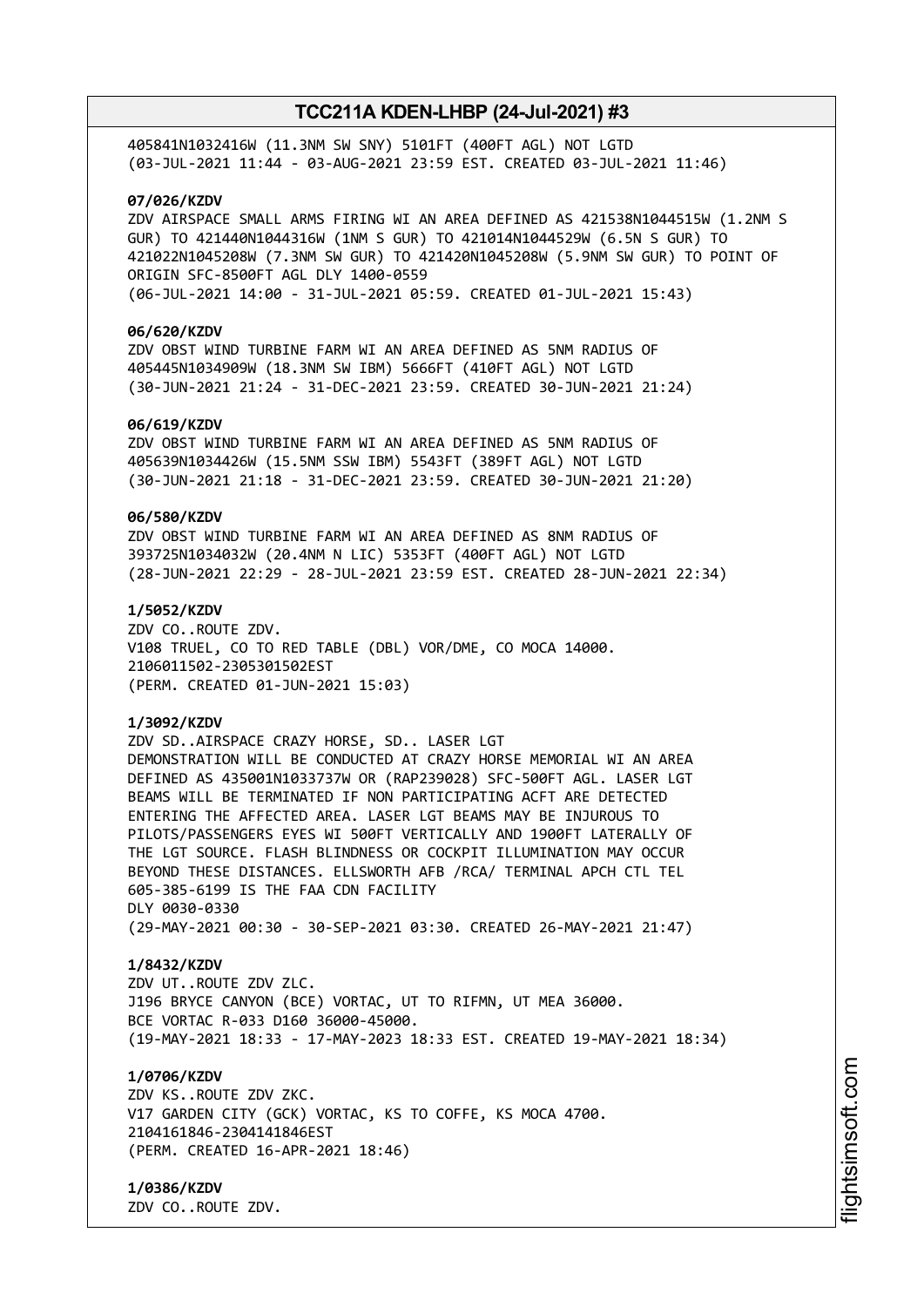V211 BRAZO, NM MRA 14000 AT BRAZO WHEN USING DME. DRO DME UNUSABLE BELOW 14000 AT BRAZO. (15-APR-2021 21:03 - 15-APR-2023 21:03 EST. CREATED 15-APR-2021 21:03)

# **1/0953/KZDV**

ZDV CO..ROUTE ZDV. V356 FIDLE INT, CO TO ELORE INT, CO NA EXCEPT FOR ACFT EQUIPPED WITH SUITABLE RNAV SYSTEM WITH GPS. 2103041542-2303041542EST (PERM. CREATED 04-MAR-2021 15:43)

#### **03/009/KZDV**

ZDV AIRSPACE AIRDROP WI AN AREA DEFINED AS 3NM EITHER SIDE OF A LINE FM HGO358021 TO HGO337012 TO HGO259010 TO HGO248012 TO HGO177019 SFC-9000FT AVOIDANCE ADZ DLY 1700-0500 (02-MAR-2021 17:00 - 02-MAR-2022 05:00. CREATED 01-MAR-2021 21:39)

#### **03/008/KZDV**

ZDV AIRSPACE AIRDROP WI AN AREA DEFINED AS 3NM EITHER SIDE OF A LINE FM HGO193026 TO HGO206018 TO HGO260010 TO HGO274010 TO HGO269023 SFC-9000FT AVOIDANCE ADZ DLY 1700-0500 (02-MAR-2021 17:00 - 02-MAR-2022 05:00. CREATED 01-MAR-2021 21:39)

# **1/4254/KZDV**

ZDV WY..ROUTE ZDV ZLC. V235 BORGG, WY TO OILLY, WY MEA 11500. DDY VOR/DME R222, UNUSABLE BELOW 11500 AT COP. 2102161823-2302141823EST (PERM. CREATED 16-FEB-2021 18:24)

# **1/4251/KZDV**

ZDV WY..ROUTE ZDV ZLC. V235 MUDDY MOUNTAIN (DDY) VOR/DME, WY MCA 8100 SOUTHWESTBOUND. DDY VOR/DME R222, UNUSABLE BELOW 11500 AT COP. 2102161823-2302141823EST (PERM. CREATED 16-FEB-2021 18:24)

#### **0/6595/KZDV**

ZDV NE..ROUTE ZDV. V219 HAYES CENTER (HCT) VORTAC, NE R-048 TO YOZLE INT, NE MEA 7000. 2011052227-2211052227EST (PERM. CREATED 05-NOV-2020 22:28)

# │**KZMP (MINNEAPOLIS FIR)** │

#### **07/194/KZMP**

ZMP AIRSPACE SNOOPY WEST MOA ACT 6000FT UP TO BUT NOT INCLUDING FL180 (24-JUL-2021 18:45 - 24-JUL-2021 21:15. CREATED 24-JUL-2021 12:51)

┌──────────────────────────────────────────────────────────────────────────────┐

└──────────────────────────────────────────────────────────────────────────────┘

# **07/193/KZMP**

ZMP AIRSPACE R4305 ACT SFC-FL450 (24-JUL-2021 18:45 - 24-JUL-2021 21:15. CREATED 24-JUL-2021 12:51)

# **07/192/KZMP**

ZMP AIRSPACE SNOOPY EAST MOA ACT 300FT UP TO BUT NOT INCLUDING FL180 (24-JUL-2021 18:45 - 24-JUL-2021 21:15. CREATED 24-JUL-2021 12:51)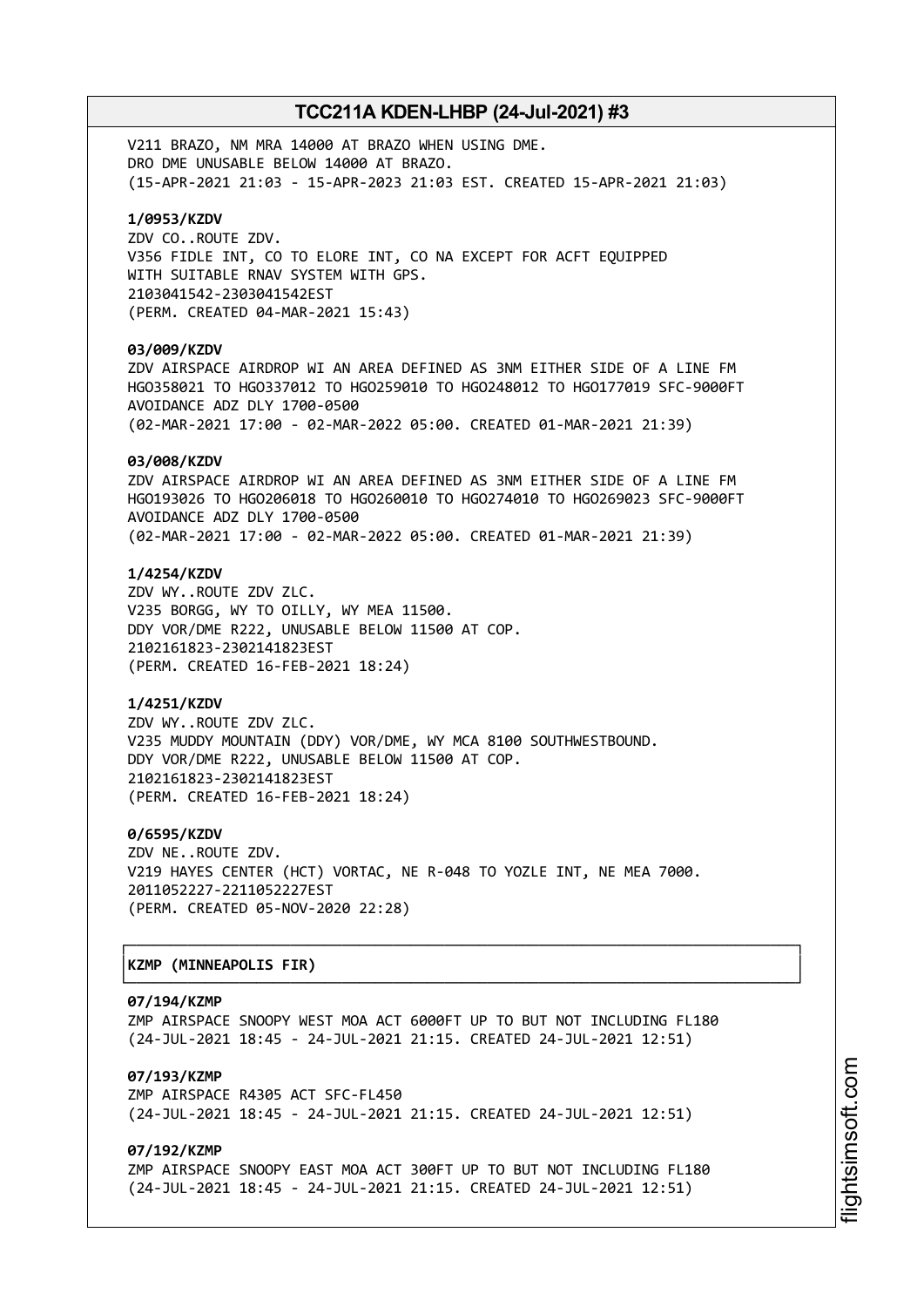# **07/194/KZMP**

ZMP AIRSPACE UAS WI AN AREA DEFINED AS 4.5NM RADIUS OF 430337.10N0912714.40W (5.0NM WNW 7C3) SFC-150FT AGL (27-JUL-2021 11:00 - 28-JUL-2021 01:30. CREATED 24-JUL-2021 11:00)

### **07/144/KZMP**

ZMP AIRSPACE R4301 ACT SFC-5000FT (25-JUL-2021 05:01 - 25-JUL-2021 12:29. CREATED 24-JUL-2021 05:06)

#### **07/190/KZMP**

ZMP OBST WIND TURBINE FARM WI AN AREA DEFINED AS 1.46NM RADIUS OF 462001N0985330W (43.1NM SSW JMS) 2341FT (400FT AGL) NOT LGTD (24-JUL-2021 02:16 - 24-AUG-2021 23:59 EST. CREATED 24-JUL-2021 02:20)

# **07/189/KZMP**

ZMP OBST WIND TURBINE FARM WI AN AREA DEFINED AS 5NM RADIUS OF 430707N0980427W (18NM ENE AGZ) 2000FT (600FT AGL) NOT LGTD (24-JUL-2021 00:29 - 27-AUG-2021 03:00. CREATED 24-JUL-2021 00:29)

# **07/188/KZMP**

ZMP AIRSPACE UAS WI AN AREA DEFINED AS 3.5NM RADIUS OF 430337.10N0912714.40W (5.0NM WNW 7C3) SFC-150FT AGL (26-JUL-2021 11:00 - 27-JUL-2021 01:30. CREATED 23-JUL-2021 23:55)

### **07/185/KZMP**

ZMP AIRSPACE PYROTECHNIC DEMONSTRATION WI AN AREA DEFINED AS 1NM RADIUS OF PLN239028.5 SFC-500FT (25-JUL-2021 03:00 - 25-JUL-2021 03:30. CREATED 23-JUL-2021 16:25)

#### **07/993/KZMP**

ZMP AIRSPACE R5401 ACT SFC-5000FT (24-JUL-2021 00:00 - 24-JUL-2021 23:59. CREATED 23-JUL-2021 00:06)

#### **07/182/KZMP**

ZMP AIRSPACE AIRDROP WI AN AREA DEFINED AS 3NM EITHER SIDE OF A LINE FM AXN064050 TO AXN050035 TO AXN038040 SFC-3300FT (28-JUL-2021 23:00 - 29-JUL-2021 01:30. CREATED 22-JUL-2021 17:39)

#### **07/181/KZMP**

ZMP AIRSPACE AIRDROP WI AN AREA DEFINED AS 3NM EITHER SIDE OF A LINE FM AXN064050 TO AXN050035 TO AXN038040 SFC-3300FT (28-JUL-2021 17:00 - 28-JUL-2021 19:30. CREATED 22-JUL-2021 17:39)

# **07/180/KZMP**

ZMP AIRSPACE AIRDROP WI AN AREA DEFINED AS 3NM EITHER SIDE OF A LINE FM AXN064050 TO AXN050035 TO AXN038040 SFC-3300FT (27-JUL-2021 23:00 - 28-JUL-2021 01:30. CREATED 22-JUL-2021 17:39)

### **07/179/KZMP**

ZMP AIRSPACE AIRDROP WI AN AREA DEFINED AS 3NM EITHER SIDE OF A LINE FM AXN064050 TO AXN050035 TO AXN038040 SFC-3300FT (27-JUL-2021 17:00 - 27-JUL-2021 19:30. CREATED 22-JUL-2021 17:39)

### **07/177/KZMP**

ZMP AIRSPACE UAS WI AN AREA DEFINED AS 2.5NM RADIUS OF 430354.60N0912707.70W (5.0NM WNW 7C3) SFC-150FT AGL (25-JUL-2021 11:00 - 26-JUL-2021 01:30. CREATED 22-JUL-2021 11:00)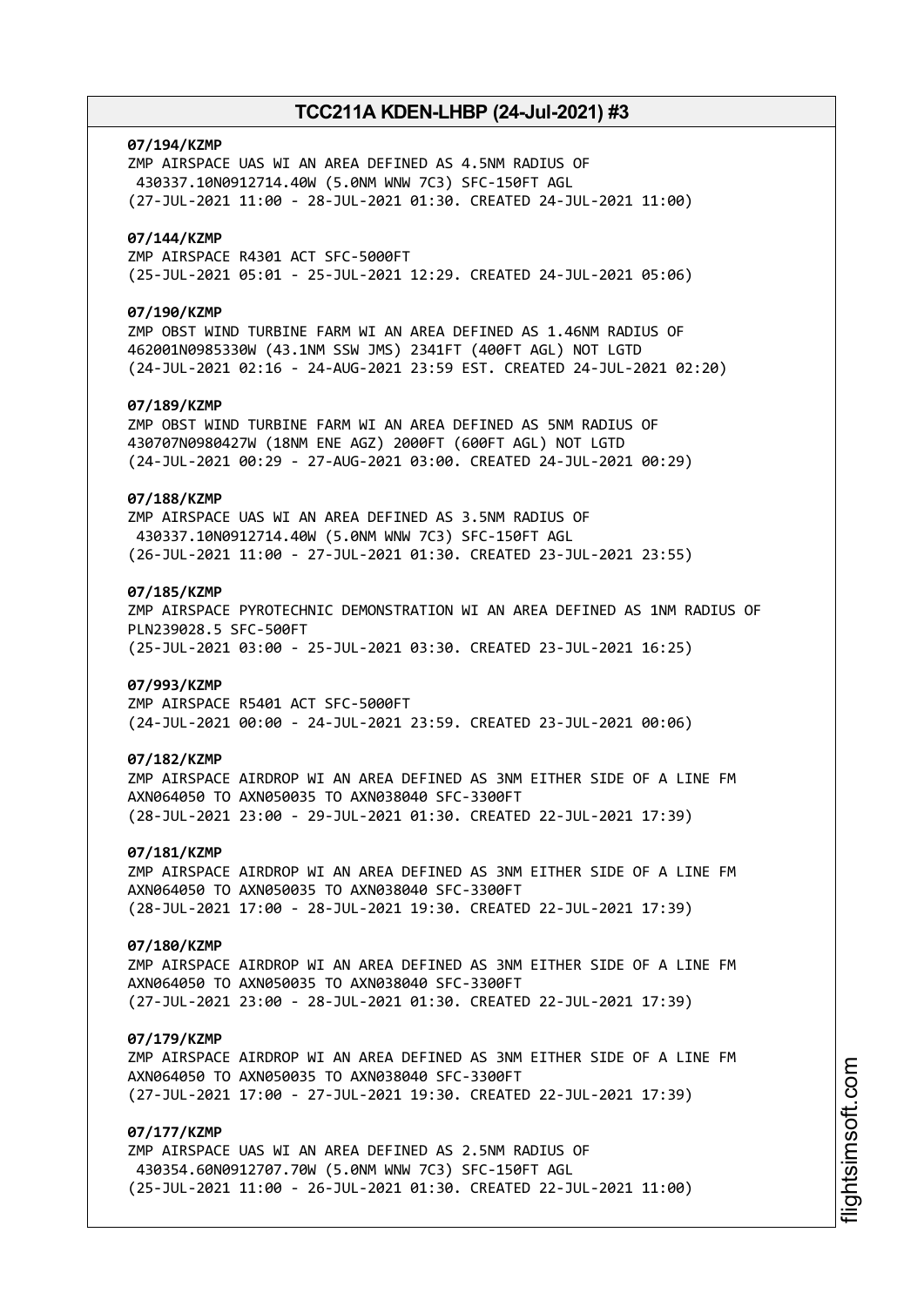### **1/3372/KZMP**

ZMP MN..AIRSPACE HIBBING, MN..TEMPORARY FLIGHT RESTRICTIONS WI AN AREA DEFINED AS 3NM RADIUS OF 472512N0930335W (HIB294016.2) SFC-4500FT MINE BLASTING. PURSUANT TO 14 CFR SECTION 91.137(A)(1) TEMPORARY FLIGHT RESTRICTIONS ARE IN EFFECT. ONLY RELIEF ACFT OPS UNDER DIRECTION OF KEETAC MINING ARE AUTH IN THE AIRSPACE. KEETAC MINING TEL 218-778-8798 IS IN CHARGE OF ON SCENE EMERG RESPONSE ACT. MINNEAPOLIS /ZMP/ ARTCC TEL 651-463-5580 IS THE FAA CDN FACILITY. (26-JUL-2021 16:50 - 26-JUL-2021 19:00. CREATED 21-JUL-2021 18:37)

# **07/175/KZMP**

ZMP AIRSPACE UAS WI AN AREA DEFINED AS 2.5NM RADIUS OF 430052.70N0912816.90W (5.6NM W 7C3) SFC-150FT AGL (24-JUL-2021 11:00 - 25-JUL-2021 01:30. CREATED 21-JUL-2021 16:16)

### **07/167/KZMP**

ZMP AIRSPACE PJE WI AN AREA DEFINED AS 2NM RADIUS OF OVR215025 SFC-FL180 DLY SR-SS (22-JUL-2021 11:11 - 26-JUL-2021 01:47. CREATED 20-JUL-2021 19:56)

# **07/166/KZMP**

ZMP AIRSPACE UAS WI AN AREA DEFINED AS .5NM EITHER SIDE OF A LINE FM 444533N0945345W (6.8NM ESE OVL) TO 443210N0945332W (9.4NM E RWF) TO 443210N0945203W (10.6NM E RWF) TO 443013N0945150W (11.2NM ESE RWF) TO 442237N0943347W (5.1NM NNW ULM) SFC-300FT AGL DLY 1200-2330 (22-JUL-2021 12:00 - 14-AUG-2021 23:30. CREATED 20-JUL-2021 19:19)

#### **07/165/KZMP**

ZMP AIRSPACE UAS WI AN AREA DEFINED AS .5NM EITHER SIDE OF A LINE FM 452351N0924823W (8.3NM NW OEO) TO 452350N0924104W (5.9NM N OEO) TO 452443N0923941W (7.2NM NNE OEO) TO 452247N0924215W (4.9NM N OEO) SFC-300FT AGL

(22-JUL-2021 12:00 - 14-AUG-2021 23:30. CREATED 20-JUL-2021 19:19)

# **07/164/KZMP**

ZMP AIRSPACE UAS WI AN AREA DEFINED AS .5NM EITHER SIDE OF A LINE FM 453855N0945259W (4.6NM SSE D39) TO 453235N0945153W (11.7NM SSE D39) TO 453227N0944843W (12.1NM NNW PEX) TO 453128N0944829W (10.9NM NNW PEX) TO 452947N0944242W (8.9NM NNE PEX) TO 452624N0944241W (5.1NM NNE PEX) SFC-300FT AGL DLY 1200-2330 (22-JUL-2021 12:00 - 14-AUG-2021 23:30. CREATED 20-JUL-2021 18:35)

#### **07/163/KZMP**

ZMP AIRSPACE UAS WI AN AREA DEFINED AS .5NM EITHER SIDE OF A LINE FM 452958N0942154W (13.2NM WSW STC) TO 452948N0943055W (12.3NM NE PEX) TO 453035N0943057W (12.7NM NE PEX) TO 453159N0943906W (10.4NM NNE PEX) TO 453146N0944215W (9.5NM NNE PEX) TO 453823N0944134W (10.9NM SE D39) TO 453920N0944237W (9.9NM ESE D39) SFC-300FT AGL DLY 1200-2330 (22-JUL-2021 12:00 - 14-AUG-2021 23:30. CREATED 20-JUL-2021 18:34)

### **07/162/KZMP**

ZMP AIRSPACE UAS WI AN AREA DEFINED AS .5NM EITHER SIDE OF A LINE FM 452924N0941107W (6.3NM SW STC) TO 452641N0941437W (9.9NM SW STC) TO 452517N0942025W (14.0NM SW STC) TO 452515N0942525W (13.9NM ENE PEX) TO 451907N0942526W (13.8NM NNE LJF) SFC-300FT AGL DLY 1200-2330 (22-JUL-2021 12:00 - 14-AUG-2021 23:30. CREATED 20-JUL-2021 18:33)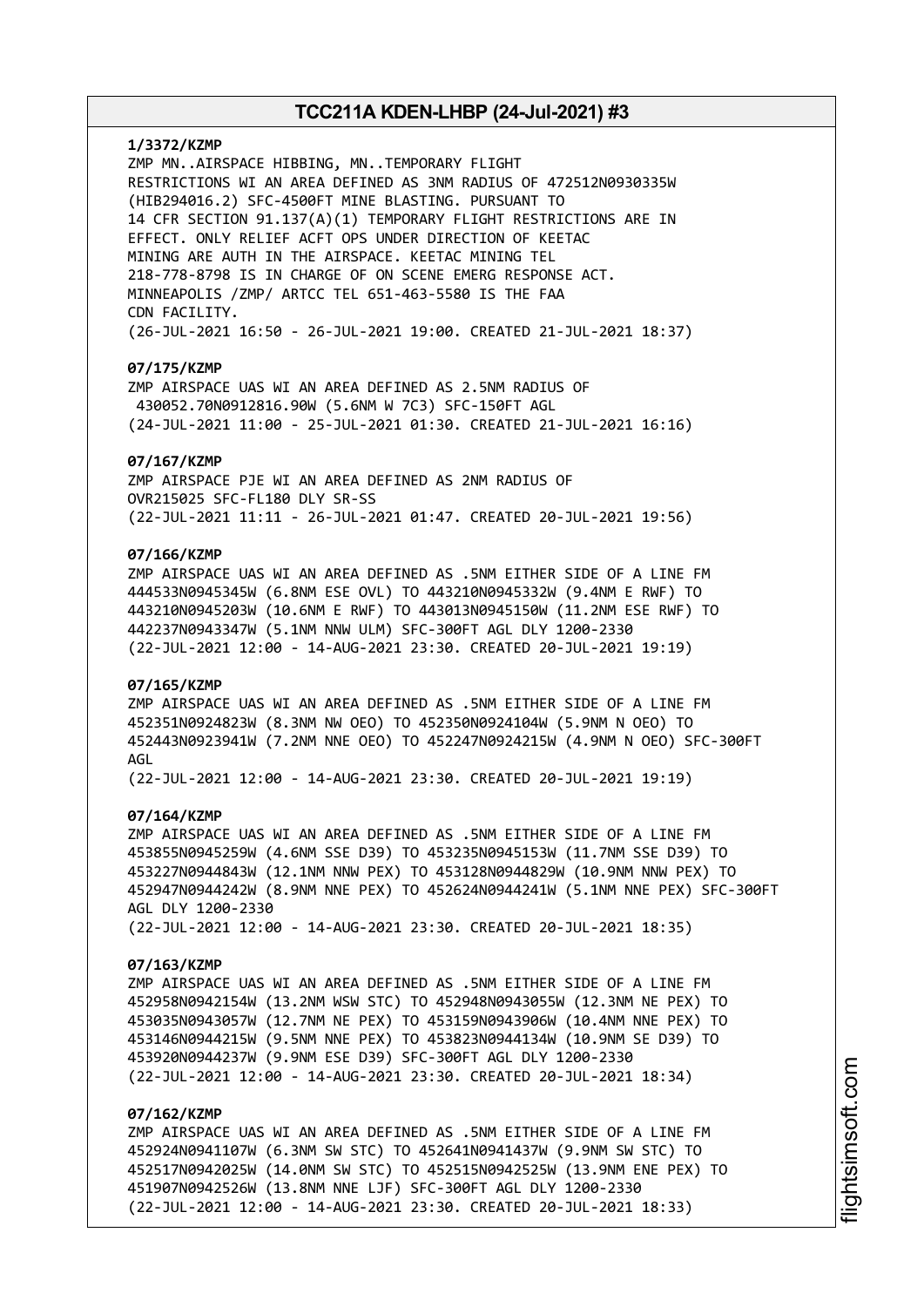# **07/161/KZMP**

ZMP AIRSPACE UAS WI AN AREA DEFINED AS .5NM EITHER SIDE OF A LINE FM 444533N0945345W (6.8NM ESE OVL) TO 443210N0945332W (9.4NM E RWF) TO 443210N0945203W (10.6NM E RWF) TO 443013N0945150W (11.2NM ESE RWF) TO 442237N0943347W (5.1NM NNW ULM) SFC-300FT AGL DLY 1200-2330 (22-JUL-2021 12:00 - 14-AUG-2021 23:30. CREATED 20-JUL-2021 18:32)

### **07/160/KZMP**

ZMP AIRSPACE UAS WI AN AREA DEFINED AS .5NM EITHER SIDE OF A LINE FM 452351N0924823W (8.3NM NW OEO) TO 452350N0924104W (5.9NM N OEO) TO 452443N0923941W (7.2NM NNE OEO) TO 452247N0924215W (4.9NM N OEO) SFC-300FT AGL DLY 1200-2330 (22-JUL-2021 12:00 - 14-AUG-2021 23:30. CREATED 20-JUL-2021 18:30)

#### **07/159/KZMP**

ZMP AIRSPACE UAS WI AN AREA DEFINED AS .5NM EITHER SIDE OF A LINE FM 452022N0925844W (5.5NM N 25D) TO 452121N0925801W (6.6NM NNE 25D) TO 452139N0925508W (7.5NM NE 25D) TO 452410N0925406W (10.2NM NE 25D) TO 452740N0925448W (13.2NM NW OEO) SFC-300FT AGL DLY 1200-2330 (22-JUL-2021 12:00 - 14-AUG-2021 23:30. CREATED 20-JUL-2021 18:25)

# **07/157/KZMP**

ZMP AIRSPACE UAS WI AN AREA DEFINED AS .5NM EITHER SIDE OF A LINE FM 443059N0944937W (11.1NM ESE RWF) TO 443231N0944932W (11.0NM E RWF) TO 443238N0942800W (11.6NM NNE ULM) TO 443515N0942805W (13.6NM SE 1D6) TO 443538N0941855W (13.9NM SW GYL) TO 443630N0941326W (10.8NM SW GYL) TO 443723N0940909W (8.5NM SSW GYL) TO 443748N0935659W (9.4NM SE GYL) TO 443905N0935659W (8.5NM SE GYL) TO 443859N0934833W (13.3NM SE GYL) TO 443513N0934806W (10.0NM NE 12Y) TO 443510N0934150W (12.9NM NE 12Y) TO 443330N0934145W (11.8NM NE 12Y) TO 443318N0933925W (13.1NM NE 12Y) SFC-300FT AGL DLY 1200-2330 (22-JUL-2021 12:00 - 14-AUG-2021 23:30. CREATED 20-JUL-2021 18:25)

# **07/156/KZMP**

ZMP AIRSPACE UAS WI AN AREA DEFINED AS .5NM EITHER SIDE OF A LINE FM 451824N0924817W (5.0NM W OEO) TO 451407N0925359W (4.0NM E 25D) SFC-300FT AGL DLY 1200-2330 (22-JUL-2021 12:00 - 14-AUG-2021 23:30. CREATED 20-JUL-2021 18:24)

# **07/152/KZMP**

ZMP OBST WIND TURBINE FARM WI AN AREA DEFINED AS 6NM RADIUS OF 462355N0995933W (39NM SE BIS) 2100FT (660FT AGL) NOT LGTD (20-JUL-2021 14:21 - 20-AUG-2021 23:59 EST. CREATED 20-JUL-2021 14:22)

#### **07/141/KZMP**

ZMP OBST WIND TURBINE FARM WI AN AREA DEFINED AS 2.36NM RADIUS OF 432035N0935323W (15.7NM NW FXY) 1731FT (400FT AGL) NOT LGTD (19-JUL-2021 19:51 - 19-AUG-2021 23:59 EST. CREATED 19-JUL-2021 19:52)

# **07/140/KZMP**

ZMP AIRSPACE UAS WI AN AREA DEFINED AS 7.5NM RADIUS OF 450000N0883800W (9.5NM SE 7P5) SFC-400FT AGL TUE WED THU FRI MON 1200-2030 (20-JUL-2021 12:00 - 27-AUG-2021 20:30. CREATED 19-JUL-2021 19:50)

### **07/130/KZMP**

ZMP OBST WIND TURBINE FARM WI AN AREA DEFINED AS 40NM RADIUS OF 432554.54N0935824.88W (12NM SE SUB) 3386FT (1682FT AGL) NOT LGTD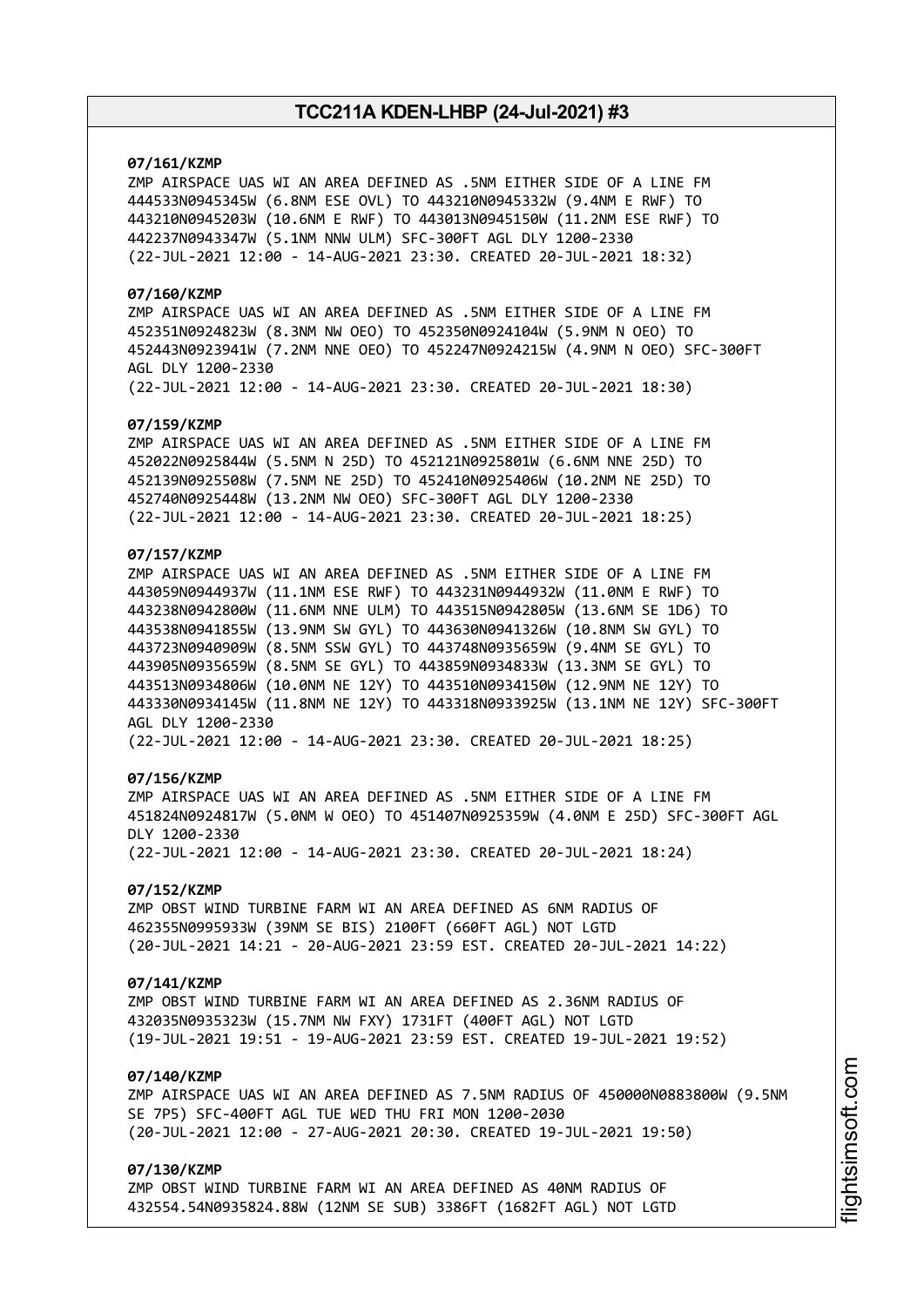(19-JUL-2021 11:24 - 26-JUL-2021 23:59. CREATED 19-JUL-2021 11:24)

#### **07/129/KZMP**

ZMP OBST WIND TURBINE FARM WI AN AREA DEFINED AS 7NM RADIUS OF 424705N0932611W (8.2NM SE Y48) 1754FT (498FT AGL) NOT LGTD (19-JUL-2021 08:41 - 26-JUL-2021 23:59. CREATED 19-JUL-2021 08:42)

#### **07/120/KZMP**

ZMP AIRSPACE UAS WI AN AREA DEFINED AS .5NM EITHER SIDE OF A LINE FM 434343N0954843W (11.0NM NW OTG) TO 434358N0955557W (14.3NM NE LYV) TO 435147N0955604W (9.9NM SW DVP) SFC-300FT AGL DLY 1200-2330 (17-JUL-2021 12:00 - 07-AUG-2021 23:30. CREATED 16-JUL-2021 19:46)

#### **07/119/KZMP**

ZMP AIRSPACE UAS WI AN AREA DEFINED AS .5NM EITHER SIDE OF A LINE FM 433905N0973622W (20.1NM SE MHE) TO 433907N0972842W (25.6NM SE MHE) TO 433302N0972842W (24.3NM NE 8V3) TO 433301N0971604W (21.1NM NW Y14) SFC-300FT AGL DLY 1200-2330

(17-JUL-2021 12:00 - 07-AUG-2021 23:30. CREATED 16-JUL-2021 19:44)

### **07/118/KZMP**

ZMP OBST WIND TURBINE FARM WI AN AREA DEFINED AS 2.5NM RADIUS OF 475212N1005215W (21.3NM N 91N) 2183FT (495FT AGL) NOT LGTD (16-JUL-2021 18:07 - 31-JUL-2021 23:59. CREATED 16-JUL-2021 18:07)

# **07/097/KZMP**

ZMP AIRSPACE UAS WI AN AREA DEFINED AS .5NM EITHER SIDE OF A LINE FM 451040N0963017W (4.7NM SW 1D1) TO 445308N0963023W (11.9NM NE 1D1) TO 445303N0963227W (10.6NM NE 1D1) TO 444904N0963230W (7.9NM ENE 1D1) TO 444753N0963018W (9.2NM ENE 1D1) TO 444654N0963059W (8.5NM ENE 1D1) SFC-300FT AGL DLY 1200-2330

(14-JUL-2021 12:00 - 07-AUG-2021 23:30. CREATED 13-JUL-2021 15:34)

# **07/096/KZMP**

ZMP AIRSPACE UAS WI AN AREA DEFINED AS .5NM EITHER SIDE OF A LINE FM 435845N0955524W (7.0NM W DVP) TO 435844N0955301W (4.9NM W DVP) SFC-300FT AGL DLY 1200-2330 (14-JUL-2021 12:00 - 07-AUG-2021 23:30. CREATED 13-JUL-2021 15:19)

#### **07/089/KZMP**

ZMP OBST WIND TURBINE FARM WI AN AREA DEFINED AS 3.8NM RADIUS OF 465722N1011010W (16.9NM NW Y19) 2263FT (400FT AGL) NOT LGTD (13-JUL-2021 14:54 - 13-AUG-2021 23:59 EST. CREATED 13-JUL-2021 14:58)

### **07/086/KZMP**

ZMP AIRSPACE UAS WI AN AREA DEFINED AS .5NM EITHER SIDE OF A LINE FM 440115N0960257W (11.2NM NNE PQN) TO 440914N0960146W (9.6NM SE 63Y) TO 440911N0955413W (14.1NM ENE DVP) TO 441442N0955349W (11.3NM NNE 63Y) TO 441507N0955239W (11.6NM W TKC) SFC-300FT AGL DLY 1200-2330 (14-JUL-2021 12:00 - 07-AUG-2021 23:30. CREATED 13-JUL-2021 14:52)

# **07/084/KZMP**

ZMP AIRSPACE UAS WI AN AREA DEFINED AS .5NM EITHER SIDE OF A LINE FM 450506N0934936W (4.5NM S CFE) TO 450526N0941701W (9.6NM E LJF) TO 450657N0941720W (9.4NM ENE LJF) TO 450701N0942032W (7.1NM ENE LJF) TO 450841N0942354W (5.4NM NE LJF) SFC-300FT AGL DLY 1200-2330 (14-JUL-2021 12:00 - 07-AUG-2021 23:30. CREATED 13-JUL-2021 14:46)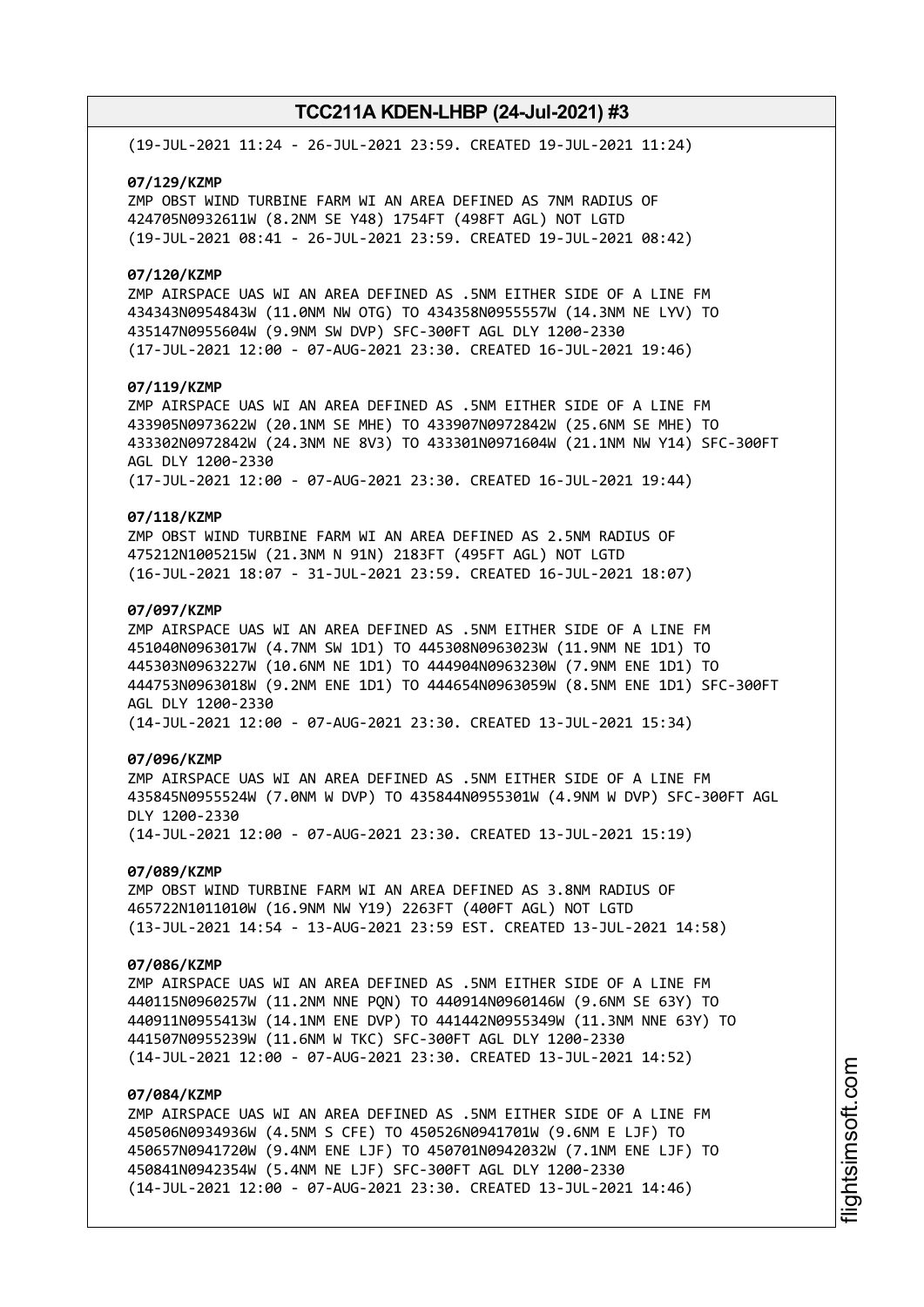#### **07/082/KZMP**

ZMP AIRSPACE UAS WI AN AREA DEFINED AS .5NM EITHER SIDE OF A LINE FM 440216N0962018W (3.7NM NNW PQN) (3.7NM NNW PQN) TO 441241N0961946W (9.0NM SW 63Y) (9.0NM SW 63Y) SFC-300FT AGL DLY 1200-2330 (14-JUL-2021 12:00 - 07-AUG-2021 23:30. CREATED 13-JUL-2021 14:44)

# **1/8208/KZMP**

ZMP ND..AIRSPACE FARGO, ND..TEMPORARY FLIGHT RESTRICTIONS. PURSUANT TO 14 CFR SECTION 91.145, MANAGEMENT OF AIRCRAFT OPERATIONS IN THE VICINITY OF AERIAL DEMONSTRATIONS AND MAJOR SPORTING EVENTS. ACFT OPS ARE PROHIBITED WI AN AREA DEFINED AS 5NM RADIUS OF 465430N0964859W (FAR360009.4) SFC-16000FT EFFECTIVE 2107221700 UTC UNTIL 2107222200 UTC,

2107231500 UTC UNTIL 2107232200 UTC, 2107241600 UTC UNTIL 2107242200 UTC, AND 2107251600 UTC UNTIL 2107252200 UTC.

DUE TO UNITED STATES NAVY BLUE ANGELS AND OTHER HIGH SPEED AERIAL DEMONSTRATIONS AT THE FARGO AIRSHO. UNLESS AUTH BY ATC - FARGO TOWER 133.8. DONALD S. DUCK, TEL 574-903-6596, IS THE POINT OF CTC. THE FARGO /FAR/ ATCT, TEL 701-235-8894, IS THE CDN FAC. (22-JUL-2021 17:00 - 25-JUL-2021 22:00. CREATED 13-JUL-2021 11:48)

# **07/046/KZMP**

ZMP OBST WIND TURBINE FARM WI AN AREA DEFINED AS 7NM RADIUS OF 421936N0952509W (1.7NM SE IDG) 1300FT (500FT AGL) NOT LGTD (08-JUL-2021 14:27 - 29-JUL-2021 23:59. CREATED 08-JUL-2021 14:27)

#### **07/028/KZMP**

ZMP OBST WIND TURBINE FARM WI AN AREA DEFINED AS 5NM RADIUS OF 443709N0964117W (9.3NM S 5HE) 2500FT (550FT AGL) NOT LGTD (05-JUL-2021 01:59 - 04-AUG-2021 23:59. CREATED 05-JUL-2021 01:59)

# **07/021/KZMP**

ZMP OBST WIND TURBINE FARM WI AN AREA DEFINED AS 7.29NM RADIUS OF 431159N0934703W (11.8NM WSW FXY) 1731FT (400FT AGL) NOT LGTD (02-JUL-2021 17:17 - 02-AUG-2021 17:00. CREATED 02-JUL-2021 17:19)

#### **07/020/KZMP**

ZMP OBST WIND TURBINE FARM WI AN AREA DEFINED AS 17NM RADIUS OF 463738N1024441W (7.5NM S DIK) 2583FT (400FT AGL) NOT LGTD (02-JUL-2021 16:27 - 03-AUG-2021 17:00. CREATED 02-JUL-2021 16:29)

# **07/013/KZMP**

ZMP AIRSPACE UAS WI AN AREA DEFINED AS .5NM EITHER SIDE OF A LINE FM 444752N0935924W (5.2NM NE GYL) TO 444705N0935513W (8.2NM ENE GYL) TO 444903N0935060W (12.1NM NE GYL) TO 444725N0935056W (11.5NM ENE GYL) SFC-300FT AGL DLY 1200-2330 (07-JUL-2021 12:00 - 31-JUL-2021 23:30. CREATED 02-JUL-2021 01:00)

# **1/3469/KZMP**

ZMP IA..ROUTE ZMP. V505 ALMAY, MN TO PRAGS, MN MOCA 2800. 2107012144-2306292144EST (PERM. CREATED 01-JUL-2021 21:44)

**1/3468/KZMP** ZMP IA..ROUTE ZMP. i⊒<br>⊫ htsim soft.c om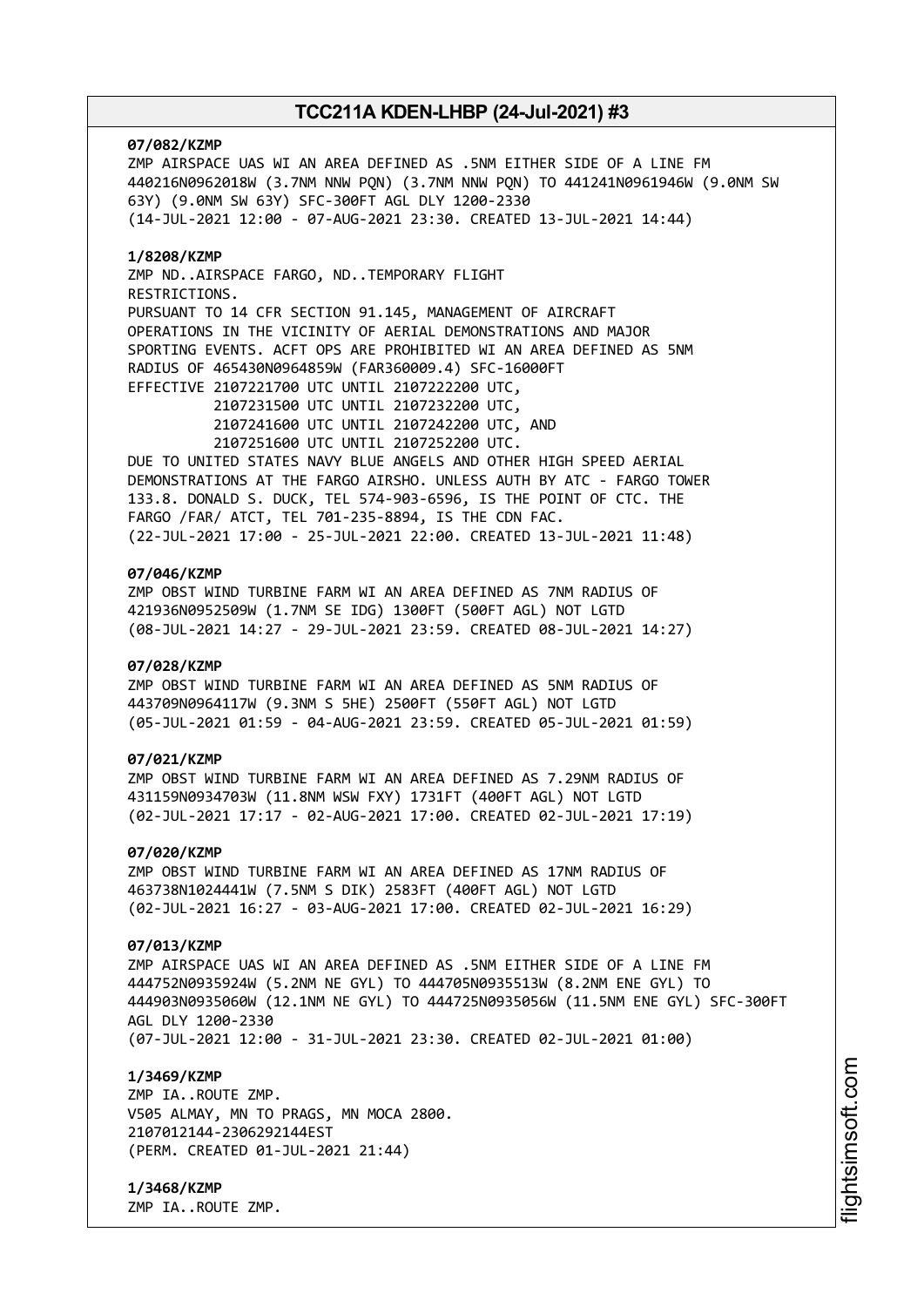V505 GUMBO, IA TO FORT DODGE (FOD) VORTAC, IA MEA 3100. 2107012142-2306292142EST (PERM. CREATED 01-JUL-2021 21:42)

### **06/245/KZMP**

ZMP OBST WIND TURBINE FARM WI AN AREA DEFINED AS 3NM RADIUS OF 442840N0990801W (8.1NM WSW MKA) 2451FT (420FT AGL) NOT LGTD (30-JUN-2021 22:00 - 31-DEC-2021 23:59. CREATED 30-JUN-2021 22:00)

### **06/207/KZMP**

ZMP OBST WIND TURBINE FARM WI AN AREA DEFINED AS 4.75NM RADIUS OF 433641N0923546W (17.3NM ESE AUM) 1805FT (400FT AGL) NOT LGTD (25-JUN-2021 08:00 - 25-JUL-2021 23:59 EST. CREATED 25-JUN-2021 08:01)

### **06/204/KZMP**

ZMP OBST WIND TURBINE FARM WI AN AREA DEFINED AS 5.97NM RADIUS OF 431806N0934647W (9.5NM NW FXY) 1731FT (400FT AGL) NOT LGTD (24-JUN-2021 20:16 - 26-JUL-2021 17:00. CREATED 24-JUN-2021 20:23)

### **06/200/KZMP**

ZMP OBST WIND TURBINE FARM WI AN AREA DEFINED AS 5NM RADIUS OF 443709N0964117W (19.6NM NNE BKX) 2500FT (550FT AGL) NOT LGTD (24-JUN-2021 08:01 - 24-JUL-2021 23:59. CREATED 24-JUN-2021 08:02)

### **1/7606/KZMP**

ZMP MN..ROUTE ZMP. V218, V505 SQEAK, MN MRA 10000. INL VOR R-176 RESTRICTIONS. (21-JUN-2021 21:22 - 19-JUN-2023 21:22 EST. CREATED 21-JUN-2021 21:22)

### **06/157/KZMP**

ZMP OBST WIND TURBINE FARM WI AN AREA DEFINED AS 13NM RADIUS OF 394929N0970148W (7.7NM S PNC) 1152FT (354FT AGL) NOT LGTD (18-JUN-2021 19:06 - 31-JUL-2021 23:59. CREATED 18-JUN-2021 19:06)

#### **06/038/KZMP**

ZMP OBST WIND TURBINE FARM WI AN AREA DEFINED AS 10NM RADIUS OF 443214.5N0962214.7W (11.8NM SE SD2) 2192FT (461FT AGL) NOT LGTD (03-JUN-2021 22:09 - 03-AUG-2021 23:59. CREATED 03-JUN-2021 22:09)

# **1/5683/KZMP**

ZMP IA..ROUTE ZMP. V172 WUNOT, IA TO LINDE, IA MOCA 3900. 2106021438-2306011438EST (PERM. CREATED 02-JUN-2021 14:39)

### **1/5617/KZMP**

ZMP MN..ROUTE ZMP. V15 MOFIT, ND TO IRIWY, ND MOCA 3700. 2106021252-2306021252EST (PERM. CREATED 02-JUN-2021 12:52)

#### **05/184/KZMP**

ZMP OBST WIND TURBINE FARM WI AN AREA DEFINED AS 15NM RADIUS OF 433110.27N0930923.76W (15NM NW AEL) 1893FT (459FT AGL) NOT LGTD (29-MAY-2021 18:22 - 30-NOV-2021 23:59. CREATED 29-MAY-2021 18:22)

**05/170/KZMP**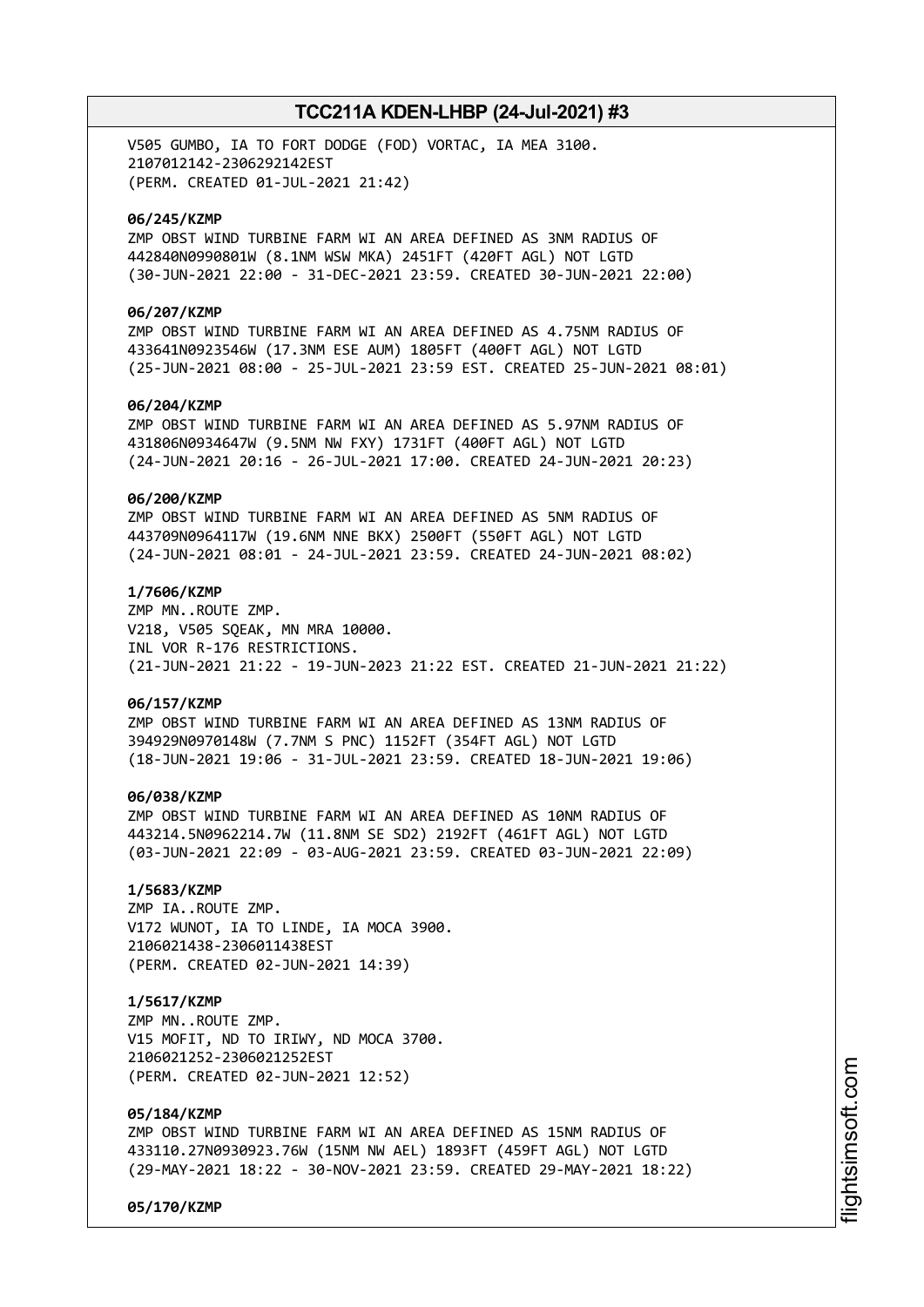ZMP AIRSPACE UAS WI AN AREA DEFINED AS 480829N0971609W (9.6NM SE D06) TO 480836N0972327W (9.5NM S D06) TO 480736N0972917W (10.3NM SSW D06) TO 480514N0973522W (14.4NM SW D06) TO 481610N0995042W (9.8NM SE RUG) TO 483200N0994600W (8.3NM SE 2H9) TO 484600N0993600W (6.3NM S 06D) TO 485336N0992513W (7.4NM E 06D) TO 485439N0971530W (1.7NM S PMB) TO POINT OF ORIGIN SFC-FL180

(28-MAY-2021 14:48 - 25-MAY-2022 23:59. CREATED 28-MAY-2021 14:48)

#### **05/140/KZMP**

ZMP AIRSPACE UAS WI AN AREA DEFINED AS 485439N0971530W (2NM S PMB) TO 484942N0964014W (10NM NE HCO) TO 483722N0961709W (10NM NE 23D) TO 482554N0960458W (18.6NM NW 3G2) TO 480627N0955538W (10NM ENE TVF) TO 475746N0971617W (3.5NM W GFK) TO POINT OF ORIGIN 11000FT-FL180 (25-MAY-2021 14:01 - 25-MAY-2022 23:59. CREATED 25-MAY-2021 14:01)

#### **1/7155/KZMP**

ZMP MN..ROUTE ZMP. V412 REDWOOD FALLS (RWF) VOR/DME, MN TO FLYING CLOUD (FCM) VOR/DME, MN MFA 4000. 2104282016-2304282016EST (PERM. CREATED 28-APR-2021 20:17)

#### **04/146/KZMP**

ZMP SVC MINNEAPOLIS ARTCC CLASS E SERVICE AVBL WI AN AREA DEFINED AS 63NM RADIUS OF 462132.12N0872350.72W (SAW) 1200FT AGL-14500FT EXC SAWYER TWR CLASS D SFC AREA (20-APR-2021 20:35 - PERM. CREATED 20-APR-2021 20:35)

#### **04/087/KZMP**

ZMP OBST WIND TURBINE FARM WI AN AREA DEFINED AS 10NM RADIUS OF 403100N0952300W (6NM N K57) UNKNOWN (600FT AGL) NOT LGTD (12-APR-2021 15:57 - 01-AUG-2021 23:59. CREATED 12-APR-2021 15:58)

# **04/009/KZMP**

ZMP AIRSPACE UAS WI AN AREA DEFINED AS 1NM RADIUS OF 453537.50N0931059.90W (4.0NM ENE CBG) SFC-400FT AGL SUN SAT SR-SS (04-APR-2021 11:48 - 31-OCT-2021 23:01. CREATED 01-APR-2021 19:16)

#### **1/8045/KZMP**

ZMP ROUTE ZMP. V78 WATERTOWN (ATY) VORTAC, SD TO CLAPS INT, MN MOCA 3600. 2102251413-2302251413EST (PERM. CREATED 25-FEB-2021 14:15)

### **1/2001/KZMP**

ZMP KS..ROUTE ZMP ZKC. V551 SALINA (SLN) VORTAC, KS TO MANKATO (TKO) VORTAC, KS MEA 6000. 2101071747-2301071747EST (PERM. CREATED 07-JAN-2021 17:47)

**0/2230/KZMP** ZMP MT..ROUTE ZMP ZLC. J70 LEWISTOWN (LWT) VOR/DME, MT TO DICKINSON (DIK) VORTAC, ND MEA 21000. LWT VOR/DME RESTRICTION. (25-SEP-2020 19:29 - 25-SEP-2022 19:29 EST. CREATED 25-SEP-2020 19:29)

**09/105/KZMP**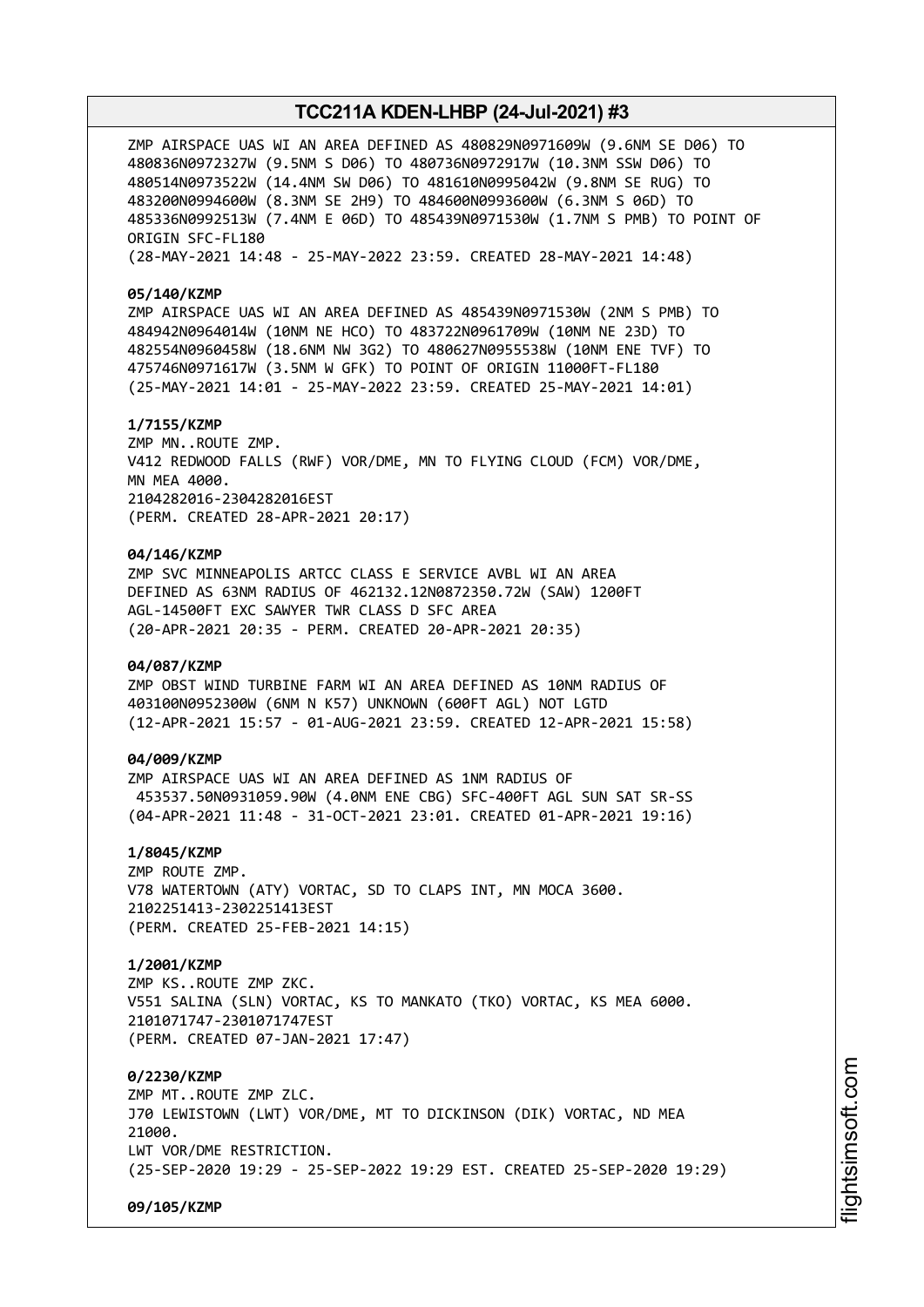ZMP OBST CRANE (ASN UNKNOWN) 460421N0933943W (17.5NM N 18Y) UNKNOWN (120FT AGL) FLAGGED AND LGTD DLY 1200-2200 (21-SEP-2020 12:00 - 01-JAN-2022 22:00. CREATED 14-SEP-2020 12:02) **0/3546/KZMP** ZMP MN..ROUTE ZMP. V78 WATERTOWN (ATY) VORTAC, SD TO CLAPS, MN MOCA 3600. 2008172013-2208172013EST (PERM. CREATED 17-AUG-2020 20:14) **0/4948/KZMP** ZMP SD..ROUTE ZMP. V78 WATERTOWN (ATY) VORTAC, SD TO CLAPS, MN MOCA 3600. 2006012022-2206012022EST (PERM. CREATED 01-JUN-2020 20:23) **0/0061/KZMP** ZMP NE..ROUTE ZMP. V71 PAWNEE CITY (PWE) VORTAC, NE R-149 TO TOPEKA (TOP) VORTAC, KS R-330 MOCA 2900. 2005111724-2205051724EST (PERM. CREATED 11-MAY-2020 17:25) **0/5880/KZMP** ZMP WI..ROUTE ZMP. V129 EAU CLAIRE (EAU) VORTAC, WI R-176 TO NODINE (ODI) VORTAC, MN MEA 4700. EAU VORTAC R-176 UNUSABLE BELOW 4700. (22-JAN-2020 15:01 - 22-JAN-2022 14:59 EST. CREATED 22-JAN-2020 15:01) **0/5874/KZMP** ZMP WI..ROUTE ZMP. V129 EAU CLAIRE (EAU) VORTAC, WI R-341 TO COP MEA 6000. EAU VORTAC R-341 UNUSABLE BEYOND 40 NM BELOW 6000. 2001221451-2201221451EST (PERM. CREATED 22-JAN-2020 14:51) **0/5391/KZMP** ZMP ROUTE ZMP. V398 ALMAY, MN TO KASPR, MN MOCA 2900. 2001211612-2201211612EST (PERM. CREATED 21-JAN-2020 16:12) **0/5329/KZMP** ZMP ROUTE ZMP. V24 ALMAY, MN TO KASPR, MN MOCA 2900. 2001211439-2201211439EST (PERM. CREATED 21-JAN-2020 14:40) **0/3417/KZMP** ZMP WI..ROUTE ZMP. V26 EAU CLAIRE (EAU) VORTAC, WI R-088 FROM 40 NM TO COP MEA 7500. EAU VORTAC R-088 UNUSABLE BEYOND 40 NM BELOW 7500. 2001131829-2201131824EST (PERM. CREATED 13-JAN-2020 18:29)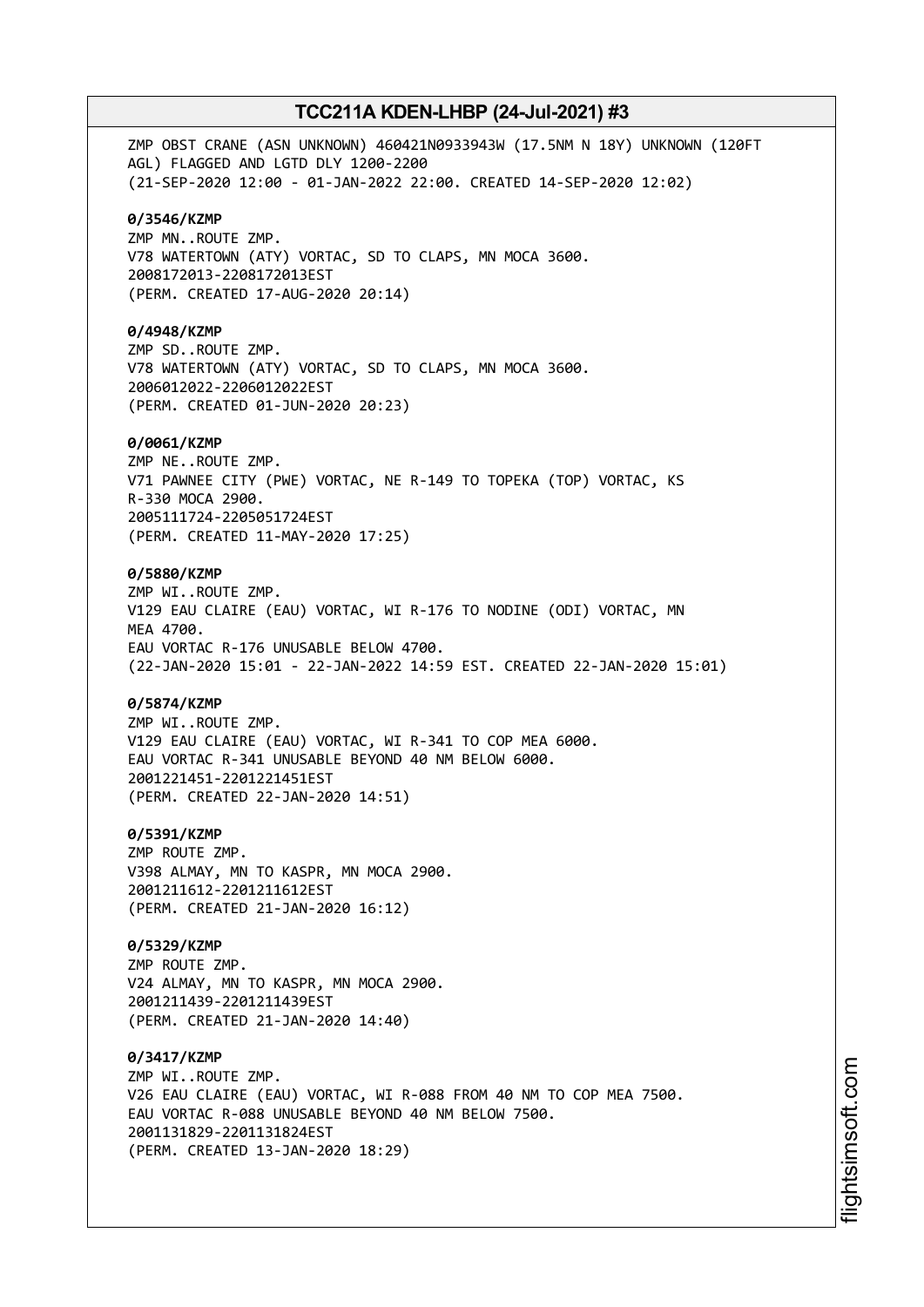┌──────────────────────────────────────────────────────────────────────────────┐

└──────────────────────────────────────────────────────────────────────────────┘

# │**CZWG (WINNIPEG FIR/UIR)** │

#### **M1922/21/CZWG**

BLASTING ACT WILL TAKE PLACE WITHIN 1NM RADIUS CENTRED ON 564921N 1010527W (APRX 2.4NM W LYNN LAKE (ELDON LAKE)(WATER)). SFC-1000FT AGL (24-JUL-2021 21:00 - 25-JUL-2021 01:00. CREATED 23-JUL-2021 21:04)

#### **M1917/21/CZWG**

BLASTING ACT WILL TAKE PLACE WITHIN 0.1NM CENTRED ON 525936N 0971424W (APRX 1.23NM E POPLAR RIVER AD) SFC-1000FT AGL SAT-TUE 1300-2300, FRI 1930-2300 (23-JUL-2021 19:30 - 27-JUL-2021 23:00. CREATED 23-JUL-2021 19:14)

# **M1916/21/CZWG**

PURSUANT TO CANADIAN AVIATION REGULATIONS (CAR) 601.14, 601.15(B) AND 601.16, FOREST FIRE RESTRICTED AIRSPACE IS ESTABLISHED WITHIN AREA BOUNDED BY 5544N 10430W - 5541N 10422W - 5534N 10438W - 5538N 10443W - 5544N 10430W (CENTER APRX 8NM ENE OTTER LAKE (WATER)). THE FIRE IS LOCATED WITHIN AREA BOUNDED BY 5542N 10429W - 5541N 10425W - 5536N 10439W - 5537N 10441W - 5542N 10429W. AERIAL FIRE SUPPRESSION IN PROGRESS. NO PERSON SHALL OPR AN ACFT, INCLUDING REMOTELY PILOTED ACFT (RPA-DRONE) AND MODEL ACFT, WITHIN THE AREA DESCRIBED EXC WHERE OPR UNDER CAR 601.17. SFC-4500FT AMSL (23-JUL-2021 16:40 - 26-JUL-2021 19:00 EST. CREATED 23-JUL-2021 16:40)

#### **M1915/21/CZWG**

PURSUANT TO CAR 601.14, 601.15(B) AND 601.16, FOREST FIRE RESTRICTED AIRSPACE IS ESTABLISHED WITHIN AREA BOUNDED BY 5542N 10450W - 5547N 10444W - 5542N 10437W - 5539N 10444W - 5542N 10450W (CENTRE APRX 7NM N OTTER LAKE(WATER) AD) . THE FIRE IS LOCATED WITHIN AREA BOUNDED BY 5542N 10447W - 5545N 10444W - 5542N 10440W - 5540N 10444W - 5542N 10447W. AERIAL FIRE SUPPRESSION IN PROGRESS. NO PERSON SHALL OPR AN ACFT, INCLUDING REMOTELY PILOTED ACFT (RPA-DRONE) AND MODEL ACFT, WITHIN THE AREA DESCRIBED EXC WHERE OPR UNDER CAR 601.17. SFC-4500FT AMSL (23-JUL-2021 16:40 - 26-JUL-2021 19:00 EST. CREATED 23-JUL-2021 16:40)

### **G1111/21/CZWG**

COVID-19: CREWS/PASSENGERS REQUIREMENTS ALL FOREIGN MIL AND STATE ACFT WITH STOP OVERS IN CANADA TO CTC +OVERFLIGHT(AT)FORCES.GC.CA OR CALL (204) 227-7498 PRIOR TO FILING FLT PLAN SFC-UNL (23-JUL-2021 16:36 - 30-SEP-2021 04:00 EST. CREATED 23-JUL-2021 16:36)

# **M1912/21/CZWG**

PURSUANT TO CANADIAN AVIATION REGULATIONS (CAR) 601.14, 601.15(B) AND 601.16, FOREST FIRE AREA WITHIN 11NM RADIUS CENTRED ON 5140N 9619W (APRX 16NM ESE BLOODVEIN RIVER AD) . RESTRICTED AIRSPACE IS ESTABLISHED WITHIN AREA BOUNDED BY 5154N 9637W - 5149N 9553W - 5131N 9554W - 5125N 9628W - 5138N 9649W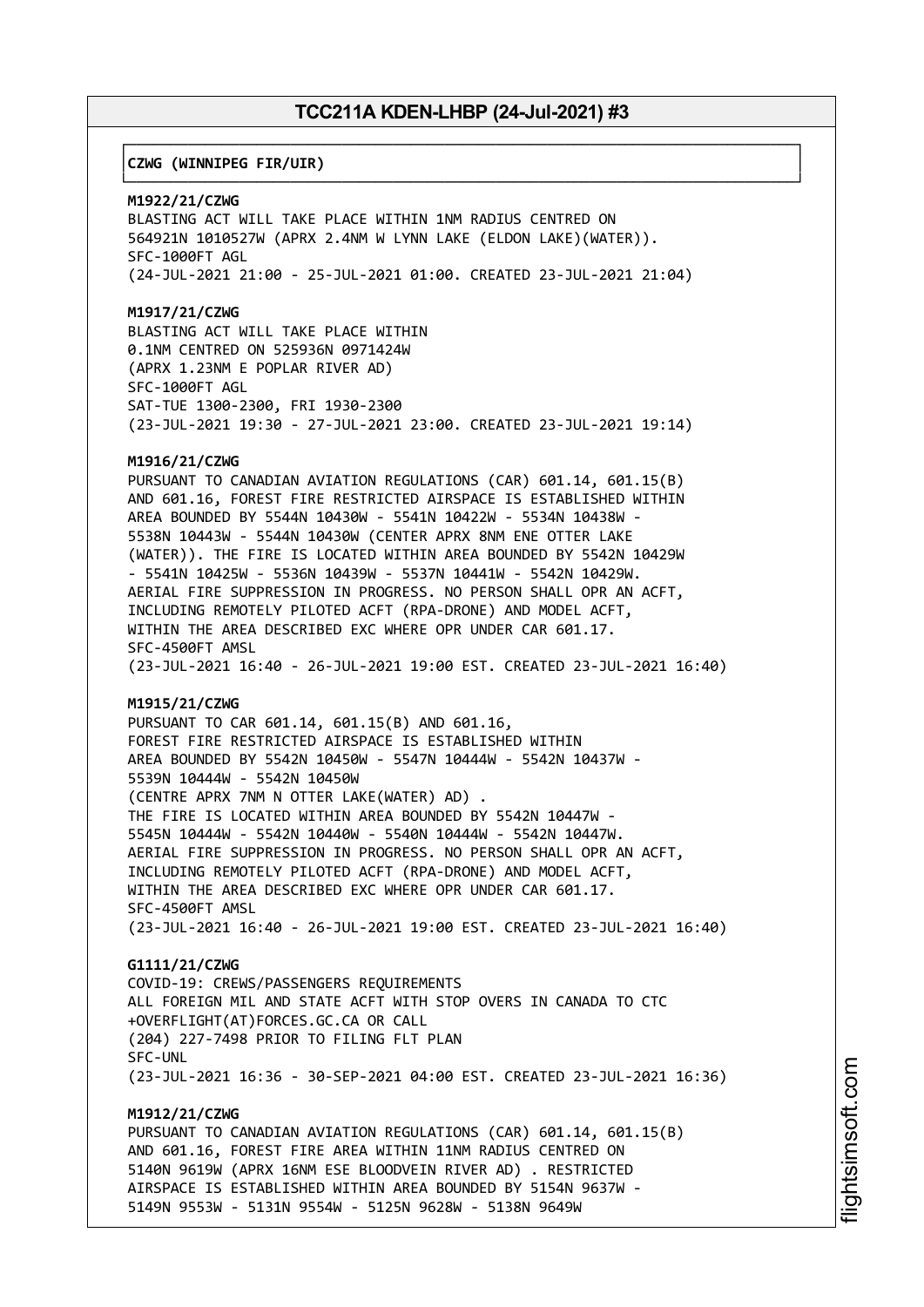- 5154N 9637W. AERIAL FIRE SUPPRESSION IN PROGRESS. NO PERSON SHALL OPR AN ACFT, INCLUDING REMOTELY PILOTED ACFT (RPA-DRONE) AND MODEL ACFT, WITHIN THE AREA DESCRIBED EXC WHERE OPR UNDER CAR 601.17. FIRE SUPRESSION ACFT MONITORING 131.37MHZ. FOR AUTH TO ENTER CTC DUTY OFFICER 204-345-1418. SFC-4000FT AMSL (23-JUL-2021 14:45 - 28-JUL-2021 19:00 EST. CREATED 23-JUL-2021 14:45) **M1910/21/CZWG** LANGRUTH VOR/DME VLR 112.2MHZ/CH59X UNMONITORED (23-JUL-2021 14:31 - 30-JUL-2021 23:59. CREATED 23-JUL-2021 14:31) **M1904/21/CZWG** BLASTING ACT WILL TAKE PLACE WITHIN 1NM RADIUS CENTRED ON 545045N 0995711W (APRX 6NM SW SNOW LAKE AD) SFC-3000FT AGL (24-JUL-2021 18:00 - 24-JUL-2021 22:00. CREATED 23-JUL-2021 13:05) **M1903/21/CZWG** PURSUANT TO CANADIAN AVIATION REGULATIONS (CAR) 601.14, 601.15(B) AND 601.16, FOREST FIRE RESTRICTED AIRSPACE WITHIN 3NM RADIUS CENTRED ON 562400N 1031900W (CENTRE APRX 4NM NNW SOUTHEND/HANS ULRICKSEN FIELD AD) . FOREST FIRE CONTROL OPS IN PROGRESS. NO PERSON SHALL OPR AN ACFT, INCLUDING REMOTELY PILOTED ACFT (RPA-DRONE) AND MODEL ACFT, WITHIN THE AREA DESCRIBED EXC WHERE OPR UNDER CAR 601.17. SFC-4500FT AMSL (23-JUL-2021 12:40 - 26-JUL-2021 19:00 EST. CREATED 23-JUL-2021 12:40) **M1901/21/CZWG** PARAJUMPS ACT WILL TAKE PLACE 1NM RADIUS CENTRED ON 521649N 1064102W (CRF5) SFC-12500FT AMSL DAILY 1400-0300 (23-JUL-2021 14:00 - 25-JUL-2021 03:00. CREATED 23-JUL-2021 11:59) **M1894/21/CZWG** ADVISORY AREA CYA407(M) SOUTHPORT ACT SFC-8000FT AMSL (24-JUL-2021 13:00 - 24-JUL-2021 22:00. CREATED 22-JUL-2021 19:21) **G1094/21/CZWG** SASKATOON RADAR U/S. FLT WITHIN RADIUS 200NM CENTRED ON 521011N 1064227W MAY BE DENIED ROUTING AND/OR ALT REQUESTS. POSSIBLE DLA OF UP TO 30 MIN FOR ARR/DEP AT SASKATOON/JOHN G.DIEFENBAKER INTL AD. INFO CTC 204-983-8338 DLY 1600-0400 (24-JUL-2021 16:00 - 26-JUL-2021 04:00. CREATED 22-JUL-2021 03:24) **M1885/21/CZWG** DUE TO FOREST FIRE: AR7: WG - YIV: MOCA/MEA TO READ: 5000 (21-JUL-2021 22:30 - 28-JUL-2021 19:00 EST. CREATED 21-JUL-2021 22:30) **M1884/21/CZWG** ADVISORY AREA CYA306(T) DELISLE DEACTIVATED

SFC-5000FT AMSL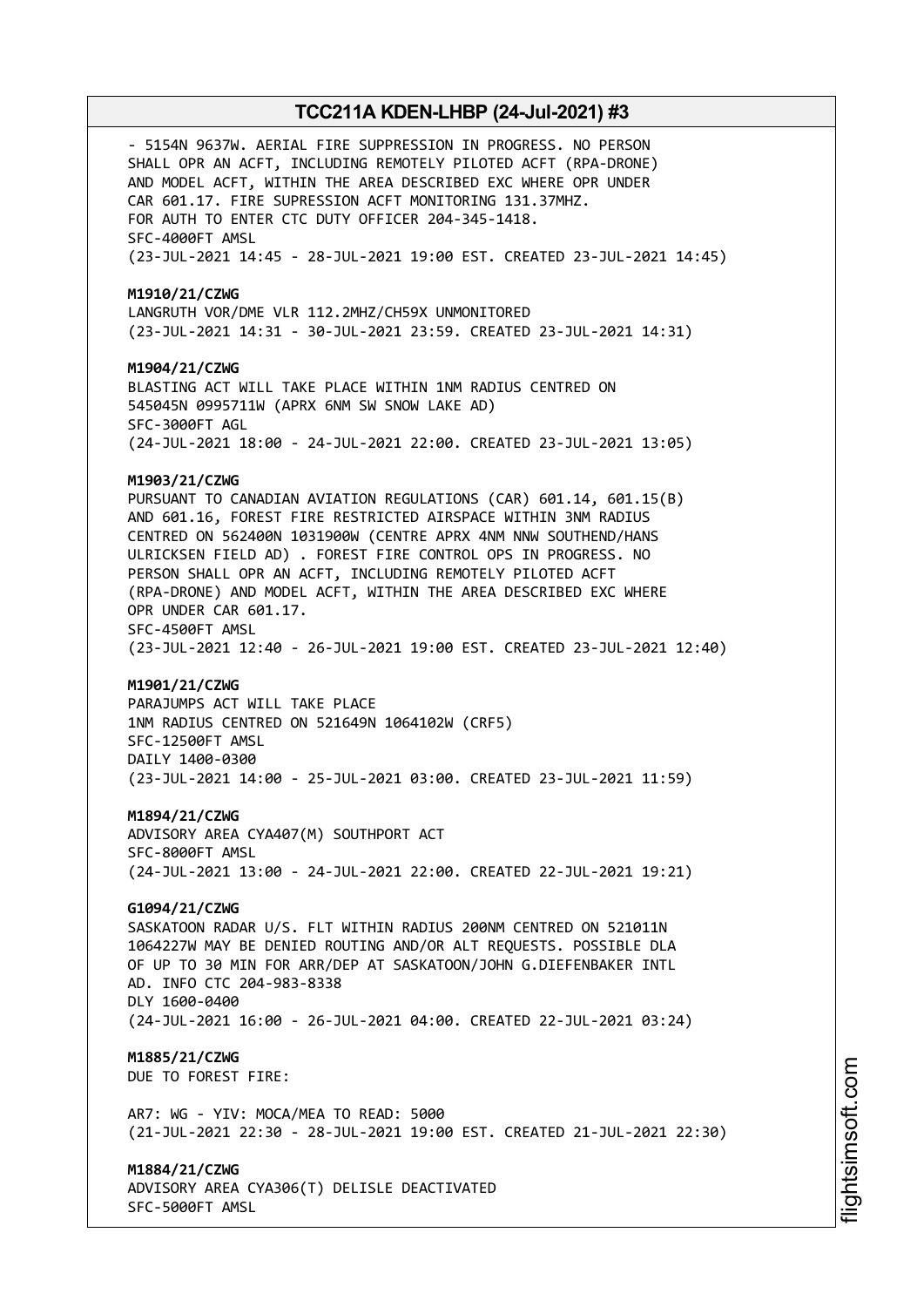DAILY 1600-0400 (24-JUL-2021 16:00 - 26-JUL-2021 04:00. CREATED 21-JUL-2021 22:20)

**M1882/21/CZWG** A13: BTN WG AND QD: MEA/MOCA TO READ: 5500FT AMSL (21-JUL-2021 18:00 - 29-JUL-2021 19:00 EST. CREATED 21-JUL-2021 18:00)

# **M1881/21/CZWG**

PURSUANT TO CANADIAN AVIATION REGULATIONS (CAR) 601.14, 601.15(B) AND 601.16, FOREST FIRE WITHIN 7.5NM EITHER SIDE OF LINE 5144N 9902W - 5236N 9902W. RESTRICTED AIRSPACE IS ESTABLISHED WITHIN AREA BOUNDED BY 5240N 9925W - 5240N 9840W - 5140N 9840W - 5140N 9925W (CENTRE APRX 60NM SSE GRAND RAPIDS AD) . AERIAL FIRE SUPPRESSION IN PROGRESS. NO PERSON SHALL OPR AN ACFT, INCLUDING REMOTELY PILOTED ACFT (RPA-DRONE) AND MODEL ACFT, WITHIN THE AREA DESCRIBED EXC WHERE OPR UNDER CAR 601.17. FOR AUTH TO ENTER CTC DUTY OFFICER 204-345-1418. SFC-4500FT AMSL (21-JUL-2021 15:55 - 29-JUL-2021 19:00 EST. CREATED 21-JUL-2021 15:55)

# **G1063/21/CZWG**

COVID-19: FLIGHT RESTRICTIONS

PURSUANT TO SECTION 5.1 OF THE AERONAUTICS ACT, THE MINISTER OF TRANSPORT IS OF THE OPINION IT IS NECESSARY FOR AVIATION SAFETY AND THE PROTECTION OF THE PUBLIC, TO PROHIBIT THE OPS OF ACFT INVOLVED IN SKED AND NON SKED INTL COMMERCIAL AIR SVC FM INDIA, FOR THE TRANSPORT OF PASSENGERS ON AN INBOUND FLT TO CANADA. THIS PROHIBITION FURTHER APPLIES TO OPS OF ACFT INVOLVED IN PRIVATE AND CHARTER AIR SVC. THIS PROHIBITION DOES NOT APPLY TO ACFT OPERATED IN THE FLW CIRCUMSTANCES:

- CARGO FLT
- MEDEVAC FLT
- FERRY FLT
- FLIGHT CREW REPATRIATION FLT
- 
- TECHNICAL STOPS WHERE PASSENGERS DO NOT DISEMBARK, OR - AT ALTERNATE AP IDENTIFIED IN A FLT PLAN TO ADDRESS WX, OR
- ACFT SAFETY SITUATIONS, OR
- FLT EN ROUTE TO CANADA AT THE TIME THIS NOTICE TAKES EFFECT
- IN THE CASE WHERE SPECIAL AUTH HAS BEEN GRANTED BY TRANSPORT CANADA: 1-613-992-6853. SFC-UNL

(19-JUL-2021 18:30 - 22-AUG-2021 03:59. CREATED 19-JUL-2021 18:30)

# **G1061/21/CZWG**

COVID-19: FLIGHT RESTRICTIONS

UNTIL FURTHER NOTICE, WITH THE INTENT TO PREVENT THE SPREAD OF COVID-19 THROUGHOUT CANADA, ALL COMMERCIAL AIR SVC, PRIVATE OPR (CAR SUBPART 604) AND FOREIGN BUSINESS AVIATION, THAT ARE TRANSPORTING PASSENGERS TO CANADA MUST COMPLY WITH THE PROVISIONS OF THE INTERIM ORDER RESPECTING CERTAIN REQUIREMENTS FOR CIVIL AVIATION DUE TO COVID-19, ISSUED BY THE MINISTER OF TRANSPORT AND CURRENTLY IN FORCE. THIS INCLUDES A REQUIREMENT PASSENGERS TO WEAR FACE MASKS AND PROVIDE EVIDENCE OF A NEGATIVE RESULT FOR A COVID-19 MOLECULAR TEST PRIOR TO BOARDING.

IN ADDITION TO ABV, AND PURSUANT TO SECTION 5.1 OF THE AERONAUTICS ACT, ALL COMMERCIAL AIR SVC, PRIVATE OPR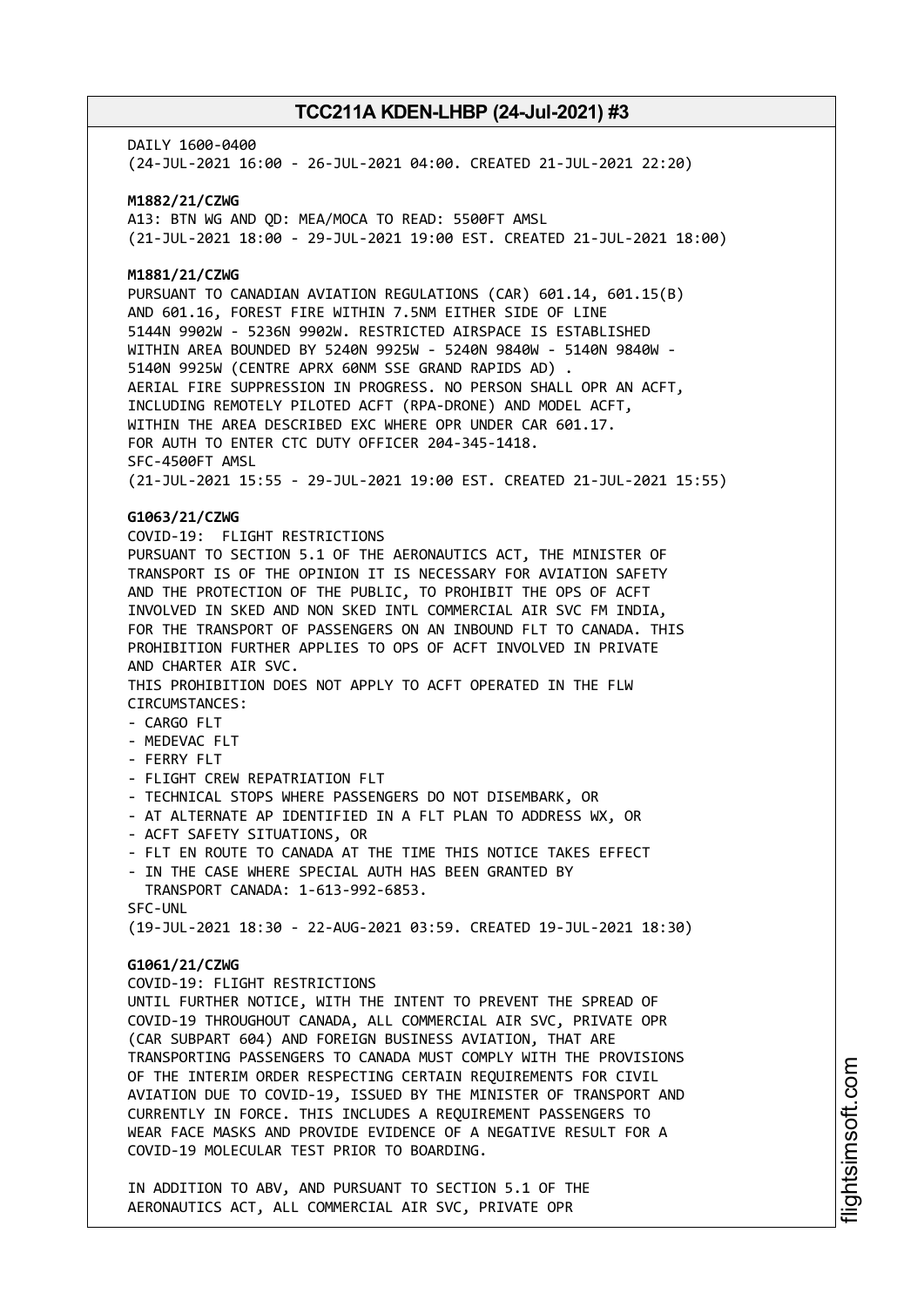(CAR SUBPART 604) AND FOREIGN BUSINESS AVIATION, THAT ARE TRANSPORTING PASSENGERS TO CANADA MUST, FOR THE PURPOSE OF DISEMBARKING PASSENGERS, LAND AT ONE OF THE FOLLOWING AP: - AEROPORT INTL DE MONTREAL-TRUDEAU - CALGARY INTL AIRPORT - TORONTO-PEARSON INTL AIRPORT - VANCOUVER INTL AIRPORT THIS RESTRICTION DOES NOT APPLY TO ACFT OPERATED IN THE FLW CIRCUMSTANCES: - DIRECT FLT FM SAINT-PIERRE-ET-MIQUELON - MEDEVAC FLT - FERRY AND CREW REPATRIATION FLT - CARGO FLIGHTS CARRYING ONLY AIRCREW OR AIRLINE EMPLOYEES - TECHNICAL STOPS WHERE PASSENGERS DO NOT DISEMBARK - AT ALTERNATE AP IDENTIFIED IN A FLT PLAN TO ADDRESS WX - ACFT SAFETY SITUATIONS, OR - IN THE CASE WHERE SPECIAL AUTH HAS BEEN GRANTED BY TRANSPORT CANADA: 1-888-857-4003. SFC-UNL (19-JUL-2021 15:59 - 09-AUG-2021 04:00. CREATED 19-JUL-2021 15:59) **G1045/21/CZWG** EDMONTON CENTRE PERIPHERAL STATION (PAL) 133.0MHZ AT LYNN LAKE U/S (16-JUL-2021 15:56 - 30-JUL-2021 23:59. CREATED 16-JUL-2021 15:56) **M1827/21/CZWG** REGINA PSR U/S. FLT WITHIN 40NM RADIUS CENTRED ON 502559N 1044017W, 12500FT AMSL AND BLW, WILL NOT BE PROVIDED NON-TRANSPONDER EQUIPPED ACFT TFC INFO. (16-JUL-2021 04:25 - 29-AUG-2021 00:00 EST. CREATED 16-JUL-2021 04:26) **L3498/21/CZWG** BLASTING ACT WILL TAKE PLACE WITHIN 1NM RADIUS CENTRED ON 544544N 1015308W (APRX 1.95NM WNW FLIN FLON/CHANNING (WATER) AD) SFC-1500FT AGL (07-JUL-2021 16:24 - 05-OCT-2021 18:00. CREATED 07-JUL-2021 16:24) **G0959/21/CZWG** PARAJUMP ACT WILL TAKE PLACE WITHIN 2NM RADIUS CENTRED ON 494151N 1034803W (WEYBURN AD) SFC-12500FT AMSL DAILY SR - SS (07-JUL-2021 10:56 - 12-AUG-2021 02:21. CREATED 06-JUL-2021 18:39) **G0940/21/CZWG** PARAJUMPS ACT WILL TAKE PLACE WITHIN 1.5 NM RADIUS CENTRED ON GIMLI INDUSTRIAL PARK AD SFC-12500FT AMSL (05-JUL-2021 01:14 - 05-OCT-2021 01:00. CREATED 05-JUL-2021 01:14) **J3021/21/CZWG CHECKLIST** YEAR=2019 0004 0005 0011 0036 0051 0082 0088 0159 0215 0216 0418 YEAR=2020 0157 0697 2643 2644 3465 3639 4246 4916 5132 5134 5154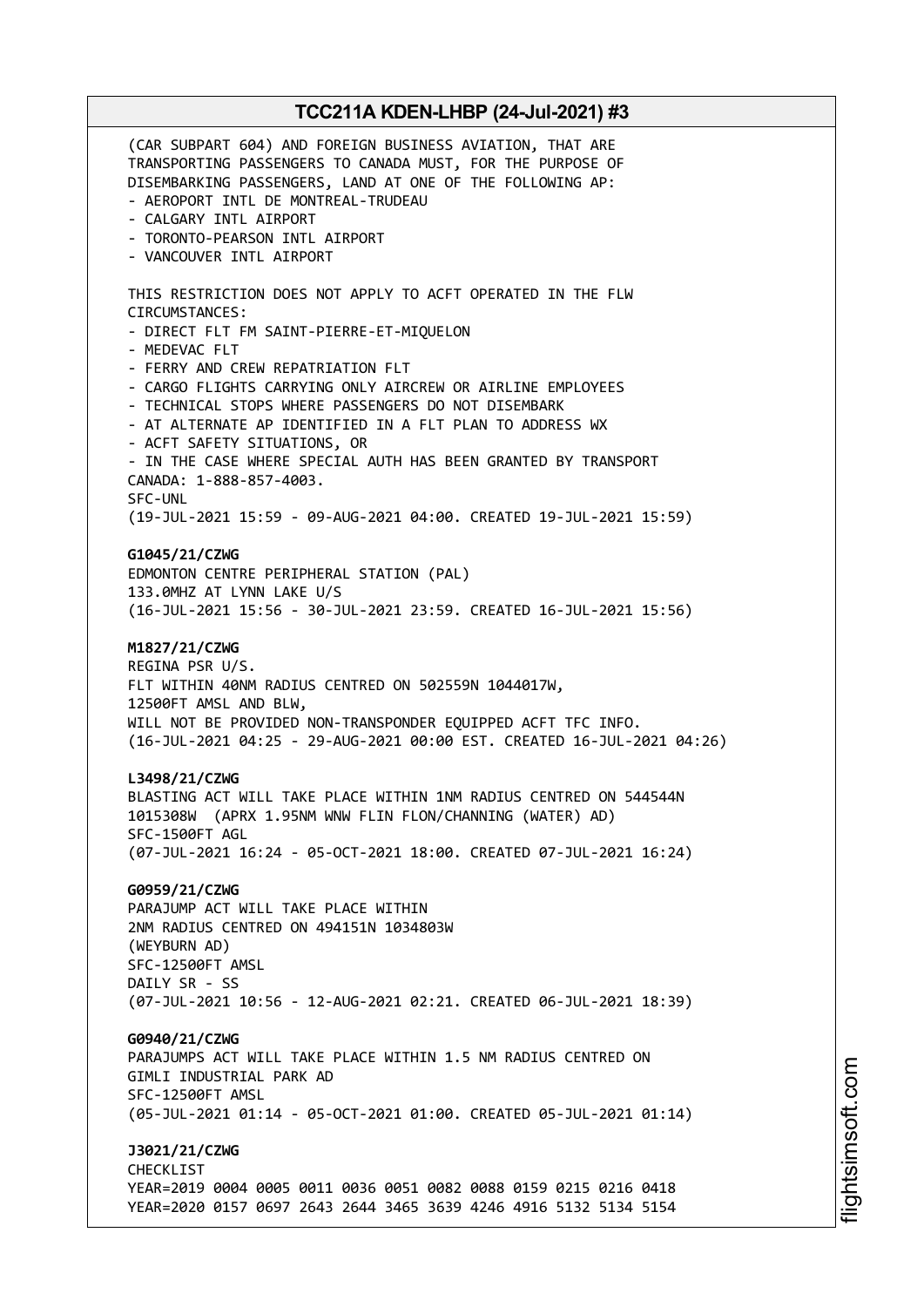i⊒<br>⊫ htsim soft.c om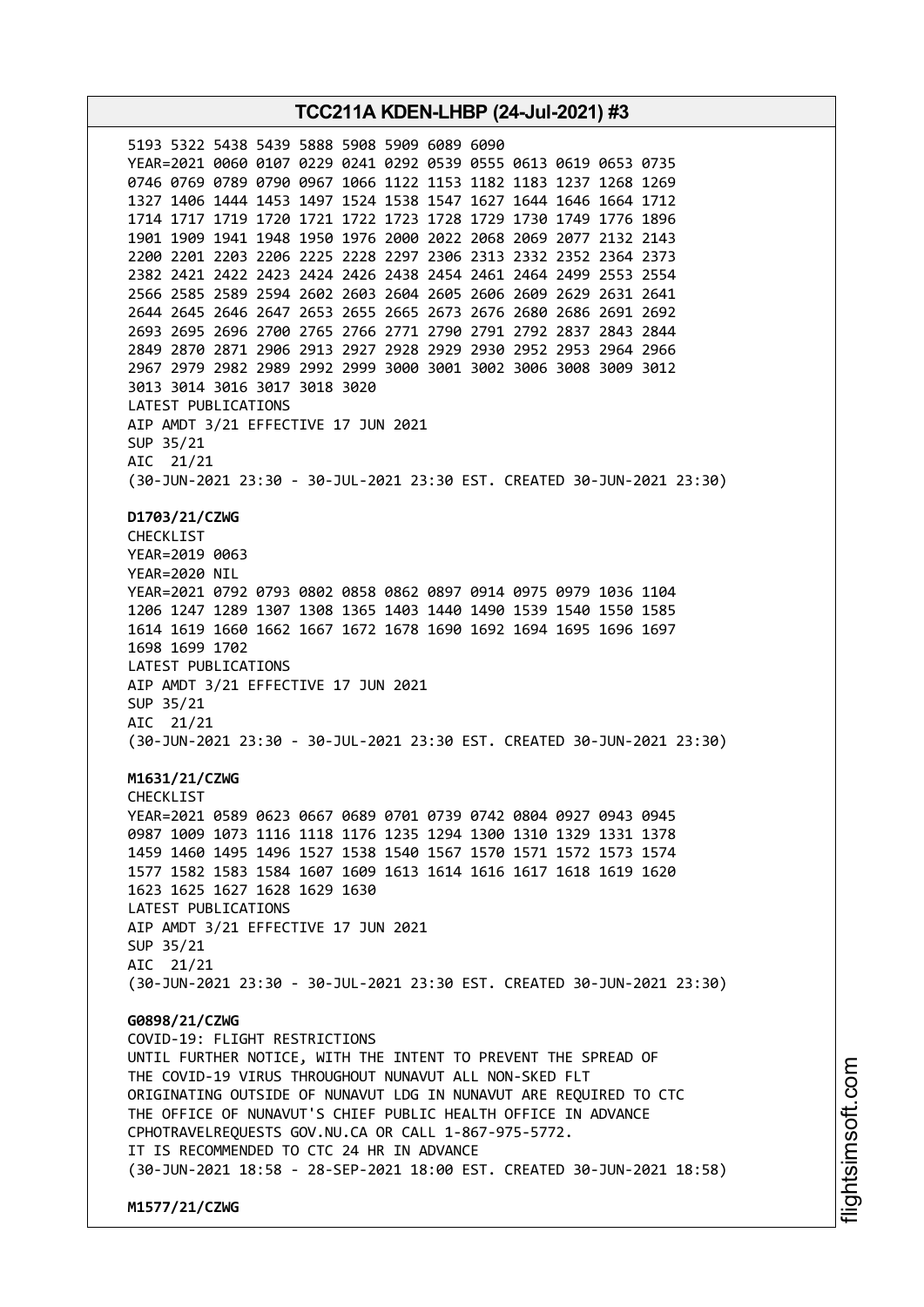PURSUANT TO SECTION 5.1 OF THE AERONUCTICS ACT, THE AIRSPACE SURROUNDING MARIEVAL INDIAN RESIDENTIAL SCHOOL IS RESTRICTED WITHIN AREA BOUNDED BY 503502N 1023924W - 503459N 1023908W - 503450N 1023918W - 503456N 1023931W - 503502N 1023924W (CENTER APRX 14.5NM NE GRENFELL AD) . NO PERSON SHALL OPR AN ACFT, INCLUDING REMOTELY PILOTED ACFT (RPA-DRONE) AND MODEL ACFT, WITHIN THE AREA DESCRIBED UNLESS THE FLT IS AUTH BY THE ADMIN NATION NAVIGATOR 639-205-7811. SFC-3000FT AMSL (25-JUN-2021 21:29 - 25-JUL-2021 23:59 EST. CREATED 25-JUN-2021 21:29)

#### **M1574/21/CZWG**

ADVISORY AREA CYA407(M) SOUTHPORT ACT SFC-8000FT AMSL MON-FRI 1230-2230 (25-JUN-2021 18:39 - 30-JUL-2021 22:30. CREATED 25-JUN-2021 18:39)

**M1573/21/CZWG** BEECHY NDB BY 212KHZ U/S (25-JUN-2021 18:37 - 12-AUG-2021 23:59. CREATED 25-JUN-2021 18:37)

# **M1572/21/CZWG**

ADVISORY AREA CYA413(M) SOUTHPORT ACT 5000FT AMSL-8000FT AMSL JUN 25 1840-2230, JUN 26-JUL 30 MON-FRI 1230-2230 (25-JUN-2021 18:40 - 30-JUL-2021 22:30. CREATED 25-JUN-2021 18:36)

#### **G0798/21/CZWG**

WINNIPEG CENTRE PERIPHERAL STATION (PAL) 225.2MHZ AT KENORA U/S (18-JUN-2021 20:57 - 17-SEP-2021 23:59. CREATED 18-JUN-2021 20:57)

### **G0671/21/CZWG**

COVID-19: FLIGHT RESTRICTIONS UNTIL FURTHER NOTICE, WITH THE INTENT TO PREVENT THE SPREAD OF COVID-19 THROUGHOUT CANADA, AN OPERATOR OPERATING A FLIGHT BETWEEN TWO POINTS IN CANADA OR A FLIGHT TO CANADA MUST COMPLY WITH THE PROVISIONS OF THE INTERIM ORDER RESPECTING CERTAIN REQUIREMENTS FOR CIVIL AVIATION DUE TO COVID-19, ISSUED BY THE MINISTER OF TRANSPORT AND CURRENTLY IN FORCE. THIS INCLUDES A REQUIREMENT FOR PASSENGER FACE MASKS. OPERATORS ARE REQUIRED TO NOTIFY PASSENGERS OF THE LATEST MEASURES TO PREVENT THE SPREAD OF COVID-19 TAKEN BY THE TERRITORIAL AND PROVINCIAL GOVERNMENT WITH JURISDICTION AT THE DESTINATION AERODROME FOR THAT FLIGHT, OR BY THE FEDERAL GOVERNMENT. SFC-UNL

(03-JUN-2021 16:31 - 02-SEP-2021 16:00 EST. CREATED 03-JUN-2021 16:31)

# **G0631/21/CZWG**

AIRSPACE SECURITY WARNING ISSUED BY THE DEPARTMENT OF TRANSPORT IN RESPONSE TO UNUSUAL EXCESSIVE MEASURES BY BELARUS POSING SERIOUS SAFETY AND SECURITY CONCERNS TO COMMERCIAL AVIATION. AIR OPERATORS AND OWNERS OF AIRCRAFT REGISTERED IN CANADA ARE ADVISED NOT TO ENTER MINSK (UMMV) FIR.

(25-MAY-2021 20:42 - 25-AUG-2021 16:00. CREATED 25-MAY-2021 20:42)

# **D1036/21/CZWG** BLASTING ACT WILL TAKE PLACE WITHIN 1NM RADIUS CENTRED ON 554122N 1033510W

i⊒<br>⊫ htsim soft.c om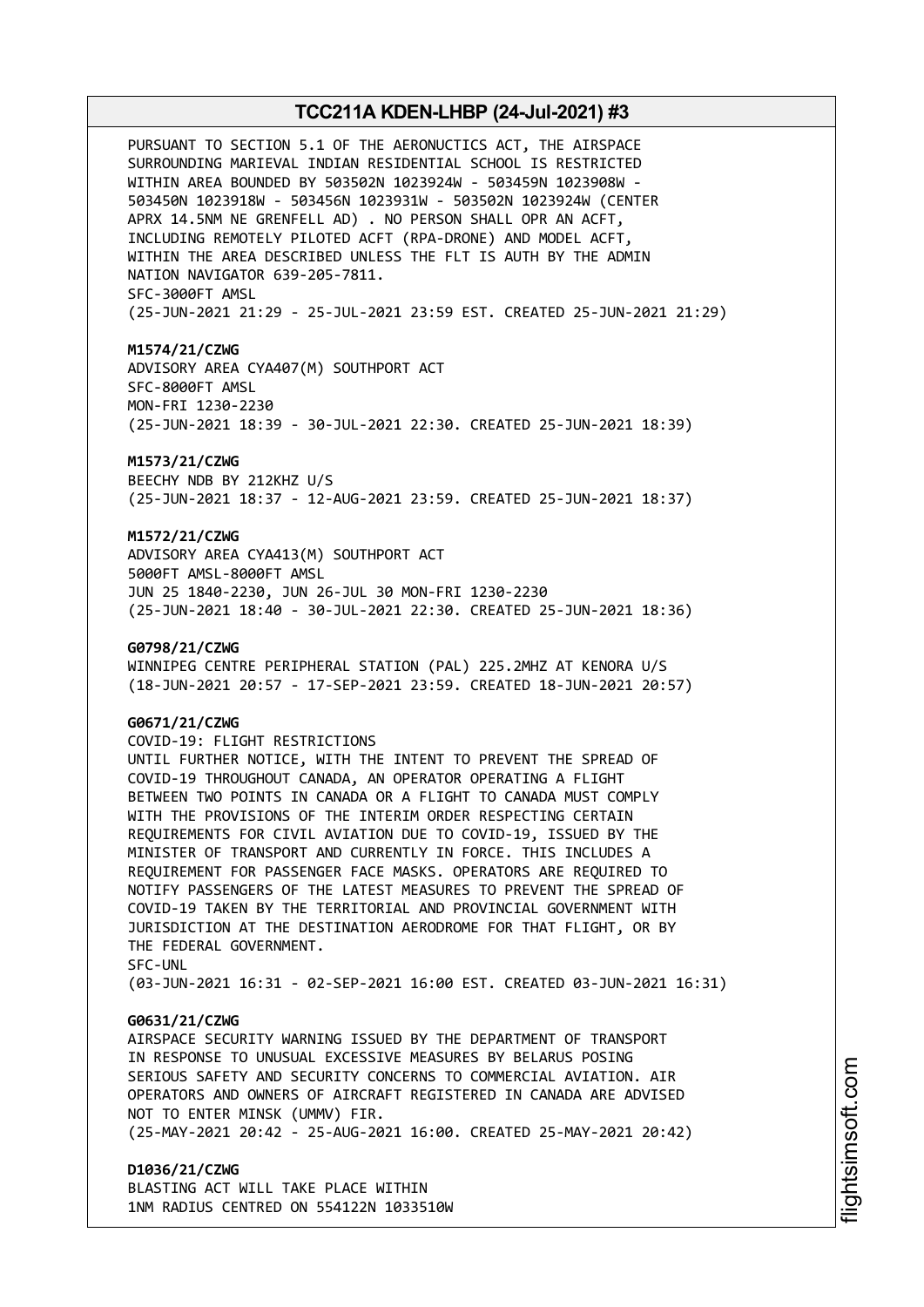(APRX 3000FT BFR THR 23 AND 2090FT SE EXTENDED RCL SEABEE MINE AD) SFC-1000FT AGL (04-MAY-2021 23:00 - 04-AUG-2021 01:00. CREATED 04-MAY-2021 19:18)

**G0491/21/CZWG** COVID 19: INFORMATION BORDER SVC ARE TEMPO SUSPENDED AT THE MAJORITY OF SMALL AIRPORTS ACROSS CANADA. FOR AN UPDATED LIST OF AUTH AIRPORTS OF ENTRY SEE THE LINK FOR OPEN PORTS OF ENTRY AT WWW.CBSA-ASFC.GC.CA/OFFICES (04-MAY-2021 12:44 - 03-AUG-2021 15:00 EST. CREATED 04-MAY-2021 12:44)

┌──────────────────────────────────────────────────────────────────────────────┐

# │**CZUL (MONTREAL FIR/UIR)** │

└──────────────────────────────────────────────────────────────────────────────┘ **N2271/21/CZUL** ADVISORY AREA CYA524(S) HAWKESBURY ACT SFC-7000FT AMSL (24-JUL-2021 14:00 - 24-JUL-2021 23:30. CREATED 24-JUL-2021 13:50)

**N2270/21/CZUL** ADVISORY AREA CYA528(S)(T) KEMPTVILLE ACT SFC TO BLW 4000FT AMSL SFC-4000FT AMSL (24-JUL-2021 13:45 - 25-JUL-2021 00:00. CREATED 24-JUL-2021 13:21)

**N2269/21/CZUL** ADVISORY AREA CYA534(S) KARS ACT SFC TO BLW 2500FT AMSL SFC-2500FT AMSL (24-JUL-2021 13:45 - 25-JUL-2021 00:00. CREATED 24-JUL-2021 13:20)

**H2253/21/CZUL** ADVISORY AREA CYA645(P) ST-ESPRIT ACT ABV 12500FT AMSL TO 16000FT AMSL 12500FT AMSL-16000FT AMSL (24-JUL-2021 12:00 - 25-JUL-2021 01:00. CREATED 24-JUL-2021 11:52)

**H2252/21/CZUL** ADVISORY AREA CYA644(P) ST-ESPRIT ACT SFC-12500FT AMSL (24-JUL-2021 12:00 - 25-JUL-2021 01:00. CREATED 24-JUL-2021 11:46)

**N2266/21/CZUL** ADVISORY AREA CYA633(P) JOLIETTE ACT ABV 12500FT AMSL TO 13500FT AMSL 12500FT AMSL-13500FT AMSL (24-JUL-2021 12:00 - 25-JUL-2021 01:00. CREATED 24-JUL-2021 11:41)

**N2265/21/CZUL** ADVISORY AREA CYA632(P) JOLIETTE ACT SFC-12500FT AMSL (24-JUL-2021 12:00 - 25-JUL-2021 01:00. CREATED 24-JUL-2021 11:40)

**G1116/21/CZUL** BLASTING ACT WILL TAKE PLACE WITHIN 0.22NM RADIUS CENTRED ON 551736N 0774312W (APRX 4240FT BFR THR 21 AND 7720FT SE EXTENDED RCL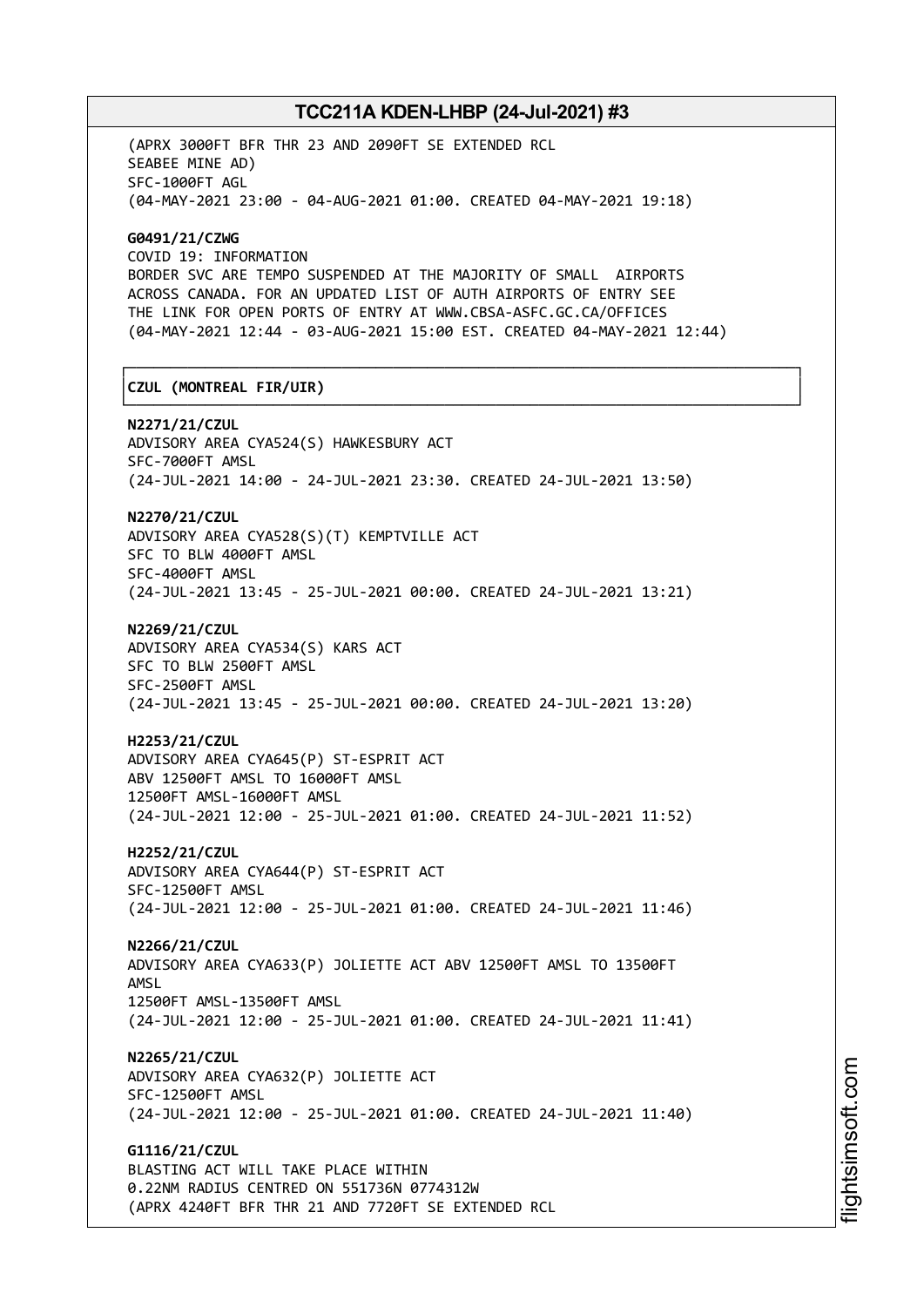KUUJJUARAPIK AD) . SFC-636FT AGL (25-JUL-2021 21:00 - 25-JUL-2021 23:00. CREATED 24-JUL-2021 10:49) **H2242/21/CZUL** COVID-19: CREWS/PASSENGERS REQUIREMENTS ALL FOREIGN MIL AND STATE ACFT WITH STOP OVERS IN CANADA TO CTC +OVERFLIGHT(AT)FORCES.GC.CA OR CALL (204) 227-7498 PRIOR TO FILING FLT PLAN SFC-UNL (23-JUL-2021 16:36 - 30-SEP-2021 04:00 EST. CREATED 23-JUL-2021 16:36) **H2236/21/CZUL** GPS INTERFERENCE EXER CENTERED ON 440854N 0753216W (APRX 30NM SE GANANOQUE(HELI)) 120NM RADIUS AT FL400-UNL 120NM RADIUS AT FL250 109NM RADIUS AT 10000FT AMSL 82NM RADIUS AT 4000FT AGL 32NM RADIUS AT 50FT AGL GNSS SIGNAL MAY BE PERIODICALLY INTERRUPTED. INFORM ATC OF ANY ADVERSE IMPACT. DAILY 1100-1700 (26-JUL-2021 11:00 - 30-JUL-2021 17:00. CREATED 23-JUL-2021 12:36) **G1105/21/CZUL** GPS INTERFERENCE EXER CENTERED ON 440854N 0753216W (APRX 30NM SE GANANOQUE(HELI)) 120NM RADIUS AT FL400-UNL 120NM RADIUS AT FL250 109NM RADIUS AT 10000FT AMSL 82NM RADIUS AT 4000FT AGL 32NM RADIUS AT 50FT AGL GNSS SIGNAL MAY BE PERIODICALLY INTERRUPTED. INFORM ATC OF ANY ADVERSE IMPACT. DAILY 1100-1700 (26-JUL-2021 11:00 - 30-JUL-2021 17:00. CREATED 23-JUL-2021 12:30) **N2252/21/CZUL** FIREWORKS ACT WILL TAKE PLACE WITHIN 328FT RADIUS CENTERED ON 451857N 0760300W (APRX 1.23NM W OTTAWA / CARP AD) SFC-525FT AMSL (25-JUL-2021 01:00 - 25-JUL-2021 02:00. CREATED 23-JUL-2021 12:09) **H2233/21/CZUL** V360 BTN YBC AND ML NDB NOT SUITABLE FOR VOR NAVIGATION (23-JUL-2021 09:56 - 22-OCT-2021 16:00 EST. CREATED 23-JUL-2021 09:56) **N2238/21/CZUL** FIREWORKS ACT WILL TAKE PLACE WITHIN 197FT RADIUS CENTRED ON 483141N 0672840W (APRX 16NM NNW CAUSAPSCAL AD) SFC-1027FT AMSL (25-JUL-2021 02:00 - 25-JUL-2021 02:30. CREATED 22-JUL-2021 12:04) **H2208/21/CZUL** FIREWORKS ACT WILL TAKE PLACE WITHIN 328FT RADIUS CENTRED ON 454059N 0735230W (APRX 2.3NM ESE MONTREAL (BELL) QC (HELI)). SFC-480FT AMSL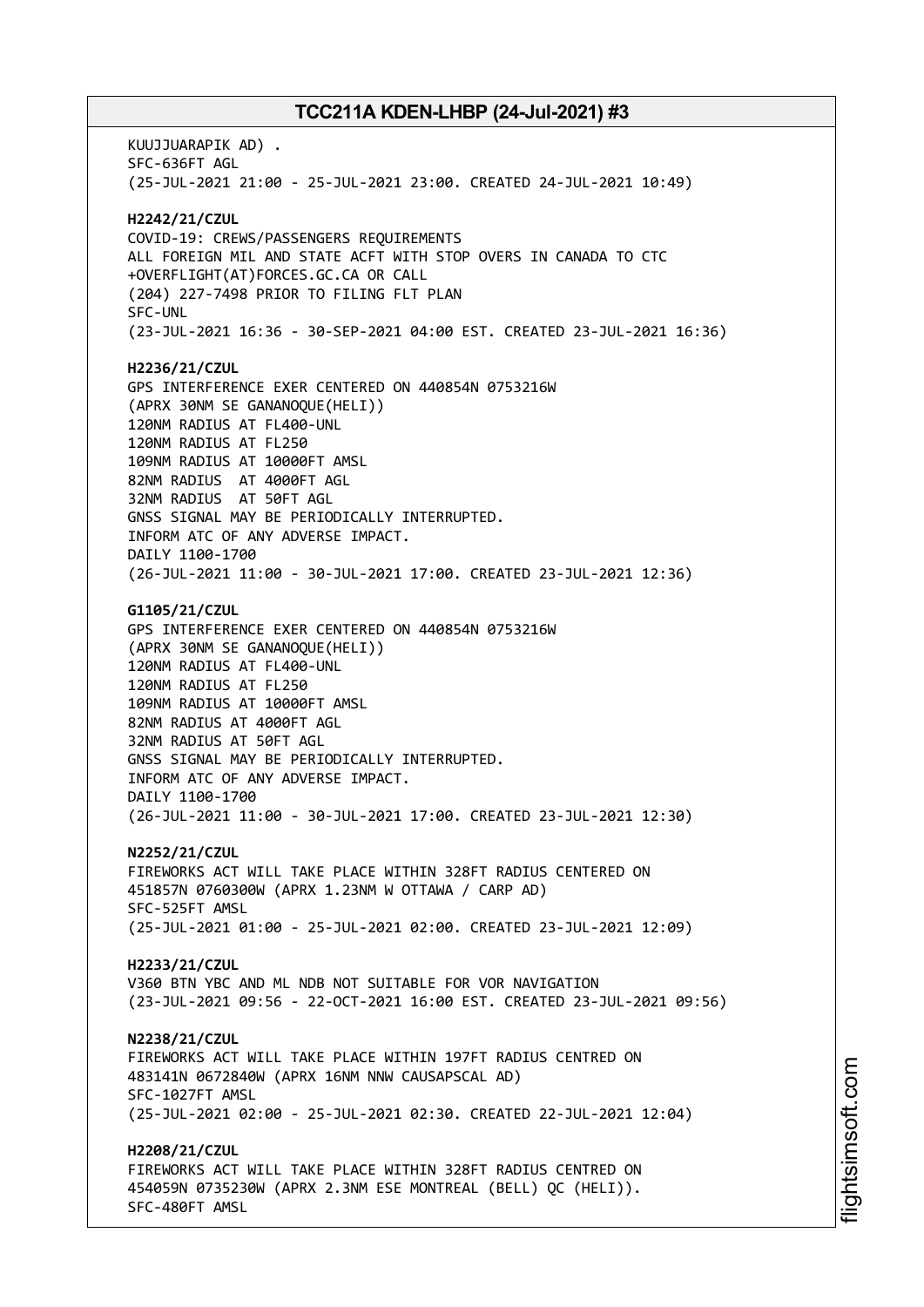DATIY 0045-0245 (24-JUL-2021 00:45 - 26-JUL-2021 02:45. CREATED 21-JUL-2021 12:08) **H2207/21/CZUL** J567 BTN YGL AND NM NDB NOT SUITABLE FOR VOR NAVIGATION (21-JUL-2021 11:39 - 20-OCT-2021 18:00 EST. CREATED 21-JUL-2021 11:39) **H2188/21/CZUL** COVID-19: FLIGHT RESTRICTIONS PURSUANT TO SECTION 5.1 OF THE AERONAUTICS ACT, THE MINISTER OF TRANSPORT IS OF THE OPINION IT IS NECESSARY FOR AVIATION SAFETY AND THE PROTECTION OF THE PUBLIC, TO PROHIBIT THE OPS OF ACFT INVOLVED IN SKED AND NON SKED INTL COMMERCIAL AIR SVC FM INDIA, FOR THE TRANSPORT OF PASSENGERS ON AN INBOUND FLT TO CANADA. THIS PROHIBITION FURTHER APPLIES TO OPS OF ACFT INVOLVED IN PRIVATE AND CHARTER AIR SVC. THIS PROHIBITION DOES NOT APPLY TO ACFT OPERATED IN THE FLW CIRCUMSTANCES: - CARGO FLT - MEDEVAC FLT - FERRY FLT - FLIGHT CREW REPATRIATION FLT - TECHNICAL STOPS WHERE PASSENGERS DO NOT DISEMBARK, OR - AT ALTERNATE AP IDENTIFIED IN A FLT PLAN TO ADDRESS WX, OR - ACFT SAFETY SITUATIONS, OR - FLT EN ROUTE TO CANADA AT THE TIME THIS NOTICE TAKES EFFECT - IN THE CASE WHERE SPECIAL AUTH HAS BEEN GRANTED BY TRANSPORT CANADA: 1-613-992-6853. SFC-UNL (19-JUL-2021 18:31 - 22-AUG-2021 03:59. CREATED 19-JUL-2021 18:31) **H2187/21/CZUL** COVID-19: FLIGHT RESTRICTIONS UNTIL FURTHER NOTICE, WITH THE INTENT TO PREVENT THE SPREAD OF COVID-19 THROUGHOUT CANADA, ALL COMMERCIAL AIR SVC, PRIVATE OPR (CAR SUBPART 604) AND FOREIGN BUSINESS AVIATION, THAT ARE TRANSPORTING PASSENGERS TO CANADA MUST COMPLY WITH THE PROVISIONS OF THE INTERIM ORDER RESPECTING CERTAIN REQUIREMENTS FOR CIVIL AVIATION DUE TO COVID-19, ISSUED BY THE MINISTER OF TRANSPORT AND CURRENTLY IN FORCE. THIS INCLUDES A REQUIREMENT PASSENGERS TO WEAR FACE MASKS AND PROVIDE EVIDENCE OF A NEGATIVE RESULT FOR A COVID-19 MOLECULAR TEST PRIOR TO BOARDING. IN ADDITION TO ABV, AND PURSUANT TO SECTION 5.1 OF THE AERONAUTICS ACT, ALL COMMERCIAL AIR SVC, PRIVATE OPR (CAR SUBPART 604) AND FOREIGN BUSINESS AVIATION, THAT ARE TRANSPORTING PASSENGERS TO CANADA MUST, FOR THE PURPOSE OF DISEMBARKING PASSENGERS, LAND AT ONE OF THE FOLLOWING AP: - AEROPORT INTL DE MONTREAL-TRUDEAU - CALGARY INTL AIRPORT - TORONTO-PEARSON INTL AIRPORT - VANCOUVER INTL AIRPORT THIS RESTRICTION DOES NOT APPLY TO ACFT OPERATED IN THE FLW CIRCUMSTANCES: - DIRECT FLT FM SAINT-PIERRE-ET-MIQUELON - MEDEVAC FLT - FERRY AND CREW REPATRIATION FLT

i⊒<br>⊫ htsim soft.c om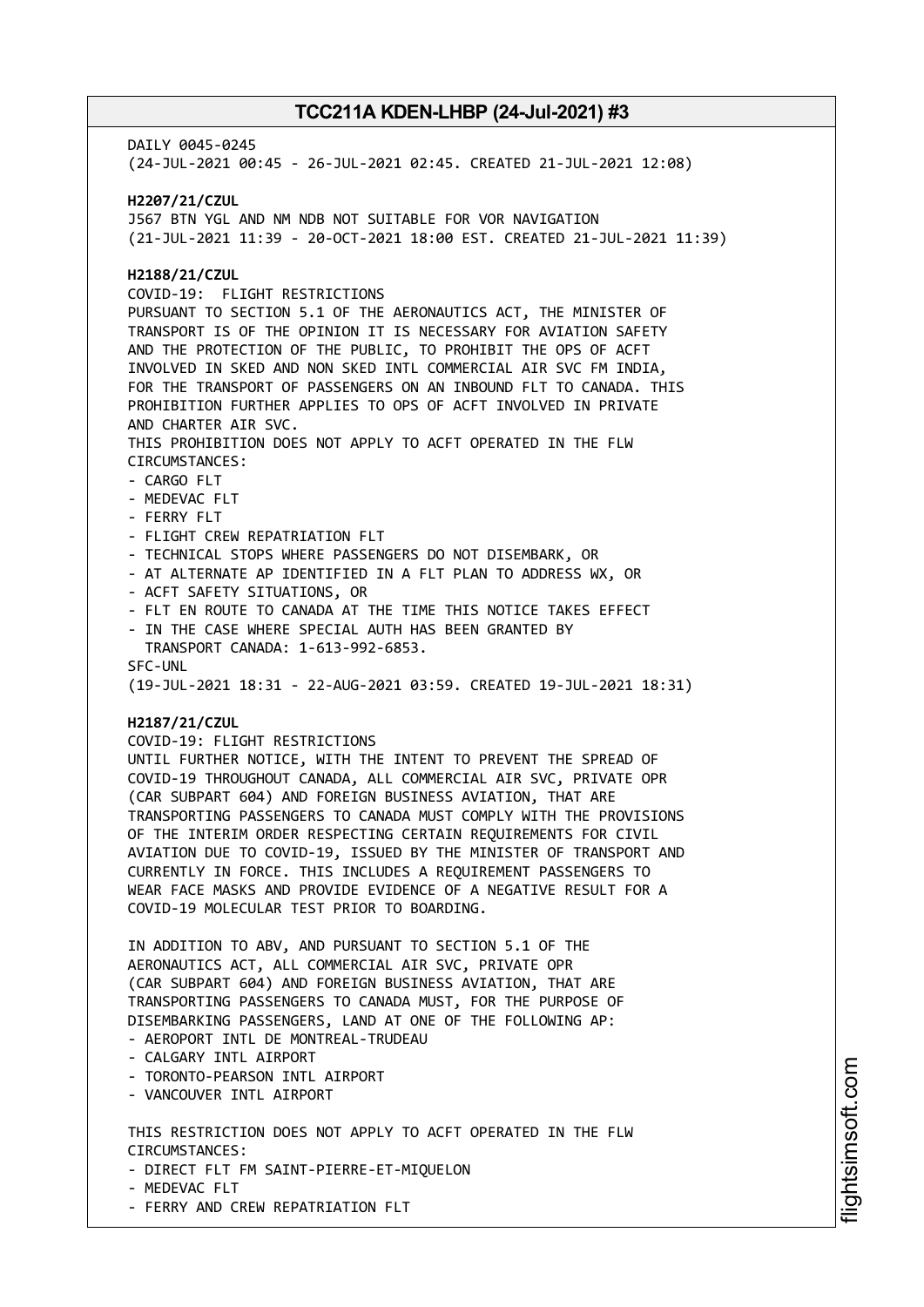- CARGO FLIGHTS CARRYING ONLY AIRCREW OR AIRLINE EMPLOYEES - TECHNICAL STOPS WHERE PASSENGERS DO NOT DISEMBARK - AT ALTERNATE AP IDENTIFIED IN A FLT PLAN TO ADDRESS WX - ACFT SAFETY SITUATIONS, OR - IN THE CASE WHERE SPECIAL AUTH HAS BEEN GRANTED BY TRANSPORT CANADA: 1-888-857-4003. SFC-UNL (19-JUL-2021 16:00 - 09-AUG-2021 04:00. CREATED 19-JUL-2021 16:00) **N2155/21/CZUL** BLASTING ACT WILL TAKE PLACE WITHIN 1150FT RADIUS CENTRE ON 582756N 0780434W (APRX 290FT BEYOND THR 07 AND 1810FT SOUTH RCL INUKJUAK AD) SFC-1150FT AGL DAILY 2200-0000 (17-JUL-2021 22:00 - 15-AUG-2021 00:00. CREATED 16-JUL-2021 12:53) **H2158/21/CZUL** AMEND VFR NAV CHARTS (VNC): TORONTO (A5000 39TH EDITION) AND MONTREAL (A5002 32ND EDITION): MIL HELI LOW ALT TRANSIT ROUTES BTN PETAWAWA (CYWA), OTTAWA/DWYER HILL (CYDH), AND OTTAWA/MACDONALD-CARTIER INTL (CYOW) REFER TO AIP SUPP 40/21 (15-JUL-2021 12:36 - PERM. CREATED 15-JUL-2021 12:36) **G1034/21/CZUL** AMEND VFR NAV CHARTS (VNC): TORONTO (A5000 39TH EDITION) AND MONTREAL (A5002 32ND EDITION): MIL HELI LOW ALT TRANSIT ROUTES BTN PETAWAWA (CYWA), OTTAWA/DWYER HILL (CYDH), AND OTTAWA/MACDONALD-CARTIER INTL (CYOW) REFER TO AIP SUPP 40/21 (15-JUL-2021 12:22 - PERM. CREATED 15-JUL-2021 12:22) **H2141/21/CZUL** NOTICE OF TRIAL TO REMOVE FLT PLANNING REQUIREMENTS OF EASTBOUND NORTH AMERICAN RTE (NAR) SYSTEM: ALL FLT OPR WITHIN THE NORTH ATLANTIC ORGANIZED TRACK STRUCTURE (OTS) ARE NOT REQUIRED TO FILE THE ASSOCIATED NAR LISTED ON THE DAILY ZBW NORTH ATLANTIC ADVISORY OR THE NAT OTS MESSAGE. ASSOCIATED NAR ARE REFERENCED UNDER THE (JFK DEP) SECTION OF THE ADVISORY. DEP MUST STILL COMPLY WITH ANY DEP RTE, STRUCTURES, AND/OR RESTRICTIONS FM THE DEP AP. OPTIMIZED ROUTINGS CAN ONLY BEGIN FM POINTS WITHIN ZBW AIRSPACE, THE MONCTON FIR, OR BOTH. ONCE INSIDE ZBW AIRSPACE/MONCTON FIR, RANDOM ROUTINGS TO THE OEP ARE PERMITTED. FLT PATHS OF ACFT PARTICIPATING IN THE TRIAL MUST REMAIN AT OR NORTH OF A LINE VITOL-LOMPI. PLEASE REFER TO DAILY ZBW NORTH ATLANTIC ADVISORY FOR SPECIFIC INFO AND STATUS OF THIS TRIAL. THIS TRIAL MAY BE DISCONTINUED AT ANY TIME, BASED ON OPR IMPACT. DISPATCHERS SHALL INCLUDE (NO NARS EAST TRIAL) IN THE REMARKS SECTION OF FLT PLANS FOR PARTCIPATING ACFT. FLT CREWS ARE EXPECTED TO CARRY APPLICABLE NAR DOCUMENTATION ON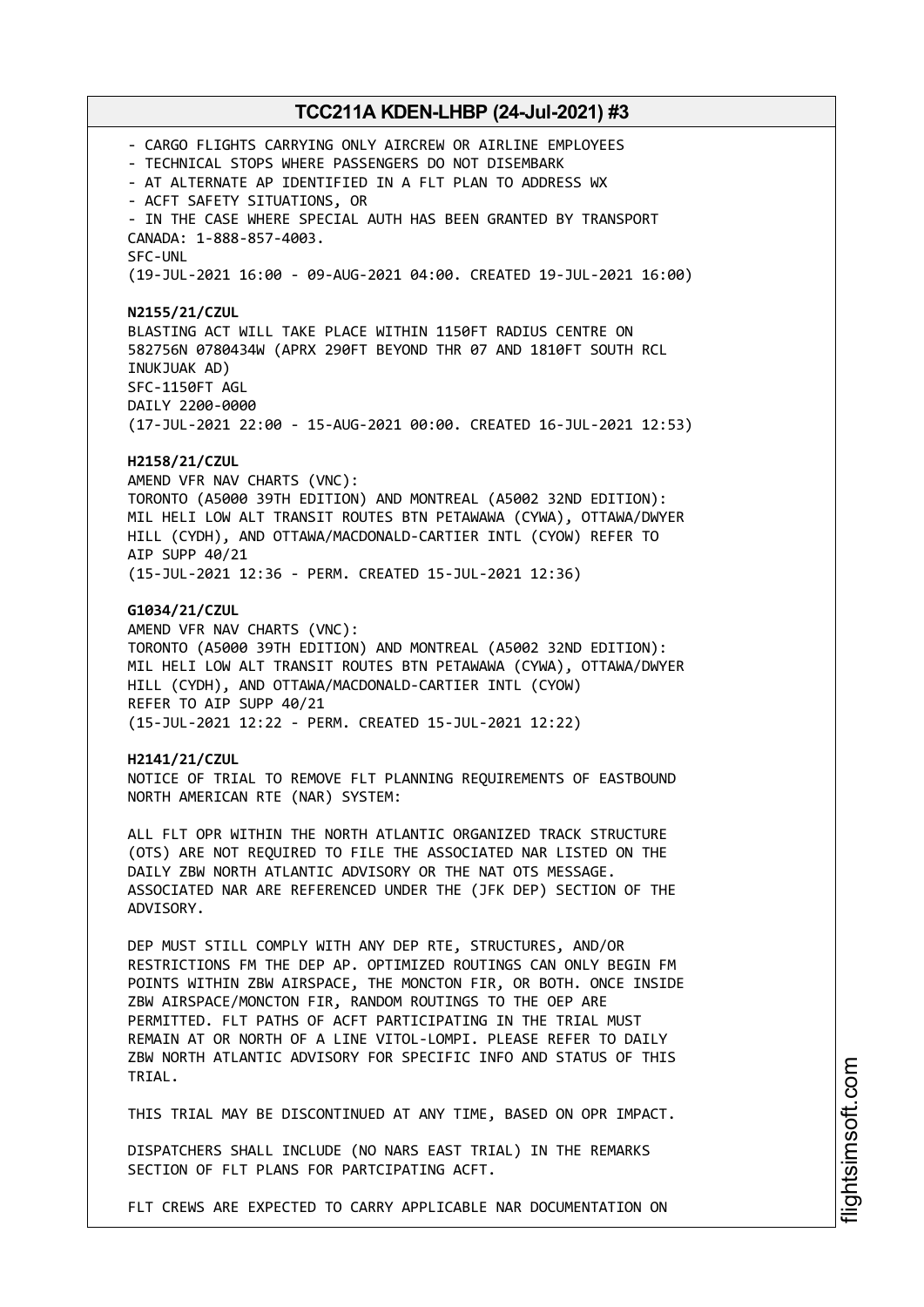THE FLT DECK FOR ALL FLT, REGARDLESS IF PARTICIPATING IN THE TRIAL OR NOT. (14-JUL-2021 12:54 - 30-SEP-2021 23:59. CREATED 14-JUL-2021 12:55) **N2121/21/CZUL** BLASTING ACT WILL TAKE PLACE WITHIN 1640FT RADIUS CENTRED ON 583032N 780100W (APRX 3NM NE INUKJUAK AD) SFC TO 328FT AGL SFC-450FT AMSL (14-JUL-2021 12:44 - 13-OCT-2021 18:00 EST. CREATED 14-JUL-2021 12:44) **N2094/21/CZUL** V380 BTN YGP AND YZV: MEA/MOCA TO READ 6000 DAYLIGHT HRS (14-JUL-2021 11:00 - 13-AUG-2021 23:59. CREATED 12-JUL-2021 14:32) **N2093/21/CZUL** V382 BTN UBTEV AND YGP: MEA/MOCA TO READ 6000 DAYLIGHT HRS (14-JUL-2021 11:00 - 13-AUG-2021 23:59. CREATED 12-JUL-2021 14:28) **N2092/21/CZUL** AR3 BTN ME AND PN: MEA TO READ 6000 DAYLIGHT HRS (14-JUL-2021 11:00 - 13-AUG-2021 23:59. CREATED 12-JUL-2021 14:23) **N2091/21/CZUL** L715 BTN LEXEN AND YGP: MEA TO READ 6000 DAYLIGHT HRS (14-JUL-2021 11:00 - 13-AUG-2021 23:59. CREATED 12-JUL-2021 14:21) **N2036/21/CZUL** AMEND PUBLICATIONS: BLASTING ACT WILL TAKE PLACE 3281FT RADIUS CENTRED ON 550128N 0671659W (APRX 20NM NW SCHEFFERVILLE/SQUAW LAKE (WATER)). SFC TO 656FT AGL SFC-3084FT AMSL (09-JUL-2021 00:01 - PERM. CREATED 07-JUL-2021 13:59) **N2035/21/CZUL** AMEND PUBLICATIONS: BLASTING ACT WILL TAKE PLACE 3281FT RADIUS CENTRED ON 545909N 0671257W (APRX 17NM NW SCHEFFERVILLE/SQUAW LAKE (WATER) SFC TO 656FT AGL SFC-2756FT AMSL (09-JUL-2021 00:01 - PERM. CREATED 07-JUL-2021 13:52) **N2030/21/CZUL** PURSUANT TO SECTION 5.1 OF THE AERONAUTICS ACT, DUE DEP, ARR AND TRANSITION OF REMOTELY PILOTED ACFT (DRONE-RPAS) BASED AT GASPE (MICHEL-POULIOT) AD (CYGP) DOING WHALE MONITORING THE FLW AREAS ARE RESTRICTED: AREA MIKE: BOUNDED BY 4941N 6500W-4922N 6400W-4911N 6400W-4920N 6500W-4941N 6500W. AREA NOVEMBER: BOUNDED BY 4922N 6400W-4900N 6300W-4848N 6300W-4911N 6400W-4922N 6400W.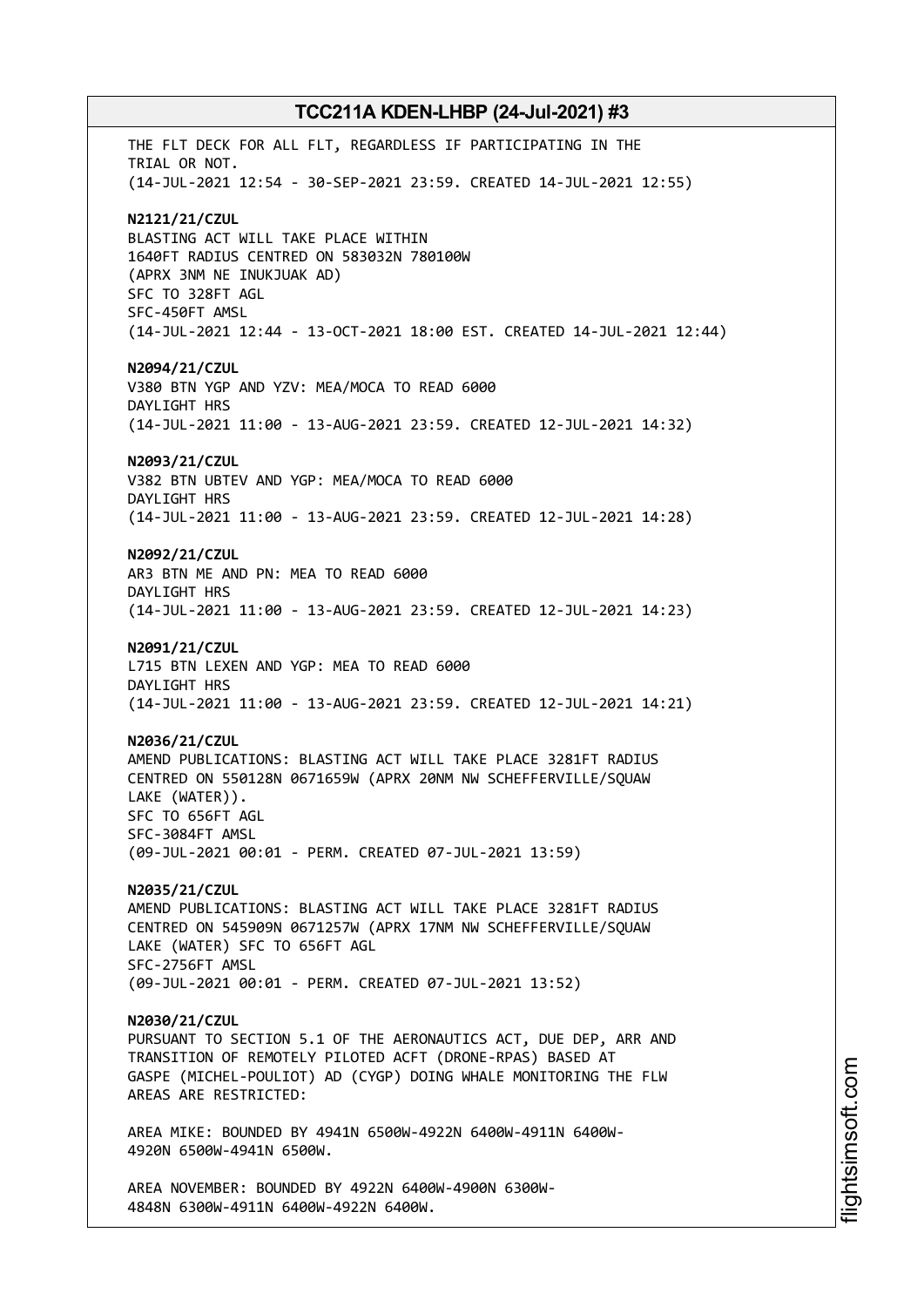AREA OSCAR: BOUNDED BY 4900N 6300W-4835N 6200W-4824N 6200W-4848N 6300W-4900N 6300W. NO PERSON SHALL OPR AN ACFT, INCLUDING A REMOTELY PILOTED ACFT (DRONE-RPA), WITHIN THE AREAS DESCRIBED UNLESS AUTH BY MONTREAL ACC 134.175 OR 1-800-633-1353 OR BY TRANSPORT CANADA ACFT SVC 613-324-1455. REF TO AIP SUP 31/21 1500FT AMSL-5000FT AMSL DAYLIGHT HRS (14-JUL-2021 11:00 - 13-AUG-2021 23:59. CREATED 07-JUL-2021 12:20) **N2024/21/CZUL** PURSUANT TO SECTION 5.1 OF THE AERONAUTICS ACT, DUE DEP, ARR AND TRANSITION OF REMOTELY PILOTED AIRCRAFT (DRONE-RPAS) BASED AT GASPE (MICHEL-POULIOT) AD (CYGP) DOING WHALE MONITORING THE FLW AREA IS RESTRICTED: AREA TANGO: BOUNDED BY 490742N 635118W -483027N 635045W-483023N 640000W-475000N 640000W-475000N 630000W-484800N 630000W-490742N 635118W. NO PERSON SHALL OPR AN ACFT, INCLUDING A REMOTELY PILOTED AIRCRAFT DRONE-RPAS), WITHIN THE AREA DESCRIBED UNLESS AUTH BY MONTREAL ACC 134.175 OR 1-800-633-1353 OR BY TRANSPORT CANADA ACFT SVC 613-324-1455.REF TO AIP SUP 31/21 1500FT AMSL-5000FT AMSL DAYLIGHT HRS (14-JUL-2021 11:00 - 13-AUG-2021 23:59. CREATED 06-JUL-2021 14:25) **N2023/21/CZUL** PURSUANT TO SECTION 5.1 OF THE AERONAUTICS ACT, DUE DEP, ARR AND TRANSITION OF REMOTELY PILOTED AIRCRAFT (DRONE-RPAS) BASED AT GASPE (MICHEL-POULIOT) AD (CYGP) DOING WHALE MONITORING THE FLW AREAS ARE RESTRICTED: GASPE CTL ZONE AND TRANSITION AREA: 15NM RADIUS CENTRED ON 484631N 642843W (CYGP), EXCLUDING THE AREA SOUTH OF THE LINE BTN 484213N 644957W AND 484143N 640721W. NORTH CORRIDOR: BOUNDED BY 490057N 643437W-490156N 643431W-490544N 643047W-491249N 641148W-491100N 640000W-490822N 635302W-485926N 641723W-490057N 643437W. EAST CORRIDOR: BOUNDED BY 485146N 640733W-485155N 635104W-484157N 635055W-484147N 640718W-485146N 640733W. NO PERSON SHALL OPR AN ACFT, INCLUDING A REMOTELY PILOTED AIRCRAFT (DRONE-RPAS), WITHIN THE AREAS DESCRIBED UNLESS AUTH BY MONTREAL ACC 134.175 OR 1-800-633-1353. REF TO AIP SUP 31/21 SFC-4000FT AMSL DAYLIGHT HRS (14-JUL-2021 11:00 - 13-AUG-2021 23:59. CREATED 06-JUL-2021 13:55) **N2021/21/CZUL** PURSUANT TO SECTION 5.1 OF THE AERONAUTICS ACT,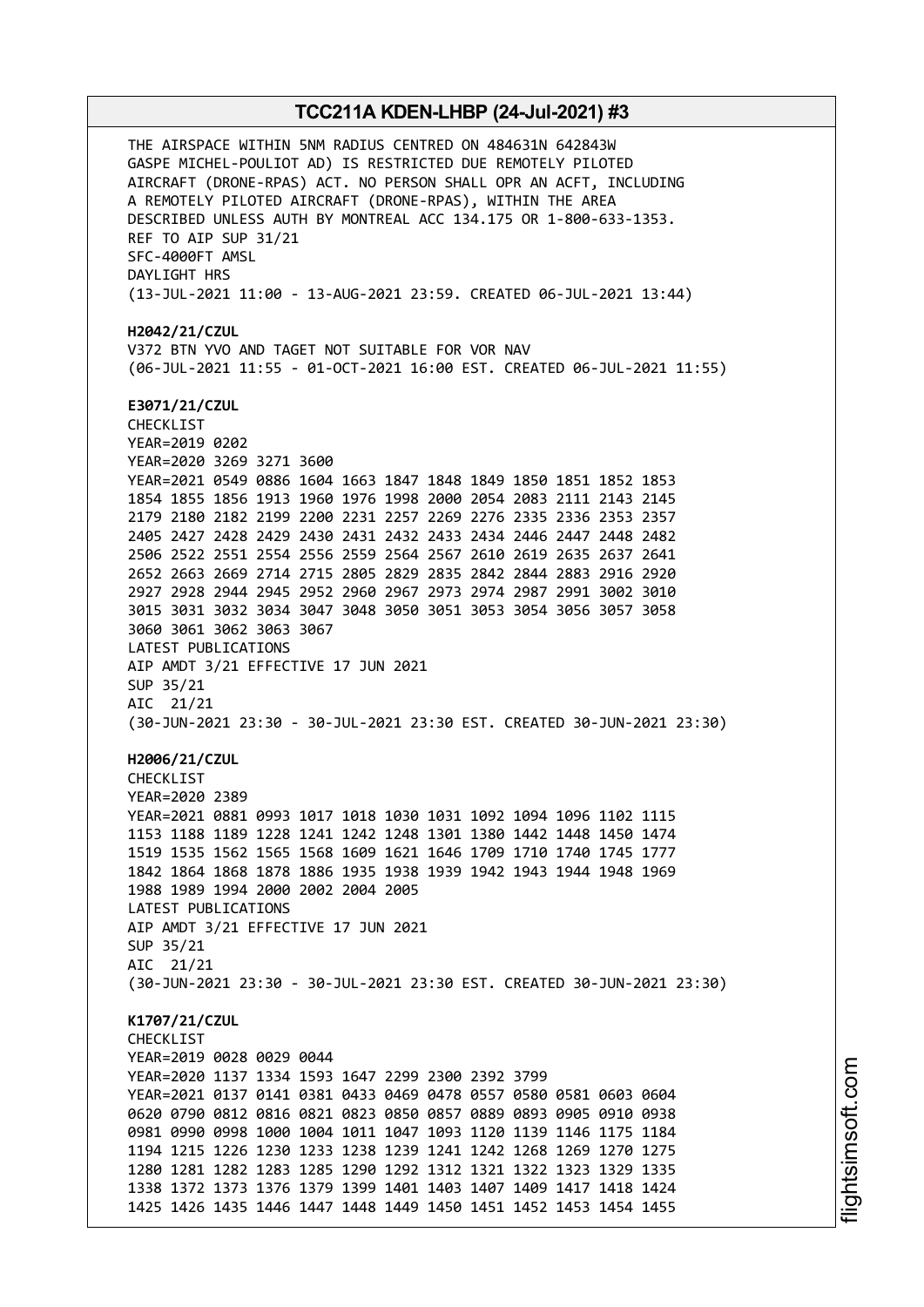**TCC211A KDEN-LHBP (24-Jul-2021) #3** 1456 1469 1470 1481 1482 1487 1488 1499 1500 1510 1518 1520 1522 1524 1547 1553 1568 1571 1572 1573 1589 1600 1605 1606 1607 1608 1612 1616 1617 1622 1626 1631 1632 1646 1651 1659 1664 1666 1668 1670 1675 1677 1680 1681 1683 1684 1689 1690 1692 1693 1694 1697 1698 1699 1700 1703 1704 1706 LATEST PUBLICATIONS AIP AMDT 3/21 EFFECTIVE 17 JUN 2021 SUP 35/21 AIC 21/21 (30-JUN-2021 23:30 - 30-JUL-2021 23:30 EST. CREATED 30-JUN-2021 23:30) **H2004/21/CZUL** COVID-19: FLIGHT RESTRICTIONS UNTIL FURTHER NOTICE, WITH THE INTENT TO PREVENT THE SPREAD OF THE COVID-19 VIRUS THROUGHOUT NUNAVUT ALL NON-SKED FLT ORIGINATING OUTSIDE OF NUNAVUT LDG IN NUNAVUT ARE REQUIRED TO CTC THE OFFICE OF NUNAVUT'S CHIEF PUBLIC HEALTH OFFICE IN ADVANCE CPHOTRAVELREQUESTS GOV.NU.CA OR CALL 1-867-975-5772. IT IS RECOMMENDED TO CTC 24 HR IN ADVANCE (30-JUN-2021 20:30 - 29-SEP-2021 20:00 EST. CREATED 30-JUN-2021 20:30) **H1994/21/CZUL** PURSUANT TO SECTION 5.1 OF THE AERONAUTICS ACT, THE AIRSPACE WITHIN 0.5NM RADIUS CENTRED ON 453243N 734110W (BORDEAUX PRISON, APRX 5NM NE OF CYUL AD) IS RESTRICTED. NO PERSON SHALL OPR A REMOTELY PILOTED ACFT (RPAS, DRONE) WITHIN THE AREA DESCRIBED UNLESS AUTH BY THE DEPUTY DIRECTOR GENERAL OF SECURITY, CORRECTIONAL SERVICES AT 514-864-8010 EXT 50502 OR EMAIL: SOUTIEN-DGAS(A)MSP.GOUV.QC.CA. SFC-1100FT AMSL (29-JUN-2021 19:42 - 27-SEP-2021 23:59 EST. CREATED 29-JUN-2021 19:42) **N1910/21/CZUL** AMEND PUBLICATIONS: V487: BTN YVO AND YMW: MEA TO READ 13000 INSTEAD OF 7000. (28-JUN-2021 14:23 - PERM. CREATED 28-JUN-2021 14:23) **H1969/21/CZUL** AMEND PUBLICATIONS: J542: BTN YVO AND VBS: MEA TO READ 20000 (28-JUN-2021 12:02 - PERM. CREATED 28-JUN-2021 12:02) **N1853/21/CZUL** BLASTING ACT WILL TAKE PLACE 0.1NM RADIUS CENTRED ON 600220N 0771737W (APRX 1320FT BFR THR 01 AND 2150FT WEST EXTENDED RCL AT PUVIRNITUQ AD) SFC-150FT AGL DAILY 1130-2030 (25-JUN-2021 11:30 - 05-AUG-2021 20:30. CREATED 24-JUN-2021 21:14)

**N1680/21/CZUL** VAL-D'OR VOR/DME YVO 113.7MHZ/CH84X UNMONITORED (18-JUN-2021 12:28 - 29-JUL-2021 23:59. CREATED 18-JUN-2021 12:28)

**H1646/21/CZUL** AMEND PUBLICATIONS: BLASTING WILL TAKE PLACE WITHIN 1640FT RADIUS CENTRED ON 634556N 683321W (APRX 1980FT BEYOND THR 16 AND 2330FT EAST RCL IQALUIT AD) ,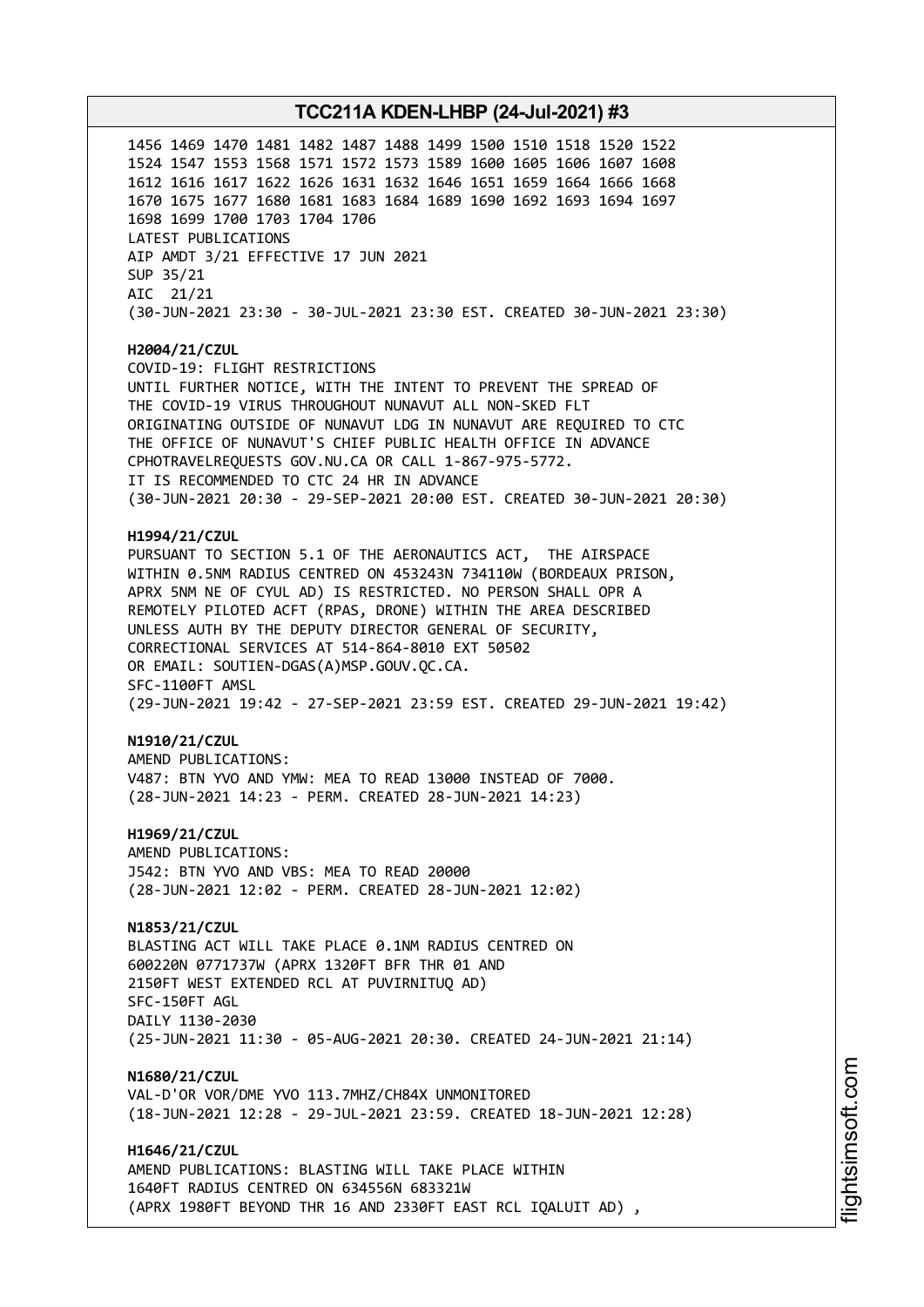164FT AGL, 446FT AMSL SFC-446FT AMSL (12-JUN-2021 02:37 - PERM. CREATED 12-JUN-2021 02:37) **H1568/21/CZUL** AMEND PUBLICATIONS: MONTREAL CENTRE: BREVOORT PERIPHERAL STATION (PAL) FREQ 132.025 TO READ: (BLW FL290) 0730-2330Z (DT 0630-2230Z) O/T GANDER CENTRE CLNC DEL (07-JUN-2021 14:56 - PERM. CREATED 07-JUN-2021 14:56) **H1519/21/CZUL** COVID-19: FLIGHT RESTRICTIONS UNTIL FURTHER NOTICE, WITH THE INTENT TO PREVENT THE SPREAD OF COVID-19 THROUGHOUT CANADA, AN OPERATOR OPERATING A FLIGHT BETWEEN TWO POINTS IN CANADA OR A FLIGHT TO CANADA MUST COMPLY WITH THE PROVISIONS OF THE INTERIM ORDER RESPECTING CERTAIN REQUIREMENTS FOR CIVIL AVIATION DUE TO COVID-19, ISSUED BY THE MINISTER OF TRANSPORT AND CURRENTLY IN FORCE. THIS INCLUDES A REQUIREMENT FOR PASSENGER FACE MASKS. OPERATORS ARE REQUIRED TO NOTIFY PASSENGERS OF THE LATEST MEASURES TO PREVENT THE SPREAD OF COVID-19 TAKEN BY THE TERRITORIAL AND PROVINCIAL GOVERNMENT WITH JURISDICTION AT THE DESTINATION AERODROME FOR THAT FLIGHT, OR BY THE FEDERAL GOVERNMENT. SFC-UNL (03-JUN-2021 16:32 - 02-SEP-2021 16:00 EST. CREATED 03-JUN-2021 16:32) **H1380/21/CZUL** AIRSPACE SECURITY WARNING ISSUED BY THE DEPARTMENT OF TRANSPORT IN RESPONSE TO UNUSUAL EXCESSIVE MEASURES BY BELARUS POSING SERIOUS SAFETY AND SECURITY CONCERNS TO COMMERCIAL AVIATION. AIR OPERATORS AND OWNERS OF AIRCRAFT REGISTERED IN CANADA ARE ADVISED NOT TO ENTER MINSK (UMMV) FIR. (25-MAY-2021 20:46 - 25-AUG-2021 16:00. CREATED 25-MAY-2021 20:46) **N1359/21/CZUL** BLASTING ACT WILL TAKE PLACE 0.1 NM RADIUS CENTRED ON 621100N 0754041W (APRX 2333FT NNW SALLUIT AD) SFC TO 50FT AGL FL000-855FT AMSL MAY 24 2201-0000, MAY 25 1800-2000 2200-0000, MAY 26-AUG 03 1500-1700 2200-0000 (24-MAY-2021 22:01 - 03-AUG-2021 00:00. CREATED 24-MAY-2021 22:01) **H1301/21/CZUL** INTENSIVE REMOTELY PILOTED ACFT (RPAS, DRONE) ACT WITHIN 0.5NM RADIUS CENTERED ON 454855N 731953W (APRX 12NM S JOLIETEE/ST-THOMAS AD) NON PARTICIPATING ACFT REQUESTED TO REMAIN CLR. SFC-500FT AMSL (19-MAY-2021 18:16 - 18-AUG-2021 23:59 EST. CREATED 19-MAY-2021 18:16) **H1241/21/CZUL** RESTRICTED AREA CYR666 BAGOTVILLE ACT ABV FL310 TO UNL FL310-UNL MON-FRI 1300-2300, SAT-SUN AND HOL 1400-2000 (15-MAY-2021 14:00 - 14-AUG-2021 20:00. CREATED 14-MAY-2021 17:10)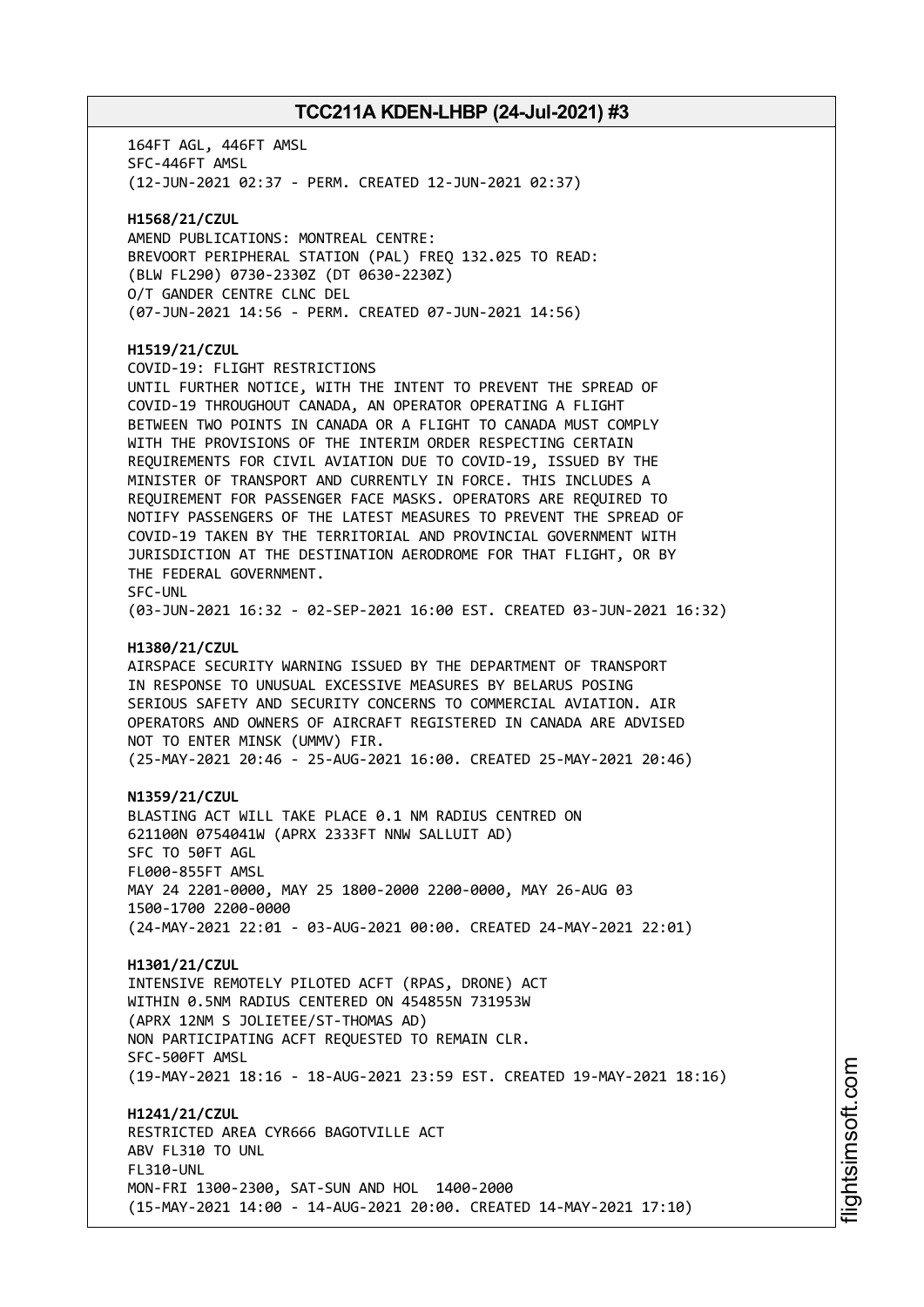**H1242/21/CZUL** RESTRICTED AREA CYR665 BAGOTVILLE ACT ABV FL310 TO UNL FL310-UNL MON-FRI 1300-2300 EXC HOL (17-MAY-2021 13:00 - 13-AUG-2021 23:00. CREATED 14-MAY-2021 17:10) **H1188/21/CZUL** GANDER CENTRE PERIPHERAL STATION (PAL) 123.75MHZ AT SAGLEK U/S (09-MAY-2021 23:48 - 31-JUL-2021 18:30. CREATED 09-MAY-2021 23:48) **N1140/21/CZUL** BLASTING ACT WILL TAKE PLACE WITHIN AREA BOUNDED BY 474531N 0692304W - 474146N 0691446W - 474156N 0690441N - 474037N 0685929W - 473900N 0690046W - 474104N 0690808W - 474531N 0692304W (CENTRE APRX 17NM ESE RIVIERE-DU-LOUP AD) SFC TO 394FT AGL SFC-997FT AMSL MON-FRI 1100-2300 (04-MAY-2021 15:45 - 28-JUL-2021 23:00. CREATED 04-MAY-2021 15:40) **N1139/21/CZUL** BLASTING ACT WILL TAKE PLACE WITHIN AREA BOUNDED BY 474615N 692804W-474711N 692715W-474531N 692304W-474458N 692510W-474615N 692804W (CENTRE APRX 6NM E RIVIERE-DU-LOUP AD) SFC TO 394FT AGL SFC-997FT AMSL MON-FRI 1100-2300 (04-MAY-2021 14:45 - 28-JUL-2021 23:00. CREATED 04-MAY-2021 14:37) **H1102/21/CZUL** COVID 19: INFORMATION BORDER SVC ARE TEMPO SUSPENDED AT THE MAJORITY OF SMALL AIRPORTS ACROSS CANADA. FOR AN UPDATED LIST OF AUTH AIRPORTS OF ENTRY SEE THE LINK FOR OPEN PORTS OF ENTRY AT WWW.CBSA-ASFC.GC.CA/OFFICES (04-MAY-2021 12:44 - 03-AUG-2021 15:00 EST. CREATED 04-MAY-2021 12:44) **H1094/21/CZUL** COVID-19: FLIGHT RESTRICTIONS THE PROVINCE OF NEW BRUNSWICK HAS ENACTED THE MANDATORY ORDER ISSUED UNDER THE STATE OF EMERG ISSUED BY THE MINISTER OF PUBLIC SAFETY WHICH IMPOSES RESTRICTIONS AND REQUIREMENTS TO ALL TRAVELERS ENTERING NEW BRUNSWICK. PILOTS INTENDED TO TRAVEL TO NEW BRUNSWICK MUST CONSULT THE FOLLOWING LINKS FOR MORE INFO. HTTPS://WWW2.GNB.CA/CONTENT/GNB/EN/CORPORATE/PROMO/TRAVEL-REGISTRA TION.HTML HTTPS://WWW2.GNB.CA/CONTENT/DAM/GNB/CORPORATE/PDF/EMERGENCYURGENCE 19.PDF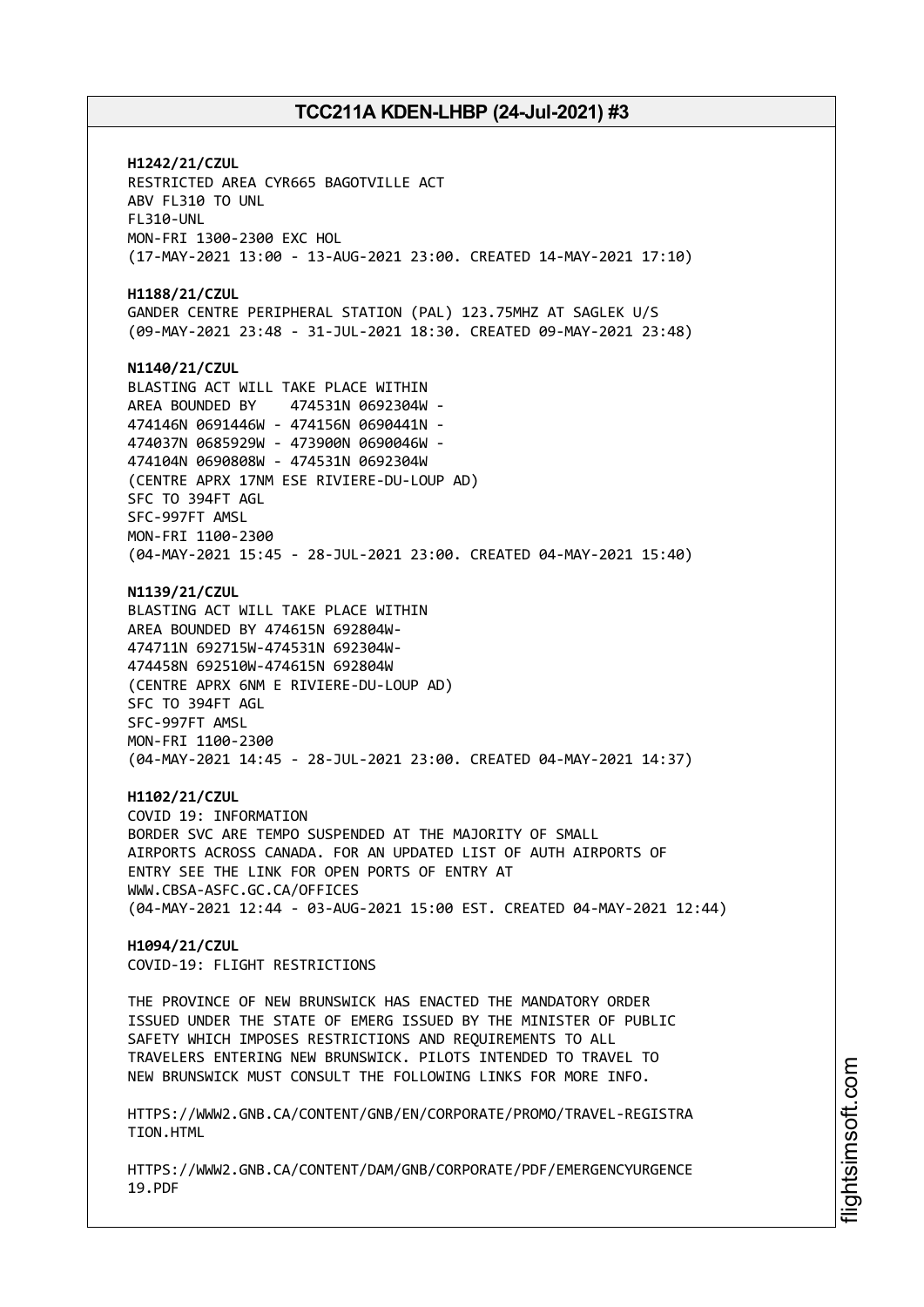THE NOTAM EXCLUDES ALL EMERG RELIEF FLT (MEDEVAC, POLICE OPS, FIREFIGHTING, ETC.) AS WELL AS FLT LDG IN NEW BRUNSWICK AS A RESULT OF AN IN-FLIGHT EMERG OR A DIVERSION DUE TO ACTUAL MET OR AP COND PREVENTING IT TO LAND AT ITS INTENDED DEST (03-MAY-2021 17:51 - 03-AUG-2021 17:00 EST. CREATED 03-MAY-2021 17:51)

### **N3944/20/CZUL**

AMEND AIR5002 (MONTREAL VFR NAV CHART): RESTRICTED AIRSPACE 3NM W OF CSC3 TO READ CYR618 INSTEAD OF CYA618 SFC-900FT AMSL (19-DEC-2020 13:11 - PERM. CREATED 19-DEC-2020 13:11)

### **N2348/20/CZUL**

AMEND PUBLICATIONS: MULT BLASTING ACT WILL TAKE PLACE WITHIN 3293FT RADIUS CENTRED ON 550431N 671745W (APRX 23NM NNW SCHEFFERVILLE/SQUAW LAKE (WATER)). SFC TO 984FT AGL DAILY 1000-0000 (DT 1100-0100) SFC-3739FT AMSL (14-AUG-2020 10:00 - PERM. CREATED 13-AUG-2020 13:16)

### │**CZQX (GANDER OCEANIC FIR/UIR)** │

**H2242/21/CZQX** COVID-19: CREWS/PASSENGERS REQUIREMENTS ALL FOREIGN MIL AND STATE ACFT WITH STOP OVERS IN CANADA TO CTC +OVERFLIGHT(AT)FORCES.GC.CA OR CALL (204) 227-7498 PRIOR TO FILING FLT PLAN SFC-UNL (23-JUL-2021 16:36 - 30-SEP-2021 04:00 EST. CREATED 23-JUL-2021 16:36)

┌──────────────────────────────────────────────────────────────────────────────┐

└──────────────────────────────────────────────────────────────────────────────┘

## **H2188/21/CZQX**

COVID-19: FLIGHT RESTRICTIONS PURSUANT TO SECTION 5.1 OF THE AERONAUTICS ACT, THE MINISTER OF TRANSPORT IS OF THE OPINION IT IS NECESSARY FOR AVIATION SAFETY AND THE PROTECTION OF THE PUBLIC, TO PROHIBIT THE OPS OF ACFT INVOLVED IN SKED AND NON SKED INTL COMMERCIAL AIR SVC FM INDIA, FOR THE TRANSPORT OF PASSENGERS ON AN INBOUND FLT TO CANADA. THIS PROHIBITION FURTHER APPLIES TO OPS OF ACFT INVOLVED IN PRIVATE AND CHARTER AIR SVC. THIS PROHIBITION DOES NOT APPLY TO ACFT OPERATED IN THE FLW CIRCUMSTANCES: - CARGO FLT - MEDEVAC FLT - FERRY FLT - FLIGHT CREW REPATRIATION FLT - TECHNICAL STOPS WHERE PASSENGERS DO NOT DISEMBARK, OR - AT ALTERNATE AP IDENTIFIED IN A FLT PLAN TO ADDRESS WX, OR - ACFT SAFETY SITUATIONS, OR - FLT EN ROUTE TO CANADA AT THE TIME THIS NOTICE TAKES EFFECT - IN THE CASE WHERE SPECIAL AUTH HAS BEEN GRANTED BY TRANSPORT CANADA: 1-613-992-6853. SFC-UNL (19-JUL-2021 18:31 - 22-AUG-2021 03:59. CREATED 19-JUL-2021 18:31) **H2187/21/CZQX**

COVID-19: FLIGHT RESTRICTIONS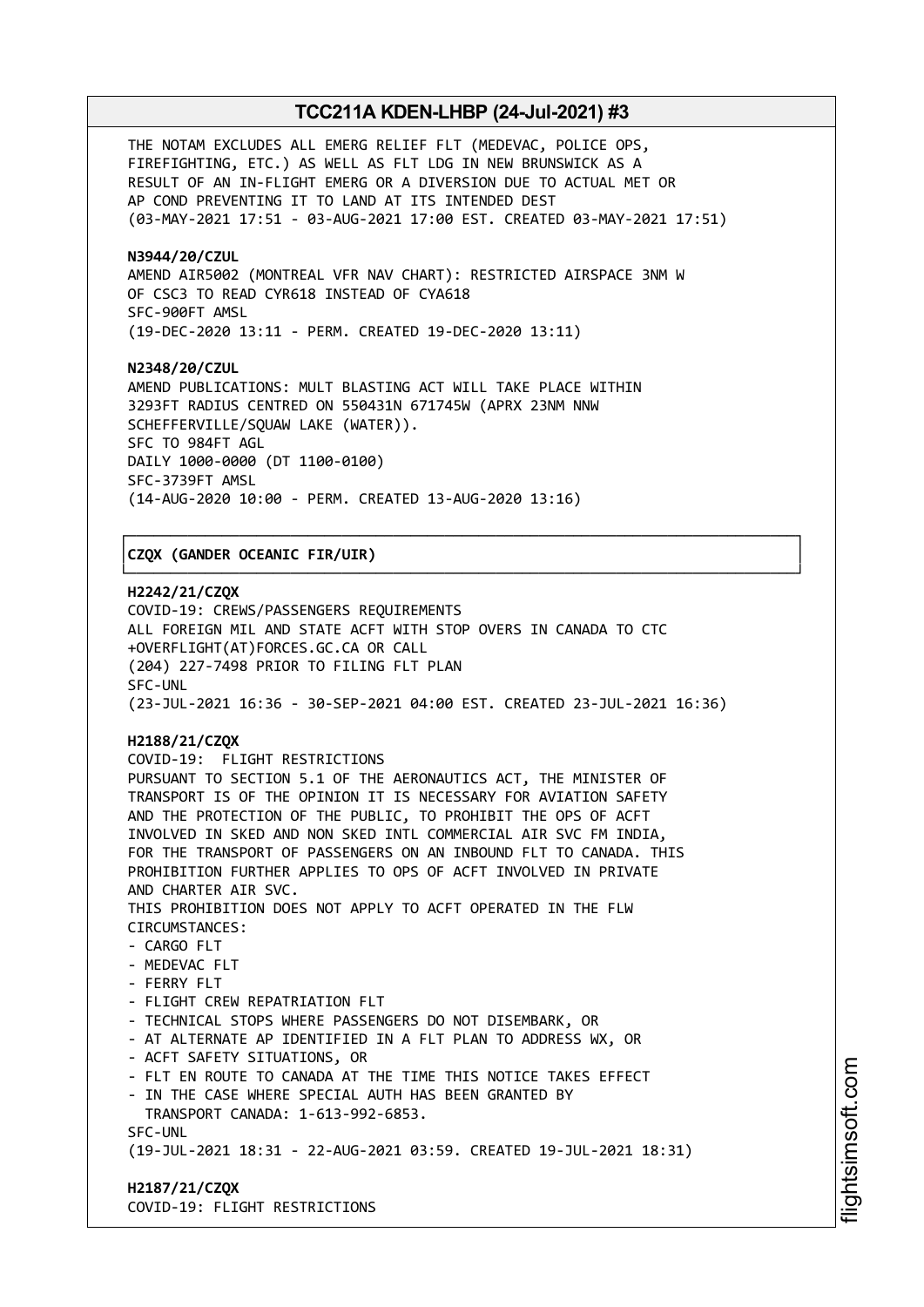UNTIL FURTHER NOTICE, WITH THE INTENT TO PREVENT THE SPREAD OF COVID-19 THROUGHOUT CANADA, ALL COMMERCIAL AIR SVC, PRIVATE OPR (CAR SUBPART 604) AND FOREIGN BUSINESS AVIATION, THAT ARE TRANSPORTING PASSENGERS TO CANADA MUST COMPLY WITH THE PROVISIONS OF THE INTERIM ORDER RESPECTING CERTAIN REQUIREMENTS FOR CIVIL AVIATION DUE TO COVID-19, ISSUED BY THE MINISTER OF TRANSPORT AND CURRENTLY IN FORCE. THIS INCLUDES A REQUIREMENT PASSENGERS TO WEAR FACE MASKS AND PROVIDE EVIDENCE OF A NEGATIVE RESULT FOR A COVID-19 MOLECULAR TEST PRIOR TO BOARDING. IN ADDITION TO ABV, AND PURSUANT TO SECTION 5.1 OF THE AERONAUTICS ACT, ALL COMMERCIAL AIR SVC, PRIVATE OPR (CAR SUBPART 604) AND FOREIGN BUSINESS AVIATION, THAT ARE TRANSPORTING PASSENGERS TO CANADA MUST, FOR THE PURPOSE OF DISEMBARKING PASSENGERS, LAND AT ONE OF THE FOLLOWING AP: - AEROPORT INTL DE MONTREAL-TRUDEAU - CALGARY INTL AIRPORT - TORONTO-PEARSON INTL AIRPORT - VANCOUVER INTL AIRPORT THIS RESTRICTION DOES NOT APPLY TO ACFT OPERATED IN THE FLW CIRCUMSTANCES: - DIRECT FLT FM SAINT-PIERRE-ET-MIQUELON - MEDEVAC FLT - FERRY AND CREW REPATRIATION FLT - CARGO FLIGHTS CARRYING ONLY AIRCREW OR AIRLINE EMPLOYEES - TECHNICAL STOPS WHERE PASSENGERS DO NOT DISEMBARK - AT ALTERNATE AP IDENTIFIED IN A FLT PLAN TO ADDRESS WX - ACFT SAFETY SITUATIONS, OR - IN THE CASE WHERE SPECIAL AUTH HAS BEEN GRANTED BY TRANSPORT CANADA: 1-888-857-4003. SFC-UNL (19-JUL-2021 16:00 - 09-AUG-2021 04:00. CREATED 19-JUL-2021 16:00) **H2181/21/CZQX** ST. JOHN'S SSR U/S. FLT WITHIN 200NM RADIUS CENTRED ON 473900N 0524825W WITHIN GANDER CTA MAY BE DENIED ROUTING AND/OR ALT REQUESTS. POSSIBLE DLA OF UP TO 15 MIN FOR ARR/DEP AT ST. JOHN'S INTL AD. (19-JUL-2021 13:04 - 30-AUG-2021 23:59. CREATED 19-JUL-2021 13:04) **H2179/21/CZQX** ST. JOHN'S PSR U/S. FLT WITHIN 40NM RADIUS CENTRED ON 473900N 0524825W, 12500FT AMSL AND BLW, WILL NOT BE PROVIDED NON-TRANSPONDER EQUIPPED ACFT INFO (19-JUL-2021 09:48 - 31-AUG-2021 23:59 EST. CREATED 19-JUL-2021 09:48) **H2141/21/CZQX** NOTICE OF TRIAL TO REMOVE FLT PLANNING REQUIREMENTS OF EASTBOUND NORTH AMERICAN RTE (NAR) SYSTEM: ALL FLT OPR WITHIN THE NORTH ATLANTIC ORGANIZED TRACK STRUCTURE (OTS) ARE NOT REQUIRED TO FILE THE ASSOCIATED NAR LISTED ON THE DAILY ZBW NORTH ATLANTIC ADVISORY OR THE NAT OTS MESSAGE. ASSOCIATED NAR ARE REFERENCED UNDER THE (JFK DEP) SECTION OF THE ADVISORY.

DEP MUST STILL COMPLY WITH ANY DEP RTE, STRUCTURES, AND/OR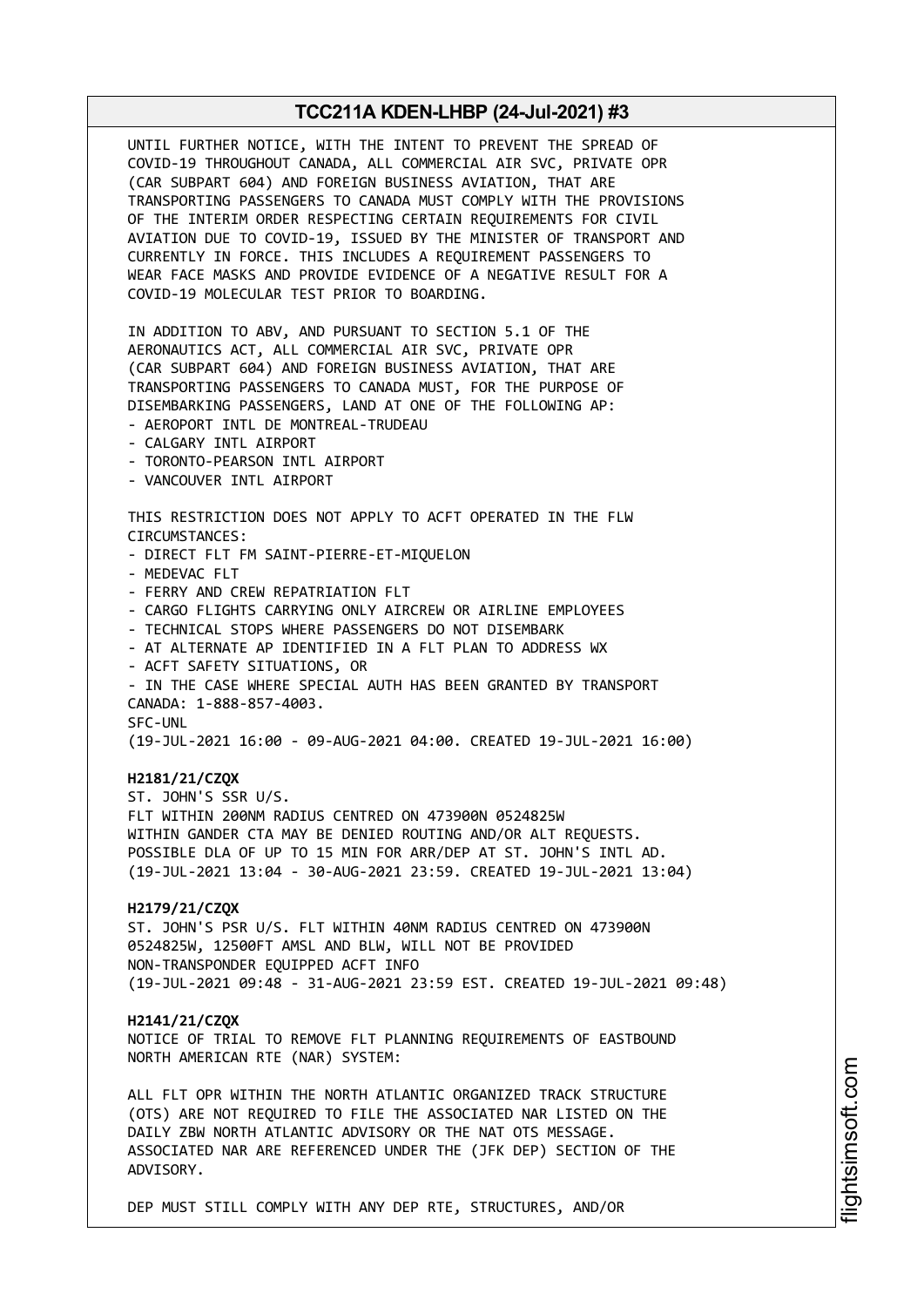RESTRICTIONS FM THE DEP AP. OPTIMIZED ROUTINGS CAN ONLY BEGIN FM POINTS WITHIN ZBW AIRSPACE, THE MONCTON FIR, OR BOTH. ONCE INSIDE ZBW AIRSPACE/MONCTON FIR, RANDOM ROUTINGS TO THE OEP ARE PERMITTED. FLT PATHS OF ACFT PARTICIPATING IN THE TRIAL MUST REMAIN AT OR NORTH OF A LINE VITOL-LOMPI. PLEASE REFER TO DAILY ZBW NORTH ATLANTIC ADVISORY FOR SPECIFIC INFO AND STATUS OF THIS TRIAL. THIS TRIAL MAY BE DISCONTINUED AT ANY TIME, BASED ON OPR IMPACT. DISPATCHERS SHALL INCLUDE (NO NARS EAST TRIAL) IN THE REMARKS SECTION OF FLT PLANS FOR PARTCIPATING ACFT. FLT CREWS ARE EXPECTED TO CARRY APPLICABLE NAR DOCUMENTATION ON THE FLT DECK FOR ALL FLT, REGARDLESS IF PARTICIPATING IN THE TRIAL OR NOT. (14-JUL-2021 12:54 - 30-SEP-2021 23:59. CREATED 14-JUL-2021 12:55) **N2009/21/CZQX** AMEND PUBLICATIONS: V315 BTN YAY AND YQX MEA TO READ 7500 INSTEAD OF 6500 (05-JUL-2021 15:32 - PERM. CREATED 05-JUL-2021 15:32) **E3071/21/CZQX** CHECKLIST YEAR=2019 0202 YEAR=2020 3269 3271 3600 YEAR=2021 0549 0886 1604 1663 1847 1848 1849 1850 1851 1852 1853 1854 1855 1856 1913 1960 1976 1998 2000 2054 2083 2111 2143 2145 2179 2180 2182 2199 2200 2231 2257 2269 2276 2335 2336 2353 2357 2405 2427 2428 2429 2430 2431 2432 2433 2434 2446 2447 2448 2482 2506 2522 2551 2554 2556 2559 2564 2567 2610 2619 2635 2637 2641 2652 2663 2669 2714 2715 2805 2829 2835 2842 2844 2883 2916 2920 2927 2928 2944 2945 2952 2960 2967 2973 2974 2987 2991 3002 3010 3015 3031 3032 3034 3047 3048 3050 3051 3053 3054 3056 3057 3058 3060 3061 3062 3063 3067 LATEST PUBLICATIONS AIP AMDT 3/21 EFFECTIVE 17 JUN 2021 SUP 35/21 AIC 21/21 (30-JUN-2021 23:30 - 30-JUL-2021 23:30 EST. CREATED 30-JUN-2021 23:30) **H2006/21/CZQX CHECKLIST** YEAR=2020 2389 YEAR=2021 0881 0993 1017 1018 1030 1031 1092 1094 1096 1102 1115 1153 1188 1189 1228 1241 1242 1248 1301 1380 1442 1448 1450 1474 1519 1535 1562 1565 1568 1609 1621 1646 1709 1710 1740 1745 1777 1842 1864 1868 1878 1886 1935 1938 1939 1942 1943 1944 1948 1969 1988 1989 1994 2000 2002 2004 2005 LATEST PUBLICATIONS AIP AMDT 3/21 EFFECTIVE 17 JUN 2021 SUP 35/21 AIC 21/21 (30-JUN-2021 23:30 - 30-JUL-2021 23:30 EST. CREATED 30-JUN-2021 23:30) **K1707/21/CZQX CHECKLIST**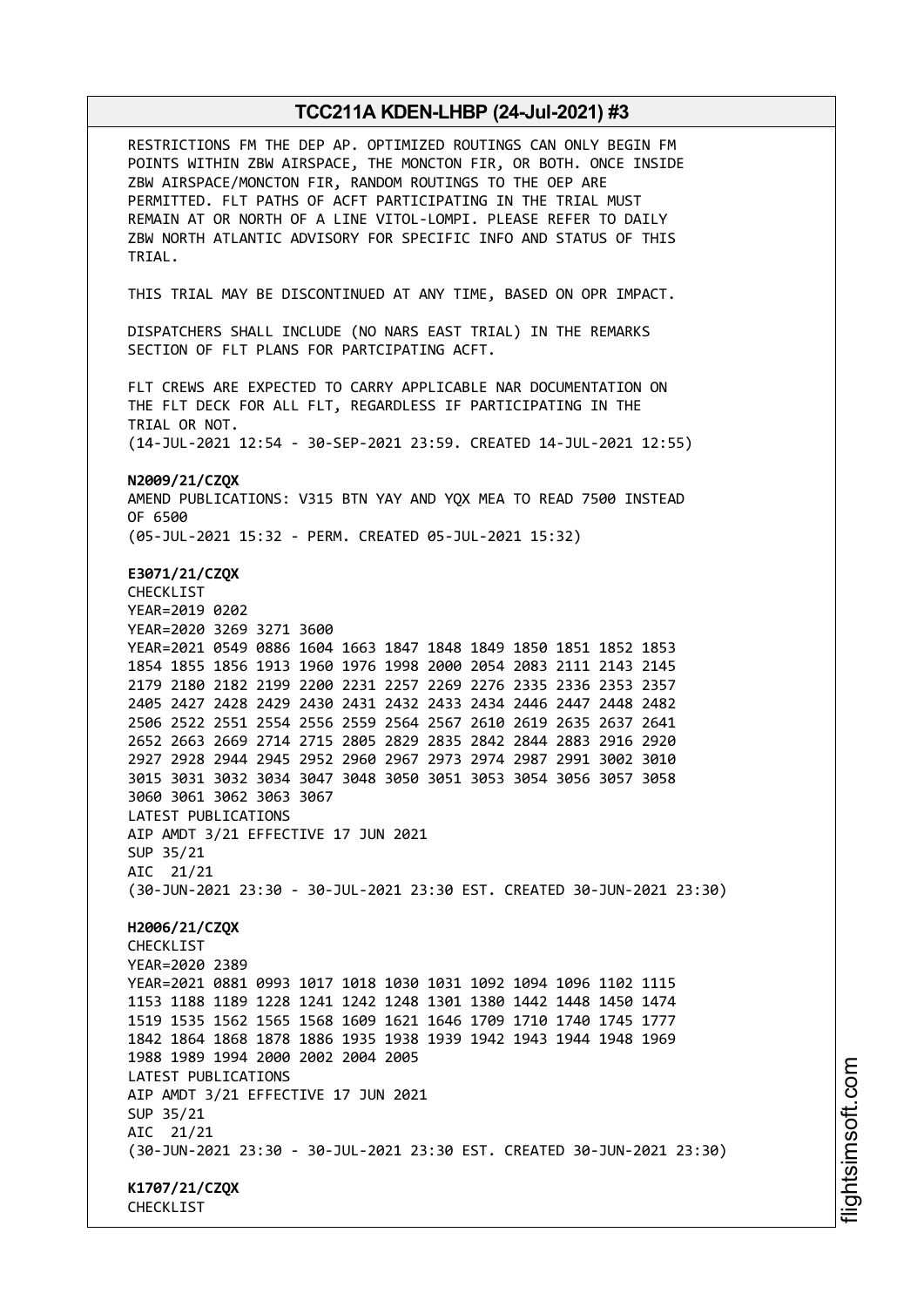**TCC211A KDEN-LHBP (24-Jul-2021) #3** YEAR=2019 0028 0029 0044 YEAR=2020 1137 1334 1593 1647 2299 2300 2392 3799 YEAR=2021 0137 0141 0381 0433 0469 0478 0557 0580 0581 0603 0604 0620 0790 0812 0816 0821 0823 0850 0857 0889 0893 0905 0910 0938 0981 0990 0998 1000 1004 1011 1047 1093 1120 1139 1146 1175 1184 1194 1215 1226 1230 1233 1238 1239 1241 1242 1268 1269 1270 1275 1280 1281 1282 1283 1285 1290 1292 1312 1321 1322 1323 1329 1335 1338 1372 1373 1376 1379 1399 1401 1403 1407 1409 1417 1418 1424 1425 1426 1435 1446 1447 1448 1449 1450 1451 1452 1453 1454 1455 1456 1469 1470 1481 1482 1487 1488 1499 1500 1510 1518 1520 1522 1524 1547 1553 1568 1571 1572 1573 1589 1600 1605 1606 1607 1608 1612 1616 1617 1622 1626 1631 1632 1646 1651 1659 1664 1666 1668 1670 1675 1677 1680 1681 1683 1684 1689 1690 1692 1693 1694 1697 1698 1699 1700 1703 1704 1706 LATEST PUBLICATIONS AIP AMDT 3/21 EFFECTIVE 17 JUN 2021 SUP 35/21 AIC 21/21 (30-JUN-2021 23:30 - 30-JUL-2021 23:30 EST. CREATED 30-JUN-2021 23:30) **H2005/21/CZQX** GANDER OCEANIC VERBAL CLR DELIVERY SVC NOT AVBL. EASTBOUND OCEANIC FLT WILL REC CLR BY MONCTON, MONTREAL OR GANDER ACC. OPR ARE TO REQUEST THEIR CLR ON CONTROL FREQ. DATA LINK CLR SERVICE UNCHANGED. (30-JUN-2021 22:51 - 30-SEP-2021 13:00. CREATED 30-JUN-2021 22:52) **H1868/21/CZQX** NOTICE OF TEMPORARY CHANGES TO NORTH AMERICAN ROUTES (NARS) FOR KJFK AND KEWR ARR: INLAND NAVIGATION FIXES (INFS) WILL BE OPTIONAL FOR KJFK AND KEWR ARR AND ACFT WILL BE ABLE TO PROCEED DIRECT FM THE OCEANIC ENTRY POINT (OEP) FOR THE FOLLOWING ROUTES: ACFT FLT PLANNED TO KJFK AND KEWR VIA KJOHN MAY FILE DIRECT KJOHN FM THE OEP. ACFT FLT PLANNED TO KJFK VIA PLYMM/ENE MAY FILE DIRECT PLYMM/ENE FM THE OEP. ACFT FLT PLANNED TO KEWR VIA COPLY MAY FILE DIRECT COPLY FM THE OEP (21-JUN-2021 13:45 - 20-SEP-2021 23:59. CREATED 21-JUN-2021 13:45) **H1777/21/CZQX** ALL FLT TO/FM AIRPORTS OF GREENLAND, OR OVERFLYING GREENLANDIC TERRITORY FM BELARUSSIAN AIRSPACE, ARE NOT ALLOWED IF ACFT ARE OPERATED BY BELARUSSIAN AIR CARRIERS AND/OR REGISTRATED IN BELARUS EXC FOR ACFT IN EMERG OR HUMANITARIAN FLT. (18-JUN-2021 13:09 - 04-AUG-2021 16:00 EST. CREATED 18-JUN-2021 13:09) **H1745/21/CZQX** RESTRICTED AREA CYR727 (AREA 1) GOOSE BAY DEACTIVATED 5000FT AMSL TO 12500FT AMSL 5000FT AMSL-12500FT AMSL (16-JUN-2021 13:29 - 16-AUG-2021 23:59. CREATED 16-JUN-2021 13:29) **N1576/21/CZQX** CHARLOTTETOWN NDB 1D 346KHZ U/S

i⊒<br>⊫ htsim soft.c o

m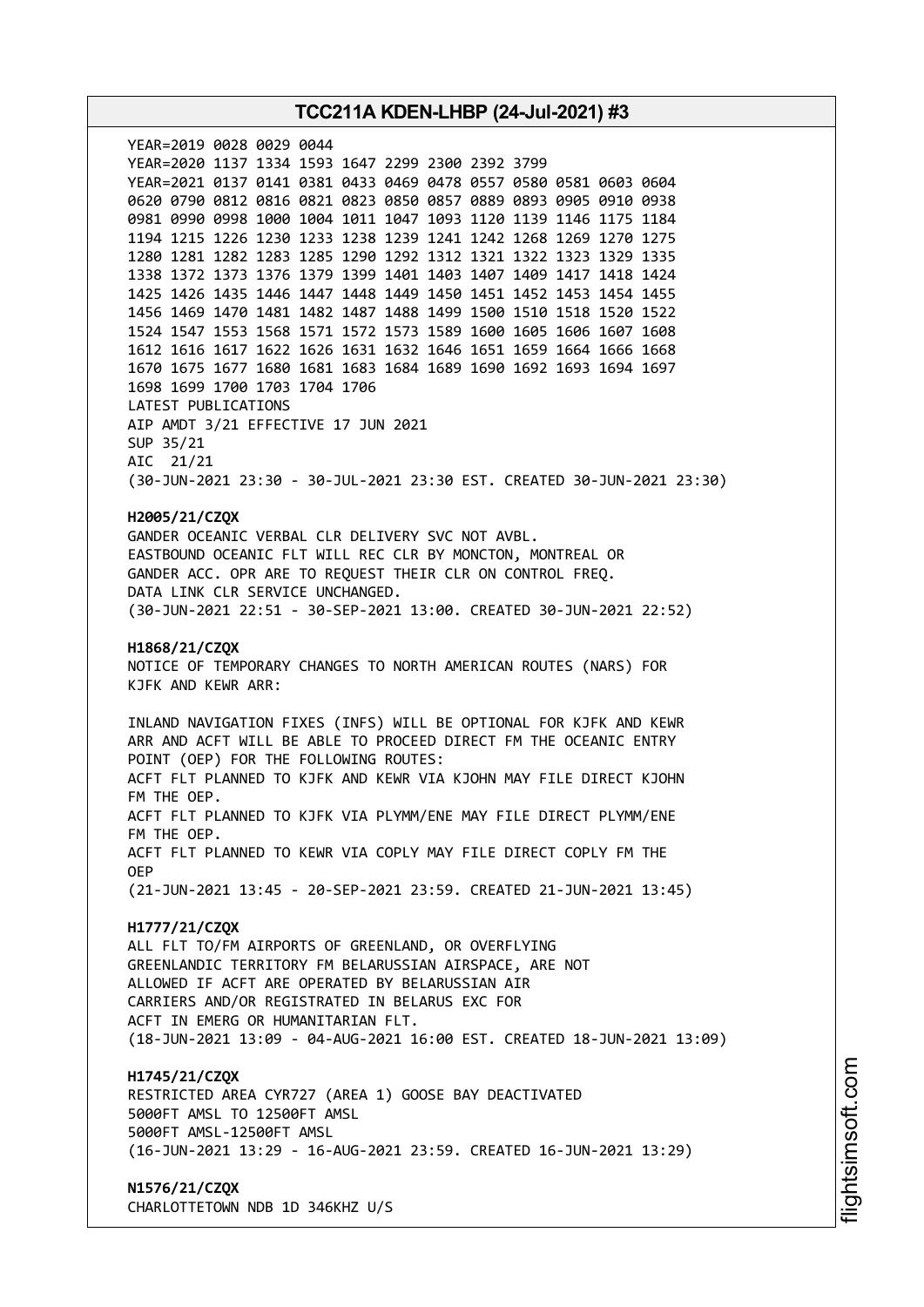(10-JUN-2021 12:37 - 03-SEP-2021 16:00 EST. CREATED 10-JUN-2021 12:37)

**H1568/21/CZQX** AMEND PUBLICATIONS: MONTREAL CENTRE: BREVOORT PERIPHERAL STATION (PAL) FREQ 132.025 TO READ: (BLW FL290) 0730-2330Z (DT 0630-2230Z) O/T GANDER CENTRE CLNC DEL (07-JUN-2021 14:56 - PERM. CREATED 07-JUN-2021 14:56)

### **H1519/21/CZQX**

COVID-19: FLIGHT RESTRICTIONS

UNTIL FURTHER NOTICE, WITH THE INTENT TO PREVENT THE SPREAD OF COVID-19 THROUGHOUT CANADA, AN OPERATOR OPERATING A FLIGHT BETWEEN TWO POINTS IN CANADA OR A FLIGHT TO CANADA MUST COMPLY WITH THE PROVISIONS OF THE INTERIM ORDER RESPECTING CERTAIN REQUIREMENTS FOR CIVIL AVIATION DUE TO COVID-19, ISSUED BY THE MINISTER OF TRANSPORT AND CURRENTLY IN FORCE. THIS INCLUDES A REQUIREMENT FOR PASSENGER FACE MASKS. OPERATORS ARE REQUIRED TO NOTIFY PASSENGERS OF THE LATEST MEASURES TO PREVENT THE SPREAD OF COVID-19 TAKEN BY THE TERRITORIAL AND PROVINCIAL GOVERNMENT WITH JURISDICTION AT THE DESTINATION AERODROME FOR THAT FLIGHT, OR BY THE FEDERAL GOVERNMENT. SFC-UNL

(03-JUN-2021 16:32 - 02-SEP-2021 16:00 EST. CREATED 03-JUN-2021 16:32)

### **H1380/21/CZQX**

AIRSPACE SECURITY WARNING ISSUED BY THE DEPARTMENT OF TRANSPORT IN RESPONSE TO UNUSUAL EXCESSIVE MEASURES BY BELARUS POSING SERIOUS SAFETY AND SECURITY CONCERNS TO COMMERCIAL AVIATION. AIR OPERATORS AND OWNERS OF AIRCRAFT REGISTERED IN CANADA ARE ADVISED NOT TO ENTER MINSK (UMMV) FIR.

(25-MAY-2021 20:46 - 25-AUG-2021 16:00. CREATED 25-MAY-2021 20:46)

### **H1188/21/CZQX**

GANDER CENTRE PERIPHERAL STATION (PAL) 123.75MHZ AT SAGLEK U/S (09-MAY-2021 23:48 - 31-JUL-2021 18:30. CREATED 09-MAY-2021 23:48)

### **H1102/21/CZQX**

COVID 19: INFORMATION BORDER SVC ARE TEMPO SUSPENDED AT THE MAJORITY OF SMALL AIRPORTS ACROSS CANADA. FOR AN UPDATED LIST OF AUTH AIRPORTS OF ENTRY SEE THE LINK FOR OPEN PORTS OF ENTRY AT WWW.CBSA-ASFC.GC.CA/OFFICES (04-MAY-2021 12:44 - 03-AUG-2021 15:00 EST. CREATED 04-MAY-2021 12:44)

┌──────────────────────────────────────────────────────────────────────────────┐

└──────────────────────────────────────────────────────────────────────────────┘

### **H2389/20/CZQX**

AMEND AIP CANADA (ICAO): PART 2. ENR 7.3.3 (J): TO READ: OZN - 5900N 05000W - CUDDY (FL290-FL600) - PORGY (10-OCT-2020 09:01 - PERM. CREATED 09-SEP-2020 19:37)

## │**BGGL (NUUK FIR/UIR)** │

**A0449/21/BGGL** TRIGGER NOTAM - PERM AIP GREENLAND AIRAC AMDT 07/21 WEF 09 SEP 2021. REF GEN 1.1: CHANGE OF CAA NAME AND EMAIL. REF GEN 2.2: ROD - RATE OF DESCENT ADDED.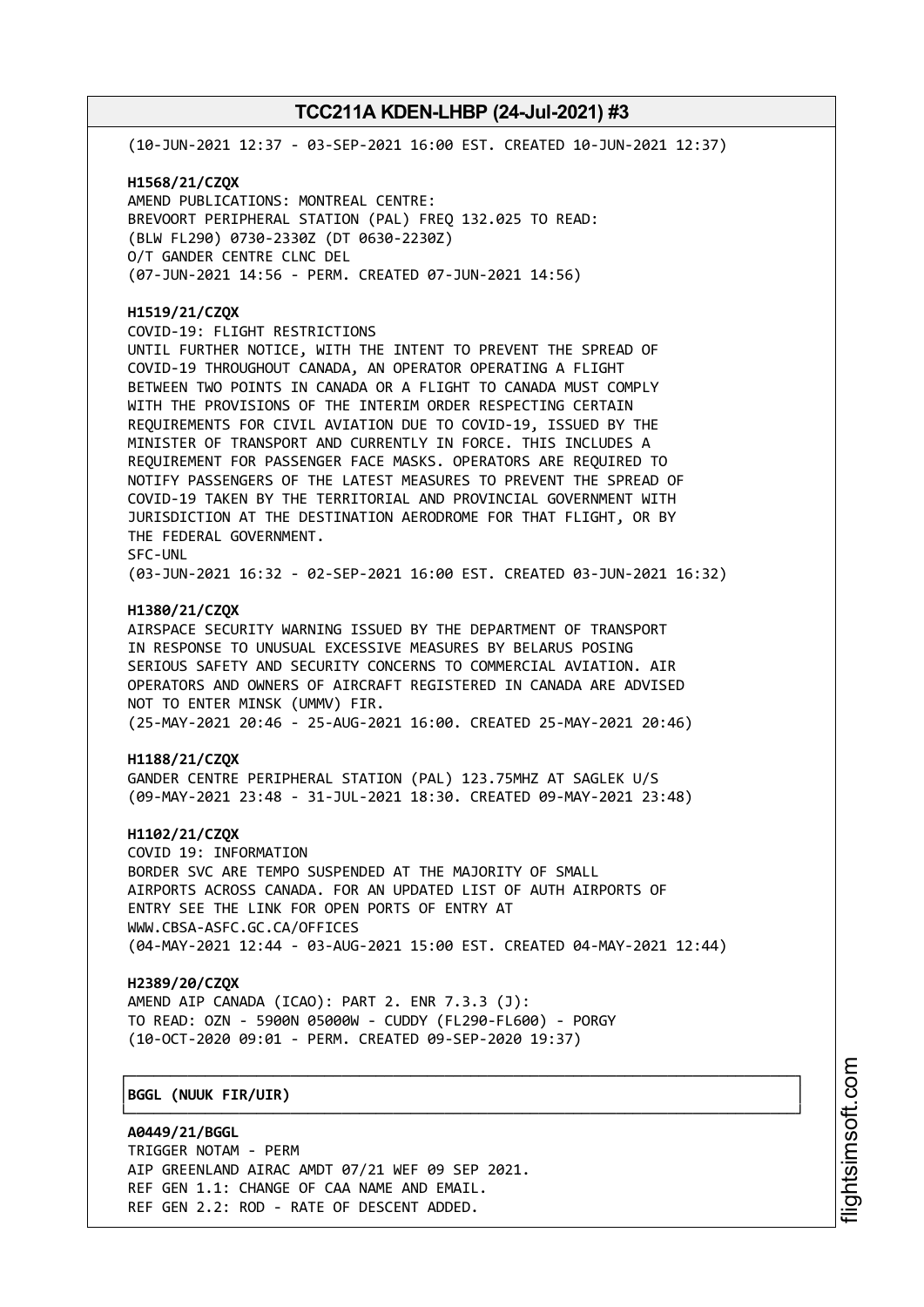REF ENR 2.1: CHANGE TO NUUK SECTOR NORTH: PSN HF ANTENNA FREQ 5526 KHZ LOCATION KULUSUK CHANGED AND ASTERISK WITHDRAWN AS COORDINATES HAS BEEN WGS-84 VERIFIED AND LOCATION CHANGED TO TASIILAQ. KANGERLUSSUAQ HF ANTENNA NOW SHOWN CORRECTLY WITH FREQ 5526/8945/10042 KHZ. (09-SEP-2021 00:00 - 22-SEP-2021 23:59. CREATED 12-JUL-2021 08:50) **A0441/21/BGGL** COVID-19: FLIGHT RESTRICTION. ALL AIRCRAFT OPERATORS CARRYING PASSENGERS TO GREENLAND MUST RECEIVE A PERMISSION FROM THE CORONA SECRETARIAT BEFORE COMMENCING THE FLIGHT TOWARDS GREENLAND. APPLICATION MUST BE SENT TO CORONA AT NANOQ.GL EXEMPTION: AIRCRAFT OPERATORS WITH REGULAR SCHEDULED FLIGHTS TO GREENLAND CAN BRING PASSENGERS ACCORDING TO THE LIMIT SET BY THE CORONA SECRETARIAT. (02-JUL-2021 19:59 - 01-SEP-2021 01:59. CREATED 02-JUL-2021 19:59) **C0095/21/BGGL** CHECKLIST YEAR=2019 0133 YEAR=2020 0157 0158 0187 0188 0189 0190 0191 0192 0193 0194 0195 0196 0197 0198 0199 0200 0201 0202 0203 0204 0205 0207 0208 0209 0210 0211 0212 0213 0214 0215 0216 0217 0218 0219 0220 0221 0222 YEAR=2021 0087 0091 0092 0093 0094 LATEST AIS PUBLICATIONS ISSUED: AIP AIRAC AMDT IFR 006/2021 EFFECTIVE DATE 12 AUG 21 AIP AMDT IFR 003/2018 EFFECTIVE DATE 15 MAR 18 AIP SUP IFR 002/2019 EFFECTIVE DATE 08 NOV 19 AIC IFR A001/2020 EFFECTIVE DATE 18 JUN 20 AIRAC EFFECTIVE DATE 15 JUL 2021 NIL AIC CHECKLIST AIP IFR A001/2016 A002/2016 A001/2017 A002/2017 A002/2018 A003/2018 A004/2018 A001/2019 SUP CHECKLIST AIP IFR **NTI** (01-JUL-2021 00:39 - 01-AUG-2021 00:00 EST. CREATED 01-JUL-2021 00:39) **B0818/21/BGGL CHECKLIST** YEAR=2020 1208 1468 YEAR=2021 0128 0482 0586 0590 0655 0656 0657 0672 0676 0688 0689 0690 0691 0702 0750 0783 0798 0804 0805 0806 0807 0808 0809 0810 0811 0812 0813 0814 0815 0817 LATEST AIS PUBLICATIONS ISSUED: AIP AIRAC AMDT IFR 006/2021 EFFECTIVE DATE 12 AUG 21 AIP AMDT IFR 003/2018 EFFECTIVE DATE 15 MAR 18 AIP SUP IFR 002/2019 EFFECTIVE DATE 08 NOV 19 AIC IFR A001/2020 EFFECTIVE DATE 18 JUN 20 AIRAC EFFECTIVE DATE 15 JUL 2021 NIL ATC CHECKLIST AIP IFR A001/2016 A002/2016 A001/2017 A002/2017 A002/2018 A003/2018 A004/2018 A001/2019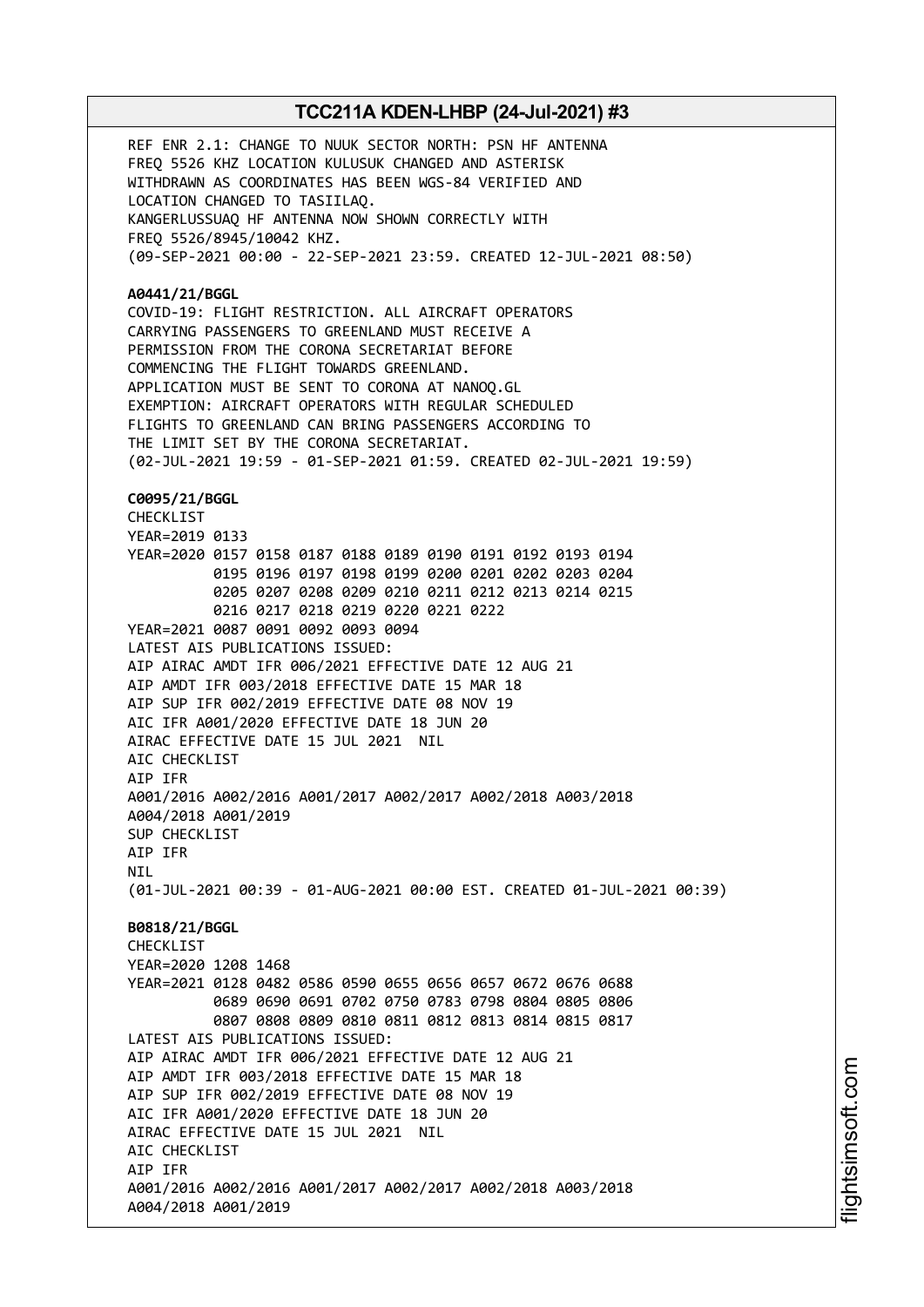SUP CHECKLIST AIP IFR NIL (01-JUL-2021 00:27 - 01-AUG-2021 00:00 EST. CREATED 01-JUL-2021 00:27) **A0433/21/BGGL** CHECKLIST YEAR=2018 0199 YEAR=2021 0314 0315 0358 0368 0387 0418 0419 0420 0421 0423 0424 0425 0430 0431 0432 LATEST AIS PUBLICATIONS ISSUED: AIP AIRAC AMDT IFR 006/2021 EFFECTIVE DATE 12 AUG 21 AIP AMDT IFR 003/2018 EFFECTIVE DATE 15 MAR 18 AIP SUP IFR 002/2019 EFFECTIVE DATE 08 NOV 19 AIC IFR A001/2020 EFFECTIVE DATE 18 JUN 20 AIRAC EFFECTIVE DATE 15 JUL 2021 NIL AIC CHECKLIST AIP IFR A001/2016 A002/2016 A001/2017 A002/2017 A002/2018 A003/2018 A004/2018 A001/2019 SUP CHECKLIST AIP IFR **NTI** (01-JUL-2021 00:24 - 01-AUG-2021 00:00 EST. CREATED 01-JUL-2021 00:24) **A0387/21/BGGL** ALL FLIGHTS TO/FROM AIRPORTS OF GREENLAND, OR OVERFLYING GREENLANDIC AIRSPACE FROM BELARUSSIAN AIRSPACE, ARE NOT ALLOWED IF AIRCRAFT ARE OPERATED BY BELARUSSIAN AIR CARRIERS AND/OR REGISTRATED IN BELARUS EXCEPT FOR AIRCRAFT IN EMERGENCY OR HUMANITARIAN FLIGHTS. (10-JUN-2021 08:08 - 01-AUG-2021 21:59. CREATED 10-JUN-2021 08:10) **A0315/21/BGGL** DIRECTION OF CRUISING LEVELS FOR RNP-ROUTE UT596 IS CHANGED FROM ODD FLIGHT LEVELS TO EVEN FLIGHT LEVELS SECTION GH-SUBUD (18-MAY-2021 07:12 - PERM. CREATED 18-MAY-2021 07:14) **A0314/21/BGGL** DIRECTION OF CRUISING LEVELS FOR RNP-ROUTE UW30 IS CHANGED FROM ODD FLIGHT LEVELS TO EVEN FLIGHT LEVELS DIRECTION AA-HB AND FROM EVEN FLIGHT LEVELS TO ODD FLIGHT LEVELS DIRECTION HB-AA (18-MAY-2021 07:03 - PERM. CREATED 18-MAY-2021 07:12) ┌──────────────────────────────────────────────────────────────────────────────┐ │**BIRD (REYKJAVIK FIR/UIR)** │ └──────────────────────────────────────────────────────────────────────────────┘ **A0444/21/BIRD** BIRD CTA. AIRSPACE RESERVATION BOXTOP EUREKA CORRIDOR IS ACTIVE BETWEEN THULE AND EUREKA. THT TO 7750N07328W (HARVE) TO 7808N07444W (CZEG/BGGL BDRY) FL195-FL260 (26-JUL-2021 11:00 - 31-JUL-2021 21:00. CREATED 18-JUL-2021 20:52) **A0443/21/BIRD** BIRD CTA. AIRSPACE RESERVATION BOXTOP ALERT CORRIDOR IS ACTIVE BETWEEN

THULE AND ALERT. THT TO 7812N06742W (FRINI) TO 8015N06555W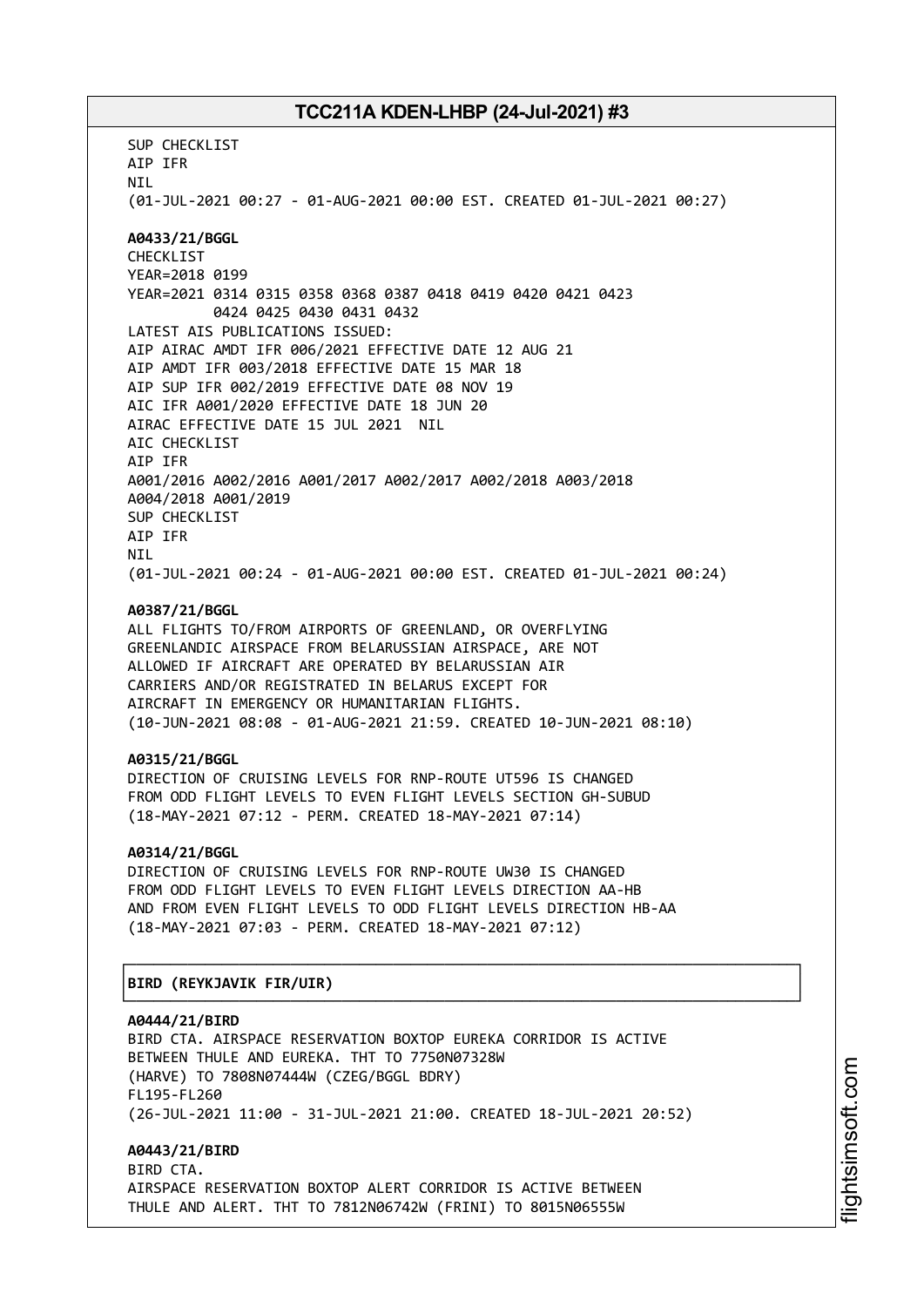(HENRY) TO 8100N06516W (APSIN). FL195-FL260 (26-JUL-2021 11:00 - 31-JUL-2021 21:00. CREATED 18-JUL-2021 20:50)

### **A0413/21/BIRD**

WHILE THE VOLCANIC ERUPTION AT KRYSUVIK IS ONGOING THE RESTRICTIONS REGARDING AREA BIR2 AND BIR3 WHEN RWY28 AT BIKF IS ACTIVE, ARE NOT VALID. FOR FURHTER INFORMATION SEE AIC A016/2021 REF AIP ICELAND ENR 5.1 SFC-2500FT AMSL (09-JUL-2021 12:41 - 12-AUG-2021 23:59. CREATED 09-JUL-2021 12:42)

#### **A0412/21/BIRD**

DUE TO VOLCANIC ERUPTION ON REYKJANES, AND AS REQUESTED BY THE DEPARTMENT OF CIVIL PROTECTION AND EMERGENCY MANAGEMENT, ICETRA HAS DECIDED TO RESTRICT THE NUMBER OF FIXED WING AIRCRAFT AND ULTRALIGHTS WITHIN BIR2 (VESTURSVAEDI) TO 4. CONTACT KEFLAVIK TOWER FOR PERMISSION TO ENTER OR PASS THROUGH THE AREA. FOR FURTHER INFORMATION SEE AIC A016/2021. REF AIP ICELAND ENR 5. 1 SFC-2500FT AMSL (09-JUL-2021 12:38 - 12-AUG-2021 23:59. CREATED 09-JUL-2021 12:39)

### **A0411/21/BIRD**

VOLCANIC ERUPTION IN VOLCANO KRYSUVIK 371030 6353N02216W. BIRD AREAS OF ASH CONTAMINATION ARE PUBLISHED BY SIGMET. SEE FOLLOWING WEBSITES FOR FURTHER INFORMATION: HTTP://EN.VEDUR.IS/EARTHQUAKES-AND-VOLCANISM/VOLCANIC-ERUPTIONS/ NETWORK MANAGER NETWORK OPERATIONAL PORTAL WEBSITE LONDON VAAC VOLCANIC ASH ADVISORY WEBSITE SFC-UNL (09-JUL-2021 12:36 - 12-AUG-2021 23:59. CREATED 09-JUL-2021 12:37)

#### **A0410/21/BIRD**

DUE TO AN ON GOING VOLCANIC ERUPTION AT KRYSUVIK, THE ICELANDIC TRANSPORT AUTHORITY, IN COOPERATION WITH ISAVIA ANS, HAS DECIDED ON A PLAN TO BE FOLLOWED TO MAINTAIN SAFETY OF FLIGHT WITHIN THE AREA. FOR FURTHER INFORMATION SEE AIC A016/2021 REF AIP ICELAND ENR 5.1 SFC-2500FT AMSL (09-JUL-2021 12:34 - 12-AUG-2021 23:59. CREATED 09-JUL-2021 12:35)

#### **A0398/21/BIRD**

TRIGGER NOTAM - AIRAC AMDT 004/2021 - EFFECTIVE DATE 12 AUG 2021 MULTIPLE CHANGES, SEE COVER SHEET FOR FULL DETAILS (12-AUG-2021 00:00 - 26-AUG-2021 23:59. CREATED 05-JUL-2021 10:42)

**A0388/21/BIRD** DURING AIR POLICING MISSION FROM JUL 06TH UNTIL JUL 31ST 2021, MILITARY AIRSPACE ITA W AND ITA W HIGH AS DEFINED IN AIP ICELAND ENR 5.2 MAY BE USED MONDAY TO FRIDAY. SPECIAL NOTAM WILL BE ISSUED FOR ACTIVATION OF THESE AIRSPACES WITH AT LEAST 12 HOUR NOTICE TEL.+354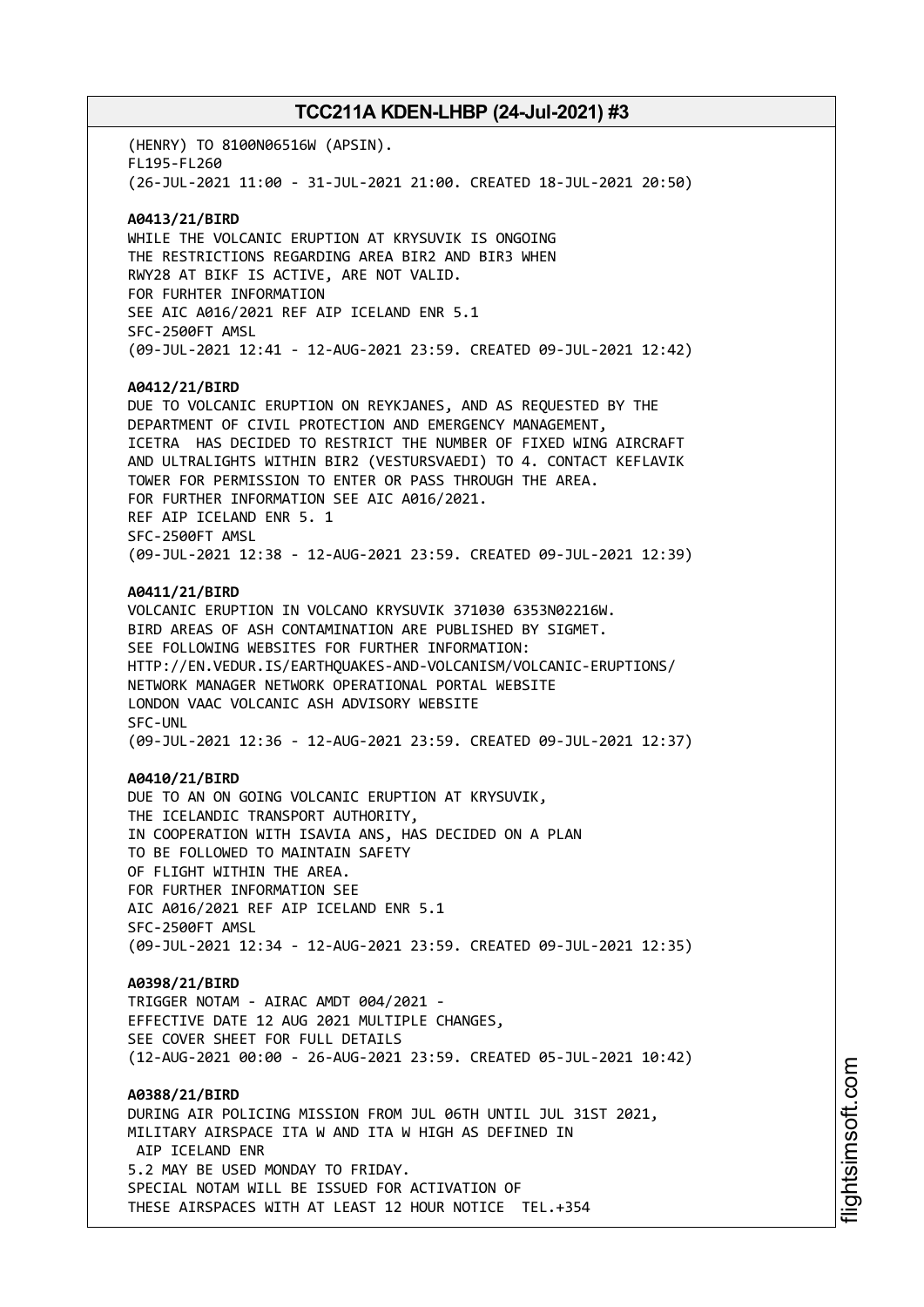424 4141 OR E-MAIL ACC(AT)ISAVIA.IS 3000FT AMSL TO FL500 MON-FRI 0830-1900 (06-JUL-2021 08:30 - 31-JUL-2021 19:00. CREATED 02-JUL-2021 13:43) **A0386/21/BIRD** DURING AIR POLICING MISSION FROM JUL 06TH UNTIL JUL 31ST 2021, MILITARY AIRSPACE AS DEFINED IN AIP ICELAND ENR 5.2 WILL BE USED MONDAY TO FRIDAY TWICE DAILY FOR TWO HOUR PERIOD BETWEEN 0830-1900: ITA NW, ITA S INFORMATION ON ACTIVATION TIME OF THESE AIRSPACES CAN BE OBTAINED FROM REYKJAVIK SHIFT MANAGER, TEL.+354 424 4141 OR E-MAIL ACC(AT)ISAVIA.IS LEVEL 3000FT AMSL TO FL290 MON-FRI 0830 - 1900 (06-JUL-2021 08:30 - 31-JUL-2021 19:00. CREATED 02-JUL-2021 13:32) **A0385/21/BIRD** DURING AIR POLICING MISSION FROM JUL 06TH UNTIL JUL 31ST 2021, MILITARY AIRSPACE AS DEFINED IN AIP ICELAND ENR 5.2 MAY BE USED MONDAY TO FRIDAY TWICE DAILY FOR TWO HOUR PERIOD BETWEEN 0830-1900: ITA C, ITA N. INFORMATION ON ACTIVATION TIME OF THESE AIRSPACES CAN BE OBTAINED FROM REYKJAVIK SHIFT MANAGER, TEL.+354 424 4141 OR E-MAIL ACC(AT)ISAVIA.IS MON-FRI 0830-1900 (06-JUL-2021 08:30 - 31-JUL-2021 19:00. CREATED 02-JUL-2021 13:27) **A0384/21/BIRD** MILITARY AIRCRAFT AUTHORIZED IAS UP TO 450 KTS BELOW FL100 AND ABOVE 5000FT AMSL OR 3000FT AGL WHICHEVER IS HIGHER, WITHIN ICELAND 12NM SOVEREIGN AIRSPACE (06-JUL-2021 08:30 - 31-JUL-2021 19:00. CREATED 02-JUL-2021 13:19) **B0058/21/BIRD** CHECKLIST YEAR=2021 0043 0044 0045 0046 0047 0048 0054 AIRAC AMDT: 004/2021 EFFECTIVE 12 AUGUST 2021 AIP SUP: 007/2021 008/2021 AIC SERIES A: NIL AIC SERIES B: NIL VALID AIP SUP: 009/2021 008/2021 007/2021 005/2021 004/2021 003/2021 002/2021 015/2020 013/2020 012/2020, 004/2020 (01-JUL-2021 14:46 - 01-AUG-2021 23:59. CREATED 01-JUL-2021 14:49) **A0380/21/BIRD CHECKLIST** YEAR=2021 0226 0250 0266 0301 0313 0314 0316 0324 0326 0327 0347 0356 0357 0358 0359 0360 0361 0362 0363 0364 0366 0367 0368 0370 0371 0375 0376 0377 0379 AIRAC AMDT: 004/2021 EFFECTIVE 12 AUGUST 2021 AIP SUP: 007/2021 008/2021 AIC SERIES A: NIL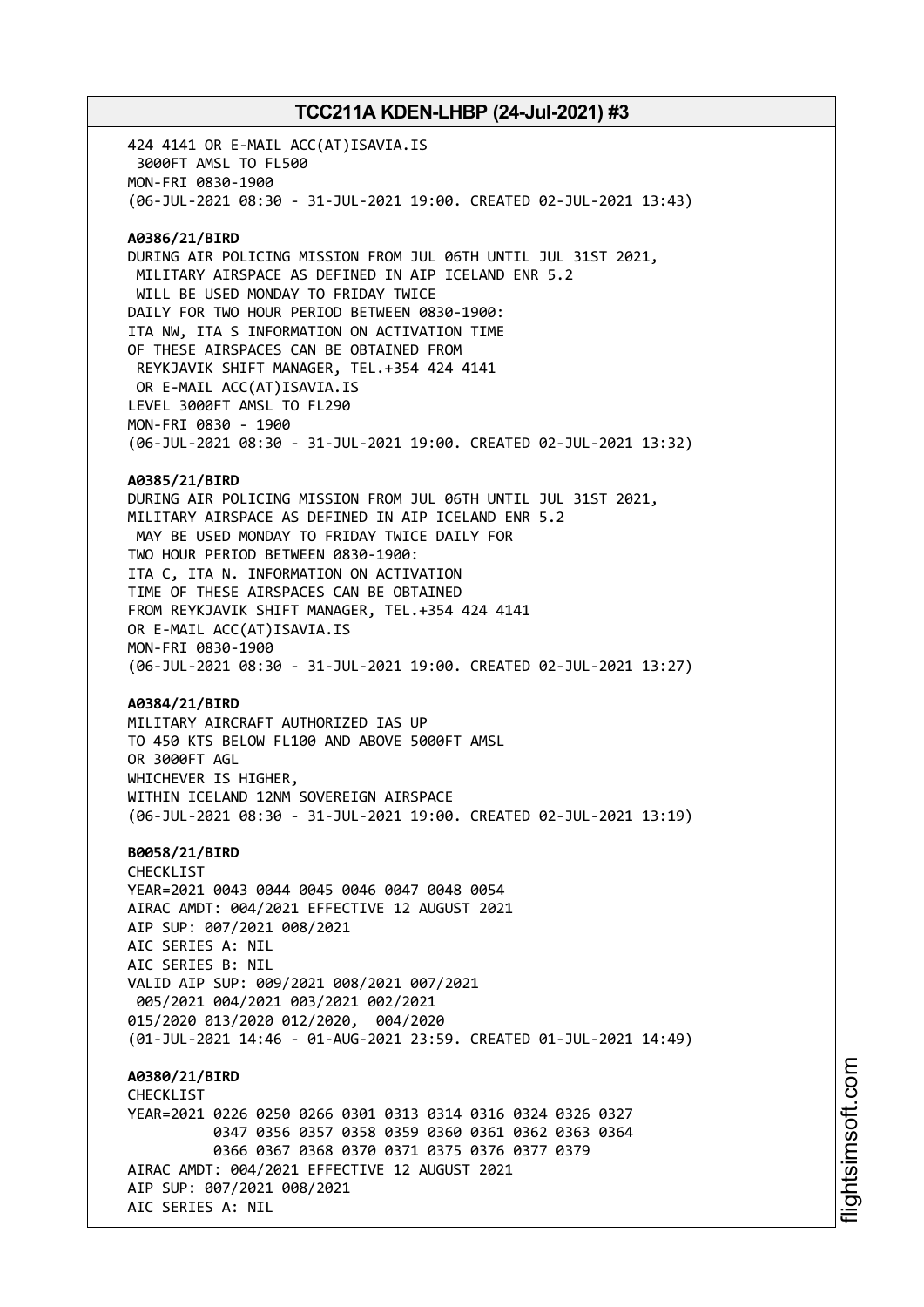AIC SERIES B: NIL VALID AIP SUP: 009/2021 008/2021 007/2021 005/2021 004/2021 003/2021 002/2021 015/2020 013/2020 012/2020, 004/2020 (01-JUL-2021 14:33 - 01-AUG-2021 23:59 EST. CREATED 01-JUL-2021 14:44)

### **C0017/21/BIRD**

CHECKLIST YEAR=2021 AIRAC AMDT: 004/2021 EFFECTIVE 12 AUGUST 2021 AIP SUP: 007/2021 008/2021 AIC SERIES A: NIL AIC SERIES B: NIL VALID AIP SUP: 009/2021 008/2021 007/2021 005/2021 004/2021 003/2021 002/2021 015/2020 013/2020 012/2020, 004/2020 (01-JUL-2021 14:00 - 01-AUG-2021 23:59. CREATED 01-JUL-2021 14:05)

### **A0347/21/BIRD**

AIP AIRAC EFFECTIVE DATE 15 JULY 2021 - NIL (15-JUL-2021 00:00 - 01-AUG-2021 23:59. CREATED 21-JUN-2021 09:58)

### **A0327/21/BIRD**

ALL FLIGHTS TO/FROM AIRPORTS OF THE FAROE ISLANDS, OR OVERFLYING FAROES TERRITORY FROM BELARUSSIAN AIRSPACE, ARE NOT ALLOWED IF AIRCRAFT ARE OPERATED BY BELARUSSIAN AIR CARRIERS AND/OR REGISTRATED IN BELARUS EXCEPT FOR AIRCRAFT IN EMERGENCY OR HUMANITARIAN FLIGHTS. (11-JUN-2021 17:19 - 01-AUG-2021 21:59. CREATED 11-JUN-2021 17:20)

### **A0326/21/BIRD**

ALL FLIGHTS TO/FROM AIRPORTS OF GREENLAND, OR OVERFLYING GREENLANDIC TERRITORY FROM BELARUSSIAN AIRSPACE, ARE NOT ALLOWED IF AIRCRAFT ARE OPERATED BY BELARUSSIAN AIR CARRIERS AND/OR REGISTRATED IN BELARUS EXCEPT FOR AIRCRAFT IN EMERGENCY OR HUMANITARIAN FLIGHTS. (11-JUN-2021 17:17 - 01-AUG-2021 21:59. CREATED 11-JUN-2021 17:19)

#### **A0316/21/BIRD**

COVID-19: PASSENGER RESTRICTIONS ARE IN EFFECT FOR TRAVEL TO ICELAND. AIRCRAFT OPERATORS CARRYING PASSENGERS TO ICELAND SHALL CHECK, BEFORE PASSENGERS BOARD AN AIRCRAFT, WHETHER THEIR PASSENGERS HAVE FILLED OUT A PRE-REGISTRATION FORM ON WWW.COVID.IS AND HAVE THE REQUIRED CERTIFICATE OR ATTESTATION OF EITHER (A) VACCINATION AGAINST COVID-19 (SARS-COV-2), OR (B) PREVIOUS COVID-19 INFECTION (SARS-COV-2) AND ARE NO LONGER INFECTED, OR (C) A NEGATIVE OUTCOME FROM A COVID-19 (SARS-COV-2) TEST (NEGATIVE PCR-TEST). FOR FURTHER DETAILS, GUIDANCE AND INFORMATION REFER TO HTTPS://WWW.LANDLAEKNIR.IS/KORONAVEIRA/ LATEST-INFORMATION/ AND WWW.COVID.IS (05-JUN-2021 00:00 - 04-SEP-2021 23:59. CREATED 04-JUN-2021 12:02)

**A0301/21/BIRD**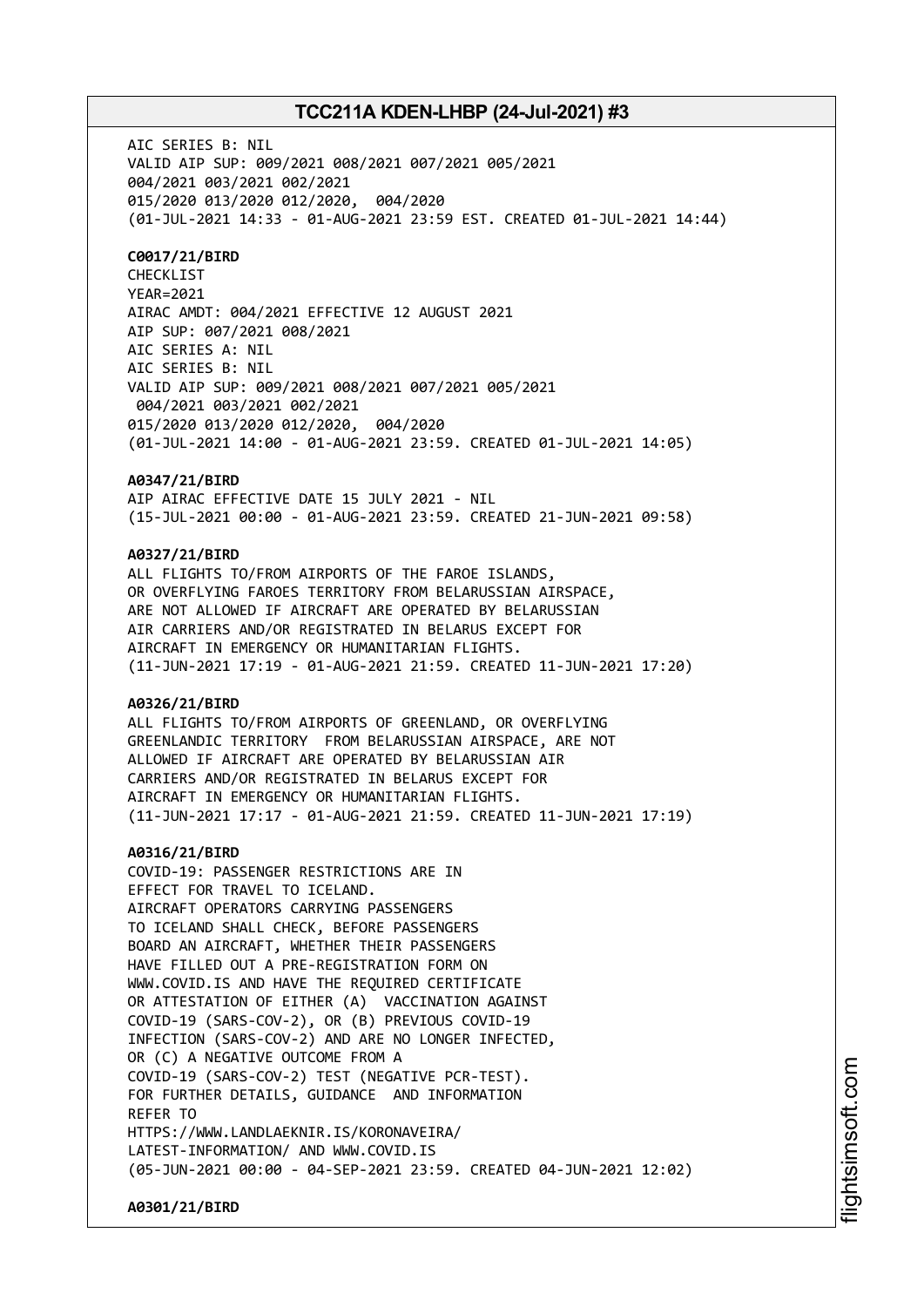┌──────────────────────────────────────────────────────────────────────────────┐

└──────────────────────────────────────────────────────────────────────────────┘

THE ICELANDIC TRANSPORT AUTHORITY AGREES WITH EASA SD NO 2021-02. ICELANDIC AIR CARRIERS AND CAPTAINS OF ACFT IN CHARGE OF AIR SERVICE MANAGED BY CARRIERS HOLDERS OF OPERATING LICENCE ISSUED BY ICELAND, WHETHER THEY ARE CONTRACTUAL CARRIERS AND/OR DE FACTO CARRIERS , OR PERFORMING AIR SERVICE WITH COMMERCIAL CHARTER AGREEMENT OR WITH CODE SHARING AND TO ALL FLIGHT PERFORMED WITH ICELANDIC ACFT REGISTRATION ARE REQUIRED TO AVOID MINSK FIR (UMMV) UNLESS THE USE OF THAT AIRSPACE IS DEEMED NECESSARY TO ENSURE SAFE OPERATION IN CASE OF UNFORESEEN CIRCUMSTANCES. FOREIGN AIR CARRIERS INBOUND EU ARE RECOMMENDED TO AVOID BELARUS MINSK FIR (UMMV (03-JUN-2021 00:00 - 02-AUG-2021 00:00. CREATED 02-JUN-2021 16:19)

#### │**EGGX (SHANWICK OCEANIC FIR/UIR)** │

#### **V0012/21/EGGX**

AIRSPACE SECURITY WARNINGS ISSUED BY THE DEPARTMENT FOR TRANSPORT IN RESPONSE TO HAZARDOUS SITUATIONS WITHIN THE TERRITORY AND/OR AIRSPACE OF AFGHANISTAN, EGYPT, IRAN, IRAQ, KENYA, LIBYA, MALI, NORTH KOREA, PAKISTAN, SOMALIA, SOUTH SUDAN, SYRIA, UP TO 200NM OUTSIDE THE DAMASCUS FIR, UKRAINE AND YEMEN. ALL OPERATORS ARE TO REFER TO THE TABLE IN UK AIP AT ENR 1.1 SECTION 1.4 FOR FURTHER DETAILS. FOR INFORMATION CONTACT UK DEPARTMENT FOR TRANSPORT +44 (0)207 944 6322 OR +44 (0)207 944 5999 OUT OF HOURS. 2018-03-0229-AS6 SFC-UNL

(19-JUL-2021 14:14 - 16-OCT-2021 23:59 EST. CREATED 19-JUL-2021 14:18)

### **J2476/21/EGGX**

THE FOLLOWING AIC HAS BEEN CANCELLED - M 046/2021 RESTRICTION OF FLYING REGULATIONS: SYWELL FLYING LEGENDS AIRSHOW, 10-11 JULY 2021. (02-JUL-2021 13:44 - 28-JUL-2021 22:59. CREATED 02-JUL-2021 13:47)

#### **M2438/21/EGGX**

CHECKLIST YEAR=2021 2416 2417 2418 2419 2420 2421 2422 2423 2424 2425 2426 2427 2428 2429 2430 2431 2432 2433

LATEST PUBLICATIONS AIP AIRAC AMDT IFR 007/2021 EFFECTIVE DATE 15 JUL 21 AIP AMDT IFR 005/2021 EFFECTIVE DATE 20 MAY 21 AIP SUP IFR 027/2021 EFFECTIVE DATE 03 JUN 21 AIC IFR W043/2021 EFFECTIVE DATE 03 JUN 21 AIC IFR P026/2021 EFFECTIVE DATE 06 MAY 21 AIC IFR Y041/2021 EFFECTIVE DATE 03 JUN 21 AIC IFR M042/2021 EFFECTIVE DATE 03 JUN 21 AIC IFR G097/2009 EFFECTIVE DATE 31 DEC 09

AIC CHECKLIST AIP IFR P127/2006 P008/2008 P064/2008 P086/2008 P077/2009 P070/2010 P062/2012 P138/2012 Y009/2014 P002/2018 P053/2018 Y104/2018 Y031/2019 Y055/2019 Y117/2019 Y135/2019 P136/2019 P137/2019 P138/2019 P139/2019 Y140/2019 Y141/2019 Y142/2019 Y001/2020 P003/2020 W008/2020 Y011/2020 Y012/2020 Y017/2020 W018/2020 Y024/2020 Y028/2020 Y031/2020 P034/2020 W035/2020 Y036/2020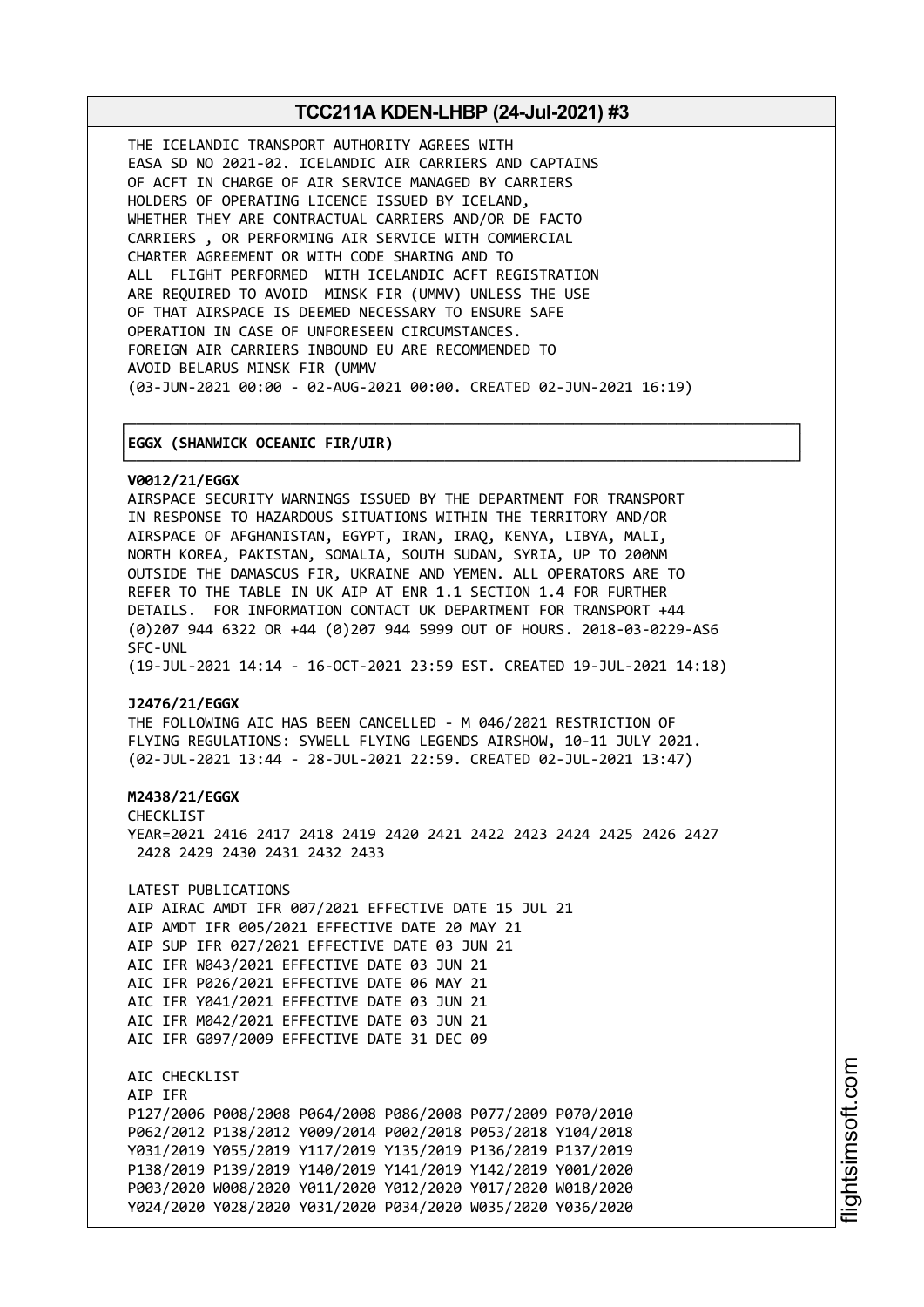Y039/2020 Y040/2020 Y041/2020 Y042/2020 Y043/2020 P044/2020 Y045/2020 P046/2020 Y051/2020 Y052/2020 P053/2020 P056/2020 P060/2020 P083/2020 Y085/2020 Y086/2020 Y087/2020 Y002/2021 Y008/2021 Y010/2021 Y011/2021 M012/2021 P017/2021 P018/2021 P026/2021 Y027/2021 Y028/2021 Y029/2021 M036/2021 Y037/2021 Y041/2021 M042/2021 END PART 1 OF 2 (01-JUL-2021 00:05 - 01-AUG-2021 00:05 EST. CREATED 01-JUL-2021 05:47) **M2438/21/EGGX** SUP CHECKLIST AIP IFR 053/2018 060/2018 011/2019 023/2019 025/2019 003/2020 017/2020 019/2020 023/2020 030/2020 031/2020 032/2020 033/2020 037/2020 038/2020 039/2020 045/2020 046/2020 048/2020 049/2020 052/2020 002/2021 003/2021 007/2021 008/2021 012/2021 014/2021 017/2021 018/2021 019/2021 020/2021 022/2021 023/2021 024/2021 025/2021 026/2021 END PART 2 OF 2 (01-JUL-2021 00:05 - 01-AUG-2021 00:05 EST. CREATED 01-JUL-2021 05:47) **Q0383/21/EGGX** CHECKL<sub>IST</sub> YEAR=2021 0338 0347 0358 0365 0373 0374 0376 0377 0378 LATEST PUBLICATIONS AIP AIRAC AMDT IFR 007/2021 EFFECTIVE DATE 15 JUL 21 AIP AMDT IFR 005/2021 EFFECTIVE DATE 20 MAY 21 AIP SUP IFR 027/2021 EFFECTIVE DATE 03 JUN 21 AIC IFR W043/2021 EFFECTIVE DATE 03 JUN 21 AIC IFR P026/2021 EFFECTIVE DATE 06 MAY 21 AIC IFR Y041/2021 EFFECTIVE DATE 03 JUN 21 AIC IFR M042/2021 EFFECTIVE DATE 03 JUN 21 AIC IFR G097/2009 EFFECTIVE DATE 31 DEC 09 ATC CHECKLIST AIP IFR P127/2006 P008/2008 P064/2008 P086/2008 P077/2009 P070/2010 P062/2012 P138/2012 Y009/2014 P002/2018 P053/2018 Y104/2018 Y031/2019 Y055/2019 Y117/2019 Y135/2019 P136/2019 P137/2019 P138/2019 P139/2019 Y140/2019 Y141/2019 Y142/2019 Y001/2020 P003/2020 W008/2020 Y011/2020 Y012/2020 Y017/2020 W018/2020 Y024/2020 Y028/2020 Y031/2020 P034/2020 W035/2020 Y036/2020 Y039/2020 Y040/2020 Y041/2020 Y042/2020 Y043/2020 P044/2020 Y045/2020 P046/2020 Y051/2020 Y052/2020 P053/2020 P056/2020 P060/2020 P083/2020 Y085/2020 Y086/2020 Y087/2020 Y002/2021 Y008/2021 Y010/2021 Y011/2021 M012/2021 P017/2021 P018/2021 P026/2021 Y027/2021 Y028/2021 Y029/2021 M036/2021 Y037/2021 Y041/2021 M042/2021 (01-JUL-2021 00:05 - 01-AUG-2021 00:05 EST. CREATED 01-JUL-2021 02:04) **Q0383/21/EGGX** AIP VFR **NTL** AIP MIL **NTI** SUP CHECKLIST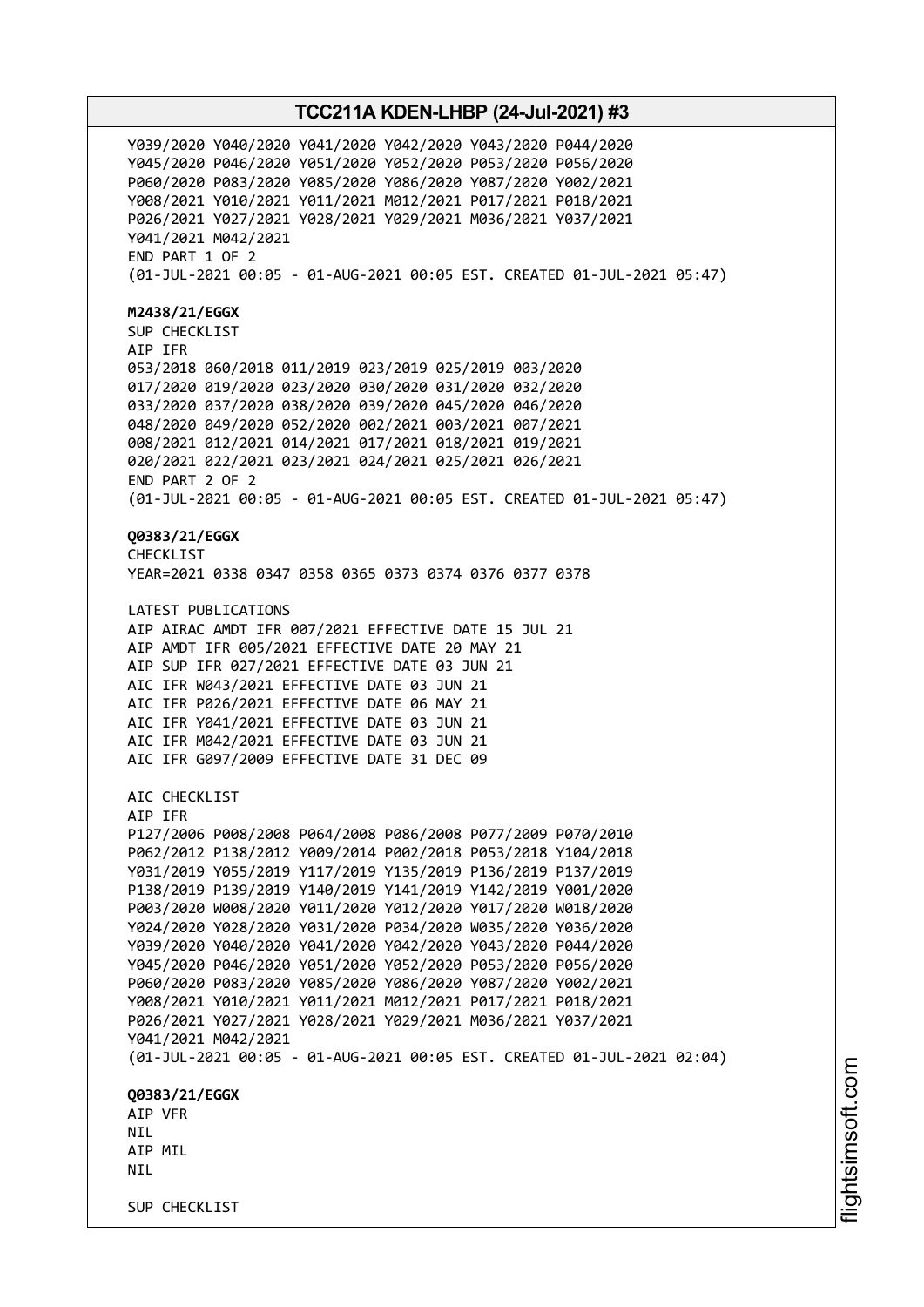AIP IFR 053/2018 060/2018 011/2019 023/2019 025/2019 003/2020 017/2020 019/2020 023/2020 030/2020 031/2020 032/2020 033/2020 037/2020 038/2020 039/2020 045/2020 046/2020 048/2020 049/2020 052/2020 002/2021 003/2021 007/2021 008/2021 012/2021 014/2021 017/2021 018/2021 019/2021 020/2021 022/2021 023/2021 024/2021 025/2021 026/2021 AIP MIL NIL (01-JUL-2021 00:05 - 01-AUG-2021 00:05 EST. CREATED 01-JUL-2021 02:04) **N0137/21/EGGX** CHECKLIST YEAR=2021 0081 0085 0090 0091 0095 0097 0100 0101 0111 0112 0113 0116 0118 0119 0122 0123 0124 0125 0126 0127 0134 0136 LATEST PUBLICATIONS AIP AIRAC AMDT IFR 007/2021 EFFECTIVE DATE 15 JUL 21 AIP AMDT IFR 005/2021 EFFECTIVE DATE 20 MAY 21 AIP SUP IFR 027/2021 EFFECTIVE DATE 03 JUN 21 AIC IFR W043/2021 EFFECTIVE DATE 03 JUN 21 AIC IFR P026/2021 EFFECTIVE DATE 06 MAY 21 AIC IFR Y041/2021 EFFECTIVE DATE 03 JUN 21 AIC IFR M042/2021 EFFECTIVE DATE 03 JUN 21 AIC IFR G097/2009 EFFECTIVE DATE 31 DEC 09 AIC CHECKLIST AIP IFR P127/2006 P008/2008 P064/2008 P086/2008 P077/2009 P070/2010 P062/2012 P138/2012 Y009/2014 P002/2018 P053/2018 Y104/2018 Y031/2019 Y055/2019 Y117/2019 Y135/2019 P136/2019 P137/2019 P138/2019 P139/2019 Y140/2019 Y141/2019 Y142/2019 Y001/2020 P003/2020 W008/2020 Y011/2020 Y012/2020 Y017/2020 W018/2020 Y024/2020 Y028/2020 Y031/2020 P034/2020 W035/2020 Y036/2020 (01-JUL-2021 00:05 - 01-AUG-2021 00:05 EST. CREATED 01-JUL-2021 01:56) **N0137/21/EGGX** 008/2021 012/2021 014/2021 017/2021 018/2021 019/2021 UNKNOWN NOTAM FORMAT; UNEXPECTED 'A'. (LINE: 1, COLUMN: 9) CNN003E PARSE FAILED (01-JUL-2021 00:05 - 01-AUG-2021 00:05 EST. CREATED 01-JUL-2021 01:56) **U3954/21/EGGX** CHECKL<sub>TST</sub> YEAR=2021 1424 2067 2069 2071 2072 2089 2090 2353 2396 2401 2609 2703 2705 2706 2707 2755 2758 2802 2854 2895 2920 2921 2942 2964 2980 2981 3029 3040 3091 3095 3099 3102 3103 3121 3126 3136 3140 3187 3203 3204 3208 3210 3225 3253 3254 3259 3260 3261 3262 3263 3272 3274 3305 3332 3342 3353 3362 3363 3367 3368 3369 3391 3393 3395 3397 3402 3411 3415 3417 3418 3424 3433 3434 3461 3474 3503 3504 3516 3562 3569 3573 3579 3583 3584 3588 3594 3595 3597 3598 3609 3623 3627 3628 3645 3649 3669 3671 3678 3684 3687 3700 3702 3720 3728 3729 3749 3755 3756 3758 3759 3760 3762 3764 3772 3773 3775 3778 3779 3781 3788 3789 3794 3795 3796 3797 3798 3799 3806 3816 3818 3822 3831 3836 3837 3840 3846 3850 3851 3852 3857 3862 3863 3864 3865 3874 3875 3876 3878 3880 3887 3898 3902 3903 3907 3910 3919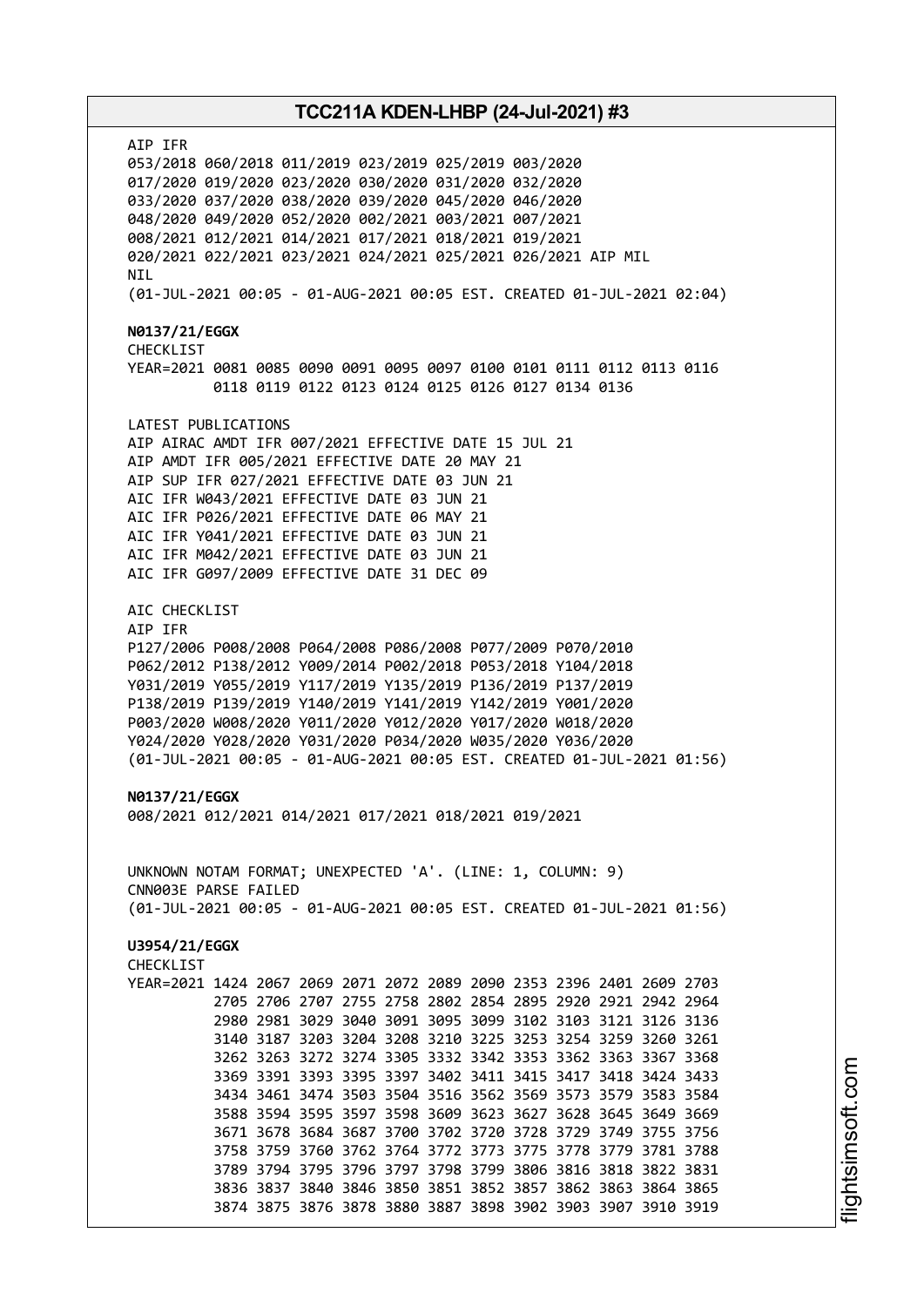3923 3925 3926 3927 3928 3929 3930 3932 3933 3934 3937 3938 3939 3940 3944 3946 3948 3949 3951 3953 PART 1 OF 3 (01-JUL-2021 00:05 - 01-AUG-2021 00:05 EST. CREATED 01-JUL-2021 01:55) **U3954/21/EGGX** LATEST PUBLICATIONS AIP AIRAC AMDT IFR 007/2021 EFFECTIVE DATE 15 JUL 21 AIP AMDT IFR 005/2021 EFFECTIVE DATE 20 MAY 21 AIP SUP IFR 027/2021 EFFECTIVE DATE 03 JUN 21 AIC IFR W043/2021 EFFECTIVE DATE 03 JUN 21 AIC IFR P026/2021 EFFECTIVE DATE 06 MAY 21 AIC IFR Y041/2021 EFFECTIVE DATE 03 JUN 21 AIC IFR M042/2021 EFFECTIVE DATE 03 JUN 21 AIC IFR G097/2009 EFFECTIVE DATE 31 DEC 09 AIC CHECKLIST AIP IFR P127/2006 P008/2008 P064/2008 P086/2008 P077/2009 P070/2010 P062/2012 P138/2012 Y009/2014 P002/2018 P053/2018 Y104/2018 Y031/2019 Y055/2019 Y117/2019 Y135/2019 P136/2019 P137/2019 P138/2019 P139/2019 Y140/2019 Y141/2019 Y142/2019 Y001/2020 P003/2020 W008/2020 Y011/2020 Y012/2020 Y017/2020 W018/2020 Y024/2020 Y028/2020 Y031/2020 P034/2020 W035/2020 Y036/2020 Y039/2020 Y040/2020 Y041/2020 Y042/2020 Y043/2020 P044/2020 Y045/2020 P046/2020 Y051/2020 Y052/2020 P053/2020 P056/2020 P060/2020 P083/2020 Y085/2020 Y086/2020 Y087/2020 Y002/2021 PART 2 OF 3 (01-JUL-2021 00:05 - 01-AUG-2021 00:05 EST. CREATED 01-JUL-2021 01:55) **U3954/21/EGGX** Y008/2021 Y010/2021 Y011/2021 M012/2021 P017/2021 P018/2021 P026/2021 Y027/2021 Y028/2021 Y029/2021 M036/2021 Y037/2021 Y041/2021 M042/2021 AIP VFR NIL AIP MIL NIL SUP CHECKLIST AIP IFR 053/2018 060/2018 011/2019 023/2019 025/2019 003/2020 017/2020 019/2020 023/2020 030/2020 031/2020 032/2020 033/2020 037/2020 038/2020 039/2020 045/2020 046/2020 048/2020 049/2020 052/2020 002/2021 003/2021 007/2021 008/2021 012/2021 014/2021 017/2021 018/2021 019/2021 020/2021 022/2021 023/2021 024/2021 025/2021 026/2021 AIP VFR NIL AIP MIL **NTL** PART 3 OF 3 (01-JUL-2021 00:05 - 01-AUG-2021 00:05 EST. CREATED 01-JUL-2021 01:55) **B1581/21/EGGX** CHECKLIST YEAR=2021 0837 0911 0950 0962 0989 1036 1040 1041 1100 1101 1142 1175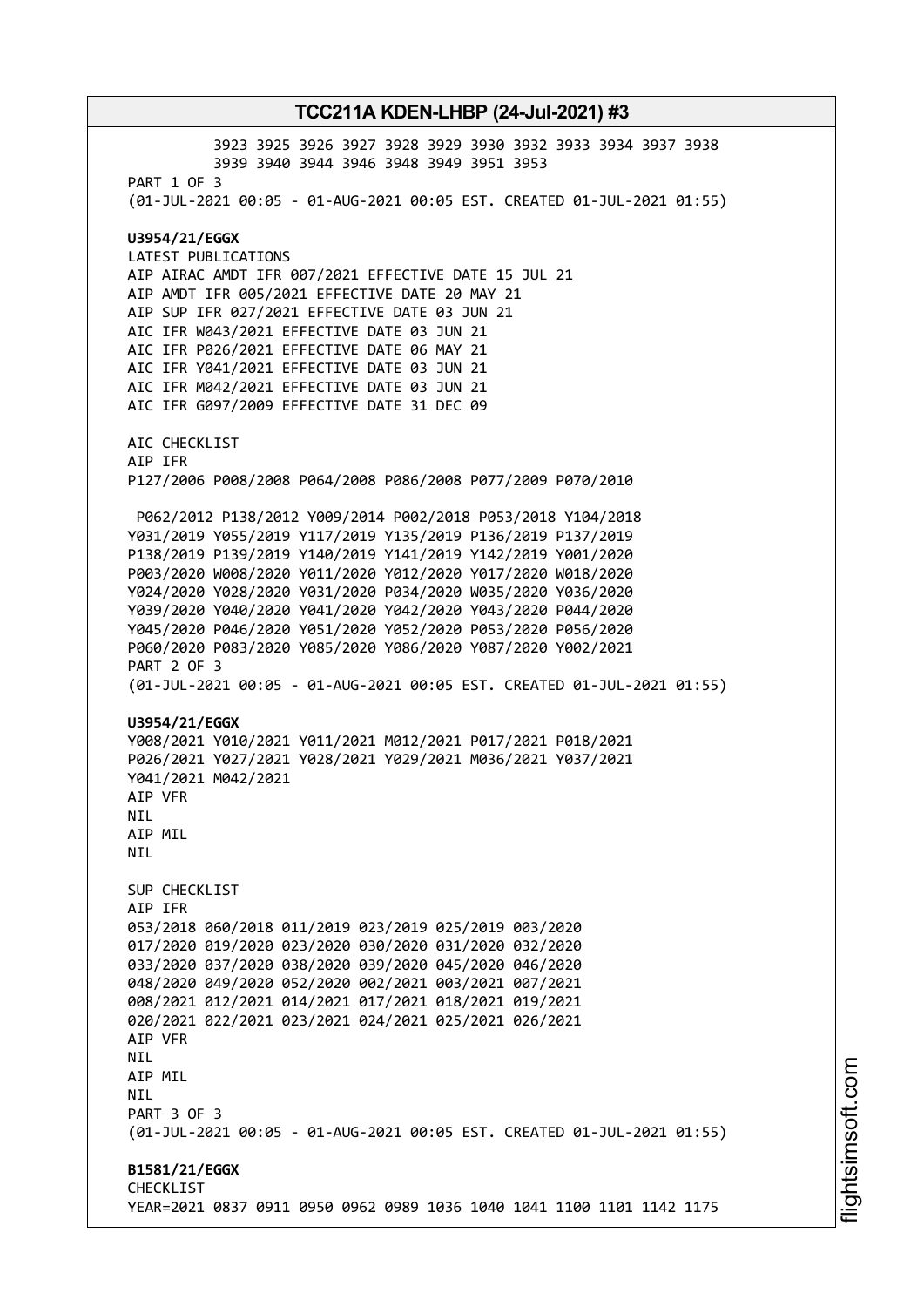1194 1205 1206 1207 1209 1226 1238 1363 1372 1378 1401 1402 1403 1404 1405 1406 1413 1431 1508 1528 1537 1539 1540 1543 1546 1558 1562 1568 1569 1570 1571 1572 1575 1579 LATEST PUBLICATIONS AIP AIRAC AMDT IFR 007/2021 EFFECTIVE DATE 15 JUL 21 AIP AMDT IFR 005/2021 EFFECTIVE DATE 20 MAY 21 AIP SUP IFR 027/2021 EFFECTIVE DATE 03 JUN 21 AIC IFR W043/2021 EFFECTIVE DATE 03 JUN 21 AIC IFR P026/2021 EFFECTIVE DATE 06 MAY 21 AIC IFR Y041/2021 EFFECTIVE DATE 03 JUN 21 AIC IFR M042/2021 EFFECTIVE DATE 03 JUN 21 AIC IFR G097/2009 EFFECTIVE DATE 31 DEC 09 END PART 1 OF 2 (01-JUL-2021 00:05 - 01-AUG-2021 00:05 EST. CREATED 01-JUL-2021 01:53) **B1581/21/EGGX** AIC CHECKLIST AIP IFR P127/2006 P008/2008 P064/2008 P086/2008 P077/2009 P070/2010 P062/2012 P138/2012 Y009/2014 P002/2018 P053/2018 Y104/2018 Y031/2019 Y055/2019 Y117/2019 Y135/2019 P136/2019 P137/2019 P138/2019 P139/2019 Y140/2019 Y141/2019 Y142/2019 Y001/2020 P003/2020 W008/2020 Y011/2020 Y012/2020 Y017/2020 W018/2020 Y024/2020 Y028/2020 Y031/2020 P034/2020 W035/2020 Y036/2020 Y039/2020 Y040/2020 Y041/2020 Y042/2020 Y043/2020 P044/2020 Y045/2020 P046/2020 Y051/2020 Y052/2020 P053/2020 P056/2020 P060/2020 P083/2020 Y085/2020 Y086/2020 Y087/2020 Y002/2021 Y008/2021 Y010/2021 Y011/2021 M012/2021 P017/2021 P018/2021 P026/2021 Y027/2021 Y028/2021 Y029/2021 M036/2021 Y037/2021 Y041/2021 M042/2021 SUP CHECKLIST AIP IFR 053/2018 060/2018 011/2019 023/2019 025/2019 003/2020 017/2020 019/2020 023/2020 030/2020 031/2020 032/2020 033/2020 037/2020 038/2020 039/2020 045/2020 046/2020 048/2020 049/2020 052/2020 002/2021 003/2021 007/2021 008/2021 012/2021 014/2021 017/2021 018/2021 019/2021 020/2021 022/2021 023/2021 024/2021 025/2021 026/2021 END PART 2 OF 2 (01-JUL-2021 00:05 - 01-AUG-2021 00:05 EST. CREATED 01-JUL-2021 01:53) **H3767/21/EGGX** Y039/2020 Y040/2020 Y041/2020 Y042/2020 Y043/2020 P044/2020 Y045/2020 P046/2020 Y051/2020 Y052/2020 P053/2020 P056/2020 P060/2020 P083/2020 Y085/2020 Y086/2020 Y087/2020 Y002/2021 Y008/2021 Y010/2021 Y011/2021 M012/2021 P017/2021 P018/2021 P026/2021 Y027/2021 Y028/2021 Y029/2021 M036/2021 Y037/2021 Y041/2021 M042/2021 AIP VFR NIL AIP MIL **NTI** SUP CHECKLIST AIP IFR 053/2018 060/2018 011/2019 023/2019 025/2019 003/2020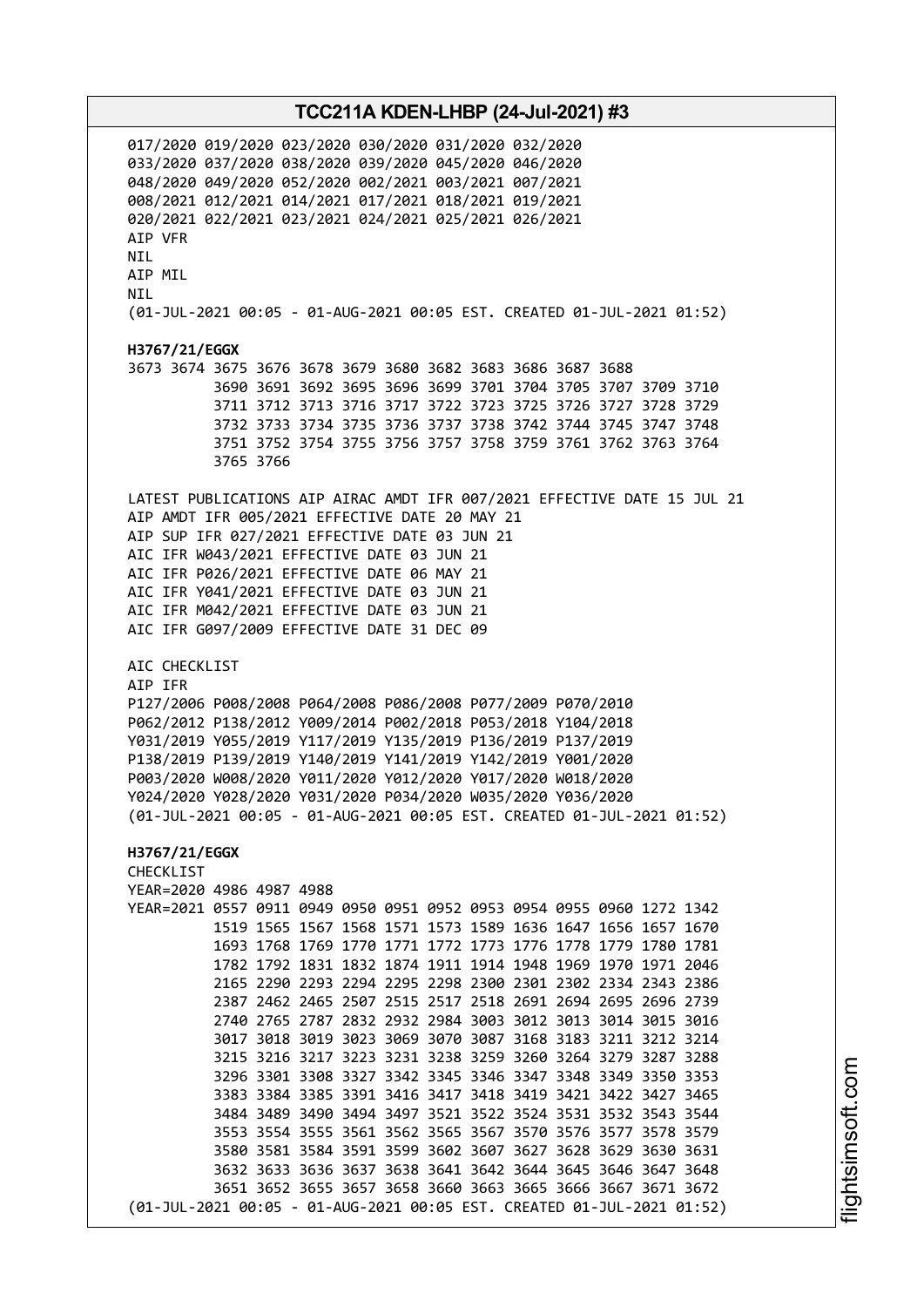**K0283/21/EGGX** CHECKLIST YEAR=2021 0163 0169 0172 0173 0178 0182 0183 0184 0187 0188 0191 0192 0195 0196 0202 0203 0204 0205 0208 0209 0211 0212 0215 0216 0217 0219 0220 0221 0222 0223 0224 0225 0227 0228 0229 0230 0231 0233 0235 0236 0237 0238 0241 0242 0245 0246 0250 0251 0252 0253 0254 0255 0257 0259 0260 0261 0262 0263 0269 0271 0275 0276 0277 0278 0279 0280 0281 0282 LATEST PUBLICATIONS AIP AIRAC AMDT IFR 007/2021 EFFECTIVE DATE 15 JUL 21 AIP AMDT IFR 005/2021 EFFECTIVE DATE 20 MAY 21 AIP SUP IFR 027/2021 EFFECTIVE DATE 03 JUN 21 AIC IFR W043/2021 EFFECTIVE DATE 03 JUN 21 AIC IFR P026/2021 EFFECTIVE DATE 06 MAY 21 AIC IFR Y041/2021 EFFECTIVE DATE 03 JUN 21 AIC IFR M042/2021 EFFECTIVE DATE 03 JUN 21 AIC IFR G097/2009 EFFECTIVE DATE 31 DEC 09 PART 1 OF 2 (01-JUL-2021 00:05 - 01-AUG-2021 00:05 EST. CREATED 01-JUL-2021 01:48) **K0283/21/EGGX** AIC CHECKLIST AIP IFR P127/2006 P008/2008 P064/2008 P086/2008 P077/2009 P070/2010 P062/2012 P138/2012 Y009/2014 P002/2018 P053/2018 Y104/2018 Y031/2019 Y055/2019 Y117/2019 Y135/2019 P136/2019 P137/2019 P138/2019 P139/2019 Y140/2019 Y141/2019 Y142/2019 Y001/2020 P003/2020 W008/2020 Y011/2020 Y012/2020 Y017/2020 W018/2020 Y024/2020 Y028/2020 Y031/2020 P034/2020 W035/2020 Y036/2020 Y039/2020 Y040/2020 Y041/2020 Y042/2020 Y043/2020 P044/2020 Y045/2020 P046/2020 Y051/2020 Y052/2020 P053/2020 P056/2020 P060/2020 P083/2020 Y085/2020 Y086/2020 Y087/2020 Y002/2021 Y008/2021 Y010/2021 Y011/2021 M012/2021 P017/2021 P018/2021 P026/2021 Y027/2021 Y028/2021 Y029/2021 M036/2021 Y037/2021 Y041/2021 M042/2021 AIP VFR NIL AIP MIL **NTI** 053/2018 060/2018 011/2019 023/2019 025/2019 003/2020 017/2020 019/2020 023/2020 030/2020 031/2020 032/2020 033/2020 037/2020 038/2020 039/2020 045/2020 046/2020 048/2020 049/2020 052/2020 002/2021 003/2021 007/2021 008/2021 012/2021 014/2021 017/2021 018/2021 019/2021 020/2021 022/2021 023/2021 024/2021 025/2021 026/2021 AIP VFR NIL AIP MIL NIL PART 2 OF 2 (01-JUL-2021 00:05 - 01-AUG-2021 00:05 EST. CREATED 01-JUL-2021 01:48) **D0992/21/EGGX CHECKLIST** YEAR=2021 0726 0902 0903 0965 0970 0971 0979 0980 0981 0982 0983 0988 0989 0990 0991 0992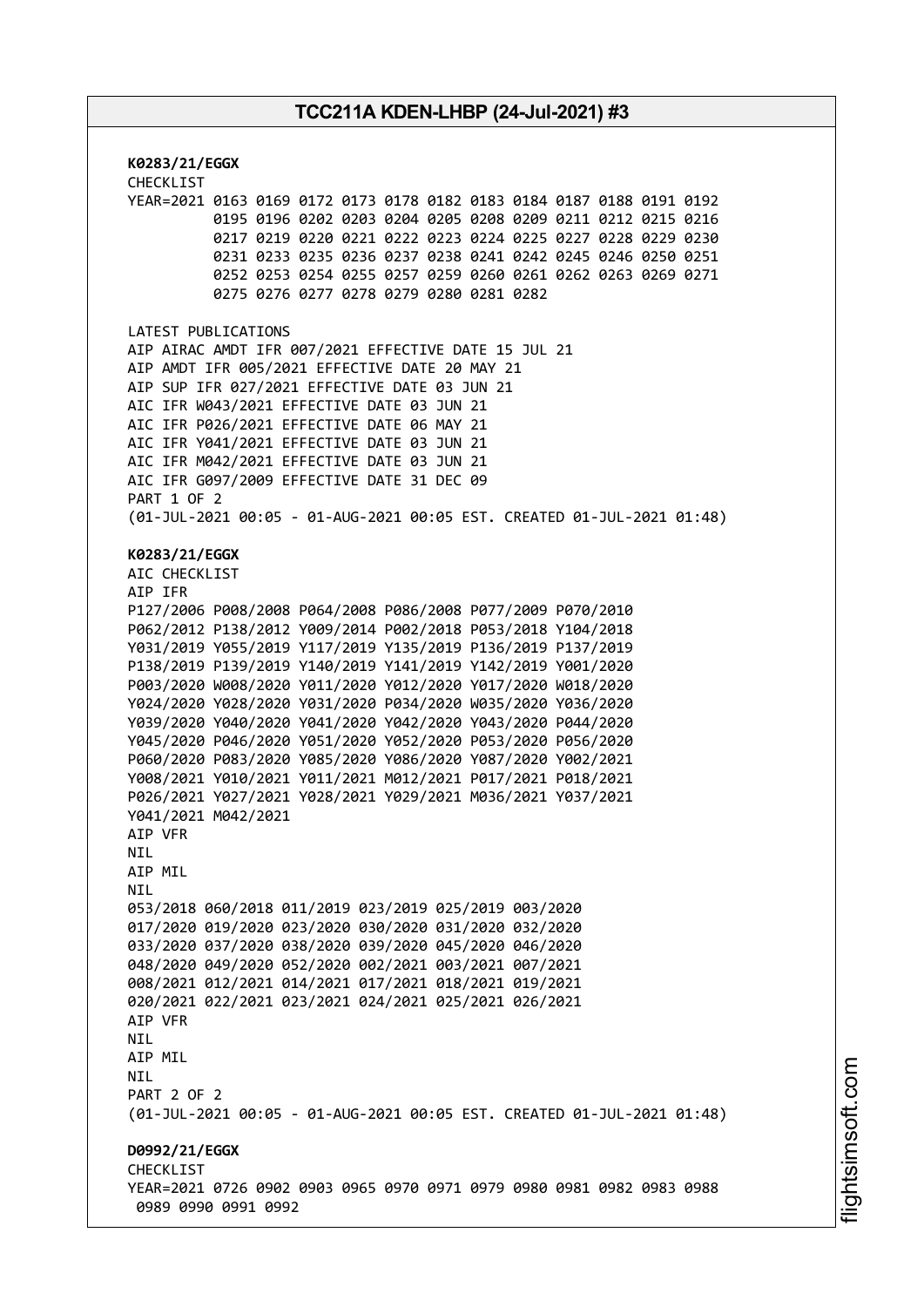LATEST PUBLICATIONS AIP AIRAC AMDT IFR 007/2021 EFFECTIVE DATE 15 JUL 21 AIP AMDT IFR 005/2021 EFFECTIVE DATE 20 MAY 21 AIP SUP IFR 027/2021 EFFECTIVE DATE 03 JUN 21 AIC IFR W043/2021 EFFECTIVE DATE 03 JUN 21 AIC IFR P026/2021 EFFECTIVE DATE 06 MAY 21 AIC IFR Y041/2021 EFFECTIVE DATE 03 JUN 21 AIC IFR M042/2021 EFFECTIVE DATE 03 JUN 21 AIC IFR G097/2009 EFFECTIVE DATE 31 DEC 09 AIC CHECKLIST AIP IFR P127/2006 P008/2008 P064/2008 P086/2008 P077/2009 P070/2010 P062/2012 P138/2012 Y009/2014 P002/2018 P053/2018 Y104/2018 Y031/2019 Y055/2019 Y117/2019 Y135/2019 P136/2019 P137/2019 P138/2019 P139/2019 Y140/2019 Y141/2019 Y142/2019 Y001/2020 END PART 1 OF 2 (01-JUL-2021 00:05 - 01-AUG-2021 00:05 EST. CREATED 01-JUL-2021 01:45) **D0992/21/EGGX** P003/2020 W008/2020 Y011/2020 Y012/2020 Y017/2020 W018/2020 Y024/2020 Y028/2020 Y031/2020 P034/2020 W035/2020 Y036/2020 Y039/2020 Y040/2020 Y041/2020 Y042/2020 Y043/2020 P044/2020 Y045/2020 P046/2020 Y051/2020 Y052/2020 P053/2020 P056/2020 P060/2020 P083/2020 Y085/2020 Y086/2020 Y087/2020 Y002/2021 Y008/2021 Y010/2021 Y011/2021 M012/2021 P017/2021 P018/2021 P026/2021 Y027/2021 Y028/2021 Y029/2021 M036/2021 Y037/2021 Y041/2021 M042/2021 SUP CHECKLIST AIP IFR 053/2018 060/2018 011/2019 023/2019 025/2019 003/2020 017/2020 019/2020 023/2020 030/2020 031/2020 032/2020 033/2020 037/2020 038/2020 039/2020 045/2020 046/2020 048/2020 049/2020 052/2020 002/2021 003/2021 007/2021 008/2021 012/2021 014/2021 017/2021 018/2021 019/2021 020/2021 022/2021 023/2021 024/2021 025/2021 026/2021 END PART 2 OF 2 (01-JUL-2021 00:05 - 01-AUG-2021 00:05 EST. CREATED 01-JUL-2021 01:45) **J2415/21/EGGX** CHECKLIST YEAR=2021 1948 1990 2272 2308 2312 2384 2385 2386 2387 2388 2389 2390 2392 2404 2405 2406 2407 2408 2409 2410 2411 2412 LATEST PUBLICATIONS AIP AIRAC AMDT IFR 007/2021 EFFECTIVE DATE 15 JUL 21 AIP AMDT IFR 005/2021 EFFECTIVE DATE 20 MAY 21 AIP SUP IFR 027/2021 EFFECTIVE DATE 03 JUN 21 AIC IFR W043/2021 EFFECTIVE DATE 03 JUN 21 AIC IFR P026/2021 EFFECTIVE DATE 06 MAY 21 AIC IFR Y041/2021 EFFECTIVE DATE 03 JUN 21 AIC IFR M042/2021 EFFECTIVE DATE 03 JUN 21 AIC IFR G097/2009 EFFECTIVE DATE 31 DEC 09 AIC CHECKLIST AIP IFR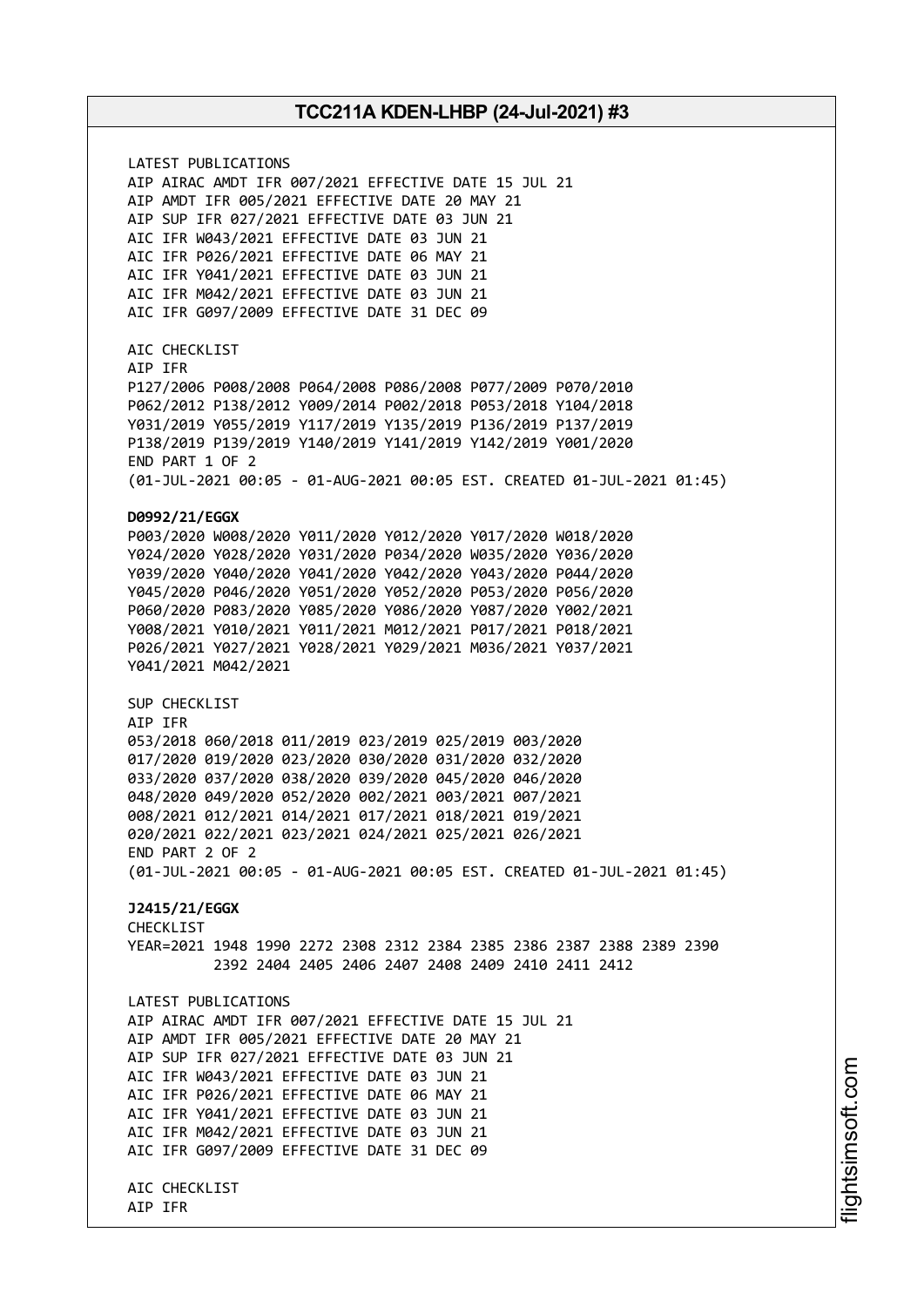P127/2006 P008/2008 P064/2008 P086/2008 P077/2009 P070/2010 P062/2012 P138/2012 Y009/2014 P002/2018 P053/2018 Y104/2018 Y031/2019 Y055/2019 Y117/2019 Y135/2019 P136/2019 P137/2019 PART 1 OF 2 (01-JUL-2021 00:05 - 01-AUG-2021 00:05 EST. CREATED 01-JUL-2021 01:38) **J2415/21/EGGX** P138/2019 P139/2019 Y140/2019 Y141/2019 Y142/2019 Y001/2020 P003/2020 W008/2020 Y011/2020 Y012/2020 Y017/2020 W018/2020 Y024/2020 Y028/2020 Y031/2020 P034/2020 W035/2020 Y036/2020 Y039/2020 Y040/2020 Y041/2020 Y042/2020 Y043/2020 P044/2020 Y045/2020 P046/2020 Y051/2020 Y052/2020 P053/2020 P056/2020 P060/2020 P083/2020 Y085/2020 Y086/2020 Y087/2020 Y002/2021 Y008/2021 Y010/2021 Y011/2021 M012/2021 P017/2021 P018/2021 P026/2021 Y027/2021 Y028/2021 Y029/2021 M036/2021 Y037/2021 Y041/2021 M042/2021 AIP VFR NIL AIP MIL NIL SUP CHECKLIST AIP IFR 053/2018 060/2018 011/2019 023/2019 025/2019 003/2020 017/2020 019/2020 023/2020 030/2020 031/2020 032/2020 033/2020 037/2020 038/2020 039/2020 045/2020 046/2020 048/2020 049/2020 052/2020 002/2021 003/2021 007/2021 (01-JUL-2021 00:05 - 01-AUG-2021 00:05 EST. CREATED 01-JUL-2021 01:38) **A2313/21/EGGX** CHECKLIST YEAR=2021 0796 0961 1163 1221 1233 1263 1282 1341 1424 1425 1439 1453 1460 1471 1473 1502 1566 1576 1577 1596 1600 1650 1662 1674 1675 1709 1713 1740 1747 1798 1834 1845 1857 1887 1938 1940 1959 1960 1961 1970 2002 2020 2025 2032 2033 2034 2060 2061 2065 2078 2101 2111 2138 2140 2145 2148 2159 2160 2167 2168 2201 2207 2211 2212 2213 2214 2215 2224 2225 2228 2230 2233 2236 2242 2244 2245 2254 2255 2259 2268 2270 2275 2279 2282 2283 2285 2287 2288 2290 2294 2295 2297 2298 2299 2300 2309 2310 LATEST PUBLICATIONS AIP AIRAC AMDT IFR 007/2021 EFFECTIVE DATE 15 JUL 21 AIP AMDT IFR 005/2021 EFFECTIVE DATE 20 MAY 21 PART 1 OF 3 (01-JUL-2021 00:05 - 01-AUG-2021 00:05 EST. CREATED 01-JUL-2021 01:27) **A2313/21/EGGX** AIP SUP IFR 027/2021 EFFECTIVE DATE 03 JUN 21 AIC IFR W043/2021 EFFECTIVE DATE 03 JUN 21 AIC IFR P026/2021 EFFECTIVE DATE 06 MAY 21 AIC IFR Y041/2021 EFFECTIVE DATE 03 JUN 21 AIC IFR M042/2021 EFFECTIVE DATE 03 JUN 21 AIC IFR G097/2009 EFFECTIVE DATE 31 DEC 09 AIC CHECKLIST AIP IFR P127/2006 P008/2008 P064/2008 P086/2008 P077/2009 P070/2010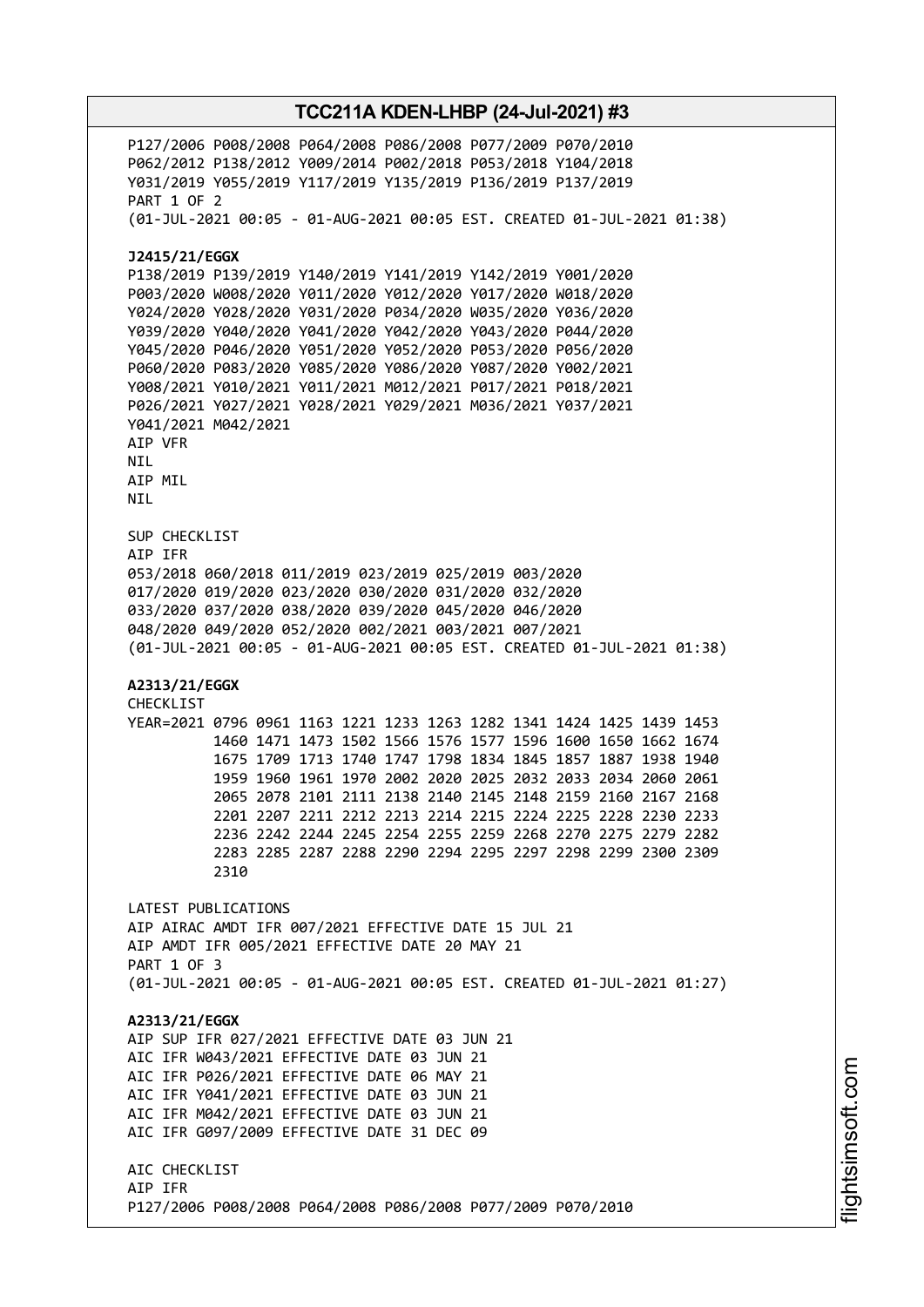# **TCC211A KDEN-LHBP (24-Jul-2021) #3** P062/2012 P138/2012 Y009/2014 P002/2018 P053/2018 Y104/2018 Y031/2019 Y055/2019 Y117/2019 Y135/2019 P136/2019 P137/2019 P138/2019 P139/2019 Y140/2019 Y141/2019 Y142/2019 Y001/2020 P003/2020 W008/2020 Y011/2020 Y012/2020 Y017/2020 W018/2020 Y024/2020 Y028/2020 Y031/2020 P034/2020 W035/2020 Y036/2020 Y039/2020 Y040/2020 Y041/2020 Y042/2020 Y043/2020 P044/2020 Y045/2020 P046/2020 Y051/2020 Y052/2020 P053/2020 P056/2020 P060/2020 P083/2020 Y085/2020 Y086/2020 Y087/2020 Y002/2021 PART 2 OF 3 (01-JUL-2021 00:05 - 01-AUG-2021 00:05 EST. CREATED 01-JUL-2021 01:27) **A2313/21/EGGX** Y008/2021 Y010/2021 Y011/2021 M012/2021 P017/2021 P018/2021 P026/2021 Y027/2021 Y028/2021 Y029/2021 M036/2021 Y037/2021 Y041/2021 M042/2021 AIP VFR NIL AIP MIL NIL SUP CHECKLIST AIP IFR 053/2018 060/2018 011/2019 023/2019 025/2019 003/2020 017/2020 019/2020 023/2020 030/2020 031/2020 032/2020 033/2020 037/2020 038/2020 039/2020 045/2020 046/2020 048/2020 049/2020 052/2020 002/2021 003/2021 007/2021 008/2021 012/2021 014/2021 017/2021 018/2021 019/2021 020/2021 022/2021 023/2021 024/2021 025/2021 026/2021 AIP VFR NIL AIP MIL NIL PART 3 OF 3 (01-JUL-2021 00:05 - 01-AUG-2021 00:05 EST. CREATED 01-JUL-2021 01:27) **C6518/21/EGGX** CHECKLIST YEAR=2021 1934 2012 2062 2124 2190 2192 2232 2233 2394 2395 2525 2526 2530 2562 2802 2877 3048 3078 3092 3157 3262 3667 3670 3741 3904 3976 4001 4064 4070 4072 4165 4325 4334 4345 4346 4347 4408 4500 4629 4642 4657 4668 4711 4837 4892 4937 5013 5014 5015 5069 5127 5129 5143 5155 5232 5250 5276 5280 5282 5283 5290 5294 5295 5303 5317 5320 5346 5429 5432 5454 5455 5456 5457 5459 5460 5461 5466 5468 5494 5514 5519 5608 5613 5614 5615 5623 5655 5656 5657 5658 5659 5660 5661 5672 5753 5756 5757 5815 5823 5824 5897 5922 5933 5952 5958 5971 6001 6004 6007 6025 6044 6046 6047 6055 6061 6074 6075 6076 6077 6078 6079 6091 6174 6181 6193 6196 6197 6198 6201 6218 6255 6256 6258 6259 6260 6285 6286 6292 6297 6298 6299 6303 6304 6305 6306 6311 6325 6326 6329 6361 6367 6368 6370 6384 6389 6396 6398 6411 6415 6416 6417 6419 6421 6422 6425 6426 6433 6438 6439 6440 6447 6448 6454 6467 6468 6469 6470 6472 6473 6476 6478 6479 6480 6481 6482 6483 6484 6485 6486 6491 6493 6494 6495 6496 6499 6500 6502 6504 6506 6507 6508 6509 6510 6512 6513 6514 6515 6516 6517 LATEST PUBLICATIONS AIP AIRAC AMDT IFR 007/2021 EFFECTIVE DATE 15 JUL 21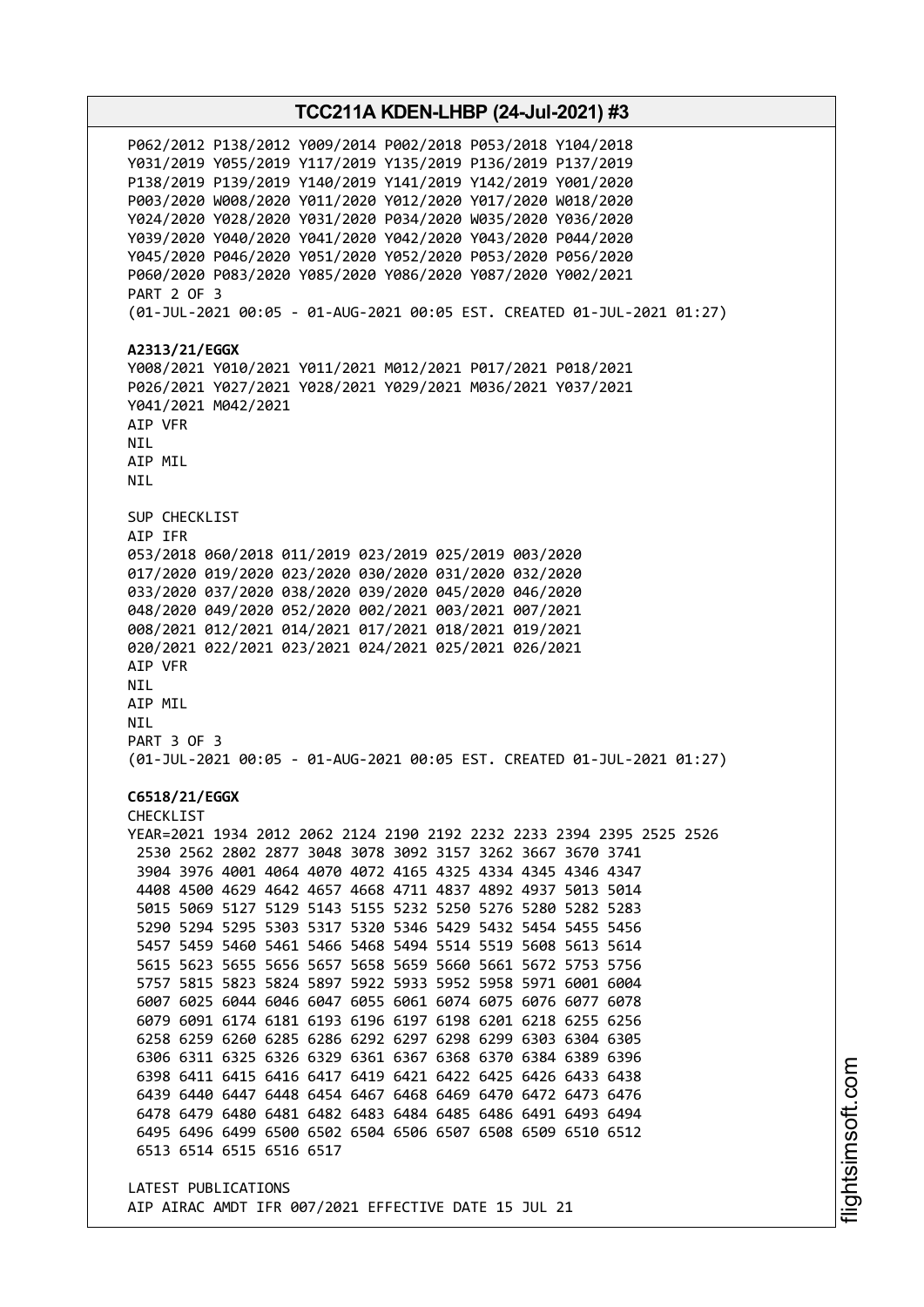AIP AMDT IFR 005/2021 EFFECTIVE DATE 20 MAY 21 AIP SUP IFR 027/2021 EFFECTIVE DATE 03 JUN 21 AIC IFR W043/2021 EFFECTIVE DATE 03 JUN 21 AIC IFR P026/2021 EFFECTIVE DATE 06 MAY 21 AIC IFR Y041/2021 EFFECTIVE DATE 03 JUN 21 END PART 1 OF 2 (01-JUL-2021 00:05 - 01-AUG-2021 00:05 EST. CREATED 01-JUL-2021 01:27) **C6518/21/EGGX** AIC IFR M042/2021 EFFECTIVE DATE 03 JUN 21 AIC IFR G097/2009 EFFECTIVE DATE 31 DEC 09 AIC CHECKLIST AIP IFR P127/2006 P008/2008 P064/2008 P086/2008 P077/2009 P070/2010 P062/2012 P138/2012 Y009/2014 P002/2018 P053/2018 Y104/2018 Y031/2019 Y055/2019 Y117/2019 Y135/2019 P136/2019 P137/2019 P138/2019 P139/2019 Y140/2019 Y141/2019 Y142/2019 Y001/2020 P003/2020 W008/2020 Y011/2020 Y012/2020 Y017/2020 W018/2020 Y024/2020 Y028/2020 Y031/2020 P034/2020 W035/2020 Y036/2020 Y039/2020 Y040/2020 Y041/2020 Y042/2020 Y043/2020 P044/2020 Y045/2020 P046/2020 Y051/2020 Y052/2020 P053/2020 P056/2020 P060/2020 P083/2020 Y085/2020 Y086/2020 Y087/2020 Y002/2021 Y008/2021 Y010/2021 Y011/2021 M012/2021 P017/2021 P018/2021 P026/2021 Y027/2021 Y028/2021 Y029/2021 M036/2021 Y037/2021 Y041/2021 M042/2021 SUP CHECKLIST AIP IFR 053/2018 060/2018 011/2019 023/2019 025/2019 003/2020 017/2020 019/2020 023/2020 030/2020 031/2020 032/2020 033/2020 037/2020 038/2020 039/2020 045/2020 046/2020 048/2020 049/2020 052/2020 002/2021 003/2021 007/2021 008/2021 012/2021 014/2021 017/2021 018/2021 019/2021 020/2021 022/2021 023/2021 024/2021 025/2021 026/2021 END PART 2 OF 2 (01-JUL-2021 00:05 - 01-AUG-2021 00:05 EST. CREATED 01-JUL-2021 01:27) **I1819/21/EGGX** CHECKLIST YEAR=2021 1087 1117 1221 1299 1309 1339 1454 1558 1580 1581 1582 1632 1633 1634 1635 1636 1637 1638 1687 1700 1722 1727 1740 1763 1782 1786 1788 1789 1795 1811 1813 1814 1818 LATEST PUBLICATIONS AIP AIRAC AMDT IFR 007/2021 EFFECTIVE DATE 15 JUL 21 AIP AMDT IFR 005/2021 EFFECTIVE DATE 20 MAY 21 AIP SUP IFR 027/2021 EFFECTIVE DATE 03 JUN 21 AIC IFR W043/2021 EFFECTIVE DATE 03 JUN 21 AIC IFR P026/2021 EFFECTIVE DATE 06 MAY 21 AIC IFR Y041/2021 EFFECTIVE DATE 03 JUN 21 AIC IFR M042/2021 EFFECTIVE DATE 03 JUN 21 AIC IFR G097/2009 EFFECTIVE DATE 31 DEC 09 ATC CHECKLIST AIP IFR P127/2006 P008/2008 P064/2008 P086/2008 P077/2009 P070/2010 P062/2012 P138/2012 Y009/2014 P002/2018 P053/2018 Y104/2018 Y031/2019 Y055/2019 Y117/2019 Y135/2019 P136/2019 P137/2019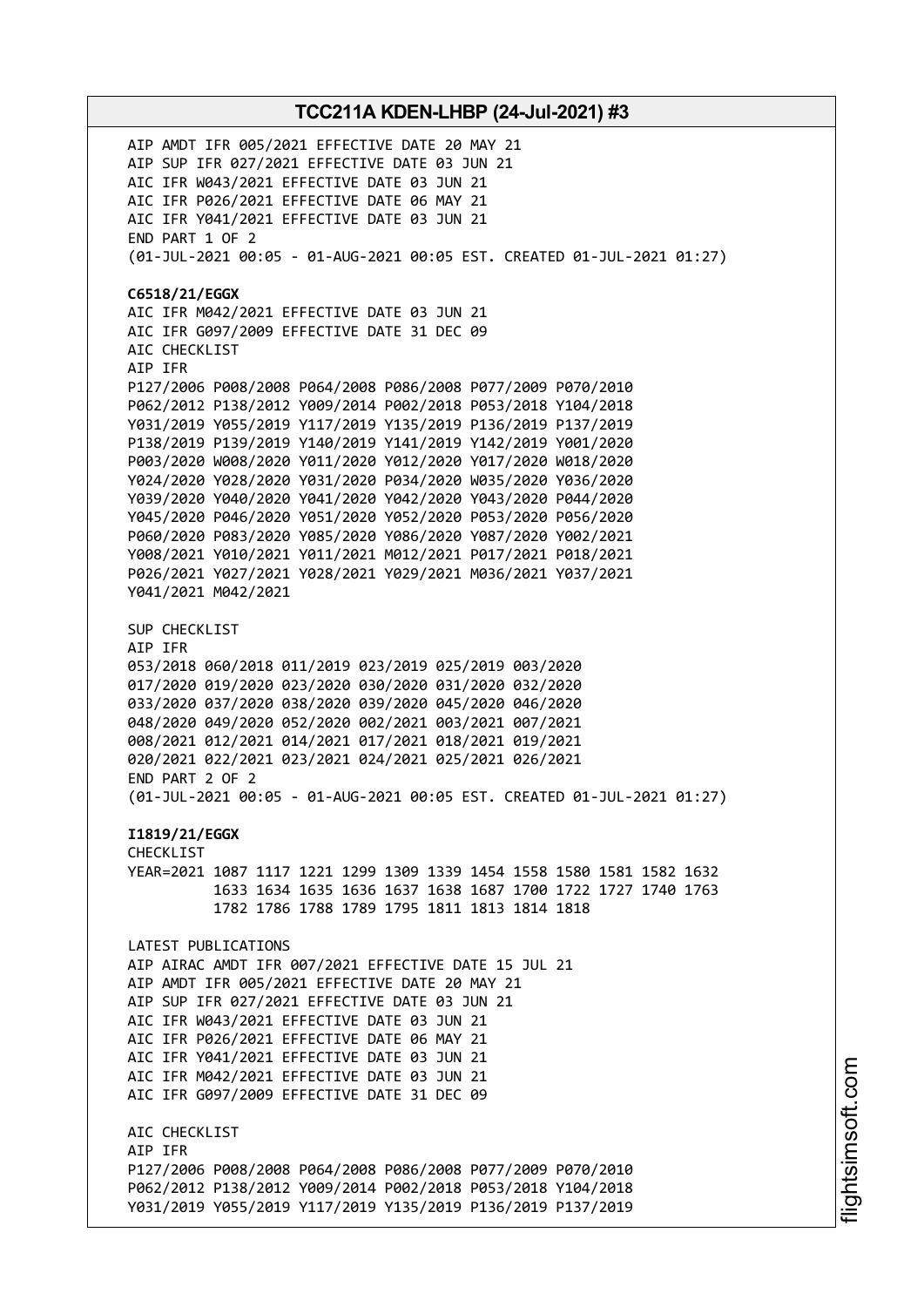P138/2019 P139/2019 Y140/2019 Y141/2019 Y142/2019 Y001/2020 P003/2020 W008/2020 Y011/2020 Y012/2020 Y017/2020 W018/2020 Y024/2020 Y028/2020 Y031/2020 P034/2020 W035/2020 Y036/2020 Y039/2020 Y040/2020 Y041/2020 Y042/2020 Y043/2020 P044/2020 Y045/2020 P046/2020 Y051/2020 Y052/2020 P053/2020 P056/2020 (01-JUL-2021 00:05 - 01-AUG-2021 00:05 EST. CREATED 01-JUL-2021 01:24) **I1819/21/EGGX** P060/2020 P083/2020 Y085/2020 Y086/2020 Y087/2020 Y002/2021 Y008/2021 Y010/2021 Y011/2021 M012/2021 P017/2021 P018/2021 P026/2021 Y027/2021 Y028/2021 Y029/2021 M036/2021 Y037/2021 Y041/2021 M042/2021 AIP VFR NIL AIP MIL NIL SUP CHECKLIST AIP IFR 053/2018 060/2018 011/2019 023/2019 025/2019 003/2020 017/2020 019/2020 023/2020 030/2020 031/2020 032/2020 033/2020 037/2020 038/2020 039/2020 045/2020 046/2020 048/2020 049/2020 052/2020 002/2021 003/2021 007/2021 008/2021 012/2021 014/2021 017/2021 018/2021 019/2021 020/2021 022/2021 023/2021 024/2021 025/2021 026/2021 AIP VFR NIL AIP MIL NIL (01-JUL-2021 00:05 - 01-AUG-2021 00:05 EST. CREATED 01-JUL-2021 01:24) **F0692/21/EGGX** CHECKLIST YEAR=2021 0681 LATEST PUBLICATIONS AIP AIRAC AMDT IFR 007/2021 EFFECTIVE DATE 15 JUL 21 AIP AMDT IFR 005/2021 EFFECTIVE DATE 20 MAY 21 AIP SUP IFR 027/2021 EFFECTIVE DATE 03 JUN 21 AIC IFR W043/2021 EFFECTIVE DATE 03 JUN 21 AIC IFR P026/2021 EFFECTIVE DATE 06 MAY 21 AIC IFR Y041/2021 EFFECTIVE DATE 03 JUN 21 AIC IFR M042/2021 EFFECTIVE DATE 03 JUN 21 AIC IFR G097/2009 EFFECTIVE DATE 31 DEC 09 AIC CHECKLIST AIP IFR P127/2006 P008/2008 P064/2008 P086/2008 P077/2009 P070/2010 P062/2012 P138/2012 Y009/2014 P002/2018 P053/2018 Y104/2018 Y031/2019 Y055/2019 Y117/2019 Y135/2019 P136/2019 P137/2019 P138/2019 P139/2019 Y140/2019 Y141/2019 Y142/2019 Y001/2020 P003/2020 W008/2020 Y011/2020 Y012/2020 Y017/2020 W018/2020 Y024/2020 Y028/2020 Y031/2020 P034/2020 W035/2020 Y036/2020 Y039/2020 Y040/2020 Y041/2020 Y042/2020 Y043/2020 P044/2020 Y045/2020 P046/2020 Y051/2020 Y052/2020 P053/2020 P056/2020 P060/2020 P083/2020 Y085/2020 Y086/2020 Y087/2020 Y002/2021 Y008/2021 Y010/2021 Y011/2021 M012/2021 P017/2021 P018/2021 P026/2021 Y027/2021 Y028/2021 Y029/2021 M036/2021 Y037/2021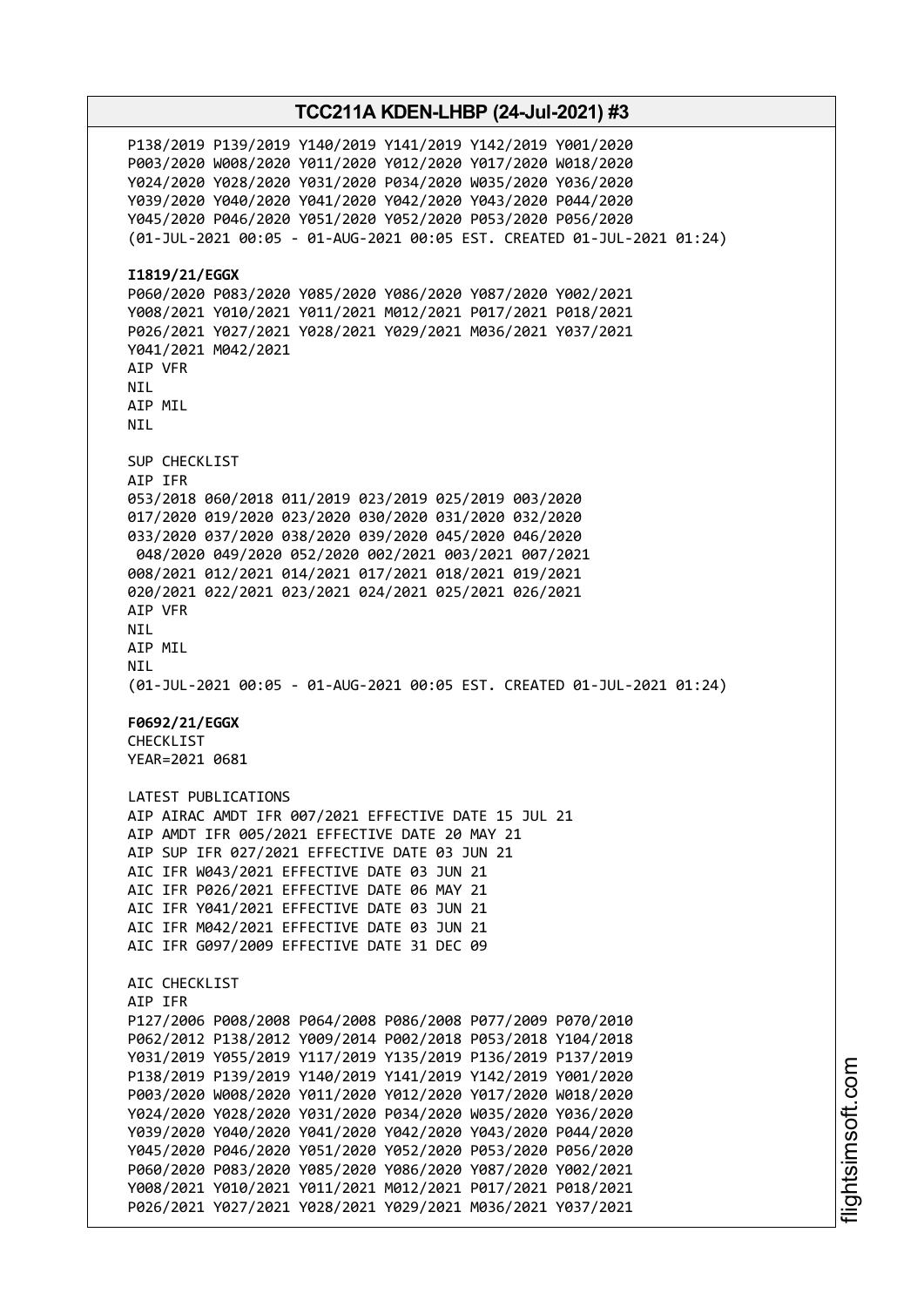Y041/2021 M042/2021 AIP VFR NIL AIP MIL **NTI** SUP CHECKLIST AIP IFR 053/2018 060/2018 011/2019 023/2019 025/2019 003/2020 017/2020 019/2020 023/2020 030/2020 031/2020 032/2020 033/2020 037/2020 038/2020 039/2020 045/2020 046/2020 048/2020 049/2020 052/2020 002/2021 003/2021 007/2021 008/2021 012/2021 014/2021 017/2021 018/2021 019/2021 020/2021 022/2021 023/2021 024/2021 025/2021 026/2021 AIP VFR **NTI** AIP MIL NIL (01-JUL-2021 00:05 - 01-AUG-2021 00:05 EST. CREATED 01-JUL-2021 00:19) **G0245/21/EGGX** CHECKLIST YEAR=2021 NIL LATEST PUBLICATIONS AIP AIRAC AMDT IFR 007/2021 EFFECTIVE DATE 15 JUL 21 AIP AMDT IFR 005/2021 EFFECTIVE DATE 20 MAY 21 AIP SUP IFR 027/2021 EFFECTIVE DATE 03 JUN 21 AIC IFR W043/2021 EFFECTIVE DATE 03 JUN 21 AIC IFR P026/2021 EFFECTIVE DATE 06 MAY 21 AIC IFR Y041/2021 EFFECTIVE DATE 03 JUN 21 AIC IFR M042/2021 EFFECTIVE DATE 03 JUN 21 AIC IFR G097/2009 EFFECTIVE DATE 31 DEC 09 AIC CHECKLIST AIP IFR P127/2006 P008/2008 P064/2008 P086/2008 P077/2009 P070/2010 P062/2012 P138/2012 Y009/2014 P002/2018 P053/2018 Y104/2018 Y031/2019 Y055/2019 Y117/2019 Y135/2019 P136/2019 P137/2019 P138/2019 P139/2019 Y140/2019 Y141/2019 Y142/2019 Y001/2020 P003/2020 W008/2020 Y011/2020 Y012/2020 Y017/2020 W018/2020 Y024/2020 Y028/2020 Y031/2020 P034/2020 W035/2020 Y036/2020 Y039/2020 Y040/2020 Y041/2020 Y042/2020 Y043/2020 P044/2020 Y045/2020 P046/2020 Y051/2020 Y052/2020 P053/2020 P056/2020 P060/2020 P083/2020 Y085/2020 Y086/2020 Y087/2020 Y002/2021 Y008/2021 Y010/2021 Y011/2021 M012/2021 P017/2021 P018/2021 P026/2021 Y027/2021 Y028/2021 Y029/2021 M036/2021 Y037/2021 Y041/2021 M042/2021 AIP VFR NIL AIP MIL NIL SUP CHECKLIST AIP IFR 053/2018 060/2018 011/2019 023/2019 025/2019 003/2020 017/2020 019/2020 023/2020 030/2020 031/2020 032/2020 033/2020 037/2020 038/2020 039/2020 045/2020 046/2020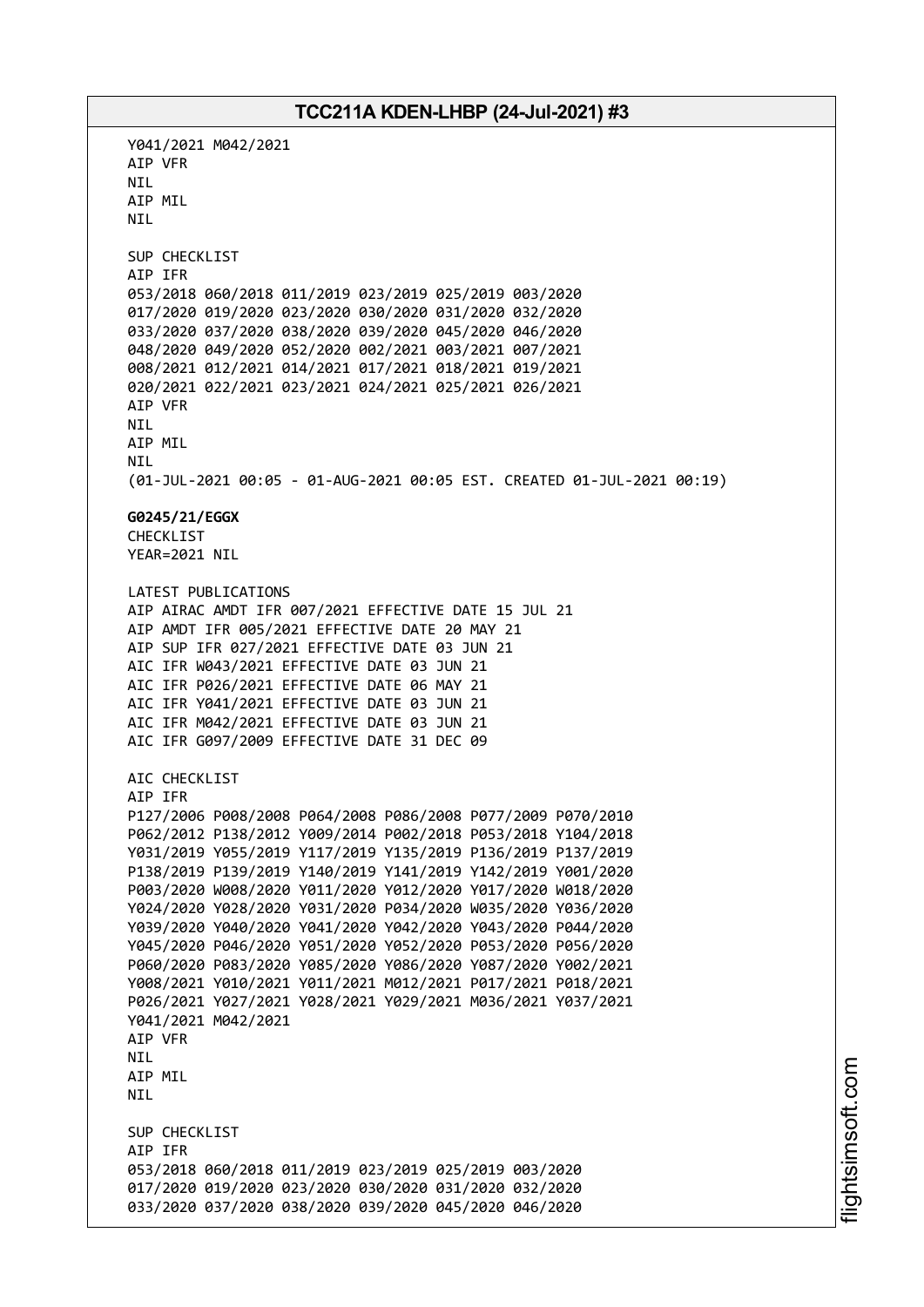048/2020 049/2020 052/2020 002/2021 003/2021 007/2021 008/2021 012/2021 014/2021 017/2021 018/2021 019/2021 020/2021 022/2021 023/2021 024/2021 025/2021 026/2021 AIP VFR **NTI** AIP MIL NIL (01-JUL-2021 00:05 - 01-AUG-2021 00:05 EST. CREATED 01-JUL-2021 00:18) **V0011/21/EGGX** CHECKLIST YEAR=2021 0007 0009 LATEST PUBLICATIONS AIP AIRAC AMDT IFR 007/2021 EFFECTIVE DATE 15 JUL 21 AIP AMDT IFR 005/2021 EFFECTIVE DATE 20 MAY 21 AIP SUP IFR 027/2021 EFFECTIVE DATE 03 JUN 21 AIC IFR W043/2021 EFFECTIVE DATE 03 JUN 21 AIC IFR P026/2021 EFFECTIVE DATE 06 MAY 21 AIC IFR Y041/2021 EFFECTIVE DATE 03 JUN 21 AIC IFR M042/2021 EFFECTIVE DATE 03 JUN 21 AIC IFR G097/2009 EFFECTIVE DATE 31 DEC 09 AIC CHECKLIST AIP IFR P127/2006 P008/2008 P064/2008 P086/2008 P077/2009 P070/2010 P062/2012 P138/2012 Y009/2014 P002/2018 P053/2018 Y104/2018 Y031/2019 Y055/2019 Y117/2019 Y135/2019 P136/2019 P137/2019 P138/2019 P139/2019 Y140/2019 Y141/2019 Y142/2019 Y001/2020 P003/2020 W008/2020 Y011/2020 Y012/2020 Y017/2020 W018/2020 Y024/2020 Y028/2020 Y031/2020 P034/2020 W035/2020 Y036/2020 Y039/2020 Y040/2020 Y041/2020 Y042/2020 Y043/2020 P044/2020 Y045/2020 P046/2020 Y051/2020 Y052/2020 P053/2020 P056/2020 P060/2020 P083/2020 Y085/2020 Y086/2020 Y087/2020 Y002/2021 Y008/2021 Y010/2021 Y011/2021 M012/2021 P017/2021 P018/2021 P026/2021 Y027/2021 Y028/2021 Y029/2021 M036/2021 Y037/2021 Y041/2021 M042/2021 AIP VFR NIL AIP MIL **NTI** SUP CHECKLIST AIP IFR 053/2018 060/2018 011/2019 023/2019 025/2019 003/2020 017/2020 019/2020 023/2020 030/2020 031/2020 032/2020 033/2020 037/2020 038/2020 039/2020 045/2020 046/2020 048/2020 049/2020 052/2020 002/2021 003/2021 007/2021 008/2021 012/2021 014/2021 017/2021 018/2021 019/2021 020/2021 022/2021 023/2021 024/2021 025/2021 026/2021 AIP VFR NIL AIP MIL **NTL** (01-JUL-2021 00:05 - 01-AUG-2021 00:05 EST. CREATED 01-JUL-2021 00:12) **B1579/21/EGGX** TRIGGER NOTAM - PERM AIRAC AIP AMDT 08/21 WEF 12 AUG 21. MULTIPLE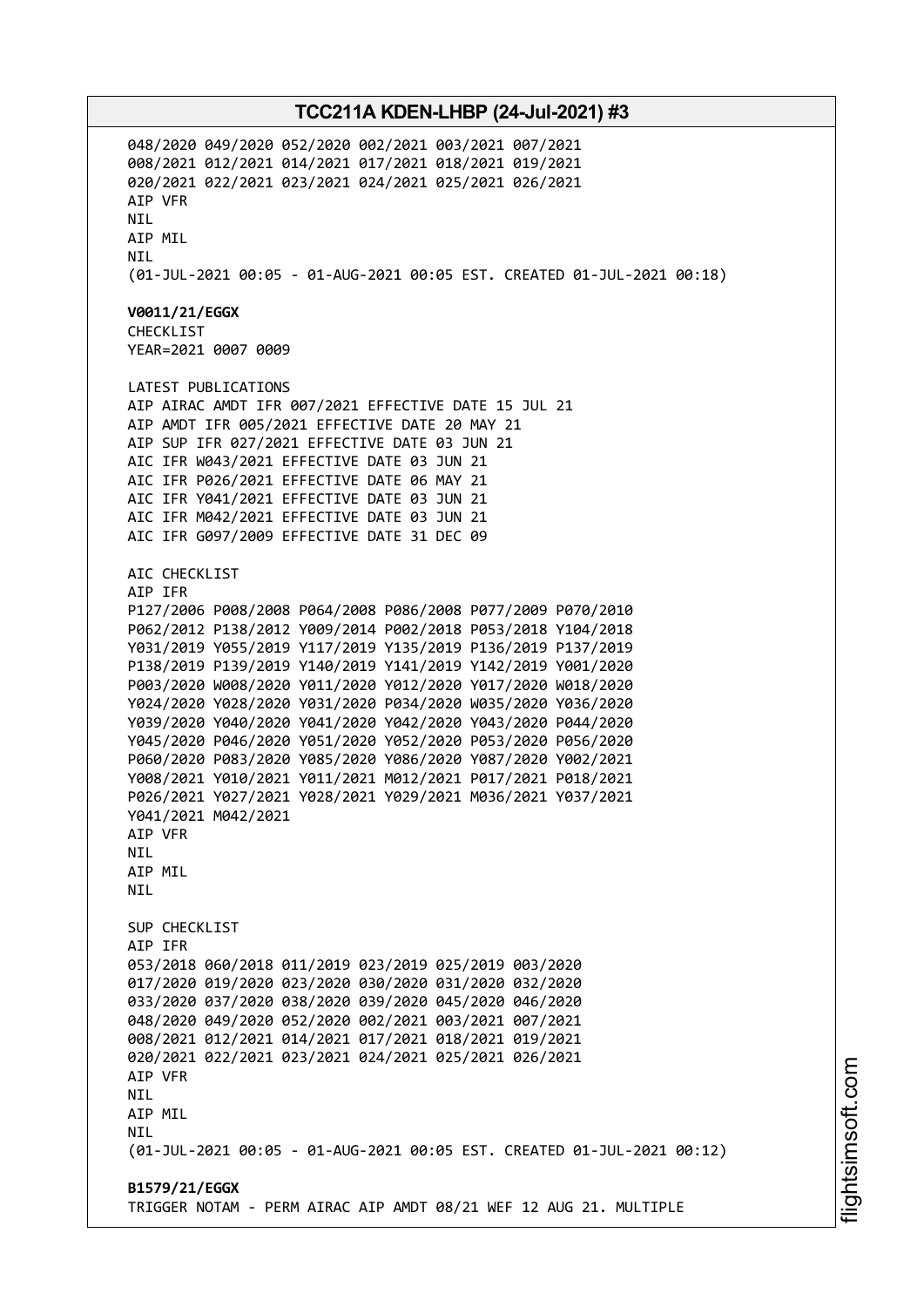ENR CHANGES, SEE COVER SHEET FOR FULL DETAILS (12-AUG-2021 00:00 - 25-AUG-2021 23:59. CREATED 01-JUL-2021 00:05)

### **B1431/21/EGGX**

COVID-19: EMERGENCY DIVERSIONS. THE ABILITY FOR AERODROMES TO ACCEPT NON-EMERGENCY DIVERSIONS MAY BE LIMITED DURING COVID-19. NON-EMERGENCY DIVERSION REQUESTS WILL TAKE TIME TO COORDINATE AND OPERATORS SHOULD BE AWARE THAT THE EXPECTED ALTERNATE MAY NOT BE ABLE TO ACCEPT THE REQUEST AND ALTERNATE OPTIONS MAY NEED TO BE CONSIDERED IN ADVANCE. SHOULD A DIVERSION EXPECT TO ARRIVE WITH LESS THAN THE FINAL RESERVE FUEL THE COMMANDER SHALL IMMEDIATELY INFORM ATC AND DECLARE AN EMERGENCY. AIRCRAFT EMERGENCIES WILL BE OFFERED ANY SUITABLE AND AVAILABLE AERODROME. 2001-05-0459/AS3). (09-JUN-2021 09:15 - 27-AUG-2021 23:59. CREATED 09-JUN-2021 09:29)

#### **B1363/21/EGGX**

TRIGGER NOTAM - PERM AIRAC AIP AMDT 07/21 WEF 15 JUL 2021. MULTIPLE ENR CHANGES, SEE COVER SHEET FOR FULL DETAILS ENR SECTION (15-JUL-2021 00:00 - 29-JUL-2021 23:59. CREATED 03-JUN-2021 00:14)

### **V0009/21/EGGX**

AIRSPACE SECURITY WARNING ISSUED BY THE DEPARTMENT FOR TRANSPORT - RISK TO CIVIL AVIATION IN BELARUS. OPERATORS ARE ADVISED NOT TO ENTER THE TERRITORY AND AIRSPACE OF BELARUS DUE TO SERIOUS SAFETY AND SECURITY CONCERNS POSED TO COMMERCIAL AVIATION. OPERATORS ARE ADVISED TO TAKE THIS INFORMATION INTO ACCOUNT IN THEIR OWN RISK ASSESSMENTS AND ROUTING DECISIONS. CONTACT UK DEPARTMENT FOR TRANSPORT +44(0)207 082 6639 OR +44(0)207 944 5999 OUT OF HOURS. FOR FURTHER DETAILS. 2021-05-0542/AS6 SFC-UNL (25-MAY-2021 06:36 - 22-AUG-2021 16:00 EST. CREATED 25-MAY-2021 06:36)

┌──────────────────────────────────────────────────────────────────────────────┐

└──────────────────────────────────────────────────────────────────────────────┘

### │**EGPX (SCOTTISH FIR/UIR)** │

#### **M2800/21/EGPX**

| THE FOLLOWING SOUTHERN MANAGED DANGER AREAS ARE ACTIVATED:         |  |  |
|--------------------------------------------------------------------|--|--|
| EG D323A 0745-0915 FL050-FL660                                     |  |  |
| EG D323A 0915-1030 FL050-FL660                                     |  |  |
| EG D323A 1300-1415 FL050-FL660                                     |  |  |
| EG D323A 1515-1700 FL050-FL660                                     |  |  |
| EG D323G 0745-0915 FL150-FL660                                     |  |  |
| EG D323G 0915-1030 FL150-FL660                                     |  |  |
| EG D323G 1300-1415 FL150-FL660                                     |  |  |
| EG D323G 1515-1700 FL150-FL660                                     |  |  |
| EG D323L 0745-0915 FL100-FL660                                     |  |  |
| EG D323L 0915-1030 FL100-FL660                                     |  |  |
| EG D323L 1300-1415 FL100-FL660                                     |  |  |
| EG D323L 1515-1700 FL100-FL660                                     |  |  |
| EG D3230 0745-0915 FL100-FL660                                     |  |  |
| EG D323Q 0915-1030 FL100-FL660                                     |  |  |
| EG D323Q 1300-1415 FL100-FL660                                     |  |  |
| EG D3230 1515-1700 FL100-FL660                                     |  |  |
| FL050-FL660                                                        |  |  |
| (26-JUL-2021 07:45 - 26-JUL-2021 17:00. CREATED 23-JUL-2021 13:33) |  |  |
|                                                                    |  |  |
|                                                                    |  |  |

**M2798/21/EGPX**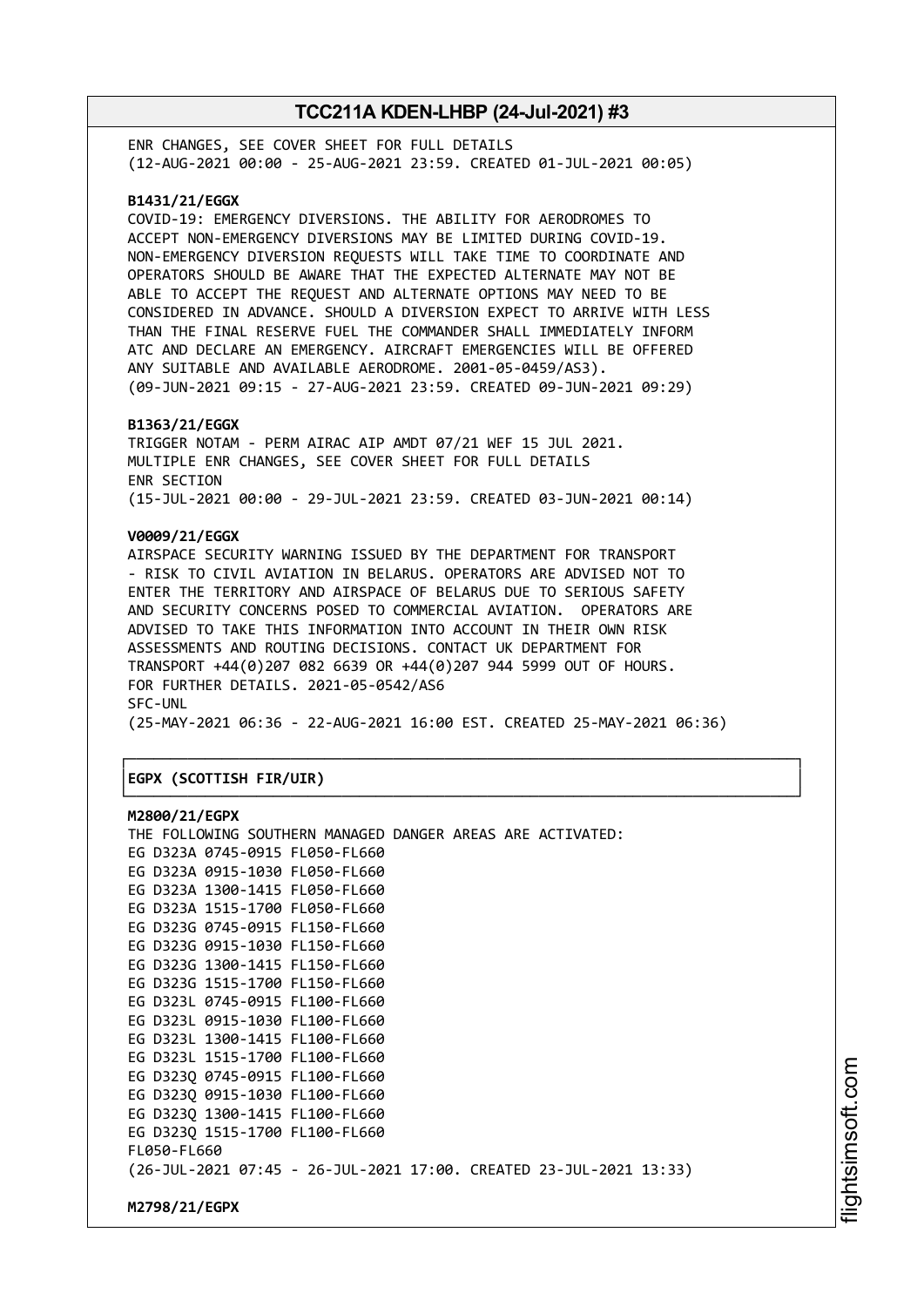THE FOLLOWING LUCE BAY DANGER AREAS ARE ACTIVATED: EG D402A 0800-1700 SFC-5000FT AMSL EXCLUDING AIRWAYS P600 AND P620 SFC-5000FT AMSL (26-JUL-2021 08:00 - 26-JUL-2021 17:00. CREATED 23-JUL-2021 13:30) **M2788/21/EGPX** THE FOLLOWING SOUTHERN MANAGED DANGER AREAS ARE ACTIVATED: EG D323B 0745-0915 FL050-FL660 EG D323B 0915-1030 FL050-FL660 EG D323B 1300-1415 FL050-FL660 EG D323B 1515-1700 FL050-FL660 EG D323H 0745-0915 FL150-FL660 EG D323H 0915-1030 FL150-FL660 EG D323H 1300-1415 FL150-FL660 EG D323H 1515-1700 FL150-FL660 EG D323M 0745-0915 FL100-FL660 EG D323M 0915-1030 FL100-FL660 EG D323M 1300-1415 FL100-FL660 EG D323M 1515-1700 FL100-FL660 EG D323R 0745-0915 FL100-FL660 EG D323R 0915-1030 FL100-FL660 EG D323R 1300-1415 FL100-FL660 EG D323R 1515-1700 FL100-FL660 FL050-FL660 (26-JUL-2021 07:45 - 26-JUL-2021 17:00. CREATED 23-JUL-2021 13:16) **H4614/21/EGPX** PIPELINE INSPECTION NOTIFICATION PROCEDURE SYSTEM (PINS) WILL TAKE PLACE IN THE FOLLOWING LOW FLYING AREAS -1,2,4,5,6, 7N,7S,8,9,10,11N,11S,12,13,14W,14E,16,17, 18,20T AND THE THAMES VALLEY AVOIDANCE AREA. MAX HEIGHT 2000FT AGL. UK AIP ENR 6 (PINS AREAS AND UK DAY LOW FLYING SYSTEM (DLFS)) REFERS. 21/07/229/LFBC SFC-6500FT AMSL (26-JUL-2021 06:00 - 26-JUL-2021 16:00. CREATED 23-JUL-2021 13:08) **H4610/21/EGPX** UAS OPR BEYOND VISUAL LINE OF SIGHT (BVLOS) WITHOUT VISUAL OBSERVERS WI 3NM RADIUS OF 574113N 0041001W (INVERGORDON, CROMARTY FIRTH) MAX HGT 800FT AGL. FOR INFO 07743 719366. 2021-07-0681/AS2 SFC-1300FT AMSL (25-JUL-2021 06:00 - 25-JUL-2021 11:00. CREATED 23-JUL-2021 12:59) **D1077/21/EGPX** DANGER AREA EG D710 RAASAY ACTIVATED SFC-1500FT AMSL (29-JUL-2021 08:00 - 29-JUL-2021 16:00. CREATED 22-JUL-2021 09:33) **H4533/21/EGPX** MODEL ROCKET FIRING WI 2NM LOCATION 554300N 0044800W (FAIRLIE MOOR, NORTH AYRSHIRE). LAUNCH SBJ TO ATC CLEARANCE. FOR INFO 07733 250135. 2021-08-0160/AS2 SFC-16000FT AMSL 1100-1800 (25-AUG-2021 11:00 - 30-AUG-2021 18:00. CREATED 22-JUL-2021 09:19) **B1790/21/EGPX**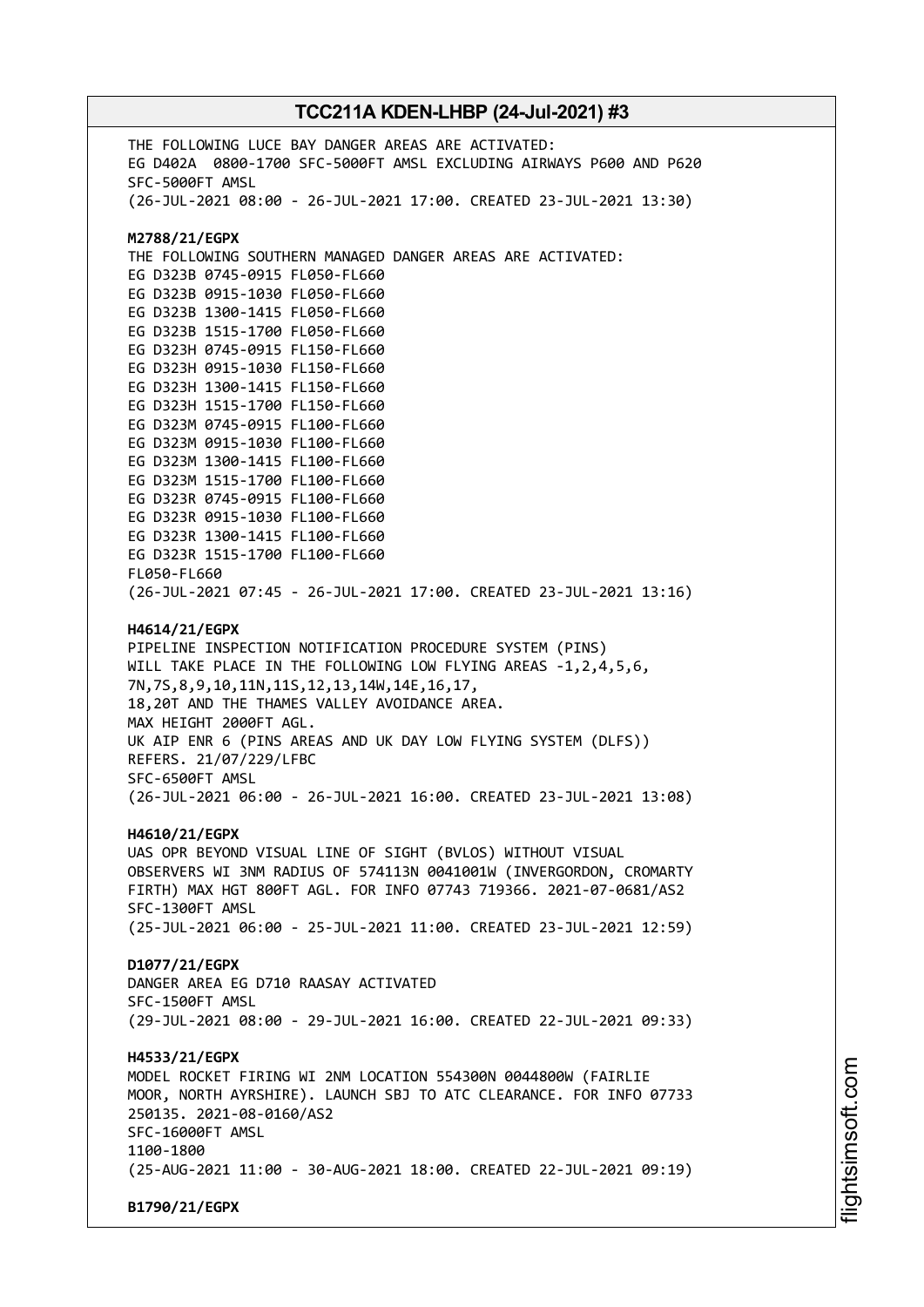COVID-19 INFORMATION: NEWCASTLE LOWER AIRSPACE RADAR SERVICE OPERATING HOURS : 0500-2200 (26-JUL-2021 00:00 - 02-AUG-2021 23:59. CREATED 21-JUL-2021 15:17) **C7342/21/EGPX** COVID-19 INFORMATION : NEWCASTLE CTA/CTR/ATZ HOURS ACTIVE 26 JUL 0445-2359 27 JUL 0000-0130 AND 0445-2359 28 JUL 0000-0130 AND 0445-2359 29 JUL 0000-0130 AND 0445-2359 30 JUL 0000-0130 AND 0445-2359 31 JUL 0000-0130 AND 0500-2359 01 AUG 0000-0230 AND 0500-2359 02 AUG 0000-0130 (26-JUL-2021 00:00 - 02-AUG-2021 23:59. CREATED 21-JUL-2021 15:12)

#### **K0320/21/EGPX**

UNLIT CRANE POSITION 555307N 0041228W (GLASGOW, LANARKSHIRE) IN LOW FLYING AREA 16, NIGHT SECTOR 2B AND THE GLASGOW AND PRESTWICK AVOIDANCE AREA HGT 175FT AMSL (154FT AGL). 21/07/068/LFTP (27-JUL-2021 00:01 - 27-JUL-2021 23:59. CREATED 21-JUL-2021 12:07)

### **V0012/21/EGPX**

AIRSPACE SECURITY WARNINGS ISSUED BY THE DEPARTMENT FOR TRANSPORT IN RESPONSE TO HAZARDOUS SITUATIONS WITHIN THE TERRITORY AND/OR AIRSPACE OF AFGHANISTAN, EGYPT, IRAN, IRAQ, KENYA, LIBYA, MALI, NORTH KOREA, PAKISTAN, SOMALIA, SOUTH SUDAN, SYRIA, UP TO 200NM OUTSIDE THE DAMASCUS FIR, UKRAINE AND YEMEN. ALL OPERATORS ARE TO REFER TO THE TABLE IN UK AIP AT ENR 1.1 SECTION 1.4 FOR FURTHER DETAILS. FOR INFORMATION CONTACT UK DEPARTMENT FOR TRANSPORT +44 (0)207 944 6322 OR +44 (0)207 944 5999 OUT OF HOURS. 2018-03-0229-AS6 SFC-UNL

(19-JUL-2021 14:14 - 16-OCT-2021 23:59 EST. CREATED 19-JUL-2021 14:18)

#### **N0145/21/EGPX**

AIR NAV OBST LGT UK28145585F RTM KNOCKMOR SE OF ELGIN L14 U/S. PSN 573156.49N 0030806.35W, ELEV 1544FT/HGT 387FT (18-JUL-2021 04:14 - 18-AUG-2021 23:59. CREATED 18-JUL-2021 04:21)

### **B1753/21/EGPX**

COVID 19 INFORMATION:

COMMERCIAL AND PRIVATE PASSENGER FLIGHTS WHERE THE LAST POINT OF DEPATURE WAS ARGENTINA, BAHRAIN, BANGLADESH, BRAZIL, CAPE VERDE, CHILE, CUBA, DOMINICAN REPUBLIC, EGYPT, ETHIOPIA, INDIA, INDONESIA, KENYA, THE MALDIVES, OMAN, PAKISTAN, QATAR, SOUTH AFRICA, SRI LANKA, TUNISIA, TURKEY OR UNITED ARAB EMIRATES WILL BE PERMITTED TO LAND IN ENGLAND ONLY IF THEY LAND AT LONDON HEATHROW (LHR/EGLL) OR BIRMINGHAM INTERNATIONAL (BHX/EGBB) AND DISEMBARK PASSENGERS THROUGH DEDICATED TERMINALS. THIS REGULATION DOES NOT APPLY TO AIR AMBULANCE ACFT WHERE THE LANDING IS FOR THE PURPOSE OF TRANSPORTING A PERSON FOR MEDICAL TREATMENT. ALL FLIGHTS LANDING TO SECURE THE SAFETY OF THE AIRCRAFT OR FOR HEALTH AND SAFETY OF ANY PERSON ABOARD WILL CONTINUE TO BE PERMITTED. 2020-10-0279 AS6 (19-JUL-2021 03:00 - 15-OCT-2021 11:59. CREATED 16-JUL-2021 21:11)

#### **B1751/21/EGPX**

COVID-19 THE FOLLOWING ON-BOARD MESSAGE MUST BE DELIVERED BY ALL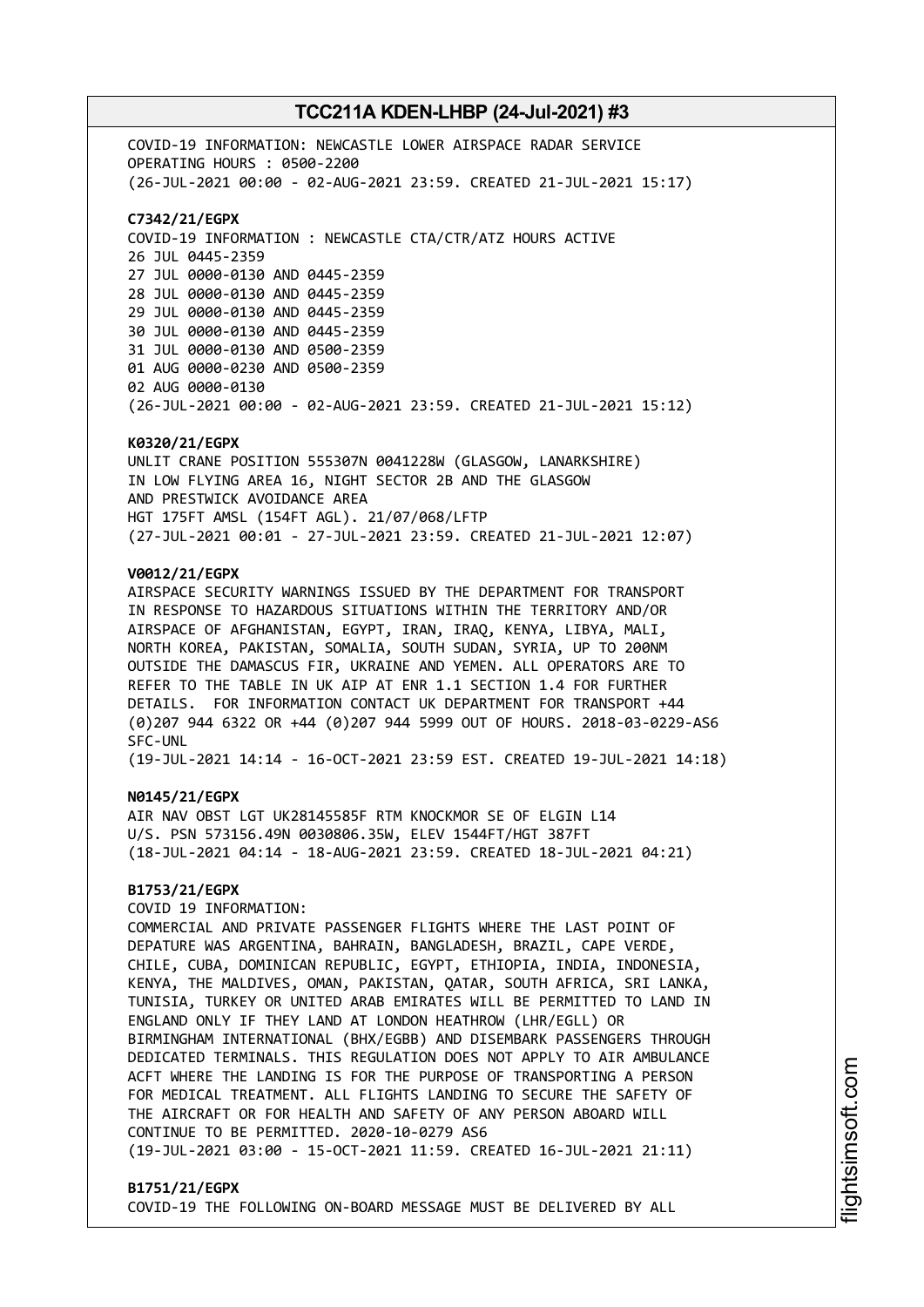FLIGHTS INTO SCOTLAND PRIOR TO DISEMBARKATION. THIS SHOULD BE COMPLETED IN ENGLISH AND AN OFFICIALLY RECOGNISED LANGUAGE OF THE COUNTRY OF DEPARTURE. -ANNOUNCEMENT STARTS- THE FOLLOWING IS A PUBLIC HEALTH MESSAGE ON BEHALF OF THE UK PUBLIC HEALTH AGENCIES. HOWEVER LONG YOU INTEND TO STAY IN THE UK, EVERYONE MUST TAKE A PRE-BOOKED COVID-19 TEST WITHIN THE FIRST TWO DAYS AFTER YOU ARRIVE, EVEN IF YOU HAVE BEEN FULLY VACCINATED. FOR THOSE NOT FULLY VACCINATED: IF YOU HAVE BEEN IN OR TRANSITED THROUGH ANY COUNTRIES ON THE RED OR AMBER LIST YOU MUST ALSO TAKE ANOTHER PRE-BOOKED TEST 8 DAYS AFTER ARRIVAL AND IF YOU HAVE BEEN IN OR TRANSITED THROUGH AN AMBER OR RED COUNTRY WITHIN THE PREVIOUS 10 DAYS, YOU MUST QUARANTINE FOR THE FIRST 10 DAYS AFTER YOU ARRIVE. THE SYMPTOMS OF CORONAVIRUS ARE A NEW CONTINUOUS COUGH, A HIGH TEMPERATURE OR A LOSS OF, OR CHANGE IN, NORMAL SENSE OF TASTE OR SMELL. IF YOU EXPERIENCE ANY OF THESE SYMPTOMS, HOWEVER MILD, YOU ARE ADVISED TO MAKE YOURSELF KNOWN TO THE CREW. PLEASE FOLLOW THE PUBLIC HEALTH GUIDANCE FOR THE AREA YOU ARE LIVING OR TRAVELLING IN. VISIT GOV.UK/CORONAVIRUS FOR MORE ADVICE. 2020-10-0279/AS6 (19-JUL-2021 03:00 - 15-OCT-2021 11:59. CREATED 16-JUL-2021 21:06)

## **B1750/21/EGPX**

COVID-19 THE FOLLOWING ON-BOARD MESSAGE MUST BE DELIVERED BY ALL FLIGHTS INTO ENGLAND, WALES AND NORTHERN IRELAND PRIOR TO DISEMBARKATION. THIS SHOULD BE COMPLETED IN ENGLISH AND AN OFFICIALLY RECOGNISED LANGUAGE OF THE COUNTRY OF DEPARTURE. -ANNOUNCEMENT STARTS- THE FOLLOWING IS A PUBLIC HEALTH MESSAGE ON BEHALF OF THE UK PUBLIC HEALTH AGENCIES. HOWEVER LONG YOU INTEND TO STAY IN THE UK, EVERYONE MUST TAKE A PRE-BOOKED COVID-19 TEST WITHIN THE FIRST TWO DAYS AFTER YOU ARRIVE, EVEN IF YOU HAVE BEEN FULLY VACCINATED. IF YOU HAVE BEEN IN OR TRANSITED THROUGH ANY COUNTRIES ON THE RED OR AMBER LIST YOU MUST ALSO TAKE ANOTHER PRE-BOOKED TEST 8 DAYS AFTER ARRIVAL. IF YOU HAVE BEEN IN OR TRANSITED THROUGH AN AMBER OR RED COUNTRY WITHIN THE PREVIOUS 10 DAYS YOU MUST QUARANTINE FOR THE FIRST 10 DAYS AFTER YOU ARRIVE. THE SYMPTOMS OF CORONAVIRUS ARE A NEW CONTINUOUS COUGH, A HIGH TEMPERATURE OR A LOSS OF, OR CHANGE IN, NORMAL SENSE OF TASTE OR SMELL. IF YOU EXPERIENCE ANY OF THESE SYMPTOMS, HOWEVER MILD, YOU ARE ADVISED TO MAKE YOURSELF KNOWN TO THE CREW. PLEASE FOLLOW THE PUBLIC HEALTH GUIDANCE FOR THE AREA YOU ARE LIVING OR TRAVELLING IN. VISIT GOV.UK/CORONAVIRUS FOR MORE ADVICE. 2020-10-0279/AS6

(19-JUL-2021 03:00 - 15-OCT-2021 11:59. CREATED 16-JUL-2021 21:03)

#### **C7105/21/EGPX**

COVID-19 INFORMATION : NEWCASTLE CTA/CTR/ATZ HOURS ACTIVE 19-20 0500-2330 21-25 0500-0130 (19-JUL-2021 00:00 - 26-JUL-2021 23:59. CREATED 15-JUL-2021 10:19)

#### **B1725/21/EGPX**

GNSS(GPS) SIGNAL AND RADIO FREQUENCY JAMMING (UAV CONTROL FREQUENCIES). JAMMERS LOCATED WI 2.6NM RADIUS PSN 545021N 0045550W (WEST FREUGH, DUMFRIES AND GALLOWAY). ACTIVITY MAY AFFECT ACFT WI 52NM UP TO 40,000FT AMSL OR ABOVE (ALL DIRECTIONS). MAY ALSO AFFECT AIRBORNE ELECTRONIC SITUATIONAL AWARENESS DEVICES AND UAV CONTROL. NOT TO EXCEED 2 MINUTE DURATION. GNSS(GPS) RECEIVERS MAY SUFFER INTERMITTENT / TOTAL FAILURE OR GIVE INCORRECT POSITION INFO. SOME ELECTRONIC SITUATIONAL AWARENESS DEVICES AND UAV SYSTEMS MAY SUFFER INTERMITTENT / TOTAL FAILURE OR GIVE INCORRECT NOTIFICATION. FOR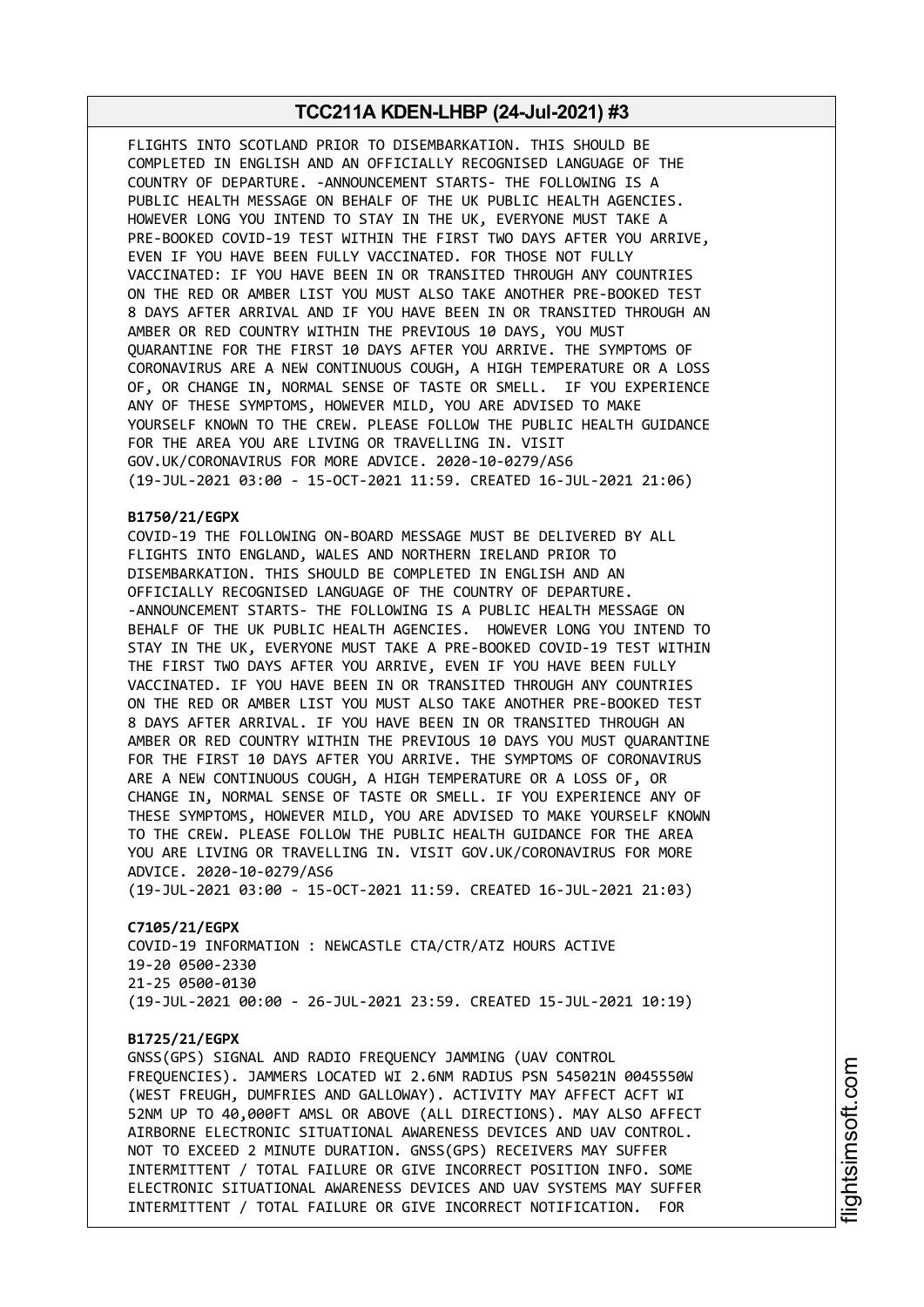INFO/CEASE JAMMING 01776 888932 / 01776 888930. 2021-07-0496/AS4 0730-1500 (19-JUL-2021 07:30 - 13-AUG-2021 15:00. CREATED 15-JUL-2021 09:48) **B1719/21/EGPX** COVID-19 INFORMATION: NEWCASTLE LOWER AIRSPACE RADAR SERVICE OPERATING HOURS: 0500-2200 (19-JUL-2021 00:00 - 25-JUL-2021 23:59. CREATED 15-JUL-2021 08:38) **H4158/21/EGPX** FLYING OF LARGE MODEL ACFT WI 0.5NM RADIUS OF 560050N 0024738W (DREM, EAST LOTHIAN). FOR INFO CONTACT 07770 746850. 2021-07-0497/AS2. SFC-1700FT AMSL 0900-SS PLUS30 (13-JUL-2021 09:00 - 10-OCT-2021 17:53. CREATED 12-JUL-2021 13:02) **J2476/21/EGPX** THE FOLLOWING AIC HAS BEEN CANCELLED - M 046/2021 RESTRICTION OF FLYING REGULATIONS: SYWELL FLYING LEGENDS AIRSHOW, 10-11 JULY 2021. (02-JUL-2021 13:44 - 28-JUL-2021 22:59. CREATED 02-JUL-2021 13:47) **M2438/21/EGPX** CHECKLIST YEAR=2021 2416 2417 2418 2419 2420 2421 2422 2423 2424 2425 2426 2427 2428 2429 2430 2431 2432 2433 LATEST PUBLICATIONS AIP AIRAC AMDT IFR 007/2021 EFFECTIVE DATE 15 JUL 21 AIP AMDT IFR 005/2021 EFFECTIVE DATE 20 MAY 21 AIP SUP IFR 027/2021 EFFECTIVE DATE 03 JUN 21 AIC IFR W043/2021 EFFECTIVE DATE 03 JUN 21 AIC IFR P026/2021 EFFECTIVE DATE 06 MAY 21 AIC IFR Y041/2021 EFFECTIVE DATE 03 JUN 21 AIC IFR M042/2021 EFFECTIVE DATE 03 JUN 21 AIC IFR G097/2009 EFFECTIVE DATE 31 DEC 09 AIC CHECKLIST AIP IFR P127/2006 P008/2008 P064/2008 P086/2008 P077/2009 P070/2010 P062/2012 P138/2012 Y009/2014 P002/2018 P053/2018 Y104/2018 Y031/2019 Y055/2019 Y117/2019 Y135/2019 P136/2019 P137/2019 P138/2019 P139/2019 Y140/2019 Y141/2019 Y142/2019 Y001/2020 P003/2020 W008/2020 Y011/2020 Y012/2020 Y017/2020 W018/2020 Y024/2020 Y028/2020 Y031/2020 P034/2020 W035/2020 Y036/2020 Y039/2020 Y040/2020 Y041/2020 Y042/2020 Y043/2020 P044/2020 Y045/2020 P046/2020 Y051/2020 Y052/2020 P053/2020 P056/2020 P060/2020 P083/2020 Y085/2020 Y086/2020 Y087/2020 Y002/2021 Y008/2021 Y010/2021 Y011/2021 M012/2021 P017/2021 P018/2021 P026/2021 Y027/2021 Y028/2021 Y029/2021 M036/2021 Y037/2021 Y041/2021 M042/2021 END PART 1 OF 2 (01-JUL-2021 00:05 - 01-AUG-2021 00:05 EST. CREATED 01-JUL-2021 05:47) **M2438/21/EGPX** SUP CHECKLIST AIP IFR 053/2018 060/2018 011/2019 023/2019 025/2019 003/2020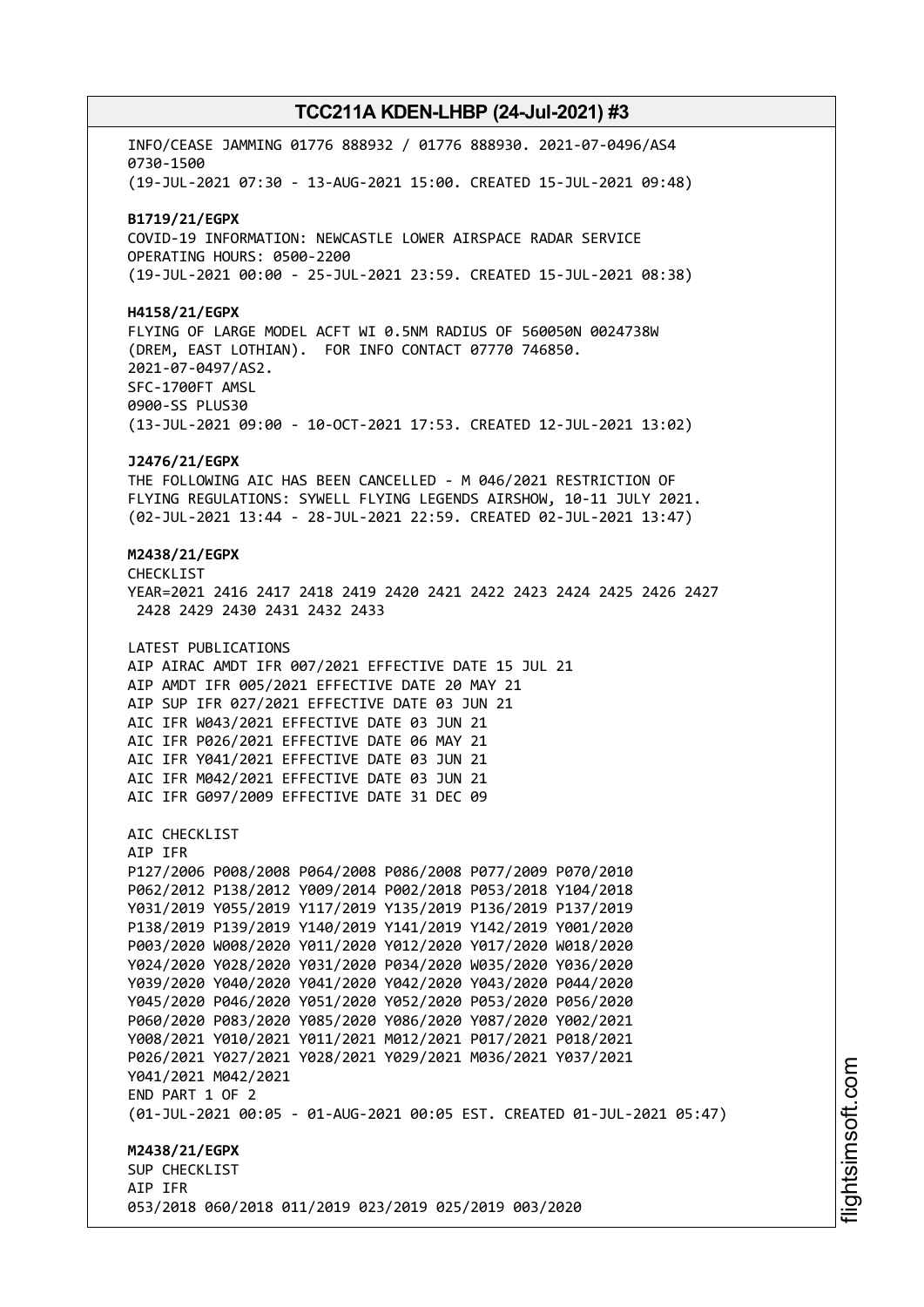017/2020 019/2020 023/2020 030/2020 031/2020 032/2020 033/2020 037/2020 038/2020 039/2020 045/2020 046/2020 048/2020 049/2020 052/2020 002/2021 003/2021 007/2021 008/2021 012/2021 014/2021 017/2021 018/2021 019/2021 020/2021 022/2021 023/2021 024/2021 025/2021 026/2021 END PART 2 OF 2 (01-JUL-2021 00:05 - 01-AUG-2021 00:05 EST. CREATED 01-JUL-2021 05:47) **Q0383/21/EGPX** CHECKLIST YEAR=2021 0338 0347 0358 0365 0373 0374 0376 0377 0378 LATEST PUBLICATIONS AIP AIRAC AMDT IFR 007/2021 EFFECTIVE DATE 15 JUL 21 AIP AMDT IFR 005/2021 EFFECTIVE DATE 20 MAY 21 AIP SUP IFR 027/2021 EFFECTIVE DATE 03 JUN 21 AIC IFR W043/2021 EFFECTIVE DATE 03 JUN 21 AIC IFR P026/2021 EFFECTIVE DATE 06 MAY 21 AIC IFR Y041/2021 EFFECTIVE DATE 03 JUN 21 AIC IFR M042/2021 EFFECTIVE DATE 03 JUN 21 AIC IFR G097/2009 EFFECTIVE DATE 31 DEC 09 AIC CHECKLIST AIP IFR P127/2006 P008/2008 P064/2008 P086/2008 P077/2009 P070/2010 P062/2012 P138/2012 Y009/2014 P002/2018 P053/2018 Y104/2018 Y031/2019 Y055/2019 Y117/2019 Y135/2019 P136/2019 P137/2019 P138/2019 P139/2019 Y140/2019 Y141/2019 Y142/2019 Y001/2020 P003/2020 W008/2020 Y011/2020 Y012/2020 Y017/2020 W018/2020 Y024/2020 Y028/2020 Y031/2020 P034/2020 W035/2020 Y036/2020 Y039/2020 Y040/2020 Y041/2020 Y042/2020 Y043/2020 P044/2020 Y045/2020 P046/2020 Y051/2020 Y052/2020 P053/2020 P056/2020 P060/2020 P083/2020 Y085/2020 Y086/2020 Y087/2020 Y002/2021 Y008/2021 Y010/2021 Y011/2021 M012/2021 P017/2021 P018/2021 P026/2021 Y027/2021 Y028/2021 Y029/2021 M036/2021 Y037/2021 Y041/2021 M042/2021 (01-JUL-2021 00:05 - 01-AUG-2021 00:05 EST. CREATED 01-JUL-2021 02:04) **Q0383/21/EGPX** AIP VFR **NTI** AIP MIL NIL SUP CHECKLIST AIP IFR 053/2018 060/2018 011/2019 023/2019 025/2019 003/2020 017/2020 019/2020 023/2020 030/2020 031/2020 032/2020 033/2020 037/2020 038/2020 039/2020 045/2020 046/2020 048/2020 049/2020 052/2020 002/2021 003/2021 007/2021 008/2021 012/2021 014/2021 017/2021 018/2021 019/2021 020/2021 022/2021 023/2021 024/2021 025/2021 026/2021 AIP MIL **NTI** (01-JUL-2021 00:05 - 01-AUG-2021 00:05 EST. CREATED 01-JUL-2021 02:04) **N0137/21/EGPX** 008/2021 012/2021 014/2021 017/2021 018/2021 019/2021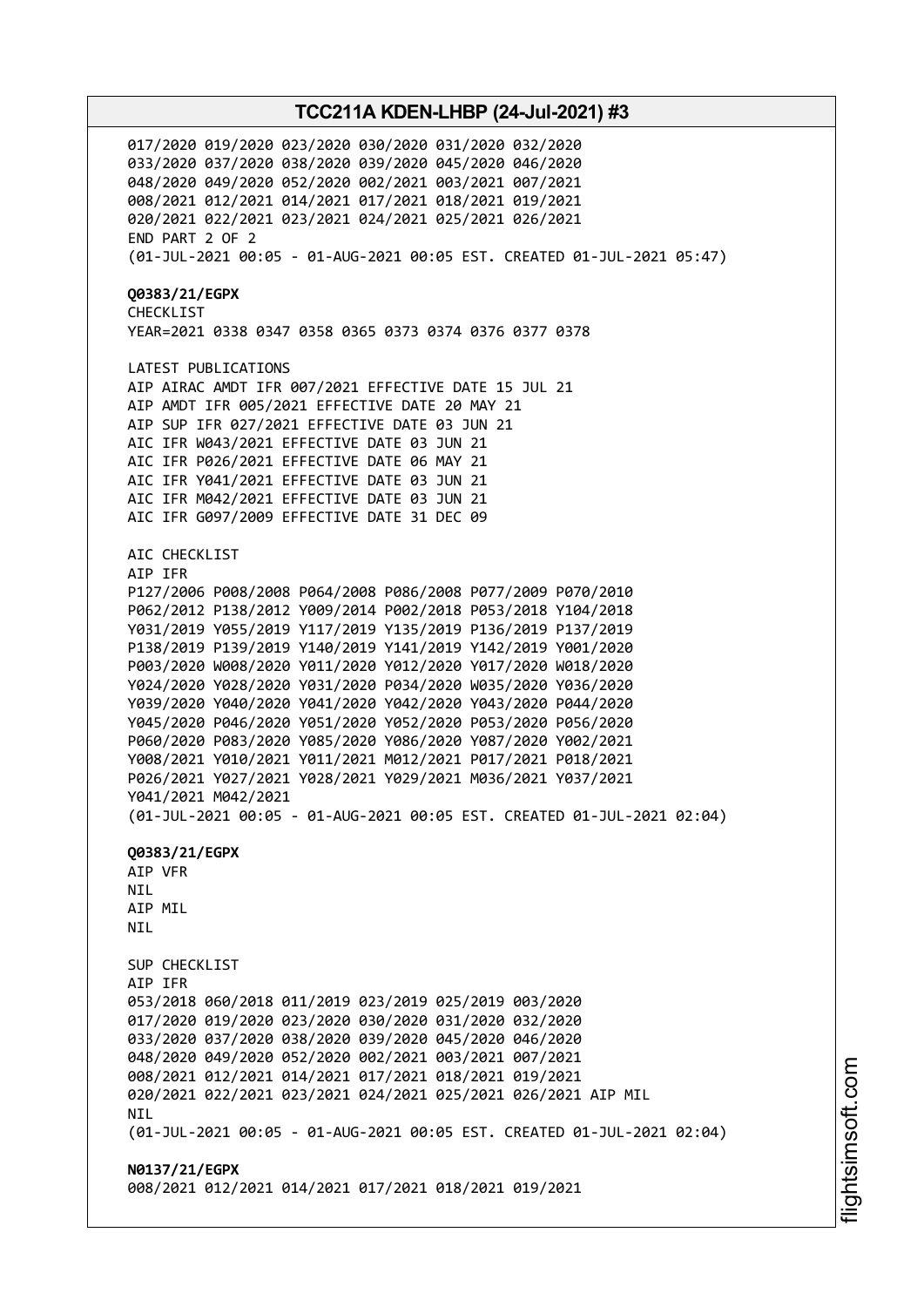UNKNOWN NOTAM FORMAT; UNEXPECTED 'A'. (LINE: 1, COLUMN: 9) CNN003E PARSE FAILED (01-JUL-2021 00:05 - 01-AUG-2021 00:05 EST. CREATED 01-JUL-2021 01:56) **N0137/21/EGPX** CHECKLIST YEAR=2021 0081 0085 0090 0091 0095 0097 0100 0101 0111 0112 0113 0116 0118 0119 0122 0123 0124 0125 0126 0127 0134 0136 LATEST PUBLICATIONS AIP AIRAC AMDT IFR 007/2021 EFFECTIVE DATE 15 JUL 21 AIP AMDT IFR 005/2021 EFFECTIVE DATE 20 MAY 21 AIP SUP IFR 027/2021 EFFECTIVE DATE 03 JUN 21 AIC IFR W043/2021 EFFECTIVE DATE 03 JUN 21 AIC IFR P026/2021 EFFECTIVE DATE 06 MAY 21 AIC IFR Y041/2021 EFFECTIVE DATE 03 JUN 21 AIC IFR M042/2021 EFFECTIVE DATE 03 JUN 21 AIC IFR G097/2009 EFFECTIVE DATE 31 DEC 09 AIC CHECKLIST AIP IFR P127/2006 P008/2008 P064/2008 P086/2008 P077/2009 P070/2010 P062/2012 P138/2012 Y009/2014 P002/2018 P053/2018 Y104/2018 Y031/2019 Y055/2019 Y117/2019 Y135/2019 P136/2019 P137/2019 P138/2019 P139/2019 Y140/2019 Y141/2019 Y142/2019 Y001/2020 P003/2020 W008/2020 Y011/2020 Y012/2020 Y017/2020 W018/2020 Y024/2020 Y028/2020 Y031/2020 P034/2020 W035/2020 Y036/2020 (01-JUL-2021 00:05 - 01-AUG-2021 00:05 EST. CREATED 01-JUL-2021 01:56) **U3954/21/EGPX** CHECKLIST YEAR=2021 1424 2067 2069 2071 2072 2089 2090 2353 2396 2401 2609 2703 2705 2706 2707 2755 2758 2802 2854 2895 2920 2921 2942 2964 2980 2981 3029 3040 3091 3095 3099 3102 3103 3121 3126 3136 3140 3187 3203 3204 3208 3210 3225 3253 3254 3259 3260 3261 3262 3263 3272 3274 3305 3332 3342 3353 3362 3363 3367 3368 3369 3391 3393 3395 3397 3402 3411 3415 3417 3418 3424 3433 3434 3461 3474 3503 3504 3516 3562 3569 3573 3579 3583 3584 3588 3594 3595 3597 3598 3609 3623 3627 3628 3645 3649 3669 3671 3678 3684 3687 3700 3702 3720 3728 3729 3749 3755 3756 3758 3759 3760 3762 3764 3772 3773 3775 3778 3779 3781 3788 3789 3794 3795 3796 3797 3798 3799 3806 3816 3818 3822 3831 3836 3837 3840 3846 3850 3851 3852 3857 3862 3863 3864 3865 3874 3875 3876 3878 3880 3887 3898 3902 3903 3907 3910 3919 3923 3925 3926 3927 3928 3929 3930 3932 3933 3934 3937 3938 3939 3940 3944 3946 3948 3949 3951 3953 PART 1 OF 3 (01-JUL-2021 00:05 - 01-AUG-2021 00:05 EST. CREATED 01-JUL-2021 01:55) **U3954/21/EGPX** LATEST PUBLICATIONS AIP AIRAC AMDT IFR 007/2021 EFFECTIVE DATE 15 JUL 21 AIP AMDT IFR 005/2021 EFFECTIVE DATE 20 MAY 21 AIP SUP IFR 027/2021 EFFECTIVE DATE 03 JUN 21 AIC IFR W043/2021 EFFECTIVE DATE 03 JUN 21 AIC IFR P026/2021 EFFECTIVE DATE 06 MAY 21 AIC IFR Y041/2021 EFFECTIVE DATE 03 JUN 21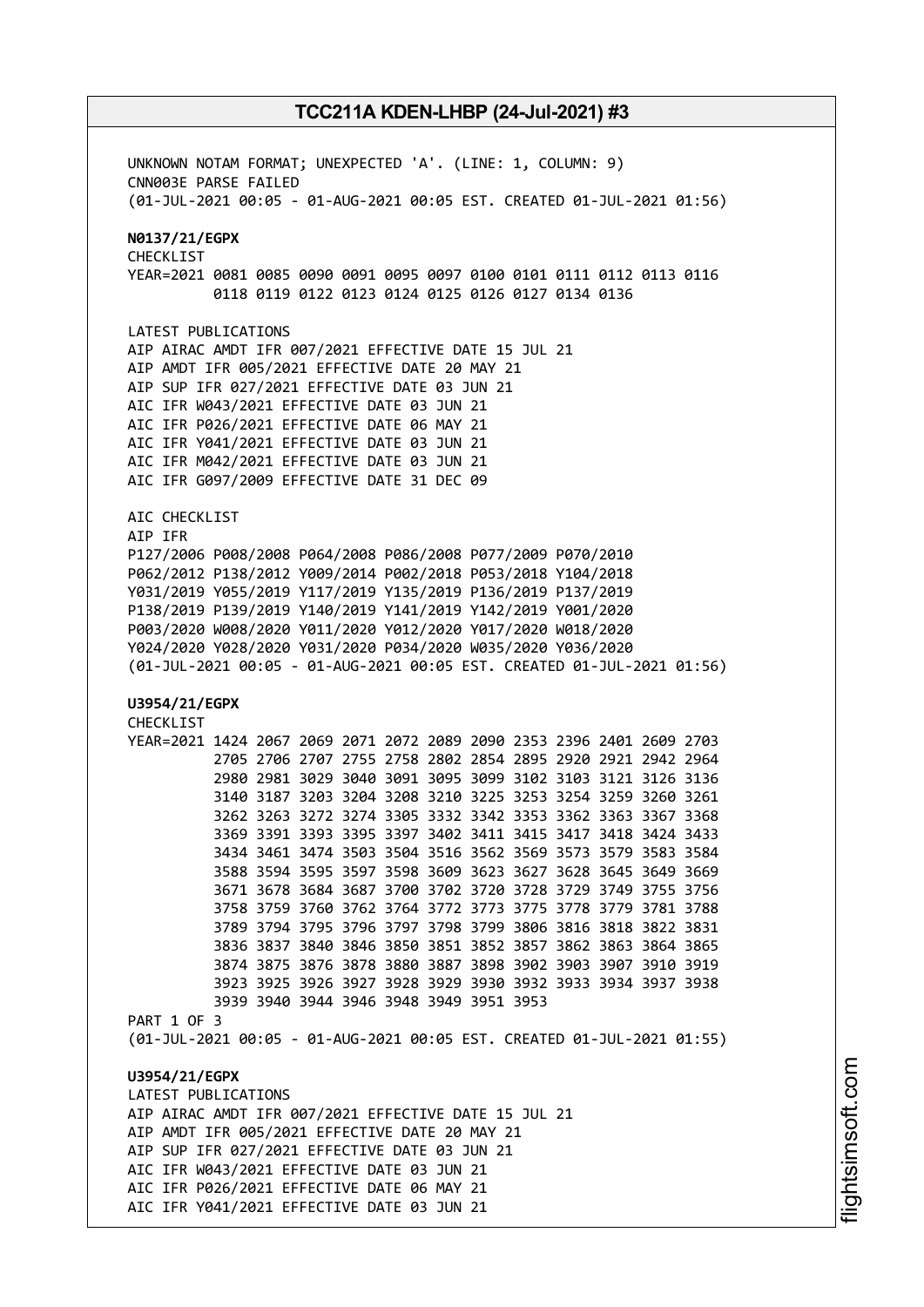**TCC211A KDEN-LHBP (24-Jul-2021) #3** AIC IFR M042/2021 EFFECTIVE DATE 03 JUN 21 AIC IFR G097/2009 EFFECTIVE DATE 31 DEC 09 AIC CHECKLIST AIP IFR P127/2006 P008/2008 P064/2008 P086/2008 P077/2009 P070/2010 P062/2012 P138/2012 Y009/2014 P002/2018 P053/2018 Y104/2018 Y031/2019 Y055/2019 Y117/2019 Y135/2019 P136/2019 P137/2019 P138/2019 P139/2019 Y140/2019 Y141/2019 Y142/2019 Y001/2020 P003/2020 W008/2020 Y011/2020 Y012/2020 Y017/2020 W018/2020 Y024/2020 Y028/2020 Y031/2020 P034/2020 W035/2020 Y036/2020 Y039/2020 Y040/2020 Y041/2020 Y042/2020 Y043/2020 P044/2020 Y045/2020 P046/2020 Y051/2020 Y052/2020 P053/2020 P056/2020 P060/2020 P083/2020 Y085/2020 Y086/2020 Y087/2020 Y002/2021 PART 2 OF 3 (01-JUL-2021 00:05 - 01-AUG-2021 00:05 EST. CREATED 01-JUL-2021 01:55) **U3954/21/EGPX** Y008/2021 Y010/2021 Y011/2021 M012/2021 P017/2021 P018/2021 P026/2021 Y027/2021 Y028/2021 Y029/2021 M036/2021 Y037/2021 Y041/2021 M042/2021 AIP VFR NIL AIP MIL NIL SUP CHECKLIST AIP IFR 053/2018 060/2018 011/2019 023/2019 025/2019 003/2020 017/2020 019/2020 023/2020 030/2020 031/2020 032/2020 033/2020 037/2020 038/2020 039/2020 045/2020 046/2020 048/2020 049/2020 052/2020 002/2021 003/2021 007/2021 008/2021 012/2021 014/2021 017/2021 018/2021 019/2021 020/2021 022/2021 023/2021 024/2021 025/2021 026/2021 AIP VFR NIL AIP MIL NIL PART 3 OF 3 (01-JUL-2021 00:05 - 01-AUG-2021 00:05 EST. CREATED 01-JUL-2021 01:55) **B1581/21/EGPX CHECKLIST** YEAR=2021 0837 0911 0950 0962 0989 1036 1040 1041 1100 1101 1142 1175 1194 1205 1206 1207 1209 1226 1238 1363 1372 1378 1401 1402 1403 1404 1405 1406 1413 1431 1508 1528 1537 1539 1540 1543 1546 1558 1562 1568 1569 1570 1571 1572 1575 1579 LATEST PUBLICATIONS AIP AIRAC AMDT IFR 007/2021 EFFECTIVE DATE 15 JUL 21 AIP AMDT IFR 005/2021 EFFECTIVE DATE 20 MAY 21 AIP SUP IFR 027/2021 EFFECTIVE DATE 03 JUN 21 AIC IFR W043/2021 EFFECTIVE DATE 03 JUN 21 AIC IFR P026/2021 EFFECTIVE DATE 06 MAY 21 AIC IFR Y041/2021 EFFECTIVE DATE 03 JUN 21 AIC IFR M042/2021 EFFECTIVE DATE 03 JUN 21

AIC IFR G097/2009 EFFECTIVE DATE 31 DEC 09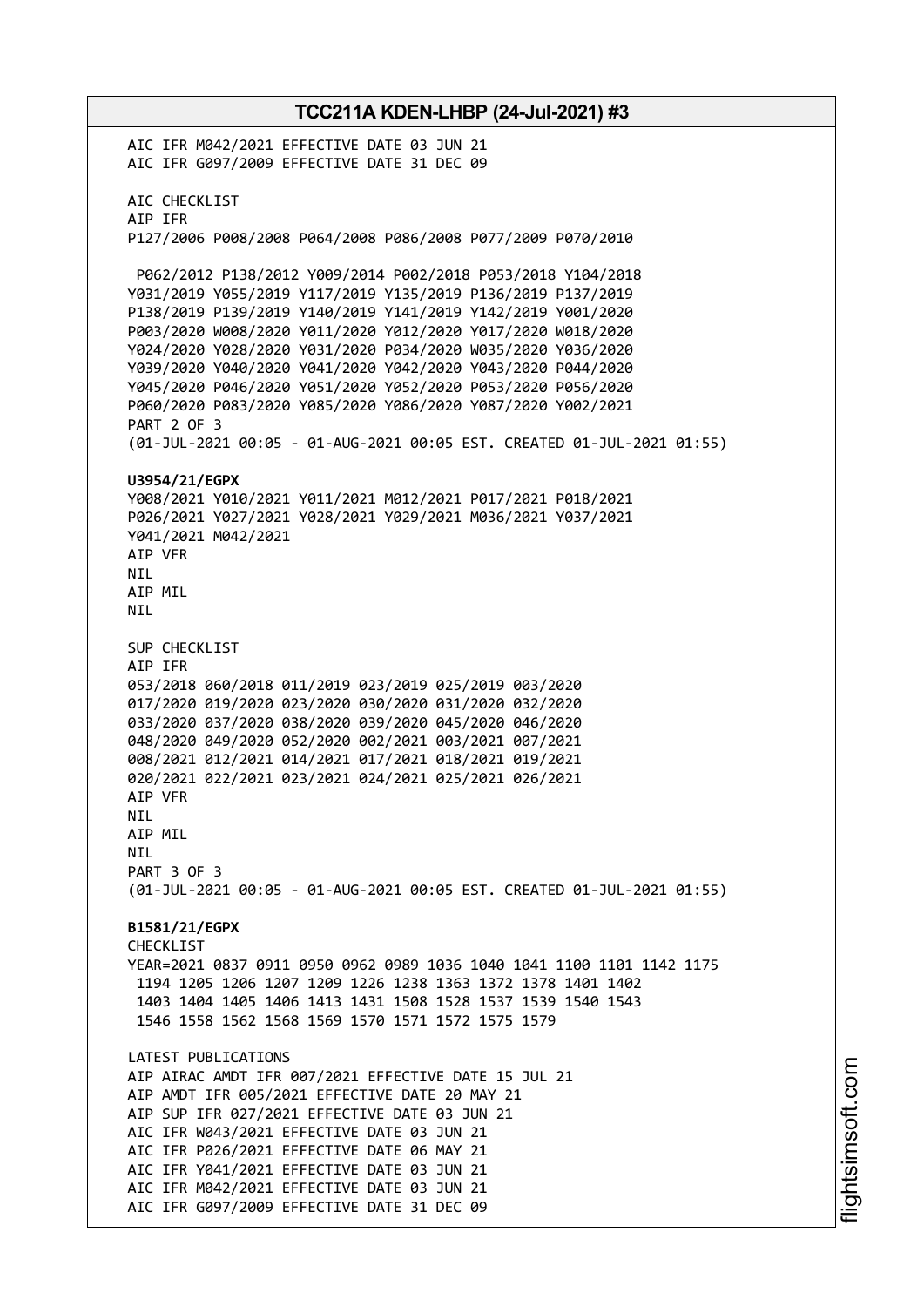END PART 1 OF 2 (01-JUL-2021 00:05 - 01-AUG-2021 00:05 EST. CREATED 01-JUL-2021 01:53) **B1581/21/EGPX** AIC CHECKLIST AIP IFR P127/2006 P008/2008 P064/2008 P086/2008 P077/2009 P070/2010 P062/2012 P138/2012 Y009/2014 P002/2018 P053/2018 Y104/2018 Y031/2019 Y055/2019 Y117/2019 Y135/2019 P136/2019 P137/2019 P138/2019 P139/2019 Y140/2019 Y141/2019 Y142/2019 Y001/2020 P003/2020 W008/2020 Y011/2020 Y012/2020 Y017/2020 W018/2020 Y024/2020 Y028/2020 Y031/2020 P034/2020 W035/2020 Y036/2020 Y039/2020 Y040/2020 Y041/2020 Y042/2020 Y043/2020 P044/2020 Y045/2020 P046/2020 Y051/2020 Y052/2020 P053/2020 P056/2020 P060/2020 P083/2020 Y085/2020 Y086/2020 Y087/2020 Y002/2021 Y008/2021 Y010/2021 Y011/2021 M012/2021 P017/2021 P018/2021 P026/2021 Y027/2021 Y028/2021 Y029/2021 M036/2021 Y037/2021 Y041/2021 M042/2021 SUP CHECKLIST AIP IFR 053/2018 060/2018 011/2019 023/2019 025/2019 003/2020 017/2020 019/2020 023/2020 030/2020 031/2020 032/2020 033/2020 037/2020 038/2020 039/2020 045/2020 046/2020 048/2020 049/2020 052/2020 002/2021 003/2021 007/2021 008/2021 012/2021 014/2021 017/2021 018/2021 019/2021 020/2021 022/2021 023/2021 024/2021 025/2021 026/2021 END PART 2 OF 2 (01-JUL-2021 00:05 - 01-AUG-2021 00:05 EST. CREATED 01-JUL-2021 01:53) **H3767/21/EGPX** 3673 3674 3675 3676 3678 3679 3680 3682 3683 3686 3687 3688 3690 3691 3692 3695 3696 3699 3701 3704 3705 3707 3709 3710 3711 3712 3713 3716 3717 3722 3723 3725 3726 3727 3728 3729 3732 3733 3734 3735 3736 3737 3738 3742 3744 3745 3747 3748 3751 3752 3754 3755 3756 3757 3758 3759 3761 3762 3763 3764 3765 3766 LATEST PUBLICATIONS AIP AIRAC AMDT IFR 007/2021 EFFECTIVE DATE 15 JUL 21 AIP AMDT IFR 005/2021 EFFECTIVE DATE 20 MAY 21 AIP SUP IFR 027/2021 EFFECTIVE DATE 03 JUN 21 AIC IFR W043/2021 EFFECTIVE DATE 03 JUN 21 AIC IFR P026/2021 EFFECTIVE DATE 06 MAY 21 AIC IFR Y041/2021 EFFECTIVE DATE 03 JUN 21 AIC IFR M042/2021 EFFECTIVE DATE 03 JUN 21 AIC IFR G097/2009 EFFECTIVE DATE 31 DEC 09 AIC CHECKLIST AIP IFR P127/2006 P008/2008 P064/2008 P086/2008 P077/2009 P070/2010 P062/2012 P138/2012 Y009/2014 P002/2018 P053/2018 Y104/2018 Y031/2019 Y055/2019 Y117/2019 Y135/2019 P136/2019 P137/2019 P138/2019 P139/2019 Y140/2019 Y141/2019 Y142/2019 Y001/2020 P003/2020 W008/2020 Y011/2020 Y012/2020 Y017/2020 W018/2020 Y024/2020 Y028/2020 Y031/2020 P034/2020 W035/2020 Y036/2020 (01-JUL-2021 00:05 - 01-AUG-2021 00:05 EST. CREATED 01-JUL-2021 01:52) **H3767/21/EGPX**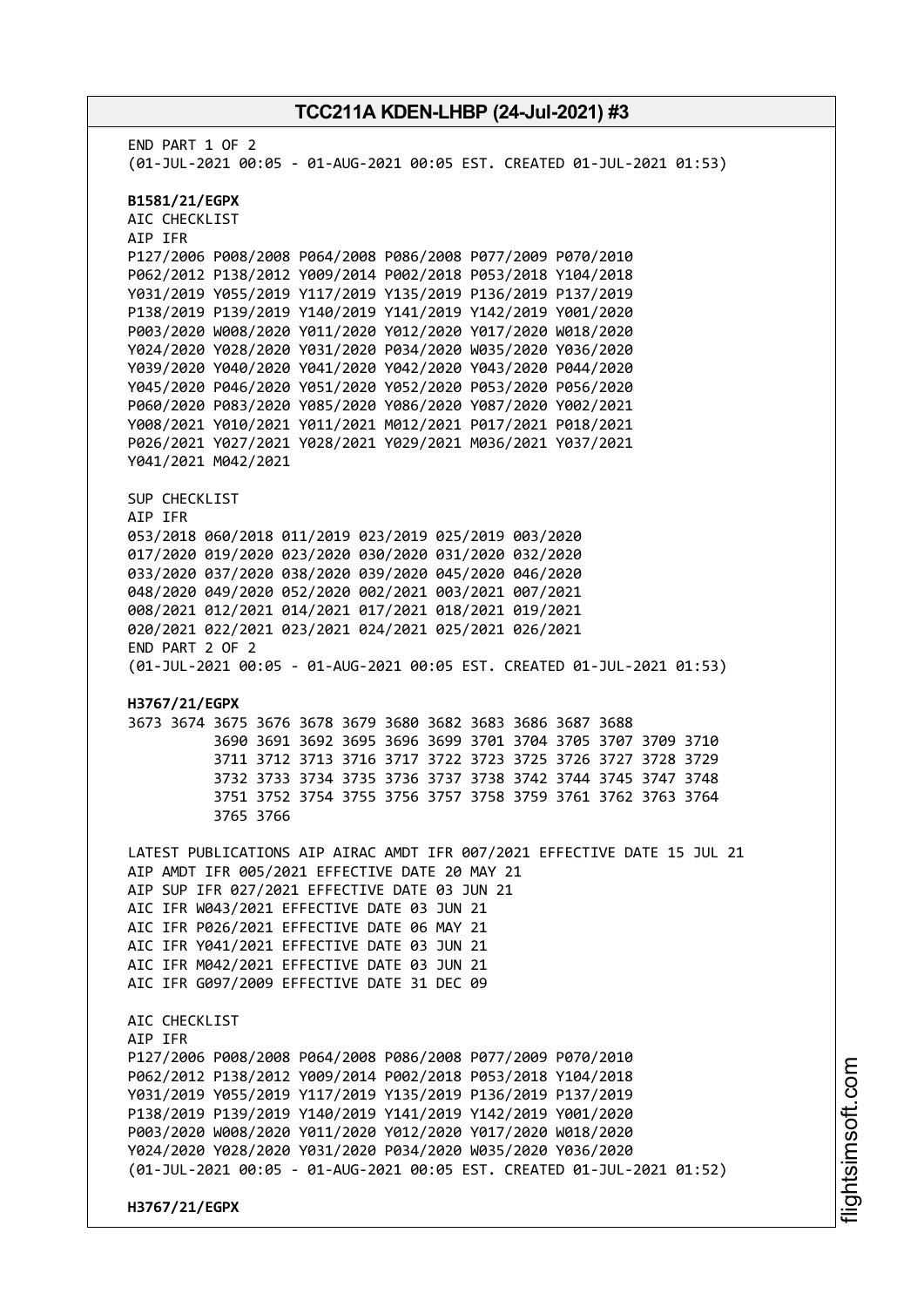AIP AMDT IFR 005/2021 EFFECTIVE DATE 20 MAY 21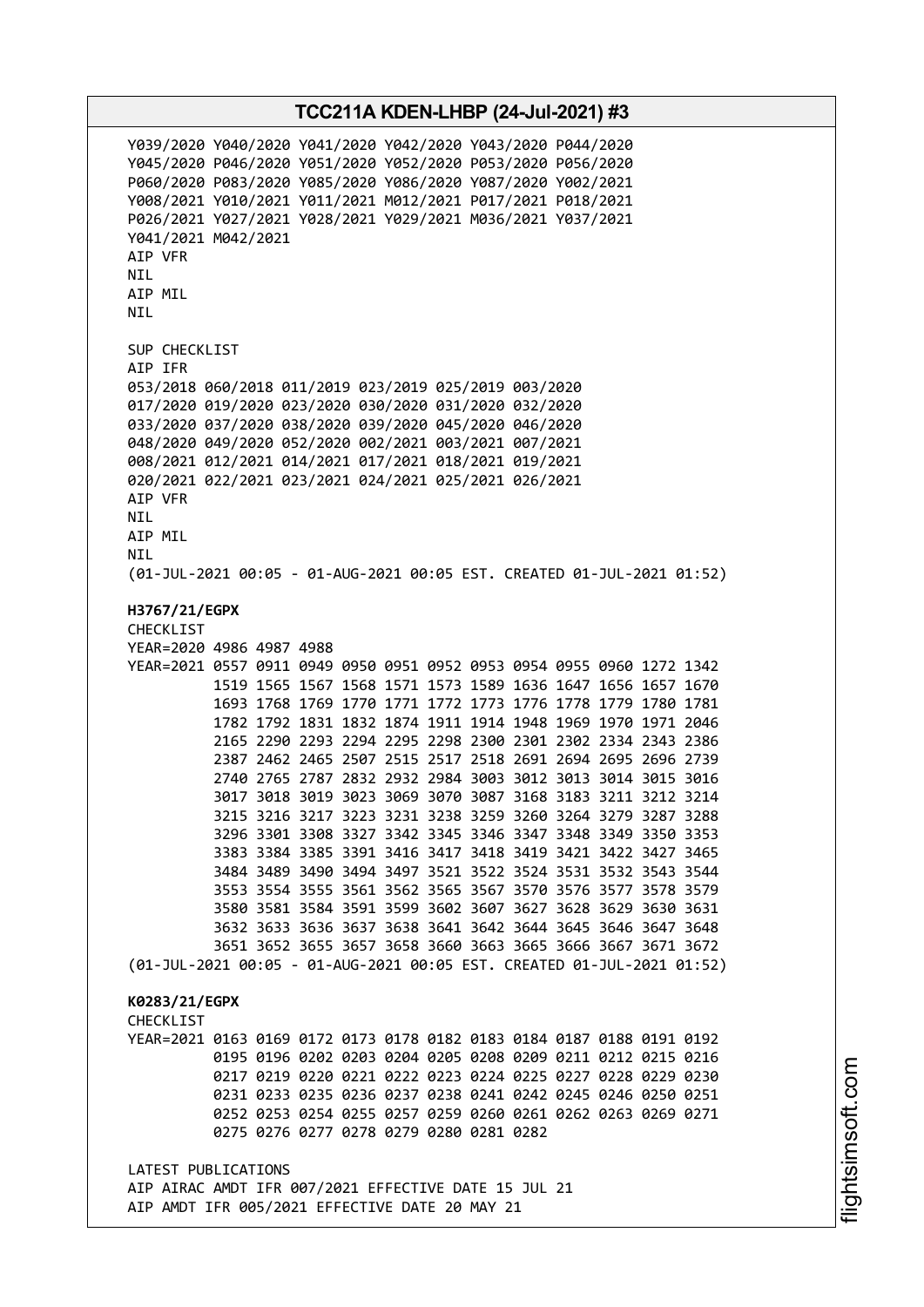**TCC211A KDEN-LHBP (24-Jul-2021) #3** AIP SUP IFR 027/2021 EFFECTIVE DATE 03 JUN 21 AIC IFR W043/2021 EFFECTIVE DATE 03 JUN 21 AIC IFR P026/2021 EFFECTIVE DATE 06 MAY 21 AIC IFR Y041/2021 EFFECTIVE DATE 03 JUN 21 AIC IFR M042/2021 EFFECTIVE DATE 03 JUN 21 AIC IFR G097/2009 EFFECTIVE DATE 31 DEC 09 PART 1 OF 2 (01-JUL-2021 00:05 - 01-AUG-2021 00:05 EST. CREATED 01-JUL-2021 01:48) **K0283/21/EGPX** AIC CHECKLIST AIP IFR P127/2006 P008/2008 P064/2008 P086/2008 P077/2009 P070/2010 P062/2012 P138/2012 Y009/2014 P002/2018 P053/2018 Y104/2018 Y031/2019 Y055/2019 Y117/2019 Y135/2019 P136/2019 P137/2019 P138/2019 P139/2019 Y140/2019 Y141/2019 Y142/2019 Y001/2020 P003/2020 W008/2020 Y011/2020 Y012/2020 Y017/2020 W018/2020 Y024/2020 Y028/2020 Y031/2020 P034/2020 W035/2020 Y036/2020 Y039/2020 Y040/2020 Y041/2020 Y042/2020 Y043/2020 P044/2020 Y045/2020 P046/2020 Y051/2020 Y052/2020 P053/2020 P056/2020 P060/2020 P083/2020 Y085/2020 Y086/2020 Y087/2020 Y002/2021 Y008/2021 Y010/2021 Y011/2021 M012/2021 P017/2021 P018/2021 P026/2021 Y027/2021 Y028/2021 Y029/2021 M036/2021 Y037/2021 Y041/2021 M042/2021 AIP VFR NIL AIP MIL NIL 053/2018 060/2018 011/2019 023/2019 025/2019 003/2020 017/2020 019/2020 023/2020 030/2020 031/2020 032/2020 033/2020 037/2020 038/2020 039/2020 045/2020 046/2020 048/2020 049/2020 052/2020 002/2021 003/2021 007/2021 008/2021 012/2021 014/2021 017/2021 018/2021 019/2021 020/2021 022/2021 023/2021 024/2021 025/2021 026/2021 AIP VFR **NTL** AIP MIL **NTI** PART 2 OF 2 (01-JUL-2021 00:05 - 01-AUG-2021 00:05 EST. CREATED 01-JUL-2021 01:48) **D0992/21/EGPX** CHECKLIST YEAR=2021 0726 0902 0903 0965 0970 0971 0979 0980 0981 0982 0983 0988 0989 0990 0991 0992 LATEST PUBLICATIONS AIP AIRAC AMDT IFR 007/2021 EFFECTIVE DATE 15 JUL 21 AIP AMDT IFR 005/2021 EFFECTIVE DATE 20 MAY 21 AIP SUP IFR 027/2021 EFFECTIVE DATE 03 JUN 21 AIC IFR W043/2021 EFFECTIVE DATE 03 JUN 21 AIC IFR P026/2021 EFFECTIVE DATE 06 MAY 21 AIC IFR Y041/2021 EFFECTIVE DATE 03 JUN 21 AIC IFR M042/2021 EFFECTIVE DATE 03 JUN 21 AIC IFR G097/2009 EFFECTIVE DATE 31 DEC 09 AIC CHECKLIST AIP IFR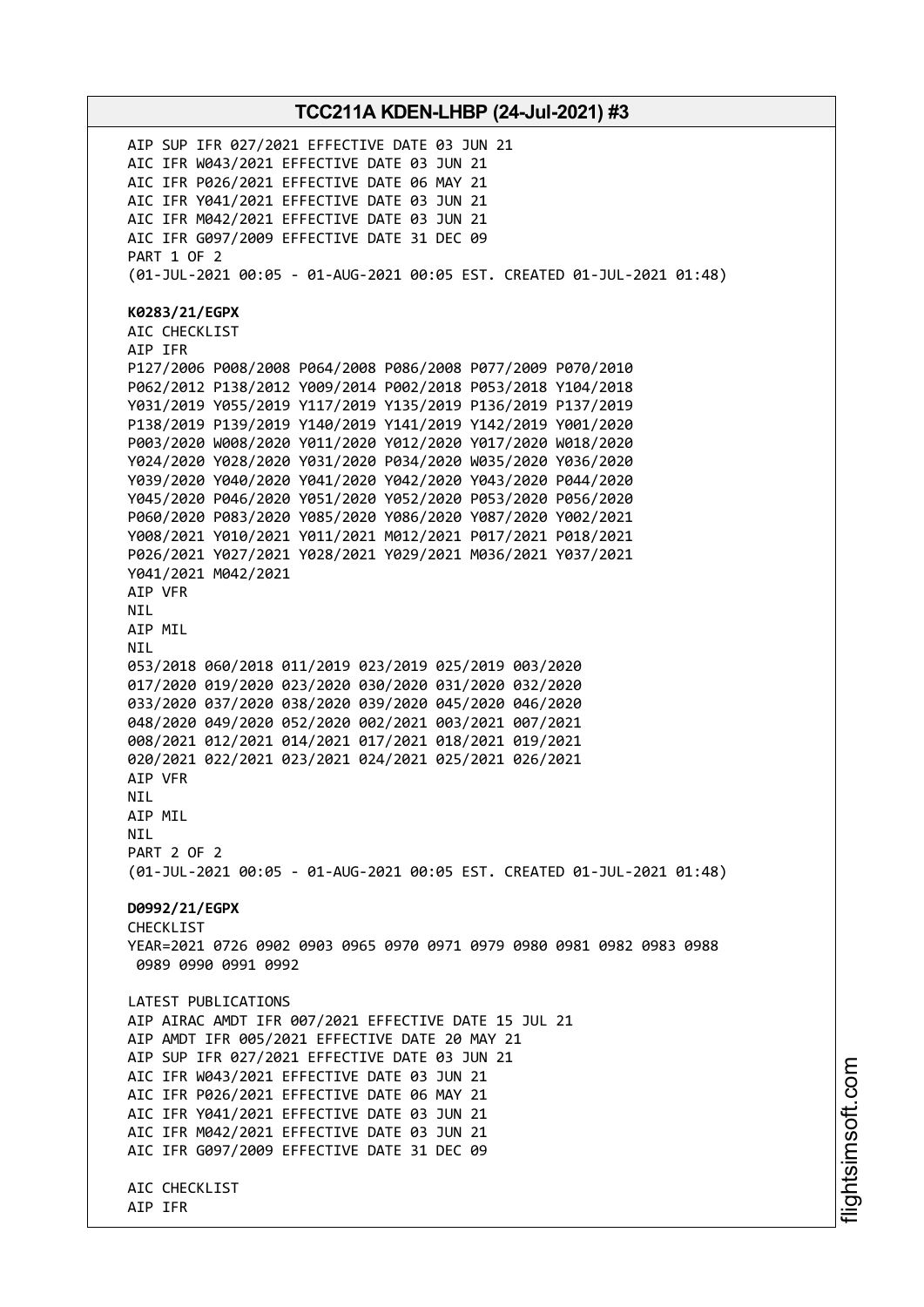P127/2006 P008/2008 P064/2008 P086/2008 P077/2009 P070/2010 P062/2012 P138/2012 Y009/2014 P002/2018 P053/2018 Y104/2018 Y031/2019 Y055/2019 Y117/2019 Y135/2019 P136/2019 P137/2019 P138/2019 P139/2019 Y140/2019 Y141/2019 Y142/2019 Y001/2020 END PART 1 OF 2 (01-JUL-2021 00:05 - 01-AUG-2021 00:05 EST. CREATED 01-JUL-2021 01:45) **D0992/21/EGPX** P003/2020 W008/2020 Y011/2020 Y012/2020 Y017/2020 W018/2020 Y024/2020 Y028/2020 Y031/2020 P034/2020 W035/2020 Y036/2020 Y039/2020 Y040/2020 Y041/2020 Y042/2020 Y043/2020 P044/2020 Y045/2020 P046/2020 Y051/2020 Y052/2020 P053/2020 P056/2020 P060/2020 P083/2020 Y085/2020 Y086/2020 Y087/2020 Y002/2021 Y008/2021 Y010/2021 Y011/2021 M012/2021 P017/2021 P018/2021 P026/2021 Y027/2021 Y028/2021 Y029/2021 M036/2021 Y037/2021 Y041/2021 M042/2021 SUP CHECKLIST AIP IFR 053/2018 060/2018 011/2019 023/2019 025/2019 003/2020 017/2020 019/2020 023/2020 030/2020 031/2020 032/2020 033/2020 037/2020 038/2020 039/2020 045/2020 046/2020 048/2020 049/2020 052/2020 002/2021 003/2021 007/2021 008/2021 012/2021 014/2021 017/2021 018/2021 019/2021 020/2021 022/2021 023/2021 024/2021 025/2021 026/2021 END PART 2 OF 2 (01-JUL-2021 00:05 - 01-AUG-2021 00:05 EST. CREATED 01-JUL-2021 01:45) **J2415/21/EGPX** P138/2019 P139/2019 Y140/2019 Y141/2019 Y142/2019 Y001/2020 P003/2020 W008/2020 Y011/2020 Y012/2020 Y017/2020 W018/2020 Y024/2020 Y028/2020 Y031/2020 P034/2020 W035/2020 Y036/2020 Y039/2020 Y040/2020 Y041/2020 Y042/2020 Y043/2020 P044/2020 Y045/2020 P046/2020 Y051/2020 Y052/2020 P053/2020 P056/2020 P060/2020 P083/2020 Y085/2020 Y086/2020 Y087/2020 Y002/2021 Y008/2021 Y010/2021 Y011/2021 M012/2021 P017/2021 P018/2021 P026/2021 Y027/2021 Y028/2021 Y029/2021 M036/2021 Y037/2021 Y041/2021 M042/2021 AIP VFR NIL AIP MIL NIL SUP CHECKLIST AIP IFR 053/2018 060/2018 011/2019 023/2019 025/2019 003/2020 017/2020 019/2020 023/2020 030/2020 031/2020 032/2020 033/2020 037/2020 038/2020 039/2020 045/2020 046/2020 048/2020 049/2020 052/2020 002/2021 003/2021 007/2021 (01-JUL-2021 00:05 - 01-AUG-2021 00:05 EST. CREATED 01-JUL-2021 01:38) **J2415/21/EGPX** CHECKLIST YEAR=2021 1948 1990 2272 2308 2312 2384 2385 2386 2387 2388 2389 2390 2392 2404 2405 2406 2407 2408 2409 2410 2411 2412 LATEST PUBLICATIONS AIP AIRAC AMDT IFR 007/2021 EFFECTIVE DATE 15 JUL 21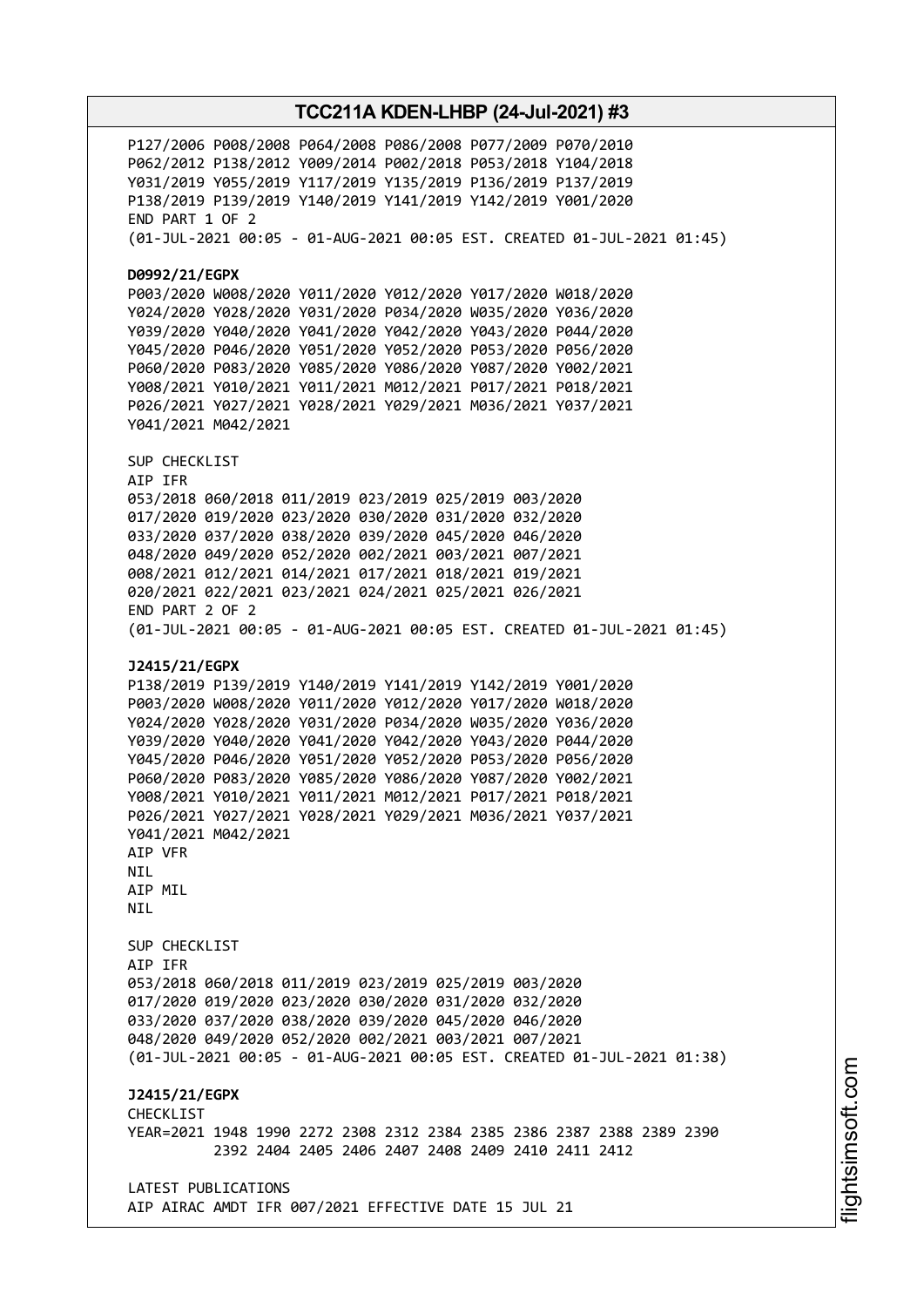AIP AMDT IFR 005/2021 EFFECTIVE DATE 20 MAY 21 AIP SUP IFR 027/2021 EFFECTIVE DATE 03 JUN 21 AIC IFR W043/2021 EFFECTIVE DATE 03 JUN 21 AIC IFR P026/2021 EFFECTIVE DATE 06 MAY 21 AIC IFR Y041/2021 EFFECTIVE DATE 03 JUN 21 AIC IFR M042/2021 EFFECTIVE DATE 03 JUN 21 AIC IFR G097/2009 EFFECTIVE DATE 31 DEC 09 AIC CHECKLIST AIP IFR P127/2006 P008/2008 P064/2008 P086/2008 P077/2009 P070/2010 P062/2012 P138/2012 Y009/2014 P002/2018 P053/2018 Y104/2018 Y031/2019 Y055/2019 Y117/2019 Y135/2019 P136/2019 P137/2019 PART 1 OF 2 (01-JUL-2021 00:05 - 01-AUG-2021 00:05 EST. CREATED 01-JUL-2021 01:38) **A2313/21/EGPX** CHECKLIST YEAR=2021 0796 0961 1163 1221 1233 1263 1282 1341 1424 1425 1439 1453 1460 1471 1473 1502 1566 1576 1577 1596 1600 1650 1662 1674 1675 1709 1713 1740 1747 1798 1834 1845 1857 1887 1938 1940 1959 1960 1961 1970 2002 2020 2025 2032 2033 2034 2060 2061 2065 2078 2101 2111 2138 2140 2145 2148 2159 2160 2167 2168 2201 2207 2211 2212 2213 2214 2215 2224 2225 2228 2230 2233 2236 2242 2244 2245 2254 2255 2259 2268 2270 2275 2279 2282 2283 2285 2287 2288 2290 2294 2295 2297 2298 2299 2300 2309 2310 LATEST PUBLICATIONS AIP AIRAC AMDT IFR 007/2021 EFFECTIVE DATE 15 JUL 21 AIP AMDT IFR 005/2021 EFFECTIVE DATE 20 MAY 21 PART 1 OF 3 (01-JUL-2021 00:05 - 01-AUG-2021 00:05 EST. CREATED 01-JUL-2021 01:27) **A2313/21/EGPX** AIP SUP IFR 027/2021 EFFECTIVE DATE 03 JUN 21 AIC IFR W043/2021 EFFECTIVE DATE 03 JUN 21 AIC IFR P026/2021 EFFECTIVE DATE 06 MAY 21 AIC IFR Y041/2021 EFFECTIVE DATE 03 JUN 21 AIC IFR M042/2021 EFFECTIVE DATE 03 JUN 21 AIC IFR G097/2009 EFFECTIVE DATE 31 DEC 09 AIC CHECKLIST AIP IFR P127/2006 P008/2008 P064/2008 P086/2008 P077/2009 P070/2010 P062/2012 P138/2012 Y009/2014 P002/2018 P053/2018 Y104/2018 Y031/2019 Y055/2019 Y117/2019 Y135/2019 P136/2019 P137/2019 P138/2019 P139/2019 Y140/2019 Y141/2019 Y142/2019 Y001/2020 P003/2020 W008/2020 Y011/2020 Y012/2020 Y017/2020 W018/2020 Y024/2020 Y028/2020 Y031/2020 P034/2020 W035/2020 Y036/2020 Y039/2020 Y040/2020 Y041/2020 Y042/2020 Y043/2020 P044/2020 Y045/2020 P046/2020 Y051/2020 Y052/2020 P053/2020 P056/2020 P060/2020 P083/2020 Y085/2020 Y086/2020 Y087/2020 Y002/2021 PART 2 OF 3 (01-JUL-2021 00:05 - 01-AUG-2021 00:05 EST. CREATED 01-JUL-2021 01:27) **A2313/21/EGPX** Y008/2021 Y010/2021 Y011/2021 M012/2021 P017/2021 P018/2021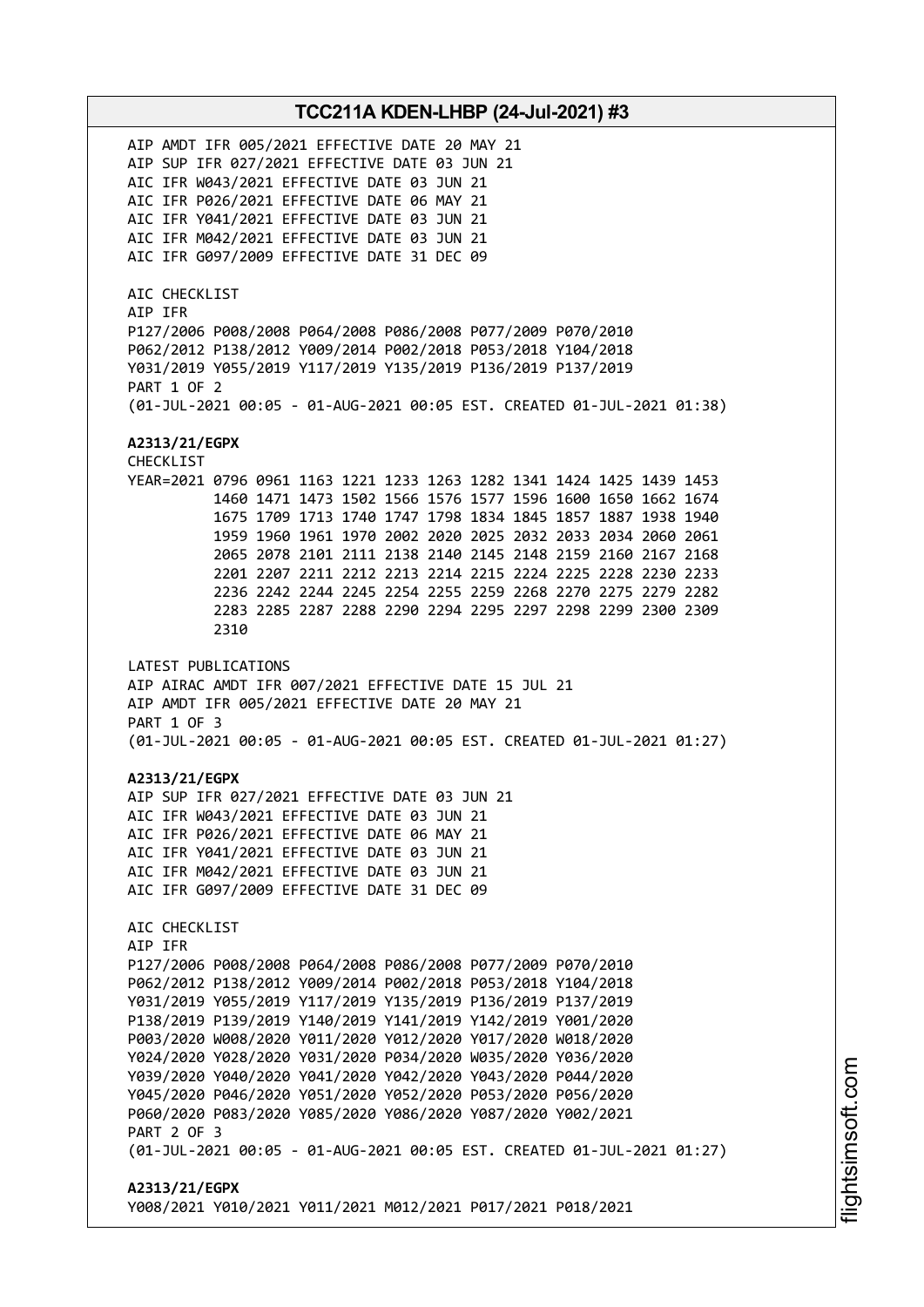P026/2021 Y027/2021 Y028/2021 Y029/2021 M036/2021 Y037/2021 Y041/2021 M042/2021 AIP VFR NIL AIP MIL NIL SUP CHECKLIST AIP IFR 053/2018 060/2018 011/2019 023/2019 025/2019 003/2020 017/2020 019/2020 023/2020 030/2020 031/2020 032/2020 033/2020 037/2020 038/2020 039/2020 045/2020 046/2020 048/2020 049/2020 052/2020 002/2021 003/2021 007/2021 008/2021 012/2021 014/2021 017/2021 018/2021 019/2021 020/2021 022/2021 023/2021 024/2021 025/2021 026/2021 AIP VFR NIL AIP MIL NIL PART 3 OF 3 (01-JUL-2021 00:05 - 01-AUG-2021 00:05 EST. CREATED 01-JUL-2021 01:27) **C6518/21/EGPX** AIC IFR M042/2021 EFFECTIVE DATE 03 JUN 21 AIC IFR G097/2009 EFFECTIVE DATE 31 DEC 09 AIC CHECKLIST AIP IFR P127/2006 P008/2008 P064/2008 P086/2008 P077/2009 P070/2010 P062/2012 P138/2012 Y009/2014 P002/2018 P053/2018 Y104/2018 Y031/2019 Y055/2019 Y117/2019 Y135/2019 P136/2019 P137/2019 P138/2019 P139/2019 Y140/2019 Y141/2019 Y142/2019 Y001/2020 P003/2020 W008/2020 Y011/2020 Y012/2020 Y017/2020 W018/2020 Y024/2020 Y028/2020 Y031/2020 P034/2020 W035/2020 Y036/2020 Y039/2020 Y040/2020 Y041/2020 Y042/2020 Y043/2020 P044/2020 Y045/2020 P046/2020 Y051/2020 Y052/2020 P053/2020 P056/2020 P060/2020 P083/2020 Y085/2020 Y086/2020 Y087/2020 Y002/2021 Y008/2021 Y010/2021 Y011/2021 M012/2021 P017/2021 P018/2021 P026/2021 Y027/2021 Y028/2021 Y029/2021 M036/2021 Y037/2021 Y041/2021 M042/2021 SUP CHECKLIST AIP IFR 053/2018 060/2018 011/2019 023/2019 025/2019 003/2020 017/2020 019/2020 023/2020 030/2020 031/2020 032/2020 033/2020 037/2020 038/2020 039/2020 045/2020 046/2020 048/2020 049/2020 052/2020 002/2021 003/2021 007/2021 008/2021 012/2021 014/2021 017/2021 018/2021 019/2021 020/2021 022/2021 023/2021 024/2021 025/2021 026/2021 END PART 2 OF 2 (01-JUL-2021 00:05 - 01-AUG-2021 00:05 EST. CREATED 01-JUL-2021 01:27) **C6518/21/EGPX** CHECKLIST YEAR=2021 1934 2012 2062 2124 2190 2192 2232 2233 2394 2395 2525 2526 2530 2562 2802 2877 3048 3078 3092 3157 3262 3667 3670 3741 3904 3976 4001 4064 4070 4072 4165 4325 4334 4345 4346 4347 4408 4500 4629 4642 4657 4668 4711 4837 4892 4937 5013 5014 5015 5069 5127 5129 5143 5155 5232 5250 5276 5280 5282 5283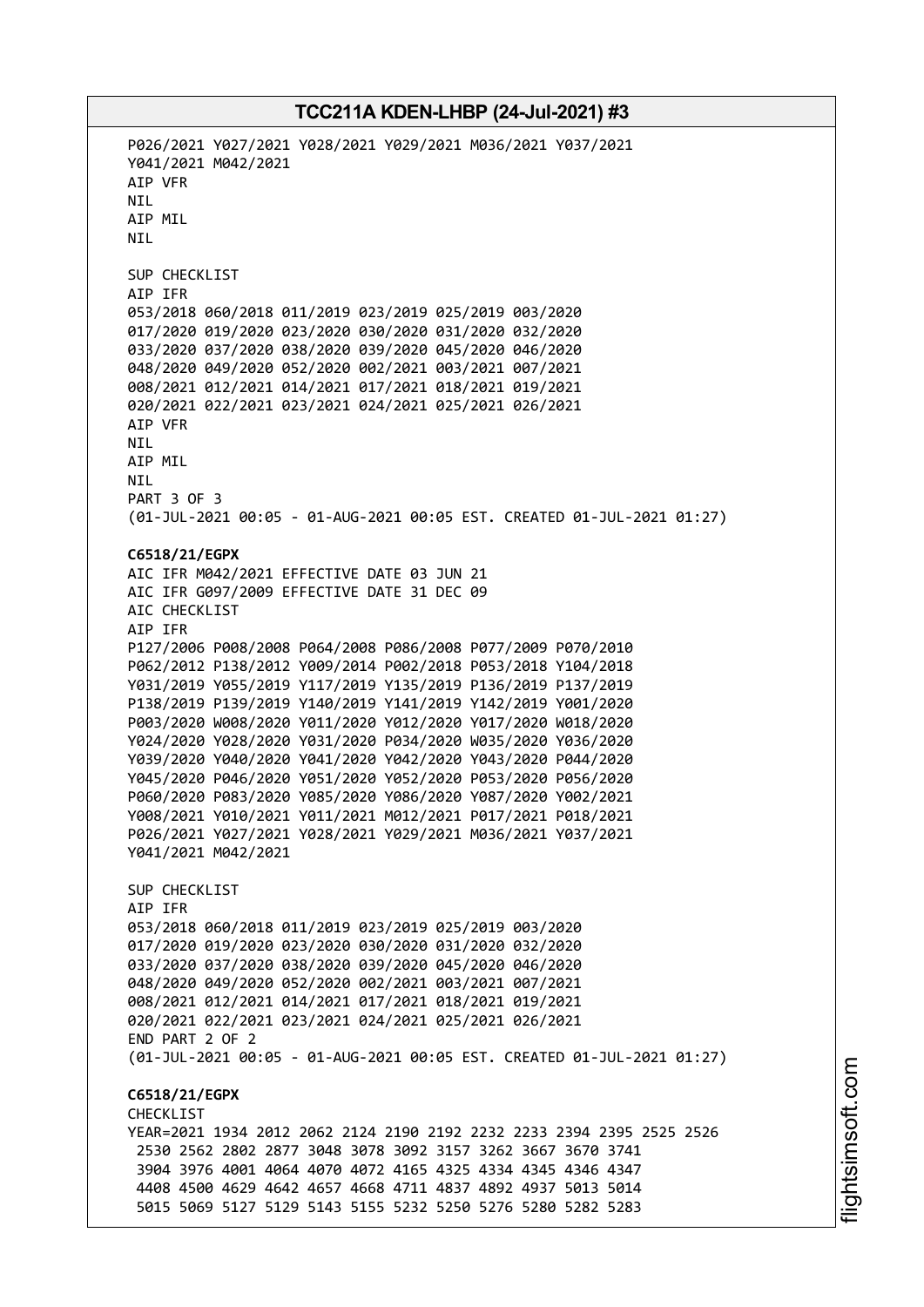**TCC211A KDEN-LHBP (24-Jul-2021) #3** 5290 5294 5295 5303 5317 5320 5346 5429 5432 5454 5455 5456 5457 5459 5460 5461 5466 5468 5494 5514 5519 5608 5613 5614 5615 5623 5655 5656 5657 5658 5659 5660 5661 5672 5753 5756 5757 5815 5823 5824 5897 5922 5933 5952 5958 5971 6001 6004 6007 6025 6044 6046 6047 6055 6061 6074 6075 6076 6077 6078 6079 6091 6174 6181 6193 6196 6197 6198 6201 6218 6255 6256 6258 6259 6260 6285 6286 6292 6297 6298 6299 6303 6304 6305 6306 6311 6325 6326 6329 6361 6367 6368 6370 6384 6389 6396 6398 6411 6415 6416 6417 6419 6421 6422 6425 6426 6433 6438 6439 6440 6447 6448 6454 6467 6468 6469 6470 6472 6473 6476 6478 6479 6480 6481 6482 6483 6484 6485 6486 6491 6493 6494 6495 6496 6499 6500 6502 6504 6506 6507 6508 6509 6510 6512 6513 6514 6515 6516 6517 LATEST PUBLICATIONS AIP AIRAC AMDT IFR 007/2021 EFFECTIVE DATE 15 JUL 21 AIP AMDT IFR 005/2021 EFFECTIVE DATE 20 MAY 21 AIP SUP IFR 027/2021 EFFECTIVE DATE 03 JUN 21 AIC IFR W043/2021 EFFECTIVE DATE 03 JUN 21 AIC IFR P026/2021 EFFECTIVE DATE 06 MAY 21 AIC IFR Y041/2021 EFFECTIVE DATE 03 JUN 21 END PART 1 OF 2 (01-JUL-2021 00:05 - 01-AUG-2021 00:05 EST. CREATED 01-JUL-2021 01:27) **F0692/21/EGPX** CHECKLIST YEAR=2021 0681 LATEST PUBLICATIONS AIP AIRAC AMDT IFR 007/2021 EFFECTIVE DATE 15 JUL 21 AIP AMDT IFR 005/2021 EFFECTIVE DATE 20 MAY 21 AIP SUP IFR 027/2021 EFFECTIVE DATE 03 JUN 21 AIC IFR W043/2021 EFFECTIVE DATE 03 JUN 21 AIC IFR P026/2021 EFFECTIVE DATE 06 MAY 21 AIC IFR Y041/2021 EFFECTIVE DATE 03 JUN 21 AIC IFR M042/2021 EFFECTIVE DATE 03 JUN 21 AIC IFR G097/2009 EFFECTIVE DATE 31 DEC 09 AIC CHECKLIST AIP IFR P127/2006 P008/2008 P064/2008 P086/2008 P077/2009 P070/2010 P062/2012 P138/2012 Y009/2014 P002/2018 P053/2018 Y104/2018 Y031/2019 Y055/2019 Y117/2019 Y135/2019 P136/2019 P137/2019 P138/2019 P139/2019 Y140/2019 Y141/2019 Y142/2019 Y001/2020 P003/2020 W008/2020 Y011/2020 Y012/2020 Y017/2020 W018/2020 Y024/2020 Y028/2020 Y031/2020 P034/2020 W035/2020 Y036/2020 Y039/2020 Y040/2020 Y041/2020 Y042/2020 Y043/2020 P044/2020 Y045/2020 P046/2020 Y051/2020 Y052/2020 P053/2020 P056/2020 P060/2020 P083/2020 Y085/2020 Y086/2020 Y087/2020 Y002/2021 Y008/2021 Y010/2021 Y011/2021 M012/2021 P017/2021 P018/2021 P026/2021 Y027/2021 Y028/2021 Y029/2021 M036/2021 Y037/2021 Y041/2021 M042/2021 AIP VFR **NTL** AIP MIL **NTI** SUP CHECKLIST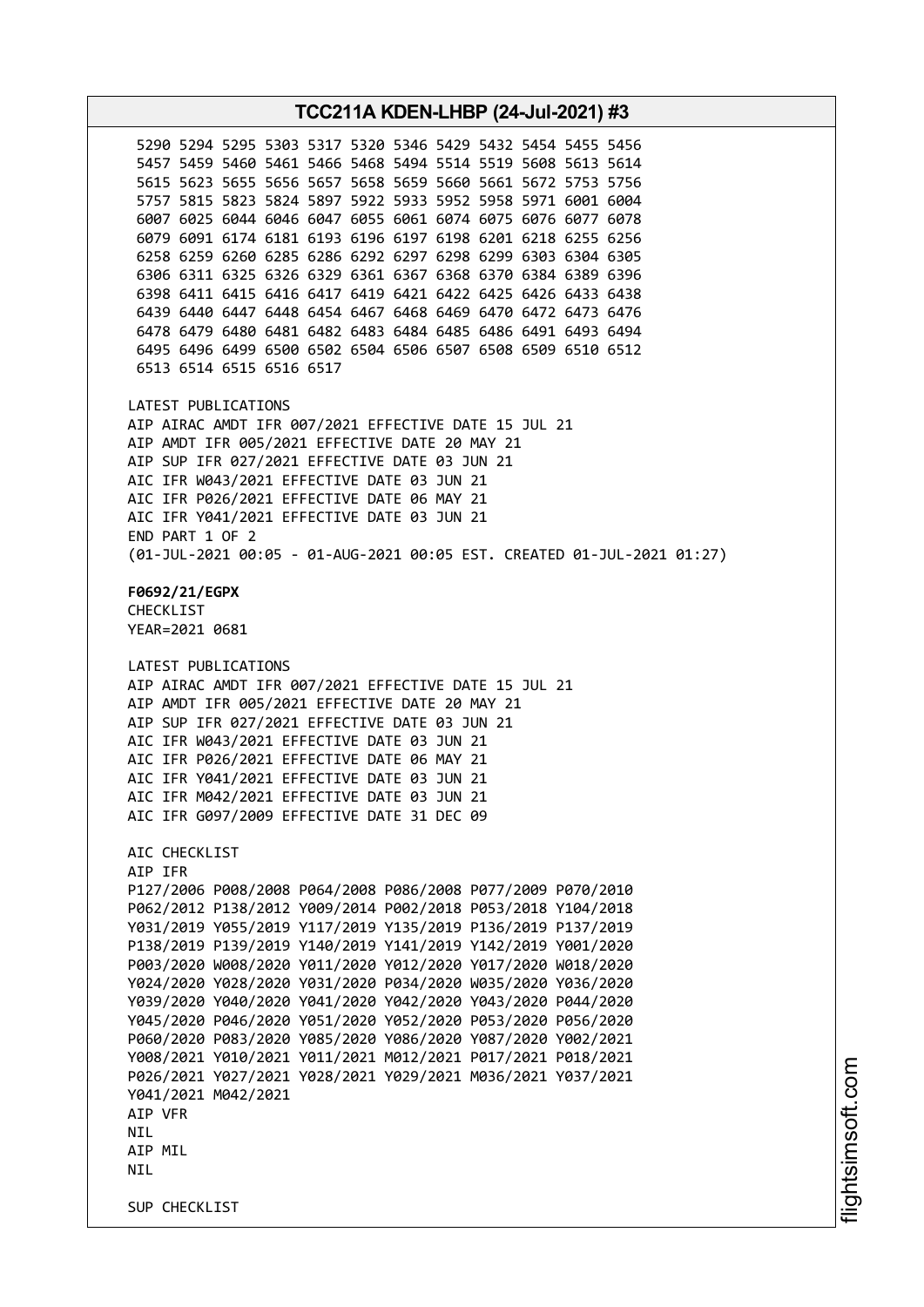AIP IFR 053/2018 060/2018 011/2019 023/2019 025/2019 003/2020 017/2020 019/2020 023/2020 030/2020 031/2020 032/2020 033/2020 037/2020 038/2020 039/2020 045/2020 046/2020 048/2020 049/2020 052/2020 002/2021 003/2021 007/2021 008/2021 012/2021 014/2021 017/2021 018/2021 019/2021 020/2021 022/2021 023/2021 024/2021 025/2021 026/2021 AIP VFR NIL AIP MIL NIL (01-JUL-2021 00:05 - 01-AUG-2021 00:05 EST. CREATED 01-JUL-2021 00:19) **G0245/21/EGPX** CHECKLIST YEAR=2021 NIL LATEST PUBLICATIONS AIP AIRAC AMDT IFR 007/2021 EFFECTIVE DATE 15 JUL 21 AIP AMDT IFR 005/2021 EFFECTIVE DATE 20 MAY 21 AIP SUP IFR 027/2021 EFFECTIVE DATE 03 JUN 21 AIC IFR W043/2021 EFFECTIVE DATE 03 JUN 21 AIC IFR P026/2021 EFFECTIVE DATE 06 MAY 21 AIC IFR Y041/2021 EFFECTIVE DATE 03 JUN 21 AIC IFR M042/2021 EFFECTIVE DATE 03 JUN 21 AIC IFR G097/2009 EFFECTIVE DATE 31 DEC 09 AIC CHECKLIST AIP IFR P127/2006 P008/2008 P064/2008 P086/2008 P077/2009 P070/2010 P062/2012 P138/2012 Y009/2014 P002/2018 P053/2018 Y104/2018 Y031/2019 Y055/2019 Y117/2019 Y135/2019 P136/2019 P137/2019 P138/2019 P139/2019 Y140/2019 Y141/2019 Y142/2019 Y001/2020 P003/2020 W008/2020 Y011/2020 Y012/2020 Y017/2020 W018/2020 Y024/2020 Y028/2020 Y031/2020 P034/2020 W035/2020 Y036/2020 Y039/2020 Y040/2020 Y041/2020 Y042/2020 Y043/2020 P044/2020 Y045/2020 P046/2020 Y051/2020 Y052/2020 P053/2020 P056/2020 P060/2020 P083/2020 Y085/2020 Y086/2020 Y087/2020 Y002/2021 Y008/2021 Y010/2021 Y011/2021 M012/2021 P017/2021 P018/2021 P026/2021 Y027/2021 Y028/2021 Y029/2021 M036/2021 Y037/2021 Y041/2021 M042/2021 AIP VFR NIL AIP MIL **NTI** SUP CHECKLIST AIP IFR 053/2018 060/2018 011/2019 023/2019 025/2019 003/2020 017/2020 019/2020 023/2020 030/2020 031/2020 032/2020 033/2020 037/2020 038/2020 039/2020 045/2020 046/2020 048/2020 049/2020 052/2020 002/2021 003/2021 007/2021 008/2021 012/2021 014/2021 017/2021 018/2021 019/2021 020/2021 022/2021 023/2021 024/2021 025/2021 026/2021 AIP VFR **NTI** AIP MIL NIL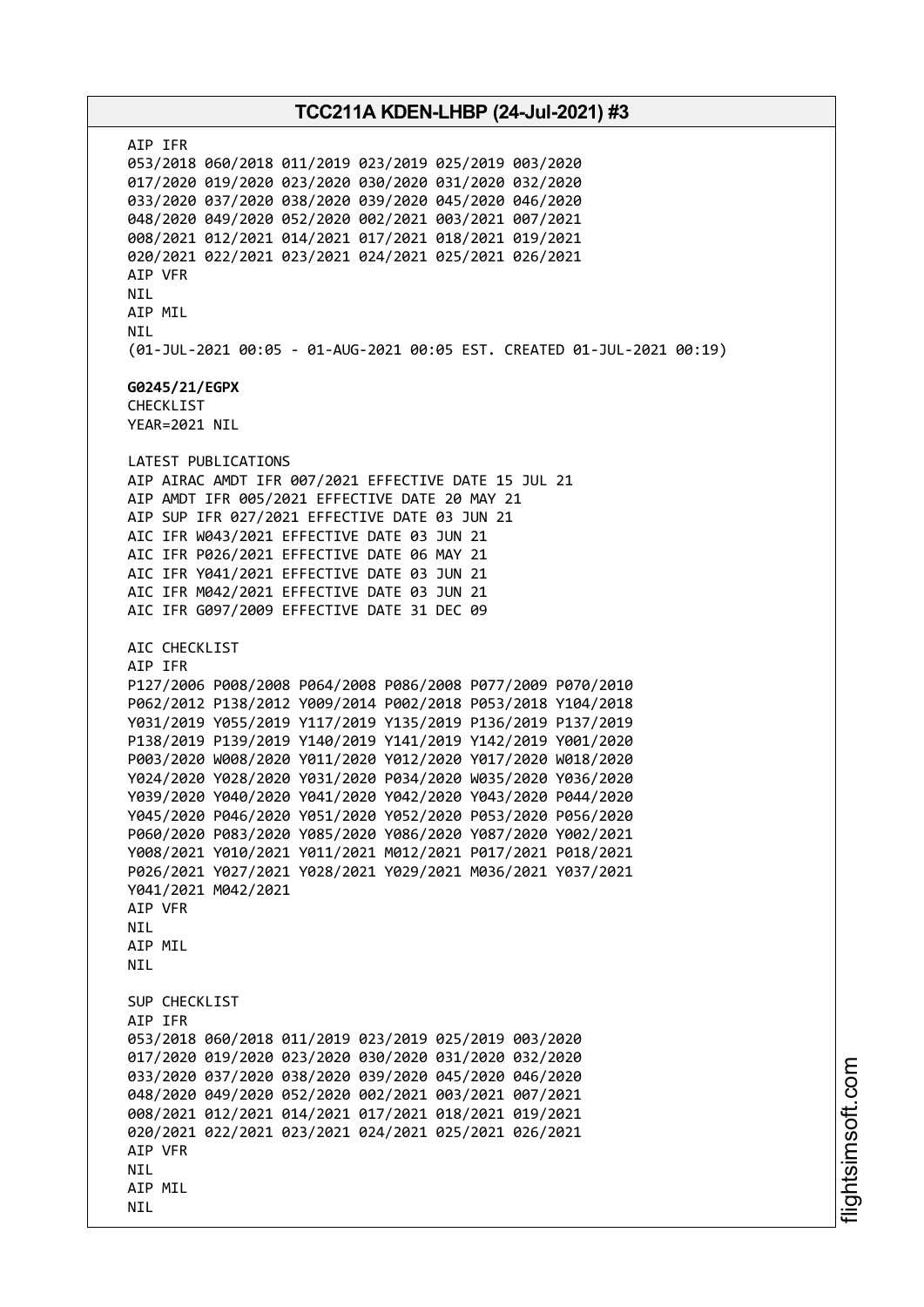(01-JUL-2021 00:05 - 01-AUG-2021 00:05 EST. CREATED 01-JUL-2021 00:18) **V0011/21/EGPX** CHECKLIST YEAR=2021 0007 0009 LATEST PUBLICATIONS AIP AIRAC AMDT IFR 007/2021 EFFECTIVE DATE 15 JUL 21 AIP AMDT IFR 005/2021 EFFECTIVE DATE 20 MAY 21 AIP SUP IFR 027/2021 EFFECTIVE DATE 03 JUN 21 AIC IFR W043/2021 EFFECTIVE DATE 03 JUN 21 AIC IFR P026/2021 EFFECTIVE DATE 06 MAY 21 AIC IFR Y041/2021 EFFECTIVE DATE 03 JUN 21 AIC IFR M042/2021 EFFECTIVE DATE 03 JUN 21 AIC IFR G097/2009 EFFECTIVE DATE 31 DEC 09 AIC CHECKLIST AIP IFR P127/2006 P008/2008 P064/2008 P086/2008 P077/2009 P070/2010 P062/2012 P138/2012 Y009/2014 P002/2018 P053/2018 Y104/2018 Y031/2019 Y055/2019 Y117/2019 Y135/2019 P136/2019 P137/2019 P138/2019 P139/2019 Y140/2019 Y141/2019 Y142/2019 Y001/2020 P003/2020 W008/2020 Y011/2020 Y012/2020 Y017/2020 W018/2020 Y024/2020 Y028/2020 Y031/2020 P034/2020 W035/2020 Y036/2020 Y039/2020 Y040/2020 Y041/2020 Y042/2020 Y043/2020 P044/2020 Y045/2020 P046/2020 Y051/2020 Y052/2020 P053/2020 P056/2020 P060/2020 P083/2020 Y085/2020 Y086/2020 Y087/2020 Y002/2021 Y008/2021 Y010/2021 Y011/2021 M012/2021 P017/2021 P018/2021 P026/2021 Y027/2021 Y028/2021 Y029/2021 M036/2021 Y037/2021 Y041/2021 M042/2021 AIP VFR NIL AIP MIL **NTI** SUP CHECKLIST AIP IFR 053/2018 060/2018 011/2019 023/2019 025/2019 003/2020 017/2020 019/2020 023/2020 030/2020 031/2020 032/2020 033/2020 037/2020 038/2020 039/2020 045/2020 046/2020 048/2020 049/2020 052/2020 002/2021 003/2021 007/2021 008/2021 012/2021 014/2021 017/2021 018/2021 019/2021 020/2021 022/2021 023/2021 024/2021 025/2021 026/2021 AIP VFR NIL AIP MIL **NTI** (01-JUL-2021 00:05 - 01-AUG-2021 00:05 EST. CREATED 01-JUL-2021 00:12) **B1579/21/EGPX** TRIGGER NOTAM - PERM AIRAC AIP AMDT 08/21 WEF 12 AUG 21. MULTIPLE ENR CHANGES, SEE COVER SHEET FOR FULL DETAILS (12-AUG-2021 00:00 - 25-AUG-2021 23:59. CREATED 01-JUL-2021 00:05) **H3562/21/EGPX** D BAND HIGH INTENSITY RADIO TRANSMISSION AREA (HIRTA) IN LOW FLYING AREA 14 AND NIGHT SECTOR 1A AT 562213N 0025259W, (LEUCHARS, FIFE) RADIUS 0.5NM. MAX HEIGHT 512FT AGL.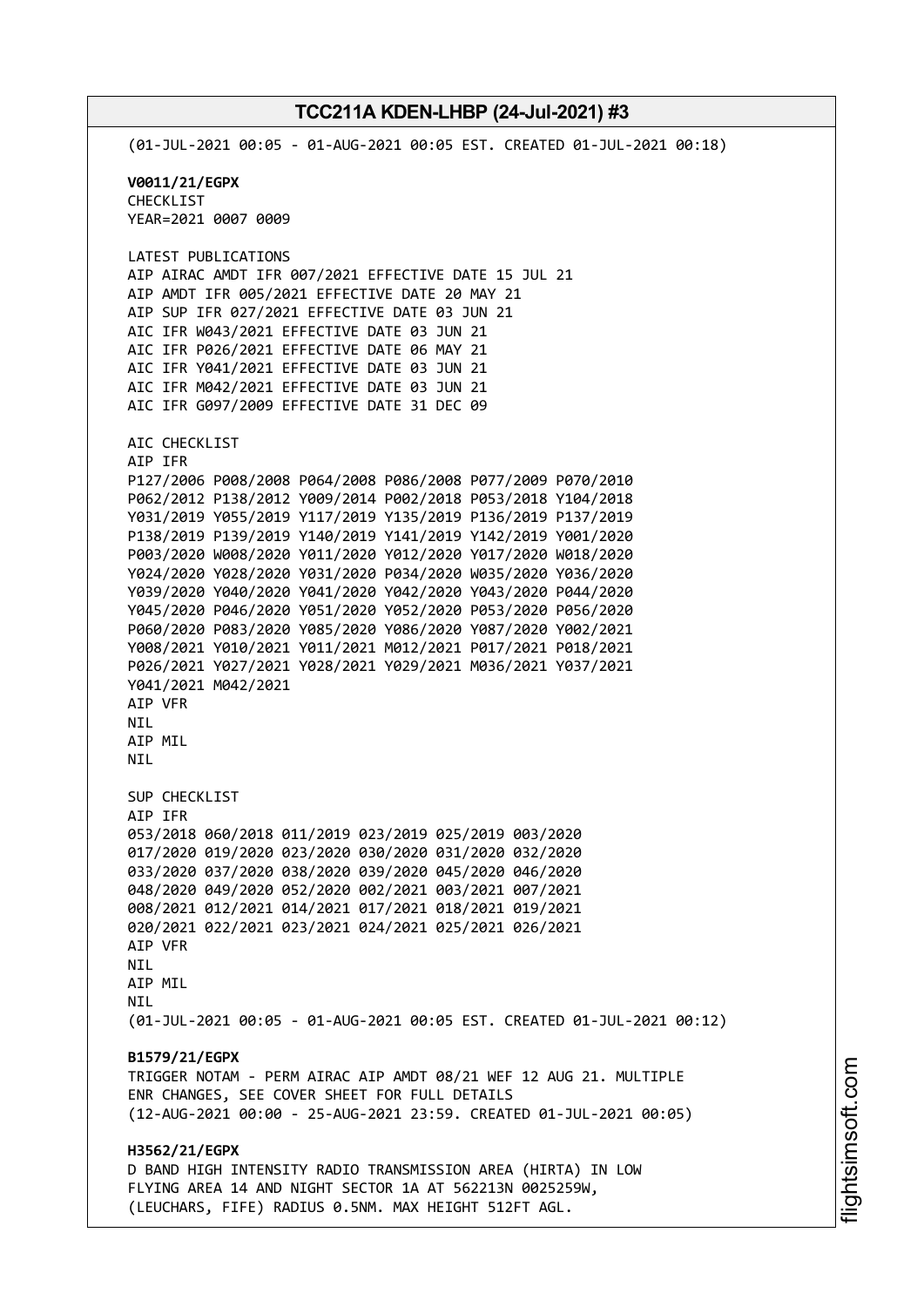| 21/06/079/LFTP<br>SAFE DISTANCES                                   |          |             |
|--------------------------------------------------------------------|----------|-------------|
| CIVILIAN ACFT                                                      | 0.069NM  | 115FT AGL   |
| MIL ACFT SUSCEPTIBILITY                                            |          |             |
| <b>VERY LOW</b>                                                    | SAFE     | <b>SAFE</b> |
| LOW                                                                | 0.0843NM | 170FT AGL   |
| MEDIUM                                                             | 0.1107NM | 262FT AGL   |
| HIGH                                                               | 0.1825NM | 512FT AGL   |
| PULSE LOW                                                          | 0.0438NM | 28FT AGL    |
| PULSE MEDIUM                                                       | 0.0488NM | 46FT AGL    |
| PULSE HIGH                                                         | 0.0587NM | 81FT AGL    |
| SFC-535FT AMSL                                                     |          |             |
| (24-JUN-2021 09:45 - 09-SEP-2021 22:59. CREATED 24-JUN-2021 10:01) |          |             |

#### **B1537/21/EGPX**

ATS ROUTES UP60 BETWEEN VAXIT AND LAMRO, UN581 BETWEEN VAXIT AND GIBSU AND UN603 BETWEEN AKIVO AND SUM ARE UNAVAILABLE FOR FLIGHT PLANNING DUE MAINTENANCE AT SUMBURGH RADAR. CONTACT:00441294655300 (05-AUG-2021 17:00 - 05-AUG-2021 19:00. CREATED 23-JUN-2021 16:30)

#### **H3391/21/EGPX**

STATIONARY TRANSPONDER TESTING. TEST TRANSPONDER LOCATED WI 0.5NM: 572027N 0072125W (SOUTH UIST, OUTER HEBRIDES). VIRTUAL STATIONARY - AIRCRAFT INDICATIONS MAY OCCUR ABOVE THE SITE AT 50NM OR 100NM. FOR INFO 07876 200320. 2021-06-0254/AS3. SFC-UNL JUN 22 0800-2359, JUN 23-30 0001-2359, JUL 01-31 0001-2359 (22-JUN-2021 08:00 - 31-JUL-2021 23:59. CREATED 18-JUN-2021 11:28)

#### **H3353/21/EGPX**

CIVIL AIRCRAFT NOTIFICATION PROCEDURE - UNDERSLUNG LOADS WILL OPERATE LOW FLYING AREA 14 WI 2NM RADIUS OF PSN 570807N 0034019W, (AVIEMORE, HIGHLANDS). MAX HEIGHT 500FT AGL. ACFT MAY BE RESTRICTED IN ABILITY TO MANOEUVRE AND UNABLE TO COMPLY WITH RAC OPS CTC 07442 502437. 21/06/137/LFC SFC-4500FT AMSL 0800-1700 (17-JUN-2021 13:10 - 31-JUL-2021 17:00. CREATED 17-JUN-2021 13:13)

#### **B1508/21/EGPX**

THE FOLLOWING DETAILS IN AIC M042/2021 RESTRICTION OF FLYING REGULATIONS: JET FORMATION DISPLAY TEAM SITES, 4 JUNE - 25 JULY 20211 ARE INCORRECT. USERS ARE REQUESTED TO REPLACE MOD.UK WITH MOD.GOV.UK IN PARA 8(A) AND (B), DELETE CLEETHORPES AND HONINGTON FROM THE TABLE IN PARAGRAPH 9 AND ADD THE 26 AND 27 JUNE 2021 TO COLUMN 4 FOR HEADCORN. (17-JUN-2021 11:00 - 25-JUL-2021 22:59. CREATED 17-JUN-2021 11:35)

#### **H3211/21/EGPX**

UNMANNED CAPTIVE BALLOON IN LOW FLYING AREA 14 WI 1NM RADIUS OF PSN 562756N 0025709W (DUNDEE, DUNDEE CITY) MAX HGT 200FT AGL. 21/06/039/LFTP SFC-600FT AMSL  $SR - SS$ (15-JUN-2021 03:21 - 14-SEP-2021 18:32. CREATED 14-JUN-2021 12:33)

#### **B1431/21/EGPX**

COVID-19: EMERGENCY DIVERSIONS. THE ABILITY FOR AERODROMES TO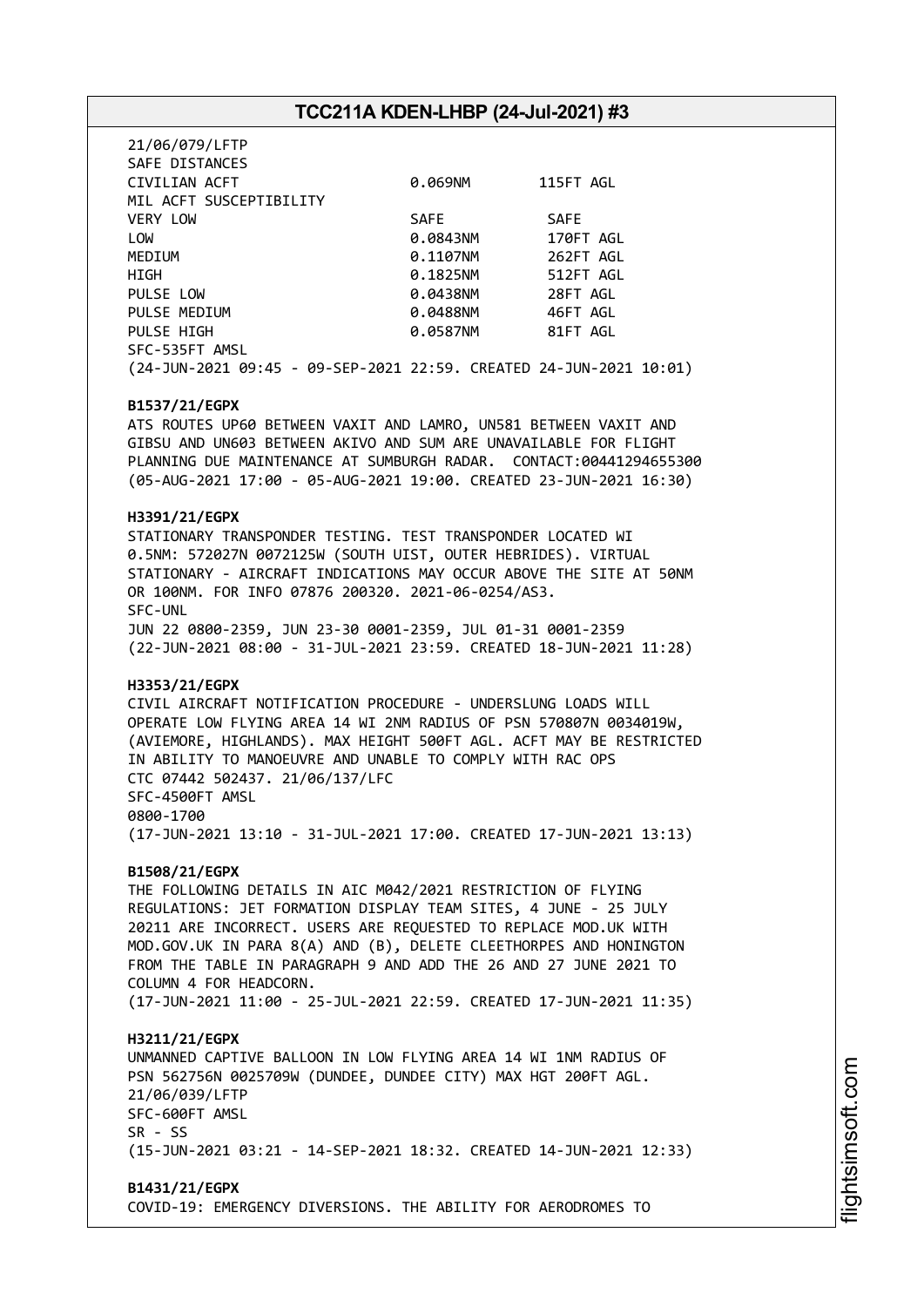ACCEPT NON-EMERGENCY DIVERSIONS MAY BE LIMITED DURING COVID-19. NON-EMERGENCY DIVERSION REQUESTS WILL TAKE TIME TO COORDINATE AND OPERATORS SHOULD BE AWARE THAT THE EXPECTED ALTERNATE MAY NOT BE ABLE TO ACCEPT THE REQUEST AND ALTERNATE OPTIONS MAY NEED TO BE CONSIDERED IN ADVANCE. SHOULD A DIVERSION EXPECT TO ARRIVE WITH LESS THAN THE FINAL RESERVE FUEL THE COMMANDER SHALL IMMEDIATELY INFORM ATC AND DECLARE AN EMERGENCY. AIRCRAFT EMERGENCIES WILL BE OFFERED ANY SUITABLE AND AVAILABLE AERODROME. 2001-05-0459/AS3). (09-JUN-2021 09:15 - 27-AUG-2021 23:59. CREATED 09-JUN-2021 09:29)

### **B1413/21/EGPX**

THE EUROPEAN GEOSTATIONARY NAVIGATION OVERLAY SERVICE (EGNOS) IS NOT AVAILABLE FOR LPV PROCEDURES. LPV LINES OF OCA(H) DISPLAYED ON RNP INSTRUMENT APPROACH CHARTS ARE NOT AVAILABLE FOR USE. (25-JUN-2021 00:01 - 24-SEP-2021 23:59. CREATED 08-JUN-2021 13:48)

#### **N0118/21/EGPX**

AVIATION LGT INTERMITTANTLY U/S OBST UK0150A006F PSN 560255N 0034057W (LONGANNET POWER STATION, FIFE). HGT 600FT AGL/621FT AMSL. 2020-12-0268/CIV1 (07-JUN-2021 12:00 - 05-SEP-2021 12:00. CREATED 07-JUN-2021 09:31)

#### **K0230/21/EGPX**

LIT CRANE POSITION 550245N 0012658W (WHITLEY BAY, TYNE AND WEAR) IN LOW FLYING AREA 12 AND NIGHT SECTOR 4AS HGT 161FT AMSL (114FT AGL). 21/06/012/LFTP (08-JUN-2021 00:00 - 12-AUG-2021 23:59. CREATED 07-JUN-2021 09:24)

#### **B1372/21/EGPX**

AIRSPACE RESTRICTION ISSUED BY THE DEPARTMENT FOR TRANSPORT - AIRCRAFT OPERATING SCHEDULED SERVICES BY OR ON BEHALF OF BELAVIA BELARUSIAN AIRLINES ARE PROHIBITED FROM FLYING IN UK AIRSPACE, INCLUDING THAT AIRSPACE ABOVE THE TERRITORIAL SEA OF THE UK. THIS REGULATION DOES NOT APPLY TO ANY AIRCRAFT FLYING IN ACCORDANCE WITH THE PERMISSION OF THE UK SECRETARY OF STATE FOR TRANSPORT OR TO ACFT FLYING IN ACCORDANCE WITH A CLEARANCE ISSUED BY LONDON TERMINAL CONTROL CENTRE SWANWICK THE AIR TRAFFIC CONTROL CENTRE PRESTWICK. PERMISSION AVAILABLE FROM UK DEPARTMENT FOR TRANSPORT +44 0300 330 3000, MON-FRI 0830-1730, OR VIA DUTYOFFICERS(AT)DFT.GOV.UK, OR IN WRITING TO CONTACTDFT(AT)DFT.GOV.UK 2021-05-0542/AS6 (03-JUN-2021 11:00 - 01-SEP-2021 10:59 EST. CREATED 03-JUN-2021 11:08)

#### **B1363/21/EGPX**

TRIGGER NOTAM - PERM AIRAC AIP AMDT 07/21 WEF 15 JUL 2021. MULTIPLE ENR CHANGES, SEE COVER SHEET FOR FULL DETAILS ENR SECTION (15-JUL-2021 00:00 - 29-JUL-2021 23:59. CREATED 03-JUN-2021 00:14)

#### **V0009/21/EGPX**

AIRSPACE SECURITY WARNING ISSUED BY THE DEPARTMENT FOR TRANSPORT - RISK TO CIVIL AVIATION IN BELARUS. OPERATORS ARE ADVISED NOT TO ENTER THE TERRITORY AND AIRSPACE OF BELARUS DUE TO SERIOUS SAFETY AND SECURITY CONCERNS POSED TO COMMERCIAL AVIATION. OPERATORS ARE ADVISED TO TAKE THIS INFORMATION INTO ACCOUNT IN THEIR OWN RISK ASSESSMENTS AND ROUTING DECISIONS. CONTACT UK DEPARTMENT FOR TRANSPORT +44(0)207 082 6639 OR +44(0)207 944 5999 OUT OF HOURS. FOR FURTHER DETAILS. 2021-05-0542/AS6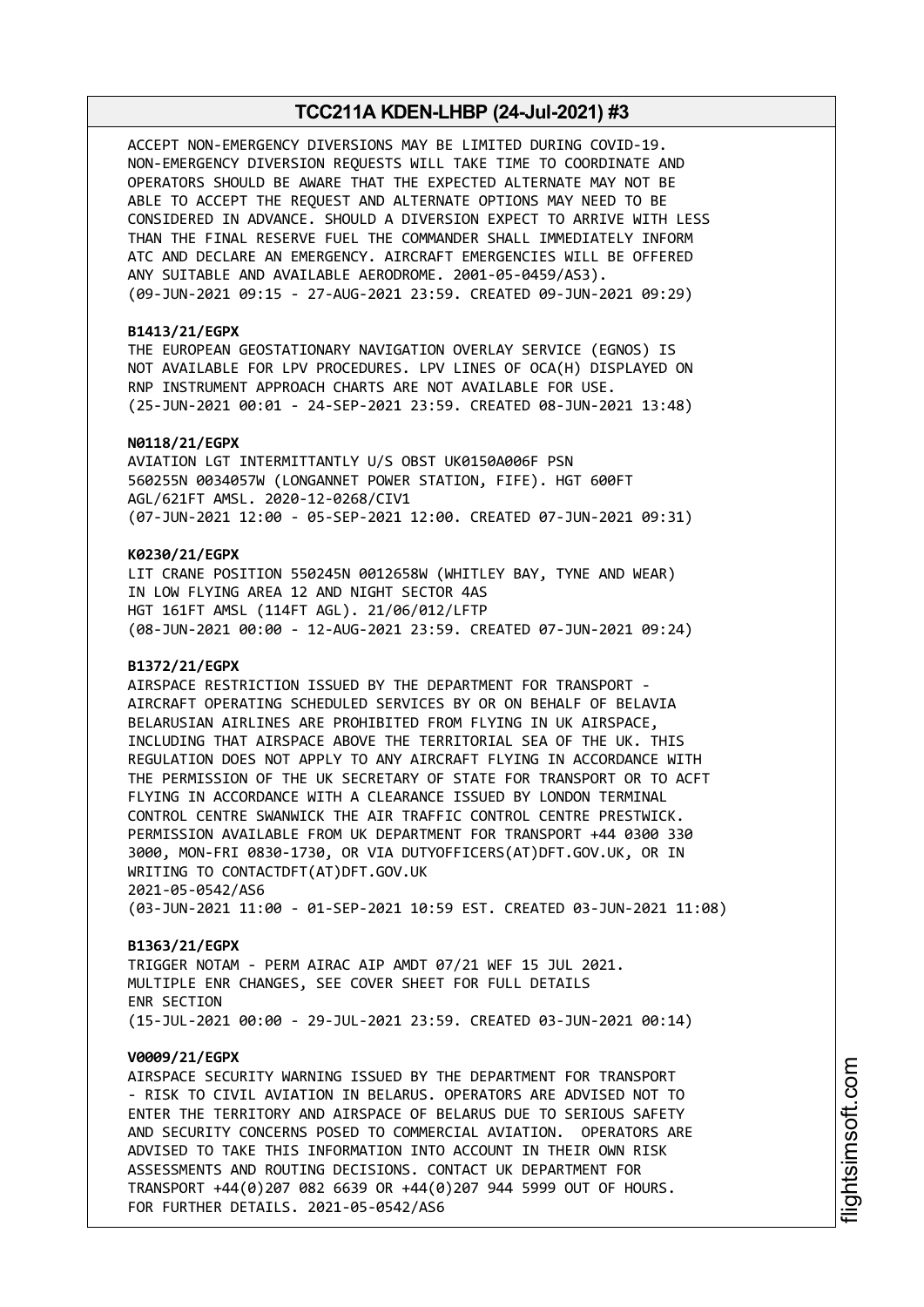SFC-UNL (25-MAY-2021 06:36 - 22-AUG-2021 16:00 EST. CREATED 25-MAY-2021 06:36) **H2465/21/EGPX** MILITARY EXERCISE. EXER TYPHOON WARRIOR. UP TO 60 MIL ACFT WILL OPERATE AND CONDUCT HIGH ENERGY MANOEVRES WI AREA BOUNDED BY: 574800N 0002400E - 544500N 0025700E - 542300N 0024500E - 533000N 0030000E - 531600N 0030000E - 532000N 0023000E - 531200N 0023000E - 530900N 0020600E - 532200N 0000400E - 534300N 0000800W - 544200N 0011400W - 550100N 0013000W - 550300N 0014100W - 550600N 0013800W - 552600N 0023700W - 553800N 0025100W - 560000N 0024900W - 560700N 0025600W - 560700N 0033000W - 561400N 0033200W - 562400N 0031500W - 571600N 0021000W - 574800N 0002400E. ACCESS TO CONTROLLED AIRSPACE SUBJ ATC CLR. ACFT MAY BE UNABLE TO COMPLY WITH RAC. FOR OPERATIONAL INFO CTC: 01522 731625 (1ACC DURING HOURS OF ACTIVITY) OR 01526 346346 (AT ALL OTHER TIMES). AIRSPACE COORDINATION NOTICE 2021-07-0028/AS3 REFERS. SFC-FL660 17 19 24 26 0830-1130 (17-AUG-2021 08:30 - 26-AUG-2021 11:30. CREATED 18-MAY-2021 11:16) **H2462/21/EGPX** MILITARY EXERCISE. EXER TYPHOON WARRIOR. UP TO 60 MIL ACFT WILL OPERATE AND CONDUCT HIGH ENERGY MANOEVRES WI AREA BOUNDED BY: 574800N 0002400E - 544500N 0025700E - 542300N 0024500E - 533000N 0030000E - 531600N 0030000E - 532000N 0023000E - 531200N 0023000E - 530900N 0020600E - 532200N 0000400E - 534300N 0000800W - 544200N 0011400W - 550100N 0013000W - 550300N 0014100W - 550600N 0013800W - 552600N 0023700W - 553800N 0025100W - 560000N 0024900W - 560700N 0025600W - 560700N 0033000W - 561400N 0033200W - 562400N 0031500W - 571600N 0021000W - 574800N 0002400E. ACCESS TO CONTROLLED AIRSPACE SUBJ ATC CLR. ACFT MAY BE UNABLE TO COMPLY WITH RAC. FOR OPERATIONAL INFO CTC: 01522 731625 (1ACC DURING HOURS OF ACTIVITY) OR 01526 346346 (AT ALL OTHER TIMES). AIRSPACE COORDINATION NOTICE 2021-07-0028/AS3 REFERS. SFC-FL660 JUL 15 20 0830-1130, JUL 22 0830-1430, JUL 27 29 AUG 03 0830-1130 (15-JUL-2021 08:30 - 03-AUG-2021 11:30. CREATED 18-MAY-2021 11:01) **B1209/21/EGPX** SAFETY AND OPERATIONAL DIRECTIVE, NUMBER 2021/003 ISSUED 14 MAY 2021, BOEING 737-8 BOEING 737-8200 AND BOEING 737-9 (MAX) RETURN TO SERVICE.IN ACCORDANCE WITH SD-2021/003 THE CIVIL AVIATION AUTHORITY (CAA), IN EXERCISE OF ITS POWERS UNDER ARTICLE 248, AND IN ACCORDANCE WITH ARTICLE 17(1), OF THE AIR NAVIGATION ORDER 2016, AND SUBJECT TO, AND IN ACCORDANCE WITH, UK REGULATION (EU) 2018/1139 (AS RETAINED IN UK LAW), ARTICLE 70, DIRECTS OPERATORS AND PILOTS IN COMMAND OF ANY BOEING 737-8 MAX OR BOEING 737-9 MAX AIRCRAFT WHICH IS REGISTERED OTHER THAN IN THE UK NOT TO CONDUCT FLIGHTS WITHIN UK AIRSPACE UNLESS THEY HAVE SUBMITTED A DECLARATION TO THE CAA. ADDITIONALLY SUCH AEROPLANES TOGETHER WITH ANY BOEING 737-8200 AEROPLANE ARE NOT TO CONDUCT RNP-AR APPROACH OPERATIONS WITHIN THE UK. NOTWITHSTANDING THE ABOVE OPERATORS AND PILOTS IN COMMAND OF ANY SUCH BOEING 737-8 MAX OR BOEING 737-9 MAX AIRCRAFT REGISTERED OTHER THAN IN THE UK MAY CONDUCT A FERRY FLIGHT OPERATION FOR THE PURPOSE OF ESSENTIAL MAINTENANCE OR MODIFICATION INTO, OUT OF OR THROUGH UK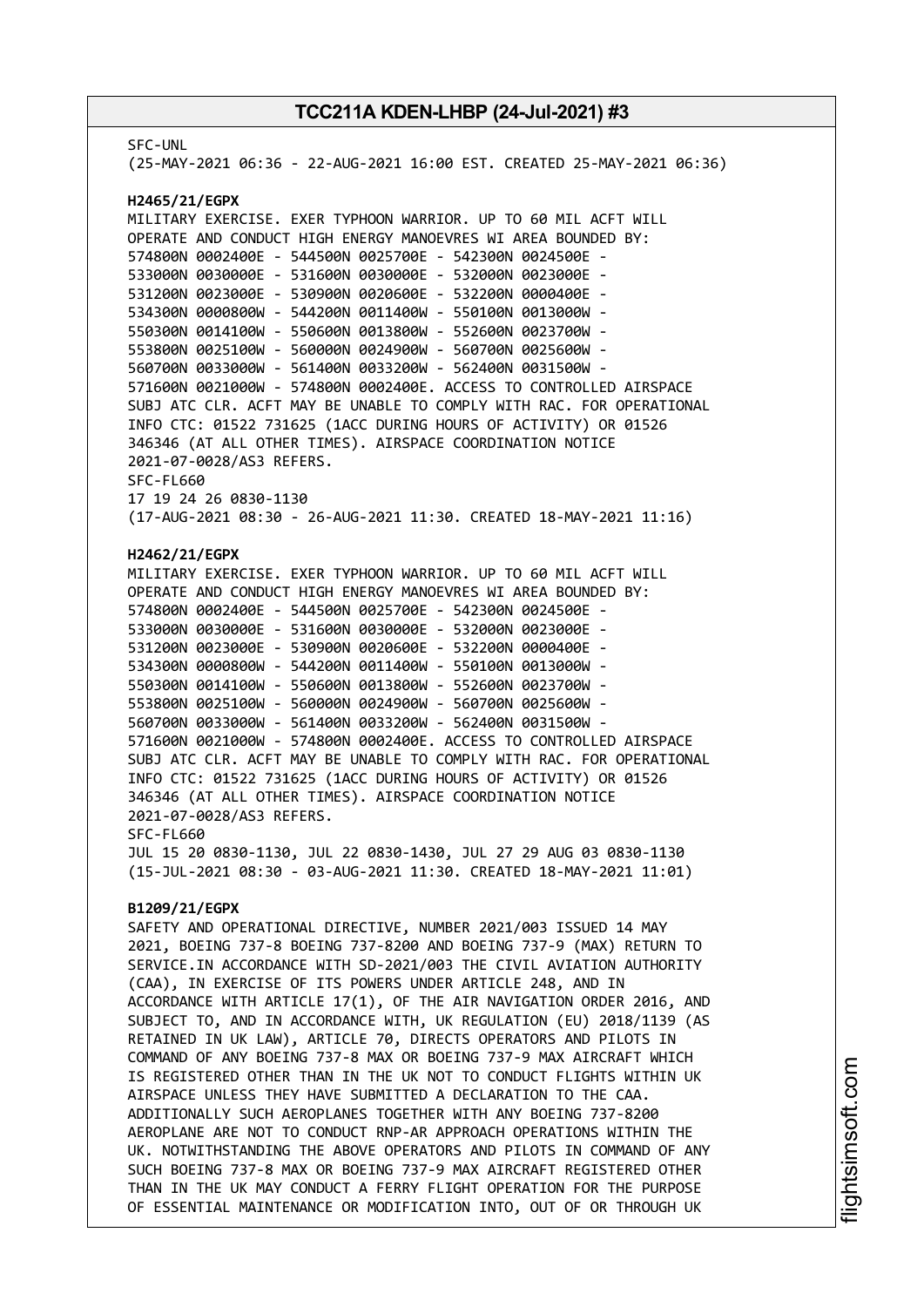AIRSPACE, SUBJECT TO THE EXPRESS PERMISSION OF THE CAA AND SUBJECT TO SUCH REQUIREMENTS AND CONDITIONS AS THE PERMISSION CONTAINS.TO BE GRANTED A PERMISSION FOR ANY ABOVE FERRY FLIGHT, THE OPERATOR MUST APPLY TO THE CAA AND COMPLY WITH THEIR REQUIREMENTS AND CONDITIONS. PERMISSION WILL BE PROVIDED TO THE OPERATOR IN WRITING. 2019-03-0217/AS4. (14-MAY-2021 16:46 - 11-AUG-2021 19:00 EST. CREATED 14-MAY-2021 16:47)

#### **B1207/21/EGPX**

MILITARY EXERCISE. SSR MODE 3/A CODES 0100, 0200, 0300, 0400, 0500, 0600, 0700, 1510 - 1577 AND 2400 - 2477 TEMPO ALLOCATED TO EXER TYPHOON WARRIOR 21. INFO CTC 01526 346346 OR 01526 346351. 2021-06-0138/AS3. (15-JUL-2021 00:01 - 26-AUG-2021 23:59. CREATED 14-MAY-2021 14:22)

#### **B1205/21/EGPX**

COVID-19: FLIGHT RESTRICTIONS. ISLE OF MAN. ALL ACFT INTENDING TO LAND ON THE ISLE OF MAN MUST DO SO AT ISLE OF MAN AIRPORT DURING PUBLISHED AIRPORT OPENING HOURS TO COMPLETE PORT ARRIVALS PROCESS PRIOR TO LANDING ELSEWHERE ON THE ISLAND. LANDING FEES ARE WAIVED FOR ACFT DEPARTING TO AN ALTERNATIVE SITE WITHIN 1 HOUR. FAILURE TO COMPLY MAY RESULT IN A FINE OR IMPRISONMENT. FOR INFO SEE COVID19.GOV.IM/GENERAL-INFORMATION/PRIVATE-VESSELS-AND-AIRCRAFTS/ OR PHONE +44 1624 687171. 2020-08-0241/AS4 (14-MAY-2021 09:06 - 12-AUG-2021 12:00 EST. CREATED 14-MAY-2021 09:07)

#### **B1175/21/EGPX**

COVID-19: CREWS/PASSENGERS REQUIREMENTS. CREWS SHOULD COMPLETE THE ENHANCED GENERAL AIRCRAFT DECLARATION (GAD) PROCESS FOR ALL INTERNATIONAL FLIGHTS INTO THE UK, INCLUDING THE ACTIVE REPORTING OF NIL RETURNS. IF SYMPTOMATIC PASSENGERS ARE IDENTIFIED, THIS MUST BE NOTIFIED. GADS FOR FLIGHTS TO ENGLAND SHOULD BE SENT TO THE HEALTH CONTROL UNIT TEL: +44 (0) 20 8745 7209 EMAIL: HEATHROW.HCU(AT)PHE.GOV.UK.GADS. FOR FLIGHTS TO SCOTLAND SHOULD BE SENT TO PUBLIC HEALTH SCOTLAND TEL: +44 (0)141 300 1414 EMAIL: NSS.HPSCORONAVIRUS(AT)NHS.NET (SUBJECT: AIRCRAFT DECLARATION). GADS FOR FLIGHTS TO NORTHERN IRELAND SHOULD BE SENT TO PUBLIC HEALTH AGENCY TEL: +44 (0)141 300 1414 EMAIL: NIPORTHEALTH(AT)HSCNI.NET. 2021-05-0359/AS6 (12-MAY-2021 09:45 - 07-AUG-2021 23:59. CREATED 12-MAY-2021 09:39)

#### **B0989/21/EGPX**

ADD ACTIVITY TO THE REMARKS OF THE PLYMOUTH PORTLAND AND PORTSMOUTH DANGER AREAS. ACTIVITY: ELECTRONIC/ OPTICAL HAZARDS. FOR THE FOLLOWING DANGER AREAS: EG D003 - PLYMOUTH EG D004 - PLYMOUTH EG D006 A,B,C - FALMOUTH BAY EG D007 A,B,C - FOWEY, FOWEY INNER EG D008 A,B,C - PLYMOUTH EG D009 A,B - WEMBURY EG D012 - LYME BAY NORTH EG D013 - LYME BAY EG D014 - PORTLAND EG D017 - PORTLAND EG D021 - PORTLAND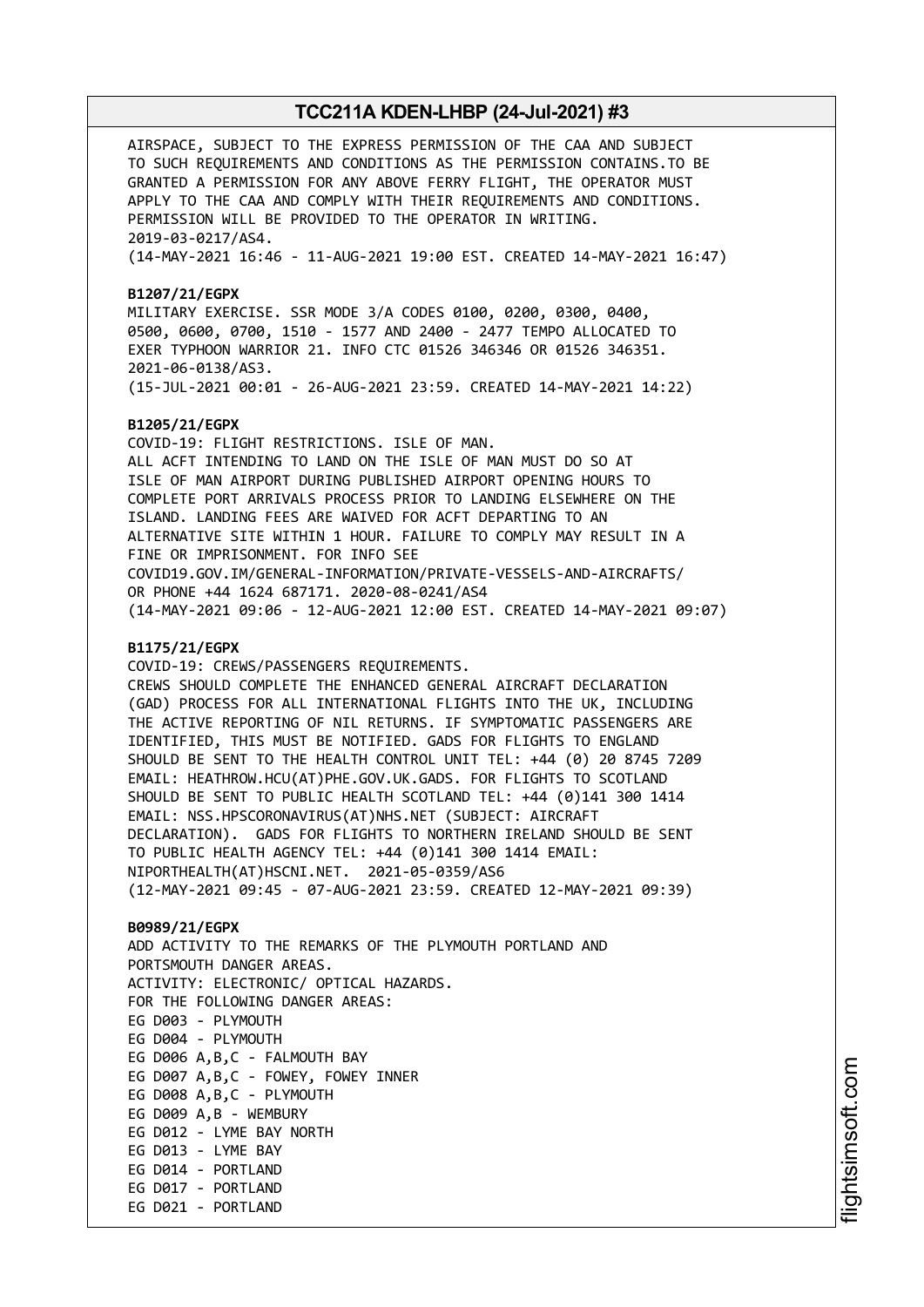EG D023 - PORTLAND EG D031 - PORTLAND EG D036 - PORTSMOUTH EG D037 - PORTSMOUTH EG D038 - PORTSMOUTH EG D039 - PORTSMOUTH EG D040 - PORTSMOUTH UK AIP ENR 5.1 REFERS (26-APR-2021 00:00 - PERM. CREATED 23-APR-2021 13:40) **B0950/21/EGPX** ENR 5.1 RESTRICTED AREAS EG RU908A SUMBURGH TO EG RU908G SUMBURGH UPDATE REMARK TO: FRZ ACTIVE H24. UNMANNED AIRCRAFT FLIGHT NOT PERMITTED UNLESS PERMISSION HAS BEEN GRANTED BY THE RELEVANT AIR TRAFFIC SERVICE UNIT. ATC MUST BE CONTACTED DURING OPENING HOURS AND INFORMED OF FLIGHTS 24 HOURS IN ADVANCE OF OPERATION. FOR CONTACT DETAILS SEE AIP, PART 3 - AERODROMES, SECTION AD 2.2. UK AIP ENR 5.1, EGPB AD 2.2 REFERS (19-APR-2021 16:14 - PERM. CREATED 19-APR-2021 16:14) **B0911/21/EGPX** SSR CODES 1260-1277 REALLOCATED FROM THE CHANNEL ISLANDS TO QUEEN ELIZABETH CLASS AIRCRAFT CARRIERS. UK AIP ENR 1.6 REFERS (01-MAY-2021 00:00 - PERM. CREATED 15-APR-2021 08:49) **H1573/21/EGPX** MODEL ROCKET FIRING WI 2NM LOCATION 554300N 0044800W (FAIRLIE MOOR, NORTH AYRSHIRE). FOR INFO 07733 250135. 2021-06-0042/AS2 SFC-16000FT AMSL (06-NOV-2021 12:00 - 06-NOV-2021 17:00. CREATED 14-APR-2021 14:24) **H1571/21/EGPX** MODEL ROCKET FIRING WI 2NM LOCATION 554300N 0044800W (FAIRLIE MOOR, NORTH AYRSHIRE). FOR INFO 07733 250135. 2021-06-0042/AS2 SFC-16000FT AMSL (27-NOV-2021 12:00 - 27-NOV-2021 17:00. CREATED 14-APR-2021 14:22) **H1567/21/EGPX** MODEL ROCKET FIRING WI 2NM LOCATION 554300N 0044800W (FAIRLIE MOOR, NORTH AYRSHIRE). FOR INFO 07733 250135. 2021-06-0042/AS2 SFC-16000FT AMSL (16-OCT-2021 12:00 - 16-OCT-2021 18:00. CREATED 14-APR-2021 14:19) **H1565/21/EGPX** MODEL ROCKET FIRING WI 2NM LOCATION 554300N 0044800W (FAIRLIE MOOR, NORTH AYRSHIRE). FOR INFO 07733 250135. 2021-06-0042/AS2 SFC-16000FT AMSL (07-AUG-2021 12:00 - 07-AUG-2021 18:00. CREATED 14-APR-2021 14:19) **H1568/21/EGPX** MODEL ROCKET FIRING WI 2NM LOCATION 554300N 0044800W (FAIRLIE MOOR, NORTH AYRSHIRE). FOR INFO 07733 250135. 2021-06-0042/AS2 SFC-16000FT AMSL (25-SEP-2021 12:00 - 25-SEP-2021 18:00. CREATED 14-APR-2021 14:19)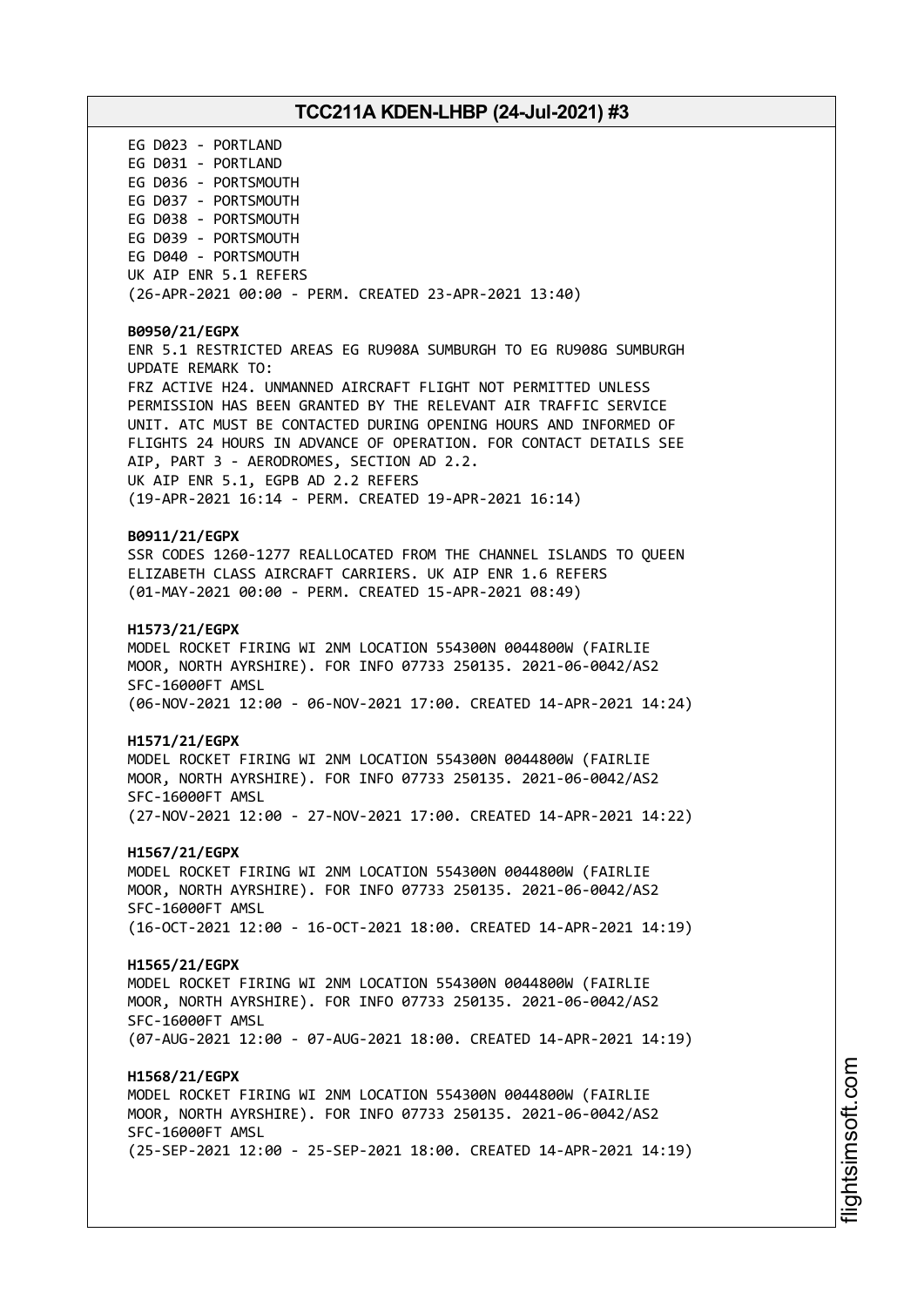┌──────────────────────────────────────────────────────────────────────────────┐

└──────────────────────────────────────────────────────────────────────────────┘

#### │**EKDK (COPENHAGEN FIR/UIR)** │

**D1266/21/EKDK**

OBST LIGHTS STOREBAELT 552025N0110124E AND 552037N0110254E U/S (PYLON 16 AND PYLON 17, FROM TOP TO CENTRAL NODE (23-JUL-2021 12:11 - 02-AUG-2021 12:00 EST. CREATED 23-JUL-2021 12:12)

**A2442/21/EKDK** DANGER AREA EKD304 DOGGER TSA ACTIVATED. SFC-FL530 (26-JUL-2021 07:55 - 26-JUL-2021 09:35. CREATED 23-JUL-2021 11:38)

**A2443/21/EKDK** DANGER AREA EKD304 DOGGER TSA ACTIVATED. SFC-FL530 (26-JUL-2021 11:00 - 26-JUL-2021 12:40. CREATED 23-JUL-2021 11:38)

#### **A2441/21/EKDK**

DANGER AREA EKD303 HANSTHOLM B - TSA ACTIVATED. FL055-FL530 (26-JUL-2021 11:00 - 26-JUL-2021 12:40. CREATED 23-JUL-2021 11:37)

**A2440/21/EKDK**

DANGER AREA EKD303 HANSTHOLM B - TSA ACTIVATED. FL055-FL530 (26-JUL-2021 07:55 - 26-JUL-2021 09:35. CREATED 23-JUL-2021 11:36)

#### **A2439/21/EKDK**

DANGER AREA EKD302 HANSTHOLM A - TSA ACTIVATED. SFC-FL530 (26-JUL-2021 11:00 - 26-JUL-2021 12:40. CREATED 23-JUL-2021 11:35)

#### **A2438/21/EKDK**

DANGER AREA EKD302 HANSTHOLM A - TSA ACTIVATED. SFC-FL530 (26-JUL-2021 07:55 - 26-JUL-2021 09:35. CREATED 23-JUL-2021 11:35)

**A2437/21/EKDK**

DANGER AREA EKD301 FANOE - TSA ACTIVATED. SFC-FL530 (26-JUL-2021 11:00 - 26-JUL-2021 12:40. CREATED 23-JUL-2021 11:35)

**A2436/21/EKDK** DANGER AREA EKD301 FANOE - TSA ACTIVATED. SFC-FL530 (26-JUL-2021 07:55 - 26-JUL-2021 09:35. CREATED 23-JUL-2021 11:32)

**D1262/21/EKDK** LGTD OBST CRANE ERECTED AT VALBY IN PSN 553955N0123202E. HGT 457FT AGL, ELEV 491FT AMSL. (22-JUL-2021 12:47 - 10-OCT-2021 12:00 EST. CREATED 22-JUL-2021 12:48)

**C0622/21/EKDK** ALL AIRCRAFT TO EKGF 1 HOUR PPR REQUIRED. PHONE +45 76121429. (20-JUL-2021 05:13 - 31-DEC-2021 12:00 EST. CREATED 20-JUL-2021 05:15)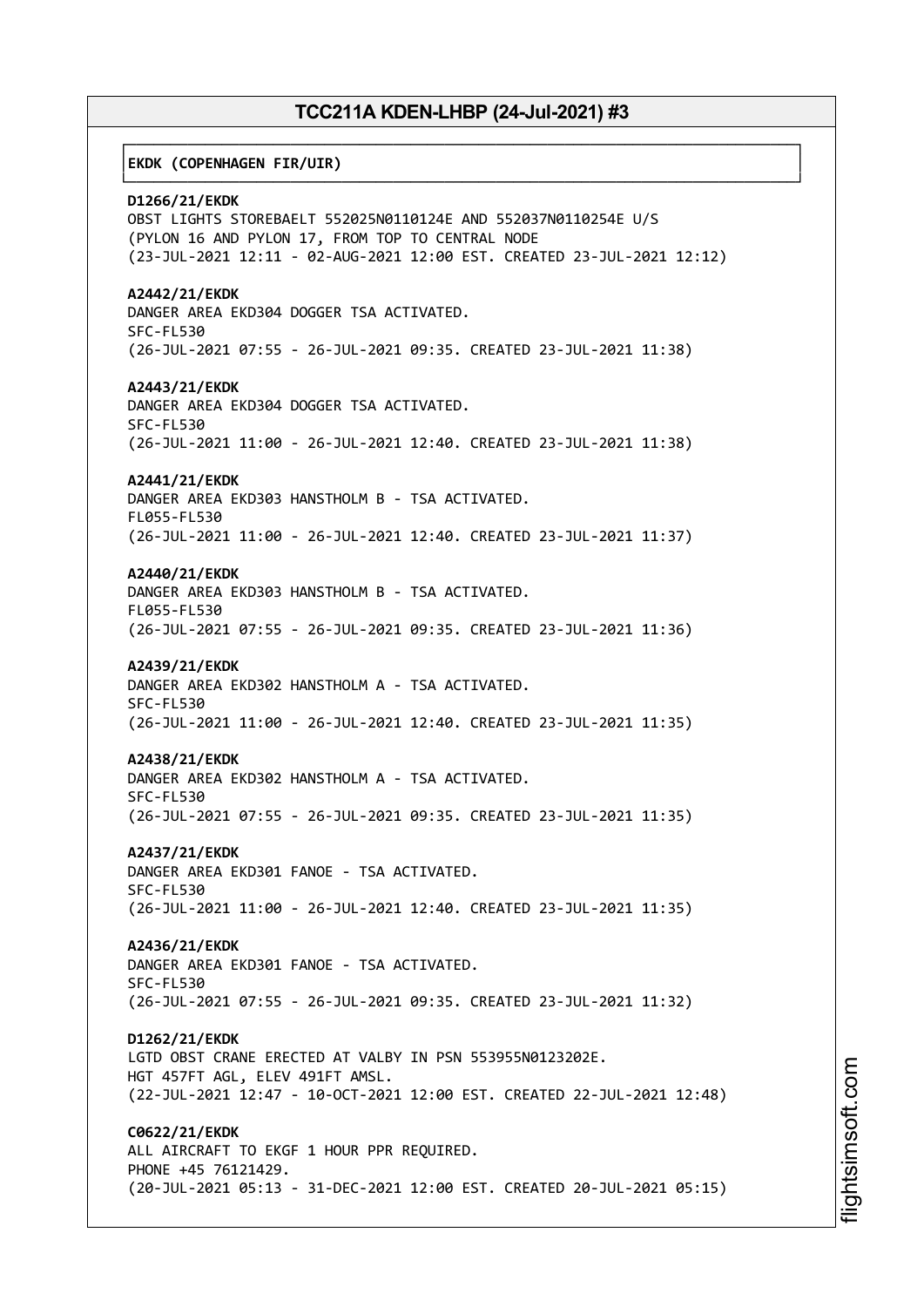#### **D1241/21/EKDK**

OBST LIGHTS AABENRAA, ENSTEDVAERKET 1 550114N0092632E U/S. (14-JUL-2021 06:38 - 30-SEP-2021 12:00 EST. CREATED 14-JUL-2021 06:40)

#### **A2284/21/EKDK**

DENMIL UHF 246.350 AND VHF 129.825 RADIOS ON THE FOLLOWING SITE SKROEBELEV, IS OUT OF COMMISSION DUE TO MAINTENANCE. TRAFFIC INFORMATION IS STILL AVAILABLE FROM DENMIL, BUT POOR TO NONE LOW LEVEL COVERAGE CAN BE EXPECTED AROUND LANGELAND, LOLLAND AND WESTERN PART OF BALTIC SEA. REF.: MILNOTAM M0340/21 (18-AUG-2021 07:00 - 18-AUG-2021 11:00. CREATED 12-JUL-2021 09:13)

#### **A2283/21/EKDK**

DENMIL UHF 246.350 AND 243.0 RADIOS ON THE FOLLOWING SITE KASTRUP, IS OUT OF COMMISSION DUE TO MAINTENANCE. POOR TO NONE LOW LEVEL COVERAGE CAN BE EXPECTED IN THE EASTERN PART OF DENMARK ON 243.0. AND IN KOEGE BUGT AND SOUTHERN PART OF KATTEGAT ON 246.350. REF.: MILNOTAM M0339/21 (13-AUG-2021 07:00 - 13-AUG-2021 11:00. CREATED 12-JUL-2021 09:12)

#### **A2275/21/EKDK**

TRIGGER NOTAM - PERM VFG AIRAC AMDT 09/21 WEF 09 SEP 2021. REF GEN 0.6: CORRECTION TO HEADER (AD 1.2) WITH REF TO AIRAC AMDT 12 AUG 2021. (09-SEP-2021 00:00 - 22-SEP-2021 23:59. CREATED 12-JUL-2021 08:25)

#### **A2274/21/EKDK**

TRIGGER NOTAM - PERM AIP DENMARK AND VFG AIRAC AMDT 09/21 WEF 09 SEP 2021. REF GEN 0.5 AND ENR 5.4: NEW OBSTACLES AULUM, ST. SOELS ENERGIPARK, VELLING 1 AND VELLING 2. REF GEN 1.1: CHANGE OF CAA NAME AND EMAIL. (09-SEP-2021 00:00 - 22-SEP-2021 23:59. CREATED 12-JUL-2021 08:24)

#### **A2268/21/EKDK**

DENMIL UHF 246.350 AND VHF 129.825 RADIOS ON THE FOLLOWING SITE VEJRHOEJ, IS OUT OF COMMISSION DUE TO MAINTENANCE. TRAFFIC INFORMATION IS STILL AVAILABLE FROM DENMIL, BUT POOR TO NONE LOW LEVEL COVERAGE CAN BE EXPECTED AROUND GREAT BELT AND NORTHERN PART OF SEALAND. REF MIL NOTAM M0338/21. (09-AUG-2021 07:00 - 09-AUG-2021 11:00. CREATED 12-JUL-2021 06:34)

#### **M0340/21/EKDK**

DENMIL UHF 246.350 AND VHF 129.825 RADIOS ON THE FOLLOWING SITE SKROEBELEV, IS OUT OF COMMISSION DUE TO MAINTENANCE. TRAFFIC INFORMATION IS STILL AVAILABLE FROM DENMIL, BUT POOR TO NONE LOW LEVEL COVERAGE CAN BE EXPECTED AROUND LANGELAND, LOLLAND AND WESTERN PART OF BALTIC SEA.

(18-AUG-2021 07:00 - 18-AUG-2021 11:00. CREATED 12-JUL-2021 05:59)

### **M0339/21/EKDK**

DENMIL UHF 246.350 AND 243.0 RADIOS ON THE FOLLOWING SITE KASTRUP, IS OUT OF COMMISSION DUE TO MAINTENANCE. POOR TO NONE LOW LEVEL COVERAGE CAN BE EXPECTED IN THE EASTERN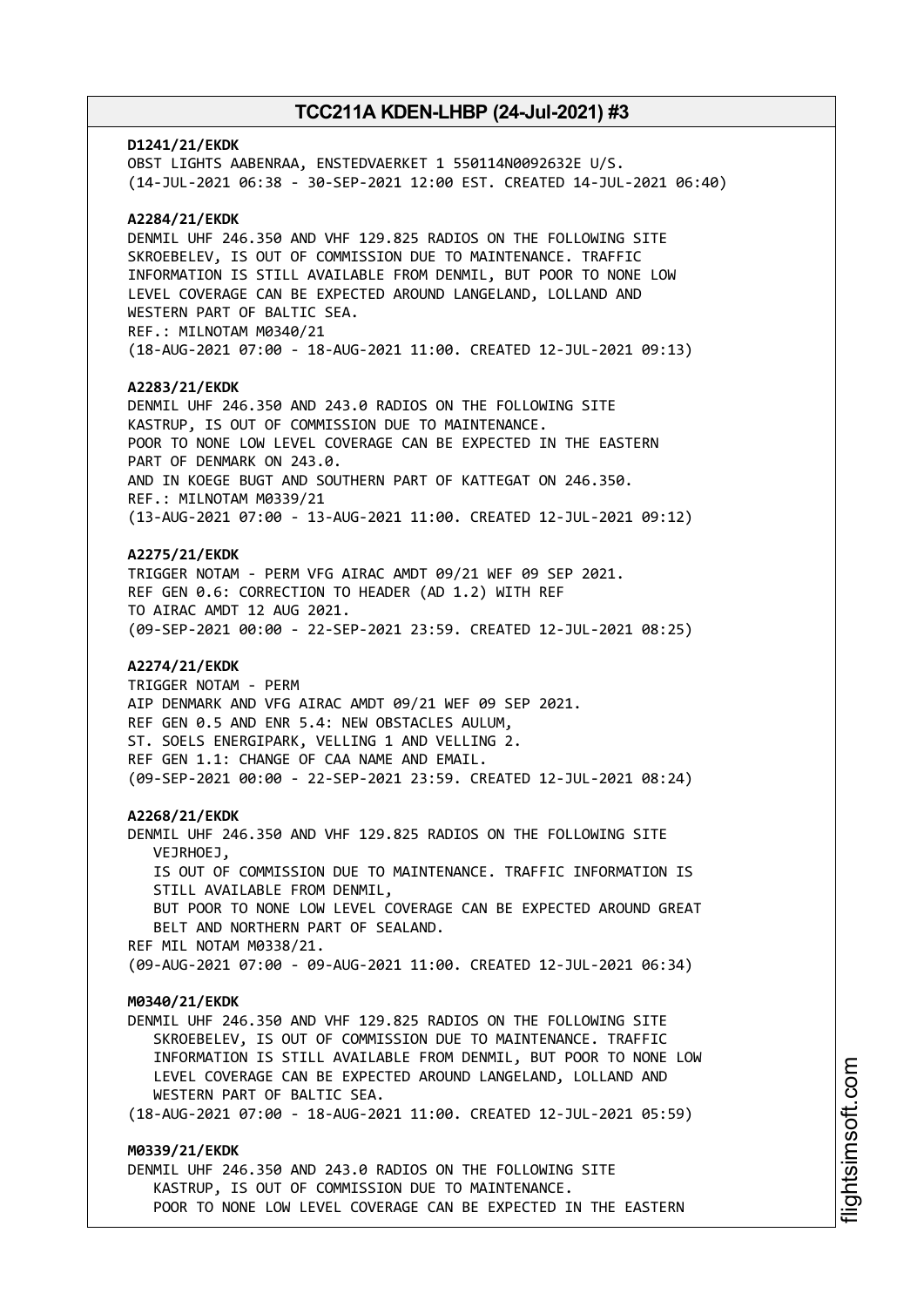PART OF DENMARK ON 243.0. AND IN KOEGE BUGT AND SOUTHERN PART OF KATTEGAT ON 246.350. (13-AUG-2021 07:00 - 13-AUG-2021 11:00. CREATED 12-JUL-2021 05:58) **M0338/21/EKDK** DENMIL UHF 246.350 AND VHF 129.825 RADIOS ON THE FOLLOWING SITE VEJRHOEJ, IS OUT OF COMMISSION DUE TO MAINTENANCE. TRAFFIC INFORMATION IS STILL AVAILABLE FROM DENMIL, BUT POOR TO NONE LOW LEVEL COVERAGE CAN BE EXPECTED AROUND GREAT BELT AND NORTHERN PART OF SEALAND. (09-AUG-2021 07:00 - 09-AUG-2021 11:00. CREATED 12-JUL-2021 05:56) **A2258/21/EKDK** NAV WARNING: PJE HALO/HAHO WILL TAKE PLACE AT BIERSTED REF MIL NOTAM M0336/21 SFC-30000FT AMSL (13-AUG-2021 07:00 - 13-AUG-2021 11:00. CREATED 09-JUL-2021 14:09) **A2257/21/EKDK** NAV WARNING: PJE HALO/HAHO WILL TAKE PLACE AT BIERSTED REF MIL NOTAM M0333/21 SFC-30000FT AMSL (12-AUG-2021 07:00 - 12-AUG-2021 15:00. CREATED 09-JUL-2021 14:07) **A2256/21/EKDK** NAV WARNING: PJE HALO/HAHO WILL TAKE PLACE AT BIERSTED REF MIL NOTAM M0329/21 SFC-30000FT AMSL (11-AUG-2021 07:00 - 11-AUG-2021 15:00. CREATED 09-JUL-2021 13:59) **D1214/21/EKDK** OBST LIGHTS AVEDOERE HOLME U/S. (09-JUL-2021 11:51 - 09-AUG-2021 12:00 EST. CREATED 09-JUL-2021 11:53) **A2238/21/EKDK** NAV WARNING PJE HALO/HAHO WILL TAKE PLACE AT BIERSTED PSN 571050N 0094908E, RADIUS 10 NM . REF MIL NOTAM M0323/21 SFC-30000FT AMSL (09-AUG-2021 08:00 - 09-AUG-2021 15:00. CREATED 09-JUL-2021 11:04) **A2236/21/EKDK** NAV WARNING PJE HALO/HAHO WILL TAKE PLACE AT BIERSTED PSN 571050N0094908E, RADIUS 10 NM. REF MIL NOTAM M0326/21 SFC-30000FT AMSL (10-AUG-2021 07:00 - 10-AUG-2021 15:00. CREATED 09-JUL-2021 11:00) **M0336/21/EKDK** NAV WARNING PJE HALO/HAHO WILL TAKE PLACE AT BIERSTED PSN 571050N 0094908E RADIUS 10 NM SFC-30000FT AMSL (13-AUG-2021 07:00 - 13-AUG-2021 11:00. CREATED 09-JUL-2021 10:19)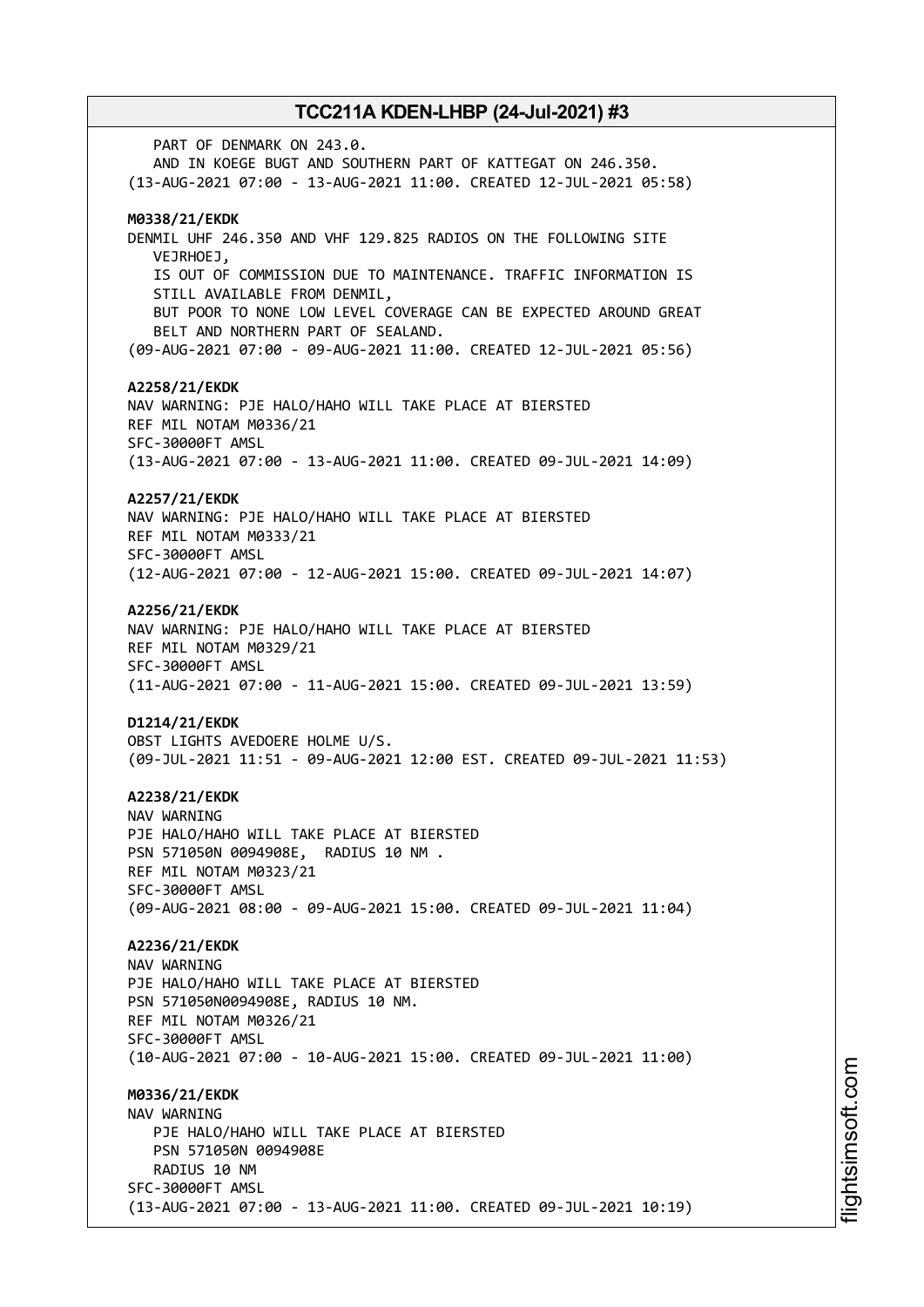**M0333/21/EKDK** NAV WARNING PJE HALO/HAHO WILL TAKE PLACE AT BIERSTED PSN 571050N 0094908E RADIUS 10 NM SFC-30000FT AMSL (12-AUG-2021 07:00 - 12-AUG-2021 15:00. CREATED 09-JUL-2021 10:15) **M0329/21/EKDK** NAV WARNING PJE HALO/HAHO WILL TAKE PLACE AT BIERSTED PSN 571050N 0094908E RADIUS 10 NM SFC-30000FT AMSL (11-AUG-2021 07:00 - 11-AUG-2021 15:00. CREATED 09-JUL-2021 10:09) **M0326/21/EKDK** NAV WARNING PJE HALO/HAHO WILL TAKE PLACE AT BIERSTED PSN 571050N 0094908E RADIUS 10 NM SFC-30000FT AMSL (10-AUG-2021 07:00 - 10-AUG-2021 15:00. CREATED 09-JUL-2021 08:43) **M0323/21/EKDK** NAV WARNING PJE HALO/HAHO WILL TAKE PLACE AT BIERSTED PSN 571050N 0094908E RADIUS 10 NM SFC-30000FT AMSL (09-AUG-2021 08:00 - 09-AUG-2021 15:00. CREATED 09-JUL-2021 08:36) **D1201/21/EKDK** OBST LIGHTS TOLNE 573001N0101806E U/S. (08-JUL-2021 11:39 - 29-JUL-2021 14:00 EST. CREATED 08-JUL-2021 11:40) **D1200/21/EKDK** OBST LIGHTS VIDEBAEK 560827N0084218E U/S. (08-JUL-2021 11:38 - 29-JUL-2021 14:00 EST. CREATED 08-JUL-2021 11:39) **D1198/21/EKDK** OBST LIGHTS TOMMERUP 551853N0101335E U/S. (08-JUL-2021 11:31 - 29-JUL-2021 14:00 EST. CREATED 08-JUL-2021 11:33) **A2219/21/EKDK** COVID-19: FLIGHT RESTRICTIONS. DUE TO COVID-19, RESTRICTIONS APPLY FOR FLIGHTS WITH PASSENGERS LANDING IN DENMARK. RESTRICTIONS DEPEND ON A. COVID-19 TEST RESULT B. COVID-19 TEST TYPE C. COVID-19 TEST TIME D. PASSENGER AGE E. POINT OF DEPARTURE F. FLIGHT DESTINATION G. VACCINATION STATUS H. AUTHORITY ISSUING PROOF OF VACCINATION.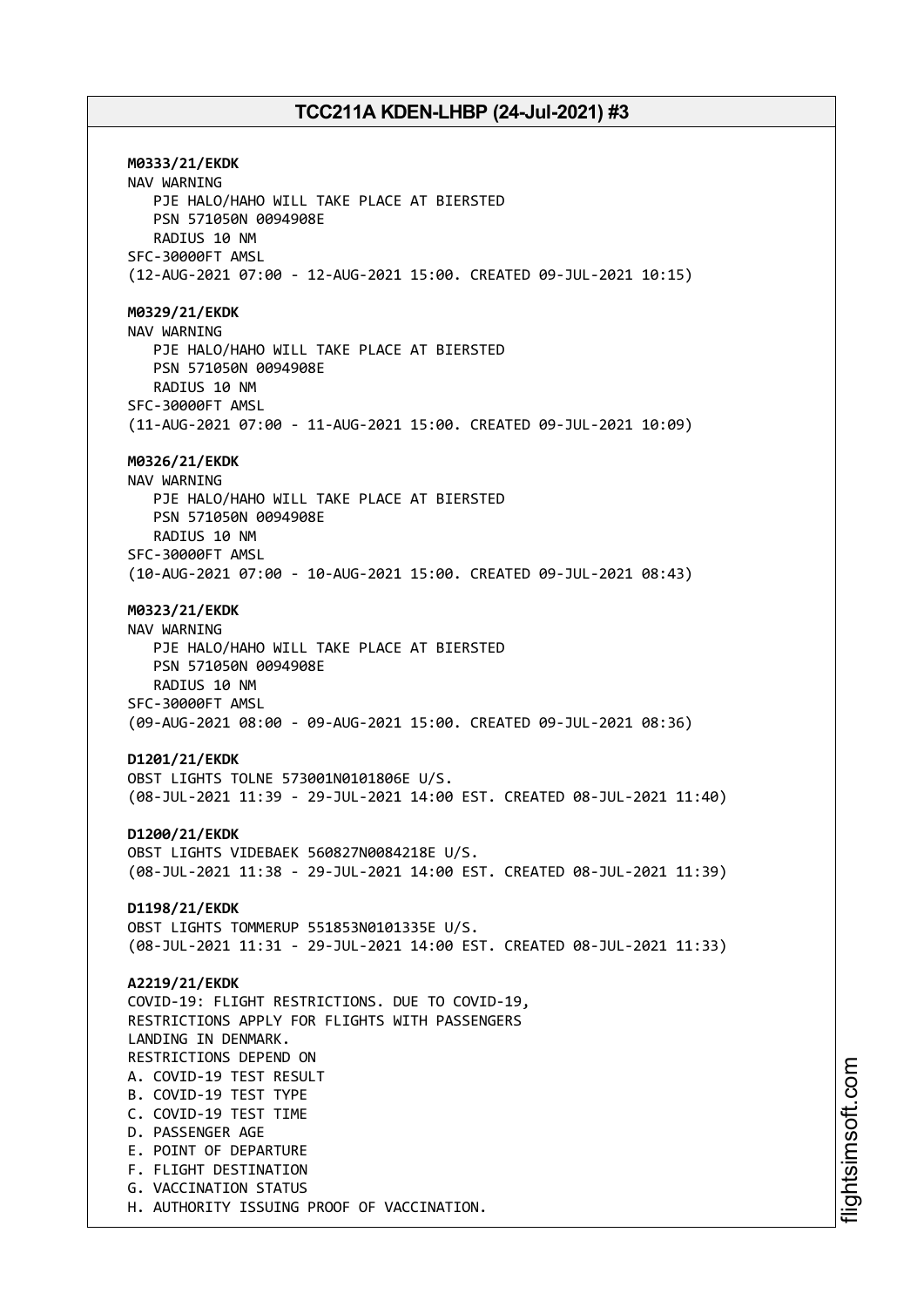FOR DETAILED DESCRIPTION OF RESTRICTIONS SEE HTTPS://EN.CORONASMITTE.DK/RULES-AND-REGULATIONS/ ENTRY-INTO-DENMARK . SPECIAL ATTENTION: UNTIL 31 OCTOBER 2021 PASSENGERS ARE REQUIRED TO HAVE A NEGATIVE PCR-TEST TAKEN NO LATER THAN 72 HOURS BEFORE TIME OF DEPARTURE WHEN TRAVELLING FROM COUNTRIES AND REGIONS THAT ARE CLASSIFIED AS RED. THE AIR CARRIER IS RESPONSIBLE FOR MAKING SURE THAT THE FLIGHT DOES NOT LAND IN DENMARK WITH PASSENGERS ONBOARD WERE NOT ABLE TO PROVIDE A NEGATIVE TEST BEFORE BOARDING. CHILDREN UNDER THE AGE OF 16 ARE EXEMPT AS ARE CERTAIN OTHER GROUPS. FOR ALL EXCEPTIONS SEE HTTPS://EN.CORONASMITTE.DK/RULES-AND-REGULATIONS/ENTRY-INTO-DENMARK/REGARDING-PERSONS-TRAVELLING-TO-DENMARK-BY-AIR. FOR A DESCRIPTION AND OVERVIEW OF THE COLOUR CATEGORY FOR COUNTRIES SEE HTTPS://EN.CORONASMITTE.DK/RULES-AND-REGULATIONS/ ENTRY-INTO-DENMARK/CATEGORIZATION-OF-COUNTRIES (08-JUL-2021 10:00 - 30-OCT-2021 21:59. CREATED 08-JUL-2021 10:03) **C0618/21/EKDK** TRIGGER NOTAM - AIP SUP 06/21 AND VFG SUP 06/21 - WEF 08 JUL 2021. TEMPORARY RESTRICTED AREA VESTER ALLING. SFC-2500FT AMSL (07-AUG-2021 08:00 - 08-AUG-2021 16:00. CREATED 08-JUL-2021 09:56) **C0617/21/EKDK** TEMPORARY RESTRICTED AREA AT VESTER ALLING ACTIVATED. REF AIP AND VFG SUP 06/21. LATERAL LIMITS: A CIRCLE CENTERED AT PSN 562505N0101723E. RADIUS 3NM. NO TFC PERMITTED IN THE AREA WITHOUT PRIOR PERMISSION FROM ATC. RELEVANT ATS UNIT REF AIP DENMARK ENR 5.1 ITEM 3: EKAH APP. SFC-2500FT AMSL (08-AUG-2021 08:00 - 08-AUG-2021 16:00. CREATED 08-JUL-2021 09:55) **C0616/21/EKDK** TEMPORARY RESTRICTED AREA AT VESTER ALLING ACTIVATED. REF AIP AND VFG SUP 06/21. LATERAL LIMITS: A CIRCLE CENTERED AT PSN 562505N0101723E. RADIUS 3NM. NO TFC PERMITTED IN THE AREA WITHOUT PRIOR PERMISSION FROM ATC. RELEVANT ATS UNIT REF AIP DENMARK ENR 5.1 ITEM 3: EKAH APP. SFC-2500FT AMSL (07-AUG-2021 08:00 - 07-AUG-2021 16:00. CREATED 08-JUL-2021 09:54) **D1195/21/EKDK** TEMPORARY RESTRICTED AREA AT STRUER ACTIVATED. REF AIP AND VFG SUP 05/21.

LATERAL LIMITS: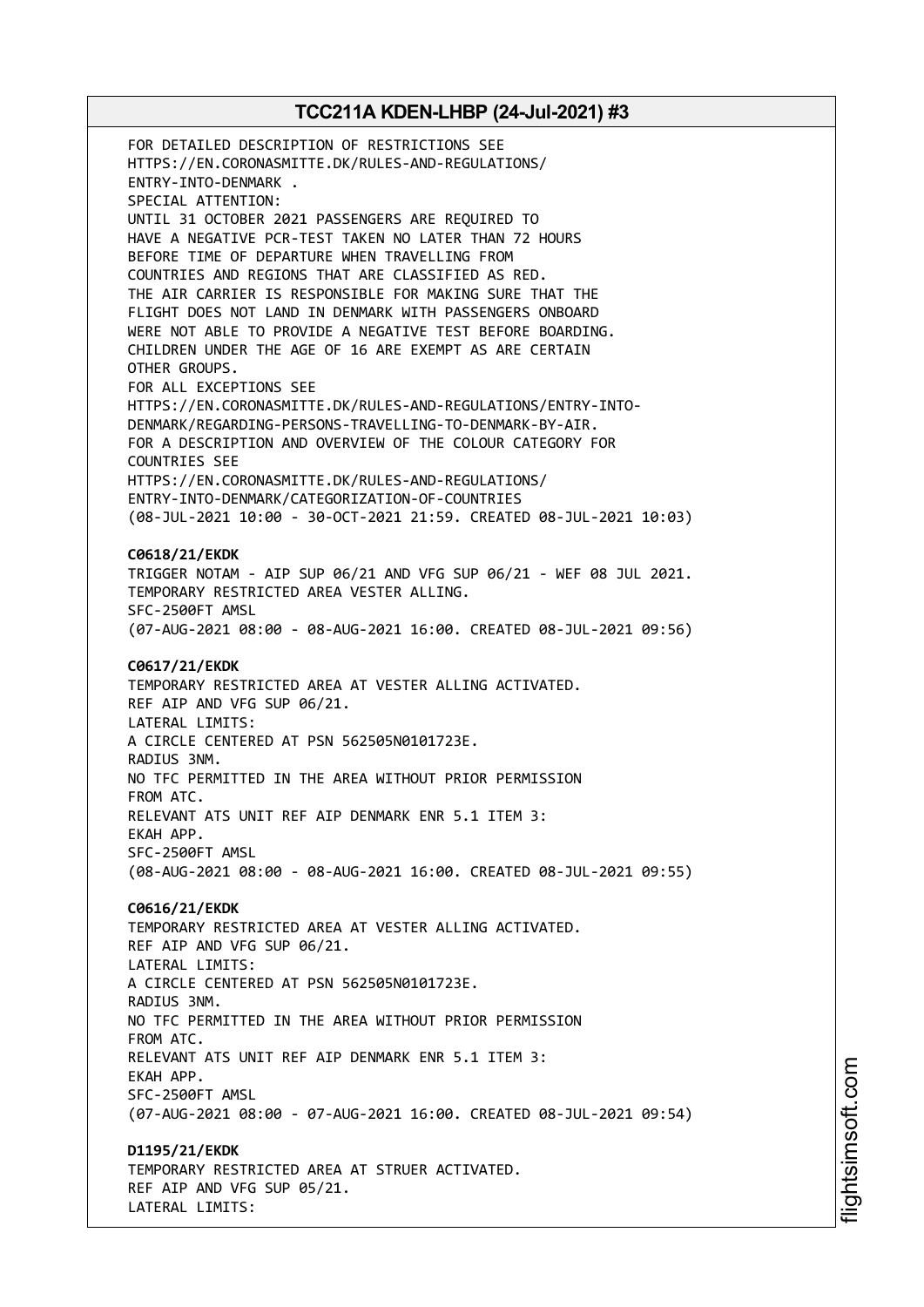A CIRCLE CENTERED AT PSN 562917N0083430E. RADIUS 3.5NM. NO TFC PERMITTED IN THE AREA WITHOUT PRIOR PERMISSION FROM ATC. RELEVANT ATS UNIT REF AIP DENMARK ENR 5.1 ITEM 3: KARUP APP/TWR. SFC-1500FT AMSL (10-AUG-2021 04:00 - 10-AUG-2021 14:00. CREATED 08-JUL-2021 09:50) **D1192/21/EKDK** TRIGGER NOTAM - AIP SUP 05/21 AND VFG SUP 05/21 - WEF 08 JUL 2021. TEMPORARY RESTRICTED AREA STRUER. SFC-1500FT AMSL (10-AUG-2021 04:00 - 10-AUG-2021 14:00. CREATED 08-JUL-2021 09:41) **A2211/21/EKDK** FBZ HAS BEEN ESTABLISHED, IN RELATION TO THE EXTENDED RESTRICTED AREA EKR 81 (EXTENSION PUBLISHED ON NOTAM A2210/21). FBZ IS A AMC MANAGEABLE AREA AND DAILY EXTENSION WILL BE PUBLISHED VIA THE AUP. FBZ LATERAL LIMITS: 553201N0074005E 553408N0073752E 554207N0074106E 554737N0074819E 555122N0075948E 555020N0080439E 554405N0080808E 554230N0080729E 553812N0080016E 553119N0075340E 553029N0075017E 553201N0074005E FBZ VERTICAL LIMITS: FL195-FL245 19 0800-1330, 20 0800-1030, 23-26 0800-1330, 27 0800-1030 (19-AUG-2021 08:00 - 27-AUG-2021 10:30. CREATED 08-JUL-2021 07:33) **A2210/21/EKDK** DUE TO MILITARY EXERCISE EK R81 HAS BEEN VERTICALLY EXTENDED. NO TRAFFIC IS PERMITTED IN THE AREAS. FBZ IS ESTABLISHED. RELEVANT ATS UNITS REF. AIP DENMARK ENR 5.1 ITEM 3: COPENHAGEN ACC. SFC-23000FT AMSL 19 0800-1330, 20 0800-1030, 23-26 0800-1330, 27 0800-1030 (19-AUG-2021 08:00 - 27-AUG-2021 10:30. CREATED 08-JUL-2021 07:29) **A2209/21/EKDK** FBZ HAS BEEN ESTABLISHED, IN RELATION TO THE EXTENDED RESTRICTED AREA EKR 80 (EXTENSION PUBLISHED ON NOTAM A2208/21). FBZ IS A AMC MANAGEABLE AREA AND DAILY EXTENSION WILL BE PUBLISHED VIA THE AUP. FBZ LATERAL LIMITS: 553106N0074604E 553347N0074358E 554134N0075125E 554153N0075148E 554717N0080050E 554630N0080648E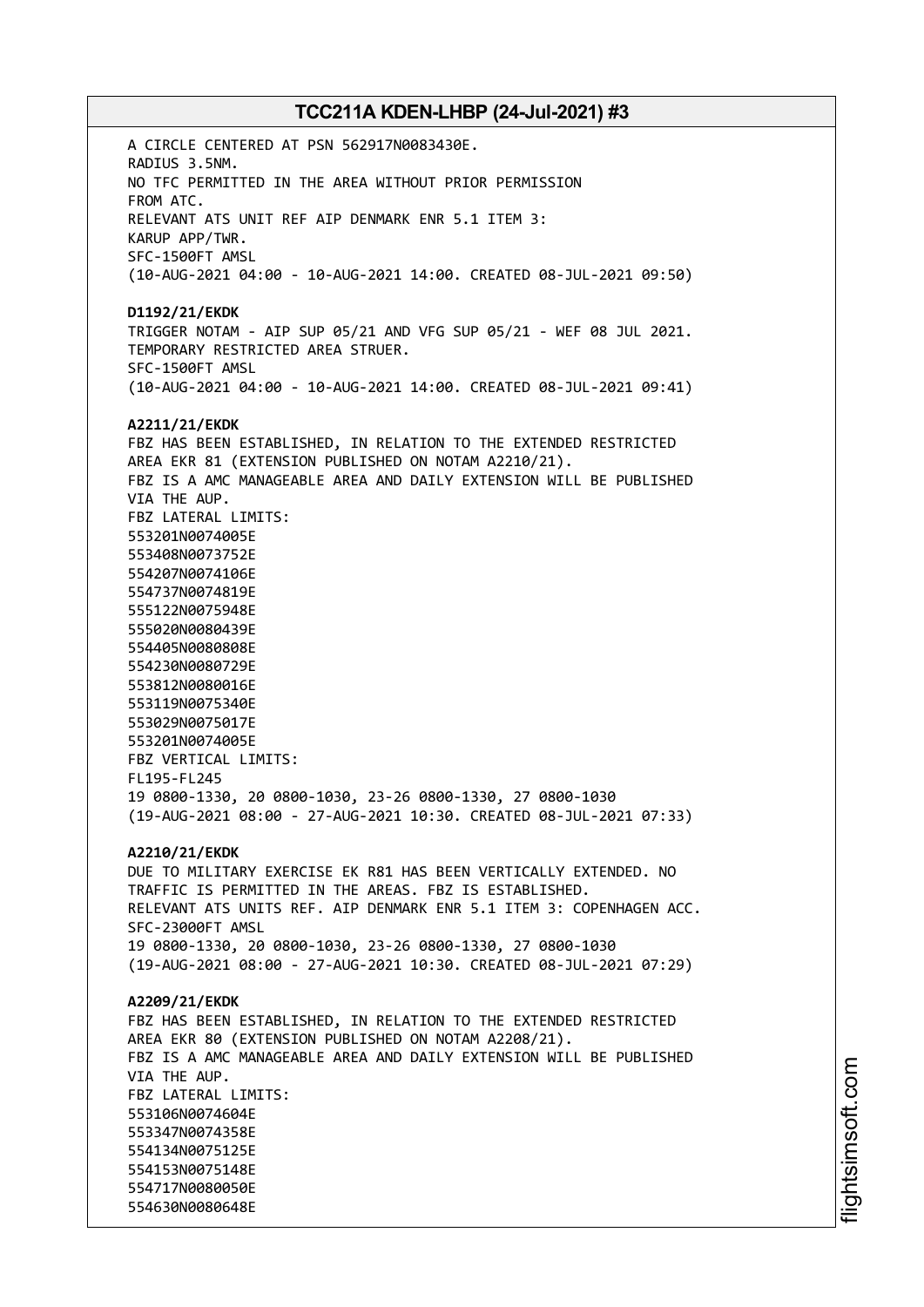554153N0080921E 554054N0080918E 553339N0080436E 553057N0080451E 552901N0080043E 553106N0074604E FBZ VERTICAL LIMITS: FL195-FL245 19 0800-1330, 20 0800-1030, 23-26 0800-1330, 27 0800-1030 (19-AUG-2021 08:00 - 27-AUG-2021 10:30. CREATED 08-JUL-2021 07:27) **A2208/21/EKDK** DUE TO MILITARY EXERCISE EK R80 HAS BEEN VERTICALLY EXTENDED. NO TRAFFIC IS PERMITTED IN THE AREAS. FBZ IS ESTABLISHED. RELEVANT ATS UNITS REF. AIP DENMARK ENR 5.1 ITEM 3: COPENHAGEN ACC. SFC-23000FT AMSL 19 0800-1330, 20 0800-1030, 23-26 0800-1330, 27 0800-1030 (19-AUG-2021 08:00 - 27-AUG-2021 10:30. CREATED 08-JUL-2021 07:24) **A2207/21/EKDK** FBZ EK R34Z HAS BEEN EXTENDED, IN RELATION TO THE EXTENDED RESTRICTED AREA EK R34 (EXTENSION PUBLISHED ON NOTAM A2205/21). FBZ IS A AMC MANAGEABLE AREA AND DAILY EXTENSION WILL BE PUBLISHED VIA THE AUP. FBZ EK R34Z VERTICAL LIMITS: 3500FT MSL-FL195 19 0800-1330, 20 0800-1030, 23-26 0800-1330, 27 0800-1030 (19-AUG-2021 08:00 - 27-AUG-2021 10:30. CREATED 08-JUL-2021 07:22) **A2206/21/EKDK** FBZ HAS BEEN ESTABLISHED, IN RELATION TO THE EXTENDED RESTRICTED AREA EKR 34 (EXTENSION PUBLISHED ON NOTAM A2205/21). FBZ IS A AMC MANAGEABLE AREA AND DAILY EXTENSION WILL BE PUBLISHED VIA THE AUP. FBZ LATERAL LIMITS: 553433N0080532E 553446N0080336E 553554N0080125E 554209N0075805E 554438N0080145E 554330N0081930E 554204N0082206E 553301N0082418E 553103N0082146E 552944N0080815E 553213N0080420E 553433N0080532E FBZ VERTICAL LIMITS: FL195-FL245 19 0800-1330, 20 0800-1030, 23-26 0800-1330, 27 0800-1030 (19-AUG-2021 08:00 - 27-AUG-2021 10:30. CREATED 08-JUL-2021 07:16) **A2205/21/EKDK** DUE TO MILITARY EXERCISE EK R34 HAS BEEN VERTICALLY EXTENDED. NO TRAFFIC IS PERMITTED IN THE AREAS. FBZ IS ESTABLISHED. RELEVANT ATS UNITS REF. AIP DENMARK ENR 5.1 ITEM 3: COPENHAGEN ACC OR BILLUND APP. SFC-23000FT AMSL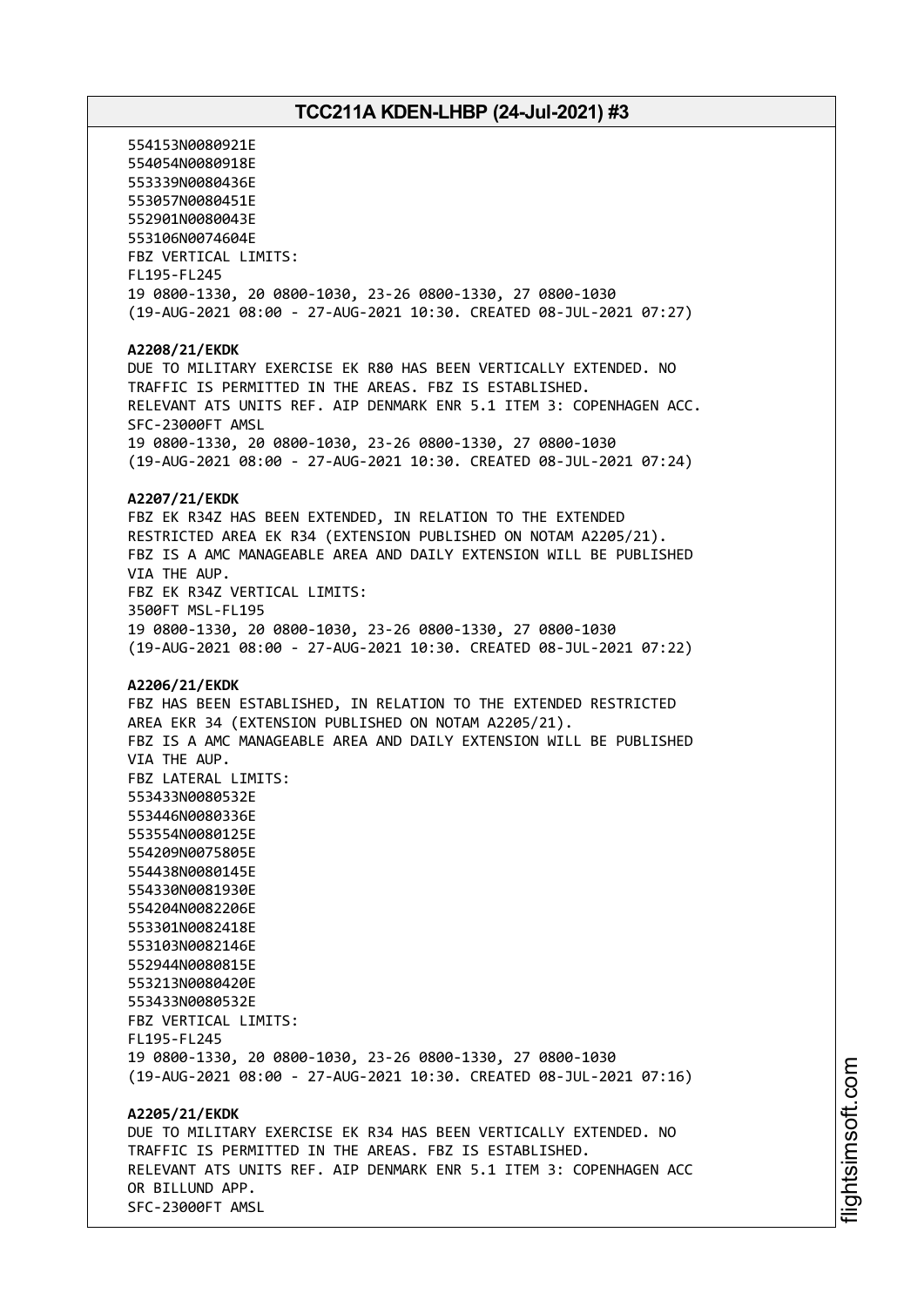19 0800-1330, 20 0800-1030, 23-26 0800-1330, 27 0800-1030 (19-AUG-2021 08:00 - 27-AUG-2021 10:30. CREATED 08-JUL-2021 07:13) **A2204/21/EKDK** FBZ EK R33Z HAS BEEN EXTENDED, IN RELATION TO THE EXTENDED RESTRICTED AREA EK R33 (EXTENSION PUBLISHED ON NOTAM A2200/21). FBZ IS A AMC MANAGEABLE AREA AND DAILY EXTENSION WILL BE PUBLISHED VIA THE AUP. FBZ EK R33Z VERTICAL LIMITS: 3500FT MSL-FL195 19 0800-1330, 20 0800-1030, 23-26 0800-1330, 27 0800-1030 (19-AUG-2021 08:00 - 27-AUG-2021 10:30. CREATED 07-JUL-2021 13:01) **A2202/21/EKDK** FBZ HAS BEEN ESTABLISHED, IN RELATION TO THE EXTENDED RESTRICTED AREA EKR 33 (EXTENSION PUBLISHED ON NOTAM A2200/21). FBZ IS A AMC MANAGEABLE AREA AND DAILY EXTENSION WILL BE PUBLISHED VIA THE AUP. FBZ LATERAL LIMITS: 553045N0081030E 552953N0080818E 552910N0075746E 553051N0075415E 553415N0075355E 553450N0075405E 554432N0080018E 554424N0080800E 554009N0081015E 553945N0081343E 553706N0081602E 553045N0081030E FBZ VERTICAL LIMITS: FL195-FL245 19 0800-1330, 20 0800-1030, 23-26 0800-1330, 27 0800-1030 (19-AUG-2021 08:00 - 27-AUG-2021 10:30. CREATED 07-JUL-2021 12:59) **A2200/21/EKDK** DUE TO MILITARY EXERCISE EK R33 HAS BEEN VERTICALLY EXTENDED. NO TRAFFIC IS PERMITTED IN THE AREAS. FBZ IS ESTABLISHED. RELEVANT ATS UNITS REF. AIP DENMARK ENR 5.1 ITEM 3: COPENHAGEN ACC OR BILLUND APP. SFC-23000FT AMSL 19 0800-1330, 20 0800-1030, 23-26 0800-1330, 27 0800-1030 (19-AUG-2021 08:00 - 27-AUG-2021 10:30. CREATED 07-JUL-2021 12:53) **A2199/21/EKDK** FBZ EK R32Z HAS BEEN EXTENDED, IN RELATION TO THE EXTENDED RESTRICTED AREA EK R32 (EXTENSION PUBLISHED ON NOTAM A2198/21). FBZ IS A AMC MANAGEABLE AREA AND DAILY EXTENSION WILL BE PUBLISHED VIA THE AUP. FBZ EK R32Z VERTICAL LIMITS: 3500FT MSL-FL245 19 0800-1330, 20 0800-1030, 23-26 0800-1330, 27 0800-1030 (19-AUG-2021 08:00 - 27-AUG-2021 10:30. CREATED 07-JUL-2021 12:50) **A2198/21/EKDK** DUE TO MILITARY EXERCISE EK R32 HAS BEEN VERTICALLY EXTENDED. NO TRAFFIC IS PERMITTED IN THE AREAS. FBZ IS ESTABLISHED.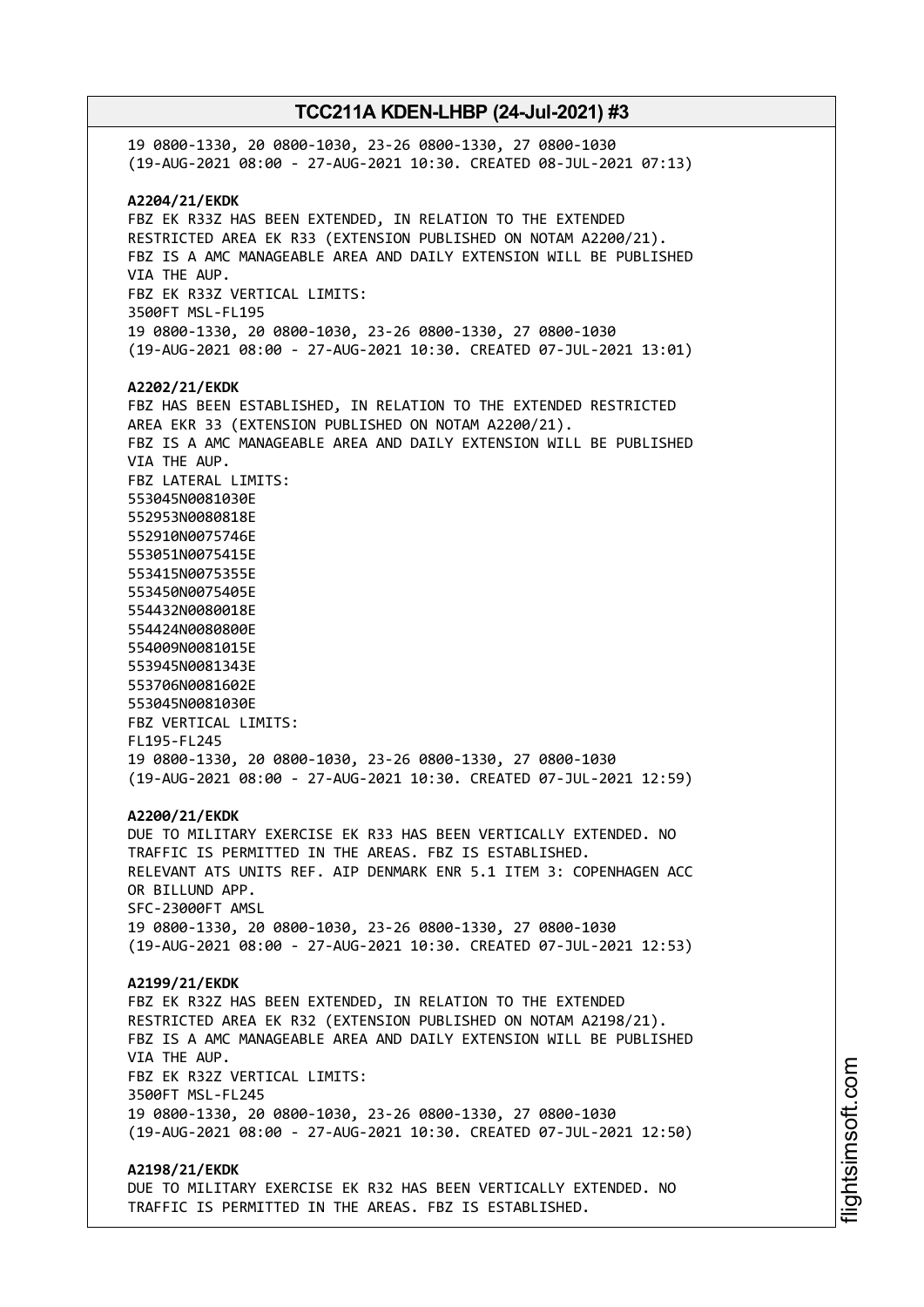RELEVANT ATS UNITS REF. AIP DENMARK ENR 5.1 ITEM 3: COPENHAGEN ACC OR BILLUND APP. SFC-23000FT AMSL 19 0800-1330, 20 0800-1030, 23-26 0800-1330, 27 0800-1030 (19-AUG-2021 08:00 - 27-AUG-2021 10:30. CREATED 07-JUL-2021 12:46) **C0570/21/EKDK** FLYIN AT BLOKHUS BEACH PPR INTENSE VFR TRAFFIC LANDING AND DEPARTING VFR TRAFFIC AT BLOKHUS BEACH. POSITION: N571520 E0093441 RADIUS 3 NM 3500FT-GND. GND-3500FT AMSL (22-AUG-2021 10:30 - 22-AUG-2021 14:00. CREATED 02-JUL-2021 09:05) **D1166/21/EKDK** OBST ERECTED. 7 WIND TURBINES ERECTED AT AULUM, ST. SOELS ENERGIPARK AT PSN: 561630N0084427E 561639N0084418E 561648N0084408E 561657N0084359E 561706N0084349E 561715N0084339E 561724N0084330E HEIGHT 459 FT AGL, ELEV 651 FT AMSL. OBST LGT LIM FLG W. (01-JUL-2021 11:30 - PERM. CREATED 01-JUL-2021 11:33) **C0561/21/EKDK** CHECKLIST YEAR=2021 0251 0555 0556 0557 0558 0559 0560 LATEST AIS PUBLICATIONS ISSUED: AIP AIRAC AMDT IFR 008/2021 EFFECTIVE DATE 12 AUG 21 AIP AIRAC AMDT VFR 008/2021 EFFECTIVE DATE 12 AUG 21 AIP AMDT IFR 003/2018 EFFECTIVE DATE 15 MAR 18 AIP AMDT VFR 003/2018 EFFECTIVE DATE 15 MAR 18 AIP SUP IFR 004/2021 EFFECTIVE DATE 27 JUN 21 AIP SUP VFR 004/2021 EFFECTIVE DATE 27 JUN 21 AIC IFR A001/2021 EFFECTIVE DATE 23 MAR 21 AIC VFR A001/2021 EFFECTIVE DATE 23 MAR 21 AIC CHECKLIST AIP IFR A005/2004 A002/2012 A008/2012 A004/2013 A005/2013 A004/2014 A005/2014 A005/2015 A001/2016 A004/2016 A005/2017 A001/2018 A005/2018 A002/2019 A004/2019 A005/2019 A006/2019 A007/2019 A001/2020 A001/2021 AIP VFR A005/2004 A002/2012 A008/2012 A004/2013 A005/2013 A004/2014 A005/2014 A005/2015 A001/2016 A004/2016 A005/2017 A001/2018 A005/2018 A002/2019 A003/2019 A004/2019 A005/2019 A006/2019 A007/2019 A001/2020 A001/2021 SUP CHECKLIST AIP IFR 010/2017 014/2017 008/2018 004/2021 AIP VFR 010/2017 014/2017 008/2018 004/2021 (01-JUL-2021 01:48 - 01-AUG-2021 00:00 EST. CREATED 01-JUL-2021 01:48)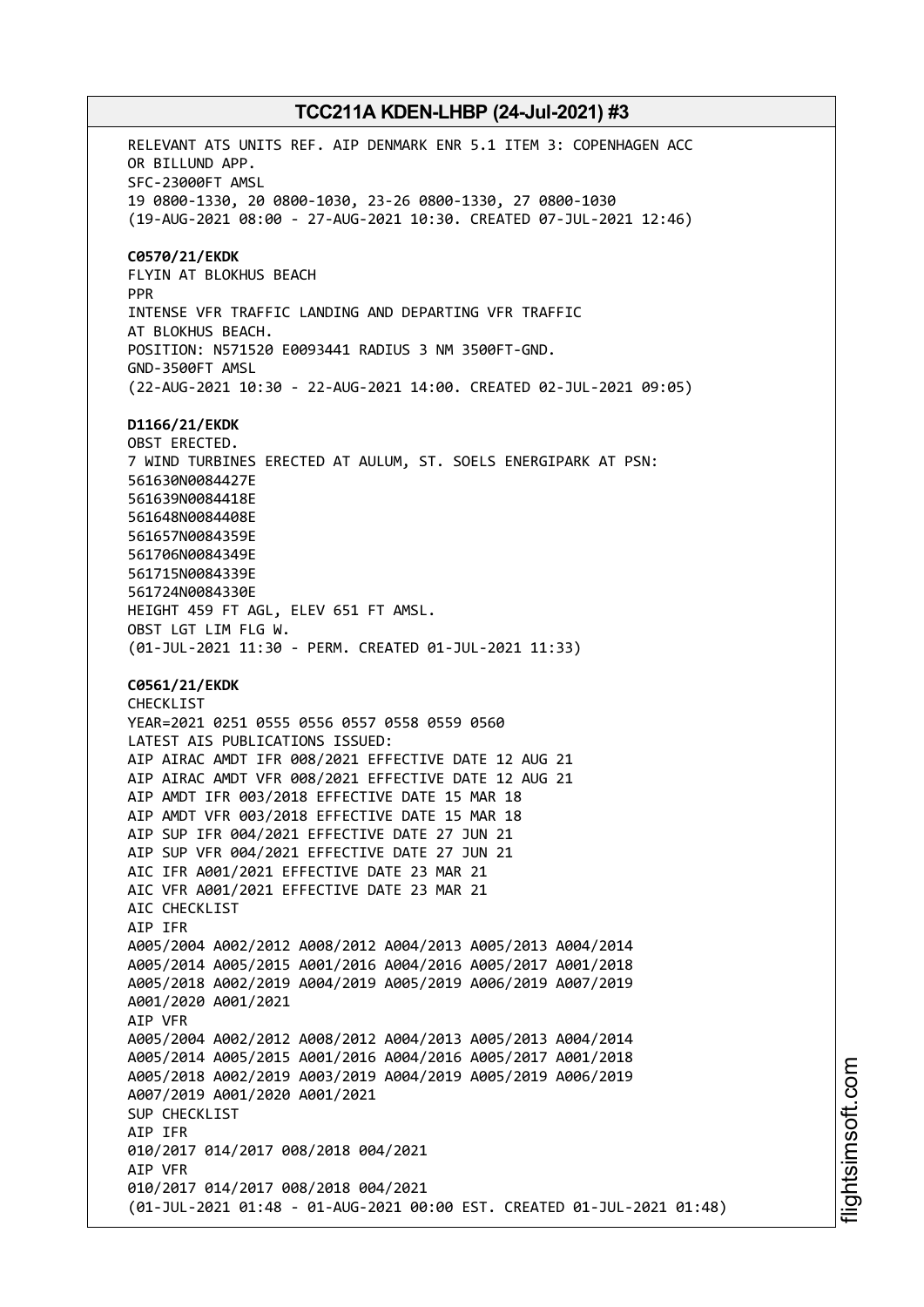**E0067/21/EKDK** CHECKLIST YEAR=2018 0101 YEAR=2019 0038 YEAR=2021 0059 0062 0064 0065 0066 LATEST AIS PUBLICATIONS ISSUED: FOR FAROE ISLANDS: AIP AIRAC AMDT IFR 003/2021 EFFECTIVE DATE 17 JUN 21 AIP AMDT IFR 002/2018 EFFECTIVE DATE 15 MAR 18 AIP SUP IFR 002/2017 EFFECTIVE DATE 10 OCT 17 AIC IFR A001/2019 EFFECTIVE DATE 19 FEB 19 AIRAC EFFECTIVE DATE 15 JUL 2021 NIL AIRAC EFFECTIVE DATE 12 AUG 2021 NIL AIC CHECKLIST AIP IFR A001/2016 A002/2016 A001/2018 A002/2018 A004/2018 A001/2019 AIP VFR NIL AIP MIL NIL SUP CHECKLIST AIP IFR NIL AIP VFR NIL AIP MIL NIL (01-JUL-2021 00:43 - 01-AUG-2021 00:00 EST. CREATED 01-JUL-2021 00:43) **A2116/21/EKDK** CHECKLIST YEAR=2017 3023 YEAR=2020 0288 YEAR=2021 0009 0153 0267 0429 0487 1080 1081 1082 1102 1137 1217 1272 1381 1382 1383 1530 1531 1532 1724 1834 1835 1875 1876 2011 2034 2036 2051 2054 2095 2100 2101 2102 2107 2110 2111 2112 2113 2114 2115 LATEST AIS PUBLICATIONS ISSUED: AIP AIRAC AMDT IFR 008/2021 EFFECTIVE DATE 12 AUG 21 AIP AIRAC AMDT VFR 008/2021 EFFECTIVE DATE 12 AUG 21 AIP AMDT IFR 003/2018 EFFECTIVE DATE 15 MAR 18 AIP AMDT VFR 003/2018 EFFECTIVE DATE 15 MAR 18 AIP SUP IFR 004/2021 EFFECTIVE DATE 27 JUN 21 AIP SUP VFR 004/2021 EFFECTIVE DATE 27 JUN 21 AIC IFR A001/2021 EFFECTIVE DATE 23 MAR 21 AIC VFR A001/2021 EFFECTIVE DATE 23 MAR 21 AIC CHECKLIST AIP IFR A005/2004 A002/2012 A008/2012 A004/2013 A005/2013 A004/2014 A005/2014 A005/2015 A001/2016 A004/2016 A005/2017 A001/2018 A005/2018 A002/2019 A004/2019 A005/2019 A006/2019 A007/2019 A001/2020 A001/2021 AIP VFR A005/2004 A002/2012 A008/2012 A004/2013 A005/2013 A004/2014 A005/2014 A005/2015 A001/2016 A004/2016 A005/2017 A001/2018 A005/2018 A002/2019 A003/2019 A004/2019 A005/2019 A006/2019 A007/2019 A001/2020 A001/2021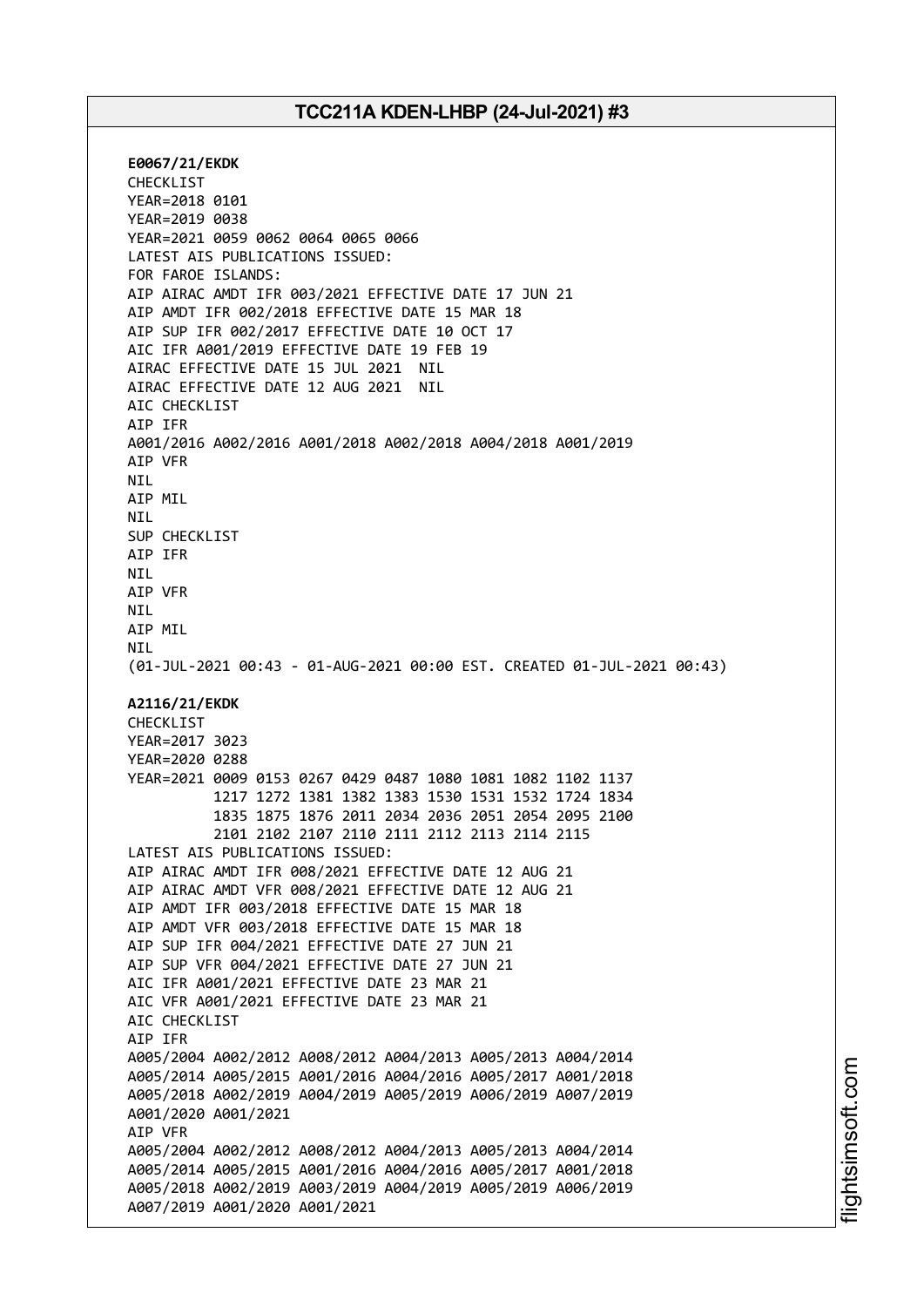SUP CHECKLIST AIP IFR 010/2017 014/2017 008/2018 004/2021 AIP VFR 010/2017 014/2017 008/2018 004/2021 (01-JUL-2021 00:36 - 01-AUG-2021 00:00 EST. CREATED 01-JUL-2021 00:36) **D1159/21/EKDK** CHECKLIST YEAR=2016 0128 1595 1597 YEAR=2017 1278 1279 1280 YEAR=2020 0288 0369 0773 1122 1467 YEAR=2021 0334 0431 0501 0592 0813 0834 0854 0860 0919 0938 0953 0979 1020 1051 1053 1054 1084 1098 1112 1114 1119 1124 1132 1133 1135 1148 1154 1155 1156 1157 LATEST AIS PUBLICATIONS ISSUED: AIP AIRAC AMDT IFR 008/2021 EFFECTIVE DATE 12 AUG 21 AIP AIRAC AMDT VFR 008/2021 EFFECTIVE DATE 12 AUG 21 AIP AMDT IFR 003/2018 EFFECTIVE DATE 15 MAR 18 AIP AMDT VFR 003/2018 EFFECTIVE DATE 15 MAR 18 AIP SUP IFR 004/2021 EFFECTIVE DATE 27 JUN 21 AIP SUP VFR 004/2021 EFFECTIVE DATE 27 JUN 21 AIC IFR A001/2021 EFFECTIVE DATE 23 MAR 21 AIC VFR A001/2021 EFFECTIVE DATE 23 MAR 21 AIC CHECKLIST AIP IFR A005/2004 A002/2012 A008/2012 A004/2013 A005/2013 A004/2014 A005/2014 A005/2015 A001/2016 A004/2016 A005/2017 A001/2018 A005/2018 A002/2019 A004/2019 A005/2019 A006/2019 A007/2019 A001/2020 A001/2021 AIP VFR A005/2004 A002/2012 A008/2012 A004/2013 A005/2013 A004/2014 A005/2014 A005/2015 A001/2016 A004/2016 A005/2017 A001/2018 A005/2018 A002/2019 A003/2019 A004/2019 A005/2019 A006/2019 A007/2019 A001/2020 A001/2021 SUP CHECKLIST AIP IFR 010/2017 014/2017 008/2018 004/2021 AIP VFR 010/2017 014/2017 008/2018 004/2021 (01-JUL-2021 00:34 - 01-AUG-2021 00:00 EST. CREATED 01-JUL-2021 00:34) **B1770/21/EKDK CHECKLIST** YEAR=2020 1765 2412 3161 3162 3163 3164 3165 3166 3704 YEAR=2021 0480 0853 0864 0875 0879 0880 0910 0911 1005 1027 1063 1070 1088 1132 1133 1134 1168 1169 1225 1267 1268 1269 1270 1271 1272 1273 1294 1378 1415 1448 1449 1498 1530 1585 1586 1642 1645 1669 1677 1678 1681 1682 1684 1685 1689 1694 1695 1705 1708 1715 1724 1741 1742 1744 1752 1753 1757 1758 1759 1760 1761 1762 1765 1766 1767 1768 1769 LATEST AIS PUBLICATIONS ISSUED: AIP AIRAC AMDT IFR 008/2021 EFFECTIVE DATE 12 AUG 21 AIP AIRAC AMDT VFR 008/2021 EFFECTIVE DATE 12 AUG 21 AIP AMDT IFR 003/2018 EFFECTIVE DATE 15 MAR 18 AIP AMDT VFR 003/2018 EFFECTIVE DATE 15 MAR 18 AIP SUP IFR 004/2021 EFFECTIVE DATE 27 JUN 21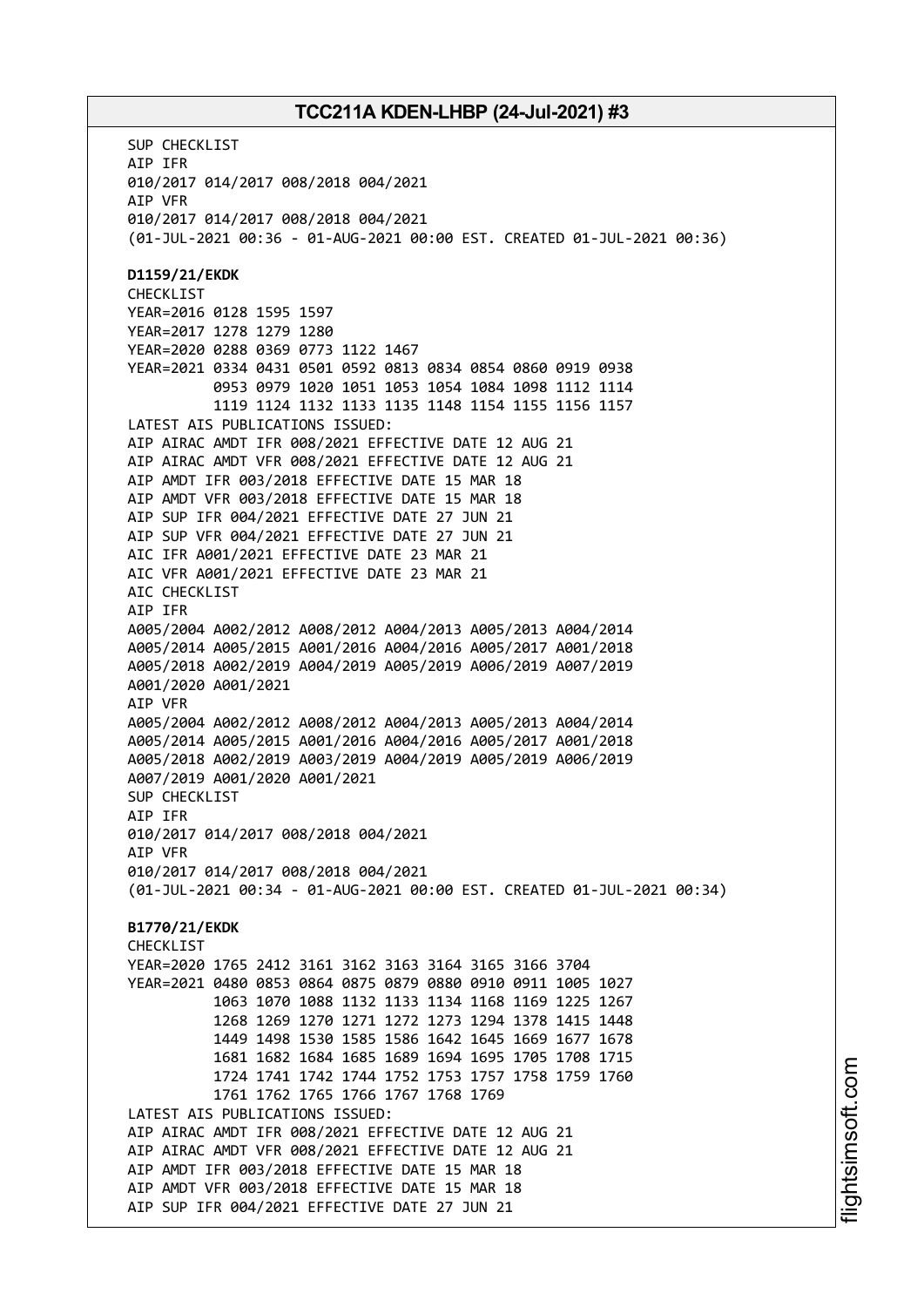AIP SUP VFR 004/2021 EFFECTIVE DATE 27 JUN 21 AIC IFR A001/2021 EFFECTIVE DATE 23 MAR 21 AIC VFR A001/2021 EFFECTIVE DATE 23 MAR 21 AIC CHECKLIST AIP IFR A005/2004 A002/2012 A008/2012 A004/2013 A005/2013 A004/2014 A005/2014 A005/2015 A001/2016 A004/2016 A005/2017 A001/2018 A005/2018 A002/2019 A004/2019 A005/2019 A006/2019 A007/2019 A001/2020 A001/2021 AIP VFR A005/2004 A002/2012 A008/2012 A004/2013 A005/2013 A004/2014 A005/2014 A005/2015 A001/2016 A004/2016 A005/2017 A001/2018 A005/2018 A002/2019 A003/2019 A004/2019 A005/2019 A006/2019 A007/2019 A001/2020 A001/2021 SUP CHECKLIST AIP IFR 010/2017 014/2017 008/2018 004/2021 AIP VFR 010/2017 014/2017 008/2018 004/2021 (01-JUL-2021 00:33 - 01-AUG-2021 00:00 EST. CREATED 01-JUL-2021 00:33) **D1154/21/EKDK** OBST LIGHTS HOVE 554300N0121415E U/S. (29-JUN-2021 13:46 - 29-JUL-2021 12:00 EST. CREATED 29-JUN-2021 13:50) **D1148/21/EKDK** OBST LIGHT ASNAESVAERKET CHIMNEY NO. 5 U/S. MIDDLE NORTH EASTERN LIGHT IS FLASHING IRREGULARLY. (29-JUN-2021 05:10 - 29-AUG-2021 13:00. CREATED 29-JUN-2021 05:10) **D1135/21/EKDK** OBST ERECTED 11 WINDTURBINES (KRIEGERS FLAK) ERECTED AT PSN: 550313N0124604E 550232N0124555E 550158N0124542E 550123N0124543E 550048N0124540E 550016N0124522E 545941N0124544E 545905N0124606E 545829N0124633E 545823N0124814E 545903N0124838E HEIGHT 617 FT AGL, ELEV 617 FT AMSL OBST LGT DAYTIME LIM FLG W. OBST LGT NIGHTTIME LIM FLG R. (28-JUN-2021 06:53 - PERM. CREATED 28-JUN-2021 06:54) **D1132/21/EKDK** OESTERILD 9 WINDTURBINES AND 12 MASTS, LIH FLG W OUT OF SERVICE. LATERAL LIMITS FOR OBSTACLE AREA: 570513N0085250E 570502N0085302E 570404N0085303E 570306N0085303E 570231N0085300E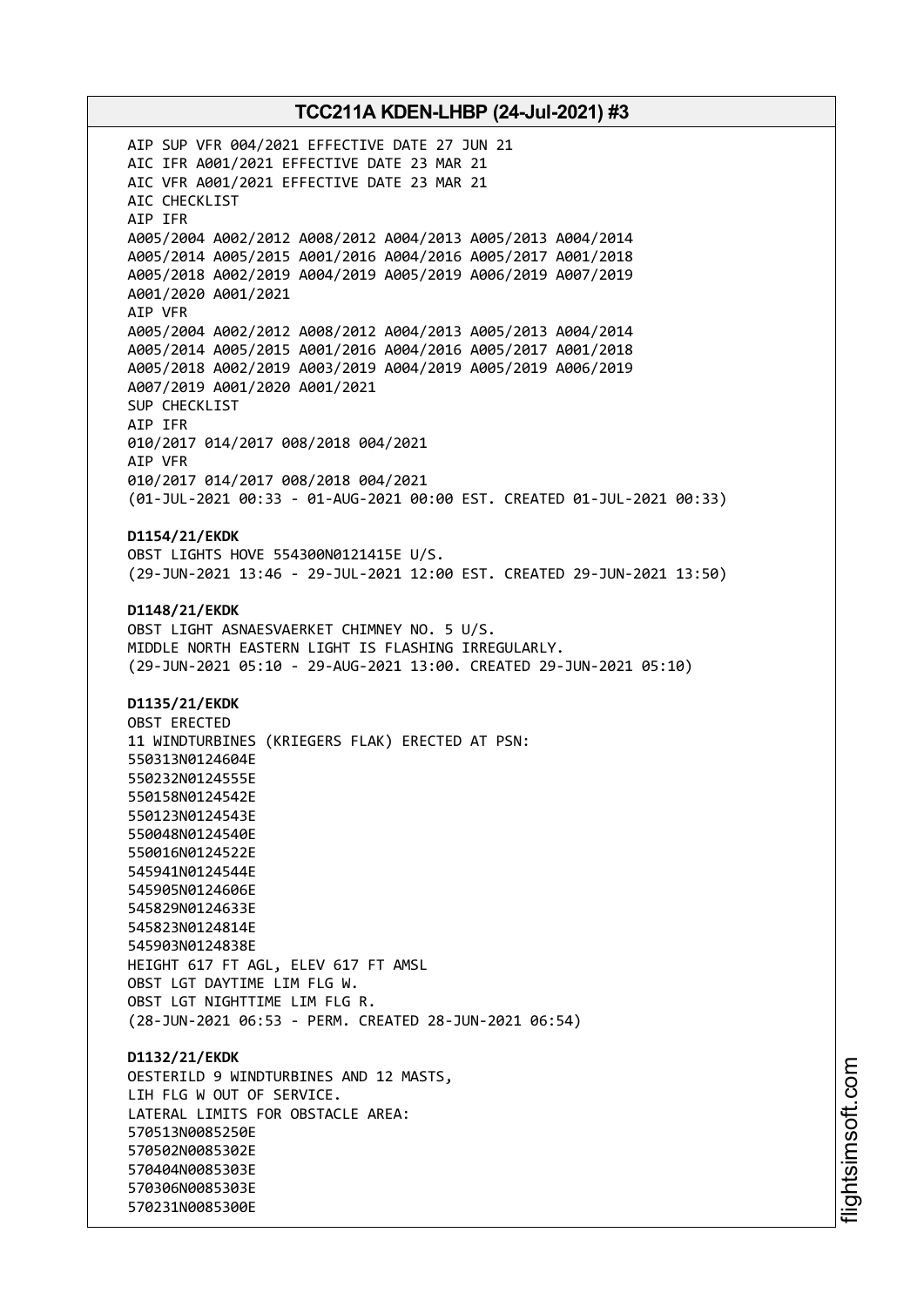570231N0085231E 570503N0085233E MAX HEIGHT 1083FT AGL, MAX ELEV 1126FT AMSL. (27-JUN-2021 11:46 - 30-SEP-2021 12:00 EST. CREATED 27-JUN-2021 11:47)

#### **A2095/21/EKDK**

COVID-19: PASSENGER RESTRICTIONS. A NUMBER OF RESTRICTIONS AND REQUIREMENTS APPLY TO PASSENGERS WHEN ENTERING DENMARK DEPENDING ON THE COUNTRY OR REGION OF DEPARTURE, COUNTRY OF RESIDENCE OR OF NATIONALITY. COUNTRIES AND REGIONS ARE LABELLED AS EITHER GREEN, YELLOW, ORANGE OR RED DEPENDING ON A CURRENT RISK ASSESSMENT. THE COLOR CATEGORIZATION OF COUNTRIES AND REGIONS IS REGULARLY UPDATED AND AVAILABLE AT: HTTPS://EN.CORONASMITTE.DK/RULES-AND-REGULATIONS/ ENTRY-INTO-DENMARK/CATEGORIZATION-OF-COUNTRIES DEPENDING ON THE COLOR CATEGORY OF THE COUNTRY OF RESIDENCE, PASSENGERS MIGHT BE REQUIRED TO PRESENT PROOF OF WORTHY PURPOSE TO ENTER, PROOF OF NEGATIVE TEST RESULT OR PROOF OF COMPLETED VACCINATION. A FULL DESCRIPTION OF TRAVEL AND ENTRY RESTRICTIONS DUE TO COVID-19 AND DETAILS ON WHAT EXEMPTIONS THAT APPLY ARE AVAILABLE AT: HTTPS://EN.CORONASMITTE.DK/RULES-AND-REGULATIONS/ENTRY-INTO-DENMARK.

IN ADDITION TO THE ENTRY RESTRICTIONS FURTHER REQUIREMENTS ON TESTS AND VACCINATIONS APPLY ACCORDING TO THE FLIGHT BAN. IT IS FURTHER REQUIRED TO WEAR AN APPROVED MEDICAL FACEMASK AT DANISH AIRPORTS (25-JUN-2021 22:00 - 31-OCT-2021 22:59. CREATED 24-JUN-2021 17:28)

#### **A2054/21/EKDK**

DANISH AIR CARRIERS AND CAPTAINS OF ACFT IN CHARGE OF AIR SERVICE MANAGED BY CARRIERS HOLDERS OF OPERATING LICENCE ISSUED BY DENMARK, WHETHER THEY ARE CONTRACTUAL CARRIERS AND/OR DE FACTO CARRIERS , OR PERFORMING AIR SERVICE WITH COMMERCIAL CHARTER AGREEMENT OR WITH CODE SHARING AND TO ALL FLIGHT PERFORMED WITH DANISH ACFT REGISTRATION ARE REQUESTED TO AVOID MINSK FIR (UMMV). FOREIGN AIR CARRIERS INBOUND EU ARE RECOMMENDED TO AVOID BELARUS MINSK FIR (UMMV). (23-JUN-2021 08:09 - 01-AUG-2021 21:59. CREATED 23-JUN-2021 08:10)

#### **A2051/21/EKDK**

MIL UHF FREQ CHANGED. MIL FIC FREQ 309.600 CHANGED TO FREQ 246.350. REF AIP ENR 2.1, ENR 3.4, ENR 6.2-3 AND ENR 6.5-1. (22-JUN-2021 10:04 - PERM. CREATED 22-JUN-2021 10:06)

### **A2034/21/EKDK**

COVID-19: OPERATOR REQUIREMENT FOR CREWS/PASSENGERS INFORMATION OPERATORS ARE REQUIRED TO SEND A PASSENGER LIST CONTAINING FLIGHT NUMBER, PASSENGER NAMES, SEAT NUMBER AND TELEPHONE NUMBER TO, STYRELSEN FOR PATIENTSIKKERHED, REJSEOPSPORING(AT)STPS.DK NO LATER THAN THREE HOURS AFTER LANDING OR IF LANDING AFTER 1900 LOCAL TIME NO LATER THAN 0800 LOCAL TIME THE FOLLOWING DAY. THE REQUIREMENT DOES NOT APPLY TO DOMESTIC FLIGHTS NOR FLIGHTS FROM GREENLAND AND THE FAROE ISLANDS. FORM TO BE FILED MAY BE FOUND VIA LINK: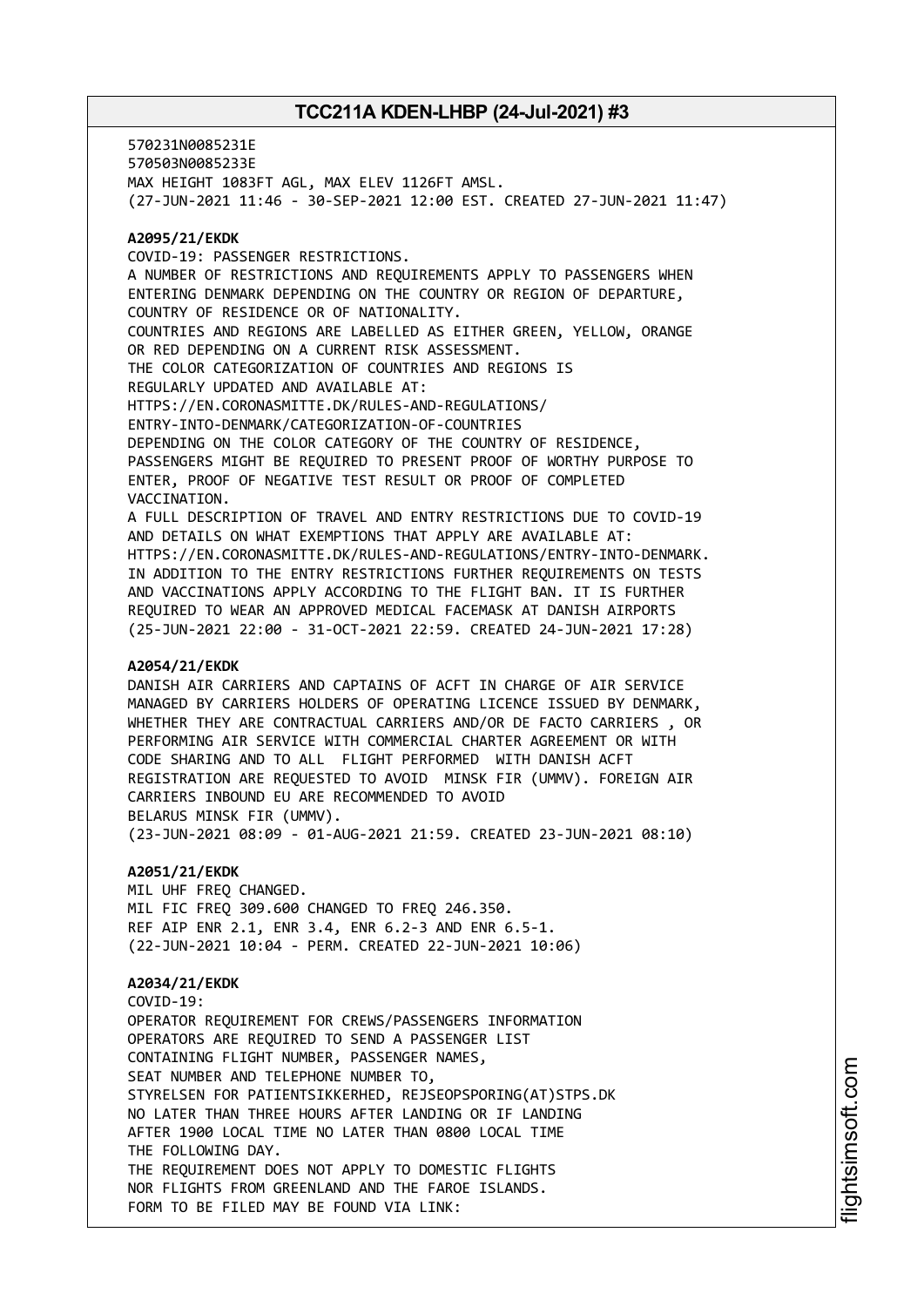HTTPS://EN.STPS.DK/EN/COVID-19/COVID-19-INFORMATION-TO-AIRLINES/ (22-JUN-2021 05:29 - 31-OCT-2021 22:59. CREATED 22-JUN-2021 05:31) **D1084/21/EKDK** OBST LIGHTS HORNS REV 3 D07 554043N0073615E U/S. (21-JUN-2021 12:48 - 01-SEP-2021 12:00 EST. CREATED 21-JUN-2021 12:50) **D1054/21/EKDK** OBST ERECTED. WINDTURBINE VELLING 2 AT PSN: 560144N0081900E HEIGHT 656 FT AGL, ELEV 660 FT AMSL. OBST LGT: LIM FLG W DAYTIME, LIM FLG R NIGHTTIME. (17-JUN-2021 10:29 - PERM. CREATED 17-JUN-2021 10:31) **D1053/21/EKDK** OBST ERECTED. WINDTURBINE VELLING 1 AT PSN: 560122N0081906E. HEIGHT 656 FT AGL, ELEV 660 FT AMSL. OBST LGT LIH FLG W. (17-JUN-2021 10:27 - PERM. CREATED 17-JUN-2021 10:29) **A1875/21/EKDK** ALL FLIGHTS TO/FROM AIRPORTS OF DENMARK, OR OVERFLYING DANISH AIRSPACE FROM BELARUSSIAN AIRSPACE, ARE NOT ALLOWED IF AIRCRAFT ARE OPERATED BY BELARUSSIAN AIR CARRIERS AND/OR REGISTRATED IN BELARUS EXCEPT FOR AIRCRAFT IN EMERGENCY OR HUMANITARIAN FLIGHTS. (10-JUN-2021 08:01 - 01-AUG-2021 21:59. CREATED 10-JUN-2021 08:03) **A1835/21/EKDK** TRIGGER NOTAM PERM AIP AND VFG AIRAC AMDT 08/21 WEF 12 AUG 2021. REF GEN 0.5: CHANGE TO UPPER VERTICAL LIMIT IN ED-D46 (NORDSEE). REF GEN 3.3: CHANGES TO POSTAL ADDRESS AND TEL/FAX/TLX/AFS AT TYRA AFIS. REF AD 1.2: CHANGES TO RESCUE AND FIRE FIGHTING SERVICES AND RUNWAY SURFACE CONDITION ASSESSMENT AND REPORTING AND SNOW PLAN. (12-AUG-2021 00:00 - 25-AUG-2021 23:59. CREATED 09-JUN-2021 07:56) **A1834/21/EKDK** TRIGGER NOTAM - PERM AIP AIRAC AMDT 08/21 WEF 12 AUG 2021. REF ENR 5.1: CHANGES TO VERTICAL LIMITS ED-D46 (NORDSEE) AND ED-D46Z (NORDSEE FBZ). REF ENR 6.5: UPPER LIMIT OF ED D46 CHANGED. GND-FL660 (12-AUG-2021 00:00 - 25-AUG-2021 23:59. CREATED 09-JUN-2021 07:55) **D0938/21/EKDK** OBST LIGHTS VARDE 554005N0082155E U/S. (03-JUN-2021 08:35 - 01-AUG-2021 10:00. CREATED 03-JUN-2021 08:36) **M0208/21/EKDK** NAV WARNING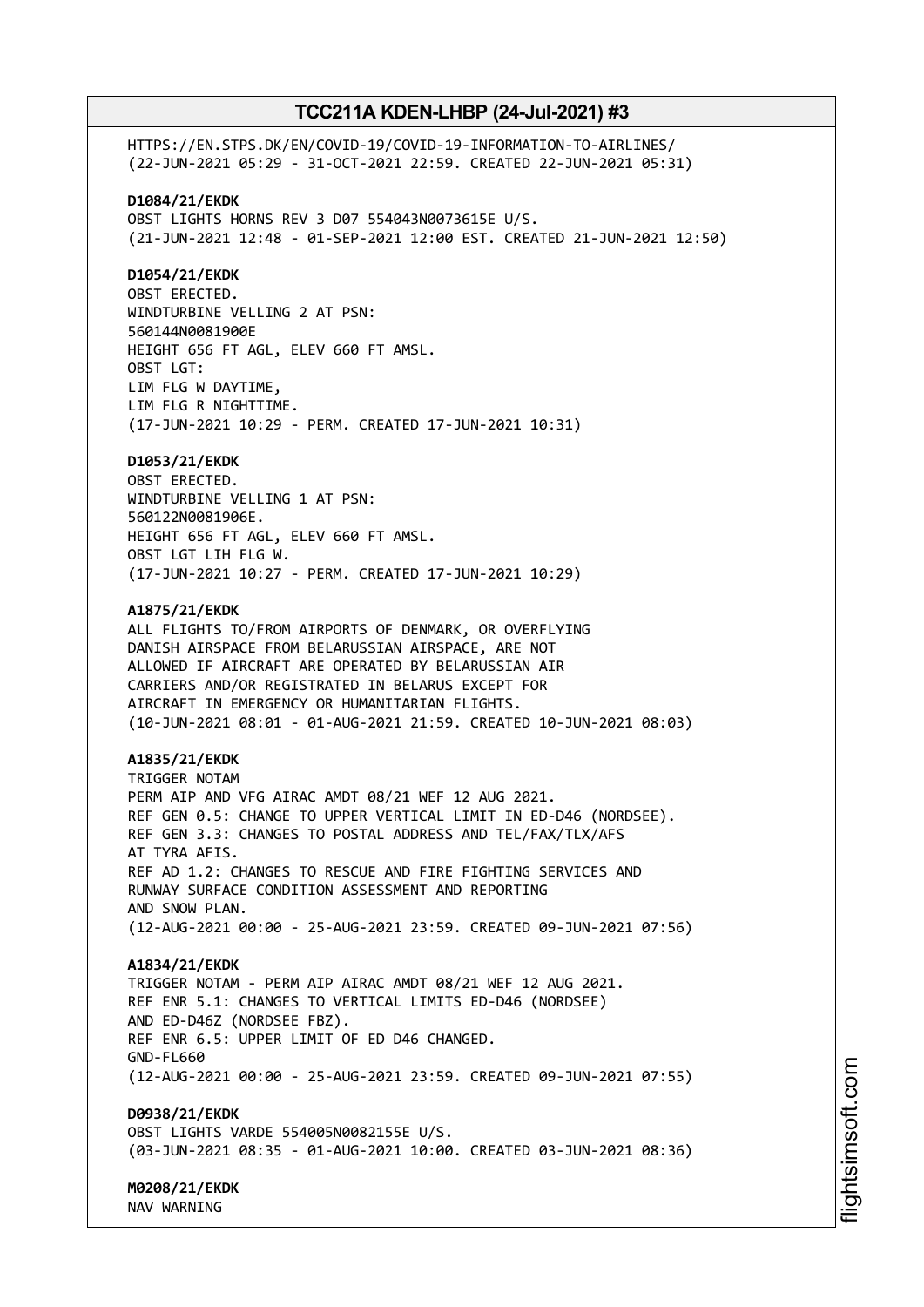CL-604 CHALLENGER WILL DROP 2. PARACHUTEFLARE, 2. SEA-MARKER, 2.LIFE RAFT, AT AALBAEK BAY PSN 5728N 1038E RADIUS 2 NM THE DROP WILL BE ON 2 SEPARATE FLIGHTS SFC-4000FT AMSL (02-JUN-2031 09:05 - 02-JUN-2031 10:35. CREATED 31-MAY-2021 09:48) **D0860/21/EKDK** OBST ERECTED. 9 WINDTURBINES UNDER CONSTRUCTION AT VEDDUM, PSN: 564557N0101148E 564708N0101143E 564720N0101137E 564731N0101132E 564743N0101126E 564742N0101151E 564731N0101157E 564719N0101203E 564708N0101208E. HEIGHT 492 FT AGL, ELEV 505 FT AMSL. NO OBST LGT DURING CONSTRUCTION PHASE. (30-MAY-2021 00:00 - PERM. CREATED 20-MAY-2021 21:45)

# **A1532/21/EKDK**

TRIGGER NOTAM - PERM AIP AND VFG AIRAC AMDT 07/21 WEF 15 JUL 2021. REF GEN 2.5: LOCATOR IN AND SB WITHDRAWN. REF AD 3.1: REMARK AT EKHO WITHDRAWN. (15-JUL-2021 00:00 - 28-JUL-2021 23:59. CREATED 19-MAY-2021 16:09)

### **A1531/21/EKDK**

TRIGGER NOTAM - PERM VFG AIRAC AMDT 07/21 WEF 15 JUL 2021. REF ENR 4.1: LOCATER IN AND SB WITHDRAWN. REF AD 4.1: CHANGE TO EKML RADIO FREQ. (15-JUL-2021 00:00 - 28-JUL-2021 23:59. CREATED 19-MAY-2021 16:09)

#### **A1530/21/EKDK**

TRIGGER NOTAM - PERM AIP AIRAC AMDT 07/21 WEF 15 JUL 2021. REF ENR 2.1: CS FOR UNIT APP ROENNE CHANGED TO ROENNE TOWER. (15-JUL-2021 00:00 - 28-JUL-2021 23:59. CREATED 19-MAY-2021 16:08)

## **A1383/21/EKDK**

MIL UHF FREQ CHANGED. MIL SECTOR E FREO 387.950 CHANGED TO FREO 313.425. REF AIP ENR 2.1 AND ENR 6.2-3. (20-MAY-2021 00:00 - PERM. CREATED 08-MAY-2021 11:14)

### **A1382/21/EKDK**

MIL UHF FREQ CHANGED. MIL SECTOR B+I FREQ 264.825 CHANGED TO FREQ 251.475. REF AIP ENR 2.1 AND ENR 6.2-3. (20-MAY-2021 00:00 - PERM. CREATED 08-MAY-2021 11:11)

**A1381/21/EKDK** MIL UHF FREQ CHANGED. MIL SECTOR UV+V+L FREQ 259.375 CHANGED TO FREQ 242.650. REF AIP ENR 2.1, ENR 6.2-1 AND ENR 6.2-3. (20-MAY-2021 00:00 - PERM. CREATED 08-MAY-2021 11:06)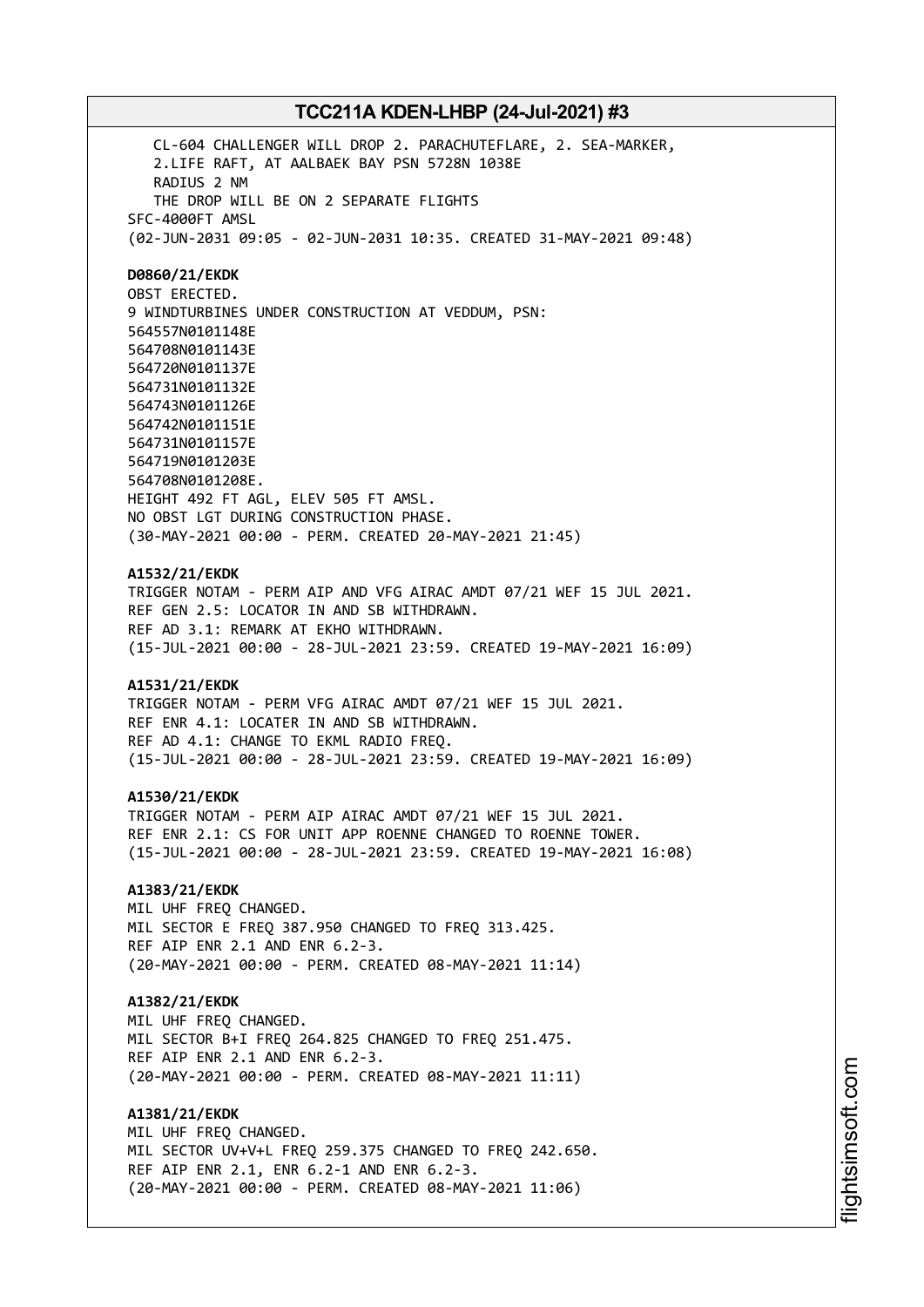**A0487/21/EKDK** DANGER AREA AND FBZ CHANGED. DANGER AREA ED-D46 NORDSEE AND FBZ ED-D46Z NORDSEE FBZ, VERTICAL LIMITS SHOULD READ UPPER: FL660 LOWER: GND REF AIP DENMARK ENR 5.1, 9. SFC-FL660 (25-MAR-2021 00:00 - PERM. CREATED 17-FEB-2021 10:10)

**A0153/21/EKDK**

COVID 19: TO ENSURE SAFE AND EXPEDITIOUS DELIVERY OF COVID-19 VACCINES, AIRCRAFT OPERATORS OF FLIGHTS CARRYING SUCH VACCINES SHOULD ASK APPROVAL FROM NAVIAIR REF. AIP DENMARK ENR 1.9 ITEM 10.5 FOR EXEMPTION FROM ATFM MEASURES FOR EACH FLIGHT DEEMED CRITICAL. UPON APPROVAL, STS/ATFMX AND RMK/VACCINE SHALL BE INSERTED IN ITEM 18 OF THE FLIGHT PLAN. AIRCRAFT OPERATORS CARRYING COVID 19 VACCINES REGULARLY MAY REQUEST APPROVAL IN ADVANCE FOR ALL FLIGHTS INVOLVED. (28-JAN-2021 00:00 - 30-SEP-2021 23:59. CREATED 19-JAN-2021 12:38)

**D1122/20/EKDK**

OBST ERECTED 2 WIND TURBINE AT MAADE 2 UNDER CONSTRUCTION AT PSN: 552715N0083009E 552721N0082941E HEIGHT FT 656 AGL , ELEV 672 FT AMSL NO OBST LIGHT DURING CONSTRUCTION PHASE (17-SEP-2020 12:23 - PERM. CREATED 17-SEP-2020 12:24)

### │**EHAA (AMSTERDAM FIR/UIR)** │

#### **B0506/21/EHAA**

MOBILE RIG SEAFOX-4 RELOCATED PSN 5318.4N00356.8E (ACP K15-G) . (22-JUL-2021 17:47 - 22-OCT-2021 09:00 EST. CREATED 22-JUL-2021 17:49)

┌──────────────────────────────────────────────────────────────────────────────┐

└──────────────────────────────────────────────────────────────────────────────┘

**M2218/21/EHAA**

PJE WILL TAKE PLACE AT COLMSCHATE PSN 521455N 0061327E RADIUS 5NM. GND-6500FT AGL (27-JUL-2021 17:00 - 27-JUL-2021 19:00. CREATED 22-JUL-2021 11:38)

**M2215/21/EHAA** TEMPORARY RESTRICTED AREA EHTRA81 (MAAS/WAAL) ACTIVATED. AREA PROHIBITED. GND-3000FT AMSL 0830-1530 1730-2130 (13-DEC-2021 08:30 - 13-DEC-2021 21:30. CREATED 22-JUL-2021 09:46)

**M2200/21/EHAA** TEMPORARY RESTRICTED AREA 'BIDDINGHUIZEN' ACTIVATED FOR MUSIC FESTIVALS 'LOWLANDS' AND 'DOWN THE RABBIT HOLE'. AREA: 522503N 0054318E - 522634N 0054201E - 522757N 0054526E - 522644N 0054931E - 522427N 0054531E BACK TO 522503N 0054318E BTN GND/1500FT AMSL. NON PARTICIPATING ACFT REQ TO AVOID AREA. POLICE, SAR AND HELICOPTER EMERGENCY MEDICAL SERVICE FLIGHTS EXEMPTED. FOR MORE INFORMATION SEE DECISION ILT-2021/33960. GND-1500FT AMSL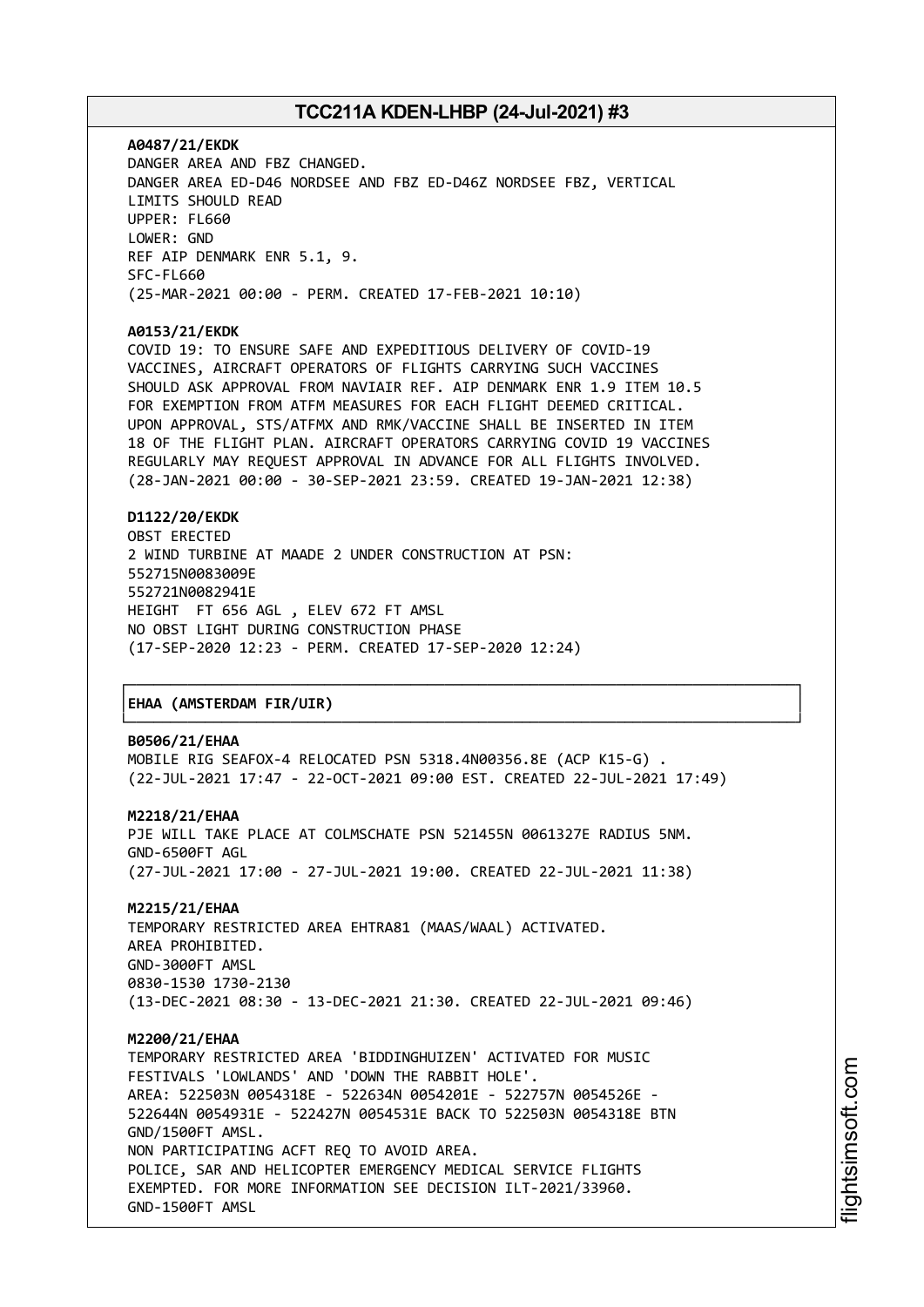19 0600-23 1300, 26 0700-30 1400 (19-AUG-2021 06:00 - 30-AUG-2021 14:00. CREATED 21-JUL-2021 09:13) **M2193/21/EHAA** MIL ACFT HAVE TO AVOID OVERFLYING OF ZWIGGELTE AT PSN 525358N 0063348E RADIUS 0,5NM BTN GND/500FT AGL. GND-500FT AGL (20-JUL-2021 13:35 - 20-OCT-2021 23:59 EST. CREATED 20-JUL-2021 13:35) **A1675/21/EHAA** COVID-19: BY ORDER OF THE GOVERNMENT OF THE KINGDOM OF THE NETHERLANDS, THERE ARE CURRENTLY COVID-19 RESTRICTIONS IN EFFECT. NOTICE 1: AS OF JULY 22ND 2021, 00:01 HOURS DUTCH LOCAL TIME, THE MANDATORY QUARANTINE DECLARATION FOR TRAVELLERS COMING FROM VERY HIGH RISK COUNTRIES OR AREAS DOES NOT NECESSARILY NEED TO BE PRESENTED BEFORE BOARDING AS A PAPER COPY, BUT MUST ALSO BE ACCEPTED WHEN PRESENTED IN THE FORM OF A DIGITAL CONFIRMATION. PLEASE REFER FOR MORE DETAILED INFORMATION TO QUARANTINEDECLARATION.GOVERNMENT.NL (LINK LIVE ON THE 22ND) . PLEASE REFER TO THE FOLLOWING WEBSITE FOR MORE INFORMATION: HTTPS://WWW.GOVERNMENT.NL/COVID19NOTAM (DOCUMENTS: NL COVID-19 TRAVEL RESTRICTIONS AND VACCINE DECLARATION). DURATION OF TRAVEL RESTRICTIONS: THE TEMPORARY TRAVEL RESTRICTIONS ARE APPLICABLE UNTIL FURTHER NOTICE, REGARDLESS OF THE INDICATED ENDING TIME OF THIS NOTAM. ANY POSSIBLE CHANGE OF THIS PERIOD WILL BE ASSESSED DEPENDING ON FURTHER DEVELOPMENTS). (19-JUL-2021 16:42 - 31-JUL-2021 22:01 EST. CREATED 19-JUL-2021 16:42) **B0497/21/EHAA** EHTRA14 AMEND CO-ORDINATES TO READ: 525716N 0071115E - ALONG DUTCH-GERMAN BORDER - 521956N 0070320E - 521811N 0064627E - 522808N 0062830E - 523821N 0062000E - 524117N 0062000E - 524157N 0063506E - 525236N 0063146E - 525716N 0071115E. REF AIP NETHERLANDS ENR 5.1. 2000FT AMSL-FL065 (19-JUL-2021 14:42 - PERM. CREATED 19-JUL-2021 14:44) **M2179/21/EHAA** UAS FLYING WILL TAKE PLACE AT NIEUW MILLIGEN PSN 521324N 0054554E RADIUS 0,5NM BTN GND/130FT AMSL, REQ TO AVOID AREA. GND-130FT AMSL DAILY 0600-1400 (06-SEP-2021 06:00 - 10-SEP-2021 14:00. CREATED 19-JUL-2021 11:53) **M2174/21/EHAA** PARAGLIDING WILL TAKE PLACE WITH WINCH LAUNCHING CABLE UP TO 2500FT AMSL AT TOLDIJK PSN 5202N00613E RADIUS 2NM, EXP INTENSE ACT IN VCY AND ABOVE. GND-2500FT AMSL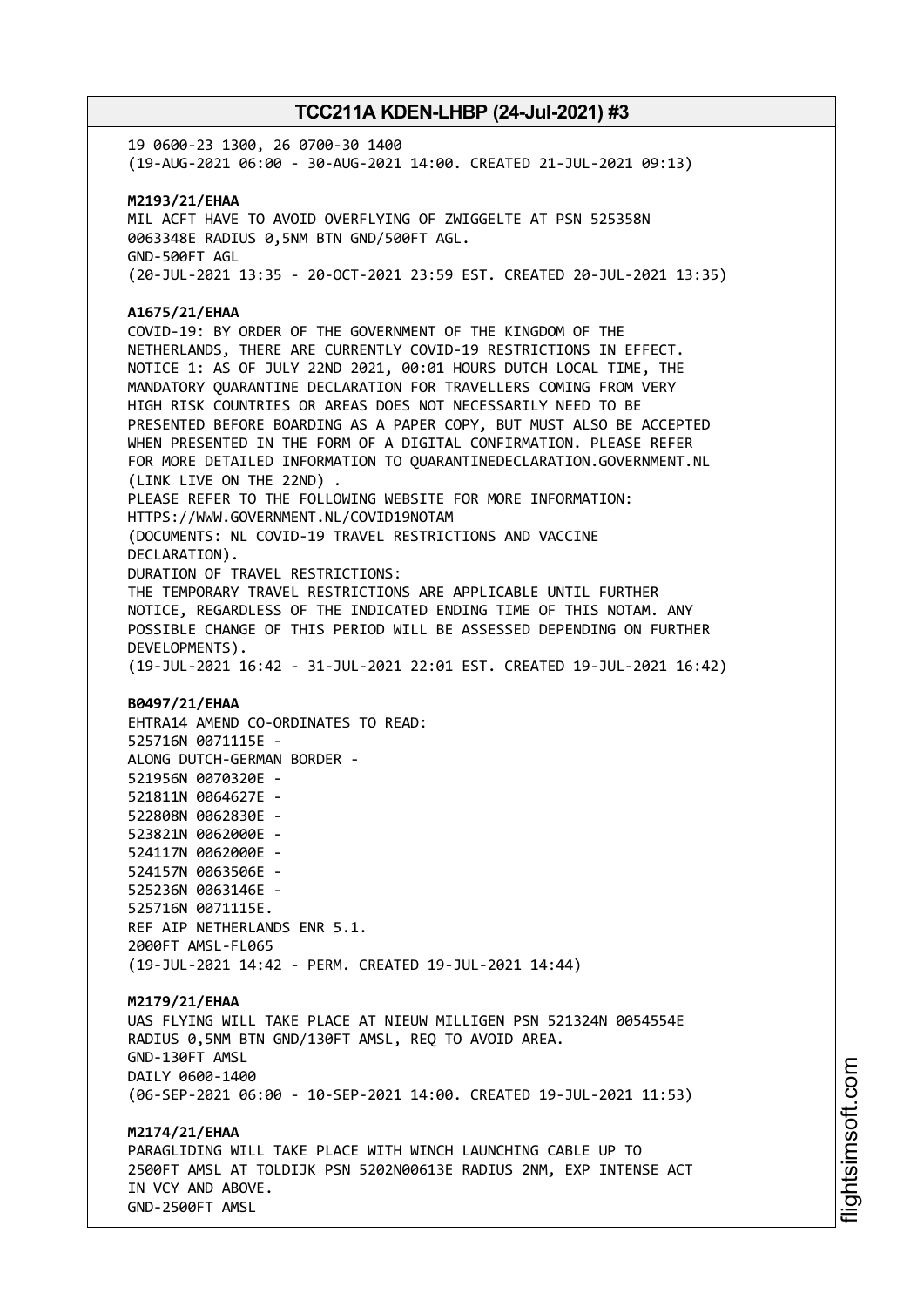DATI Y SR-SS (25-JUL-2021 03:46 - 25-OCT-2021 16:20. CREATED 19-JUL-2021 07:42) **M2173/21/EHAA** DANGER AREA EHD42 ACTIVATED. AREA PROHIBITED. VERTICAL LIMITS CHANGED DURING ACTIVATION. SFC-20000FT AMSL 26-27 30 1315-1430 (26-JUL-2021 13:15 - 30-JUL-2021 14:30. CREATED 19-JUL-2021 07:17) **B0496/21/EHAA** MOBILE RIG PROSPECTOR-1 RELOCATED, PSN 5229.7N 00412.8E (ACP  $010 - A$ ). (18-JUL-2021 17:04 - 18-OCT-2021 09:00 EST. CREATED 18-JUL-2021 17:05) **M2158/21/EHAA** TEMPORARY RESTRICTED AREA 'PRAKTIJKGEBIED RWS WEST' ACTIVATED FOR FLIGHTS WITH UNMANNED AERIAL SYSTEM. AREA: 515444N 0053338E - 515432N 0054055E - 515312N 0054956E - 515223N 0055102E - 515117N 0054943E - 515317N 0054051E - 515346N 0053338E BACK TO 515444N 0053338E BTN GND/500FT AGL. AREA PROHIBITED. POLICE, SAR AND HELICOPTER EMERGENCY MEDICAL SERVICE FLIGHTS ARE EXEMPTED. GND-500FT AGL (27-JUL-2021 07:00 - 27-JUL-2021 19:50. CREATED 16-JUL-2021 10:54) **M2155/21/EHAA** FIREWORKS AT NIEUWEGEIN PSN 520256N 0050726E. GND-130FT AGL (19-AUG-2021 20:00 - 19-AUG-2021 22:00. CREATED 16-JUL-2021 07:57) **A1645/21/EHAA** IN LINE WITH THE DATA LINK SERVICE IMPLEMENTING RULE EU 29/2009, MAASTRICHT-UAC, WILL AS OF 24 AUG 2021 ONLY SUPPORT CONTROLLER PILOT DATA LINK COMMUNICATIONS (CPDLC) VIA ATN. LEGACY FANS 1/A SUPPORT WILL SEIZE AS OF THEN. WIE ALL AIRLINES WITH EUROCONTROL NM LOG-ON LISTED DUAL STACK AIRFRAMES, SHOULD ENSURE THE APPROPRIATE AVIONICS CONFIGURATION AND COCKPIT PROCEDURES TO LOG-ON VIA ATN TO EDYY (ISO FANS 1/A), TO SMOOTHEN THE OPERATIONAL TRANSITION TO ATN ONLY CPDLC AS SOON AS PRACTICABLE. VALIDITY OF THE AIRCRAFT DATA PROVIDED TO EUROCONTROL NM IN THE LOG ON LIST AND NECESSARY UPDATES UPDATES SHOULD BE PROVIDED VIA ONE SKY TEAMS. THE PROCESS TO ADD AIRCRAFT TO THE LOGON LIST IS DESCRIBED: HTTPS://EXT.EUROCONTROL.INT/WIKILINK/INDEX.PHP/LOGON(UNDERSCORE)LIST IN CASE AIRCRAFT/FLEET ARE ELIGIBLE FOR LOG ON LISTING, BUT NOT YET L ISTED, REGISTRATION PROCESS SHOULD BE STARTED ASAP DUE TO THE ATN LOG -ON REQUIREMENTS AT MAASTRICHT-UAC. (15-JUL-2021 12:00 - 15-SEP-2021 12:00 EST. CREATED 15-JUL-2021 10:06) **M2137/21/EHAA** RESTRICTED AREA EHR2A (MARNEWAARD A) ACTIVATED. AREA PROHIBITED. VERTICAL LIMITS CHANGED DURING ACTIVATION. GND-FL065 SEP 27-29 0700-1000 1130-1330, OCT 01 0700-1000 1130-1330 (27-SEP-2021 07:00 - 01-OCT-2021 13:30. CREATED 15-JUL-2021 08:23)

**M2135/21/EHAA**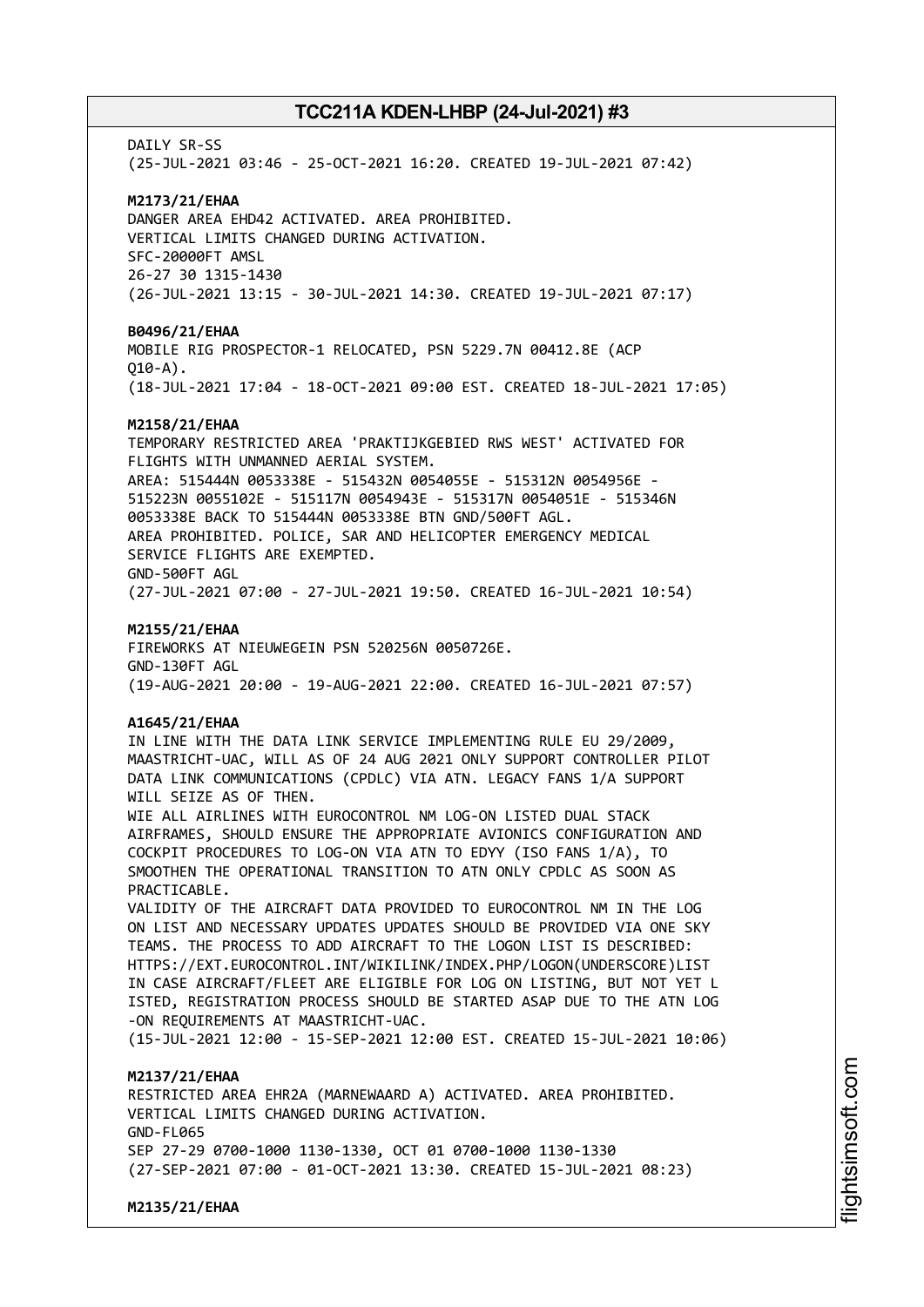| TCC211A KDEN-LHBP (24-Jul-2021) #3                                                                                           |  |  |
|------------------------------------------------------------------------------------------------------------------------------|--|--|
| <b>CHECKLIST</b>                                                                                                             |  |  |
| YEAR=2020 3689                                                                                                               |  |  |
| YEAR=2021 0085 0086 0087 0088 0089 0090 0091 0092 0136 0137 0175 0260                                                        |  |  |
| 0390 0830 0844 0946 0953 0959 0974 1105 1125 1150 1151 1161                                                                  |  |  |
| 1174 1205 1206 1207 1208 1216 1217 1218 1221 1259 1296 1301                                                                  |  |  |
| 1433 1479 1494 1496 1504 1510 1511 1512 1513 1537 1597 1598                                                                  |  |  |
| 1602 1603 1611 1612 1614 1616 1617 1618 1619 1630 1653 1663                                                                  |  |  |
| 1670 1671 1673 1674 1675 1680 1729 1730 1731 1732 1744 1749                                                                  |  |  |
| 1757 1765 1769 1770 1794 1795 1796 1802 1822 1824 1825 1826                                                                  |  |  |
| 1828 1829 1830 1833 1834 1835 1836 1837 1838 1839 1861 1862                                                                  |  |  |
| 1863 1864 1865 1866 1869 1886 1895 1899 1900 1902 1908 1924<br>1937 1941 1945 1947 1951 1961 1966 1974 1980 1989 1996 1997   |  |  |
| 1998 1999 2000 2001 2005 2006 2007 2013 2016 2025 2026 2030                                                                  |  |  |
| 2034 2035 2036 2042 2043 2044 2045 2050 2051 2052 2056 2058                                                                  |  |  |
| 2059 2060 2061 2062 2063 2064 2065 2067 2068 2075 2076 2082                                                                  |  |  |
| 2084 2086 2089 2091 2092 2093 2094 2099 2100 2103 2104 2105                                                                  |  |  |
| 2106 2108 2109 2110 2111 2112 2117 2119 2120 2121 2122 2123                                                                  |  |  |
| 2124 2126 2128 2129 2130 2131 2132 2133 2134                                                                                 |  |  |
|                                                                                                                              |  |  |
| LATEST PUBLICATIONS                                                                                                          |  |  |
| AIP AIRAC AMDT MIL 008/2021 EFFECTIVE DATE 12 AUG 21<br>AIP AIRAC SUP MIL 002/2011 EFFECTIVE DATE 17 NOV 11                  |  |  |
| AIP SUP MIL 002/2015 EFFECTIVE DATE 21 OCT 15                                                                                |  |  |
|                                                                                                                              |  |  |
| AIC CHECKLIST                                                                                                                |  |  |
| AIP VFR                                                                                                                      |  |  |
| <b>NIL</b>                                                                                                                   |  |  |
| AIP MIL                                                                                                                      |  |  |
| NIL                                                                                                                          |  |  |
| SUP CHECKLIST                                                                                                                |  |  |
| AIP VFR                                                                                                                      |  |  |
| NIL                                                                                                                          |  |  |
| AIP MIL                                                                                                                      |  |  |
| NIL                                                                                                                          |  |  |
| (15-JUL-2021 06:20 - 15-AUG-2021 06:20 EST. CREATED 15-JUL-2021 06:21)                                                       |  |  |
|                                                                                                                              |  |  |
| B0492/21/EHAA                                                                                                                |  |  |
| INFO EEMSHAVEN HELIPORT IN AD.3 NOT FOR OPERATIONAL USE.                                                                     |  |  |
| REF AIP NETHERLANDS AIRAC AMDT 07/2021, AD 3.EHHE.<br>(14-JUL-2021 18:26 - 03-SEP-2021 12:00 EST. CREATED 14-JUL-2021 18:26) |  |  |
|                                                                                                                              |  |  |
| M2128/21/EHAA                                                                                                                |  |  |
| TEMPORARY SEGREGATED AREA EHTSA52 (HAVELTE) ACTIVATED.                                                                       |  |  |
| AREA PROHIBITED.                                                                                                             |  |  |
| GND-600FT AMSL                                                                                                               |  |  |
| 23 1000-1500, 24 25 0600-1500                                                                                                |  |  |
| (23-AUG-2021 10:00 - 25-AUG-2021 15:00. CREATED 14-JUL-2021 13:14)                                                           |  |  |
|                                                                                                                              |  |  |
| M2126/21/EHAA                                                                                                                |  |  |
| TEMPORARY SEGREGATED AREA EHTSA50 (MARNE) ACTIVATED.<br>AREA PROHIBITED.                                                     |  |  |
| VERTICAL LIMITS CHANGED DURING ACTIVATION.                                                                                   |  |  |
| GND-600FT AMSL                                                                                                               |  |  |
| SEP 27 0600-OCT 01 1000, 04 0600-08 0600                                                                                     |  |  |
| (27-SEP-2021 06:00 - 08-OCT-2021 06:00. CREATED 14-JUL-2021 13:03)                                                           |  |  |
|                                                                                                                              |  |  |
| B0489/21/EHAA                                                                                                                |  |  |

m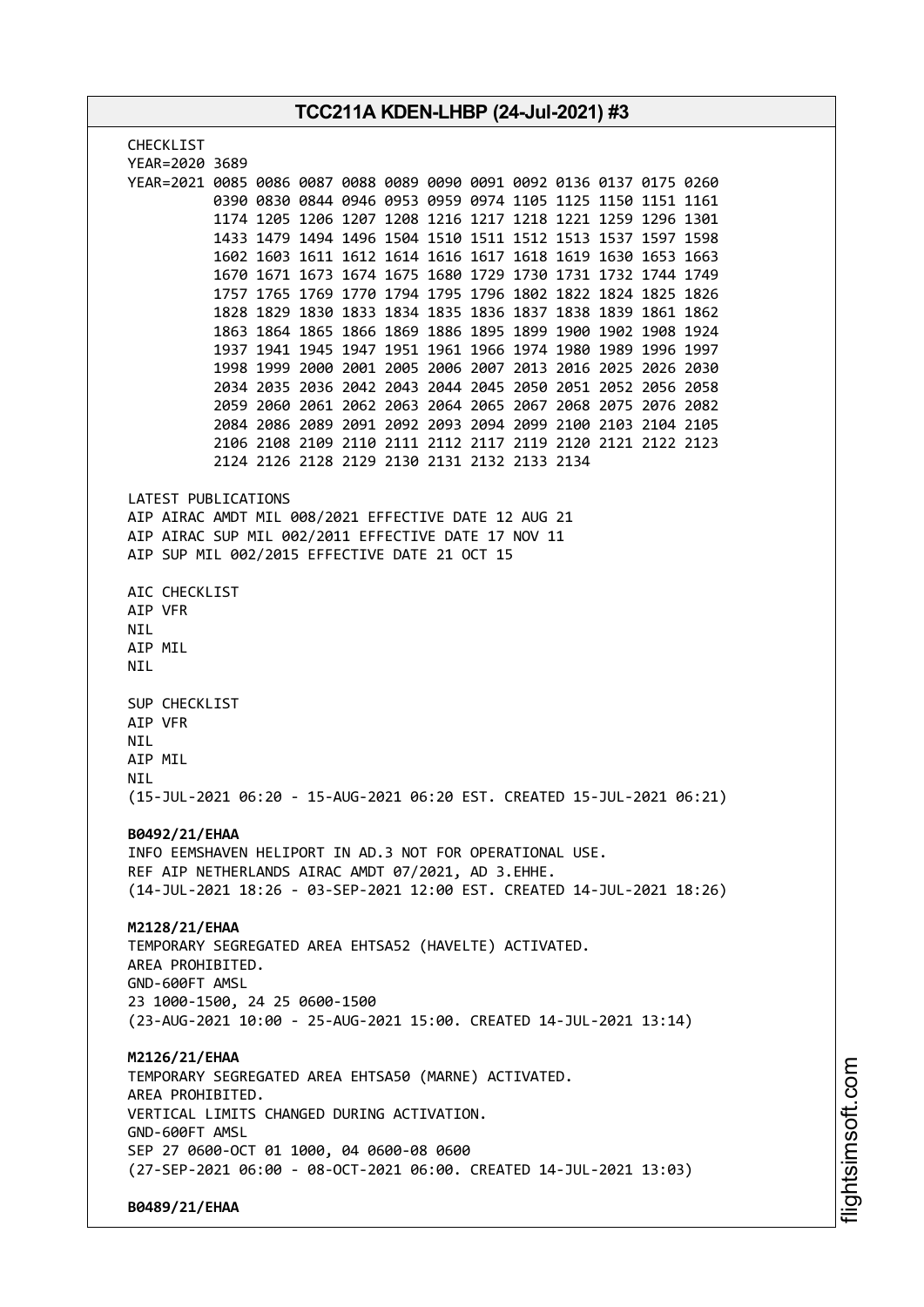CRANE ERECTED AT PSN 5256N00656E BUINERVEEN, 551FT AMSL, AND 524FT AGL, MARKED AND LGTD. (13-JUL-2021 09:25 - 30-JUL-2021 23:59. CREATED 13-JUL-2021 09:27) **M2094/21/EHAA** TEMPORARY SEGREGATED AREA EHTSA50 (MARNE) ACTIVATED. AREA PROHIBITED. GND-1200FT AMSL (13-SEP-2021 10:00 - 13-SEP-2021 21:59. CREATED 12-JUL-2021 13:56) **M2093/21/EHAA** RESTRICTED AREA EHR2 (MARNEWAARD) ACTIVATED. AREA PROHIBITED. VERTICAL LIMITS CHANGED DURING ACTIVATION. GND-FL065 (13-SEP-2021 10:00 - 13-SEP-2021 21:59. CREATED 12-JUL-2021 13:54) **M2092/21/EHAA** RESTRICTED AREA EHR2A (MARNEWAARD A) ACTIVATED. AREA PROHIBITED. VERTICAL LIMITS CHANGED DURING ACTIVATION. GND-FL065 (13-SEP-2021 10:00 - 13-SEP-2021 21:59. CREATED 12-JUL-2021 13:51) **M2091/21/EHAA** RESTRICTED AREA EHR2A (MARNEWAARD A) ACTIVATED. AREA PROHIBITED. VERTICAL LIMITS CHANGED DURING ACTIVATION. GND-1200FT AGL 08 1400-12 2359, 13 0000-1000 2200-2359, 14 0000-0600 (08-SEP-2021 14:00 - 14-SEP-2021 06:00. CREATED 12-JUL-2021 13:47) **M2082/21/EHAA** TEMPORARY RESERVED AIRSPACE EHTRA80 (DEELEN HOOG) ACTIVATED. AREA PROHIBITED. 3000FT AMSL-FL065 (17-AUG-2021 10:30 - 17-AUG-2021 12:00. CREATED 12-JUL-2021 09:02) **M2076/21/EHAA** FIREWORKS AT ZWOLLE PSN 523053N 0060520E GND-100FT AGL (09-SEP-2021 19:00 - 09-SEP-2021 21:00. CREATED 12-JUL-2021 06:28) **B0485/21/EHAA** FIREWORKS AT DE ZILK PSN 521824N 0043241E. GND-363FT AGL (03-SEP-2021 15:00 - 03-SEP-2021 20:00. CREATED 09-JUL-2021 16:34) **M2056/21/EHAA** TEMPORARY SEGREGATED AREA EHTSA52 (HAVELTE) ACTIVATED. AREA PROHIBITED. GND-600FT AMSL DAILY 0600-1300 (06-SEP-2021 06:00 - 07-SEP-2021 13:00. CREATED 09-JUL-2021 06:06) **A1569/21/EHAA** CROSSING AND ENTERING EHR4, EHR4A, EHR4B, EHR4C, EHR4D, EHR4E AND EHR4F (VLIEHORS) IS PROHIBITED TO GENERAL AVIATION WHEN ACTIVE. POLICE, SAR, HEMS AND FLIGHTS TO AND FROM OIL PLATFORM L15-FA-1 ARE EXEMPTED. THESE FLIGHTS MUST BE COORDINATED WITH DUTCH MIL INFO

(132.350) PRIOR TO ENTRY. AIRSPACE CLASSIFICATION G IS APPLICABLE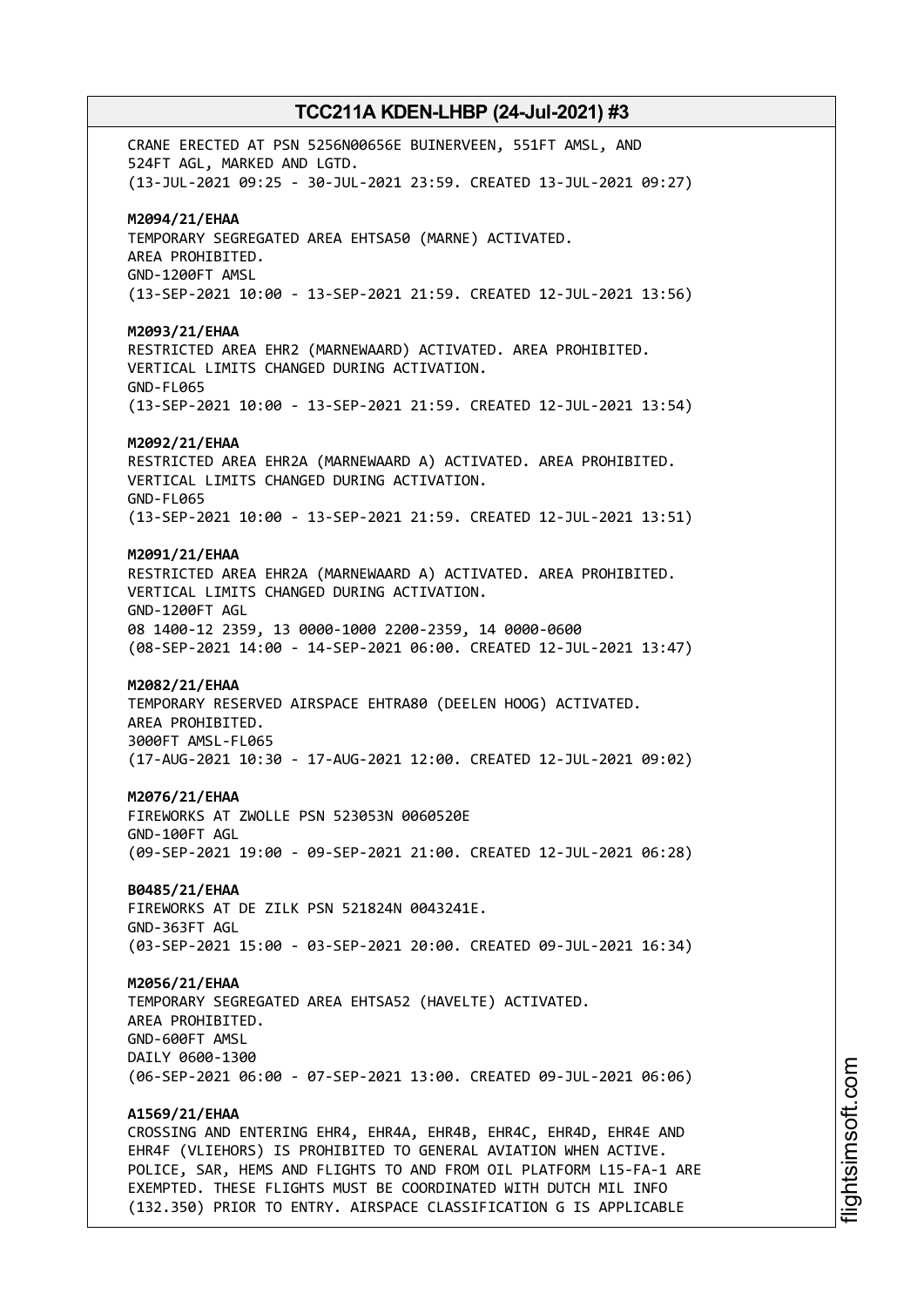WITHIN THE ABOVE MENTIONED AIRSPACE. REF AIP NETHERLANDS ENR 5.1 PARA 7.2. SFC-FL285 (08-JUL-2021 11:22 - PERM. CREATED 08-JUL-2021 11:22) **M2052/21/EHAA** RESTRICTED AREA EHR2C (MARNEWAARD C) ACTIVATED. AREA PROHIBITED. 1200FT AMSL-2500FT AMSL (30-SEP-2021 06:00 - 30-SEP-2021 14:30. CREATED 08-JUL-2021 10:07) **M2050/21/EHAA** RESTRICTED AREA EHR2A (MARNEWAARD A) ACTIVATED. AREA PROHIBITED. VERTICAL LIMITS CHANGED DURING ACTIVATION. GND-FL065 (30-SEP-2021 06:00 - 30-SEP-2021 14:30. CREATED 08-JUL-2021 10:05) **B0484/21/EHAA** OBST LIGHTS CHIMNEY NIJMEGEN 515122N 0054944E U/S. REF AIP ENR 5.4 ITEM 123. HEIGT 512FT AGL, ELEVATION 551FT AMSL. (08-JUL-2021 07:22 - 26-AUG-2021 09:00 EST. CREATED 08-JUL-2021 07:22) **M2045/21/EHAA** FIREWORKS AT UTRECHT PSN 520436N 0050327E. GND-200FT AGL (04-SEP-2021 18:00 - 04-SEP-2021 21:30. CREATED 08-JUL-2021 06:52) **M2044/21/EHAA** FIREWORKS AT ELIM PSN 524056N 0063414E. GND-135FT AGL (06-SEP-2021 19:00 - 06-SEP-2021 21:00. CREATED 08-JUL-2021 06:48) **M2043/21/EHAA** FIREWORKS AT SINT-NICOLAASGA PSN 525514N 0054406E. GND-100FT AGL (03-SEP-2021 20:00 - 03-SEP-2021 21:00. CREATED 08-JUL-2021 06:44) **M2042/21/EHAA** FIREWORKS AT GRAMSBERGEN PSN 523649N 0064035E. GND-495FT AGL (03-SEP-2021 19:00 - 03-SEP-2021 20:30. CREATED 08-JUL-2021 06:41) **M2035/21/EHAA** DUE TO LACK OF PERSONNEL NO OAT ATS WILL BE PROVIDED IN EHAA FIR BY DUTCHMIL BTN GND AND FL245 UNLESS PPR OBTAINED VIA DUTCHMIL SUPERVISOR PHONE +31 (0)577 45 8700. DAILY 0600-1500 (07-JUL-2021 13:54 - 07-OCT-2021 15:00. CREATED 07-JUL-2021 13:55) **M2034/21/EHAA** TEMPORARY SEGREGATED AREA EHTSA56 (LEUSDERHEIDE) ACTIVATED. AREA PROHIBITED. GND-600FT AMSL DAILY 0600-1300 (01-SEP-2021 06:00 - 03-SEP-2021 13:00. CREATED 07-JUL-2021 13:34) **M2026/21/EHAA**

CROSSING AND ENTERING EHR4, EHR4A, EHR4B, EHR4C, EHR4D, EHR4E AND EHR4F (VLIEHORS) IS PROHIBITED TO GENERAL AVIATION WHEN ACTIVE.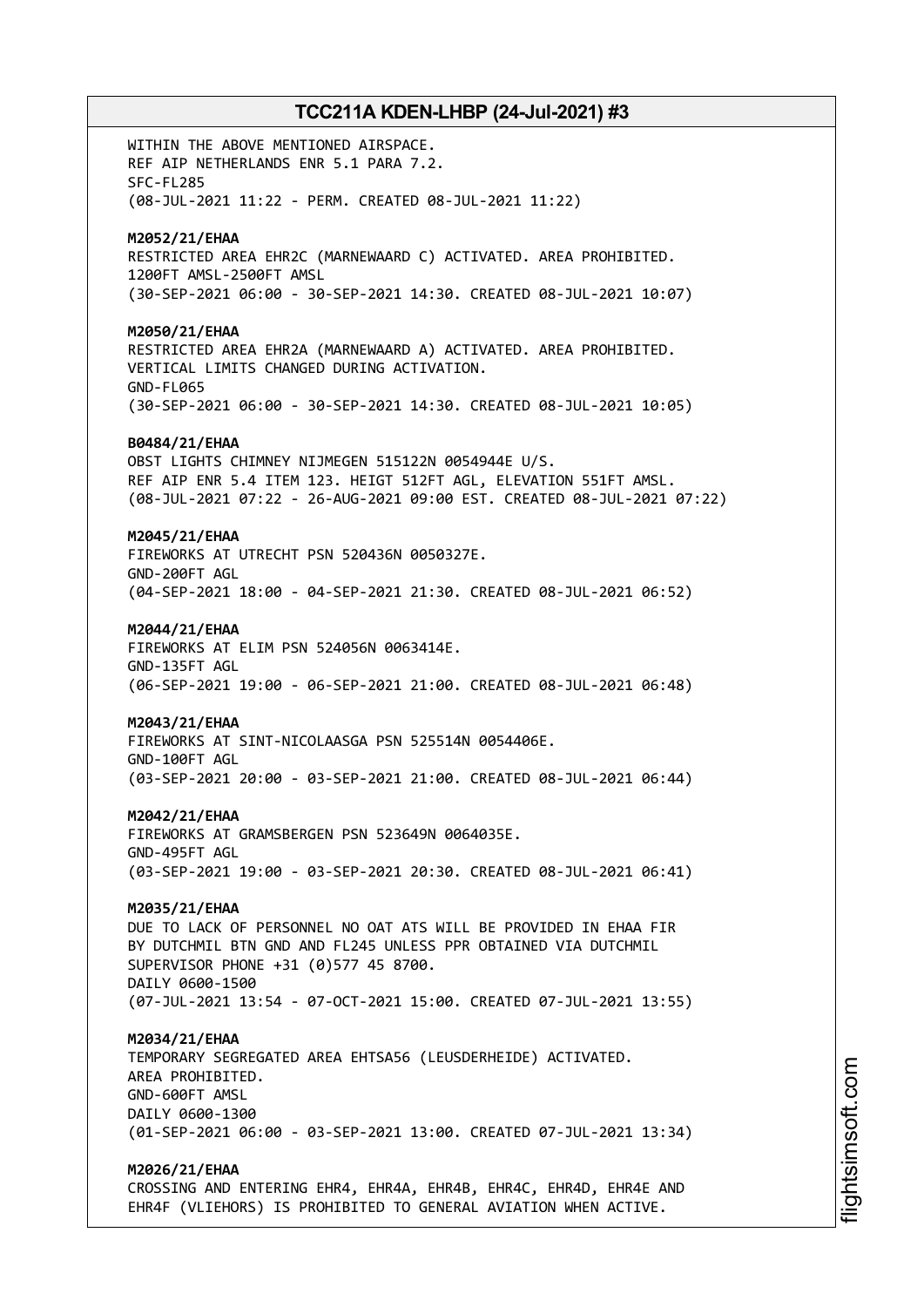POLICE, SAR, HEMS AND FLIGHTS TO AND FROM OIL PLATFORM L15-FA-1 ARE EXEMPTED. THESE FLIGHTS MUST BE COORDINATED WITH DUTCH MIL INFO (FREQ 132.350MHZ) PRIOR TO ENTRY. AIRSPACE CLASSIFICATION G IS APPLICABLE WITHIN THE ABOVE MENTIONED AIRSPACE. SFC-FL285 (07-JUL-2021 08:32 - 25-AUG-2021 10:00 EST. CREATED 07-JUL-2021 08:33) **M2025/21/EHAA** TEMPORARY RESTRICTED AREA ACTIVATED FOR 'DONAC 2021'. AREA: 513039N 0034113E - 513045N 0034609E - 512908N 0034609E - 512908N 0034113E BACK TO 513039N 0034113E BTN 500FT AMSL/FL050. AREA PROHIBITED. SAR, POLICE AND HELICOPTER EMERGENCY MEDICAL SERVICES ARE EXEMPTED AFTER PRIOR PERMISSION FROM DUTCH MIL INFO. 500FT AMSL-FL050 02 1000-1800, 03 0700-1800, 04 0700-1500 (02-SEP-2021 10:00 - 04-SEP-2021 15:00. CREATED 07-JUL-2021 08:29) **B0478/21/EHAA** LASERSHOW AT LEERDAM, PSN 515312N 0050513E. GND-UNL (19-AUG-2021 20:30 - 19-AUG-2021 23:15. CREATED 06-JUL-2021 10:38) **M2007/21/EHAA** UAS FLYING WILL TAKE PLACE AT OPIJNEN PSN 515002N 0051738E RADIUS 1000M BTN GND/329FT AGL, REQ TO AVOID AREA. GND-329FT AGL (07-AUG-2021 07:00 - 07-AUG-2021 16:00. CREATED 06-JUL-2021 09:54) **M2006/21/EHAA** LASERSHOW WILL TAKE PLACE AT ARNHEM PSN 515704N 0055258E. GND-UNL JUL 30-AUG 01 1800-0600, 02 AUG 1600-0600, AUG 03-AUG 08 1800-0600 (30-JUL-2021 18:00 - 09-AUG-2021 06:00. CREATED 06-JUL-2021 09:49) **M2005/21/EHAA** LASERSHOW WILL TAKE PLACE AT LEERDAM PSN 515317N 0050509E. GND-UNL (19-AUG-2021 20:30 - 19-AUG-2021 23:15. CREATED 06-JUL-2021 09:37) **M2001/21/EHAA** FIREWORKS AT UTRECHT PSN 520657N 0050250E. GND-135FT AGL (29-AUG-2021 18:00 - 29-AUG-2021 20:00. CREATED 06-JUL-2021 06:33) **M1999/21/EHAA** FIREWORKS AT MAKKUM PSN 530305N 0052237E. GND-220FT AGL (11-AUG-2021 19:30 - 11-AUG-2021 21:00. CREATED 06-JUL-2021 06:29) **M1998/21/EHAA** FIREWORKS AT HOLTEN PSN 521635N 0062427E. GND-165FT AGL (27-AUG-2021 19:30 - 27-AUG-2021 20:30. CREATED 06-JUL-2021 06:21) **M1997/21/EHAA** FIREWORKS AT GORINCHEM PSN 514932N 0045938E. GND-660FT AGL (28-AUG-2021 20:00 - 28-AUG-2021 22:00. CREATED 06-JUL-2021 06:18)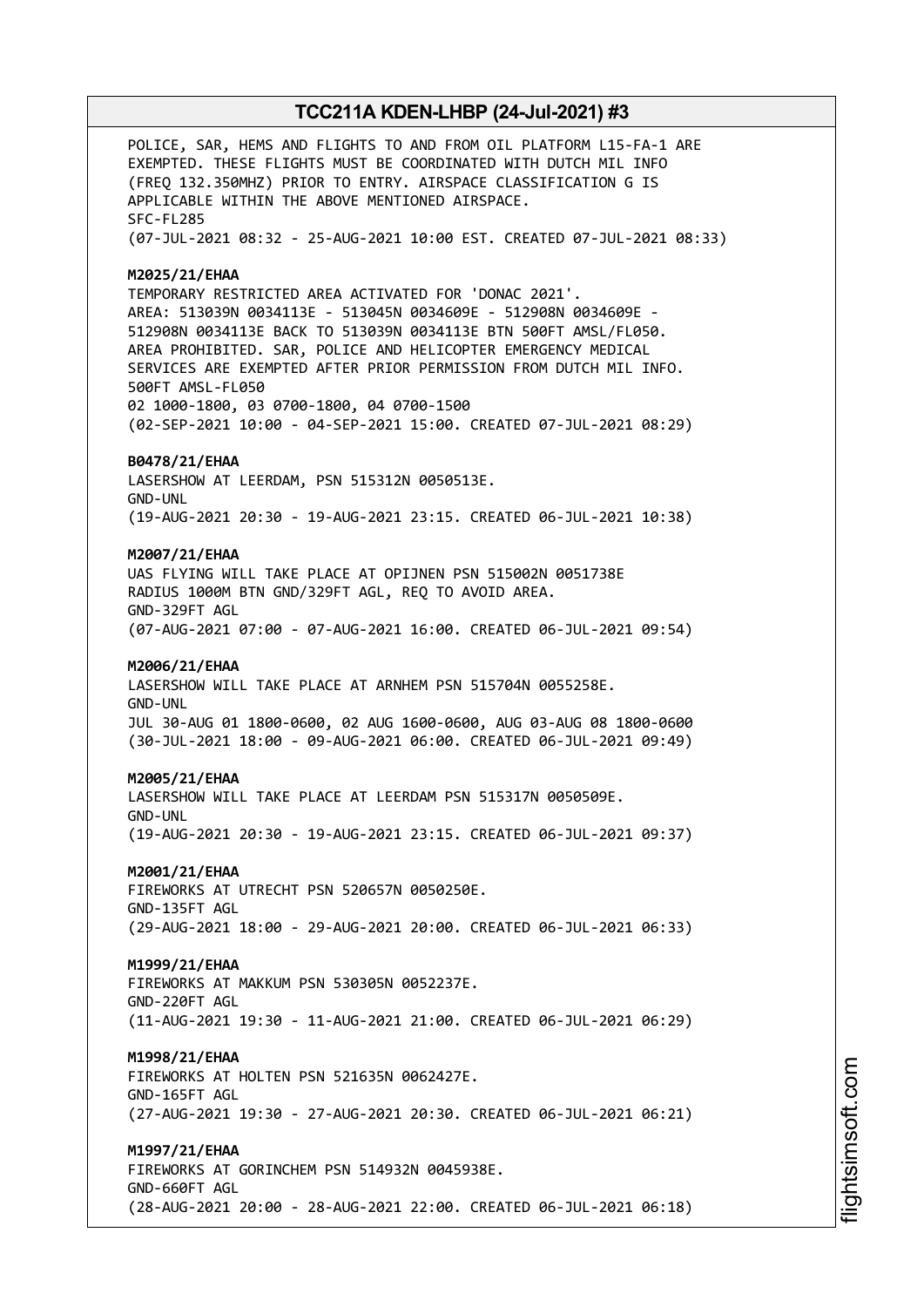**M1996/21/EHAA** FIREWORKS AT OMMEN PSN 523049N 0062446E. GND-100FT AGL (27-AUG-2021 20:30 - 27-AUG-2021 22:00. CREATED 06-JUL-2021 06:15)

#### **A1543/21/EHAA**

OPERATIONS IN FIR MINSK (UMMV)

NETHERLANDS AIR CARRIERS AND CAPTAINS OF ACFT IN CHARGE OF AIR SERVICE MANAGED BY CARRIERS HOLDERS OF OPERATING LICENCE ISSUED BY THE NETHERLANDS, WHETHER THEY ARE CONTRACTUAL CARRIERS AND/OR DE FACTO CARRIERS, OR PERFORMING AIR SERVICE WITH COMMERCIAL CHARTER AGREEMENT OR WITH CODE SHARING AND TO ALL FLIGHT PERFORMED WITH NETHERLANDS ACFT REGISTRATION, ARE REQUESTED TO AVOID MINSK FIR (UMMV).

FOREIGN AIR CARRIERS INBOUND EU ARE RECOMMENDED TO AVOID BELARUS MINSK FIR(UMMV).

(02-JUL-2021 18:08 - 02-SEP-2021 23:59 EST. CREATED 02-JUL-2021 18:09)

#### **B0472/21/EHAA**

PJE WILL TAKE PLACE AT ROCKANJE, PSN 515232N 0040244E. GND-FL050 (04-SEP-2021 15:00 - 04-SEP-2021 18:00. CREATED 02-JUL-2021 16:49)

#### **A1539/21/EHAA**

AMSTERDAM INFORMATION 124.300MHZ EXPECT LIMITED RADIO COVERAGE BELOW 1500FT BETWEEN EHRD CTR AND EHSE. (02-JUL-2021 14:10 - 02-OCT-2021 12:00 EST. CREATED 02-JUL-2021 13:31)

#### **A1538/21/EHAA**

AMSTERDAM INFORMATION 119.175MHZ EXPECT LIMITED RADIO COVERAGE BELOW 2000FT AROUND ATRIX RADIUS 10NM. (02-JUL-2021 14:10 - 02-OCT-2021 12:00 EST. CREATED 02-JUL-2021 13:27)

#### **M1966/21/EHAA**

DUE TO TECHNICAL ISSUES DUTCH MIL LOWER FREQUENCY 128.355MHZ HAS LIMITED RADIO COVERAGE IN CTA NORTH AND TMA A. CONTACT DUTCH MIL INFO ON 132.350MHZ WHEN UNABLE TO MAKE RADIO CONTACT. (02-JUL-2021 12:28 - 02-OCT-2021 23:59. CREATED 02-JUL-2021 12:32)

#### **A1537/21/EHAA**

BASED ON THE LATEST COVID-19 REGULATIONS (TIJDELIJKE REGELING MAATREGELEN COVID-19) ALL FLIGHTS SHOULD ADHERE TO THE FOLLOWING CONDITIONS:

1. DISINFECT CABIN, SEATS AND INSTRUMENTS. 2. ALL PASSENGERS ARE REQUIRED TO USE A MANDATORY NON MEDICAL FACE MASK FROM BEFORE BOARDING UNTIL AFTER DISEMBARKING (NON COMMERCIAL FLIGHTS ARE EXEMPTED) .

3. BEFORE BOARDING, A HEALTH CHECK OF ALL POB SHALL BE PERFORMED BY CREW BASED ON THE RIVM GUIDELINES:

HTTPS://WWW.RIVM.NL/CORONAVIRUS-COVID-19/ADVIEZEN-WERK-VRIJE-TIJD/GEN ERIEK-KADER-CORONAMAATREGELEN

4. COMPANIES SHALL ADHERE TO COMPANY SPECIFIC PROTOCOL.

NOTE:

POLICE, HELICOPTER EMERGENCY SERVICES AND SAR FLIGHTS ARE EXEMPTED. (02-JUL-2021 10:43 - 21-AUG-2021 23:59 EST. CREATED 02-JUL-2021 10:43)

**A1521/21/EHAA**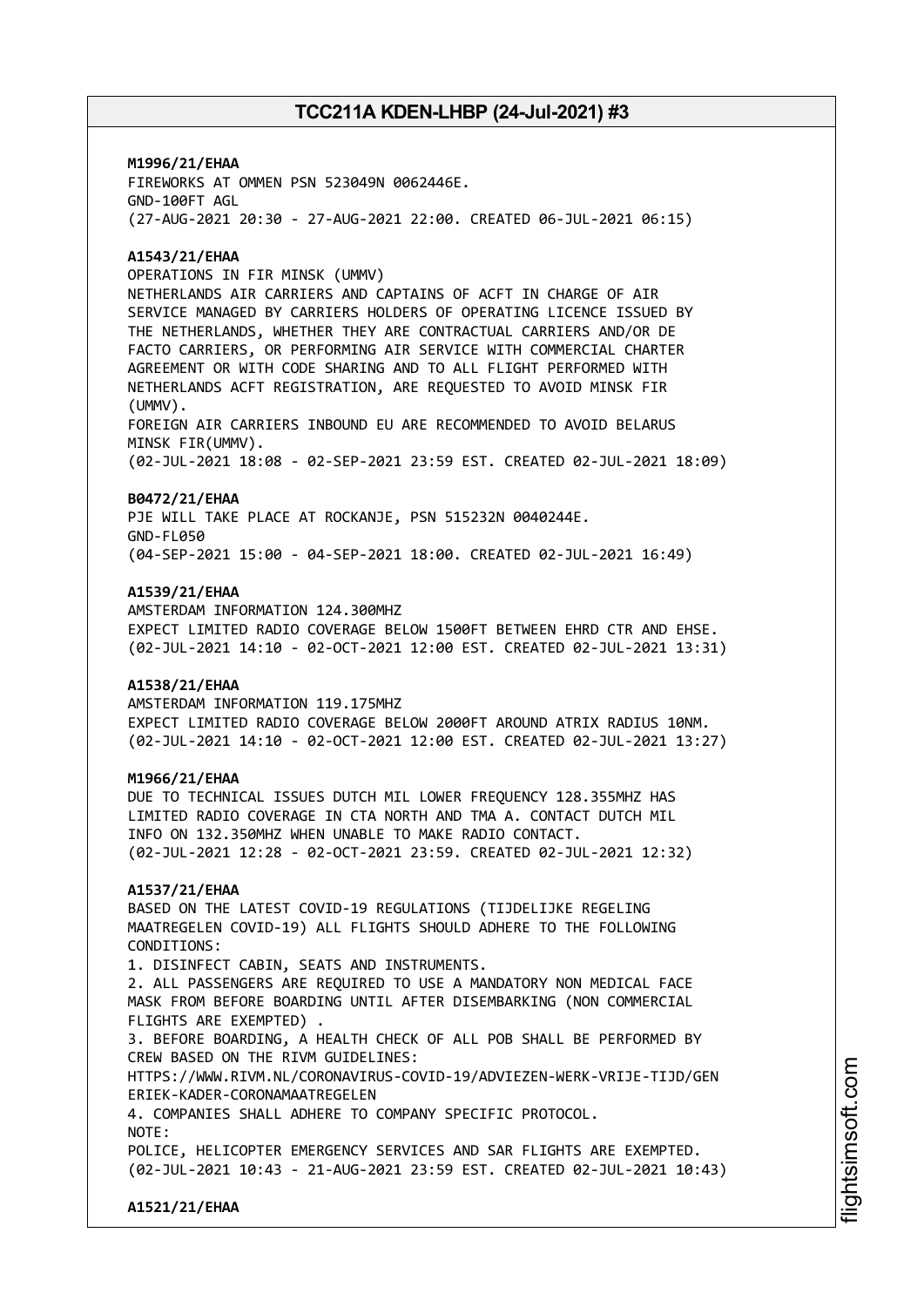TRIGGER NOTAM - AIRAC AIP AMDT 08/2021 WEF 12 AUG 2021: PERMANENTLY OUT OF SERVICE: VOR AMS, HDR, HSD, PAM, SPY: NDB EHN, ROT, STD / CH, NV, OA, PS, RR: LOCATORS CH, NV, OA, PS, RR. (12-AUG-2021 00:00 - 25-AUG-2021 23:59. CREATED 01-JUL-2021 10:03) **M1947/21/EHAA** TEMPORARY SEGREGATED AREA EHTSA56 (LEUSDERHEIDE) ACTIVATED. AREA PROHIBITED. GND-600FT AMSL (28-JUL-2021 06:00 - 28-JUL-2021 21:59. CREATED 01-JUL-2021 06:19) **A1508/21/EHAA** CHECKLIST YEAR=2021 0196 0206 0207 0334 0379 0439 0461 0462 0463 0464 0465 0466 0489 0541 0564 0648 0734 0735 0746 0814 0828 0863 0864 0878 0879 0895 0921 0948 0951 0978 0980 0981 0992 0999 1000 1006 1008 1014 1047 1048 1049 1111 1149 1160 1161 1162 1230 1244 1255 1258 1278 1283 1284 1286 1290 1308 1333 1334 1338 1355 1366 1371 1375 1379 1384 1385 1387 1390 1391 1394 1396 1409 1414 1426 1427 1431 1432 1437 1444 1451 1452 1453 1454 1455 1456 1457 1458 1459 1460 1466 1468 1474 1475 1477 1478 1479 1483 1484 1485 1486 1487 1488 1489 1490 1494 1496 1498 1499 1500 1501 1502 1503 1504 1505 1507 LATEST PUBLICATIONS AIP AIRAC AMDT IFR 007/2021 EFFECTIVE DATE 15 JUL 21 AIP AIRAC SUP IFR 001/2020 EFFECTIVE DATE 27 FEB 20 AIP SUP IFR 005/2021 EFFECTIVE DATE 08 APR 21 AIC IFR B003/2021 EFFECTIVE DATE 03 JUN 21 AIC IFR A003/2021 EFFECTIVE DATE 03 JUN 21 AIC CHECKLIST AIP IFR A019/1992 B061/1992 B006/2002 A016/2002 B023/2004 B001/2006 A012/2007 A001/2008 B003/2008 A009/2008 A013/2010 A014/2010 A006/2011 B009/2011 B005/2013 A006/2013 A003/2014 A004/2014 A006/2014 A004/2015 B004/2015 B005/2016 B001/2017 B002/2018 B001/2019 A002/2019 B002/2019 B003/2019 A004/2019 A006/2019 A009/2019 A011/2019 A012/2019 A013/2019 A014/2019 A002/2020 A004/2020 B001/2021 A001/2021 A002/2021 B002/2021 B003/2021 A003/2021 AIP VFR **NTI** SUP CHECKLIST AIP IFR 001/2020 004/2020 004/2021 005/2021 AIP VFR **NTI** (01-JUL-2021 00:05 - 01-AUG-2021 00:05 EST. CREATED 01-JUL-2021 00:08) **B0469/21/EHAA CHECKLIST** YEAR=2021 0230 0246 0247 0255 0274 0281 0282 0290 0293 0309 0334 0335 0337 0345 0347 0348 0350 0368 0370 0373 0378 0383 0384 0399 0424 0434 0435 0450 0451 0452 0453 0454 0455 0456 0457 0459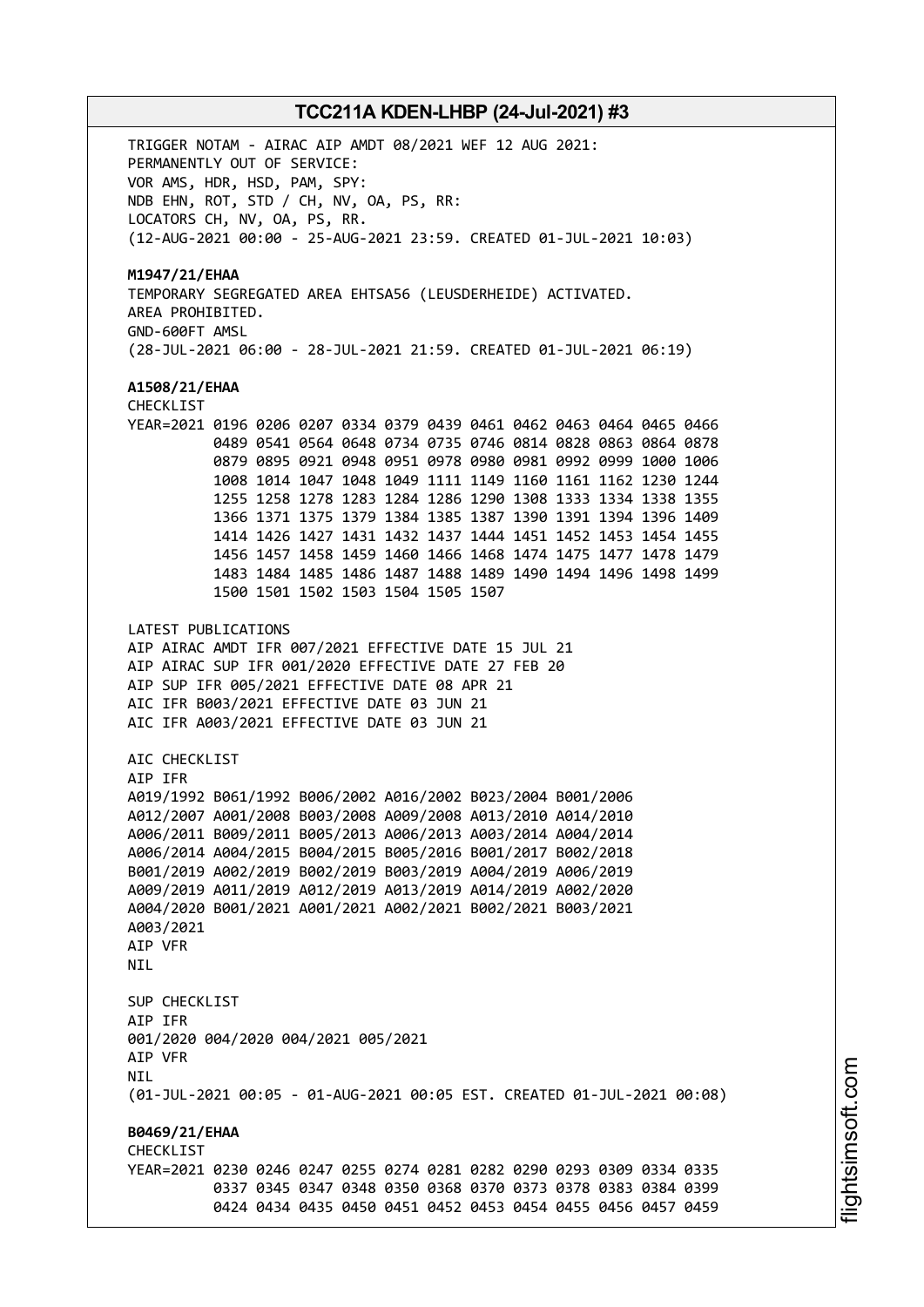0460 0461 0462 0463 0464 0467 0468 LATEST PUBLICATIONS AIP AIRAC AMDT IFR 007/2021 EFFECTIVE DATE 15 JUL 21 AIP AIRAC SUP IFR 001/2020 EFFECTIVE DATE 27 FEB 20 AIP SUP IFR 005/2021 EFFECTIVE DATE 08 APR 21 AIC IFR B003/2021 EFFECTIVE DATE 03 JUN 21 AIC IFR A003/2021 EFFECTIVE DATE 03 JUN 21 AIC CHECKLIST AIP IFR A019/1992 B061/1992 B006/2002 A016/2002 B023/2004 B001/2006 A012/2007 A001/2008 B003/2008 A009/2008 A013/2010 A014/2010 A006/2011 B009/2011 B005/2013 A006/2013 A003/2014 A004/2014 A006/2014 A004/2015 B004/2015 B005/2016 B001/2017 B002/2018 B001/2019 A002/2019 B002/2019 B003/2019 A004/2019 A006/2019 A009/2019 A011/2019 A012/2019 A013/2019 A014/2019 A002/2020 A004/2020 B001/2021 A001/2021 A002/2021 B002/2021 B003/2021 A003/2021 AIP VFR NIL SUP CHECKLIST AIP IFR 001/2020 004/2020 004/2021 005/2021 AIP VFR **NTI** (01-JUL-2021 00:05 - 01-AUG-2021 00:05 EST. CREATED 01-JUL-2021 00:08) **M1945/21/EHAA** TEMPORARY SEGREGATED AREA EHTSA52 (HAVELTE, RPAS) ACTIVATED. AREA PROHIBITED. GND-600FT AMSL DAILY 0600-1400 (02-SEP-2021 06:00 - 03-SEP-2021 14:00. CREATED 30-JUN-2021 13:48) **B0467/21/EHAA** NEW PARAGLIDING SITE VELDHOEK, PSN 520200N 0062510E. MAX CABLE HGT 1500FT AMSL, ACTIVE DAILY UDP. REF AIP NETHERLANDS ENR 5.5. GND-1500FT AMSL (30-JUN-2021 09:50 - PERM. CREATED 30-JUN-2021 09:51) **B0464/21/EHAA** PJE AT OUDENBOSCH, PSN 513622N 0043256E. GND-3000FT AMSL (13-AUG-2021 07:00 - 13-AUG-2021 18:00. CREATED 30-JUN-2021 08:56) **B0462/21/EHAA** PJE AT OUDENBOSCH, PSN 513622N 0043256E. GND-3000FT AMSL (08-AUG-2021 07:00 - 08-AUG-2021 18:00. CREATED 30-JUN-2021 07:42) **B0452/21/EHAA** NEW OBSTACLE UNDER CONSTRUCTION IJSSELMEER WINDFARM FRYSLAN, 89 WIND TURBINES WITHIN AREA: 530153N0051541E-530145N0051700E-525933N0051851E-525816N0051633E-52583 4N0051357E-530040N0051246E-530144N0051433E-530153N0051541E.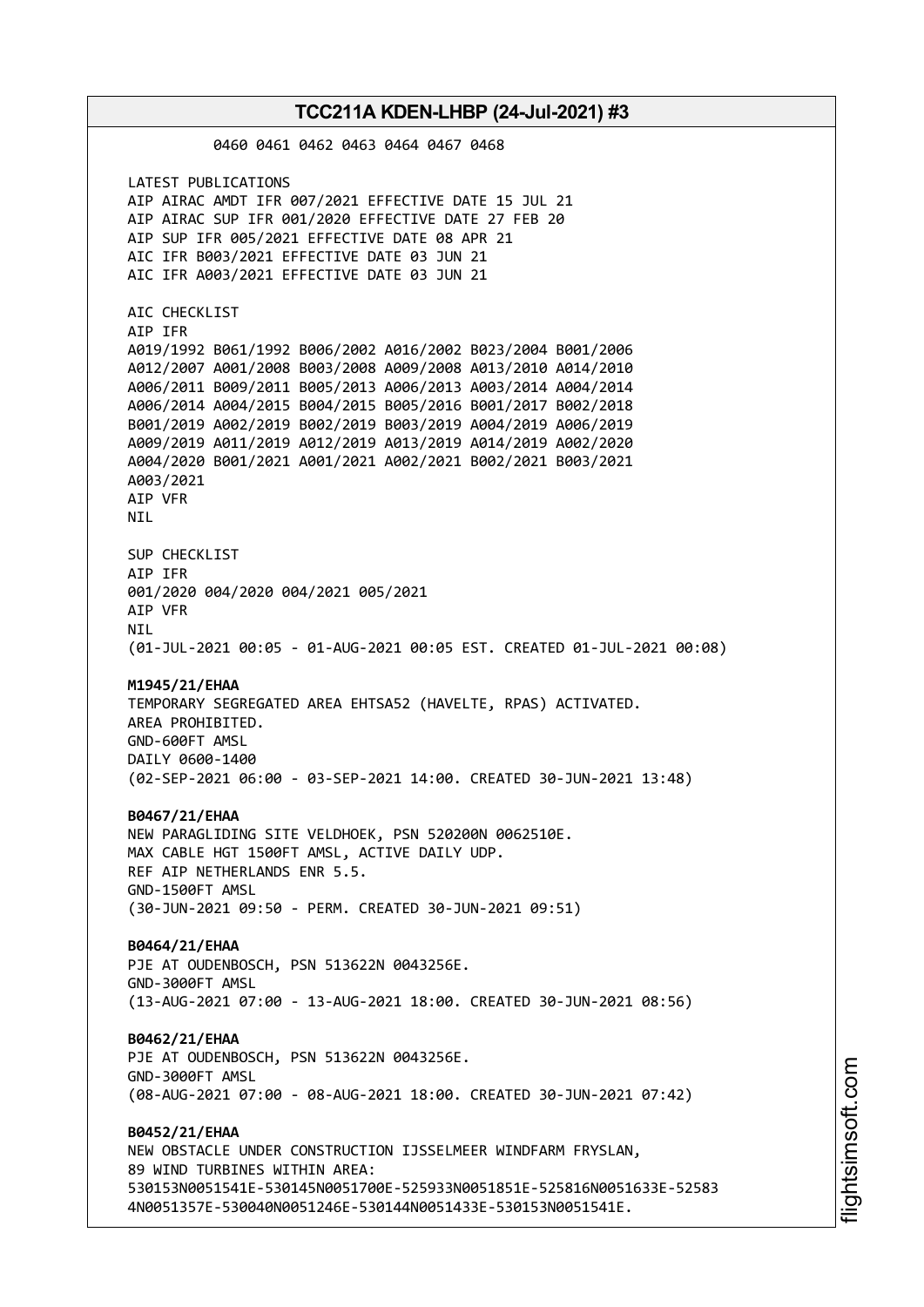ELEV 590FT AMSL, NOT LGTD. REF AIP ENR 5.4 (28-JUN-2021 14:48 - PERM. CREATED 28-JUN-2021 14:49) **M1895/21/EHAA** UAS FLYING WILL TAKE PLACE AT BIDDINGHUIZEN PSN 522616N 0054519E RADIUS 1000M BTN GND/400FT AGL, REQ TO AVOID AREA. GND-400FT AGL DAILY 1300-1906 (20-AUG-2021 13:00 - 21-AUG-2021 19:06. CREATED 28-JUN-2021 09:01) **B0451/21/EHAA** PART OF THE OBST LIGHTS PRINSES AMALIAWINDPARK U/S. REF AIP 5.4 ID 317. (26-JUN-2021 15:08 - 26-JUL-2021 09:00 EST. CREATED 26-JUN-2021 15:08) **B0450/21/EHAA** OBST LIGHT 18 AND 24 U/S AT WINDPARK NOORDZEE LUCHTERDUINEN. REF AIP ENR 5.4 ID 454. (25-JUN-2021 17:19 - 25-JUL-2021 09:00 EST. CREATED 25-JUN-2021 17:19) **M1839/21/EHAA** MIL ACFT HAVE TO AVOID OVERFLYING OF WEST-BETUWE DUE TO BREEDING BIRDS AT PSN 515157N 0050900E RADIUS 0,5NM BTN GND/1000FT AGL. GND-1000FT AGL (22-JUN-2021 12:56 - 31-JUL-2021 21:59. CREATED 22-JUN-2021 12:57) **M1838/21/EHAA** MIL ACFT HAVE TO AVOID OVERFLYING OF EEMMEER DUE TO BREEDING BIRDS AT PSN 521837N 0051904E RADIUS 0,5NM BTN GND/1000FT AGL. GND-1000FT AGL (22-JUN-2021 12:55 - 31-JUL-2021 21:59. CREATED 22-JUN-2021 12:55) **M1837/21/EHAA** MIL ACFT HAVE TO AVOID OVERFLYING OF OOSTVAARDERSPLASSEN DUE TO BREEDING BIRDS AT PSN 522700N 0052128E RADIUS 0,5NM BTN GND/1000FT AGL. GND-1000FT AGL (22-JUN-2021 12:51 - 31-JUL-2021 23:59. CREATED 22-JUN-2021 12:51) **M1836/21/EHAA** MIL ACFT HAVE TO AVOID OVERFLYING OF KETELMEER DUE TO BREEDING BIRDS AT PSN 523638N 0054929E RADIUS 0,5NM BTN GND/1000FT AGL. GND-1000FT AGL (22-JUN-2021 12:49 - 31-JUL-2021 21:59. CREATED 22-JUN-2021 12:49) **M1835/21/EHAA** MIL ACFT HAVE TO AVOID OVERFLYING OF KOUDUM DUE TO BREEDING BIRDS AT PSN 525459N 0052818E RADIUS 0,5NM BTN GND/1000FT AGL. GND-1000FT AGL (22-JUN-2021 12:46 - 31-JUL-2021 21:59. CREATED 22-JUN-2021 12:47) **M1834/21/EHAA** MIL ACFT HAVE TO AVOID OVERFLYING OF HAVIKERWAARD DUE TO BREEDING BIRDS AT PSN 520019N 0060629E RADIUS 0,5NM BTN GND/1000FT AGL. GND-1000FT AGL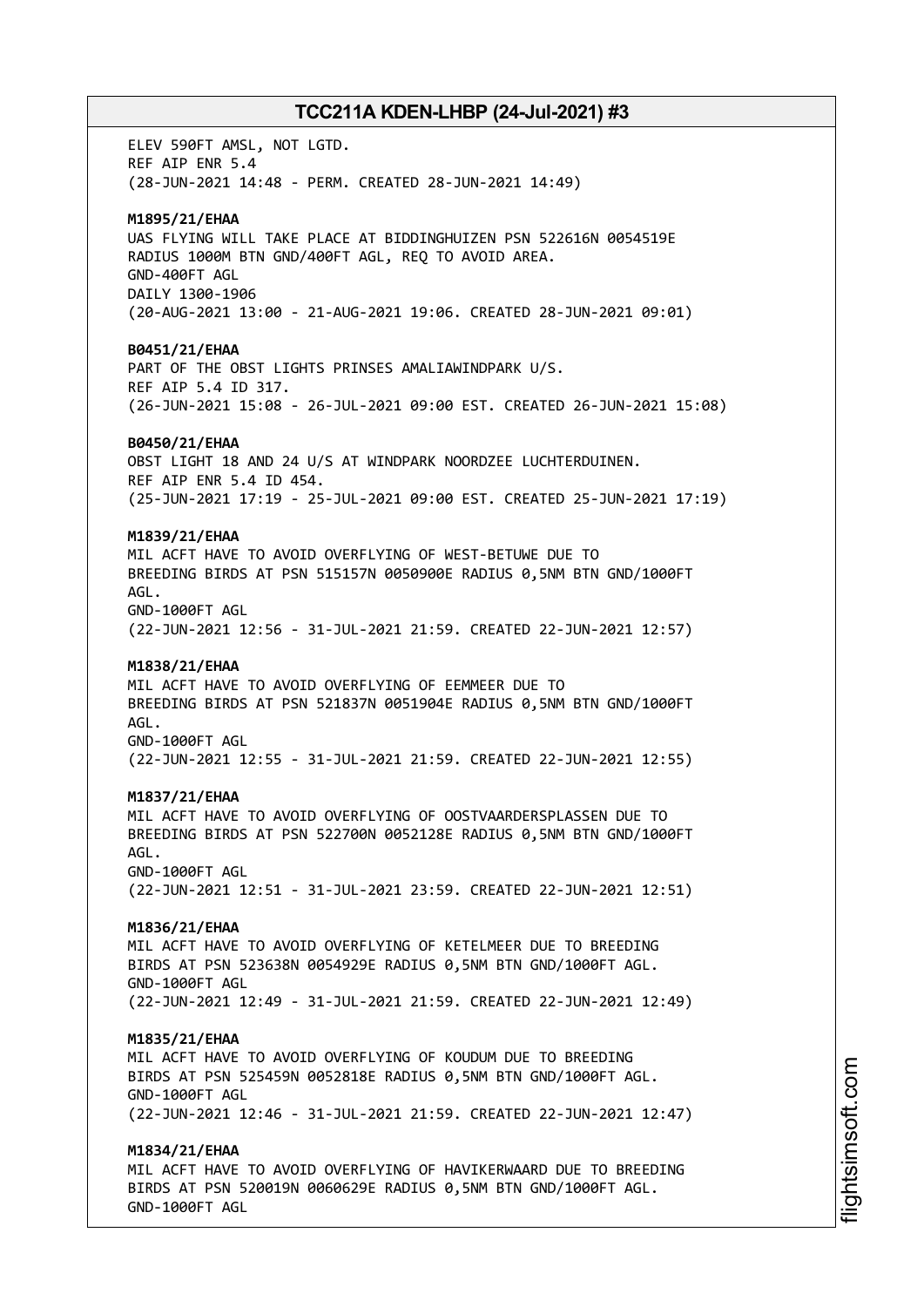(22-JUN-2021 12:42 - 31-JUL-2021 21:59. CREATED 22-JUN-2021 12:44) **M1833/21/EHAA** MIL ACFT HAVE TO AVOID OVERFLYING OF HARINGVLIET DUE TO BREEDING BIRDS AT PSN 514651N 0041354E RADIUS 0,5NM BTN GND/1000FT AGL. GND-1000FT AGL (22-JUN-2021 12:27 - 31-JUL-2021 21:59. CREATED 22-JUN-2021 12:28) **M1829/21/EHAA** RESTRICTED AREA EHR49 (BREEZANDDIJK) ACTIVATED. AREA PROHIBITED. SFC-19500FT AMSL MON-FRI 0600-1500 (27-SEP-2021 06:00 - 08-OCT-2021 15:00. CREATED 22-JUN-2021 10:13) **M1826/21/EHAA** FIREWORKS AT STEGEREN PSN 523237N 0062922E. GND-100FT AGL (24-AUG-2021 20:00 - 24-AUG-2021 21:00. CREATED 22-JUN-2021 09:56) **M1825/21/EHAA** FIREWORKS AT STEGEREN PSN 523237N 0062922E. GND-100FT AGL (10-AUG-2021 20:00 - 10-AUG-2021 21:00. CREATED 22-JUN-2021 09:56) **M1824/21/EHAA** FIREWORKS AT STEGEREN PSN 523237N 0062922E. GND-100FT AGL (27-JUL-2021 20:00 - 27-JUL-2021 21:00. CREATED 22-JUN-2021 09:55) **M1822/21/EHAA** FIREWORKS AT UTRECHT PSN 520729N 0050755E. GND-200FT AGL (28-AUG-2021 20:00 - 28-AUG-2021 22:00. CREATED 22-JUN-2021 09:48) **M1796/21/EHAA** TEMPORARY SEGREGATED AREA EHTSA50 (MARNE) ACTIVATED. AREA PROHIBITED. GND-1200FT AMSL 14-16 20-23 0600-2159, 17 0600-1500 (14-SEP-2021 06:00 - 23-SEP-2021 21:59. CREATED 18-JUN-2021 13:16) **M1795/21/EHAA** RESTRICTED AREA EHR2A (MARNEWAARD A) ACTIVATED. AREA PROHIBITED. VERTICAL LIMITS CHANGED DURING ACTIVATION. GND-6500FT AMSL 14-16 20-23 0600-2159, 17 0600-1500 (14-SEP-2021 06:00 - 23-SEP-2021 21:59. CREATED 18-JUN-2021 13:13) **M1794/21/EHAA** RESTRICTED AREA EHR2 (MARNEWAARD) ACTIVATED. AREA PROHIBITED. VERTICAL LIMITS CHANGED DURING ACTIVATION. SFC-6500FT AMSL 14-16 20-23 0600-2159, 17 0600-1500 (14-SEP-2021 06:00 - 23-SEP-2021 21:59. CREATED 18-JUN-2021 13:09) **M1765/21/EHAA** TEMPORARY SEGREGATED AREA EHTSA50 (MARNE) ACTIVATED.

AREA PROHIBITED.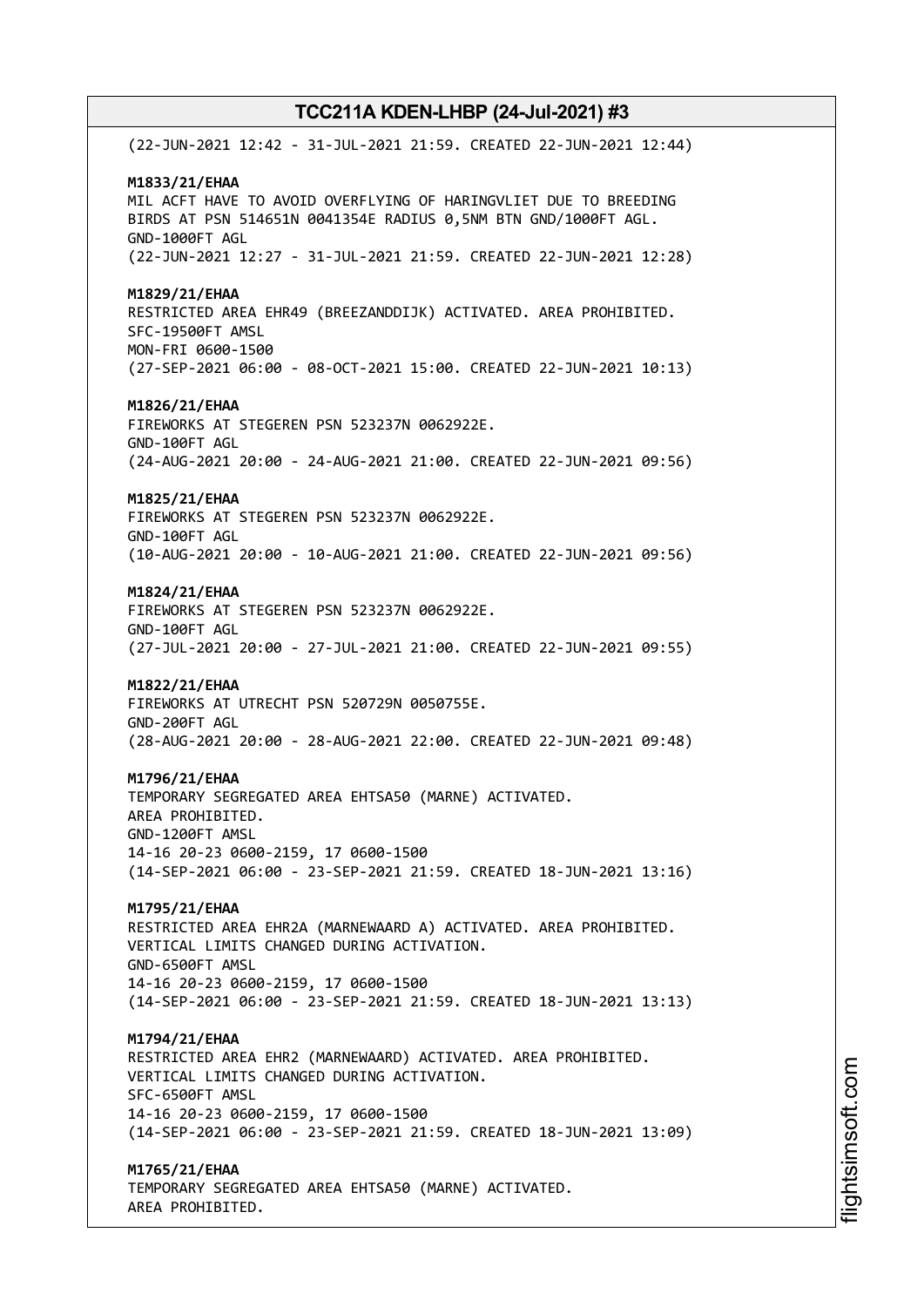GND-600FT AGL (30-AUG-2021 20:00 - 08-SEP-2021 20:00. CREATED 16-JUN-2021 10:12) **M1749/21/EHAA** PJE WILL TAKE PLACE AT GROESBEEK PSN 514512N 0055527E RADIUS 2NM. GND-3000FT AGL (17-SEP-2021 04:59 - 17-SEP-2021 18:01. CREATED 15-JUN-2021 07:49) **M1744/21/EHAA** FIREWORKS AT LOPIKERKAPEL PSN 515913N 0050302E GND-165FT AGL (13-AUG-2021 14:00 - 13-AUG-2021 22:00. CREATED 15-JUN-2021 06:22) **B0435/21/EHAA** OBST LIGHTS WIND FARM BARD OFFSHORE 1 PARTLY U/S. ELEVATION 492FT AMSL. REF AIP THE NETHERLANDS ENR 5.4 ID 333. (14-JUN-2021 14:44 - 14-SEP-2021 09:00 EST. CREATED 14-JUN-2021 14:45) **B0434/21/EHAA** MOBILE RIG MAERSK RESOLUTE RELOCATED, PSN 5222.7N 00323.9E (ACP P11-UNITY). (13-JUN-2021 00:53 - 13-SEP-2021 09:00 EST. CREATED 13-JUN-2021 00:54) **M1731/21/EHAA** ACFT HAVE TO AVOID OVERFLYING OF OUWEHANDS DIERENPARK RHENEN AT PSN 515727N 0053525E RADIUS 1.5NM BTN GND/3000FT AGL. GND-3000FT AGL (11-JUN-2021 11:40 - 11-SEP-2021 23:59 EST. CREATED 11-JUN-2021 11:41) **M1730/21/EHAA** MIL ACFT HAVE TO AVOID OVERFLYING OF SLUIS DUE TO OSTRICH FARM AT PSN 511658N 0032501E RADIUS 2NM BTN GND/3000FT AGL. GND-3000FT AGL (11-JUN-2021 11:40 - 11-SEP-2021 23:59 EST. CREATED 11-JUN-2021 11:41) **M1732/21/EHAA** MIL ACFT HAVE TO AVOID OVERFLYING OF DIERENPARK APENHEUL AT PSN 521257N 0055505E RADIUS 0.5NM BTN GND/1000FT AGL. GND-1000FT AGL (11-JUN-2021 11:41 - 11-SEP-2021 23:59 EST. CREATED 11-JUN-2021 11:41) **M1729/21/EHAA** MIL ACFT HAVE TO AVOID OVERFLYING OF LITHOIJEN PSN 514600N 0052622E RADIUS 1NM BTN GND/500FT AGL. GND-500FT AGL (11-JUN-2021 11:39 - 11-SEP-2021 23:59 EST. CREATED 11-JUN-2021 11:40) **B0424/21/EHAA** MOBILE RIG TEST PLATFORM 590021-TEST PSN 5314.0N 00314.5E. (11-JUN-2021 07:45 - 06-SEP-2021 12:00 EST. CREATED 11-JUN-2021 07:46) **M1675/21/EHAA** FIREWORKS AT OLDENZAAL PSN 521822N 0065317E GND-265FT AGL DAILY 1830-2030 (27-AUG-2021 18:30 - 28-AUG-2021 20:30. CREATED 09-JUN-2021 06:43)

**M1674/21/EHAA**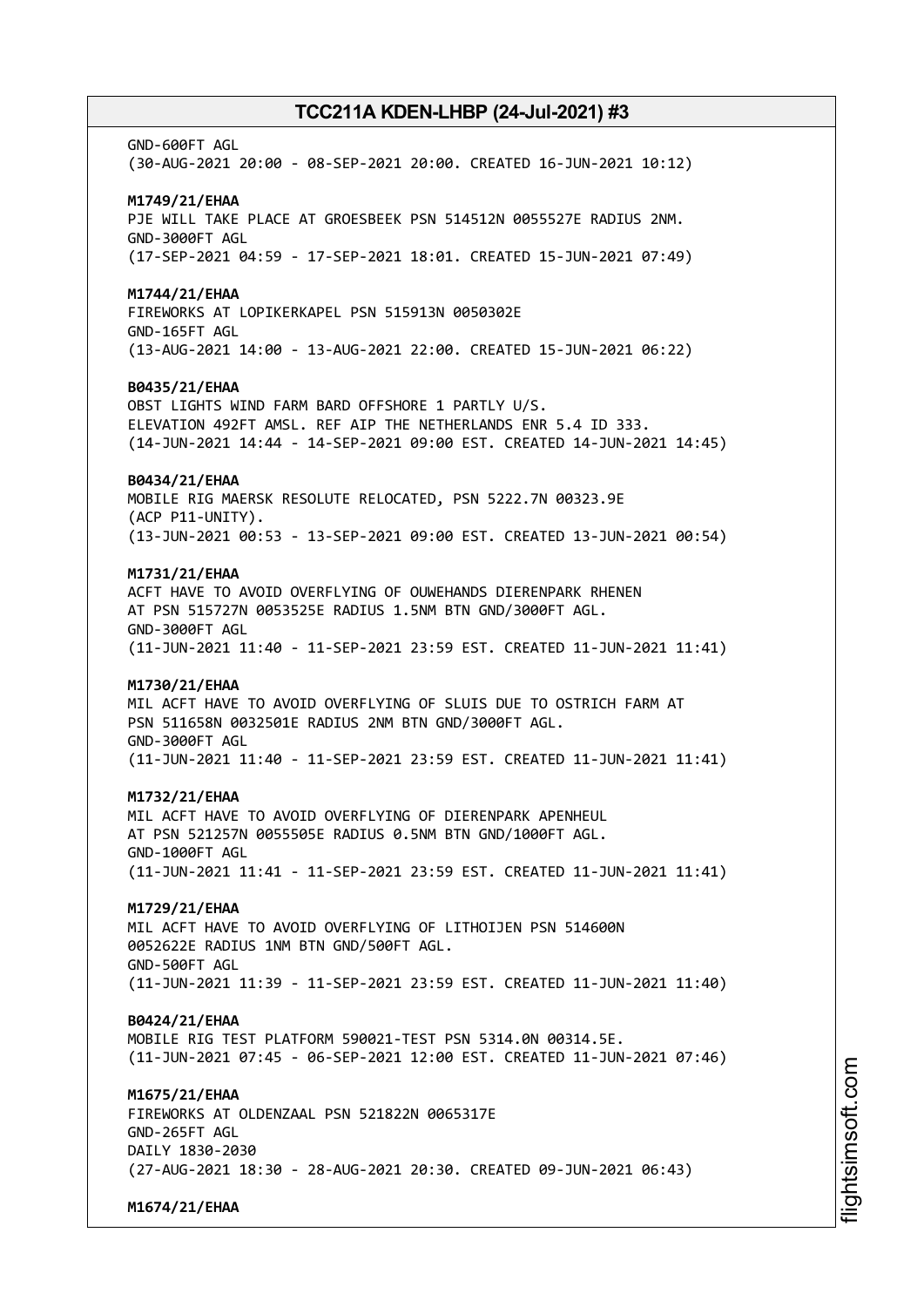FIREWORKS AT HARLINGEN PSN 531023N 0052426E GND-465FT AGL (28-AUG-2021 19:30 - 28-AUG-2021 21:30. CREATED 09-JUN-2021 06:40)

#### **M1673/21/EHAA**

FIREWORKS AT ENSCHEDE PSN 521050N 0065013E. GND-297FT AGL DAILY 1600-2200 (14-AUG-2021 16:00 - 15-AUG-2021 22:00. CREATED 09-JUN-2021 06:27)

### **M1671/21/EHAA**

FIREWORKS AT DROUWENERMOND PSN 525816N 0065227E. GND-280FT AGL 19 0700-1100 2100-2330, 20 2100-2359, 21 2100-0015 (19-AUG-2021 07:00 - 22-AUG-2021 00:15. CREATED 09-JUN-2021 06:21)

#### **M1670/21/EHAA**

FIREWORKS AT LUTTENBERG PSN 522410N 0062147E. GND-120FT AGL (15-AUG-2021 20:00 - 15-AUG-2021 21:30. CREATED 09-JUN-2021 06:17)

### **A1278/21/EHAA**

ALL FLIGHTS TO/FROM AIRPORTS IN THE NETHERLANDS, OR OVERFLYING NETHERLANDS TERRITORY, ARE NOT ALLOWED IF AIRCRAFT ARE OPERATED BY BELARUSIAN AIR CARRIERS AND/OR REGISTERED IN BELARUS, EXCEPT FOR AIRCRAFT IN EMERGENCY OR HUMANITARIAN FLIGHTS. (05-JUN-2021 00:00 - 06-SEP-2021 12:00 EST. CREATED 04-JUN-2021 18:50)

#### **A1255/21/EHAA**

TRIGGER NOTAM - AIRAC AIP AMDT 07/2021 WEF 15 JUL 2021: MUAC FRA, FUNCTIONALITY OF SEVERAL FRA POINTS CHANGED. (15-JUL-2021 00:00 - 27-JUL-2021 23:59. CREATED 03-JUN-2021 09:41)

### **M1611/21/EHAA**

TEMPORARY RESTRICTED AREA 'TGB MARNEWAARD' ACTIVATED FOR EXERCISE 'FALCON LEAP'. AREA: PSN 532300N 0061504E RADIUS 5NM BTN GND/3000FT AMSL. AREA PROHIBITED. SAR, POLICE, HELICOPTER EMERGENCY MEDICAL SERVICES AND OTHER AUTHORISED TFC ARE EXEMPTED AFTER PRIOR PERMISSION FROM MILATCC SCHIPHOL. GND-3000FT AMSL 07 08 0800-1000 1200-1400 1600-1800, 13 0700-1600 (07-SEP-2021 08:00 - 13-SEP-2021 16:00. CREATED 02-JUN-2021 10:04)

#### **M1598/21/EHAA**

IN EXERCISE 'WEAPON INSTRUCTOR COURSE' INTENSE MIL ACTIVITY CAN BE EXPECTED BELOW MNM VFR ALT IN THE FOLLOWING AREA: 532732N 0064038E - 532437N 0063630E - 524803N 0051711E - 524350N 0043648E ALONG A LINE (1NM WEST OF THE NORTH SEA COAST) TO 525835N 0044259E ALONG THE SOUTHERN BOUNDARY OF THE 'WADDENZEE' AREA (SEE: AIP ENR 5.6 AND ENR 6-5.3) TO 532441N 0060956E ALONG A CLOCKWISE ARC (RADIUS 4NM WITH CENTRE 532300N 0061600E) TO 532446N 0062159E ALONG THE SOUTHERN BOUNDARY OF THE 'WADDENZEE' AREA (SEE: AIP ENR 5.6 AND ENR 6-5.3) BACK TO 532732N 0064038E BTN SFC/1500FT AGL. BIRD SANCTUARIES (AS DEFINED IN AIP ENR 5.6.3 AND ENR 6-5.3) 'LAUWERSMEER/WIERUMMER WAD/WAD FERWERADEEL' AND 'HORNHUIZER WAD' ARE EXCLUDED. REQ TO AVOID AREA.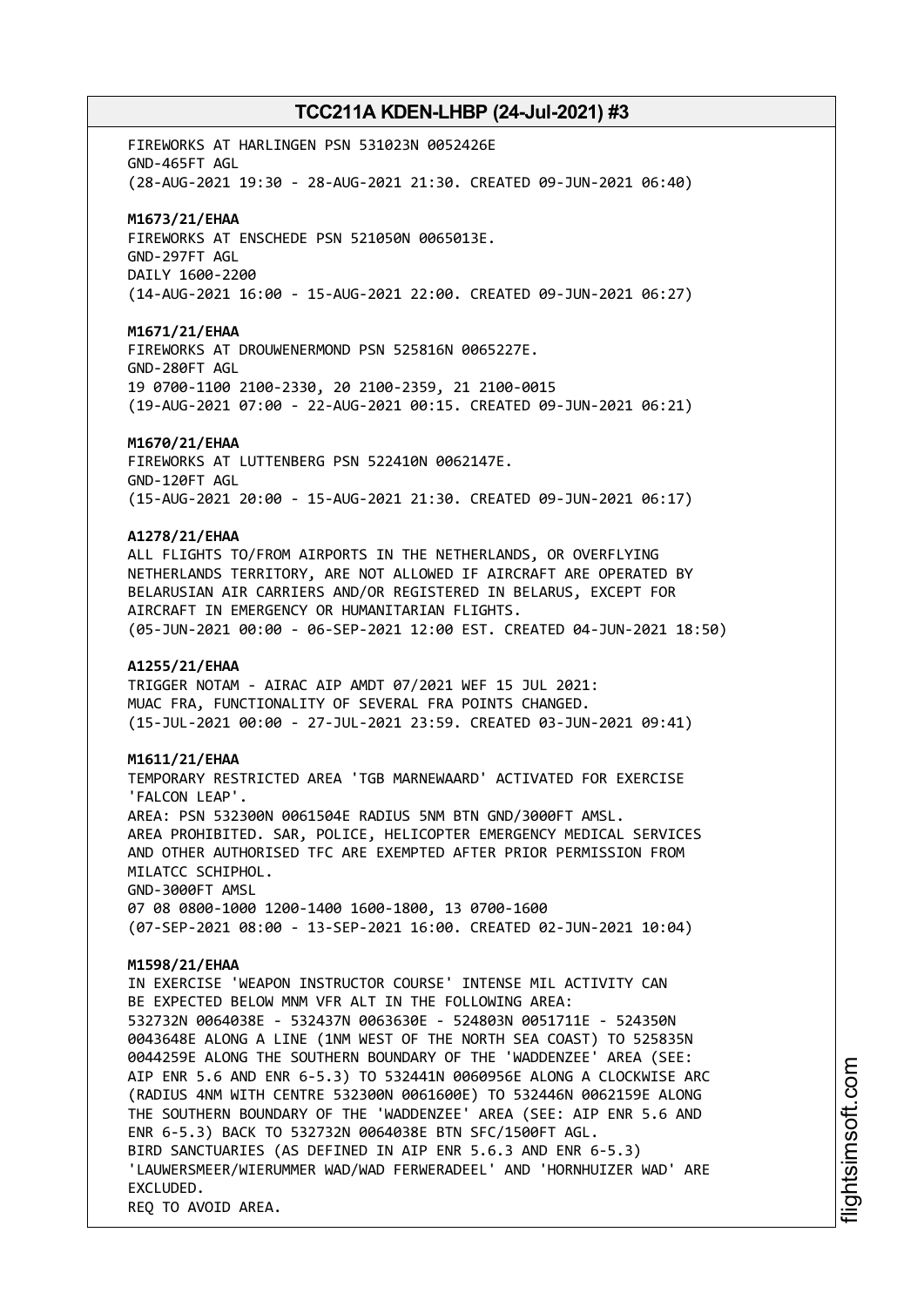SFC-1500FT AGL DAILY 0700-1000 1130-1330 (27-SEP-2021 07:00 - 01-OCT-2021 13:30. CREATED 01-JUN-2021 12:13)

### **M1597/21/EHAA**

IN EXERCISE 'WEAPON INSTRUCTOR COURSE' INTENSE MIL ACTIVITY CAN BE EXPECTED BELOW MNM VFR ALT IN THE FOLLOWING AREA: 532732N 0064038E - 532437N 0063630E - 524803N 0051711E - 524350N 0043648E ALONG A LINE (1NM WEST OF THE NORTH SEA COAST) TO 525835N 0044259E ALONG THE SOUTHERN BOUNDARY OF THE 'WADDENZEE' AREA (SEE: AIP ENR 5.6 AND ENR 6-5.3) TO 532441N 0060956E ALONG A CLOCKWISE ARC (RADIUS 4NM WITH CENTRE 532300N 0061600E) TO 532446N 0062159E ALONG THE SOUTHERN BOUNDARY OF THE 'WADDENZEE' AREA (SEE: AIP ENR 5.6 AND ENR 6-5.3) BACK TO 532732N 0064038E BTN SFC/1500FT AGL. BIRD SANCTUARIES (AS DEFINED IN AIP ENR 5.6.3 AND ENR 6-5.3) 'LAUWERSMEER/WIERUMMER WAD/WAD FERWERADEEL' AND 'HORNHUIZER WAD' ARE EXCLUDED. REQ TO AVOID AREA. SFC-1500FT AGL DAILY 0700-1000 1130-1330 (16-AUG-2021 07:00 - 20-AUG-2021 13:30. CREATED 01-JUN-2021 12:05)

#### **B0378/21/EHAA**

LIMITED RADIO COVERAGE OF THE AMSTERDAM INFO FREQUENCY 119.175MHZ BETWEEN UTIRA AND EPOXU BELOW 1000FT. NORTH SEA AREA AMSTERAM IS A RADIO MANDATORY ZONE AND RADIO COMMUNICATION WITH AMSTERDAM INFORMATION IS REQUIRED. TO PREVENT SAFETY INCIDENTS KEEP TRYING TO CALL AMSTERDAM INFO WHEN OPERATING IN THIS AREA. (01-JUN-2021 09:04 - 01-SEP-2021 12:00 EST. CREATED 01-JUN-2021 09:05)

#### **B0373/21/EHAA**

SEVERAL CRANES ERECTED AT ZEEWOLDE PSN 522055N 0052025E, 548FT AMSL, AND 558FT AGL. (28-MAY-2021 14:31 - 28-AUG-2021 09:00 EST. CREATED 28-MAY-2021 14:31)

#### **B0370/21/EHAA**

FIREWORKS AT HOORN PSN 523828N 0050522E. GND-660FT AGL (28-AUG-2021 21:45 - 28-AUG-2021 22:30. CREATED 26-MAY-2021 13:45)

#### **M1504/21/EHAA**

MILITARY TRAFFIC WITH DEPARTURE OR DESTINATION ETNG OVERFLYING EHAA FIR SHALL FILE A GAT FLIGHTPLAN, FILED IN ACCORDANCE WITH AIP THE NETHERLANDS SECTION ENR1.10 AND ACKNOWLEDGED BY IFPS. (25-MAY-2021 06:56 - 26-AUG-2021 23:59 EST. CREATED 25-MAY-2021 06:58)

#### **M1496/21/EHAA**

TEMPORARY RESTRICTED AREA 'MARNEWAARD' ACTIVATED FOR MIL EXER 'WEAPON INSTRUCTOR COURSE'. AREA: 532422N 0060943E ALONG CLOCKWISE ARC (RADIUS 4NM WITH CENTRE 532300N 0061600E) TO 532500N 0062147E ALONG THE BOUNDARY OF EHR2A (MARNEWAARD A) BACK TO 532422N 0060943E BTN SFC/2000FT AMSL. AREA PROHIBITED. POLICE, SAR, HELICOPTER EMERGENCY MEDICAL SERVICE FLIGHTS AND PARTICIPATING FLIGHTS ARE EXEMPTED AFTER PRIOR PERMISSION FROM MILATCC SCHIPHOL. SFC-2000FT AMSL DAILY 0700-1000 1130-1330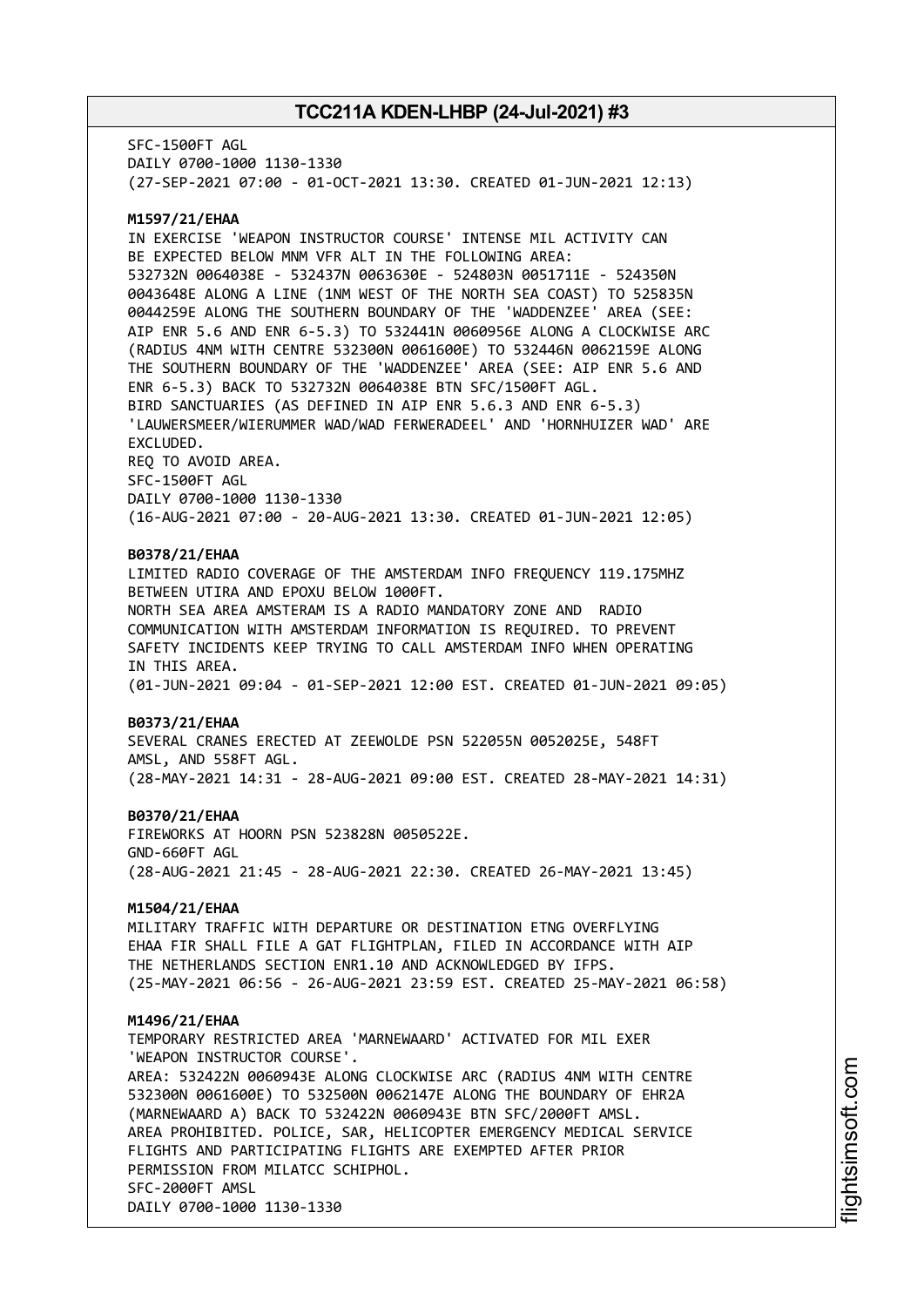(27-SEP-2021 07:00 - 01-OCT-2021 13:30. CREATED 21-MAY-2021 12:50) **M1494/21/EHAA** TEMPORARY RESTRICTED AREA 'MARNEWAARD' ACTIVATED FOR MIL EXER 'WEAPON INSTRUCTOR COURSE'. AREA: 532422N 0060943E ALONG CLOCKWISE ARC (RADIUS 4NM WITH CENTRE 532300N 0061600E) TO 532500N 0062147E ALONG THE BOUNDARY OF EHR2A (MARNEWAARD A) BACK TO 532422N 0060943E BTN SFC/2000FT AMSL. AREA PROHIBITED. POLICE, SAR, HELICOPTER EMERGENCY MEDICAL SERVICE FLIGHTS AND PARTICIPATING FLIGHTS ARE EXEMPTED AFTER PRIOR PERMISSION FROM MILATCC SCHIPHOL. SFC-2000FT AMSL DAILY 0700-1000 1130-1330 (16-AUG-2021 07:00 - 20-AUG-2021 13:30. CREATED 21-MAY-2021 12:44) **B0348/21/EHAA** NEW OBSTACLES UNDER CONSTRUCTION AT OSPELDIJK, 4 WIND TURBINES (LINE) BTN PSN 511858N 0055138E AND 511827N 0055008E. HEIGHT 689FT AGL, ELEV 784FT AMSL. NOT LGT. REF AIP ENR 5.4. (20-MAY-2021 14:15 - PERM. CREATED 20-MAY-2021 14:16) **B0347/21/EHAA** FIREWORKS AT LUTJEBROEK PSN 524200N 0051159E. GND-330FT AGL (28-AUG-2021 20:00 - 28-AUG-2021 20:15. CREATED 20-MAY-2021 11:07) **B0337/21/EHAA** FIREWORKS AT HOORN PSN 523831N 0050521E. GND-660FT AGL (13-AUG-2021 20:00 - 13-AUG-2021 21:00. CREATED 18-MAY-2021 16:09) **B0334/21/EHAA** NEW OBSTACLES AT HATTEMERBROEK, 4 WIND TURBINES (LINE) BTN PSN 522958N 0060004E AND 522929N 0060048E. HEIGHT 492FT AGL, ELEV 495FT AMSL, NOT LGT. REF AIP ENR 5.4. (18-MAY-2021 12:15 - PERM. CREATED 18-MAY-2021 12:15) **B0309/21/EHAA** SEVERAL OBST LIGHTS NOORDZEE RIFFGAT U/S. 487FT AMSL. REF AIP NETHERLANDS ENR 5.4 ID 415. (05-MAY-2021 12:16 - 05-AUG-2021 10:00 EST. CREATED 05-MAY-2021 12:16) **B0293/21/EHAA** SEVERAL OBSTACLE LIGHTS U/S AT NOORDZEE TRIANEL WINDPARK BORKUM. PSN 5403N 00627E RADIUS 5NM. REF AIP THE NETHERLANDS ENR 5.4 ID 420. (29-APR-2021 11:01 - 29-JUL-2021 12:00 EST. CREATED 29-APR-2021 11:02) **M1208/21/EHAA** MIL ACFT HAVE TO AVOID OVERFLYING OF DRENTS-FRIESE WOLD DUE TO BREEDING BIRDS PSN 5253N 00616E RADIUS 1,5NM BTN GND/1000FT AGL. GND-1000FT AGL (29-APR-2021 07:59 - 31-JUL-2021 23:59. CREATED 29-APR-2021 08:00) **M1207/21/EHAA** MIL ACFT HAVE TO AVOID OVERFLYING OF DE GROOTE PEEL DUE TO BREEDING BIRDS PSN 5121N 00549E RADIUS 1,5NM BTN GND/1000FT AGL. GND-1000FT AGL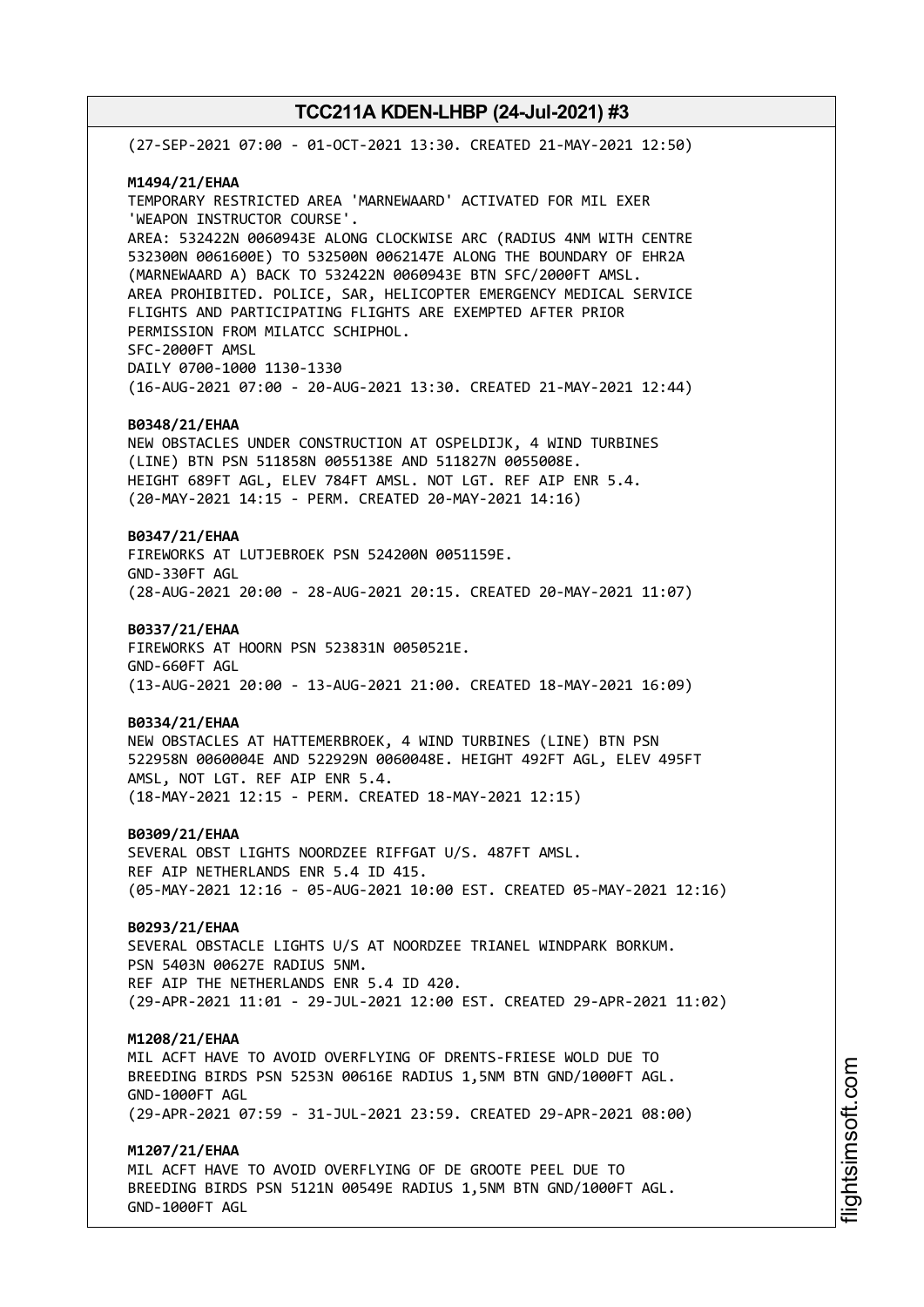(29-APR-2021 07:54 - 31-JUL-2021 23:59. CREATED 29-APR-2021 07:55) **M1205/21/EHAA** MIL ACFT HAVE TO AVOID OVERFLYING OF DWINGELDERVELD DUE TO BREEDING BIRDS PSN 5248N 00624E RADIUS 1,5NM BTN GND/1000FT AGL. GND-1000FT AGL (29-APR-2021 07:47 - 31-JUL-2021 23:59. CREATED 29-APR-2021 07:48) **A0878/21/EHAA** COVID-19: TO ENSURE SAFE AND EXPEDITIOUS DELIVERY OF COVID-19 VACCINES, AIRCRAFT OPERATORS OF FLIGHTS CARRYING SUCH VACCINES ARE EXEMPTED FROM ANY DUTCH ATFM MEASURES FOR EACH FLIGHT DEEMED CRITICAL. FOR SUCH CRITICAL FLIGHTS INSERT STS/ATFMX AND RMK/VACCINE IN ITEM 18 OF THE FLIGHT PLAN. (28-APR-2021 06:38 - 28-JUL-2021 10:00 EST. CREATED 28-APR-2021 06:39) **B0282/21/EHAA** NEW OBSTACLES AT NEER UNDER CONSTRUCTION, 3 WIND TURBINES IN LINE BTN 511706N 0055851E AND 511646N 0055950E. HEIGHT 659FT AGL, ELEV 751FT AMSL. LGT OBST/DAY FLG WHITE, NIGHT RED. REF AIP ENR 5.4. (26-APR-2021 14:34 - PERM. CREATED 26-APR-2021 14:34) **B0281/21/EHAA** NEW OBSTACLES AT EGCHEL UNDER CONSTRUCTION, 5 WIND TURBINES IN LINE BTN 511917N 0055423E AND 511839N 0055638E. HEIGHT 656FT AGL, ELEV 757FT AMSL. LGT OBST/DAY FLG WHITE, NIGHT RED. REF AIP ENR 5.4. (26-APR-2021 14:21 - PERM. CREATED 26-APR-2021 14:25) **M1161/21/EHAA** PARAGLIDING WILL TAKE PLACE WITH WINCH LAUNCHING CABLE UP TO 2500FT AMSL AT TOLDIJK PSN 5202N00613E RADIUS 2NM, EXP INTENSE ACT IN VCY AND ABOVE. GND-2500FT AMSL DAILY SR-SS (24-APR-2021 19:13 - 24-JUL-2021 19:38. CREATED 24-APR-2021 19:14) **M1150/21/EHAA** RESTRICTED AREA EHR2A (MARNEWAARD A) ACTIVATED. AREA PROHIBITED. VERTICAL LIMITS CHANGED DURING ACTIVATION. GND-FL065 DAILY 0700-1000 1130-1330 (16-AUG-2021 07:00 - 20-AUG-2021 13:30. CREATED 23-APR-2021 08:46)

#### **B0274/21/EHAA**

OBST ERECTED, 4 NEW WIND TUNBINES AT ANGERLO BTN PSN 515833N 0060722E AND 515850N 0060825E. HEIGHT 577 FT AGL, ELEV 606FT AMSL, LGT OBST/DAY FLG W, NIGHT R. REF AIP ENR 5.4. (22-APR-2021 14:45 - PERM. CREATED 22-APR-2021 14:45)

### **M0844/21/EHAA**

TEMPORARY RESTRICTED AREA 'TGB HOUTDORPERVELD' ACTIVATED. AREA: PSN 521528N 0054345E RADIUS 5NM BTN GND/3000FT AMSL. AREA PROHIBITED. SAR, POLICE, HELICOPTER EMERGENCY MEDICAL SERVICES AND OTHER AUTHORISED TFC EXEMPTED AFTER PRIOR PERMISSION FROM MILATCC SCHIPHOL.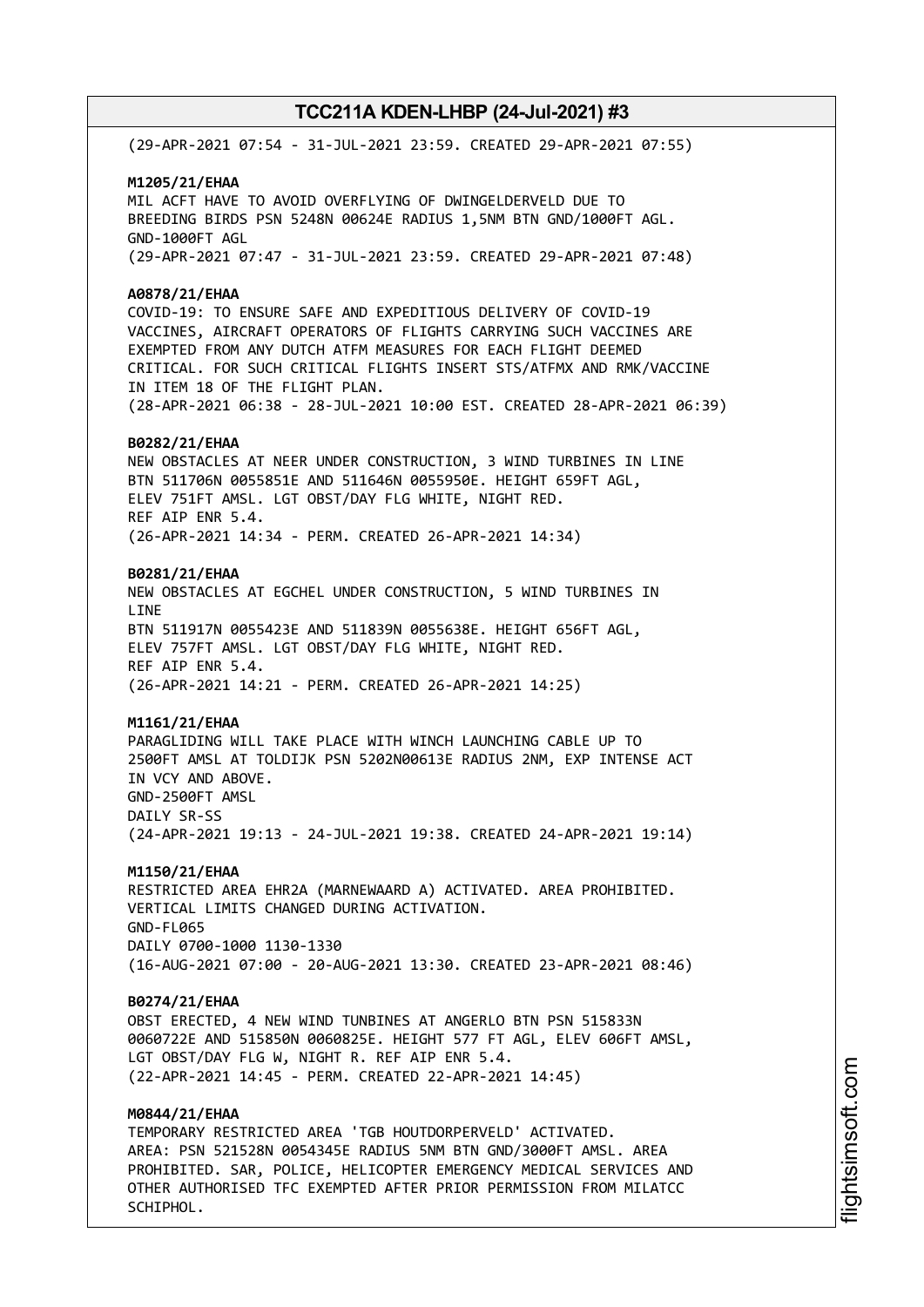┌──────────────────────────────────────────────────────────────────────────────┐

└──────────────────────────────────────────────────────────────────────────────┘

┌──────────────────────────────────────────────────────────────────────────────┐

└──────────────────────────────────────────────────────────────────────────────┘

┌──────────────────────────────────────────────────────────────────────────────┐

└──────────────────────────────────────────────────────────────────────────────┘

GND-3000FT AMSL 14 16 0700-1600 (14-SEP-2021 07:00 - 16-SEP-2021 16:00. CREATED 26-MAR-2021 12:06)

#### │**EDVV (HANNOVER UIR)** │

WARNING: CAN'T RETRIEVE NOTAMS

### │**EDUU (RHEIN UIR)** │

WARNING: CAN'T RETRIEVE NOTAMS

### │**LKAA (PRAGUE FIR/UIR)** │

#### **B1641/21/LKAA**

NAV WRNG - MASS MOVEMENT OF ULTRALIGHT ACFT IN AREA PSN 500631,64N0164304,68E (2.1NM E LICHKOV) - ALONG STATE BDRY OF CR - PSN 500906,50N0164653,53E (1.9NM N DOLNI MORAVA) - ARC OF A CIRCLE RADIUS 5KM CENTERED AT PSN 500625,54N0164715,95E (1KM NW CERVENY POTOK) - PSN 500631,64N0164304,68E /2.1NM E LICHKOV/ GND-4500FT AMSL JUL 29 1400-SS 30 SR-SS 31 SR-1200 1800-SS AUG 01 SR-1800 (29-JUL-2021 14:00 - 01-AUG-2021 18:00. CREATED 24-JUL-2021 09:45)

#### **B1632/21/LKAA**

NAV WRNG. GLIDER MASS MOV IN AREA PSN 503011,61N0161924,59E (1.8NM E MACHOV) - ALONG STATE BOUNDARY - PSN 502330,59N0161531,02E (1.2NM SE CESKA CERMNA) - ARC OF A CIRCLE RADIUS 5NM CENTERED PSN 502804,00N0161220,00E (LKVP) - PSN 503011,61N0161924,59E (1.8NM E MACHOV GND-5000FT AMSL DAILY 0700-1700 (07-AUG-2021 07:00 - 14-AUG-2021 17:00. CREATED 23-JUL-2021 08:10)

**B1629/21/LKAA** TEMPO RESTRICTED AREA RADIUS 2NM PSN 494752,84N0134543,23E (1.2NM NE MYTO). PJE GND-5000FT AMSL (31-JUL-2021 10:30 - 31-JUL-2021 15:00. CREATED 23-JUL-2021 05:43)

**B1628/21/LKAA** TEMPO RESTRICTED AREA RADIUS 0.9NM PSN 491053,12N0162253,92E (ROSICE). PJE. ACT WITH APP BRNO APV GND-2500FT AMSL (31-JUL-2021 07:00 - 31-JUL-2021 14:30. CREATED 23-JUL-2021 05:40)

**A0787/21/LKAA** TEMPO RESTRICTED AREA RADIUS 2NM PSN 503507,00N0141955,00E (USTEK). PJE GND-5000FT AMSL (31-JUL-2021 16:30 - 31-JUL-2021 17:30. CREATED 23-JUL-2021 05:10)

**B1627/21/LKAA**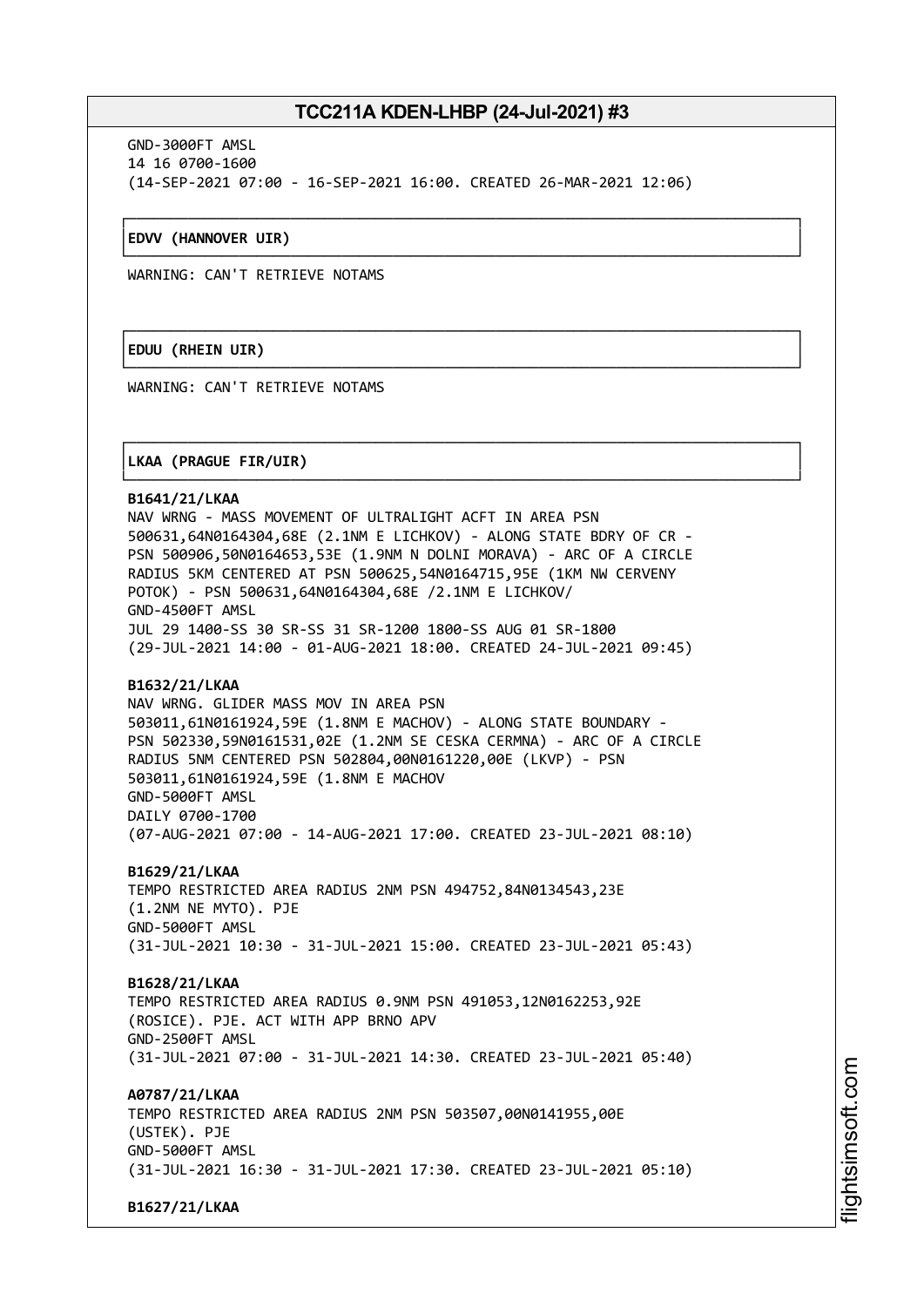NAV WRNG - PJE IN AREA RADIUS 3NM PSN 490146N0172623E (LKKU), AFIS KUNOVICE INFO 120,105 MHZ GND-5000FT AMSL 24 0600-SS 25 0600-SS (24-JUL-2021 06:00 - 25-JUL-2021 18:41. CREATED 23-JUL-2021 04:42) **A0786/21/LKAA** TEMPO RESTRICTED AREA RADIUS 2NM PSN 494734,00N0124937,40E (1.7NM S TREBEL). PJE GND-FL095 (07-AUG-2021 15:00 - 07-AUG-2021 18:43. CREATED 22-JUL-2021 10:51) **A0785/21/LKAA** TEMPO RESTRICTED AREA RADIUS 2NM PSN 492615,00N0125510,10E (DOMAZLICE). PJE GND-FL095 (15-AUG-2021 13:00 - 15-AUG-2021 18:00. CREATED 22-JUL-2021 10:49) **B1624/21/LKAA** NAV WRNG. INTRODUCTORY HELICOPTER FLIGHTS IN AREA RADIUS 4KM PSN 490858,73N0170013,25E /BUCOVICE/ GND-2500FT AMSL (25-JUL-2021 06:00 - 25-JUL-2021 18:00. CREATED 22-JUL-2021 09:32) **B1623/21/LKAA** NAV WRNG. INTRODUCTORY HELICOPTER FLIGHTS IN AREA RADIUS 5KM PSN 485503,88N0165034,33E /BORETICE/ GND-2500FT AMSL (25-JUL-2021 06:00 - 25-JUL-2021 18:00. CREATED 22-JUL-2021 09:30) **B1622/21/LKAA** NAV WRNG. INTRODUCTORY HELICOPTER FLIGHTS IN AREA RADIUS 5KM PSN 503520,69N0133428,53E /1.4NM NE HORNI JIRETIN/ GND-3000FT AMSL (25-JUL-2021 06:00 - 25-JUL-2021 18:00. CREATED 22-JUL-2021 09:28) **B1621/21/LKAA** NAV WRNG. INTRODUCTORY HELICOPTER FLIGHTS IN AREA RADIUS 5KM PSN 503316,13N0134731,53E /0.7NM NE BILINA/ GND-3000FT AMSL (25-JUL-2021 06:00 - 25-JUL-2021 18:00. CREATED 22-JUL-2021 09:26) **B1620/21/LKAA** NAV WRNG.INTRODUCTORY HELICOPTER FLIGHTS IN AREA RADIUS 5KM PSN 503717,16N0134600,33E /0.8NM SE JENIKOV/ GND-3000FT AMSL (25-JUL-2021 06:00 - 25-JUL-2021 18:00. CREATED 22-JUL-2021 09:24) **B1619/21/LKAA** NAV WRNG. INTRODUCTORY HELICOPTER FLIGHTS IN AREA RADIUS 5KM PSN 503719,22N0134838,22E /1.2NM SW TEPLICE/ GND-3000FT AMSL (25-JUL-2021 06:00 - 25-JUL-2021 18:00. CREATED 22-JUL-2021 09:21) **A0782/21/LKAA** TEMPO RESTRICTED AREA RADIUS 5.5KM PSN 494925,00N0145301,00E (0,9NM NE TREMOSNICE) MTMA KBELY AND TMA PRAHA EXCLUDED. PJE. ACT AFTER MTWR/MAPP KBELY AND APP PRAHA APV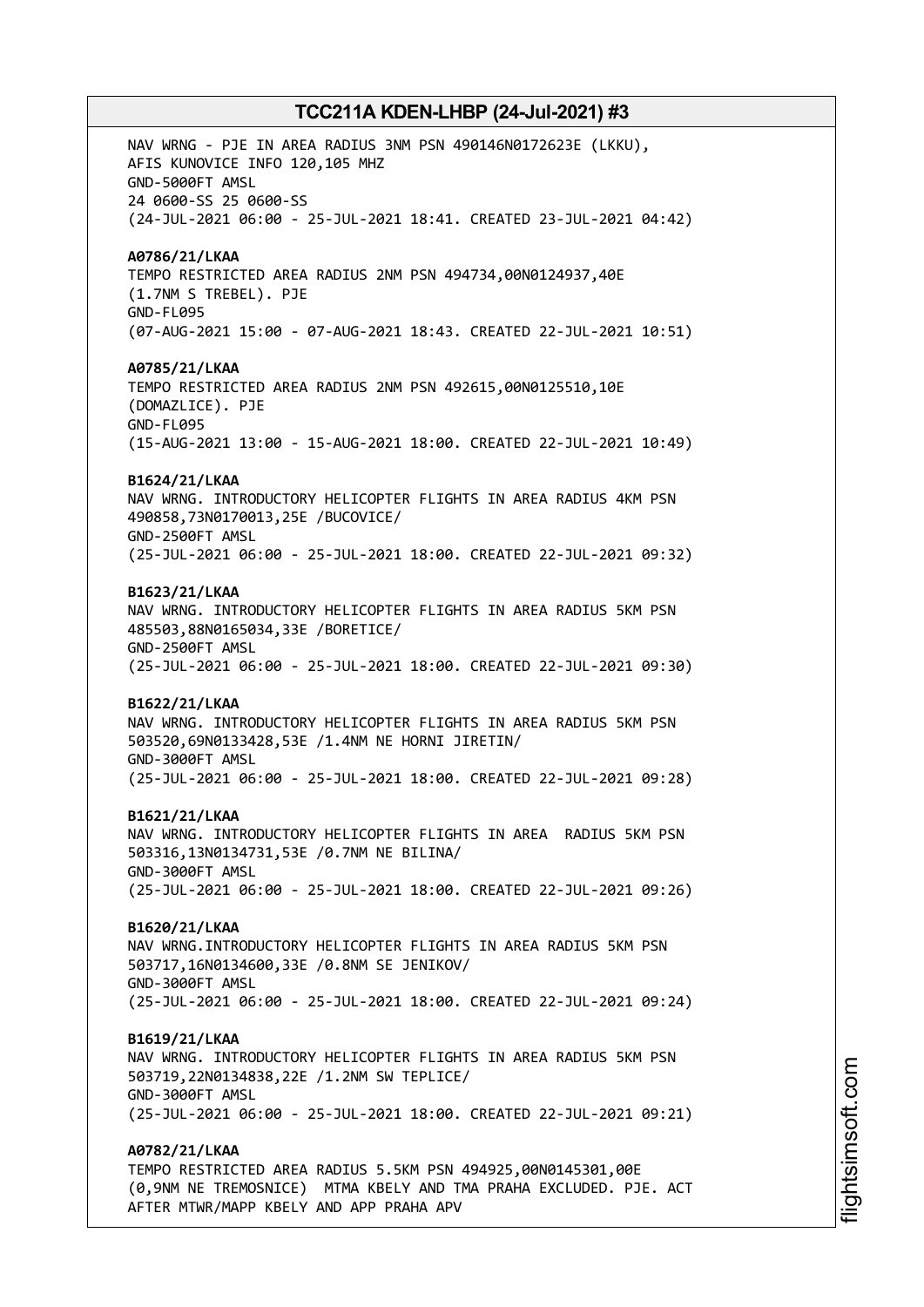GND-FL065 AUG 09 10 1300-1600 (09-AUG-2021 13:00 - 10-AUG-2021 16:00. CREATED 22-JUL-2021 05:57) **A0781/21/LKAA** TEMPO RESTRICTED AREA RADIUS 4.5KM PSN 494327,00N0151055,00E (0.5NM SE VLASTEJOVICE). PJE GND-FL075 (02-AUG-2021 08:00 - 02-AUG-2021 13:00. CREATED 21-JUL-2021 10:46) **A0780/21/LKAA** TEMPO RESTRICTED AREA RADIUS 2.5NM PSN 493752,85N0152917,20E (OKROUHLICE). PJE. TO ENTER REQ BROD RADIO 128,905 GND-FL065 (02-AUG-2021 11:00 - 02-AUG-2021 16:00. CREATED 21-JUL-2021 10:24) **A0779/21/LKAA** TEMPO RESTRICTED AREA RADIUS 1NM PSN 495540,87N0164346,26E (0.5NM SE COTKYTLE). PJE GND-FL075 (31-JUL-2021 12:00 - 31-JUL-2021 18:39. CREATED 21-JUL-2021 07:45) **A0778/21/LKAA** TEMPO RESTRICTED AREA RADIUS 10KM PSN 492652,00N0170802,00E (LKPJ). PJE GND-FL125 (12-AUG-2021 08:00 - 12-AUG-2021 15:00. CREATED 21-JUL-2021 07:03) **B1596/21/LKAA** NAV WRNG - MASS MOVEMENT OF GLIDERS IN AREA RADIUS 3NM PSN 502438N0141334E (LKRO) INTENSE TRAFFIC OF GLIDERS GND-FL065 DAILY SR-SS (21-JUL-2021 03:14 - 08-AUG-2021 18:38. CREATED 20-JUL-2021 10:37) **A0767/21/LKAA** TEMPO RESTRICTED AREA RADIUS 10KM PSN 492533,00N0172417,00E (LKPO) TMA BRNO AND TMA OSTRAVA EXCLUDED. PJE. ACT AFTER APP BRNO AND APP OSTRAVA APV GND-FL125 (12-AUG-2021 08:00 - 12-AUG-2021 15:00. CREATED 20-JUL-2021 08:41) **A0766/21/LKAA** TEMPO RESTRICTED AREA RADIUS 10KM PSN 492533,00N0172417,00E (LKPO) TMA BRNO AND TMA OSTRAVA EXCLUDED. PJE. ACT AFTER APP BRNO AND APP OSTRAVA APV GND-FL125 (10-AUG-2021 08:00 - 10-AUG-2021 15:00. CREATED 20-JUL-2021 08:41) **A0765/21/LKAA** TEMPO RESTRICTED AREA RADIUS 10KM PSN 492652,00N0170802,00E (LKPJ). PJE GND-FL125 (10-AUG-2021 08:00 - 10-AUG-2021 15:00. CREATED 20-JUL-2021 08:41) **B1594/21/LKAA** TEMPO RESTRICTED AREA RADIUS 3KM PSN 492810,13N0170204,88E (0.5NM W MOSTKOVICE). PJE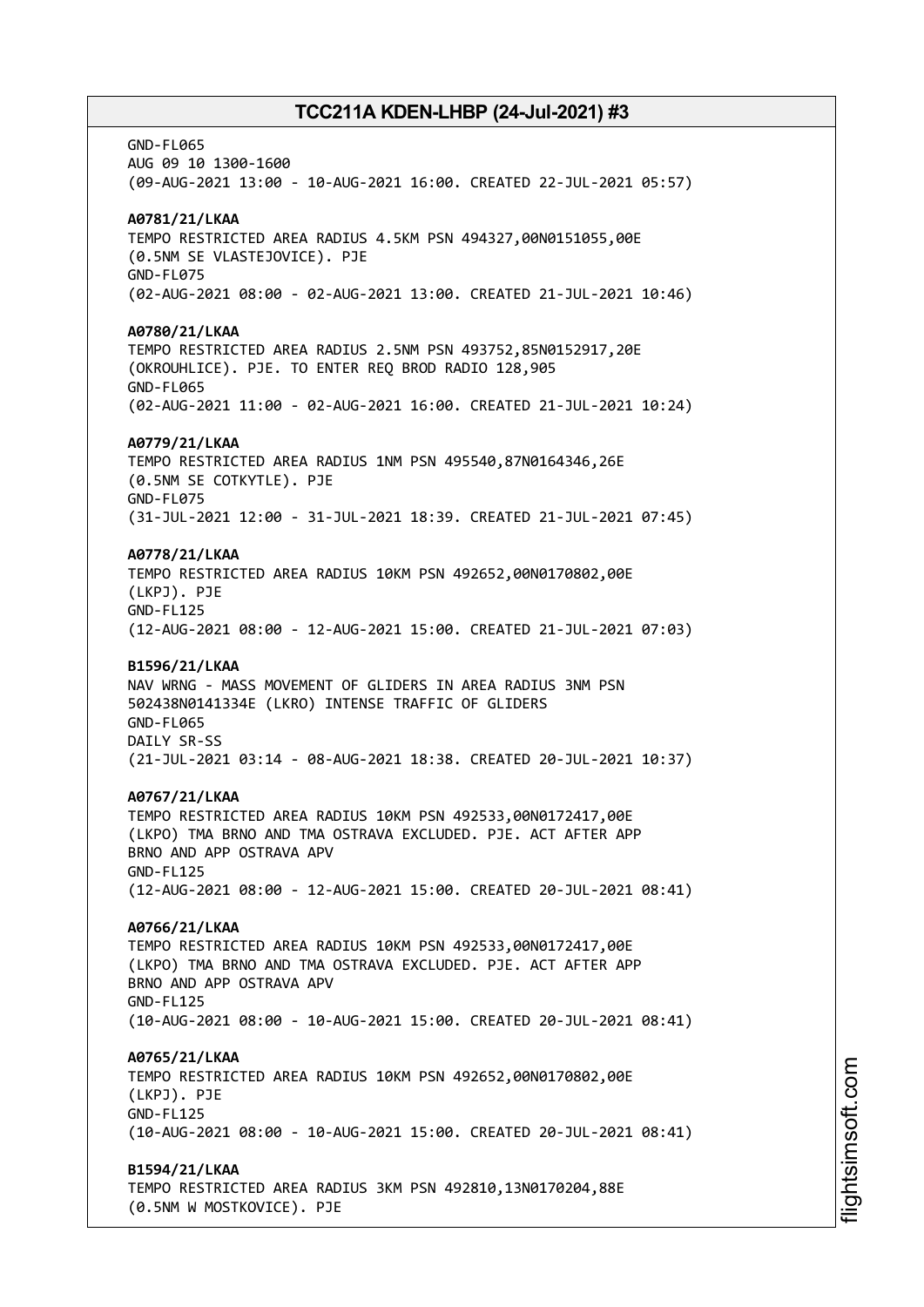GND-FL095 (12-AUG-2021 08:00 - 12-AUG-2021 15:00. CREATED 20-JUL-2021 05:28) **B1593/21/LKAA** TEMPO RESTRICTED AREA RADIUS 3KM PSN 492810,13N0170204,88E (0.5NM W MOSTKOVICE). PJE GND-FL095 (10-AUG-2021 08:00 - 10-AUG-2021 15:00. CREATED 20-JUL-2021 05:19) **B1592/21/LKAA** TEMPO RESTRICTED AREA RADIUS 2NM PSN 502902,46N0133955,15E (2.6NM S LKMO). PJE GND-FL075 (31-JUL-2021 08:00 - 31-JUL-2021 11:00. CREATED 20-JUL-2021 05:03) **B1590/21/LKAA** NAV WRNG. PJE IN AREA RADIUS 3NM PSN 501903N0133046E (LKZD GND-FL095 (08-AUG-2021 08:00 - 08-AUG-2021 18:00. CREATED 19-JUL-2021 16:12) **B1589/21/LKAA** NAV WRNG. PJE IN AREA RADIUS 3NM PSN 501903N0133046E (LKZD GND-FL095 (07-AUG-2021 08:00 - 07-AUG-2021 18:00. CREATED 19-JUL-2021 16:09) **B1585/21/LKAA** TEMPO RESTRICTED AREA RADIUS 2NM PSN 495434,40N0162719,99E (0.6NM NE CESKA TREBOVA). PJE GND-FL065 (31-JUL-2021 10:30 - 31-JUL-2021 15:00. CREATED 19-JUL-2021 08:31) **B1584/21/LKAA** TEMPO RESTRICTED AREA RADIUS 3NM PSN 500406,00N0154844,00E (RABY) MCTR PARDUBICE EXCLUDED. PJE. ACT AFTER MTWR/MAPP PARDUBICE APV GND-2000FT AMSL AUG 02 0630-SS (02-AUG-2021 06:30 - 02-AUG-2021 18:40. CREATED 19-JUL-2021 08:26) **A0759/21/LKAA** TEMPO RESTRICTED AREA RADIUS 2NM PSN 500623,68N0164735,05E (MALA MORAVA). PJE GND-FL065 (31-JUL-2021 12:00 - 31-JUL-2021 18:00. CREATED 19-JUL-2021 07:49) **A0758/21/LKAA** TEMPO RESTRICTED AREA RADIUS 3KM PSN 495119,60N0181117,89E (HELIPORT OSTRAVA-MARTINOV). UAS FLIGHTS GND-2500FT AMSL (01-AUG-2021 11:00 - 01-AUG-2021 14:00. CREATED 19-JUL-2021 07:42) **A0757/21/LKAA** TEMPO RESTRICTED AREA RADIUS 10KM PSN 492652,00N0170802,00E (LKPJ). PJE GND-FL125 (28-JUL-2021 10:00 - 28-JUL-2021 12:00. CREATED 16-JUL-2021 10:56) **B1550/21/LKAA**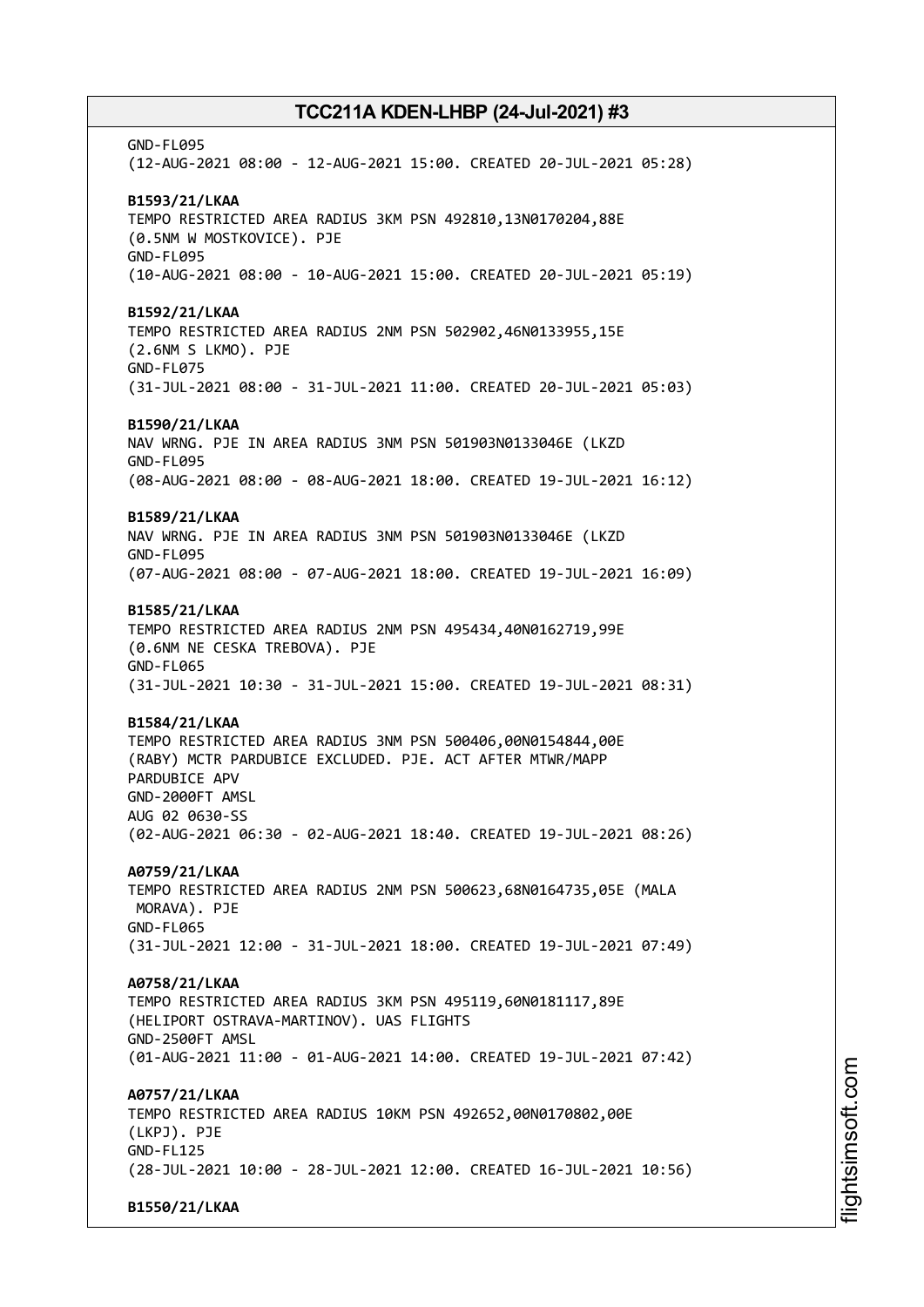NAV WRNG. MASS MOV OF GLIDERS IN AREA RADIUS 3NM PSN 495621,00N0153259,00E (LKPN). PJE POSSIBILITY. TO ENTER COMMUNICATION WITH MTWR, MAPP LKCV AND LKPD GND-FL095 DAILY SR-SS (17-JUL-2021 03:06 - 31-JUL-2021 18:44. CREATED 15-JUL-2021 12:20) **A0752/21/LKAA** NAV WRNG - MASS MOV OF GLIDERS IN AREA RADIUS 10KM PSN 495738,00N0170104,00E (LKSU). CTC: +420 732 849 873 GND-FL095 DAILY 0800-SS (24-JUL-2021 08:00 - 31-JUL-2021 18:38. CREATED 14-JUL-2021 13:37) **A0746/21/LKAA** TEMPO RESTRICTED AREA RADIUS 5.5KM PSN 492533,00N0172417,00E (LKPO) TMA BRNO EXCLUDED. PJE. ACT WITH APP BRNO APV GND-FL125 AUG 03 04 0600-1600 (03-AUG-2021 06:00 - 04-AUG-2021 16:00. CREATED 12-JUL-2021 13:34) **A0745/21/LKAA** TEMPO RESTRICTED AREA RADIUS 5.5KM PSN 492533,00N0172417,00E (LKPO) TMA BRNO EXCLUDED. PJE. ACT WITH APP BRNO APV GND-FL125 (05-AUG-2021 06:00 - 05-AUG-2021 16:00. CREATED 12-JUL-2021 13:32) **A0744/21/LKAA** TEMPO RESTRICTED AREA RADIUS 10KM PSN 492652,00N0170802,00E (LKPJ). PJE GND-FL125 (29-JUL-2021 16:00 - 29-JUL-2021 23:59. CREATED 12-JUL-2021 13:29) **A0743/21/LKAA** TEMPO RESTRICTED AREA RADIUS 10KM PSN 492652,00N0170802,00E (LKPJ). PJE GND-FL125 JUL 26 27 28 1600-2359 (26-JUL-2021 16:00 - 28-JUL-2021 23:59. CREATED 12-JUL-2021 13:26) **B1512/21/LKAA** NAV WRNG - PJE IN AREA RADIUS 2.5NM PSN 493550N0153257E /LKHB/ GND-FL095 (02-AUG-2021 10:00 - 02-AUG-2021 16:00. CREATED 12-JUL-2021 09:35) **A0738/21/LKAA** TEMPO RESTRICTED AREA RADIUS 3NM PSN 500406,00N0154844,00E (RABY) MCTR PARDUBICE EXCLUDED. PJE. ACT WITH MTWR/MAPP PARDUBICE APV GND-2000FT AMSL AUG 01 0700-SS (01-AUG-2021 07:00 - 01-AUG-2021 18:42. CREATED 12-JUL-2021 09:17) **A0733/21/LKAA** TEMPO RESTRICTED AREA RADIUS 3NM PSN 501410,00N0145603,00E (1NM W STRAKY) EXCEPT TMA PRAHA AND MTMA KBELY. PJE. TO ENTRY REQ FRQ 130,540 MILOVICE RADIO. ACT WITH APP PRAHA AND MTWR/MAPP KBELY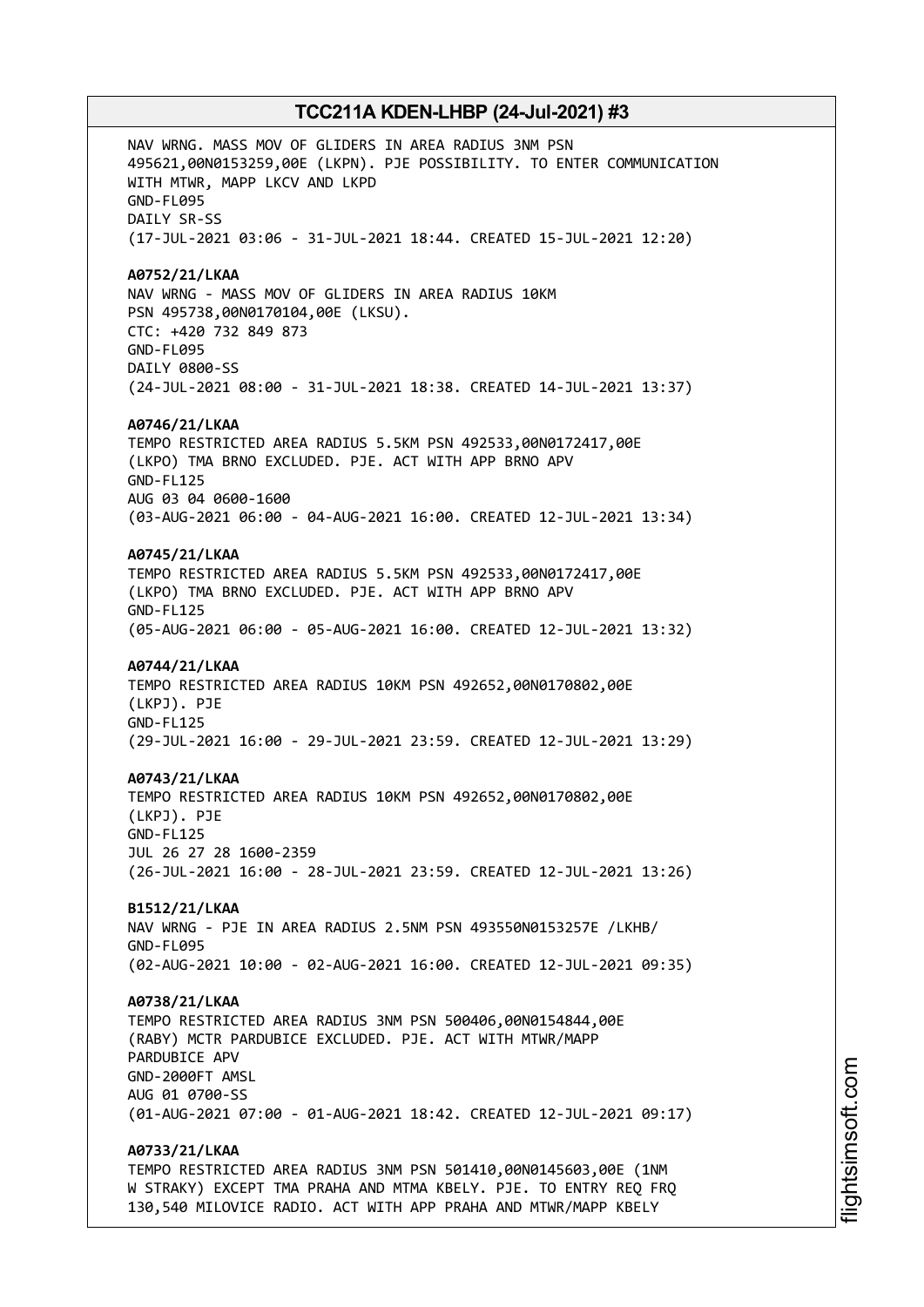APPROVAL GND-FL095 JUL 23 1600-SS 24 0800-1700 25 0800-1300 (23-JUL-2021 16:00 - 25-JUL-2021 13:00. CREATED 12-JUL-2021 06:39) **A0727/21/LKAA** TEMPORARY RESTRICTED AREA TORNADO II IS ESTABLISHED PSN 484743,76N0165438,38E (0.8NM E LKBA) - PSN 485252,32N0170648,06E (2.1NM N HODONIN) - PSN 485241,15N0171207,29E (0.8NM E ROHATEC) - ALONG STATE BOUNDARY - PSN 484240,54N0170000,46E (1.5NM SE LANZHOT) - PSN 484743,76N0165438,38E (0.8NM E LKBA). ENTRY TO THE TEMPORARY RESTRICTED AREA TORNADO II IS PROHIBITED TO ALL FLIGHTS EXCEPT FLIGHTS OF INTEGRATED RESCUE SYSTEM AND MILITARY FLIGHTS GND-2500FT AMSL (12-JUL-2021 20:00 - 25-JUL-2021 22:00. CREATED 09-JUL-2021 06:53) **A0724/21/LKAA** TEMPO RESTRICTED AREA RADIUS 1.5NM PSN 493228,09N0153533,34E (2NM SE LIPA). PJE GND-FL065 (31-JUL-2021 09:45 - 31-JUL-2021 10:45. CREATED 08-JUL-2021 11:51) **A0721/21/LKAA** TEMPO RESTRICTED AREA RADIUS 3NM PSN 490903,00N0145818,00E (LKJH). PUBLIC AIR DISPLAY. REQ ENTRY ON HRADEC RADIO 123,605 GND-FL095 (31-JUL-2021 10:00 - 31-JUL-2021 15:00. CREATED 07-JUL-2021 16:22) **A0720/21/LKAA** TEMPO RESTRICTED AREA RADIUS 3NM PSN 490903,00N0145818,00E (LKJH). OAT FLIGHTS. REQ ENTRY ON HRADEC RADIO 123,605 GND-FL095 (30-JUL-2021 10:00 - 30-JUL-2021 12:00. CREATED 07-JUL-2021 16:18) **A0710/21/LKAA** TEMPO RESTRICTED AREA RADIUS 5.5KM PSN 491624,99N0143005,59E (1.7NM SE BECHYNE). PJE GND-FL095 (28-JUL-2021 06:00 - 28-JUL-2021 10:00. CREATED 02-JUL-2021 08:04) **B1420/21/LKAA** TEMPO RESTRICTED AREA RADIUS 2NM PSN 502211,67N0132506,69E (0.5NM N NECHRANICE). PJE GND-FL065 (25-JUL-2021 07:00 - 25-JUL-2021 17:00. CREATED 01-JUL-2021 10:52) **B1419/21/LKAA** TEMPO RESTRICTED AREA RADIUS 3NM PSN 490903,00N0145818,00E(LKJH). PJE GND-FL095 (31-JUL-2021 07:00 - 31-JUL-2021 16:00. CREATED 01-JUL-2021 08:43) **B1411/21/LKAA** NAV WRNG - PJE IN AREA RADIUS 2NM PSN 501903,00N0133046,00E /LKZD/ GND-FL095 (25-JUL-2021 07:00 - 25-JUL-2021 19:02. CREATED 30-JUN-2021 15:59)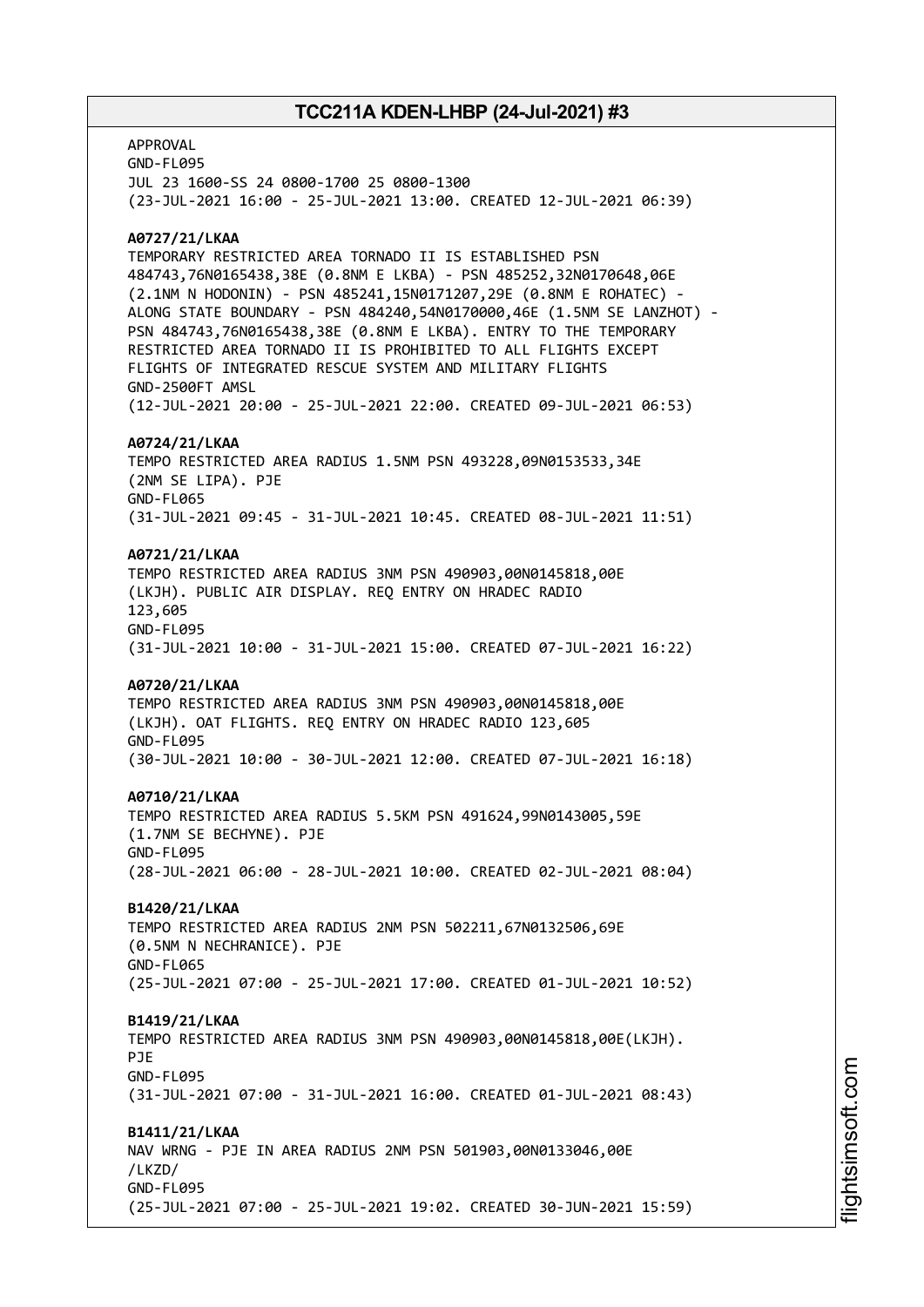**B1360/21/LKAA** CHECKLIST YEAR=2021 0497 0529 0539 0540 0592 0593 0594 0595 0602 0603 0640 0650 0654 0709 0754 0790 0847 0849 0889 0894 0973 0975 0976 0978 0980 0984 1015 1038 1046 1047 1074 1078 1079 1080 1081 1082 1083 1084 1086 1087 1103 1105 1120 1122 1139 1154 1185 1190 1198 1199 1203 1205 1206 1212 1231 1234 1251 1252 1253 1254 1255 1256 1258 1259 1260 1268 1270 1274 1278 1293 1299 1302 1310 1311 1312 1313 1314 1315 1318 1319 1320 1321 1323 1324 1325 1327 1328 1331 1337 1346 1348 1352 1353 1354 1356 1357 1358 1359 (25-JUN-2021 10:57 - 25-JUL-2021 23:59 EST. CREATED 25-JUN-2021 10:55) **M0389/21/LKAA** CHECKLIST YEAR=2021 0164 0265 0266 0267 0306 0314 0315 0320 0321 0322 0323 0324 0325 0326 0328 0333 0354 0359 0372 0380 0383 0384 0385 0386 0387 0388 LATEST PUBLICATIONS MIL AIP AIRAC AMDT 6/21 EFFECTIVE DATE 15 JUL 21 MIL AIP AMDT 201/21 EFFECTIVE DATE 17 JUN 21 MIL AIP SUP - 01/21 MIL AIC - 06/21 MIL AIP AIRAC EFFECTIVE DATE 12 AUG 21 = NIL LIST OF VALID PUBLICATIONS MIL AIC SERIES C 12/08 07/09 03/11 08/11 08/12 08/14 01/15 05/16 04/17 04/18 02/20 06/20 08/20 09/20 01/21 02/21 03/21 04/21 05/21 06/21 MIL SUP 01/21 (25-JUN-2021 09:16 - 25-JUL-2021 23:59 EST. CREATED 25-JUN-2021 09:15) **A0677/21/LKAA** CHECKL<sub>IST</sub> YEAR=2021 0098 0361 0390 0505 0529 0530 0531 0533 0548 0549 0550 0551 0552 0553 0554 0561 0569 0570 0573 0598 0600 0601 0604 0605 0606 0607 0608 0613 0614 0616 0617 0619 0620 0621 0622 0626 0629 0630 0631 0641 0643 0645 0652 0655 0658 0660 0662 0663 0664 0665 0666 0667 0673 0674 LATEST PUBLICATIONS AIP AIRAC AMDT 6/21 EFFECTIVE DATE 15 JUL 21 AIP AMDT 394/21 EFFECTIVE DATE 17 JUN 21 AIP SUP 16/21 EFFECTIVE DATE 17 JUN 21 VFR MANUAL AMDT 17 JUN 21 (1) VFR MANUAL SUP 15/21 AIC A 2/21 AIRAC NIL EFFECTIVE DATE 12 AUG 21 THE LIST OF VALID PUBLICATIONS AIP SUP 1/20 5/20 2/21 3/21 5/21 8/21 10/21 11/21 12/21 13/21 14/21 15/21 16/21 VFR MANUAL SUP 14/14 16/16 13/17 12/20 13/20 2/21 4/21 6/21 7/21 8/21 9/21 10/21 11/21 12/21 13/21 14/21 15/21 AIC A 9/03 2/04 8/07 1/10 8/14 9/14 1/16 5/16 1/18 7/19 2/20 5/20 6/20 7/20 8/20 9/20 10/20 1/21 2/21 (25-JUN-2021 08:45 - 25-JUL-2021 23:59 EST. CREATED 25-JUN-2021 08:44) **M0354/21/LKAA**

TRIGGER NOTAM - PERM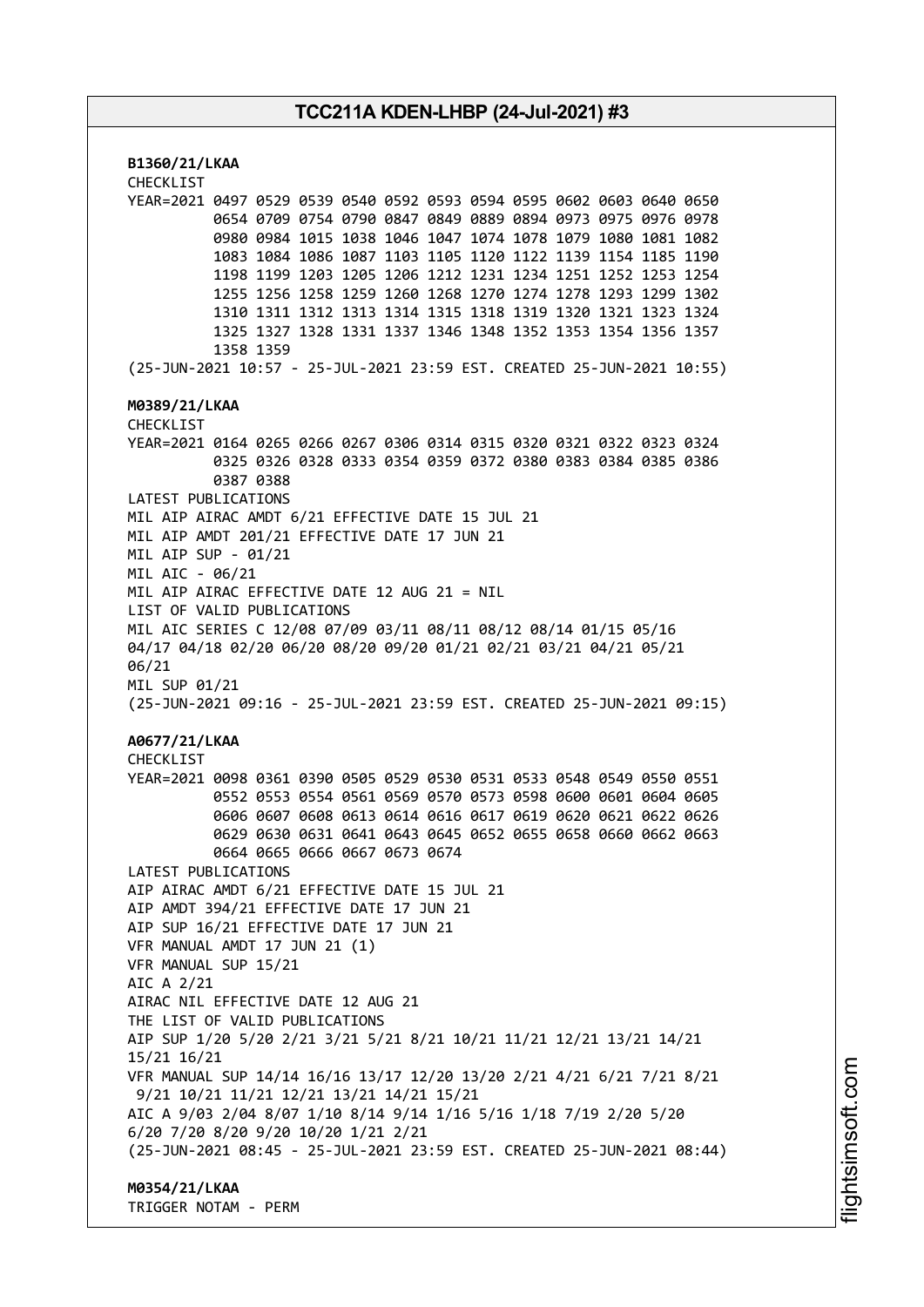MIL AIP AIRAC AMDT 6/21 EFFECTIVE DATE 15 JUL 2021 CONTAINS: - ENR - NEW TRA GA FRYDLANT (15-JUL-2021 00:00 - 28-JUL-2021 23:59. CREATED 09-JUN-2021 07:34)

### **A0573/21/LKAA**

IN ACCORDANCE WITH COUNCIL REGULATION (EU) 2021/907, ALL FLIGHTS TO/FROM AIRPORTS OF THE CZECH REPUBLIC, OR OVERFLYING CZECH TERRITORY, ARE NOT ALLOWED IF AIRCRAFT ARE OPERATED BY BELARUSSIAN AIR CARRIERS, INCLUDING AS A MARKETING CARRIER IN CODE-SHARING OR BLOCKED-SPACE ARRANGEMENTS, AND/OR REGISTRATED IN BELARUS EXCEPT FOR AIRCRAFT IN EMERGENCY OR HUMANITARIAN FLIGHTS (07-JUN-2021 15:00 - 06-SEP-2021 23:59. CREATED 07-JUN-2021 14:31)

#### **A0561/21/LKAA**

CZECH AIR CARRIERS AND CAPTAINS OF ACFT IN CHARGE OF AIR SERVICE MANAGED BY CARRIERS HOLDERS OF OPERATING LICENCE ISSUED BY CZECH REPUBLIC, WHETHER THEY ARE CONTRACTUAL CARRIERS AND/OR DE FACTO CARRIERS, OR PERFORMING AIR SERVICE WITH COMMERCIAL CHARTER AGREEMENT OR WITH CODE SHARING AND TO ALL FLIGHT PERFORMED WITH ACFT REGISTRATION OF CZECH REPUBLIC, ARE REQUESTED TO AVOID MINSK FIR (UMMV). FOREIGN AIR CARRIERS INBOUND EU ARE RECOMMENDED TO AVOID BELARUS MINSK FIR (UMMV). (03-JUN-2021 21:08 - PERM. CREATED 03-JUN-2021 21:09)

#### **A0552/21/LKAA**

TRIGGER NOTAM - AIP SUP 14/21 WEF 5 SEP 21 TIL 17 SEP 21 - TEMPORARY SEGREGATED AREAS FOR INTERNATIONAL MILITARY AIR EXERCISE AMPLE STRIKE 2021 (05-SEP-2021 00:00 - 17-SEP-2021 23:59. CREATED 03-JUN-2021 08:10)

#### **A0550/21/LKAA**

TRIGGER NOTAM - PERM AIP AIRAC AMDT 6/21 - WEF 15 JUL 21 CONTAINS: ENR - PLANNING OF FLIGHTS INSIDE/OUTSIDE FRA, FRA DEFINITION, NEW AREAS TRA GA FRYDLANT 1 AND FRYDLANT 2 (15-JUL-2021 00:00 - 28-JUL-2021 23:59. CREATED 03-JUN-2021 07:46)

**B0980/21/LKAA** NAV WRNG. PJE IN AREA RADIUS 3NM PSN 491801N0170131E (LKVY) TMA BRNO EXCLUDED GND-FL095 (26-SEP-2021 07:00 - 26-SEP-2021 16:44. CREATED 20-MAY-2021 19:07)

#### **B0978/21/LKAA**

NAV WRNG. PJE IN AREA RADIUS 3NM PSN 485647N0142539E (LKCS GND-FL095 OCT 23 24 0700-SS (23-OCT-2021 07:00 - 24-OCT-2021 15:58. CREATED 20-MAY-2021 18:48)

#### **B0976/21/LKAA**

NAV WRNG. PJE IN AREA RADIUS 3NM PSN 485647N0142539E (LKCS GND-FL095 AUG 28 29 0700-SS (28-AUG-2021 07:00 - 29-AUG-2021 17:54. CREATED 20-MAY-2021 18:05)

#### **B0975/21/LKAA**

NAV WRNG. PJE IN AREA RADIUS 3NM PSN 502817,00N0132812,00E(LKCH GND-FL095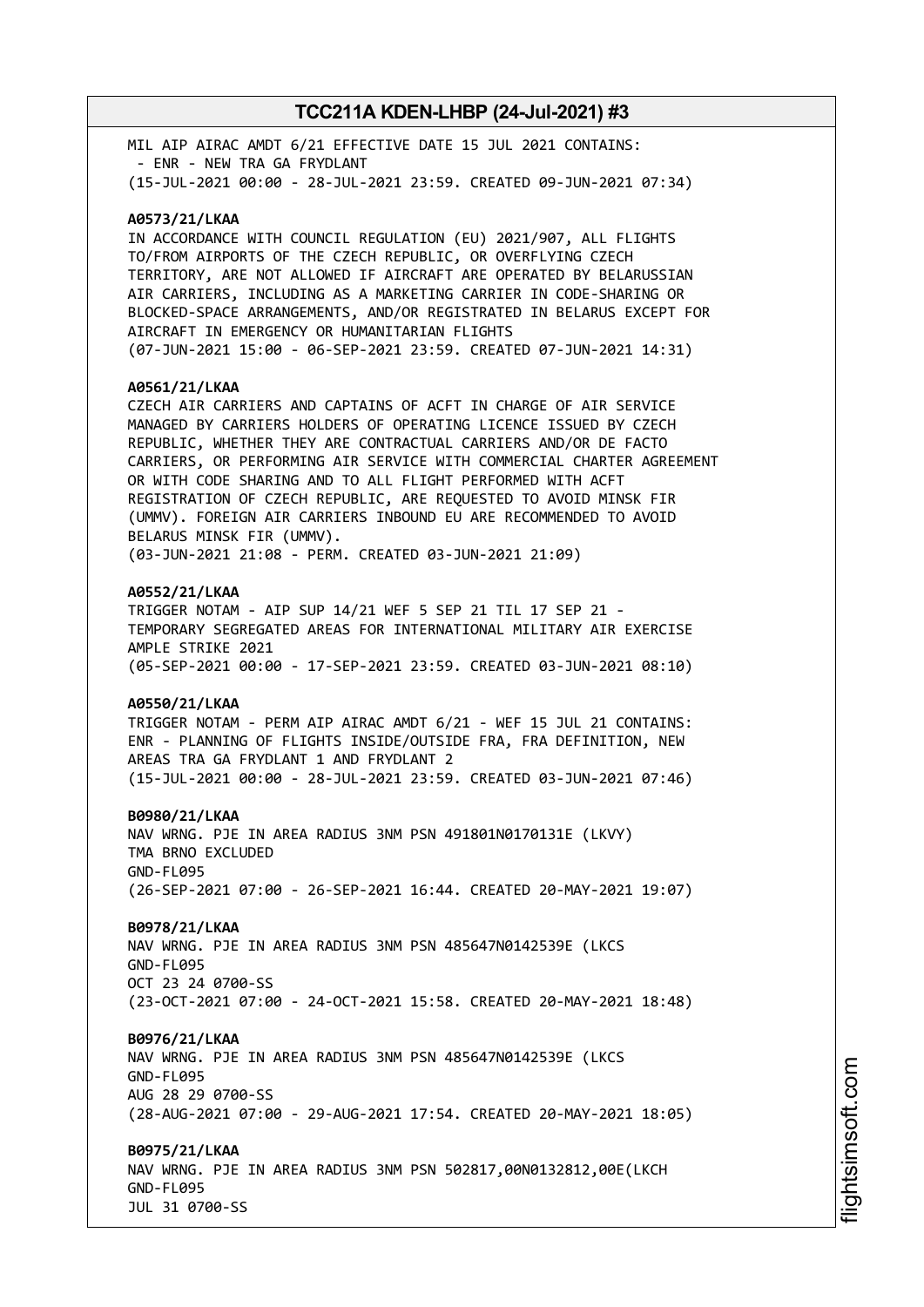(31-JUL-2021 07:00 - 31-JUL-2021 18:54. CREATED 20-MAY-2021 17:41)

### **A0390/21/LKAA**

COVID-19: INFORMATION TO ENSURE SAFE AND EXPEDITIOUS DELIVERY OF COVID-19 VACCINES, AIRCRAFT OPERATORS OF FLIGHTS CARRYING SUCH VACCINES SHOULD ASK APPROVAL FROM CIVIL AVIATION AUTHORITY FOR EXEMPTION FROM ATFM MEASURES FOR EACH FLIGHT DEEMED CRITICAL. UPON APPROVAL, STS/ATFMX AND RMK/VACCINE SHALL BE INSERTED IN ITEM 18 OF THE FLIGHT PLAN. AIRCRAFT OPERATORS CARRYING COVID-19 VACCINES REGULARY MAY REQUEST APPROVAL IN ADVANCE FOR ALL FLIGHTS INVOLVED. APPLICATIONS MUST BE SUBMITTED IN ACCORDANCE WITH AIP ENR 1.9.1.8.3.2 (30-APR-2021 11:56 - 31-JUL-2021 23:59 EST. CREATED 30-APR-2021 11:56)

┌──────────────────────────────────────────────────────────────────────────────┐

#### │**LZBB (BRATISLAVA FIR/UIR)** │

└──────────────────────────────────────────────────────────────────────────────┘ **A1250/21/LZBB** PERM AIR NAVIGATION OBSTACLE - AREA 1: SMOLINSKE - MAST, PSN: 484104N 0171023E, ELEV/HGT GND: 405M/105M, MARKINGS: YES, LGT - COLOUR: W/R, TYPE: FLG, LIM/LIL, RADIUS OF THE AREA OF ANCHOR ROPES: 50M. REF ENR 5.4, AERONAUTICAL CHART ICAO 1:500 000. (21-JUL-2021 11:50 - 21-OCT-2021 23:59 EST. CREATED 21-JUL-2021 11:51) **A1189/21/LZBB** COVID-19: AIRCRAFT OPERATORS REQUIREMENTS THE AIRCRAFT OPERATORS ARRIVING TO FIR LZBB AND LANDING AT THE AIRPORT IN THE TERRITORY OF THE SLOVAK REPUBLIC: I. ENABLE BOARDING ONLY PASSENGERS WITH FILLED ELECTRONIC PLF (PUBLIC HEALTH PASSENGER LOCATOR FORM). II. INFORM PASSENGERS ABOUT THE OBLIGATION TO FILL IN ELECTRONIC PLF. III. KEEP THE DATA AVAILABLE TO THEM (IDENTIFICATION, CONTACT DETAILS OF PASSENGERS AND SEATING PLANS) FOR MINIMUM 30 DAYS. IV. UPON REQUEST OF A PUBLIC HEALTH AUTHORITY PROVIDE PASSENGERS DATA NECESSARY FOR THE CONTACT-TRACING PURPOSES. V. ENABLE PASSENGERS ONLY WITH COVERED UPPER RESPIRATORY TRACT WITH FFP2, KN95 OR N95 RESPIRATOR WITHOUT EXHALATION VALVE TO ENTER AND STAY ON BOARD THE AIRCRAFT. VI. FROM COUNTRIES NOT LISTED ON THE WEBPAGE OF THE MINISTRY OF TRANSPORT AND CONSTRUCTION OF THE SLOVAK REPUBLIC IN PARAGRAPH VII ARE RECOMMENDED TO ASK FROM THE PASSENGERS

OVER 12 YEARS TO PRESENT THE NEGATIVE RT-PCR TEST RESULT NOT OLDER THAN 72 HOURS BEFORE BOARDING.

VII THE ELECTRONIC PLF AND THE CIVIL AVIATION ANTI-EPIDEMIC MEASURES ARE AVAILABLE ON THE WEBPAGE OF THE MINISTRY OF TRANSPORT AND CONSTRUCTION OF THE SLOVAK REPUBLIC HTTPS://WWW.MINDOP.SK/FACILITATION-AIR-TRANSPORT

(13-JUL-2021 12:08 - 13-OCT-2021 23:59 EST. CREATED 13-JUL-2021 12:09)

**A1135/21/LZBB** CHECKLIST YEAR=2021 0468 0533 0694 0751 0767 0769 0770 0795 0796 0955 0956 0967 0985 0986 0989 1013 1014 1078 1093 1094 1096 1110 1111 1112 1113 1130 1131 1132 1133 1134

m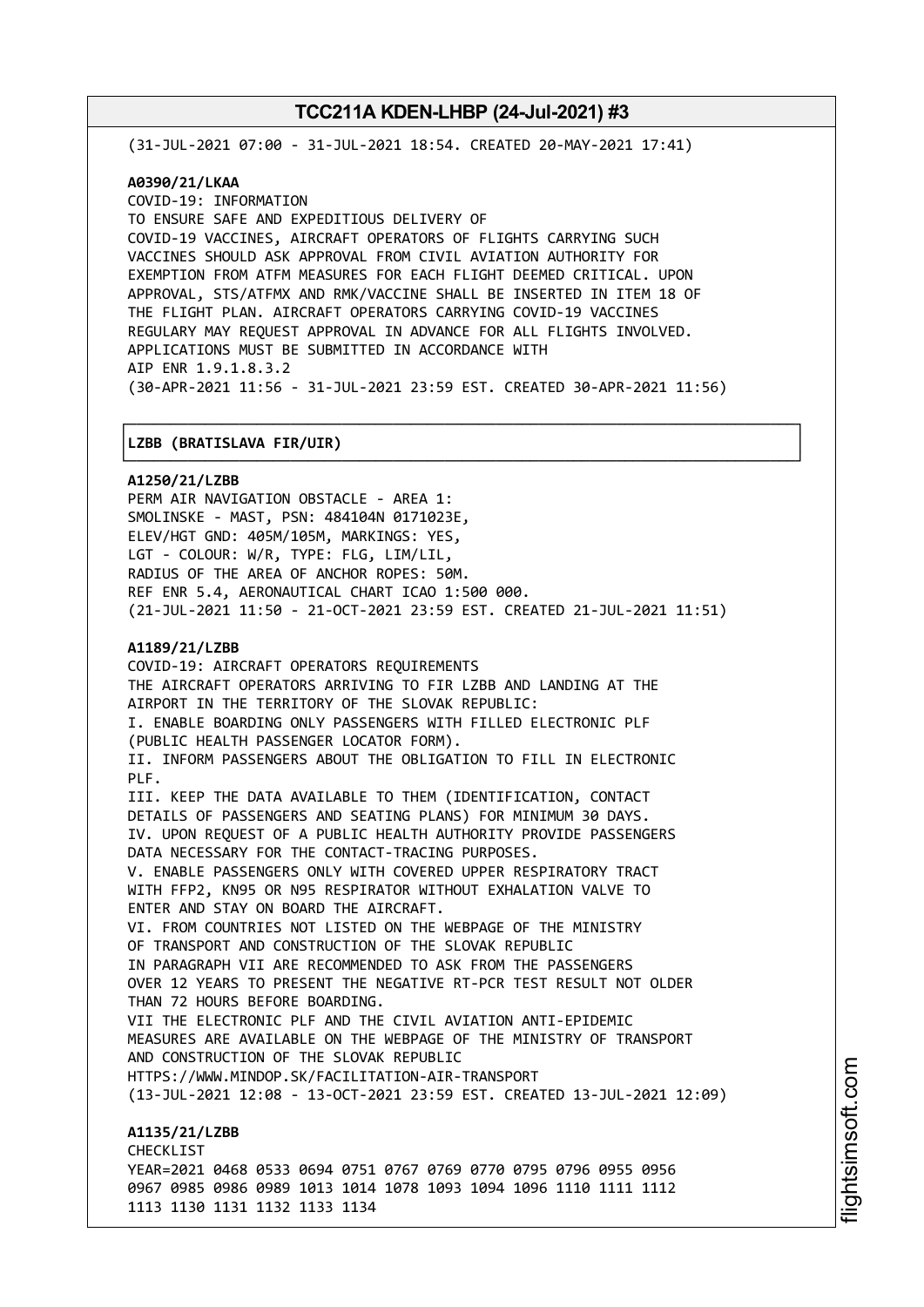LATEST PUBLICATIONS AIRAC AIP AMDT 225 (12 AUG 2021) AIP AMDT 193 (17 JUN 2021) AIRAC AIP SUP 1/20 AIP SUP 2/12 AIC A2/21 AIC C4/21 VALID PUBLICATIONS AIP SUP: 2/12 1/20 AIC A: 3/05 4/11 3/13 1/14 6/18 4/19 3/20 4/20 5/20 6/20 7/20 1/21 2/21 AIC C: 35/05 11/06 9/09 25/09 34/09 18/11 7/14 11/14 12/14 13/14 5/15 7/15 8/15 1/16 2/16 3/16 5/16 6/16 9/16 11/16 2/17 1/18 2/18 3/18 4/18 1/19 1/20 2/20 3/20 4/20 6/20 7/20 8/20 9/20 10/20 11/20 12/20 1/21 2/21 3/21 4/21. (01-JUL-2021 09:39 - 01-AUG-2021 23:59 EST. CREATED 01-JUL-2021 09:40) **A1133/21/LZBB** HORNAD AREA DEDICATED TO GLIDER FLIGHTS ACTIVATED. REAL TIME OF ACTIVITY AVAILABLE FROM: BRATISLAVA INFORMATION 124,300 MHZ AND KOSICE RADAR 129,350 MHZ (119,850 MHZ). 5000FT AMSL-7000FT AMSL 0900-SS (01-JUL-2021 09:00 - 30-SEP-2021 16:19. CREATED 01-JUL-2021 08:42) **A1130/21/LZBB** TRIGGER NOTAM - PERM AIRAC AIP AMDT NR 225 WEF 12 AUG 2021: GEN 1.5 - EXEMPTION FOR NON-EQUIPPED STATE AIRCRAFT WITH SSR TRANSPONDER UPDATED - AN EDITORIAL AMENDMENT (ENGLISH VERSION ONLY) GEN 2.5 - NEW RADIO NAVIGATION AIDS DME KTN, DME CRT ADDED GEN 3.2 - CORRECTIONS TO CHARTS NOT CONTAINED IN THE AIP UPDATED ENR 1.8 - INFORMATION FOR NON-EQUIPPED AIRCRAFT WITH SSR TRANSPONDER ADDED ENR 4.1 - NEW RADIO NAVIGATION AIDS DME KTN, DME CRT ADDED ENR 5.4 - AIR NAVIGATION OBSTACLE IN AREA 1 ADDED ENR 6-7 - NEW DME ADDED. (12-AUG-2021 00:00 - 25-AUG-2021 23:59. CREATED 01-JUL-2021 07:47) **A1113/21/LZBB** BESKYDY AREA DEDICATED TO GLIDER FLIGHTS ACTIVATED. REAL TIME OF ACTIVITY AVAILABLE FROM: BRATISLAVA INFORMATION 124,300 MHZ AND BRATISLAVA RADAR 134,475 MHZ (126,475 MHZ). 8000FT AMSL-9500FT AMSL agaa\_ss (27-JUN-2021 09:01 - 30-SEP-2021 16:23. CREATED 27-JUN-2021 09:01) **A1112/21/LZBB** MARTINKY AREA DEDICATED TO GLIDER FLIGHTS ACTIVATED. REAL TIME OF ACTIVITY AVAILABLE FROM: BRATISLAVA INFORMATION 124,300 MHZ AND ZILINA TOWER 118,400 MHZ. 7500FT AMSL-8000FT AMSL 0900-SS (27-JUN-2021 09:00 - 30-SEP-2021 16:25. CREATED 27-JUN-2021 09:01) **A1111/21/LZBB** CHOPOK AREA DEDICATED TO GLIDER FLIGHTS ACTIVATED. REAL TIME OF ACTIVITY AVAILABLE FROM: BRATISLAVA INFORMATION 124,300 MHZ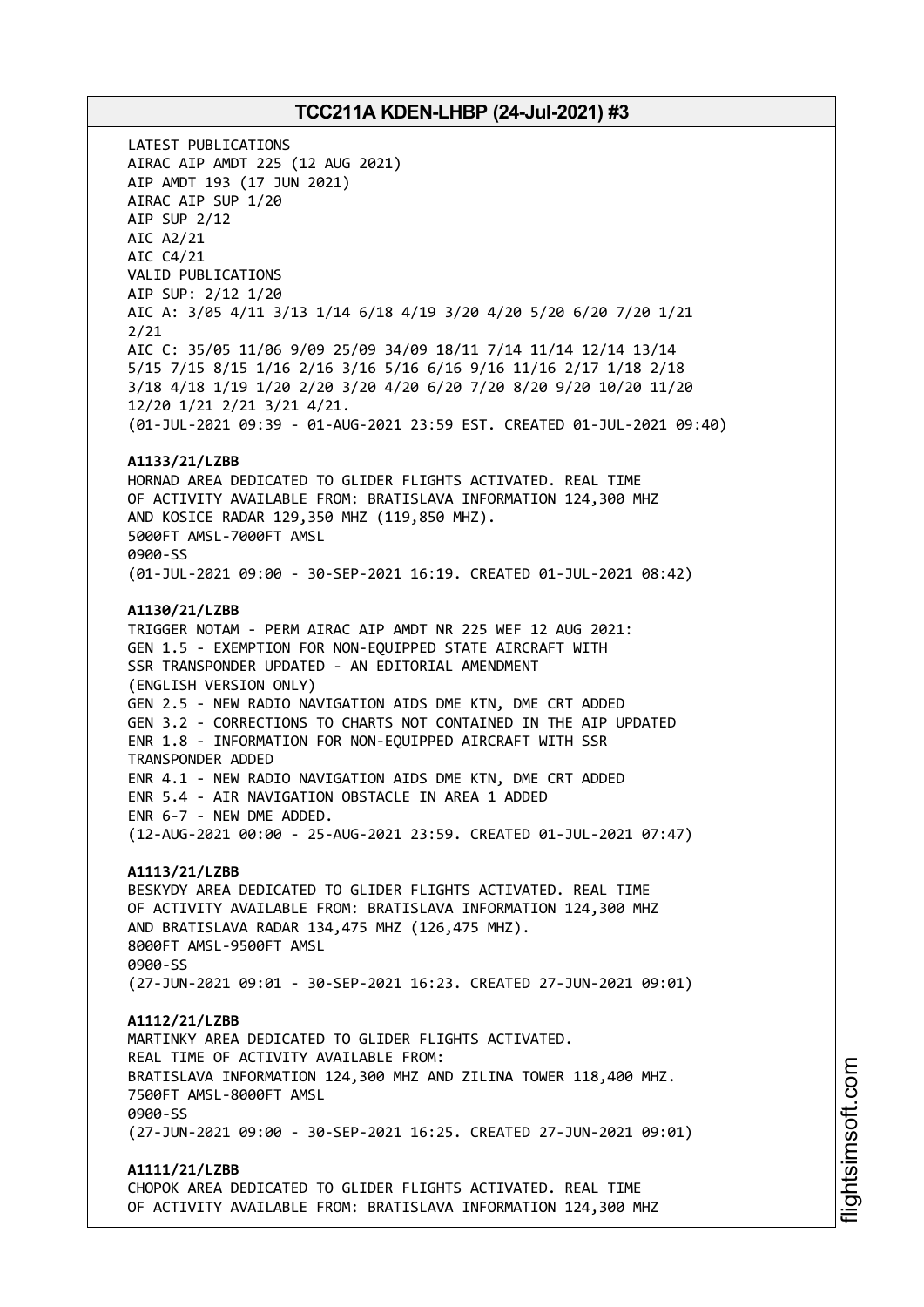AND BRATISLAVA RADAR 134,475 MHZ (126,475 MHZ). 8000FT AMSL-9500FT AMSL 0900-SS (27-JUN-2021 09:00 - 30-SEP-2021 16:23. CREATED 27-JUN-2021 09:00) **A1110/21/LZBB** LIPTOV AREA DEDICATED TO GLIDER FLIGHTS ACTIVATED. REAL TIME OF ACTIVITY AVAILABLE FROM: BRATISLAVA INFORMATION 124,300 MHZ AND BRATISLAVA RADAR 134,475 MHZ (126,475 MHZ). 8000FT AMSL-9500FT AMSL 0900-SS (27-JUN-2021 09:00 - 30-SEP-2021 16:23. CREATED 27-JUN-2021 09:00) **A1096/21/LZBB** ALL FLIGHTS TO/FROM AIRPORTS OF BRATISLAVA FIR, OR OVERFLYING BRATISLAVA FIR TERRITORY ARE NOT ALLOWED IF AIRCRAFT ARE OPERATED BY BELARUSSIAN AIR CARRIERS AND/OR REGISTRATED IN BELARUS EXCEPT FOR AIRCRAFT IN EMERGENCY OR HUMANITARIAN FLIGHTS. (23-JUN-2021 11:26 - 23-SEP-2021 23:59 EST. CREATED 23-JUN-2021 11:27) **A1014/21/LZBB** NAVIGATION WARNING - PARACHUTE JUMPS IN AREA: CIRCLE RADIUS 3 NM CENTRED ON 475742N 0181102E (ARP LZNZ). GND-8000FT AMSL SR-SS (11-JUN-2021 02:47 - 31-AUG-2021 17:30. CREATED 09-JUN-2021 11:32) **A1013/21/LZBB** SLOVAK AIR CARRIERS AND CAPTAINS OF ACFT IN CHARGE OF AIR SERVICE MANAGED BY CARRIERS HOLDERS OF OPERATING LICENCE ISSUED BY SLOVAK REPUBLIC, WHETHER THEY ARE CONTRACTUAL CARRIERS AND/OR DE FACTO CARRIERS, OR PERFORMING AIR SERVICE WITH COMMERCIAL CHARTER AGREEMENT OR WITH CODE SHARING AND TO ALL FLIGHT PERFORMED WITH SLOVAK REPUBLIC ACFT REGISTRATION, ARE REQUESTED TO AVOID MINSK FIR (UMMV). FOREIGN AIR CARRIERS INBOUND EUROPEAN UNION ARE RECOMMENDED TO AVOID BELARUS MINSK FIR (UMMV). (09-JUN-2021 10:10 - 09-SEP-2021 23:59 EST. CREATED 09-JUN-2021 10:09) **A0989/21/LZBB** PERM AIR NAVIGATION OBSTACLE - AREA 1: KLIZSKA NEMA - MAST, PSN: 474444N 0174757E, ELEV/HGT GND: 215M/105M, LGT - COLOUR: R, TYPE: FLG, LIM/LIL. REF ENR 5.4, AERONAUTICAL CHART ICAO 1:500 000. (07-JUN-2021 08:24 - 07-SEP-2021 23:59 EST. CREATED 07-JUN-2021 08:24) **A0985/21/LZBB** COVID-19: CREWS REQUIREMENTS I. THE PILOT RESPONSIBLE FOR AN AIRCRAFT ARRIVING TO FIR LZBB UPON LANDING AT THE FIRST AIRPORT IN THE TERRITORY OF THE SLOVAK REPUBLIC HAS TO PROVIDE THE GENERAL DECLARATION AND AIRCRAFT COVID-19 DISINFECTION CONTROL SHEET TO AUTHORIZED PERSONNEL OF THE AIRPORT OPERATOR. II. THE PILOT RESPONSIBLE FOR AN AIRCRAFT IS REQUESTED TO REPORT SUSPECTED COVID-19 CASES ON BOARD, IF POSSIBLE BEFORE LANDING, TO THE AIR TRAFFIC CONTROL. III. THE GENERAL DECLARATION IN ENGLISH LANGUAGE AND THE CIVIL AVIATION ANTI-EPIDEMIC MEASURES ARE AVAILABLE AT THE WEBPAGE OF THE MINISTRY OF TRANSPORT AND CONSTRUCTION OF THE SLOVAK REPUBLIC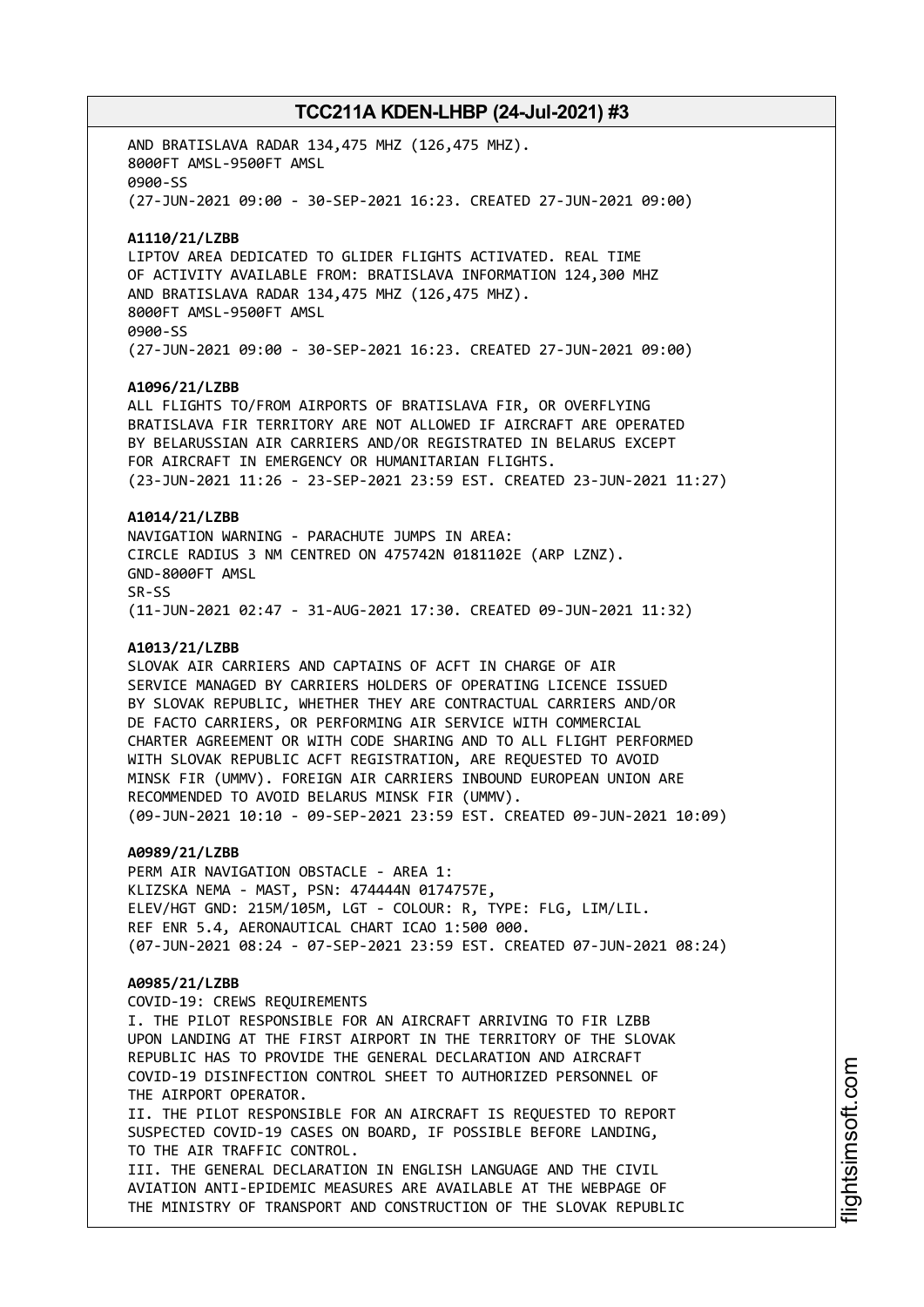HTTPS://WWW.MINDOP.SK/FACILITATION-AIR-TRANSPORT (06-JUN-2021 08:58 - 06-SEP-2021 23:59 EST. CREATED 06-JUN-2021 08:58) **A0751/21/LZBB** COVID-19: AIRCRAFT OPERATORS REQUIREMENTS: I. TO ENSURE SAFE AND EXPEDITIOUS DELIVERY OF COVID-19 VACCINES, AIRCRAFT OPERATORS OF FLIGHTS CARRYING SUCH VACCINES SHOULD ASK APPROVAL FROM TRANSPORT AUTHORITY FOR EXEMPTION FROM ATFM MEASURES FOR EACH FLIGHT DEEMED CRITICAL. II. UPON APPROVAL, STS/ATFMX AND RMK/VACCINE SHALL BE INSERTED IN ITEM 18 OF THE FLIGHT PLAN. III. AIRCRAFT OPERATORS CARRYING COVID-19 VACCINES REGULARLY MAY REQUEST APPROVAL IN ADVANCE FOR ALL FLIGHTS INVOLVED. IV. THE APPLICATION FORM FOR APPROVAL OF EXEMPTION FROM ATFM MEASURES IS AVAILABLE AT THE WEBPAGE OF THE TRANSPORT AUTHORITY HTTP://LETECTVO.NSAT.SK/COVID-19-OPATRENIA/ V. THE REQUEST FOR THE EXEMPTION FROM ATFM MEASURES SHALL BE ADDRESSED IN WORKING DAYS TO CIVIL AVIATION DIVISION OF TRANSPORT AUTHORITY AT LEAST 48 HOURS IN ADVANCE VIA E-MAIL: NAVIGACIA(A)NSAT.SK. (26-APR-2021 12:27 - 26-JUL-2021 23:59 EST. CREATED 26-APR-2021 12:27)

┌──────────────────────────────────────────────────────────────────────────────┐

└──────────────────────────────────────────────────────────────────────────────┘

### │**LHCC (BUDAPEST FIR/UIR)** │

#### **A3349/21/LHCC**

UNMANNED AIRCRAFT WILL TAKE PLACE WITHIN 400M RADIUS CENTERED AT COORD POINT 465720N 0173631E (KAPOLCS). FURTHER INFO ABOUT THE ACTUAL OPR HR VIA TEL: +36 30 870 6160. GND-120M AGL (28-JUL-2021 00:00 - 03-AUG-2021 23:59. CREATED 23-JUL-2021 09:05)

### **A3348/21/LHCC**

UNMANNED AIRCRAFT WILL TAKE PLACE WITHIN 600M RADIUS CENTERED AT COORD POINT 471020N 0182452E (SZEKESFEHERVAR). FURTHER INFO ABOUT THE ACTUAL OPR HR VIA TEL: +36 20 489 9809. GND-1000FT AMSL (06-AUG-2021 00:00 - 12-AUG-2021 23:59. CREATED 23-JUL-2021 09:02)

#### **A3347/21/LHCC**

UNMANNED AIRCRAFT WILL TAKE PLACE WITHIN 300M RADIUS CENTERED AT COORD POINT 472830N 0190542E (BUDAPEST, GROUPAMA ARENA). FURTHER INFO ABOUT THE ACTUAL OPR HR VIA TEL: +36 20 489 9809. GND-1200FT AMSL (06-AUG-2021 00:00 - 12-AUG-2021 23:59. CREATED 23-JUL-2021 08:59)

**A3346/21/LHCC** UNMANNED AIRCRAFT WILL TAKE PLACE WITHIN AREA BOUNDED BY THE FOLLOWING COORD POINTS: 472941N0190256E 472953N0190249E 472956N0190305E 472942N0190311E 472941N0190256E (BUDAPEST, VIGADO TER). FURTHER INFO ABOUT THE ACTUAL OPR HR VIA TEL: +36 30 966 4324. GND-1000FT AMSL (03-AUG-2021 00:00 - 09-AUG-2021 23:59. CREATED 23-JUL-2021 08:56)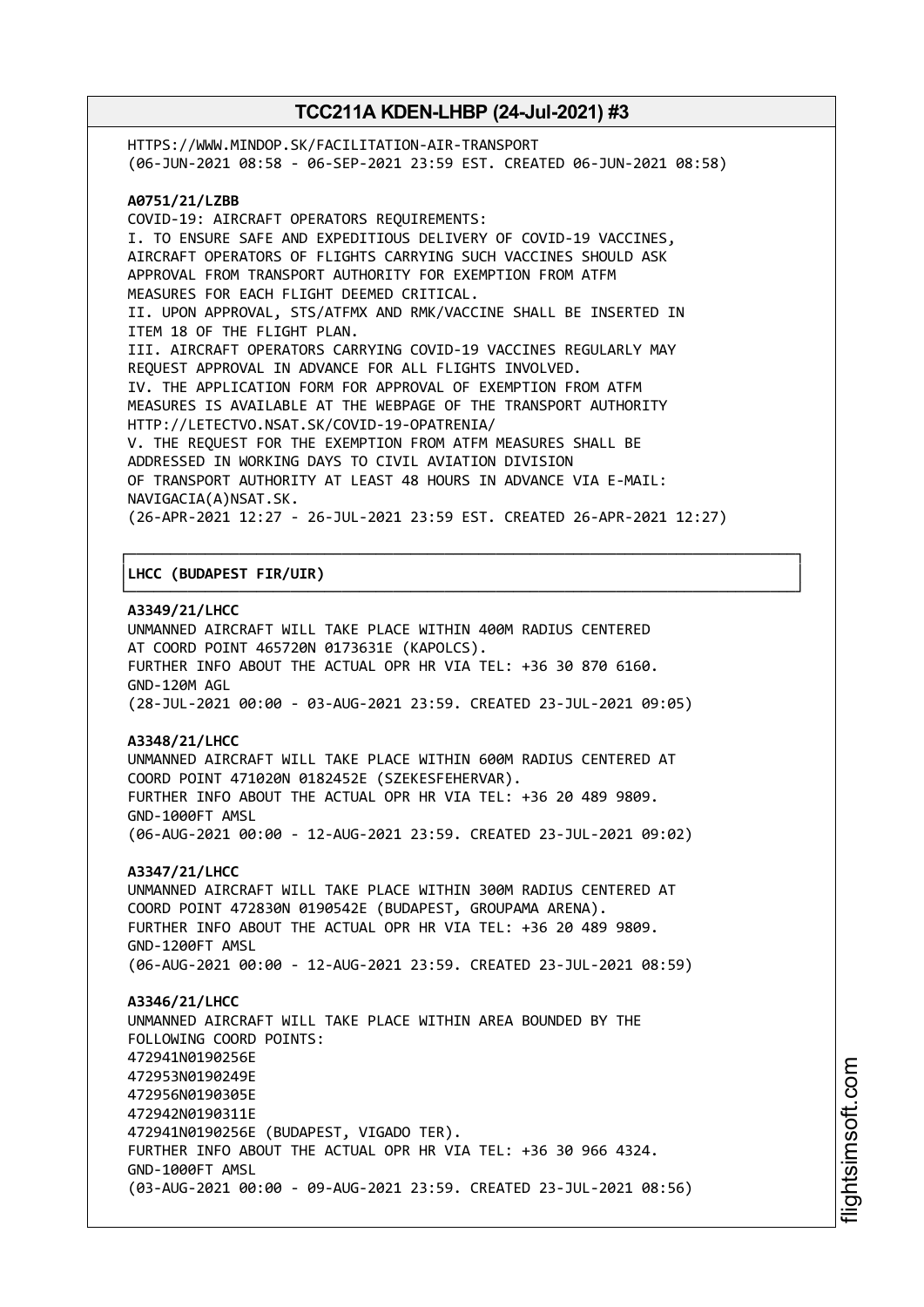**A3345/21/LHCC** UNMANNED AIRCRAFT WILL TAKE PLACE WITHIN AREA BOUNDED BY THE FOLLOWING COORD POINTS: 473209N0212840E 472927N0213613E 472950N0213702E 473018N0213749E 473103N0213737E 473006N0213520E 473213N0213503E 473232N0213450E 473230N0212919E 473209N0212840E (DEBRECEN ONDOD TEGLASKERT). FURTHER INFO ABOUT THE ACTUAL OPR HR VIA TEL: +36 30 346 4446 . GND-50M AGL 0600-1900 (02-AUG-2021 06:00 - 08-AUG-2021 19:00. CREATED 23-JUL-2021 08:55) **A3344/21/LHCC** UNMANNED AIRCRAFT WILL TAKE PLACE WITHIN AREA BOUNDED BY THE FOLLOWING COORD POINTS: 472746N0190335E 472748N0190306E 472811N0190308E 472808N0190343E 472746N0190335E (BUDAPEST, KOPASZI-GAT). FURTHER INFO ABOUT THE ACTUAL OPR HR VIA TEL: +36 30 966 4324. GND-1500FT AMSL (03-AUG-2021 00:00 - 09-AUG-2021 23:59. CREATED 23-JUL-2021 08:53) **A3343/21/LHCC** UNMANNED AIRCRAFT WILL TAKE PLACE WITHIN 1200M RADIUS CENTERED AT COORD POINT 461705N 0183846E (SZALKA). FURTHER INFO ABOUT THE ACTUAL OPR HR VIA TEL: +36 20 981 0895. GND-120M AGL 0630-2130 (02-AUG-2021 06:30 - 03-AUG-2021 21:30. CREATED 23-JUL-2021 08:53) **A3342/21/LHCC** UNMANNED AIRCRAFT WILL TAKE PLACE WITHIN AREA BOUNDED BY THE FOLLOWING COORD POINTS: 471012N0201210E 471023N0201158E 471026N0201200E 471024N0201209E 471012N0201210E (SZOLNOK, TISZA-HID). FURTHER INFO ABOUT THE ACTUAL OPR HR VIA TEL: +36 30 328 9309. GND-700FT AMSL 0700-2100 (03-AUG-2021 07:00 - 06-AUG-2021 21:00. CREATED 23-JUL-2021 08:49) **A3341/21/LHCC** UNMANNED AIRCRAFT WILL TAKE PLACE WITHIN 2600M RADIUS CENTERED AT COORD POINT 465306N 0164717E (ZALAEGERSZEG REPULOTER). FURTHER INFO ABOUT THE ACTUAL OPR HR VIA TEL: +36 70 318 7378. GND-2500FT AMSL 0400-1900 (06-AUG-2021 04:00 - 12-AUG-2021 19:00. CREATED 23-JUL-2021 08:49)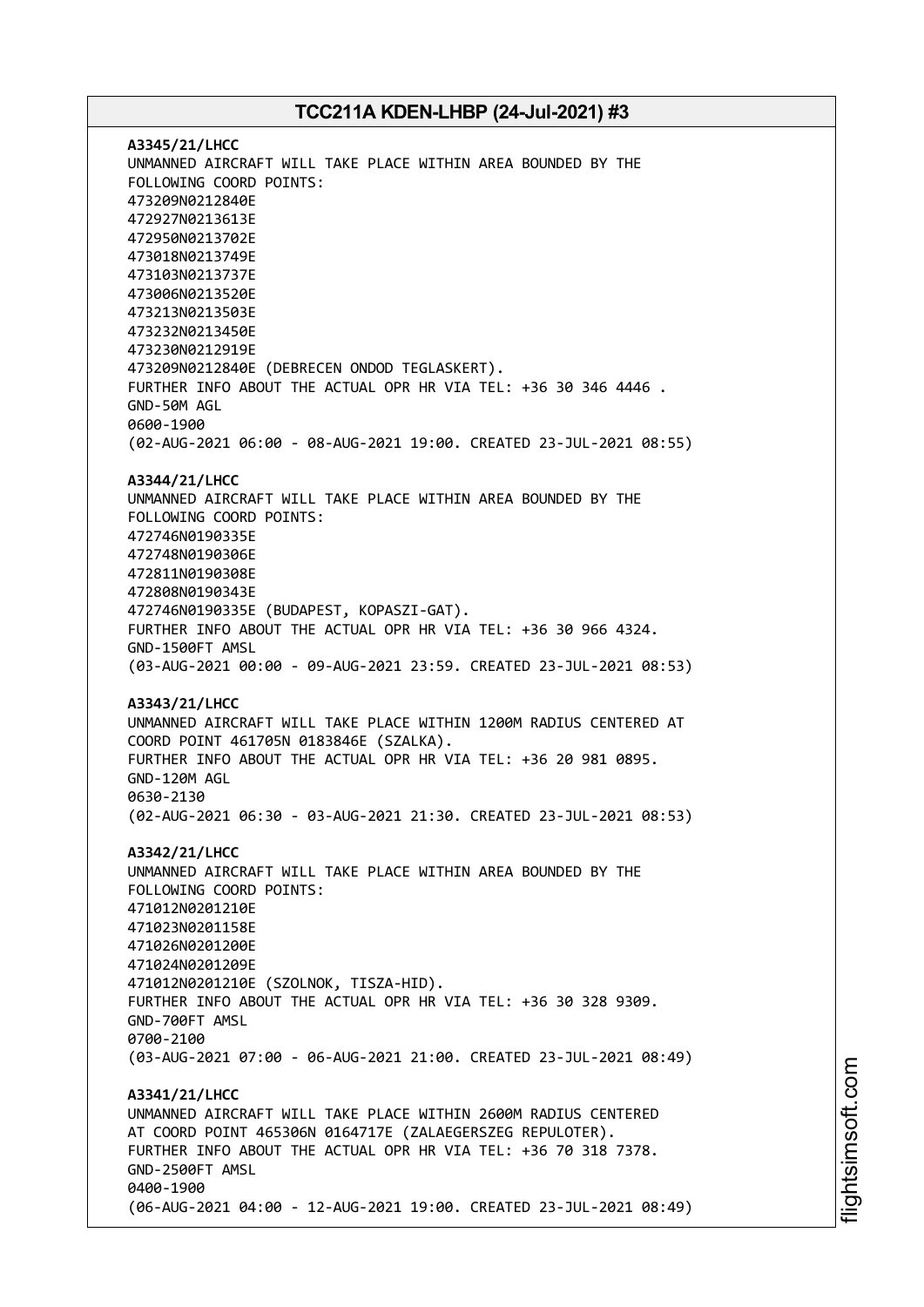**A3340/21/LHCC** UNMANNED AIRCRAFT WILL TAKE PLACE WITHIN AREA BOUNDED BY THE FOLLOWING COORD POINTS: 474803N0213124E 475115N0220203E 474336N0215923E 474242N0215341E 473859N0214159E 473826N0213938E 473745N0212800E 474803N0213124E (HAJDUDOROG) . FURTHER INFO ABOUT THE ACTUAL OPR HR VIA TEL: +36 30 574 4287. GND-3500FT AMSL (02-AUG-2021 00:00 - 04-AUG-2021 23:59. CREATED 23-JUL-2021 08:41) **A3339/21/LHCC** UNMANNED AIRCRAFT WILL TAKE PLACE WITHIN AREA BOUNDED BY THE FOLLOWING COORD POINTS: 473403N0213550E 473253N0213410E 473241N0213520E 473036N0213549E 473116N0213745E 473000N0213759E 472910N0213749E 472910N0214108E 473332N0214045E 473403N0213550E (DEBRECEN NYULAS LENCZTELEP). FURTHER INFO ABOUT THE ACTUAL OPR HR VIA TEL: +36 30 346 4446 . GND-50M AGL 0600-1900 (02-AUG-2021 06:00 - 08-AUG-2021 19:00. CREATED 23-JUL-2021 08:38) **A3338/21/LHCC** UNMANNED AIRCRAFT WILL TAKE PLACE WITHIN AREA BOUNDED BY THE FOLLOWING COORD POINTS: 472931N0190229E 472955N0190153E 473005N0190235E 472937N0190250E 472931N0190229E (BUDAPEST, BUDAI VAR). FURTHER INFO ABOUT THE ACTUAL OPR HR VIA TEL: +36 30 821 2323. GND-1000FT AMSL 0430-2030 (02-AUG-2021 04:30 - 08-AUG-2021 20:30. CREATED 23-JUL-2021 08:37) **A3337/21/LHCC** UNMANNED AIRCRAFT WILL TAKE PLACE WITHIN AREA BOUNDED BY THE FOLLOWING COORD POINTS: 472911N0190218E 472932N0190315E 472912N0190356E 472859N0190406E 472844N0190330E 472845N0190241E 472911N0190218E (BUDAPEST, MUEGYETEM RKP). FURTHER INFO ABOUT THE ACTUAL OPR HR VIA TEL: +36 70 773 2885.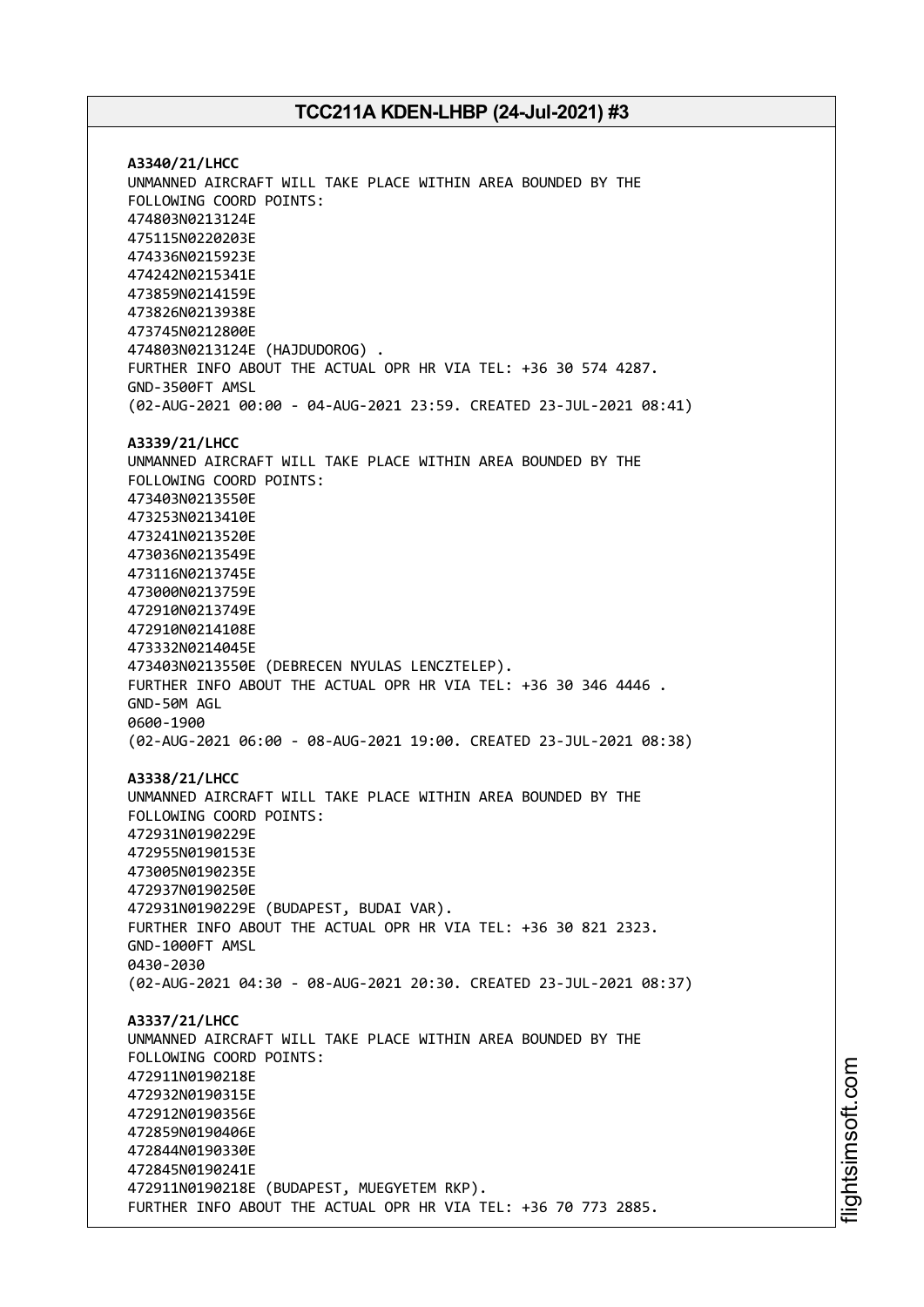GND-1000FT AMSL (02-AUG-2021 00:00 - 08-AUG-2021 23:59. CREATED 23-JUL-2021 08:34) **A3336/21/LHCC** UNMANNED AIRCRAFT WILL TAKE PLACE WITHIN AREA BOUNDED BY THE FOLLOWING COORD POINTS: 473347N0214134E 473400N0213642E 473602N0213821E 473711N0214301E 473347N0214134E (DEBRECEN MEHESZKERT). FURTHER INFO ABOUT THE ACTUAL OPR HR VIA TEL: +36 30 346 4446 . GND-50M AGL 0600-1900 (02-AUG-2021 06:00 - 08-AUG-2021 19:00. CREATED 23-JUL-2021 08:32) **A3335/21/LHCC** TEMPORARY RESTRICTED AREA ESTABLISHED DUE TO POLICE OPERATIONS AND UNMANNED AIRCRAFT OPERATIONS WITHIN AREA BOUNDED BY THE FOLLOWING COORD POINTS: 475843N0222828E 480307N0225204E STATE BORDER 482401N0220925E 482307N0220906E 481305N0220456E 475953N0220450E 475705N0221858E 475843N0222828E (MAGYAR-UKRAN HATARSZAKASZ). FURTHER INFO ABOUT THE ACTUAL OPR HR VIA TEL: +36 20 267 4757. GND-1500FT AMSL (27-JUL-2021 00:00 - 02-AUG-2021 23:59. CREATED 23-JUL-2021 08:30) **A3334/21/LHCC** UNMANNED AIRCRAFT WILL TAKE PLACE WITHIN AREA BOUNDED BY THE FOLLOWING COORD POINTS: 465119N0194136E 465206N0194109E 465216N0194147E 465130N0194216E 465119N0194136E (KECSKEMET). FURTHER INFO ABOUT THE ACTUAL OPR HR VIA TEL: +36 70 270 4578. GND-1300FT AMSL 0600-1800 (05-AUG-2021 06:00 - 11-AUG-2021 18:00. CREATED 23-JUL-2021 08:26) **A3333/21/LHCC** UNMANNED AIRCRAFT WILL TAKE PLACE WITHIN AREA BOUNDED BY THE FOLLOWING COORD POINTS: 472809N0214412E 473122N0214429E 473137N0214951E 473148N0214957E 473211N0214104E 473051N0214122E 472820N0214342E 472809N0214412E (DEBRECEN NAGYCSERE BANK). FURTHER INFO ABOUT THE ACTUAL OPR HR VIA TEL: +36 30 346 4446 .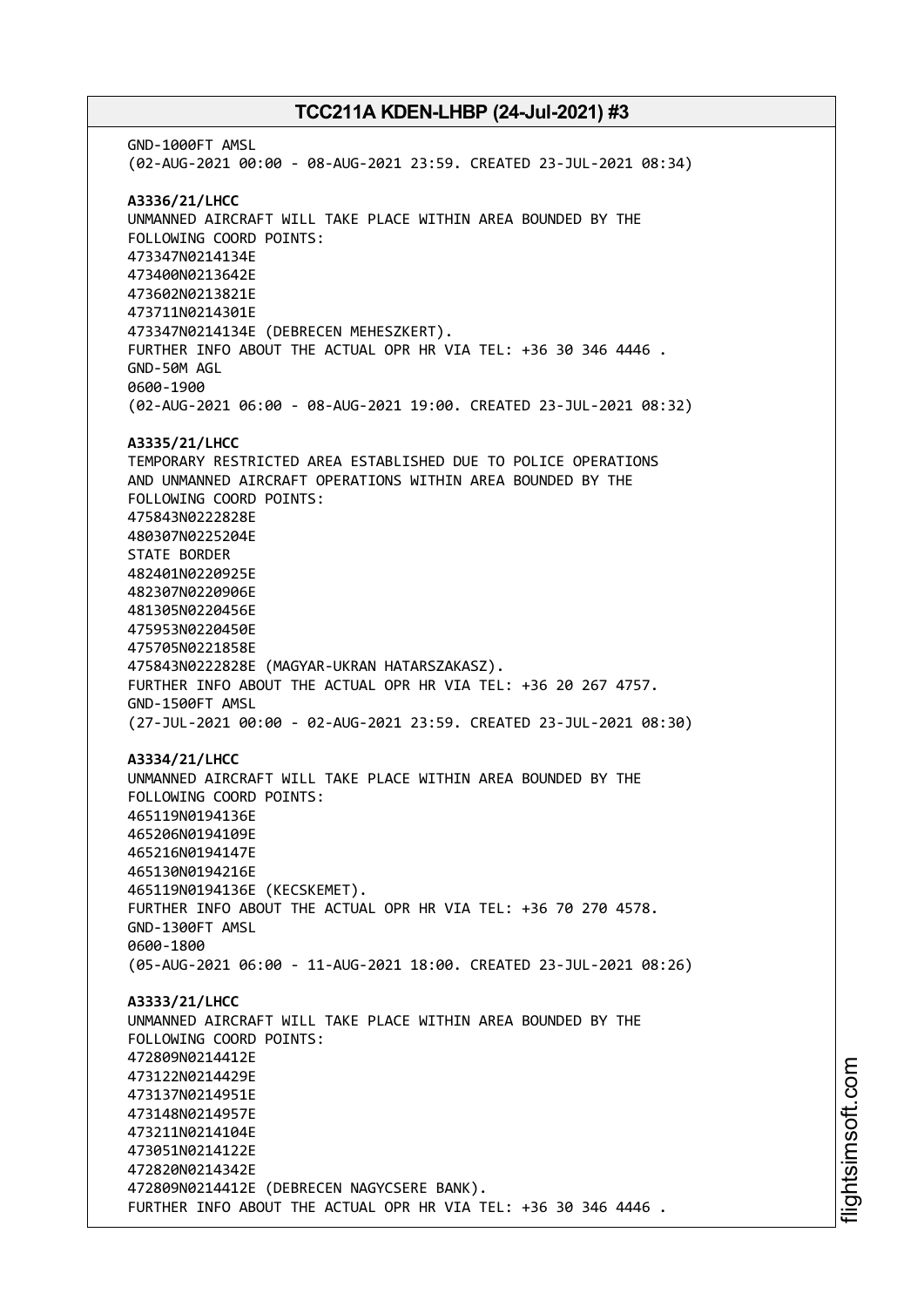GND-50M AGL 0600-1900 (02-AUG-2021 06:00 - 08-AUG-2021 19:00. CREATED 23-JUL-2021 08:23) **A3332/21/LHCC** UNMANNED AIRCRAFT WILL TAKE PLACE WITHIN AREA BOUNDED BY THE FOLLOWING COORD POINTS: 473403N0213550E 473253N0213410E 473241N0213520E 473036N0213549E 473116N0213745E 473000N0213759E 472910N0213749E 472910N0214108E 473332N0214045E 473403N0213550E (DEBRECEN NYULAS LENCZTELEP). FURTHER INFO ABOUT THE ACTUAL OPR HR VIA TEL: +36 30 346 4446 . GND-50M AGL 0600-1900 (26-JUL-2021 06:00 - 01-AUG-2021 19:00. CREATED 23-JUL-2021 08:21) **A3331/21/LHCC** DUE TO INDUSTRIAL ACTION OF THE HUNGARIAN AIR TRAFFIC CONTROLLERS UNION, AIR TRAFFIC CONTROL SERVICE WILL BE LIMITED TO THE MINIMUM SERVICE LEVEL. DURING THE INDUSTRIAL ACTION ATC CAPACITY FOR LHBP WILL BE REDUCED TO 15 ARRIVAL PER HOUR. ATC CAPACITY FOR BUDAPEST ACC WILL BE REDUCED TO MAXIMUM 3 SECTORS. KFOR SECTOR AIRSPACE ONE SECTOR WILL BE AVAILABLE FOR OVERFLIGHT TRAFFIC. SAR, STATE, MILITARY, HUMANITARIAN, FLIGHTS INVOLVED IN VACCINE DELIVERY AND FLIGHTS IN EMERGENCY WILL NOT BE AFFECTED. 0800-1300 (27-JUL-2021 08:00 - 02-AUG-2021 13:00. CREATED 23-JUL-2021 08:12) **A3313/21/LHCC** GLIDER FLYING WILL TAKE PLACE WITHIN AREA BOUNDED BY THE FOLLOWING COORD POINTS: 473640N0190610E 473725N0190357E 473838N0190405E 473826N0190554E 473640N0190610E (DUNAKESZI NYUGAT). FURTHER INFO ABOUT THE ACTUAL OPR HR VIA TEL: +36 20 944 2662 1500FT AMSL-4500FT AMSL 0700-1900 (24-JUL-2021 07:00 - 25-JUL-2021 19:00. CREATED 21-JUL-2021 18:55) **A3305/21/LHCC** UNMANNED AIRCRAFT WILL TAKE PLACE WITHIN AREA BOUNDED BY THE FOLLOWING COORD POINTS: 473038N0190226E 473038N0190204E 473051N0190209E 473049N0190226E (BUDAPEST,BEM JOZSEF TER). FURTHER INFO ABOUT THE ACTUAL OPR HR VIA TEL: +36 403 7503.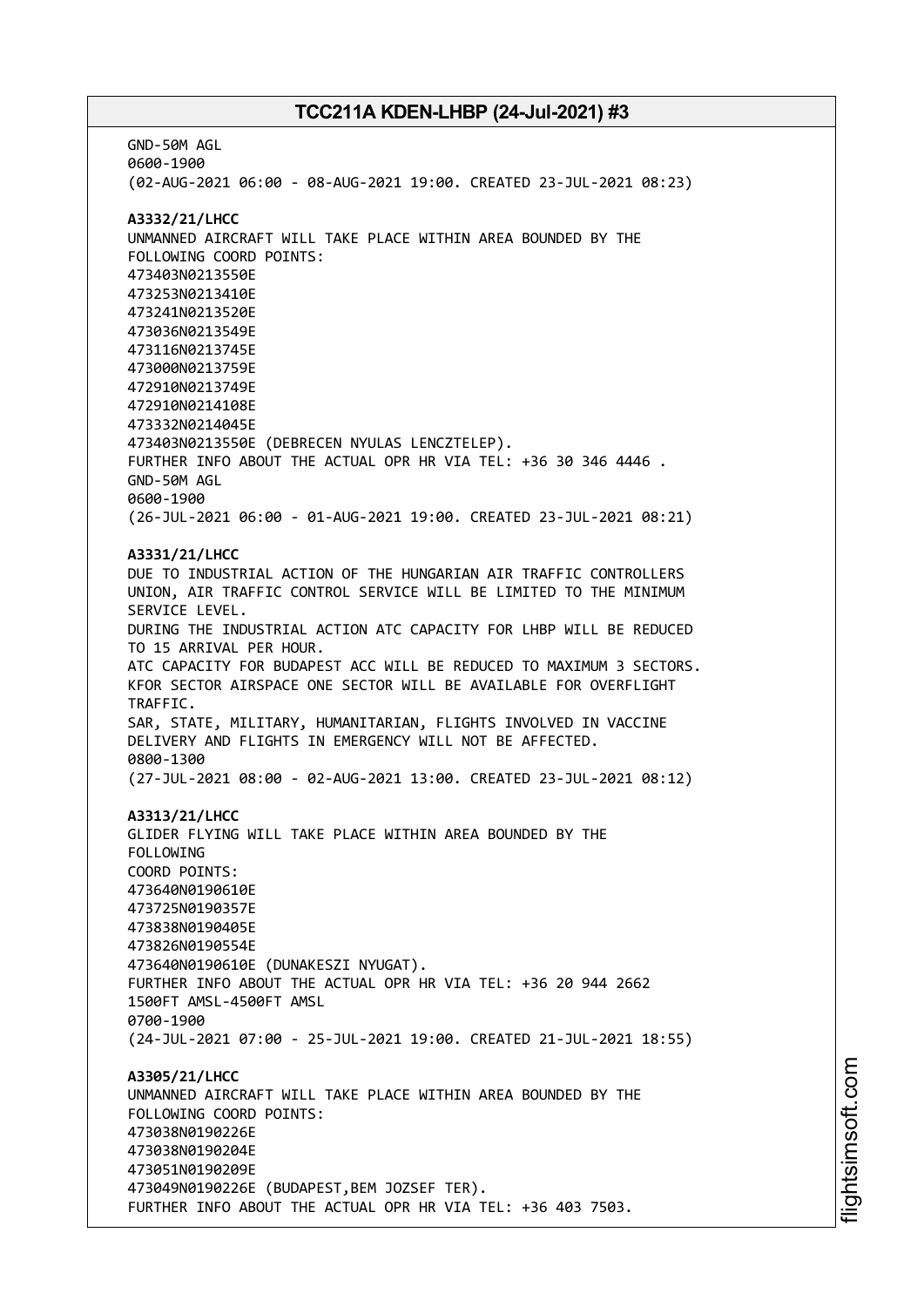GND-1000FT AMSL 0600-2000 (10-AUG-2021 06:00 - 16-AUG-2021 20:00. CREATED 21-JUL-2021 15:44) **A3300/21/LHCC** UNMANNED AIRCRAFT WILL TAKE PLACE WITHIN 60M RADIUS CENTERED AT COORD POINT 473044N 0190215E (BUDAPEST FEKETE SAS UTCA). FURTHER INFO ABOUT THE ACTUAL OPR HR VIA TEL: +36 30 359 9482. GND-30M AGL 0430-1500 (09-AUG-2021 04:30 - 13-AUG-2021 15:00. CREATED 21-JUL-2021 12:02) **A3299/21/LHCC** UNMANNED AIRCRAFT WILL TAKE PLACE WITHIN 60M RADIUS CENTERED AT COORD POINT 473044N 0190215E (BUDAPEST FEKETE SAS UTCA). FURTHER INFO ABOUT THE ACTUAL OPR HR VIA TEL: +36 30 359 9482. GND-30M AGL 0430-1500 (02-AUG-2021 04:30 - 06-AUG-2021 15:00. CREATED 21-JUL-2021 12:01) **A3298/21/LHCC** UNMANNED AIRCRAFT WILL TAKE PLACE WITHIN 60M RADIUS CENTERED AT COORD POINT 473044N 0190215E (BUDAPEST FEKETE SAS UTCA). FURTHER INFO ABOUT THE ACTUAL OPR HR VIA TEL: +36 30 359 9482. GND-30M AGL 0430-1500 (23-AUG-2021 04:30 - 27-AUG-2021 15:00. CREATED 21-JUL-2021 12:01) **A3297/21/LHCC** UNMANNED AIRCRAFT WILL TAKE PLACE WITHIN 60M RADIUS CENTERED AT COORD POINT 473044N 0190215E (BUDAPEST FEKETE SAS UTCA). FURTHER INFO ABOUT THE ACTUAL OPR HR VIA TEL: +36 30 359 9482. GND-30M AGL 0430-1500 (16-AUG-2021 04:30 - 19-AUG-2021 15:00. CREATED 21-JUL-2021 12:00) **A3296/21/LHCC** UNMANNED AIRCRAFT WILL TAKE PLACE WITHIN AREA BOUNDED BY THE FOLLOWING COORD POINTS: 470856N0184908E 470842N0184816E 470748N0184850E 470813N0184948E 470856N0184908E (IVANCSA). FURTHER INFO ABOUT THE ACTUAL OPR HR VIA TEL: +36 20 415 1370. GND-700FT AMSL 0500-1800 (09-AUG-2021 05:00 - 15-AUG-2021 18:00. CREATED 21-JUL-2021 11:59) **A3295/21/LHCC** UNMANNED AIRCRAFT WILL TAKE PLACE WITHIN 1000M RADIUS CENTERED AT COORD POINT 465320N 0165016E (SAGOD). FURTHER INFO ABOUT THE ACTUAL OPR HR VIA TEL: +36 20 747 2397. GND-1000FT AMSL 0500-2000 (05-AUG-2021 05:00 - 11-AUG-2021 20:00. CREATED 21-JUL-2021 11:58) **A3294/21/LHCC**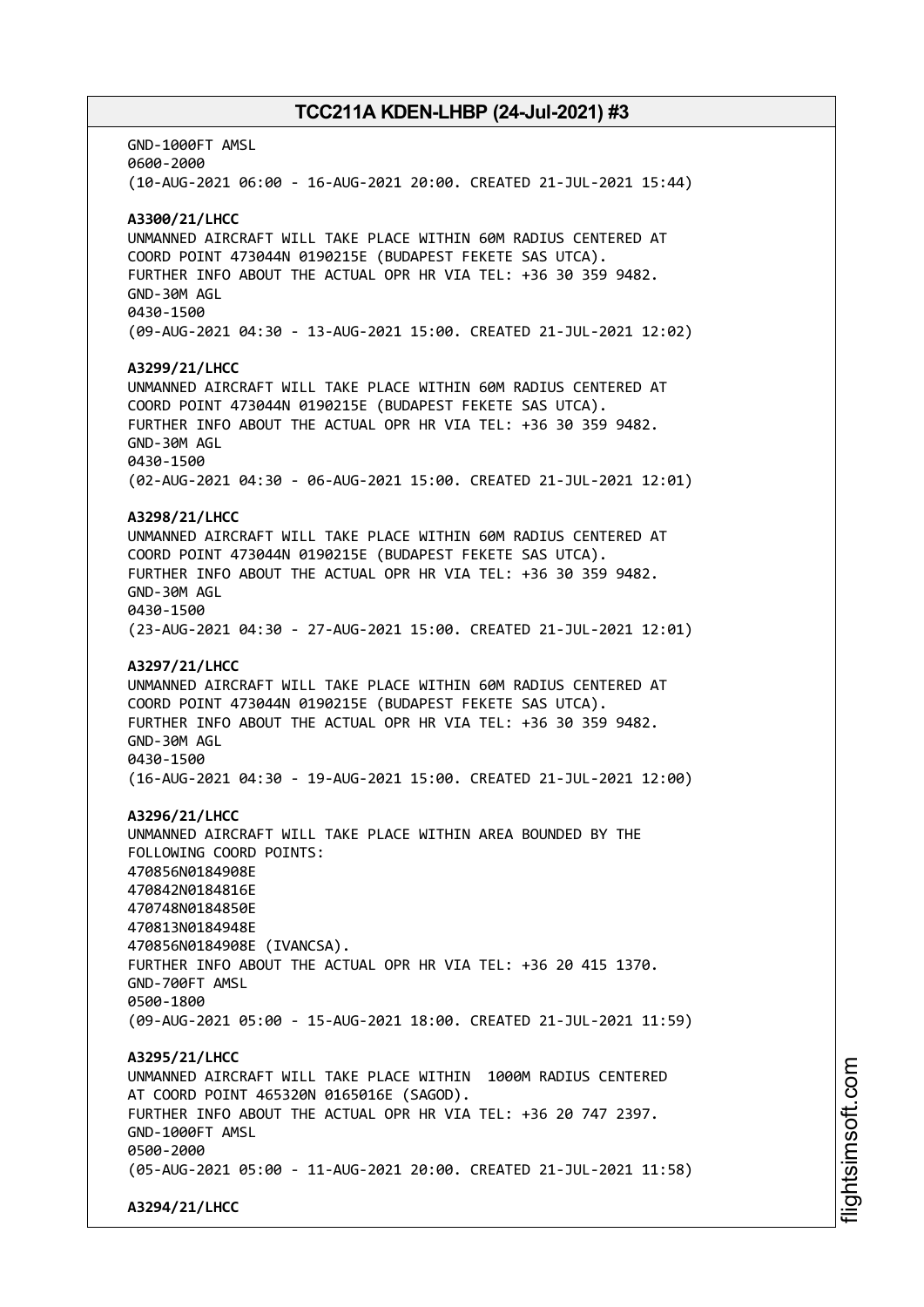UNMANNED AIRCRAFT WILL TAKE PLACE WITHIN AREA BOUNDED BY THE FOLLOWING COORD POINTS: 470856N0184908E 470842N0184816E 470748N0184850E 470813N0184948E 470856N0184908E (IVANCSA). FURTHER INFO ABOUT THE ACTUAL OPR HR VIA TEL: +36 20 415 1370. GND-700FT AMSL 0500-1800 (16-AUG-2021 05:00 - 22-AUG-2021 18:00. CREATED 21-JUL-2021 11:58) **A3293/21/LHCC** UNMANNED AIRCRAFT WILL TAKE PLACE WITHIN AREA BOUNDED BY THE FOLLOWING COORD POINTS: 463056N0184613E 463325N0185237E 463317N0185257E 463223N0185323E 463220N0185445E 463158N0185538E 463158N0185618E 463149N0185618E 463159N0185311E 462923N0185414E 463056N0184613E (PAKS - KALOCSA). FURTHER INFO ABOUT THE ACTUAL OPR HR VIA TEL: +36 20 480 8811. GND-800FT AMSL 0400-2000 (08-AUG-2021 04:00 - 14-AUG-2021 20:00. CREATED 21-JUL-2021 11:57) **A3292/21/LHCC** UNMANNED AIRCRAFT WILL TAKE PLACE WITHIN AREA BOUNDED BY THE FOLLOWING COORD POINTS: 462536N0174632E 462523N0174636E 462520N0174618E 462510N0174612E 462353N0174642E 462346N0174624E 462509N0174556E 462530N0174605E 462536N0174632E (KAPOSFURED). FURTHER INFO ABOUT THE ACTUAL OPR HR VIA TEL: +36 20 433 3587. GND-800FT AMSL 0300-2100 (11-AUG-2021 03:00 - 17-AUG-2021 21:00. CREATED 21-JUL-2021 11:56) **A3291/21/LHCC** UNMANNED AIRCRAFT WILL TAKE PLACE WITHIN AREA BOUNDED BY THE FOLLOWING COORD POINTS: 463056N0184613E 463325N0185237E 463317N0185257E 463223N0185323E 463220N0185445E 463158N0185538E 463158N0185618E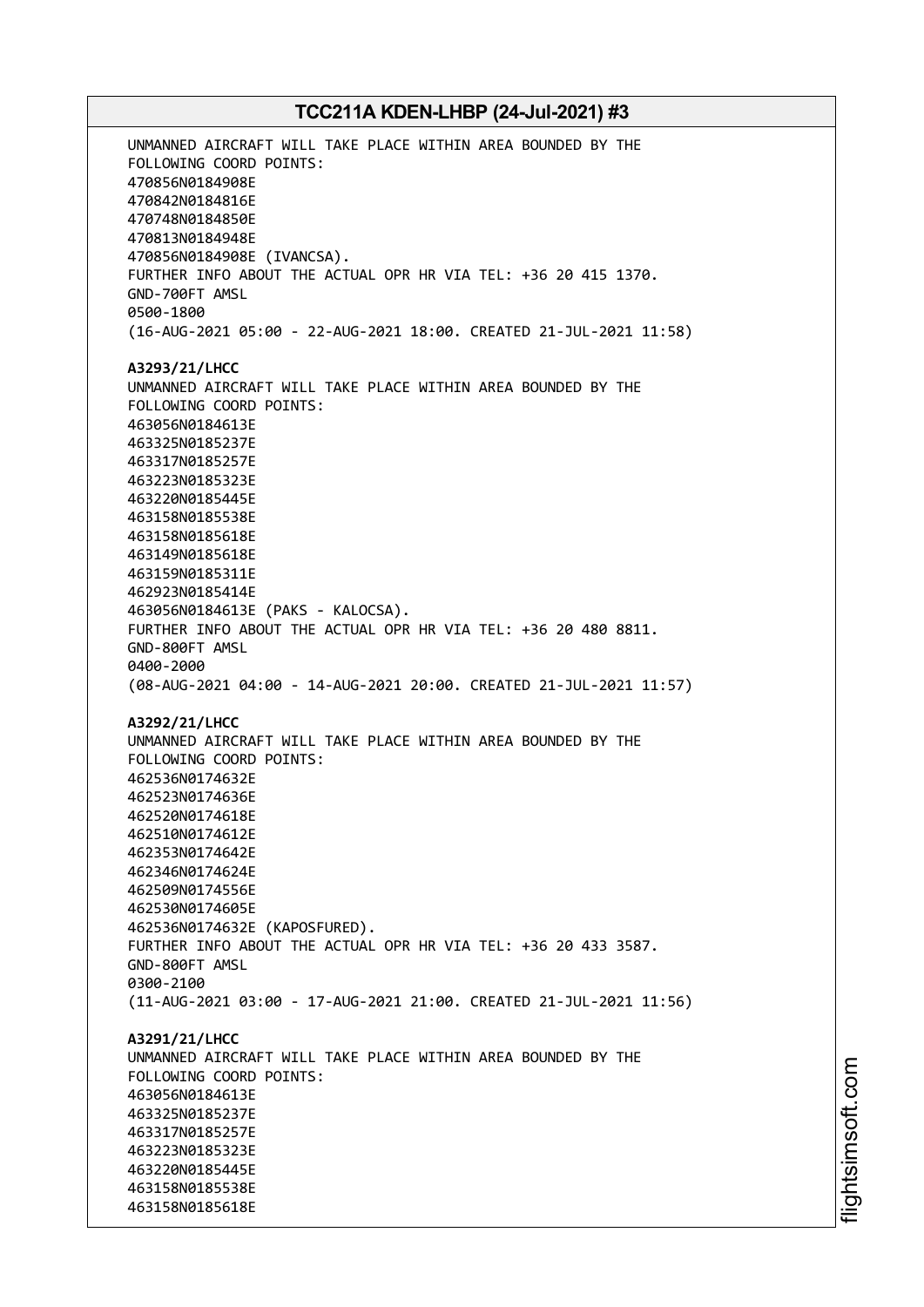463149N0185618E 463159N0185311E 462923N0185414E 463056N0184613E (PAKS - KALOCSA). FURTHER INFO ABOUT THE ACTUAL OPR HR VIA TEL: +36 20 480 8811. GND-800FT AMSL 0400-2000 (15-AUG-2021 04:00 - 21-AUG-2021 20:00. CREATED 21-JUL-2021 11:55) **A3290/21/LHCC** UNMANNED AIRCRAFT WILL TAKE PLACE WITHIN 1000M RADIUS CENTERED AT COORD POINT 465320N 0165016E (SAGOD). FURTHER INFO ABOUT THE ACTUAL OPR HR VIA TEL: +36 20 747 2397. GND-1000FT AMSL 0500-2000 (12-AUG-2021 05:00 - 18-AUG-2021 20:00. CREATED 21-JUL-2021 11:54) **A3289/21/LHCC** UNMANNED AIRCRAFT WILL TAKE PLACE WITHIN 1000M RADIUS CENTERED AT COORD POINT 465320N 0165016E (SAGOD). FURTHER INFO ABOUT THE ACTUAL OPR HR VIA TEL: +36 20 747 2397. GND-1000FT AMSL 0500-2000 (19-AUG-2021 05:00 - 25-AUG-2021 20:00. CREATED 21-JUL-2021 11:53) **A3288/21/LHCC** TEMPORARY RESTRICTED AREA ESTABLISHED DUE TO MILITARY AND UNMANNED AIRCRAFT OPERATIONS WITHIN AREA BOUNDED BY THE FOLLOWING COORD POINTS: 460921N0201807E 461500N0201300E 462529N0205740E 462629N0211307E 462849N0211712E STATE BORDER 460921N0201807E (ROMAN I). FURTHER INFO ABOUT THE ACTUAL OPR HR VIA TEL: +36 88 543 036. GND-1500FT AMSL (04-AUG-2021 23:00 - 10-AUG-2021 23:00. CREATED 21-JUL-2021 11:52) **A3287/21/LHCC** TEMPORARY RESTRICTED AREA ESTABLISHED DUE TO MILITARY AND UNMANNED AIRCRAFT OPERATIONS WITHIN AREA BOUNDED BY THE FOLLOWING COORD POINTS: 455428N0185004E 460013N0184753E 460950N0190957E 461651N0193417E 461500N0200000E 461217N0200526E 461500N0201300E 460921N0201807E STATE BORDER 455428N0185004E (SZERB). FURTHER INFO ABOUT THE ACTUAL OPR HR VIA TEL: +36 88 543 036. GND-1500FT AMSL (06-AUG-2021 23:00 - 12-AUG-2021 23:00. CREATED 21-JUL-2021 11:47) **A3286/21/LHCC** UNMANNED AIRCRAFT WILL TAKE PLACE WITHIN AREA BOUNDED BY THE FOLLOWING COORD POINTS: 462536N0174632E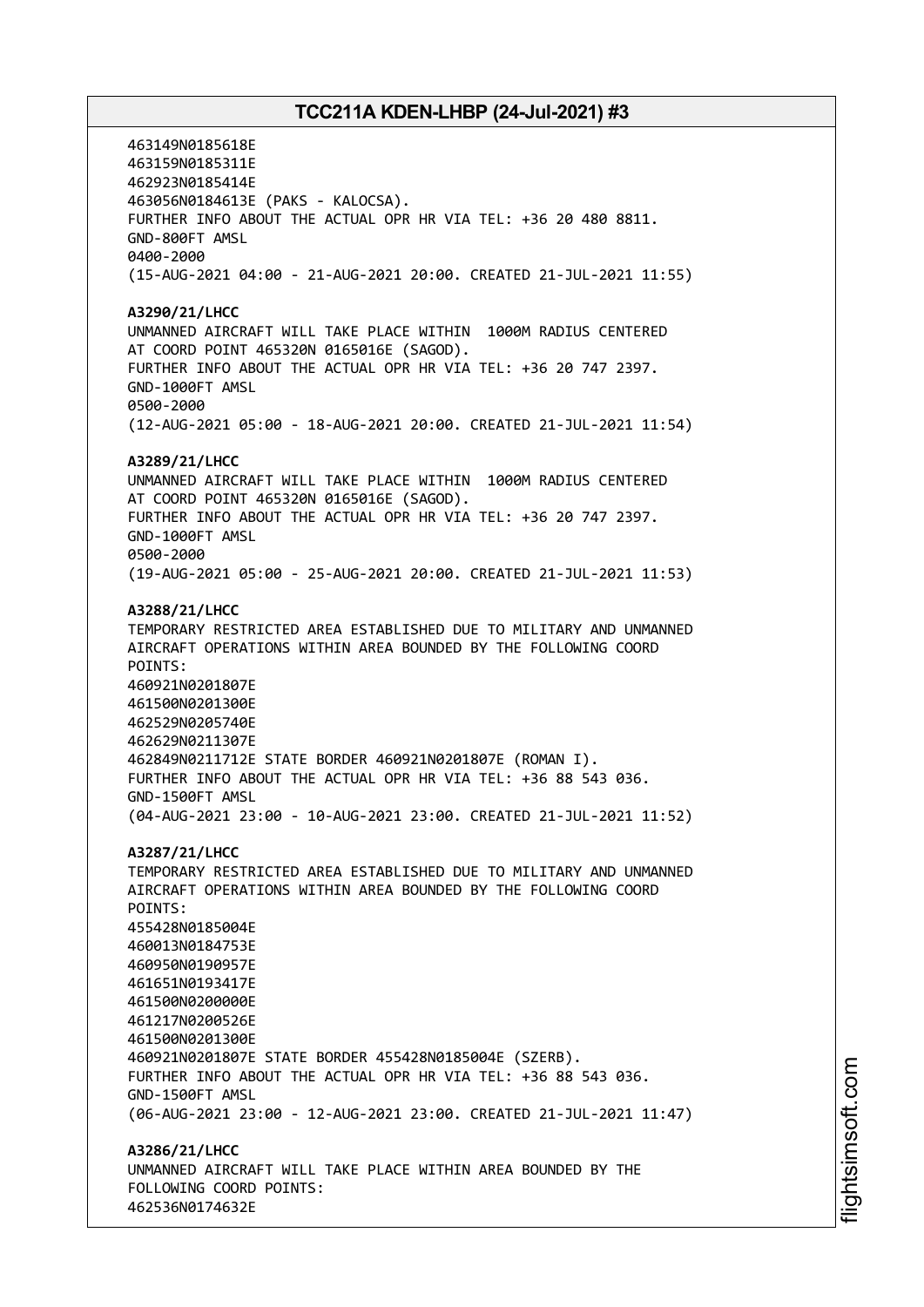462523N0174636E 462520N0174618E 462510N0174612E 462353N0174642E 462346N0174624E 462509N0174556E 462530N0174605E 462536N0174632E (KAPOSFURED). FURTHER INFO ABOUT THE ACTUAL OPR HR VIA TEL: +36 20 433 3587. GND-800FT AMSL 0300-2100 (18-AUG-2021 03:00 - 24-AUG-2021 21:00. CREATED 21-JUL-2021 11:42) **A3285/21/LHCC** TEMPORARY RESTRICTED AREA ESTABLISHED DUE TO MILITARY AND UNMANNED AIRCRAFT OPERATIONS WITHIN AREA BOUNDED BY THE FOLLOWING COORD POINTS: 470945N0214841E 471152N0212607E 473338N0215503E 475654N0221905E 480307N0225204E STATE BORDER 470945N0214841E (ROMAN III). FURTHER INFO ABOUT THE ACTUAL OPR HR VIA TEL: +36 88 543 036. GND-1500FT AMSL (05-AUG-2021 23:00 - 11-AUG-2021 23:00. CREATED 21-JUL-2021 11:39) **A3284/21/LHCC** MISSILE, ROCKET FIRING WILL TAKE PLACE WITHIN AREA BOUNDED BY THE FOLLOWING COORD POINTS: 474454N0191959E 474852N0191533E 474601N0191244E 474454N0191959E (PUSPOKSZILAGY). FURTHER INFO ABOUT THE ACTUAL OPR HR VIA TEL: +36 30 777 5073. GND-4500FT AMSL 0700-1500 (23-AUG-2021 07:00 - 27-AUG-2021 15:00. CREATED 21-JUL-2021 11:09) **A3283/21/LHCC** MISSILE, ROCKET FIRING WILL TAKE PLACE WITHIN AREA BOUNDED BY THE FOLLOWING COORD POINTS: 474454N0191959E 474852N0191533E 474601N0191244E 474454N0191959E (PUSPOKSZILAGY). FURTHER INFO ABOUT THE ACTUAL OPR HR VIA TEL: +36 30 777 5073. GND-4500FT AMSL 0700-1500 (16-AUG-2021 07:00 - 20-AUG-2021 15:00. CREATED 21-JUL-2021 11:08) **A3282/21/LHCC** UNMANNED AIRCRAFT WILL TAKE PLACE WITHIN 100M RADIUS CENTERED AT COORD POINT 473213N 0190245E (BUDAPEST, LAJOS U.). FURTHER INFO ABOUT THE ACTUAL OPR HR VIA TEL: +36 30 517 4251. GND-1500FT AMSL 0300-1900 (26-JUL-2021 03:00 - 30-JUL-2021 19:00. CREATED 21-JUL-2021 11:07)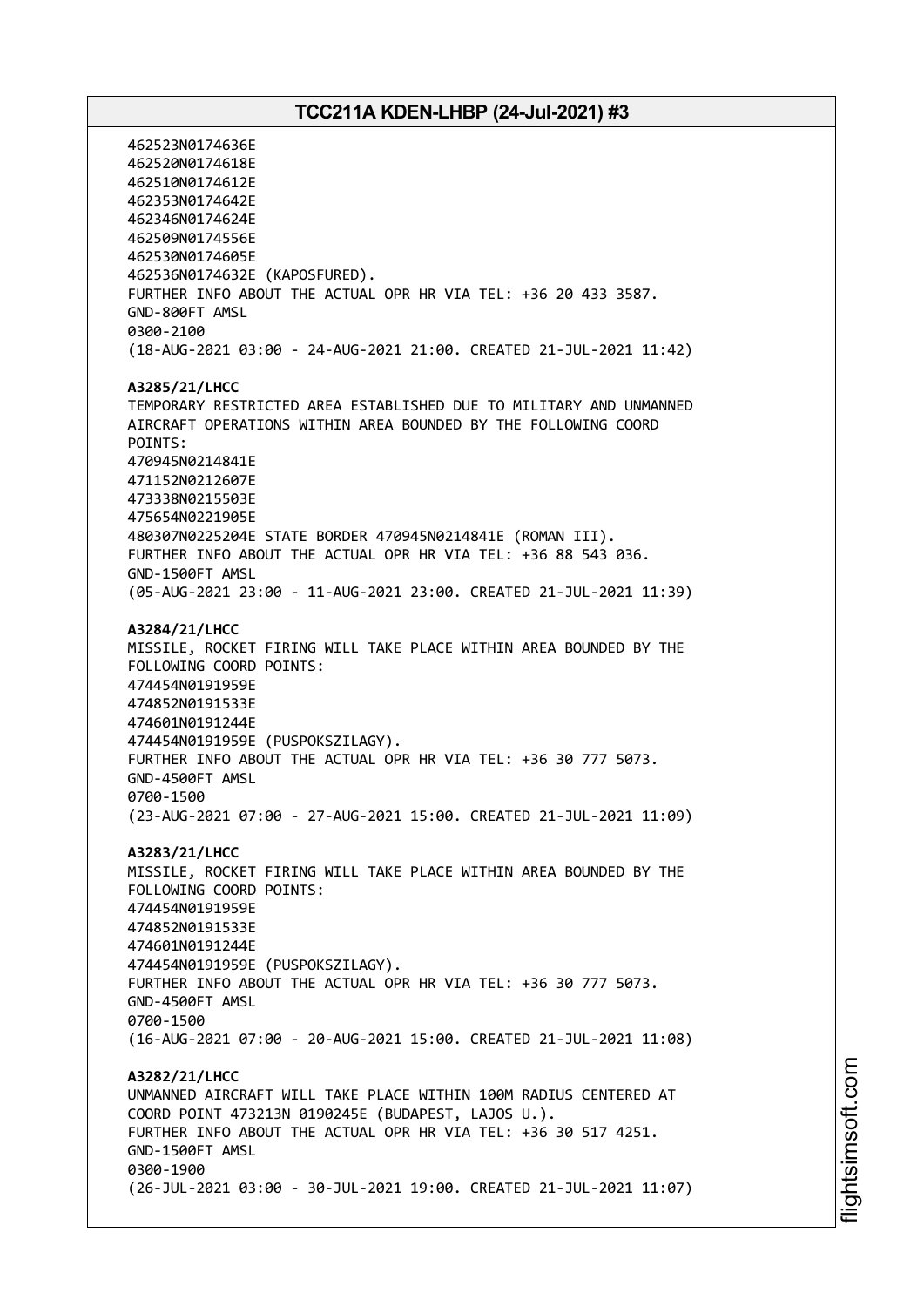**A3281/21/LHCC** MISSILE, ROCKET FIRING WILL TAKE PLACE WITHIN AREA BOUNDED BY THE FOLLOWING COORD POINTS: 474454N0191959E 474852N0191533E 474601N0191244E 474454N0191959E (PUSPOKSZILAGY). FURTHER INFO ABOUT THE ACTUAL OPR HR VIA TEL: +36 30 777 5073. GND-4500FT AMSL 0700-1500 (02-AUG-2021 07:00 - 06-AUG-2021 15:00. CREATED 21-JUL-2021 11:06) **A3280/21/LHCC** MISSILE, ROCKET FIRING WILL TAKE PLACE WITHIN AREA BOUNDED BY THE FOLLOWING COORD POINTS: 474454N0191959E 474852N0191533E 474601N0191244E 474454N0191959E (PUSPOKSZILAGY). FURTHER INFO ABOUT THE ACTUAL OPR HR VIA TEL: +36 30 777 5073. GND-4500FT AMSL 0700-1500 (09-AUG-2021 07:00 - 13-AUG-2021 15:00. CREATED 21-JUL-2021 11:05) **A3279/21/LHCC** AEROBATICS WILL TAKE PLACE WITHIN 1200M RADIUS CENTERED AT COORD POINT 471750N 0185027E (RACKERESZTUR). FURTHER INFO ABOUT THE ACTUAL OPR HR VIA TEL: +36 1 999 1174. GND-4500FT AMSL 0400-1800 (18-AUG-2021 04:00 - 24-AUG-2021 18:00. CREATED 21-JUL-2021 11:04) **A3278/21/LHCC** UNMANNED AIRCRAFT WILL TAKE PLACE WITHIN 200M RADIUS CENTERED AT COORD POINT 481146N 0211639E (MAD) . FURTHER INFO ABOUT THE ACTUAL OPR HR VIA TEL: +36 30 626 0325. GND-1000FT AMSL (16-AUG-2021 00:00 - 22-AUG-2021 23:59. CREATED 21-JUL-2021 11:04) **A3277/21/LHCC** AEROBATICS WILL TAKE PLACE WITHIN 1200M RADIUS CENTERED AT COORD POINT 471750N 0185027E (RACKERESZTUR). FURTHER INFO ABOUT THE ACTUAL OPR HR VIA TEL: +36 1 999 1174. GND-4500FT AMSL 0400-1800 (11-AUG-2021 04:00 - 17-AUG-2021 18:00. CREATED 21-JUL-2021 11:03) **A3276/21/LHCC** UNMANNED AIRCRAFT WILL TAKE PLACE WITHIN 100M RADIUS CENTERED AT COORD POINT 472946N 0190339E (BUDAPEST, DOHANY UTCA). FURTHER INFO ABOUT THE ACTUAL OPR HR VIA TEL: +36 30 517 4251. GND-1500FT AMSL 0300-1900 (26-JUL-2021 03:00 - 31-JUL-2021 19:00. CREATED 21-JUL-2021 11:03) **A3275/21/LHCC** UNMANNED AIRCRAFT WILL TAKE PLACE WITHIN AREA BOUNDED BY THE FOLLOWING COORD POINTS: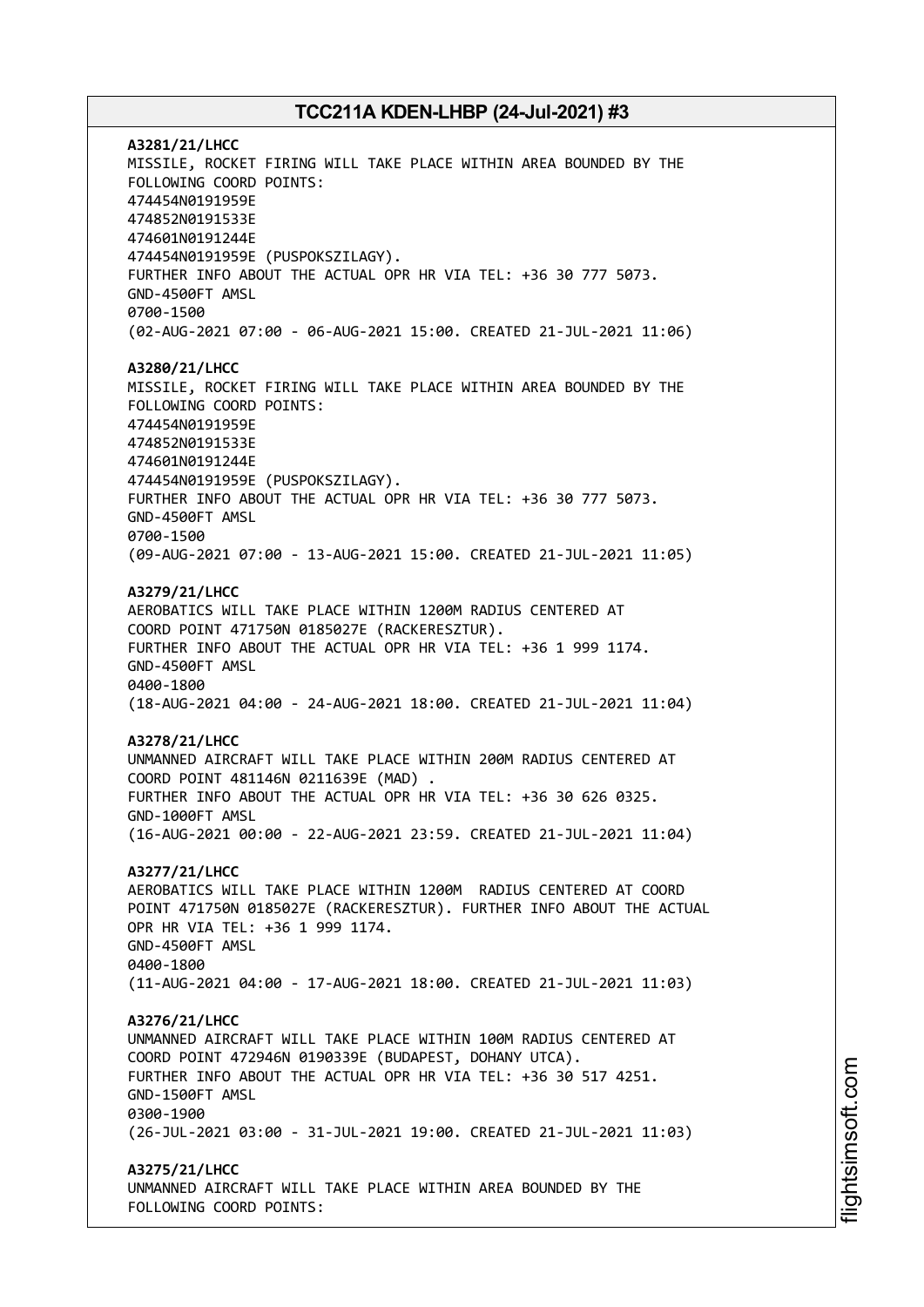473245N0205433E 473453N0205350E 473521N0205629E 473307N0205707E 473245N0205433E (TISZAFURED). FURTHER INFO ABOUT THE ACTUAL OPR HR VIA TEL: +36 30 285 2531. GND-1000FT AMSL 0300-1900 (26-JUL-2021 03:00 - 01-AUG-2021 19:00. CREATED 21-JUL-2021 11:02) **A3274/21/LHCC** UNMANNED AIRCRAFT WILL TAKE PLACE WITHIN AREA BOUNDED BY THE FOLLOWING COORD POINTS: 465654N0193822E 465716N0193753E 465735N0193820E 465712N0193852E 465654N0193822E (KECSKEMET). FURTHER INFO ABOUT THE ACTUAL OPR HR VIA TEL: +36 70 270 4578. GND-1300FT AMSL 0600-1800 (26-JUL-2021 06:00 - 01-AUG-2021 18:00. CREATED 21-JUL-2021 11:01) **A3273/21/LHCC** AEROBATICS WILL TAKE PLACE WITHIN 1200M RADIUS CENTERED AT COORD POINT 471750N 0185027E (RACKERESZTUR). FURTHER INFO ABOUT THE ACTUAL OPR HR VIA TEL: +36 1 999 1174. GND-4500FT AMSL 0400-1800 (04-AUG-2021 04:00 - 10-AUG-2021 18:00. CREATED 21-JUL-2021 11:01) **A3272/21/LHCC** UNMANNED AIRCRAFT WILL TAKE PLACE WITHIN AREA BOUNDED BY THE FOLLOWING COORD POINTS: 462536N0174632E 462523N0174636E 462520N0174618E 462510N0174612E 462353N0174642E 462346N0174624E 462509N0174556E 462530N0174605E 462536N0174632E (KAPOSFURED). FURTHER INFO ABOUT THE ACTUAL OPR HR VIA TEL: +36 20 433 3587. GND-800FT AMSL 0300-2100 (04-AUG-2021 03:00 - 10-AUG-2021 21:00. CREATED 21-JUL-2021 11:00) **A3271/21/LHCC** UNMANNED AIRCRAFT WILL TAKE PLACE WITHIN AREA BOUNDED BY THE FOLLOWING COORD POINTS: 470856N0184908E 470842N0184816E 470748N0184850E 470813N0184948E 470856N0184908E (IVANCSA). FURTHER INFO ABOUT THE ACTUAL OPR HR VIA TEL: +36 20 415 1370. GND-700FT AMSL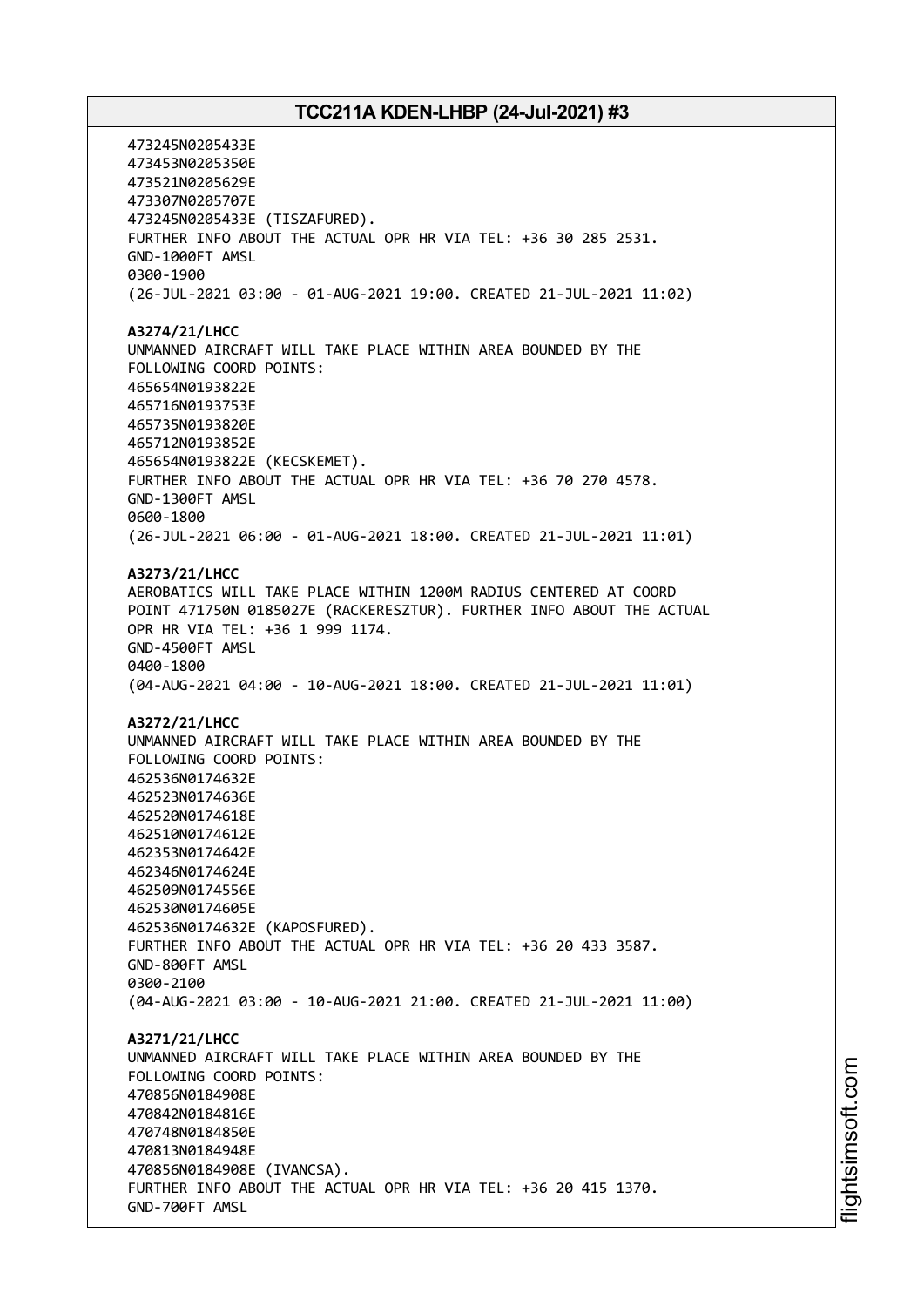0500-1800 (02-AUG-2021 05:00 - 08-AUG-2021 18:00. CREATED 21-JUL-2021 10:59) **A3270/21/LHCC** UNMANNED AIRCRAFT WILL TAKE PLACE WITHIN AREA BOUNDED BY THE FOLLOWING COORD POINTS: 455713N0183029E 455544N0183810E 455630N0183949E 461044N0184246E 461058N0183535E 460839N0183445E 460832N0183212E 461359N0183103E 461353N0182525E 455713N0183029E (BOLY). FURTHER INFO ABOUT THE ACTUAL OPR HR VIA TEL: +36 70 296 4105. GND-120M AGL 0300-2000 (01-AUG-2021 03:00 - 07-AUG-2021 20:00. CREATED 21-JUL-2021 10:58) **A3266/21/LHCC** COVID-19: PASSENGER RESTRICTIONS ARRIVAL ENTRY AT HUNGARIAN AIRPORTS IS ALLOWED ONLY FOR HUNGARIAN CITIZENS AND CITIZENS WITH PERMANENT RESIDENCE PERMIT IN HUNGARY AND THEIR FAMILY MEMBERS, CITIZENS WITH ANY RESIDENCE PERMIT ISSUED BY THE HUNGARIAN IMMIGRATION AUTHORITY WITH A LONGER VALIDITY THAN 90 DAYS, CITIZENS PROVIDING SATISFACTORY PROOF THAT THEY HAVE UNDERGONE COVID-19 INFECTION WITHIN SIX MONTHS PRIOR TO ENTRY. PASSENGERS RESTRICTIONS DO NOT APPLY TO PERSONS WITH COVID-19 IMMUNITY CERTIFICATES ISSUED BY HUNGARY, SERBIA, MONTENEGRO, SLOVENIA, BAHRAIN, CROATIA, TURKEY, NORTH MACEDONIA, CZECHIA, MONGOLIA, GEORGIA, ROMANIA, MOLDOVA, SLOVAKIA, CYPRUS, ALBANIA, MOROCCO, UKRAINE, KAZAKHSTAN, SAN MARINO, SWITZERLAND AND TO MINORS UNDER 18 YEARS IN THEIR COMPANY. PASSENGER RESTRICTIONS DO NOT APPLY TO PERSONS WITH EU DIGITAL COVID CERTIFICATE PROVING THAT THEY ARE VACCINATED WITH EMA APPROVED VACCINES OR WITH VACCINES ON WHO EMERGENCY LIST OR WITH VACCINES APPROVED AND USED IN HUNGARY VACCINATED AT LEAST ONCE WITHIN LESS THAN ONE YEAR, OR THAT THEY HAVE ONE NEGATIVE SARS-COVID2 PCR TEST WITHIN 72 HOURS BEFORE ENTRY. PASSENGERS IN TRANSIT ARE ALLOWED TO ENTER IN CASE OF NEGATIVE HEALTH SCREENING AT ENTRY, IF THEY ARE ABLE TO CERTIFY THE PURPOSE AND DESTINATION OF THEIR TRAVEL AND THEIR ENTRY INTO A NEIGHBOURING COUNTRY OF HUNGARY ON THEIR WAY TO THEIR FINAL DESTINATION IS ENSURED. END PART 1 OF 2 (20-JUL-2021 19:53 - 03-AUG-2021 23:59 EST. CREATED 20-JUL-2021 19:55) **A3266/21/LHCC** PASSENGERS ARRIVING FOR CULTURAL OR SPORT EVENTS IN HUNGARY ARE ALLOWED TO ENTER WITH A TICKET OF THE EVENT PROVIDED THAT THEY HAVE ONE NEGATIVE SARS-COV2 PCR TEST RESULTS WITHIN 3 DAYS BEFORE ENTRY CERTIFIED BY A DOCUMENT IN HUNGARIAN OR ENGLISH. CITIZENS OF EU, EEA, EU CANDIDATE STATES, GREAT BRITAIN, NORTHERN IRELAND, UNITED STATES OF AMERICA, BAHRAIN, UNITED ARAB EMIRATES,

INDIA, INDONESIA, STATE OF ISRAEL, JAPAN, CHINA, RUSSIA, SINGAPORE,

TURKEY, UKRAINE, KOREA, AZERBAIJAN, KAZAKHSTAN, KYRGYZSTAN,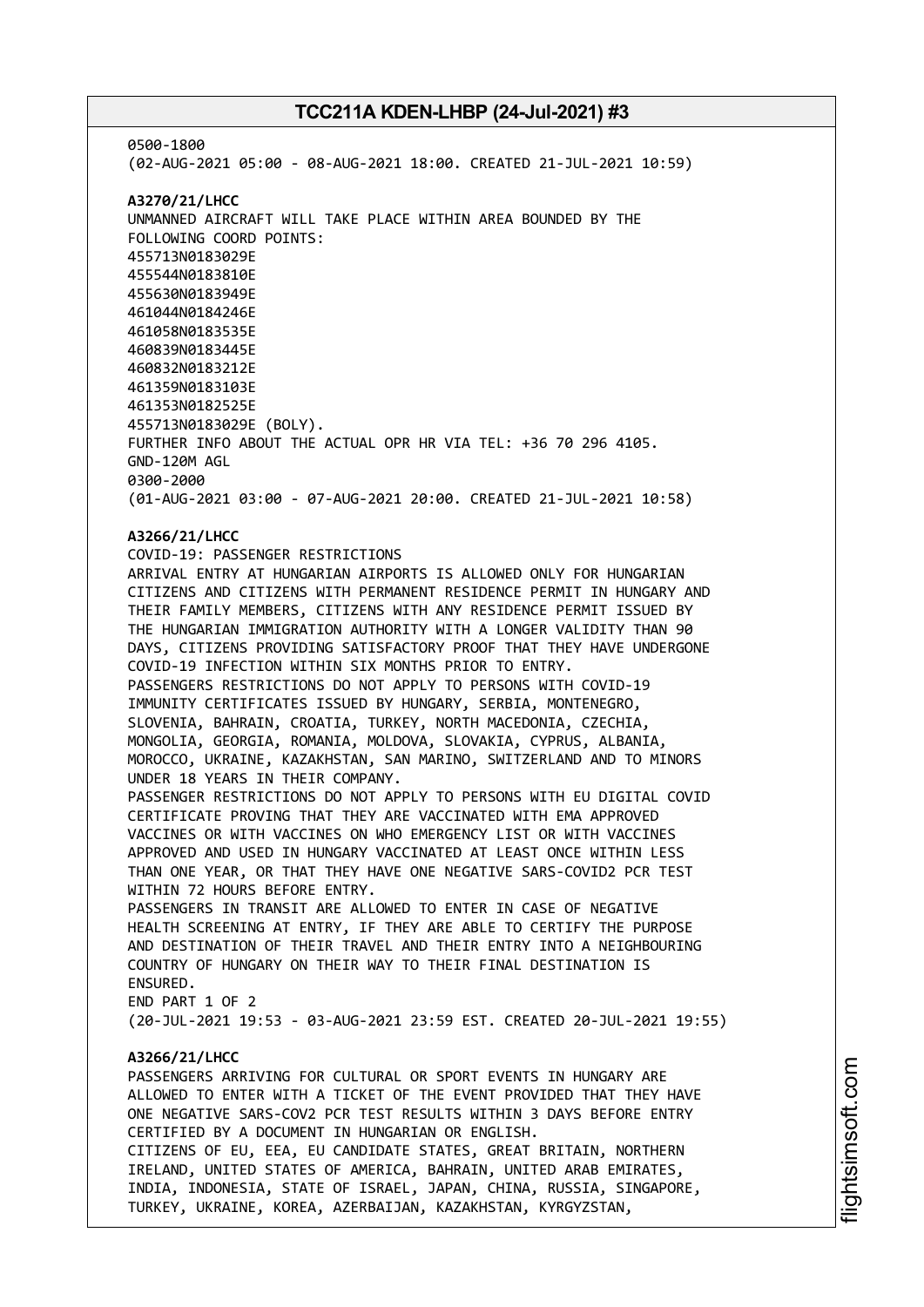UZBEKISTAN AND CITIZENS WITH RESIDENCE PERMIT IN THESE COUNTRIES WITH LONGER VALIDITY THAN 90 DAYS ARE ALLOWED TO ENTER DOING BUSINESS OR ECONOMIC ACTIVITIES IN HUNGARY AND THIS CAN BE PROVED AT ENTRY. THESE PASSENGERS ARRIVING FOR BUSINESS OR ECONOMIC ACTIVITIES ARE EXEMPTED FROM HEALTH SCREENING AND QUARANTINE. SPECIAL QUARANTINE MEASURES APPLY FOR PASSENGERS FOR CULTURAL OR SPORT EVENTS. ANY OTHER INDIVIDUAL EXEMPTION REQUIRES PRIOR PERMISSION. EVERYBODY ENTERING HUNGARY MAY BE SUBJECT TO HEALTH SCREENING AND QUARANTINED. END PART 2 OF 2 (20-JUL-2021 19:53 - 03-AUG-2021 23:59 EST. CREATED 20-JUL-2021 19:55) **A3262/21/LHCC** UNMANNED AIRCRAFT WILL TAKE PLACE WITHIN 300M RADIUS CENTERED AT COORD POINT 473420N 0185613E (BUDAPEST, BUDALIGET). FURTHER INFO ABOUT THE ACTUAL OPR HR VIA TEL: +36 20 500 1197. GND-60M AGL 0600-2000 (22-JUL-2021 06:00 - 25-JUL-2021 20:00. CREATED 20-JUL-2021 16:20) **A3256/21/LHCC** ALL FLIGHTS TO/FROM AIRPORTS OF HUNGARY, OR OVERFLYING HUNGARIAN TERRITORY, ARE NOT ALLOWED IF AIRCRAFT ARE OPERATED BY BELARUSSIAN AIR CARRIERS AND/OR REGISTRATED IN BELARUS EXCEPT FOR AIRCRAFT IN EMERGENCY OR HUMANITARIAN FLIGHTS. (20-JUL-2021 06:30 - 03-AUG-2021 22:00 EST. CREATED 20-JUL-2021 06:36) **A3255/21/LHCC** AEROBATICS WILL TAKE PLACE WITHIN AREA BOUNDED BY THE FOLLOWING COORD POINT: 473426N0191207E 473640N0190610E 473826N0190554E 473838N0190405E 473938N0190430E 473611N0191325E 473426N0191207E (CSOMOR). FURTHER INFO ABOUT THE ACTUAL OPR HR VIA TEL: +36 20 944 2662. GND-4500FT AMSL 0700-1900 (24-JUL-2021 07:00 - 25-JUL-2021 19:00. CREATED 20-JUL-2021 06:20) **A3254/21/LHCC** UNMANNED AIRCRAFT WILL TAKE PLACE WITHIN 100M RADIUS CENTERED AT COORD POINT 472558N 0190405E (BUDAPEST, CSEPEL II. RAKOCZI F. U.). FURTHER INFO ABOUT THE ACTUAL OPR HR VIA TEL: +36 70 374 1561. GND-500FT AMSL 0500-1800 (23-JUL-2021 05:00 - 29-JUL-2021 18:00. CREATED 20-JUL-2021 06:09) **A3246/21/LHCC** UNMANNED AIRCRAFT WILL TAKE PLACE WITHIN 1100M RADIUS CENTERED AT COORD POINT 465902N 0175626E (PALOZNAK). FURTHER INFO ABOUT THE ACTUAL OPR HR VIA TEL: +36 20 922 0934. GND-1000FT AMSL (31-JUL-2021 03:00 - 01-AUG-2021 19:00. CREATED 19-JUL-2021 13:42)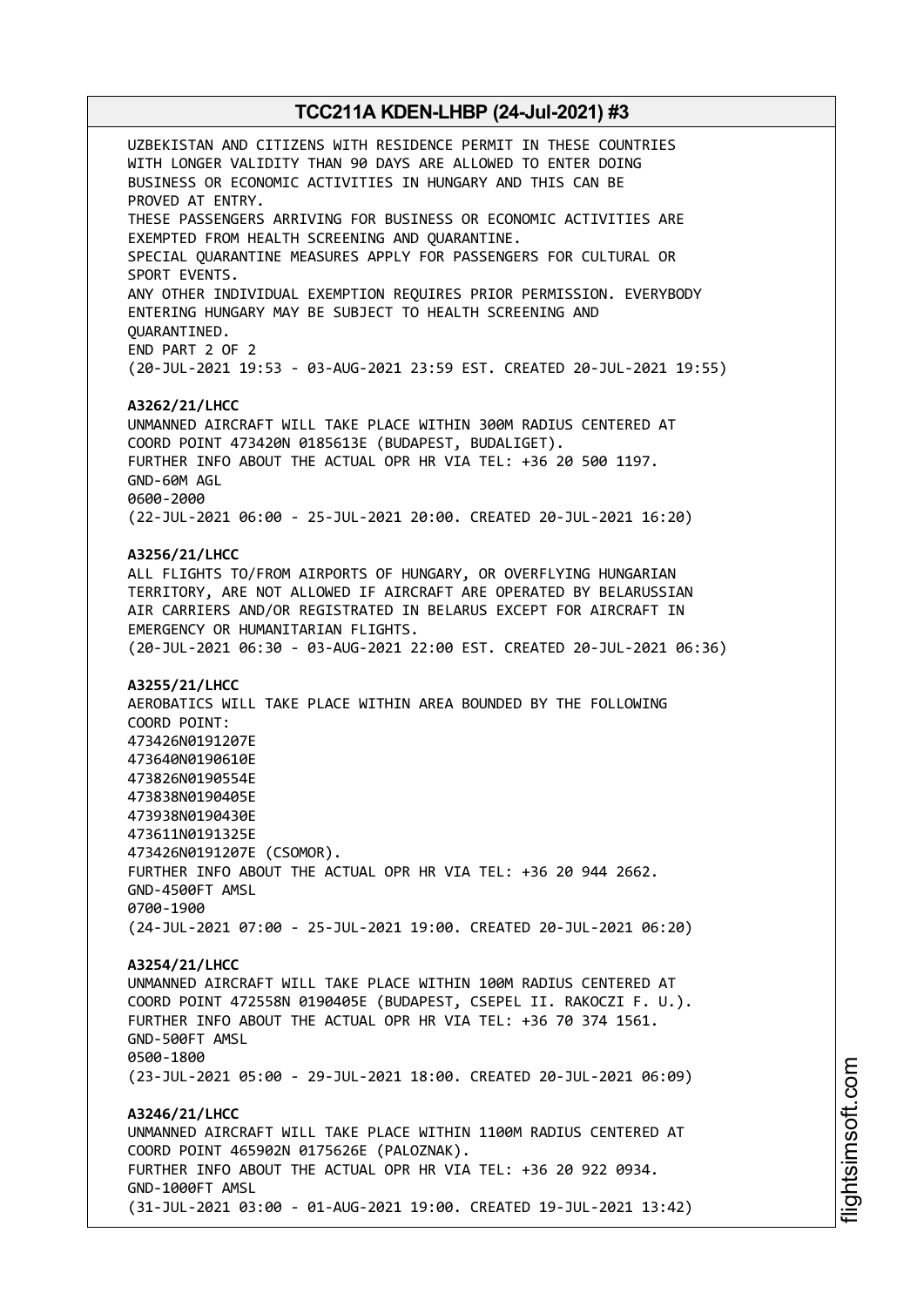**A3245/21/LHCC** UNMANNED AIRCRAFT WILL TAKE PLACE WITHIN AREA BOUNDED BY THE FOLLOWING COORD POINTS: 461500N0200000E 461217N0200526E 461718N0200722E 461721N0200000E 461500N0200000E (SZEGED, REPULOTER). FURTHER INFO ABOUT THE ACTUAL OPR HR VIA TEL: +36 30 9677 064. GND-FL135 0500-2200 (31-JUL-2021 05:00 - 06-AUG-2021 22:00. CREATED 19-JUL-2021 13:37) **A3244/21/LHCC** UNMANNED AIRCRAFT WILL TAKE PLACE WITHIN AREA BOUNDED BY THE FOLLOWING COORD POINTS: 470856N0184908E 470842N0184816E 470748N0184850E 470813N0184948E 470856N0184908E (IVANCSA). FURTHER INFO ABOUT THE ACTUAL OPR HR VIA TEL: +36 20 415 1370. GND-700FT AMSL 0500-1800 (26-JUL-2021 05:00 - 01-AUG-2021 18:00. CREATED 19-JUL-2021 13:33) **A3243/21/LHCC** UNMANNED AIRCRAFT WILL TAKE PLACE WITHIN AREA BOUNDED BY THE FOLLOWING COORD POINTS: 473246N0191853E 473240N0192007E 473255N0192121E 473208N0192244E 473139N0192224E 473016N0192453E 472848N0192311E 473032N0192013E 473039N0191805E 473158N0191832E 473246N0191853E (KEREPES). FURTHER INFO ABOUT THE ACTUAL OPR HR VIA TEL: +36 70 642 3911. GND-1500FT AMSL 0300-1900 (26-JUL-2021 03:00 - 28-JUL-2021 19:00. CREATED 19-JUL-2021 13:23) **A3238/21/LHCC** UNMANNED AIRCRAFT WILL TAKE PLACE WITHIN 2000M RADIUS CENTERED AT COORD POINT 465811N 0183342E (SARSZENTAGOTA). FURTHER INFO ABOUT THE ACTUAL OPR HR VIA TEL: +36 30 485 0379. GND-800FT AMSL 0500-2130 (27-JUL-2021 05:00 - 30-JUL-2021 21:30. CREATED 19-JUL-2021 13:04) **A3237/21/LHCC** UNMANNED AIRCRAFT WILL TAKE PLACE WITHIN AREA BOUNDED BY THE FOLLOWING COORD POINTS:

472736N0190119E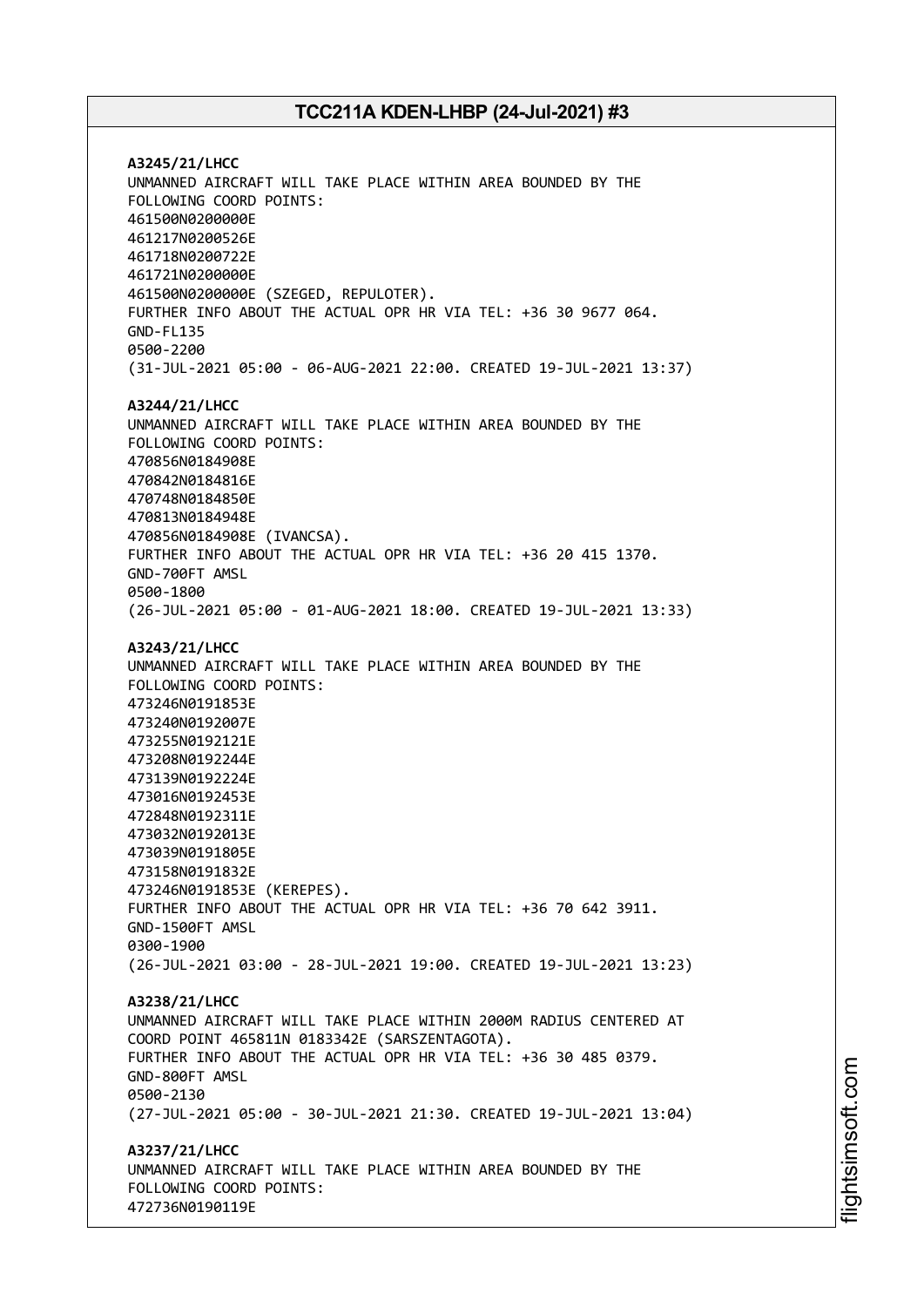472736N0190114E 472744N0190114E 472744N0190119E 472736N0190119E (BUDAPEST, KELENFOLD). FURTHER INFO ABOUT THE ACTUAL OPR HR VIA TEL: +36 20 509 4439. GND-800FT AMSL 0500-1800 (28-JUL-2021 05:00 - 03-AUG-2021 18:00. CREATED 19-JUL-2021 13:00) **A3236/21/LHCC** UNMANNED AIRCRAFT WILL TAKE PLACE WITHIN AREA BOUNDED BY THE FOLLOWING COORD POINTS: 462536N0174632E 462523N0174636E 462520N0174618E 462510N0174612E 462353N0174642E 462346N0174624E 462509N0174556E 462530N0174605E 462536N0174632E (KAPOSFURED). FURTHER INFO ABOUT THE ACTUAL OPR HR VIA TEL: +36 20 433 3587. GND-800FT AMSL 0300-2100 (28-JUL-2021 03:00 - 03-AUG-2021 21:00. CREATED 19-JUL-2021 12:56) **A3235/21/LHCC** UNMANNED AIRCRAFT WILL TAKE PLACE WITHIN 1000M RADIUS CENTERED AT COORD POINT 465320N 0165016E (SAGOD). FURTHER INFO ABOUT THE ACTUAL OPR HR VIA TEL: +36 20 747 2397. GND-1000FT AMSL 0500-2000 (29-JUL-2021 05:00 - 04-AUG-2021 20:00. CREATED 19-JUL-2021 12:45) **A3234/21/LHCC** UNMANNED AIRCRAFT WILL TAKE PLACE WITHIN AREA BOUNDED BY THE FOLLOWING COORD POINTS: 473507N0182340E 473511N0182338E 473515N0182350E 473508N0182356E 473507N0182340E (TATABANYA). FURTHER INFO ABOUT THE ACTUAL OPR HR VIA TEL: +36 20 580 8519. GND-1000FT AMSL 0300-1900 (30-JUL-2021 03:00 - 05-AUG-2021 19:00. CREATED 19-JUL-2021 12:39) **A3232/21/LHCC** UNMANNED AIRCRAFT WILL TAKE PLACE WITHIN 500M RADIUS CENTERED AT COORD POINT 473054N 0190238E (MARGITSZIGET). FURTHER INFO ABOUT THE ACTUAL OPR HR VIA TEL: +36 30 497 9089. GND-1000FT AMSL (31-JUL-2021 00:00 - 06-AUG-2021 23:59. CREATED 19-JUL-2021 12:12) **A3231/21/LHCC** AIR DISPLAY WILL TAKE PLACE WITHIN 1200M RADIUS CENTERED AT COORD POINT 471750N 0185027E (RACKERESZTUR).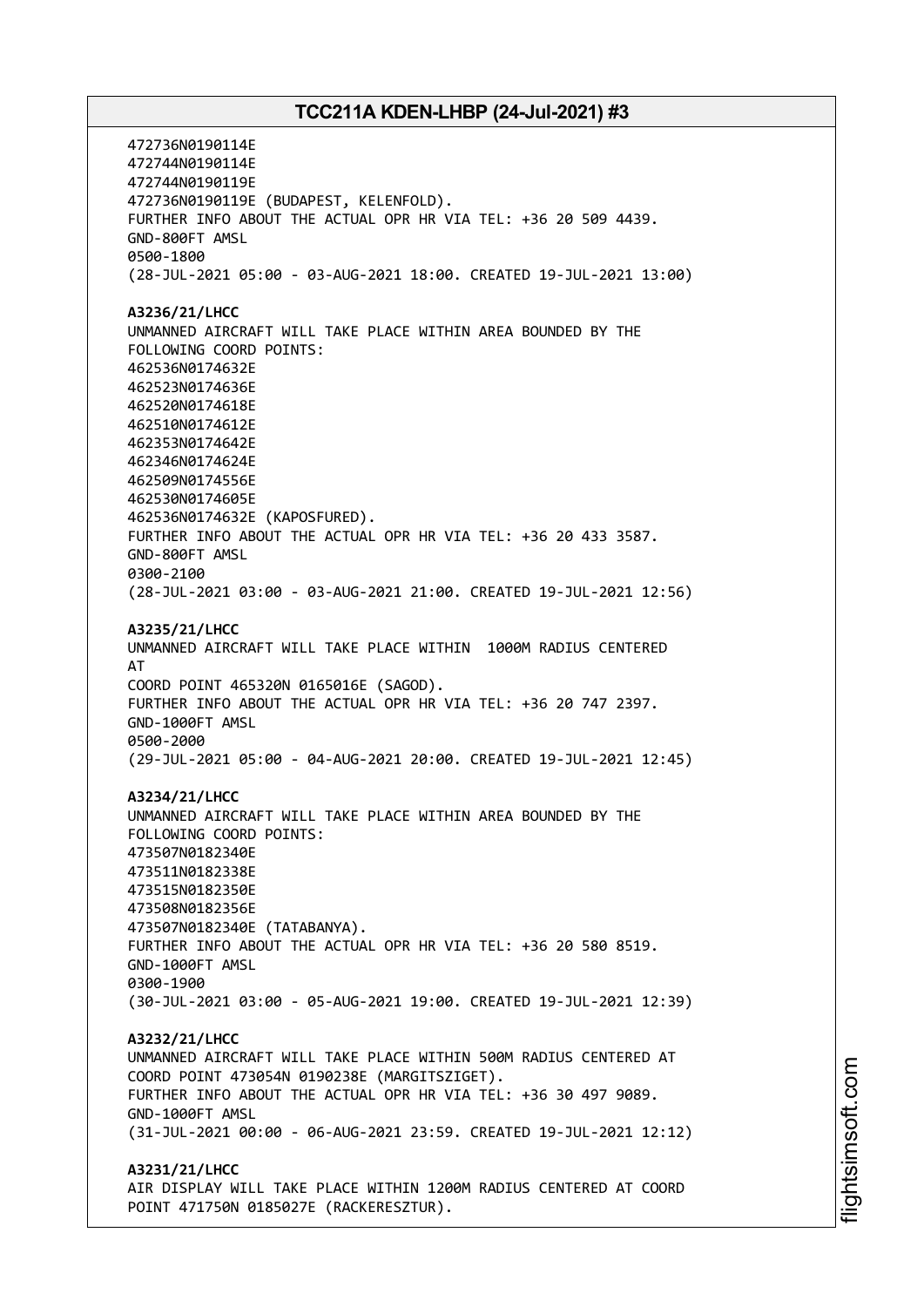FURTHER INFO ABOUT THE ACTUAL OPR HR VIA TEL: +36 01 999 1174. GND-4500FT AMSL 0400-1800 (28-JUL-2021 04:00 - 03-AUG-2021 18:00. CREATED 19-JUL-2021 12:08) **A3230/21/LHCC** UNMANNED AIRCRAFT WILL TAKE PLACE WITHIN AREA BOUNDED BY THE FOLLOWING COORD POINTS: 473427N0172143E 473556N0172006E 473557N0172129E 473505N0172241E 473427N0172143E (BAGYOGSZOVAT). FURTHER INFO ABOUT THE ACTUAL OPR HR VIA TEL: +36 20 358 5857. GND-120M AGL 0300-2000 (24-JUL-2021 03:00 - 30-JUL-2021 20:00. CREATED 19-JUL-2021 12:05) **A3229/21/LHCC** TEMPORARY RESTRICTED AREA ESTABLISHED DUE TO MILITARY AND UNMANNED ACFT OPERATIONS WITHIN AREA BOUNDED BY THE FOLLOWING COORD POINTS: 463747N0212055E 464613N0212426E 465341N0212325E 471152N0212607E 470945N0214841E STATE BORDER 463747N0212055E (ROMAN II). FURTHER INFO ABOUT THE ACTUAL OPR HR VIA TEL: +36 88 543 036. GND-1500FT AMSL (24-JUL-2021 23:00 - 30-JUL-2021 23:00. CREATED 19-JUL-2021 11:59) **A3228/21/LHCC** UNMANNED AIRCRAFT WILL TAKE PLACE WITHIN AREA BOUNDED BY THE FOLLOWING COORD POINTS: 472856N0174106E 472913N0174053E 472937N0174146E 472918N0174206E 472856N0174106E (SOKOROPATKA). FURTHER INFO ABOUT THE ACTUAL OPR HR VIA TEL: +36 20 358 5857. GND-120M AGL 0300-2000 (29-JUL-2021 03:00 - 04-AUG-2021 20:00. CREATED 19-JUL-2021 11:55) **A3227/21/LHCC** AIR DISPLAY WILL TAKE PLACE WITHIN 3000M RADIUS CENTERED AT COORD POINT 464112N 0170935E (ZALAVAR). FURTHER INFO ABOUT THE ACTUAL OPR HR VIA TEL: +36 83 200 310. GND-4500FT AMSL 0800-1900 (24-JUL-2021 08:00 - 25-JUL-2021 19:00. CREATED 19-JUL-2021 11:54) **A3225/21/LHCC** UNMANNED AIRCRAFT WILL TAKE PLACE WITHIN 600M RADIUS CENTERED AT COORD POINT 471020N 0182452E (SZEKESFEHERVAR). FURTHER INFO ABOUT THE ACTUAL OPR HR VIA TEL: +36 20 489 9809. GND-1000FT AMSL (30-JUL-2021 00:00 - 05-AUG-2021 23:59. CREATED 19-JUL-2021 11:48)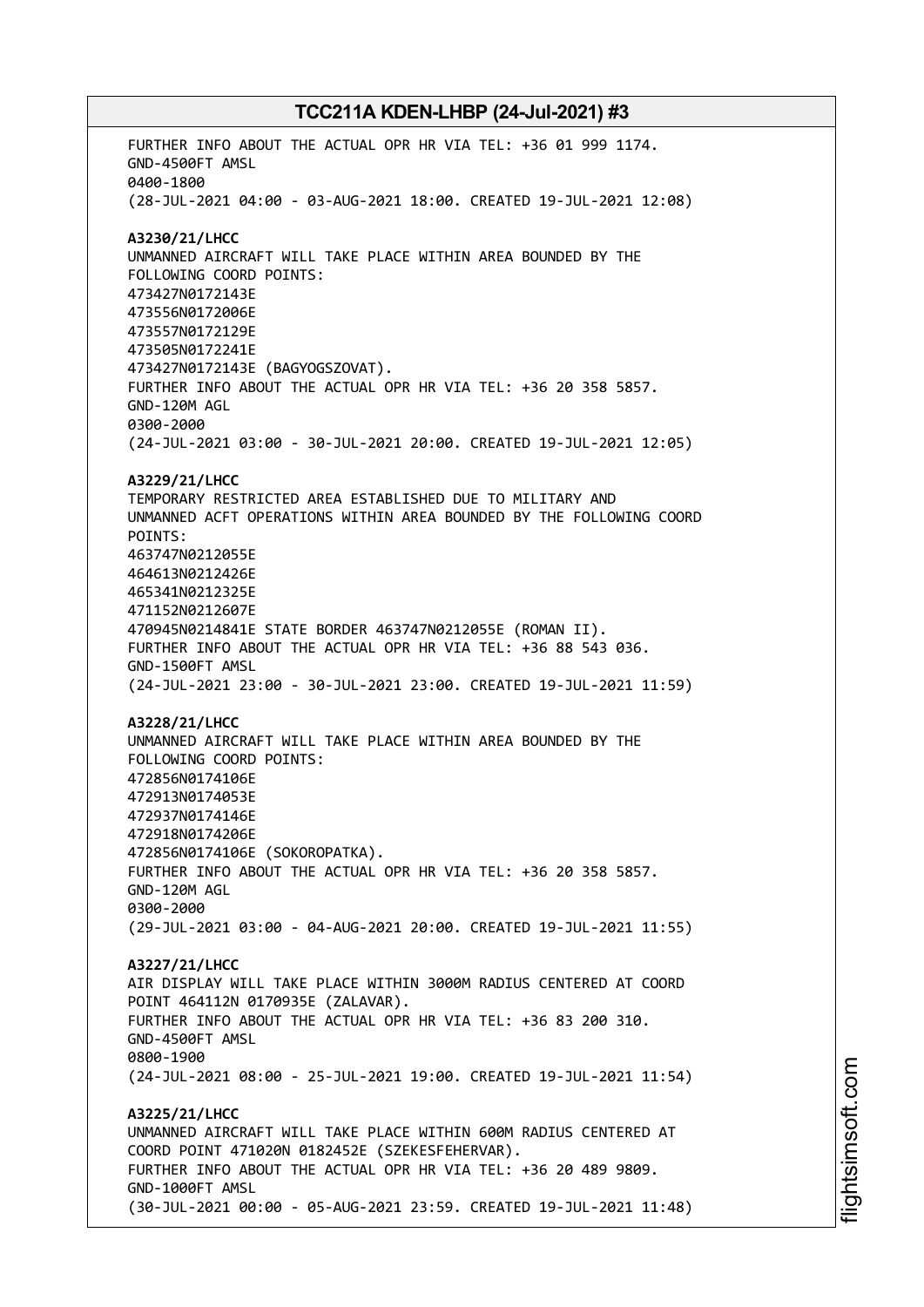**A3224/21/LHCC** UNMANNED AIRCRAFT WILL TAKE PLACE WITHIN 300M RADIUS CENTERED AT COORD POINT 472830N 0190542E (BUDAPEST, GROUPAMA ARENA). FURTHER INFO ABOUT THE ACTUAL OPR HR VIA TEL: +36 20 489 9809. GND-1300FT AMSL (30-JUL-2021 00:00 - 05-AUG-2021 23:59. CREATED 19-JUL-2021 11:44) **A3222/21/LHCC** UNMANNED AIRCRAFT WILL TAKE PLACE WITHIN AREA BOUNDED BY THE FOLLOWING COORD POINTS: 473524N0190409E 473526N0190221E 473730N0190226E 473721N0190414E 473524N0190409E (BUDAPEST, ROMAI PART). FURTHER INFO ABOUT THE ACTUAL OPR HR VIA TEL: +36 30 512 3815. GND-1500FT AMSL (31-JUL-2021 06:00 - 06-AUG-2021 22:00. CREATED 19-JUL-2021 11:13) **A3221/21/LHCC** UNMANNED AIRCRAFT WILL TAKE PLACE WITHIN 300M RADIUS CENTERED AT COORD POINT 473010N 0190158E (BUDAPEST, BUDAI VAR). FURTHER INFO ABOUT THE ACTUAL OPR HR VIA TEL: +36 30 431 1277. GND-100M AGL (26-JUL-2021 06:00 - 26-JUL-2021 22:00. CREATED 19-JUL-2021 11:09) **A3220/21/LHCC** UNMANNED AIRCRAFT WILL TAKE PLACE WITHIN 400M RADIUS CENTERED AT COORD POINT 470828N 0182509E (SZEKESFEHERVAR). FURTHER INFO ABOUT THE ACTUAL OPR HR VIA TEL: +36 20 953 0255. GND-600FT AMSL 0500-1800 (29-JUL-2021 05:00 - 04-AUG-2021 18:00. CREATED 19-JUL-2021 11:05) **A3219/21/LHCC** UNMANNED AIRCRAFT WILL TAKE PLACE WITHIN 250M RADIUS CENTERED AT COORD POINT 473009N 0190206E (BUDAPEST, HUNYADI LEPCSO). FURTHER INFO ABOUT THE ACTUAL OPR HR VIA TEL: +36 20 982 7272. GND-1500FT AMSL (26-JUL-2021 00:00 - 01-AUG-2021 23:59. CREATED 19-JUL-2021 11:01) **A3218/21/LHCC** UNMANNED AIRCRAFT WILL TAKE PLACE WITHIN AREA BOUNDED BY THE FOLLOWING COORD POINTS: 473627N0213441E 473550N0213235E 473337N0213316E 473314N0213206E 473306N0213252E 473614N0213721E 473627N0213441E (DEBRECEN, JOZSA). FURTHER INFO ABOUT THE ACTUAL OPR HR VIA TEL: +36 30 346 4446. GND-50M AGL 0600-1900 (26-JUL-2021 06:00 - 01-AUG-2021 19:00. CREATED 19-JUL-2021 10:53)

**A3215/21/LHCC**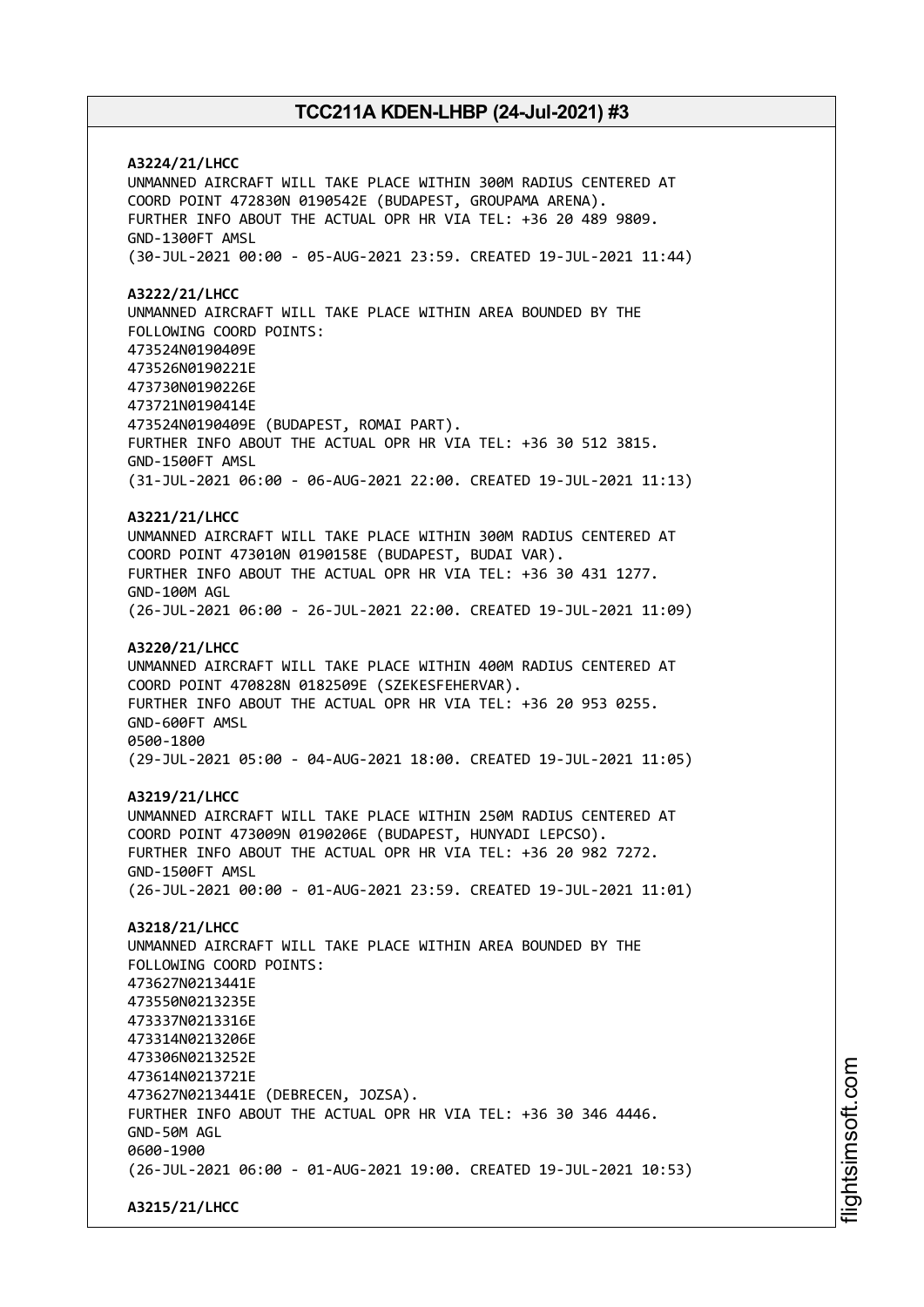AIR CARRIERS HOLDING OPERATING LICENCE ISSUED BY HUNGARY - PILOTS IN COMMAND OF ACFT CONDUCTING AIR SERVICES BY HUNGARIAN OPERATING LICENCE HOLDERS AND OPERATORS OF HUNGARIAN REGISTERED ACFT ARE NOT PERMITTED TO ENTER MINSK FIR (UMMV) UNLESS THE USE OF THAT AIRSPACE IS DEEMED NECESSARY TO ENSURE SAFE OPERATION IN CASE OF UNFORESEEN CIRCUMSTANCES. FOREIGN AIR CARRIERS INBOUND AND OUTBOUND EU ARE RECOMMENDED TO AVOID BELARUS MINSK FIR (UMMV). (19-JUL-2021 07:02 - 02-AUG-2021 23:59 EST. CREATED 19-JUL-2021 07:03) **A3190/21/LHCC** UNMANNED AIRCRAFT WILL TAKE PLACE WITHIN AREA BOUNDED BY THE FOLLOWING COORD POINTS: 473209N0212840E 472927N0213613E 472950N0213702E 473018N0213749E 473103N0213737E 473006N0213520E 473213N0213503E 473232N0213450E 473230N0212919E 473209N0212840E (DEBRECEN). FURTHER INFO ABOUT THE ACTUAL OPR HR VIA TEL: +36 30 346 4446. GND-50M AGL 0600-1900 (26-JUL-2021 06:00 - 01-AUG-2021 19:00. CREATED 16-JUL-2021 12:26) **A3188/21/LHCC** UNMANNED AIRCRAFT WILL TAKE PLACE WITHIN AREA BOUNDED BY THE FOLLOWING COORD POINTS: 472010N0211706E 471940N0211758E 471853N0211728E 471718N0211938E 471657N0211749E 471720N0211617E 471855N0211455E 472010N0211706E (KABA). FURTHER INFO ABOUT THE ACTUAL OPR HR VIA TEL: +36 30 285 2531. GND-800FT AMSL 0300-1900 (26-JUL-2021 03:00 - 01-AUG-2021 19:00. CREATED 16-JUL-2021 12:23) **A3186/21/LHCC** MISSILE, ROCKET FIRING WILL TAKE PLACE WITHIN AREA BOUNDED BY THE FOLLOWING COORD POINTS: 474454N0191959E 474852N0191533E 474601N0191244E 474454N0191959E (PUSPOKSZILAGY). FURTHER INFO ABOUT THE ACTUAL OPR HR VIA TEL: +36 30 777 5073. GND-4500FT AMSL 0700-1500 (26-JUL-2021 07:00 - 30-JUL-2021 15:00. CREATED 16-JUL-2021 12:18) **A3185/21/LHCC** UNMANNED AIRCRAFT WILL TAKE PLACE WITHIN AREA BOUNDED BY THE FOLLOWING COORD POINTS: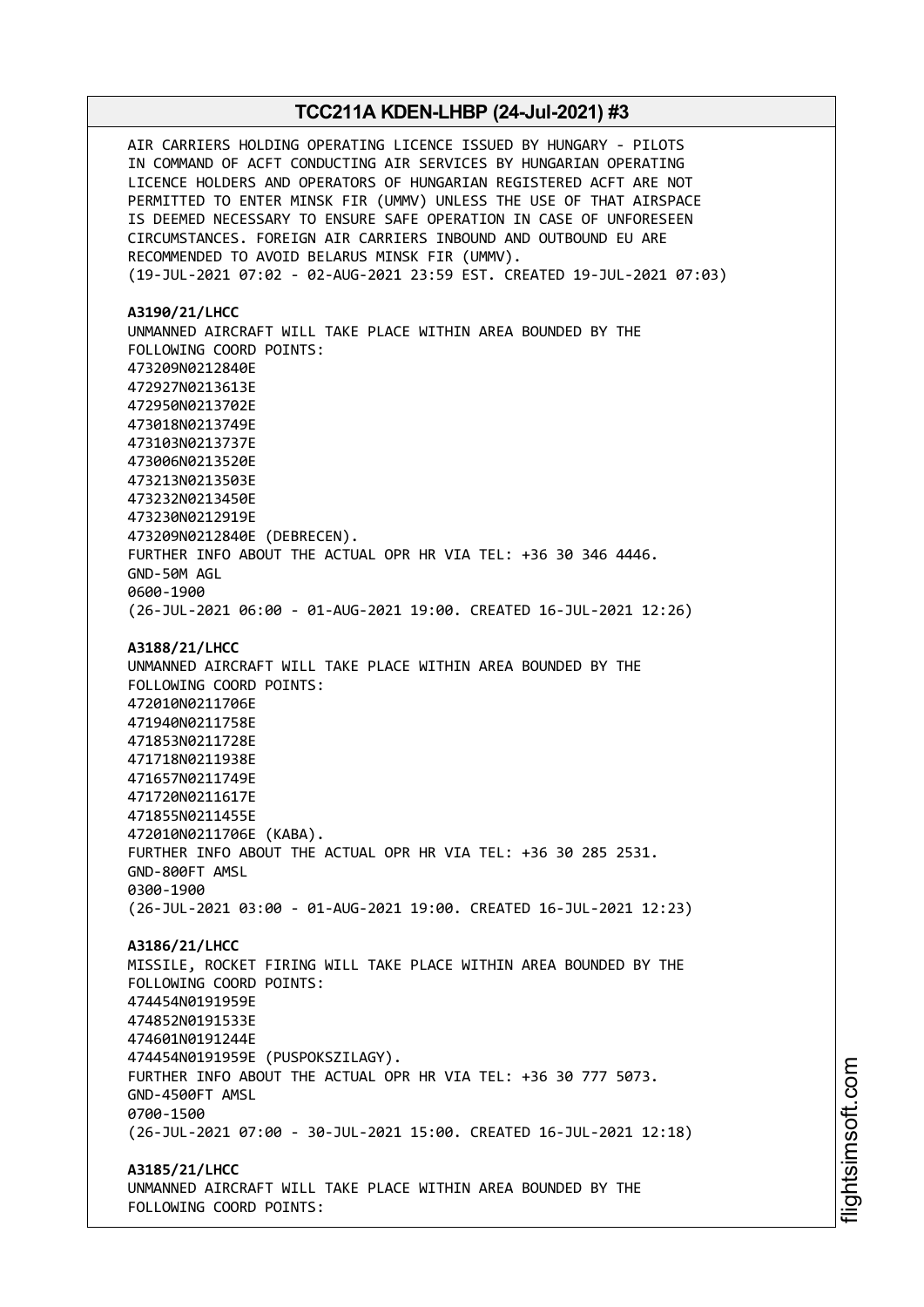472822N0190316E 472822N0190229E 472844N0190229E 472844N0190316E 472822N0190316E (BUDAPEST, MORICZ ZS. KORTER). FURTHER INFO ABOUT THE ACTUAL OPR HR VIA TEL: +36 20 500 1197. GND-1500FT AMSL 0500-2000 (24-JUL-2021 05:00 - 30-JUL-2021 20:00. CREATED 16-JUL-2021 12:17) **A3183/21/LHCC** UNMANNED AIRCRAFT WILL TAKE PLACE WITHIN AREA BOUNDED BY THE FOLLOWING COORD POINTS: 472954N0190153E 472927N0190233E 472924N0190218E 472949N0190152E 472954N0190153E (BUDAPEST, TABAN). FURTHER INFO ABOUT THE ACTUAL OPR HR VIA TEL: +36 20 982 7272. GND-1500FT AMSL (18-JUL-2021 00:00 - 24-JUL-2021 23:59. CREATED 16-JUL-2021 12:09) **A3182/21/LHCC** UNMANNED AIRCRAFT WILL TAKE PLACE WITHIN 500M RADIUS CENTERED AT COORD POINT 473054N 0190238E (MARGITSZIGET). FURTHER INFO ABOUT THE ACTUAL OPR HR VIA TEL: +36 30 497 9089. GND-1000FT AMSL (29-JUL-2021 00:00 - 30-JUL-2021 23:59. CREATED 16-JUL-2021 12:08) **A3179/21/LHCC** AEROBATICS WILL TAKE PLACE WITHIN AREA BOUNDED BY THE FOLLOWING COORD POINTS: 480749N0204741E 480744N0204712E 480722N0204721E 480712N0204451E 480810N0204332E 480943N0204435E 481030N0204650E 480949N0204804E 480858N0204714E 480749N0204741E (MISKOLC). FURTHER INFO ABOUT THE ACTUAL OPR HR VIA TEL: +36 70 941 0709. GND-FL145 0600-1900 (24-JUL-2021 06:00 - 30-JUL-2021 19:00. CREATED 16-JUL-2021 12:06) **A3176/21/LHCC** UNMANNED AIRCRAFT WILL TAKE PLACE WITHIN AREA BOUNDED BY THE FOLLOWING COORD POINTS: 473347N0214134E 473400N0213642E 473602N0213821E 473711N0214301E 473347N0214134E (HAJDUHADHAZ). FURTHER INFO ABOUT THE ACTUAL OPR HR VIA TEL: +36 30 346 4446. GND-50M AGL 0600-1900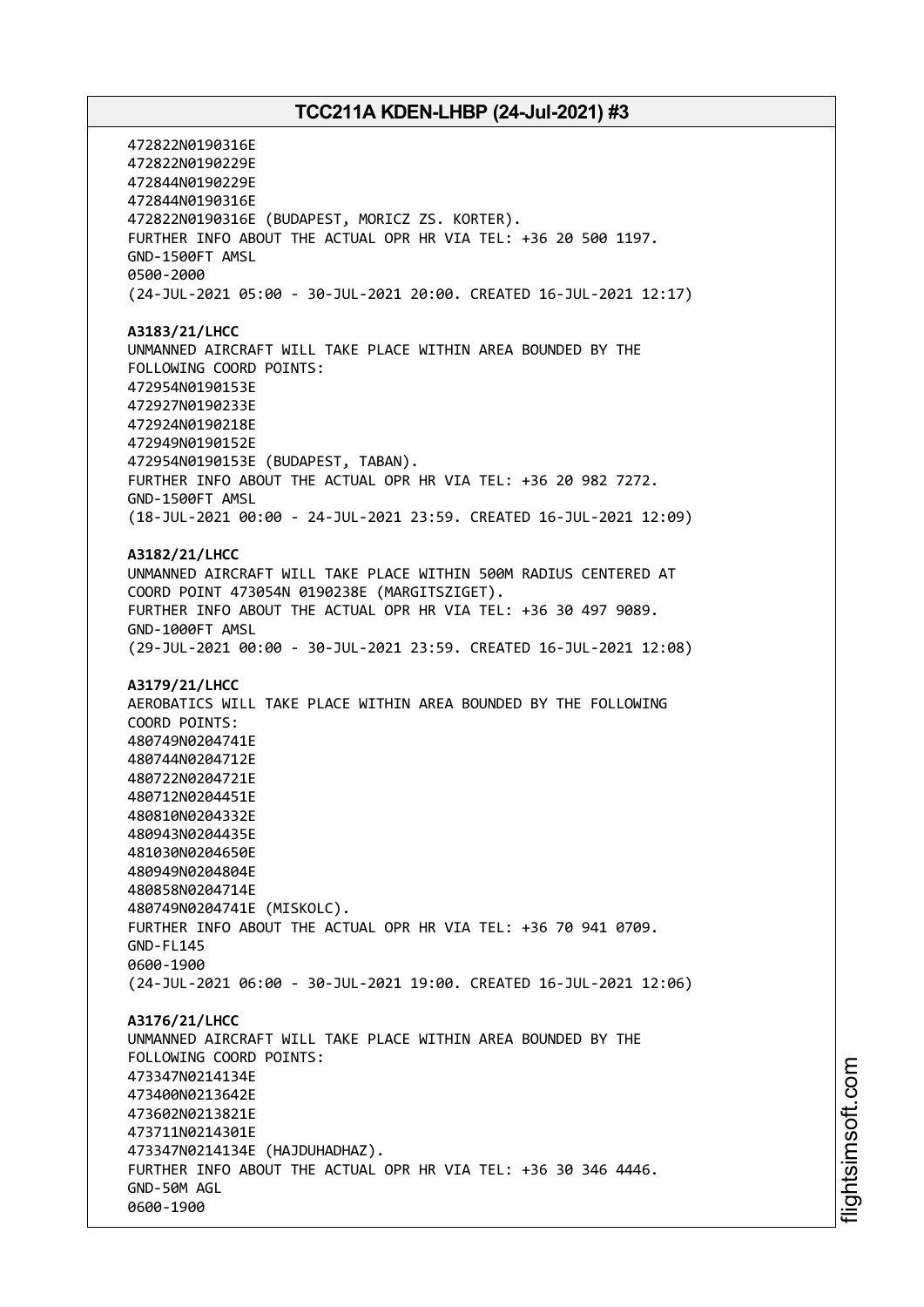(26-JUL-2021 06:00 - 01-AUG-2021 19:00. CREATED 16-JUL-2021 11:45) **A3175/21/LHCC** UNMANNED AIRCRAFT WILL TAKE PLACE WITHIN 300M RADIUS CENTERED AT COORD POINT 473055N 0190443E (BUDAPEST, HOSOK TERE). FURTHER INFO ABOUT THE ACTUAL OPR HR VIA TEL: +36 30 431 1277. GND-100M AGL (23-JUL-2021 00:00 - 29-JUL-2021 23:59. CREATED 16-JUL-2021 11:30) **A3174/21/LHCC** UNMANNED AIRCRAFT WILL TAKE PLACE WITHIN AREA BOUNDED BY THE FOLLOWING COORD POINTS: 472809N0214412E 473122N0214429E 473137N0214951E 473148N0214957E 473211N0214104E 473051N0214122E 472820N0214342E 472809N0214412E (DEBRECEN, BANK). FURTHER INFO ABOUT THE ACTUAL OPR HR VIA TEL: +36 30 346 4446. GND-50M AGL 0600-1900 (26-JUL-2021 06:00 - 01-AUG-2021 19:00. CREATED 16-JUL-2021 11:22) **A3166/21/LHCC** UNMANNED AIRCRAFT WILL TAKE PLACE WITHIN AREA BOUNDED BY THE FOLLOWING COORD POINTS: 473354N0213729E 473223N0213722E 473202N0213741E 473117N0213743E 473000N0213759E 472910N0213749E 472910N0214108E 473330N0214054E 473354N0213729E (DEBRECEN, NAGYERDO). FURTHER INFO ABOUT THE ACTUAL OPR HR VIA TEL: +36 30 346 4446. GND-50M AGL 0600-1900 (19-JUL-2021 06:00 - 25-JUL-2021 19:00. CREATED 15-JUL-2021 17:56) **A3165/21/LHCC** UNMANNED AIRCRAFT WILL TAKE PLACE WITHIN 300M RADIUS CENTERED AT COORD POINT 465105N 0175237E (BALATONFOLDVAR). FURTHER INFO ABOUT THE ACTUAL OPR HR VIA TEL: +36 30 371 5574. GND-119M AGL 20 21 23-26 0311-1831 (20-JUL-2021 03:11 - 26-JUL-2021 18:31. CREATED 15-JUL-2021 17:52) **A3164/21/LHCC** UNMANNED AIRCRAFT WILL TAKE PLACE WITHIN AREA BOUNDED BY THE FOLLOWING COORD POINTS: 472809N0214412E 473122N0214429E 473137N0214951E 473148N0214957E 473211N0214104E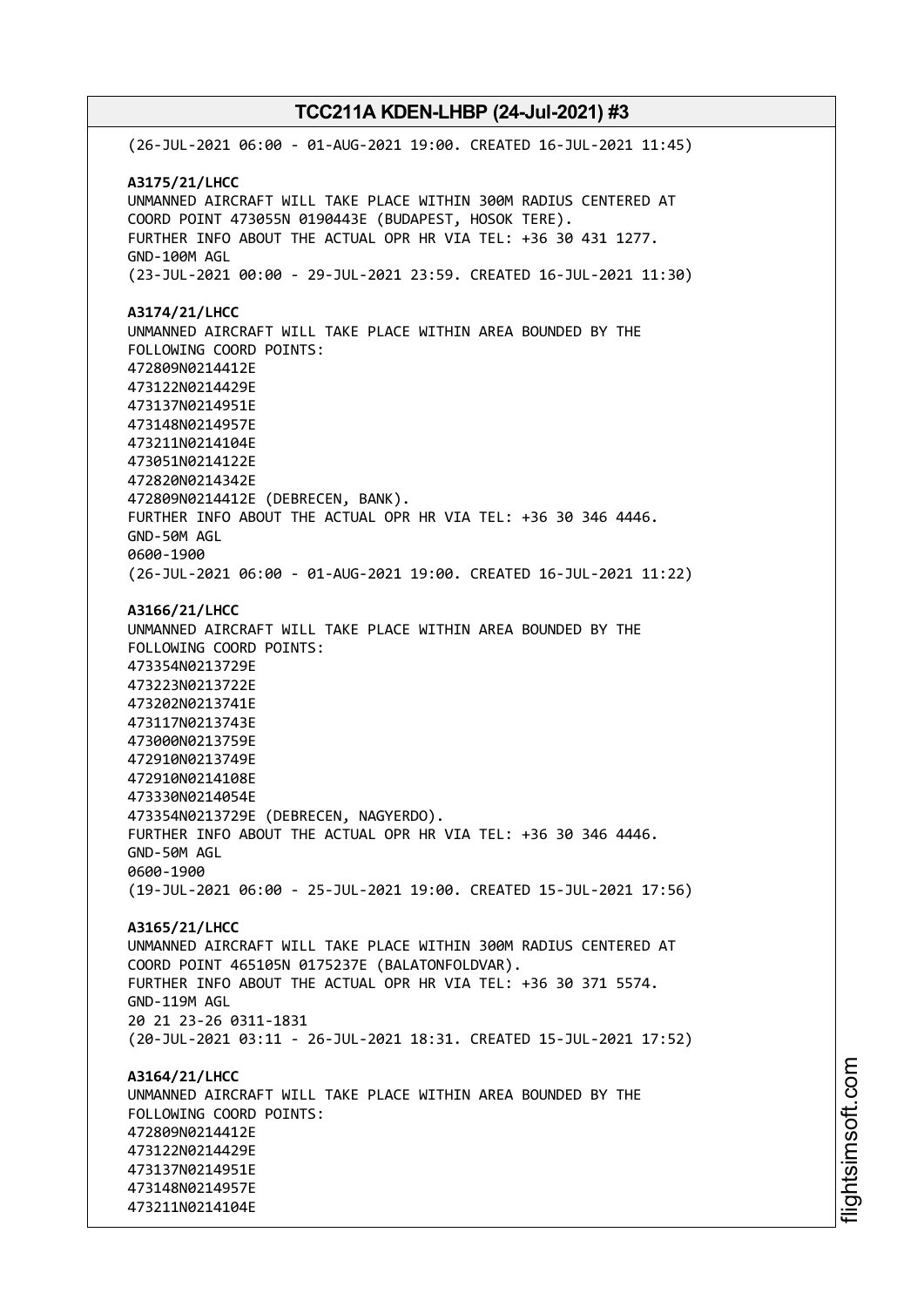473051N0214122E 472820N0214342E 472809N0214412E (DEBRECEN, BANK). FURTHER INFO ABOUT THE ACTUAL OPR HR VIA TEL: +36 30 346 4446. GND-50M AGL 0600-1900 (19-JUL-2021 06:00 - 25-JUL-2021 19:00. CREATED 15-JUL-2021 17:50) **A3163/21/LHCC** UNMANNED AIRCRAFT WILL TAKE PLACE WITHIN AREA BOUNDED BY THE FOLLOWING COORD POINTS: 471010N0172627E 471142N0172627E 471049N0172859E 471010N0172627E (NOSZLOP). FURTHER INFO ABOUT THE ACTUAL OPR HR VIA TEL: +36 20 961 0631. GND-100M AGL 0400-2000 (20-JUL-2021 04:00 - 25-JUL-2021 20:00. CREATED 15-JUL-2021 17:45) **A3161/21/LHCC** UNMANNED AIRCRAFT WILL TAKE PLACE WITHIN AREA BOUNDED BY THE FOLLOWING COORD POINTS: 470708N0183501E 470658N0183714E 470559N0183714E 470559N0183501E 470708N0183501E(SEREGELYES). FURTHER INFO ABOUT THE ACTUAL OPR HR VIA TEL: +36 30 437 1636 GND-120M AGL 0400-2030 (02-AUG-2021 04:00 - 08-AUG-2021 20:30. CREATED 15-JUL-2021 16:23) **A3160/21/LHCC** UNMANNED AIRCRAFT WILL TAKE PLACE WITHIN AREA BOUNDED BY THE FOLLOWING COORD POINTS: 470708N0183501E 470658N0183714E 470559N0183714E 470559N0183501E 470708N0183501E(SEREGELYES). FURTHER INFO ABOUT THE ACTUAL OPR HR VIA TEL: +36 30 437 1636 GND-120M AGL 0400-2030 (16-AUG-2021 04:00 - 22-AUG-2021 20:30. CREATED 15-JUL-2021 16:23) **A3159/21/LHCC** UNMANNED AIRCRAFT WILL TAKE PLACE WITHIN AREA BOUNDED BY THE FOLLOWING COORD POINTS: 470708N0183501E 470658N0183714E 470559N0183714E 470559N0183501E 470708N0183501E(SEREGELYES). FURTHER INFO ABOUT THE ACTUAL OPR HR VIA TEL: +36 30 437 1636 GND-120M AGL 0400-2030 (09-AUG-2021 04:00 - 15-AUG-2021 20:30. CREATED 15-JUL-2021 16:22)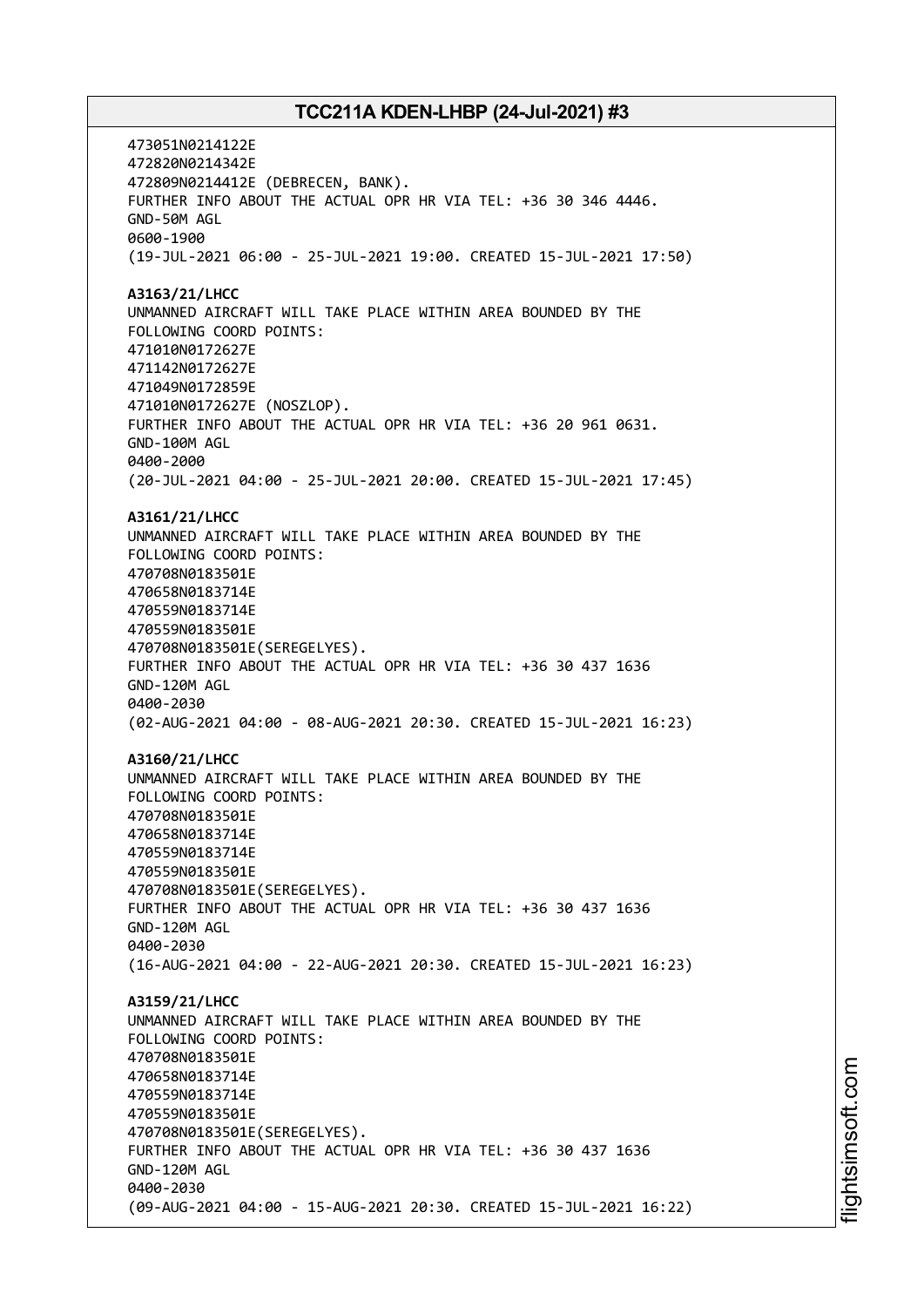**A3153/21/LHCC** UNMANNED AIRCRAFT WILL TAKE PLACE WITHIN AREA BOUNDED BY THE FOLLOWING COORD POINTS: 473627N0213441E 473550N0213235E 473337N0213316E 473224N0212909E 473206N0212845E 473149N0213101E 473614N0213721E 473627N0213441E (DEBRECEN JOZSA). FURTHER INFO ABOUT THE ACTUAL OPR HR VIA TEL: +36 30 346 4446. GND-40M AGL 0600-1900 (19-JUL-2021 06:00 - 25-JUL-2021 19:00. CREATED 15-JUL-2021 15:23) **A3152/21/LHCC** UNMANNED AIRCRAFT WILL TAKE PLACE WITHIN AREA BOUNDED BY THE FOLLOWING COORD POINTS: 473036N0190244E 473009N0190243E 473007N0190224E 473044N0190221E 473036N0190244E (BUDAPEST ID ANTALL JOZSEF RKP). FURTHER INFO ABOUT THE ACTUAL OPR HR VIA TEL: +36 30 431 1277. GND-100M AGL (22-JUL-2021 00:00 - 28-JUL-2021 23:59. CREATED 15-JUL-2021 15:22) **A3149/21/LHCC** UNMANNED AIRCRAFT WILL TAKE PLACE WITHIN AREA BOUNDED BY THE FOLLOWING COORD POINTS: 474751N0211102E 474701N0211718E 474941N0212014E 475009N0211954E 474913N0211457E 474818N0211449E 474833N0211115E 474751N0211102E (GORBEHAZA). FURTHER INFO ABOUT THE ACTUAL OPR HR VIA TEL: +36 30 512 3815. GND-1500FT AMSL (18-JUL-2021 06:00 - 24-JUL-2021 22:00. CREATED 15-JUL-2021 15:19) **A3148/21/LHCC** UNMANNED AIRCRAFT WILL TAKE PLACE WITHIN AREA BOUNDED BY THE FOLLOWING COORD POINTS: 470708N0183501E 470658N0183714E 470559N0183714E 470559N0183501E 470708N0183501E(SEREGELYES). FURTHER INFO ABOUT THE ACTUAL OPR HR VIA TEL: +36 30 437 1636 GND-120M AGL 0400-2030 (26-JUL-2021 04:00 - 01-AUG-2021 20:30. CREATED 15-JUL-2021 14:54) **A3147/21/LHCC**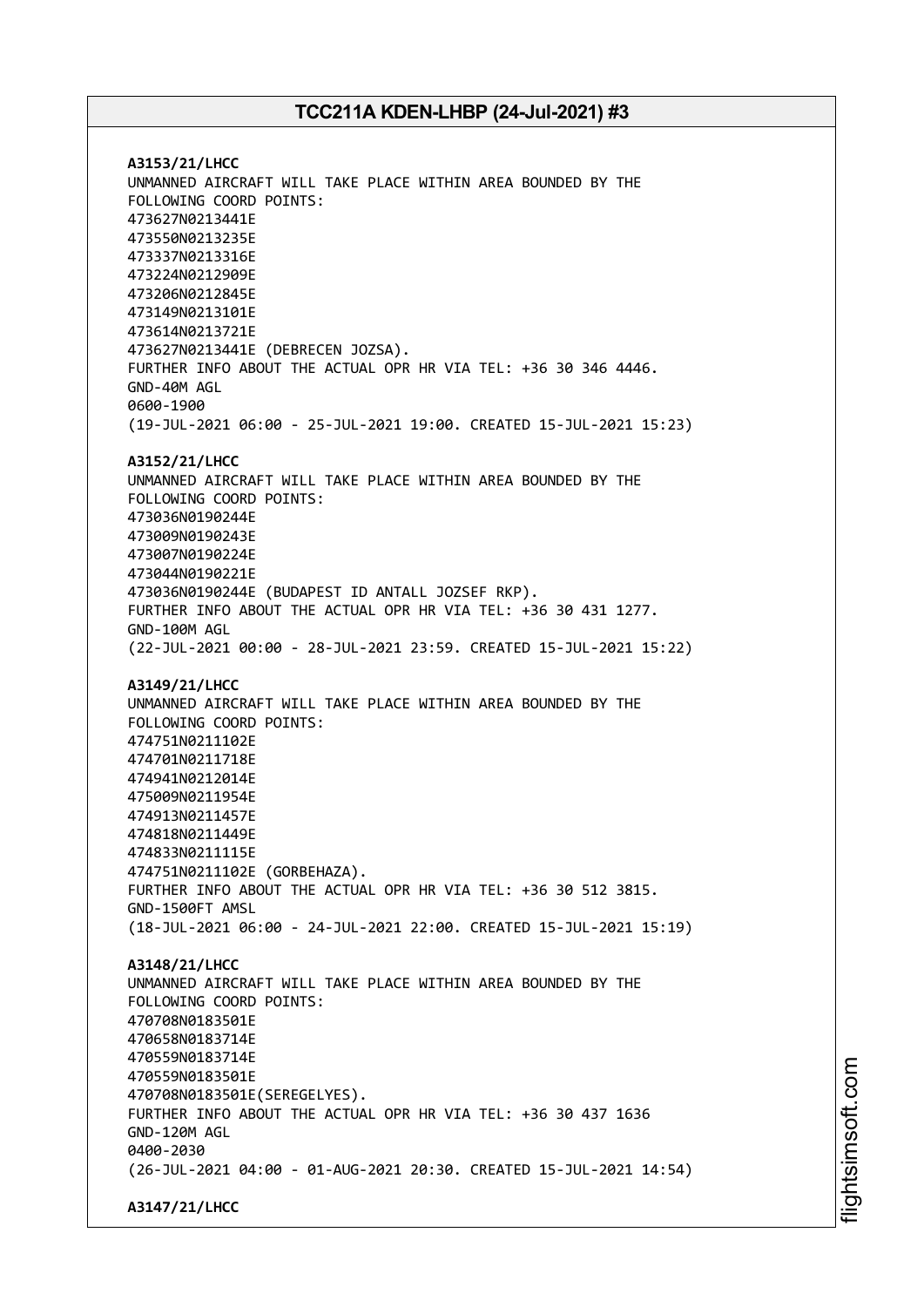UNMANNED AIRCRAFT WILL TAKE PLACE WITHIN 100M RADIUS CENTERED AT COORD POINT 473003N 0190314E (BUDAPEST SZENT ISTVAN TER). FURTHER INFO ABOUT THE ACTUAL OPR HR VIA TEL: +36 30 431 1277 GND-100M AGL (22-JUL-2021 00:00 - 28-JUL-2021 23:59. CREATED 15-JUL-2021 14:53) **A3146/21/LHCC** TEMPORARY RESTRICTED AREA ESTABLISHED DUE TO MILITARY AND UNMANNED AIRCRAFT OPERATIONS WITHIN AREA BOUNDED BY THE FOLLOWING COORD POINTS: 460921N0201807E 461500N0201300E 462529N0205740E 462629N0211307E 462849N0211712E STATE BORDER 460921N0201807E (ROMAN I). FURTHER INFO ABOUT THE ACTUAL OPR HR VIA TEL: +36 88 543 036. GND-1500FT AMSL (23-JUL-2021 23:00 - 29-JUL-2021 23:00. CREATED 15-JUL-2021 14:52) **A3143/21/LHCC** TEMPORARY RESTRICTED AREA ESTABLISHED WITHIN 880M RADIUS CENTERED AT COORD POINT 472928N 0190309E. ENTERING AND/OR OVERFLYING THIS AIRSPACE ONLY PERMITTED TO SEARCH AND RESCUE, POLICE, AMBULANCE FLIGHT AND ARRIVAL/DEPARTURE FLIGHT TO/FROM LHBP. GND-1000FT AMSL (24-JUL-2021 06:00 - 24-JUL-2021 21:59. CREATED 15-JUL-2021 11:09) **A3129/21/LHCC** UNMANNED AIRCRAFT WILL TAKE PLACE WITHIN AREA BOUNDED BY THE FOLLOWING COORD POINTS: 473347N0214134E 473400N0213642E 473602N0213821E 473711N0214301E 473347N0214134E (DEBRECEN). FURTHER INFO ABOUT THE ACTUAL OPR HR VIA TEL: +36 30 346 4446. GND-50M AGL 0600-1900 (19-JUL-2021 06:00 - 25-JUL-2021 19:00. CREATED 14-JUL-2021 12:10) **A3128/21/LHCC** UNMANNED AIRCRAFT WILL TAKE PLACE WITHIN 200M RADIUS CENTERED AT COORD POINT 473328N 0190038E (BUDAPEST,ERDOALJA UT). FURTHER INFO ABOUT THE ACTUAL OPR HR VIA TEL: +36 20 500 1197. GND-120M AGL 0600-2000 (19-JUL-2021 06:00 - 25-JUL-2021 20:00. CREATED 14-JUL-2021 12:09) **A3127/21/LHCC** UNMANNED AIRCRAFT WILL TAKE PLACE WITHIN 300M RADIUS CENTERED AT COORD POINT 472933N 0190739E (BUDAPEST, LIGETTELEK). FURTHER INFO ABOUT THE ACTUAL OPR HR VIA TEL: +36 30 996 8270. GND-900FT AMSL 0300-1900 (19-JUL-2021 03:00 - 25-JUL-2021 19:00. CREATED 14-JUL-2021 12:08) **A3126/21/LHCC**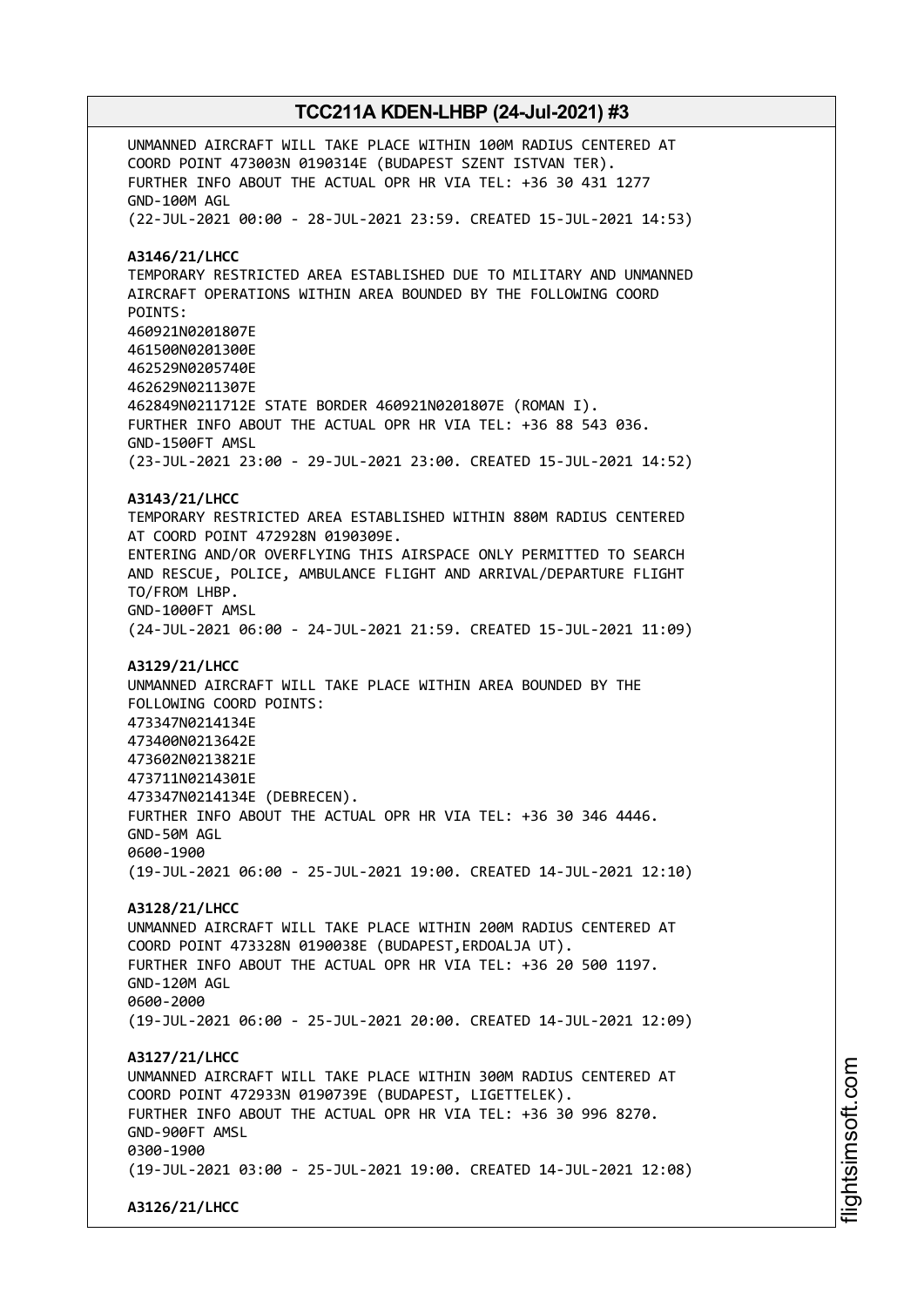UNMANNED AIRCRAFT WILL TAKE PLACE WITHIN AREA BOUNDED BY THE FOLLOWING COORD POINTS: 473138N0213220E 472922N0213602E 472956N0213710E 473000N0213754E 473147N0213737E 473150N0213704E 473202N0213713E 473354N0213715E 473412N0213448E 473138N0213220E (DEBRECEN). FURTHER INFO ABOUT THE ACTUAL OPR HR VIA TEL: +36 30 346 4446. GND-50M AGL 0600-1900 (19-JUL-2021 06:00 - 25-JUL-2021 19:00. CREATED 14-JUL-2021 12:06) **A3123/21/LHCC** UNMANNED AIRCRAFT WILL TAKE PLACE WITHIN AREA BOUNDED BY THE FOLLOWING COORD POINTS: 473004N0190237E 472936N0190252E 472938N0190259E 473005N0190248E 473004N0190237E (BUDAPEST DUNAKORZO). FURTHER INFO ABOUT THE ACTUAL OPR HR VIA TEL: +36 20 982 7272. GND-1500FT AMSL (18-JUL-2021 00:00 - 24-JUL-2021 23:59. CREATED 14-JUL-2021 12:00)

**A3122/21/LHCC** UNMANNED AIRCRAFT WILL TAKE PLACE WITHIN 100M RADIUS CENTERED AT COORD POINT 475238N 0220118E (MARIAPOCS). FURTHER INFO ABOUT THE ACTUAL OPR HR VIA TEL: +36 30 431 1277. GND-100M AGL 0600-2200 (21-JUL-2021 06:00 - 25-JUL-2021 22:00. CREATED 14-JUL-2021 11:58)

**A3120/21/LHCC** UNMANNED AIRCRAFT WILL TAKE PLACE WITHIN 200 RADIUS CENTERED AT COORD POINT 475250N 0215934E (POCSPETRI). FURTHER INFO ABOUT THE ACTUAL OPR HR VIA TEL: +36 30 431 1277. GND-800FT AMSL 0600-2200 (21-JUL-2021 06:00 - 25-JUL-2021 22:00. CREATED 14-JUL-2021 11:52)

**A3119/21/LHCC** UNMANNED AIRCRAFT WILL TAKE PLACE WITHIN AREA BOUNDED BY THE FOLLOWING COORD POINTS: 471838N0184653E 471855N0184628E 471913N0184654E 471857N0184717E 471838N0184653E (MARTONVASAR). FURTHER INFO ABOUT THE ACTUAL OPR HR VIA TEL: +36 20 915 2801. GND-120M AGL (20-JUL-2021 00:00 - 26-JUL-2021 23:59. CREATED 14-JUL-2021 11:46)

**A3116/21/LHCC**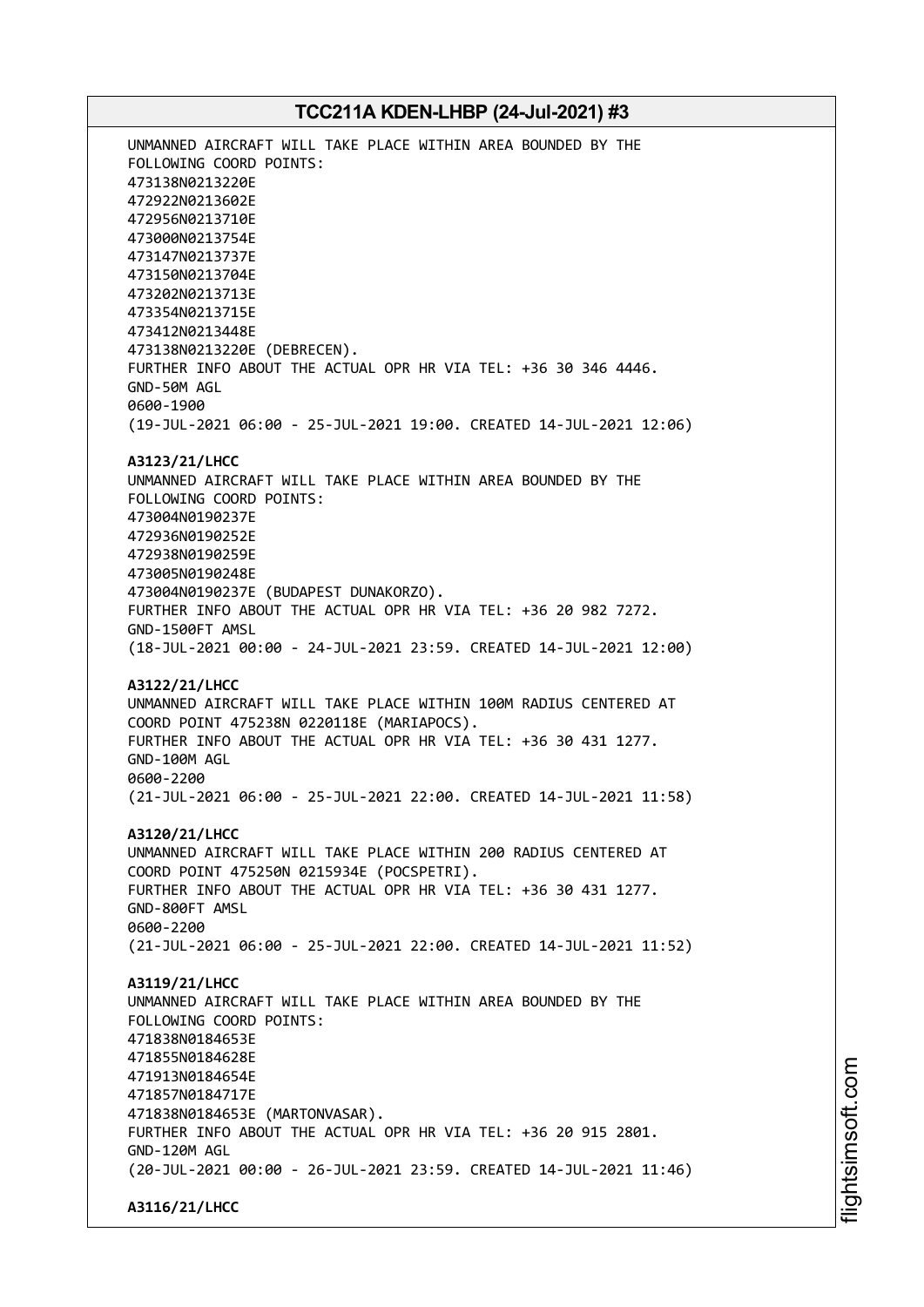UNMANNED AIRCRAFT WILL TAKE PLACE WITHIN 500M RADIUS CENTERED AT COORD POINT 464321N 0172955E (BALATONFENYVES). FURTHER INFO ABOUT THE ACTUAL OPR HR VIA TEL: +36 30 359 2769. GND-120M AGL 0300-2100 (23-JUL-2021 03:00 - 27-JUL-2021 21:00. CREATED 14-JUL-2021 08:39) **A3102/21/LHCC** DANGER AREA LHD34 MARIANOSZTRA ACTIVATED. GND-2300FT AMSL (27-JUL-2021 06:00 - 27-JUL-2021 14:00. CREATED 12-JUL-2021 14:48) **A3052/21/LHCC** UNMANNED AIRCRAFT WILL TAKE PLACE WITHIN 100M RADIUS CENTERED AT COORD POINT 472949N 0190227E (BUDAPEST,ONTOHAZ U.). FURTHER INFO ABOUT THE ACTUAL OPR HR VIA TEL: +36 30 645 8513 GND-900FT AMSL (24-JUL-2021 20:45 - 24-JUL-2021 23:59. CREATED 08-JUL-2021 09:12) **A3051/21/LHCC** UNMANNED AIRCRAFT WILL TAKE PLACE WITHIN 300M RADIUS CENTERED AT COORD POINT 480618N 0203724E (LILLAFURED) . FURTHER INFO ABOUT THE ACTUAL OPR HR VIA TEL: +36 30 626 0325. GND-1500FT AMSL (16-AUG-2021 00:00 - 22-AUG-2021 23:59. CREATED 08-JUL-2021 08:31) **A3050/21/LHCC** UNMANNED AIRCRAFT WILL TAKE PLACE WITHIN 300M RADIUS CENTERED AT COORD POINT 480552N 0204117E (DIOSGYOR). FURTHER INFO ABOUT THE ACTUAL OPR HR VIA TEL: +36 30 626 0325. GND-1200FT AMSL (16-AUG-2021 00:00 - 22-AUG-2021 23:59. CREATED 08-JUL-2021 08:27) **A3047/21/LHCC** UNMANNED AIRCRAFT WILL TAKE PLACE WITHIN 300M RADIUS CENTERED AT COORD POINT 480338N 0204440E (MISKOLCTAPOLCA). FURTHER INFO ABOUT THE ACTUAL OPR HR VIA TEL: +36 30 626 0325. GND-1200FT AMSL (16-AUG-2021 00:00 - 22-AUG-2021 23:59. CREATED 08-JUL-2021 07:23) **A3046/21/LHCC** UNMANNED AIRCRAFT WILL TAKE PLACE WITHIN 300M RADIUS CENTERED AT COORD POINT 480741N 0212438E (TOKAJ). FURTHER INFO ABOUT THE ACTUAL OPR HR VIA TEL: +36 30 626 0325. GND-900FT AMSL (16-AUG-2021 00:00 - 22-AUG-2021 23:59. CREATED 08-JUL-2021 07:17) **A3039/21/LHCC** TEMPORARY RESTRICTED AREA ESTABLISHED DUE TO MILITARY AND UNMANNED AIRCRAFT OPERATIONS WITHIN AREA BOUNDED BY THE FOLLOWING COORD POINTS: 470945N0214841E 471152N0212607E 473338N0215503E 475654N0221905E 480307N0225204E STATE BORDER 470945N0214841E (ROMAN III). FURTHER INFO ABOUT THE ACTUAL OPR HR VIA TEL: +36 88 543 036. GND-1500FT AMSL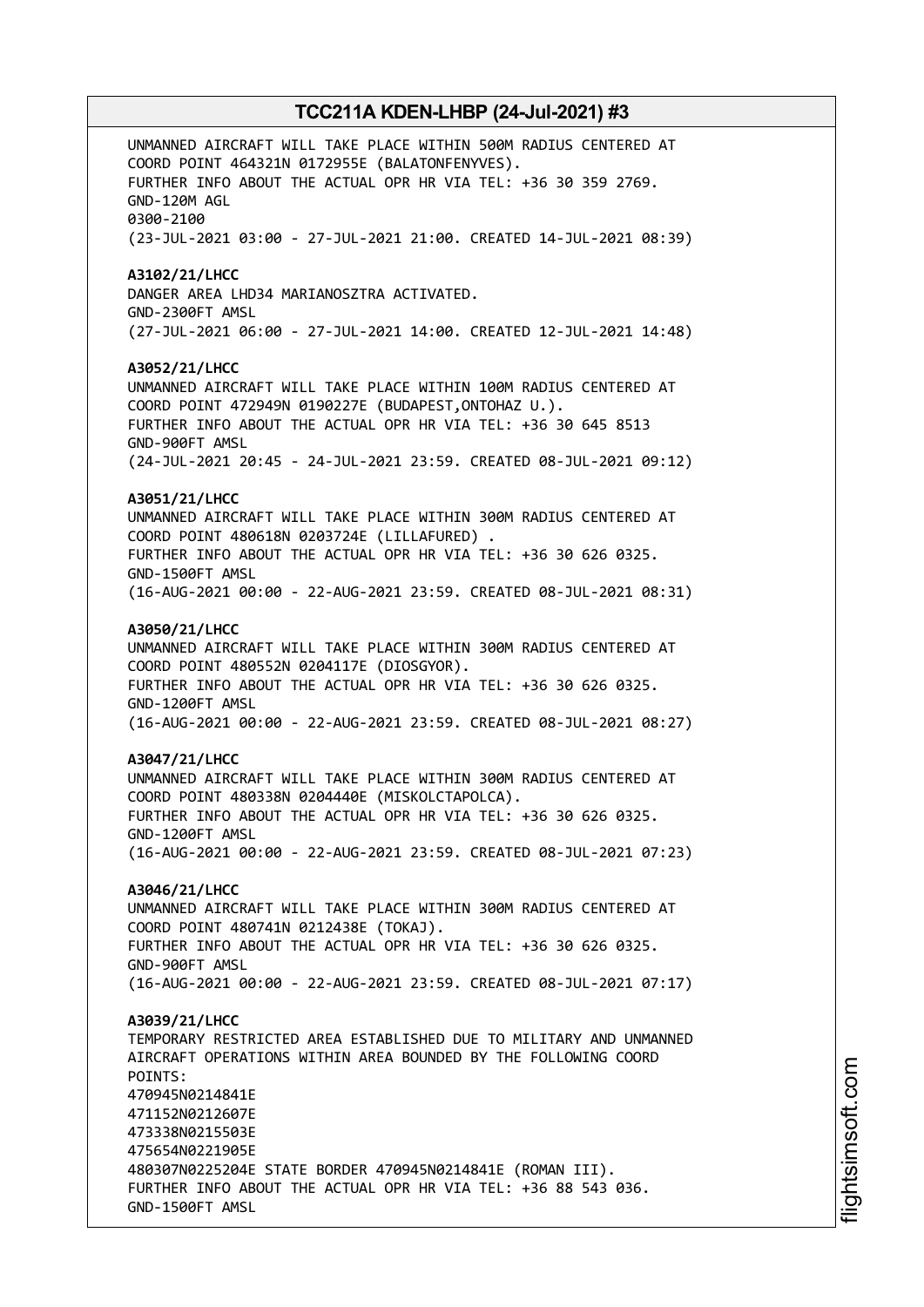(18-JUL-2021 23:00 - 24-JUL-2021 23:00. CREATED 07-JUL-2021 08:47) **A3038/21/LHCC** UNMANNED AIRCRAFT WILL TAKE PLACE WITHIN AREA BOUNDED BY THE FOLLOWING COORD POINTS: 473954N0190446E 474003N0190443E 474010N0190445E 474011N0190441E 474003N0190440E 473953N0190443E 473954N0190446E (SZENTENDRE). FURTHER INFO ABOUT THE ACTUAL OPR HR VIA TEL: +36 30 292 3519. GND-800FT AMSL 0600-1800 (19-JUL-2021 06:00 - 25-JUL-2021 18:00. CREATED 07-JUL-2021 08:44) **A3037/21/LHCC** AEROBATICS WILL TAKE PLACE WITHIN 750M RADIUS CENTERED AT COORD POINT 465617N 0175157E (BALATONFURED). FURTHER INFO ABOUT THE ACTUAL OPR HR VIA TEL: +36 88 587 410. GND-2500FT AMSL 0700-1900 (21-JUL-2021 07:00 - 27-JUL-2021 19:00. CREATED 07-JUL-2021 08:41) **A3031/21/LHCC** TEMPORARY RESTRICTED AREA ESTABLISHED DUE TO MILITARY OPERATIONS WITHIN 13000M RADIUS CENTERED AT COORD POINT 472157N 0170846E(KENYERI). FURTHER INFO ABOUT THE ACTUAL OPR HR VIA TEL: + 36 30 857 5673. GND-3500FT AMSL (26-AUG-2021 00:00 - 01-SEP-2021 23:59. CREATED 06-JUL-2021 12:49) **A3030/21/LHCC** TEMPORARY RESTRICTED AREA ESTABLISHED DUE TO MILITARY OPERATIONS WITHIN 13000M RADIUS CENTERED AT COORD POINT 472157N 0170846E(KENYERI). FURTHER INFO ABOUT THE ACTUAL OPR HR VIA TEL: + 36 30 857 5673. GND-3500FT AMSL (19-AUG-2021 00:00 - 25-AUG-2021 23:59. CREATED 06-JUL-2021 12:48) **A3029/21/LHCC** TEMPORARY RESTRICTED AREA ESTABLISHED DUE TO MILITARY AND UNMANNED ACFT OPERATIONS WITHIN AREA BOUNDED BY THE FOLLOWING COORD POINTS: 463128N0163150E 463851N0164616E 462158N0170416E 460242N0173732E 455347N0175950E 454614N0181508E 455106N0182820E 460013N0184753E 455428N0185004E STATE BORDER 463128N0163150E (HORVAT). FURTHER INFO ABOUT THE ACTUAL OPR HR VIA TEL: +36 88 543 036. GND-1500FT AMSL (06-AUG-2021 23:00 - 12-AUG-2021 23:00. CREATED 06-JUL-2021 12:48)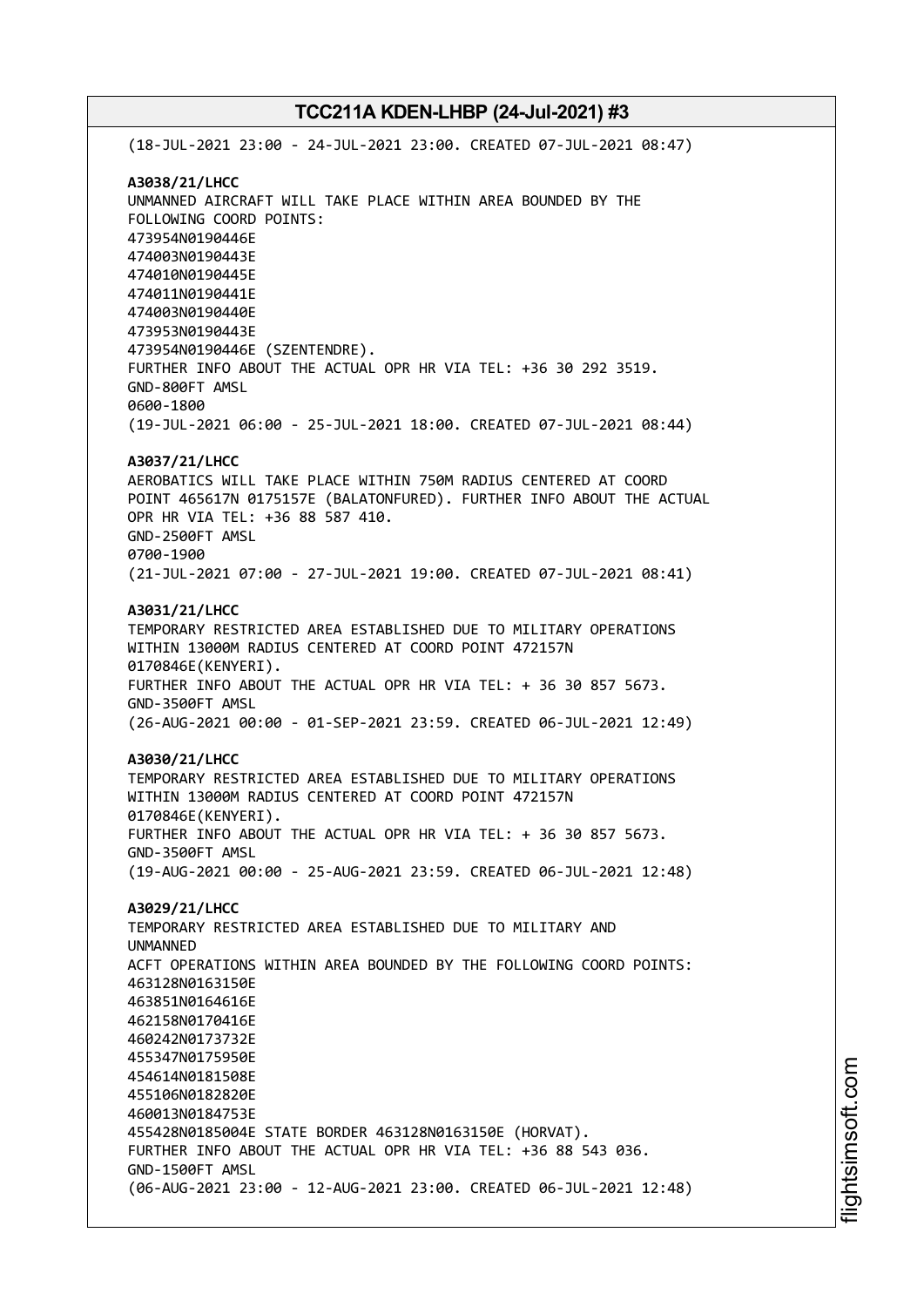**A3027/21/LHCC** TEMPORARY RESTRICTED AREA ESTABLISHED DUE TO MILITARY OPERATIONS WITHIN 13000M RADIUS CENTERED AT COORD POINT 472157N 0170846E(KENYERI). FURTHER INFO ABOUT THE ACTUAL OPR HR VIA TEL: + 36 30 857 5673. GND-3500FT AMSL (05-AUG-2021 00:00 - 11-AUG-2021 23:59. CREATED 06-JUL-2021 12:43) **A3025/21/LHCC** UNMANNED AIRCRAFT WILL TAKE PLACE WITHIN AREA BOUNDED BY THE FOLLOWING COORD POINTS: 473352N0212946E 473325N0213057E 473319N0213134E 473339N0213308E 473508N0213226E 473452N0213003E 473352N0212946E (DEBRECEN, BMW GYAR). FURTHER INFO ABOUT THE ACTUAL OPR HR VIA TEL: +36 20 237 3799. GND-2500FT AMSL 0500-1700 (31-JUL-2021 05:00 - 06-AUG-2021 17:00. CREATED 06-JUL-2021 12:41) **A3024/21/LHCC** UNMANNED AIRCRAFT WILL TAKE PLACE WITHIN AREA BOUNDED BY THE FOLLOWING COORD POINTS: 473352N0212946E 473325N0213057E 473319N0213134E 473339N0213308E 473508N0213226E 473452N0213003E 473352N0212946E (DEBRECEN, BMW GYAR). FURTHER INFO ABOUT THE ACTUAL OPR HR VIA TEL: +36 20 237 3799. GND-2500FT AMSL 0500-1700 (21-AUG-2021 05:00 - 27-AUG-2021 17:00. CREATED 06-JUL-2021 12:35) **A3023/21/LHCC** UNMANNED AIRCRAFT WILL TAKE PLACE WITHIN AREA BOUNDED BY THE FOLLOWING COORD POINTS: 473352N0212946E 473325N0213057E 473319N0213134E 473339N0213308E 473508N0213226E 473452N0213003E 473352N0212946E (DEBRECEN, BMW GYAR). FURTHER INFO ABOUT THE ACTUAL OPR HR VIA TEL: +36 20 237 3799. GND-2500FT AMSL 0500-1700 (07-AUG-2021 05:00 - 13-AUG-2021 17:00. CREATED 06-JUL-2021 12:34) **A3020/21/LHCC** UNMANNED AIRCRAFT WILL TAKE PLACE WITHIN AREA BOUNDED BY THE FOLLOWING COORD POINTS: 473352N0212946E 473325N0213057E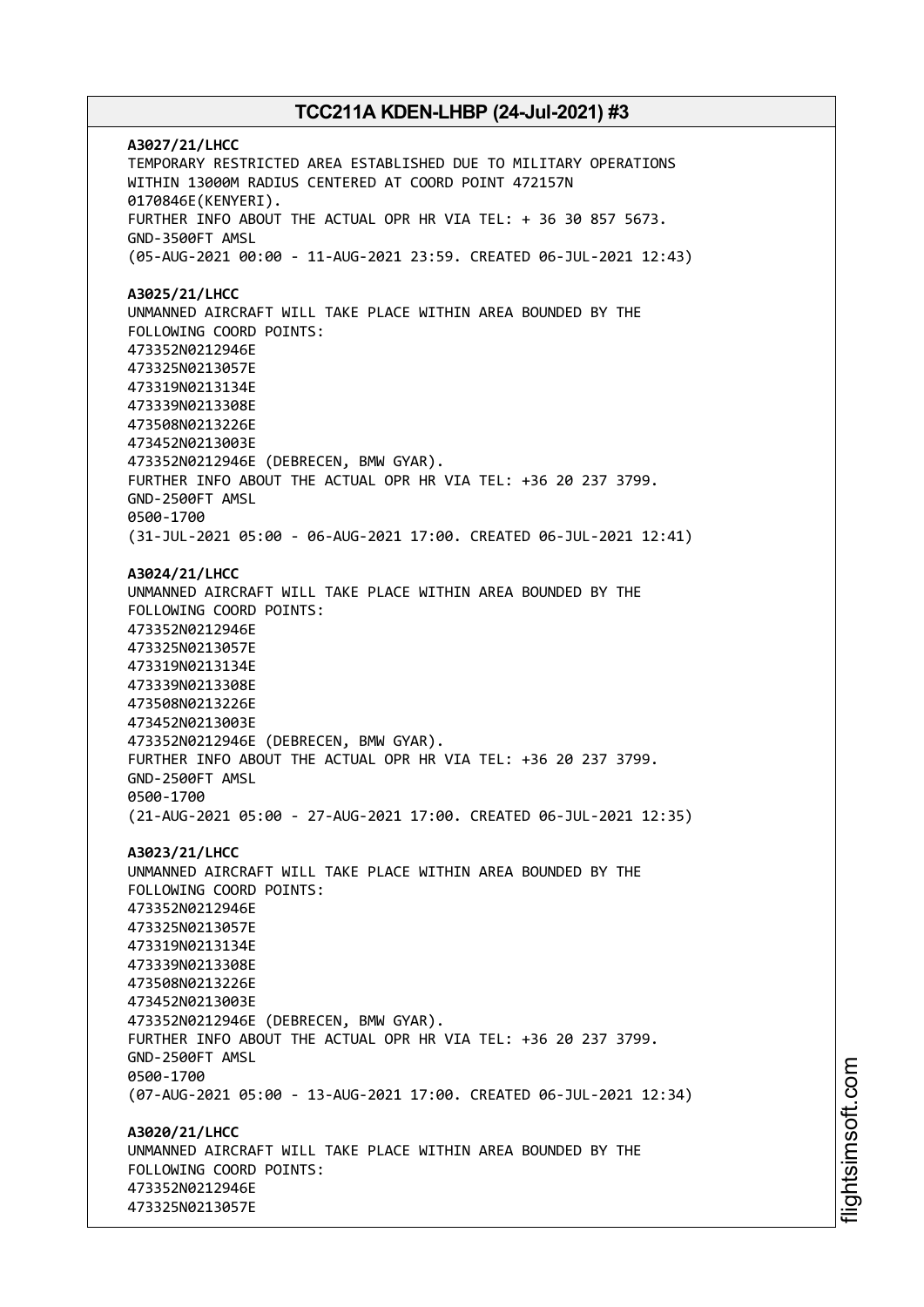473319N0213134E 473339N0213308E 473508N0213226E 473452N0213003E 473352N0212946E (DEBRECEN, BMW GYAR). FURTHER INFO ABOUT THE ACTUAL OPR HR VIA TEL: +36 20 237 3799. GND-2500FT AMSL 0500-1700 (14-AUG-2021 05:00 - 20-AUG-2021 17:00. CREATED 06-JUL-2021 12:31) **A3018/21/LHCC** UNMANNED AIRCRAFT WILL TAKE PLACE WITHIN AREA BOUNDED BY THE FOLLOWING COORD POINTS: 470743N0174824E 471109N0180203E 471039N0181855E 471854N0181653E 471839N0181457E 471925N0181446E 471252N0174720E 470743N0174824E (MARKO). FURTHER INFO ABOUT THE ACTUAL OPR HR VIA TEL: +36 70 478 5920. GND-4500FT AMSL 0300-1900 (26-JUL-2021 03:00 - 01-AUG-2021 19:00. CREATED 06-JUL-2021 12:27) **A3017/21/LHCC** UNMANNED AIRCRAFT WILL TAKE PLACE WITHIN AREA BOUNDED BY THE FOLLOWING COORD POINTS: 474455N0180628E 474435N0180837E 474403N0180815E 474434N0180612E 474455N0180628E (KOMAROM). FURTHER INFO ABOUT THE ACTUAL OPR HR VIA TEL: +36 20 580 8519. GND-1500FT AMSL 0300-1900 (19-JUL-2021 03:00 - 25-JUL-2021 19:00. CREATED 06-JUL-2021 12:26) **A3016/21/LHCC** UNMANNED AIRCRAFT WILL TAKE PLACE WITHIN AREA BOUNDED BY THE FOLLOWING COORD POINTS: 472609N0184417E 472614N0184408E 472620N0184428E 472619N0184430E 472609N0184417E (ETYEK). FURTHER INFO ABOUT THE ACTUAL OPR HR VIA TEL: +36 30 233 3621. GND-1500FT AMSL (31-JUL-2021 10:00 - 31-JUL-2021 22:00. CREATED 06-JUL-2021 12:25) **A3015/21/LHCC** UNMANNED AIRCRAFT, AEROBATICS, AIR DISPLAY AND MISSILE, ROCKET FIRING WILL TAKE PLACE WITHIN AREA BOUNDED BY THE FOLLOWING COORD POINTS: 461500N0200000E 461217N0200526E 461718N0200722E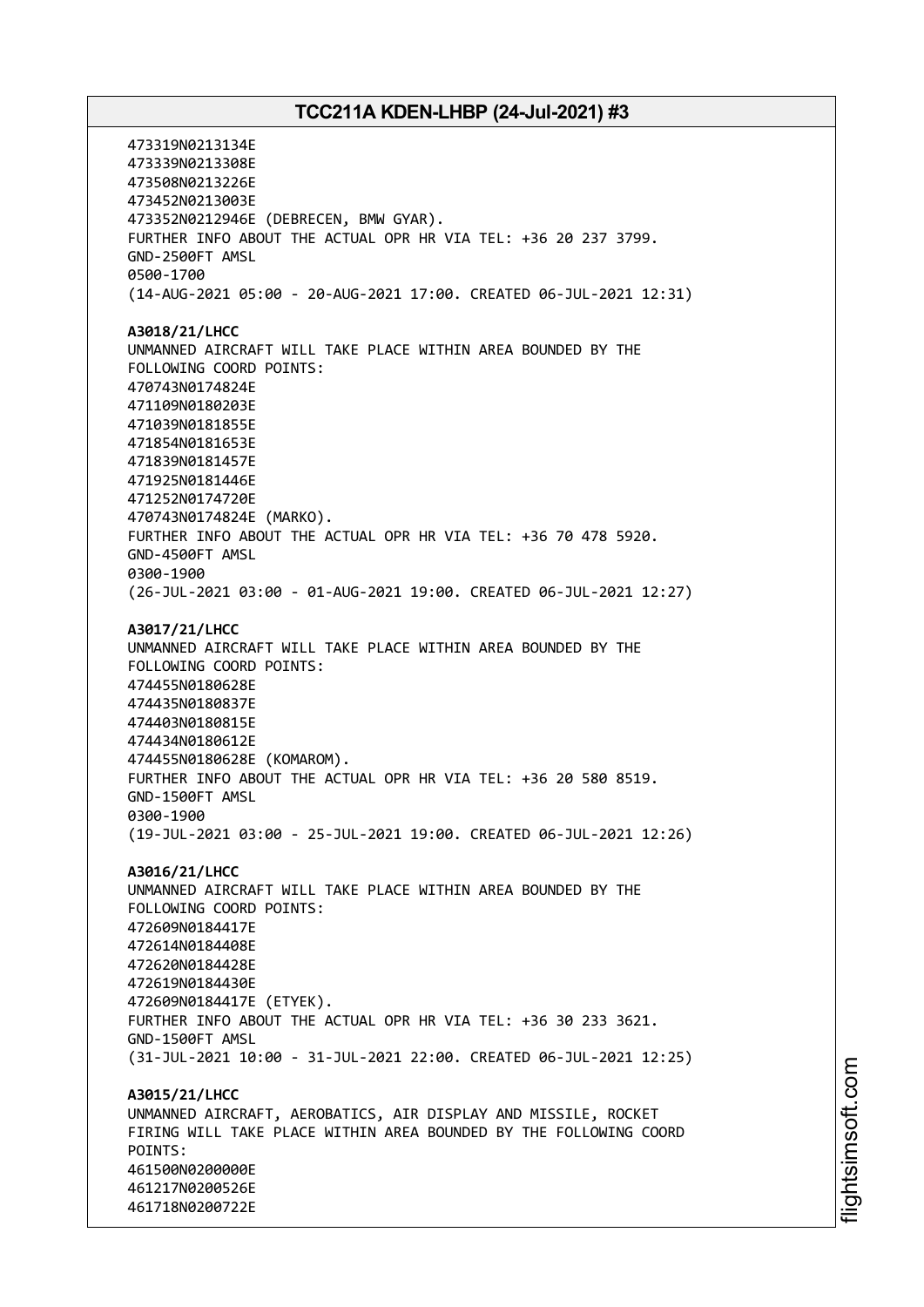461721N0200000E 461500N0200000E (SZEGED, REPULOTER). FURTHER INFO ABOUT THE ACTUAL OPR HR VIA TEL: +36 30 967 7064. GND-FL135 0500-2200 (24-JUL-2021 05:00 - 30-JUL-2021 22:00. CREATED 06-JUL-2021 12:25) **A3014/21/LHCC** UNMANNED AIRCRAFT WILL TAKE PLACE WITHIN AREA BOUNDED BY THE FOLLOWING COORD POINTS: 455249N0183153E 455637N0183042E 455645N0183242E 455433N0183308E 455433N0183406E 455545N0183408E 455425N0183522E 455249N0183153E (MAROK). FURTHER INFO ABOUT THE ACTUAL OPR HR VIA TEL: +36 20 433 3587. GND-800FT AMSL (31-JUL-2021 00:00 - 06-AUG-2021 23:59. CREATED 06-JUL-2021 12:24) **A3013/21/LHCC** UNMANNED AIRCRAFT WILL TAKE PLACE WITHIN AREA BOUNDED BY THE FOLLOWING COORD POINTS: 455249N0183153E 455637N0183042E 455645N0183242E 455433N0183308E 455433N0183406E 455545N0183408E 455425N0183522E 455249N0183153E (MAROK). FURTHER INFO ABOUT THE ACTUAL OPR HR VIA TEL: +36 20 433 3587. GND-800FT AMSL (24-JUL-2021 00:00 - 30-JUL-2021 23:59. CREATED 06-JUL-2021 12:23) **A3012/21/LHCC** UNMANNED AIRCRAFT WILL TAKE PLACE WITHIN AREA BOUNDED BY THE FOLLOWING COORD POINTS: 463056N0184613E 463325N0185237E 463317N0185257E 463223N0185323E 463220N0185445E 463158N0185538E 463158N0185618E 463149N0185618E 463159N0185311E 462923N0185414E 463056N0184613E (PAKS - KALOCSA). FURTHER INFO ABOUT THE ACTUAL OPR HR VIA TEL: +36 20 480 8811. GND-800FT AMSL 0400-2000 (01-AUG-2021 04:00 - 07-AUG-2021 20:00. CREATED 06-JUL-2021 12:23) **A3011/21/LHCC**

UNMANNED AIRCRAFT WILL TAKE PLACE WITHIN AREA BOUNDED BY THE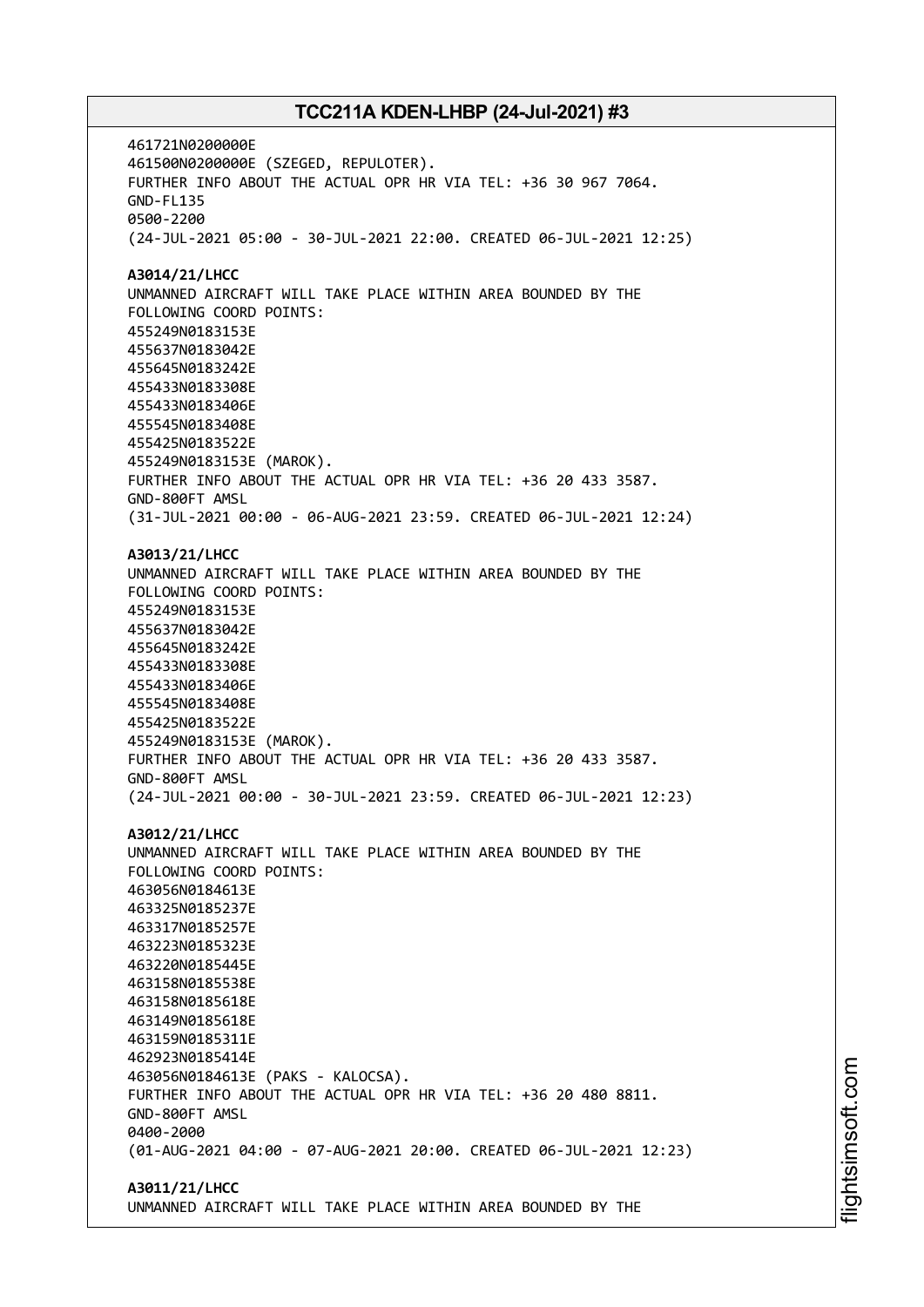FOLLOWING COORD POINTS: 463056N0184613E 463325N0185237E 463317N0185257E 463223N0185323E 463220N0185445E 463158N0185538E 463158N0185618E 463149N0185618E 463159N0185311E 462923N0185414E 463056N0184613E (PAKS - KALOCSA). FURTHER INFO ABOUT THE ACTUAL OPR HR VIA TEL: +36 20 480 8811. GND-800FT AMSL 0400-2000 (25-JUL-2021 04:00 - 31-JUL-2021 20:00. CREATED 06-JUL-2021 12:22) **A3010/21/LHCC** UNMANNED AIRCRAFT WILL TAKE PLACE WITHIN AREA BOUNDED BY THE FOLLOWING COORD POINTS: 465902N0173609E 465923N0174002E 470133N0173649E 465902N0173609E(TALIANDOROGD). FURTHER INFO ABOUT THE ACTUAL OPR HR VIA TEL: +36 70 642 3911. GND-1500FT AMSL 0300-1800 (16-AUG-2021 03:00 - 22-AUG-2021 18:00. CREATED 06-JUL-2021 12:21) **A3009/21/LHCC** UNMANNED AIRCRAFT WILL TAKE PLACE WITHIN AREA BOUNDED BY THE FOLLOWING COORD POINTS: 465902N0173609E 465923N0174002E 470133N0173649E 465902N0173609E(TALIANDOROGD). FURTHER INFO ABOUT THE ACTUAL OPR HR VIA TEL: +36 70 642 3911. GND-1500FT AMSL 0300-1900 (26-JUL-2021 03:00 - 01-AUG-2021 19:00. CREATED 06-JUL-2021 12:20) **A3008/21/LHCC** UNMANNED AIRCRAFT WILL TAKE PLACE WITHIN 2900M RADIUS CENTERED AT COORD POINT 470814N 0184033E (ZICHYUJFALU). FURTHER INFO ABOUT THE ACTUAL OPR HR VIA TEL: +36 30 412 2504. GND-1000FT AMSL (24-JUL-2021 00:00 - 30-JUL-2021 23:59. CREATED 06-JUL-2021 12:20) **A3005/21/LHCC** UNMANNED AIRCRAFT WILL TAKE PLACE WITHIN AREA BOUNDED BY THE FOLLOWING COORD POINTS: 472444N0185709E 472551N0185541E 472605N0185606E 472508N0185802E 472444N0185709E (TOROKBALINT). FURTHER INFO ABOUT THE ACTUAL OPR HR VIA TEL: +36 70 7081066. GND-1000FT AMSL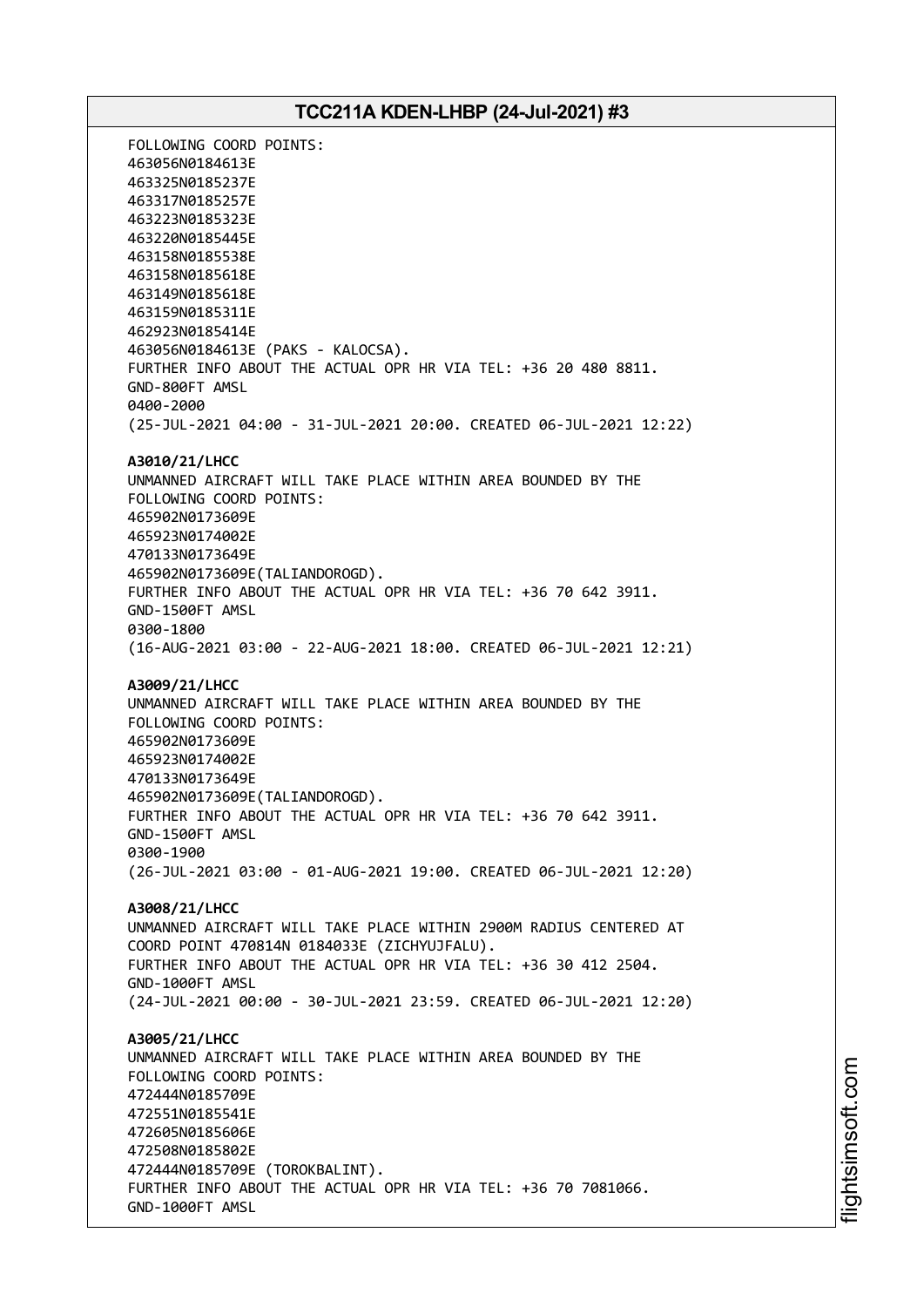01-16 0800-2000,17 0900-2000,18-30 0800-2000 (06-JUL-2021 06:59 - 30-JUL-2021 20:00. CREATED 06-JUL-2021 07:48) **A2989/21/LHCC** TEMPORARY RESTRICTED AREA ESTABLISHED DUE TO MILITARY OPERATIONS WITHIN 13000M RADIUS CENTERED AT COORD POINT 472157N 0170846E(KENYERI). FURTHER INFO ABOUT THE ACTUAL OPR HR VIA TEL: + 36 30 857 5673. GND-3500FT AMSL (12-AUG-2021 00:00 - 18-AUG-2021 23:59. CREATED 03-JUL-2021 13:18) **A2987/21/LHCC** TEMPORARY RESTRICTED AREA ESTABLISHED DUE TO MILITARY OPERATIONS WITHIN 13000M RADIUS CENTERED AT COORD POINT 472157N 0170846E(KENYERI). FURTHER INFO ABOUT THE ACTUAL OPR HR VIA TEL: + 36 30 857 5673. GND-3500FT AMSL (29-JUL-2021 00:00 - 04-AUG-2021 23:59. CREATED 03-JUL-2021 13:03) **A2978/21/LHCC** UNMANNED AIRCRAFT WILL TAKE PLACE WITHIN AREA BOUNDED BY THE FOLLOWING COORD POINTS: 455249N0183153E 455637N0183042E 455645N0183242E 455433N0183308E 455433N0183406E 455545N0183408E 455425N0183522E 455249N0183153E (MAROK). FURTHER INFO ABOUT THE ACTUAL OPR HR VIA TEL: +36 20 433 3587. GND-800FT AMSL (07-AUG-2021 00:00 - 13-AUG-2021 23:59. CREATED 02-JUL-2021 19:51) **A2977/21/LHCC** UNMANNED AIRCRAFT WILL TAKE PLACE WITHIN AREA BOUNDED BY THE FOLLOWING COORD POINTS: 455249N0183153E 455637N0183042E 455645N0183242E 455433N0183308E 455433N0183406E 455545N0183408E 455425N0183522E 455249N0183153E (MAROK). FURTHER INFO ABOUT THE ACTUAL OPR HR VIA TEL: +36 20 433 3587. GND-800FT AMSL (14-AUG-2021 00:00 - 20-AUG-2021 23:59. CREATED 02-JUL-2021 19:45) **A2976/21/LHCC** UNMANNED AIRCRAFT WILL TAKE PLACE WITHIN AREA BOUNDED BY THE FOLLOWING COORD POINTS: 474001N0190443E 474002N0190426E 474011N0190429E 474010N0190445E 474001N0190443E (SZENTENDRE). FURTHER INFO ABOUT THE ACTUAL OPR HR VIA TEL: +36 30 626 0325.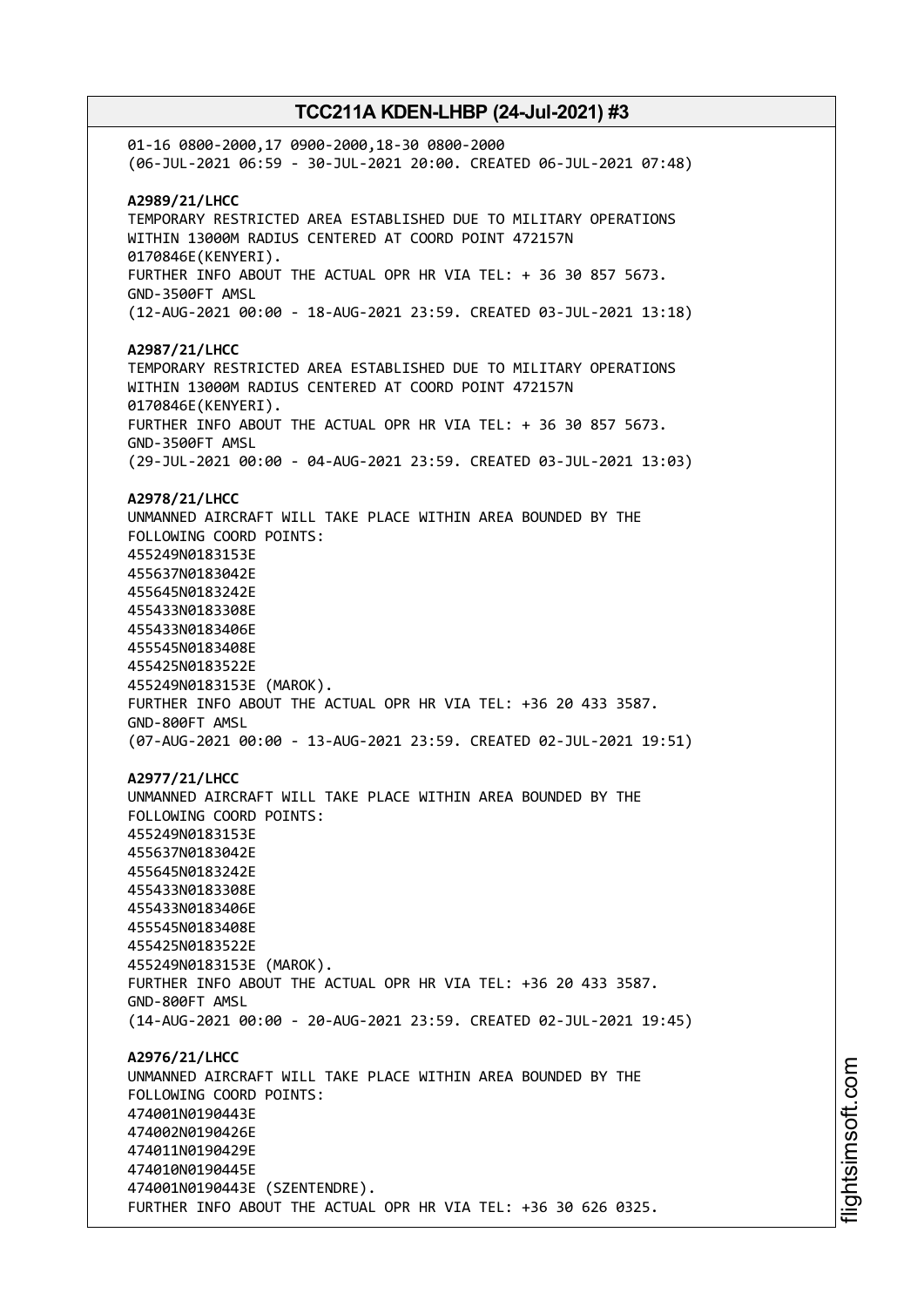GND-900FT AMSL (02-AUG-2021 00:00 - 08-AUG-2021 23:59. CREATED 02-JUL-2021 19:38) **A2970/21/LHCC** TEMPORARY RESTRICTED AREA ESTABLISHED DUE TO POLICE OPERATIONS AND UNMANNED AIRCRAFT OPERATIONS WITHIN AREA BOUNDED BY THE FOLLOWING COORD POINTS: 475843N0222828E 480307N0225204E STATE BORDER 482401N0220925E 482307N0220906E 481305N0220456E 475953N0220450E 475705N0221858E 475843N0222828E (MAGYAR-UKRAN HATARSZAKASZ). FURTHER INFO ABOUT THE ACTUAL OPR HR VIA TEL: +36 20 267 4757. GND-1500FT AMSL (10-AUG-2021 00:00 - 16-AUG-2021 23:59. CREATED 02-JUL-2021 18:47) **A2969/21/LHCC** TEMPORARY RESTRICTED AREA ESTABLISHED DUE TO POLICE OPERATIONS AND UNMANNED AIRCRAFT OPERATIONS WITHIN AREA BOUNDED BY THE FOLLOWING COORD POINTS: 475843N0222828E 480307N0225204E STATE BORDER 482401N0220925E 482307N0220906E 481305N0220456E 475953N0220450E 475705N0221858E 475843N0222828E (MAGYAR-UKRAN HATARSZAKASZ). FURTHER INFO ABOUT THE ACTUAL OPR HR VIA TEL: +36 20 267 4757. GND-1500FT AMSL (03-AUG-2021 00:00 - 09-AUG-2021 23:59. CREATED 02-JUL-2021 18:42) **A2964/21/LHCC** UNMANNED AIRCRAFT WILL TAKE PLACE WITHIN 150M RADIUS CENTERED AT COORD POINT 473452N 0190817E (BUDAPEST, FELSOKERT UTCA). FURTHER INFO ABOUT THE ACTUAL OPR HR VIA TEL: +36 70 257 2282. GND-1100FT AMSL (23-AUG-2021 00:00 - 29-AUG-2021 23:59. CREATED 02-JUL-2021 15:57) **A2963/21/LHCC** UNMANNED AIRCRAFT WILL TAKE PLACE WITHIN 150M RADIUS CENTERED AT COORD POINT 473452N 0190817E (BUDAPEST, FELSOKERT UTCA). FURTHER INFO ABOUT THE ACTUAL OPR HR VIA TEL: +36 70 257 2282. GND-1100FT AMSL (30-AUG-2021 00:00 - 05-SEP-2021 23:59. CREATED 02-JUL-2021 15:54) **A2962/21/LHCC** UNMANNED AIRCRAFT WILL TAKE PLACE WITHIN AREA BOUNDED BY THE FOLLOWING COORD POINTS: 462536N0174632E 462523N0174636E 462520N0174618E 462510N0174612E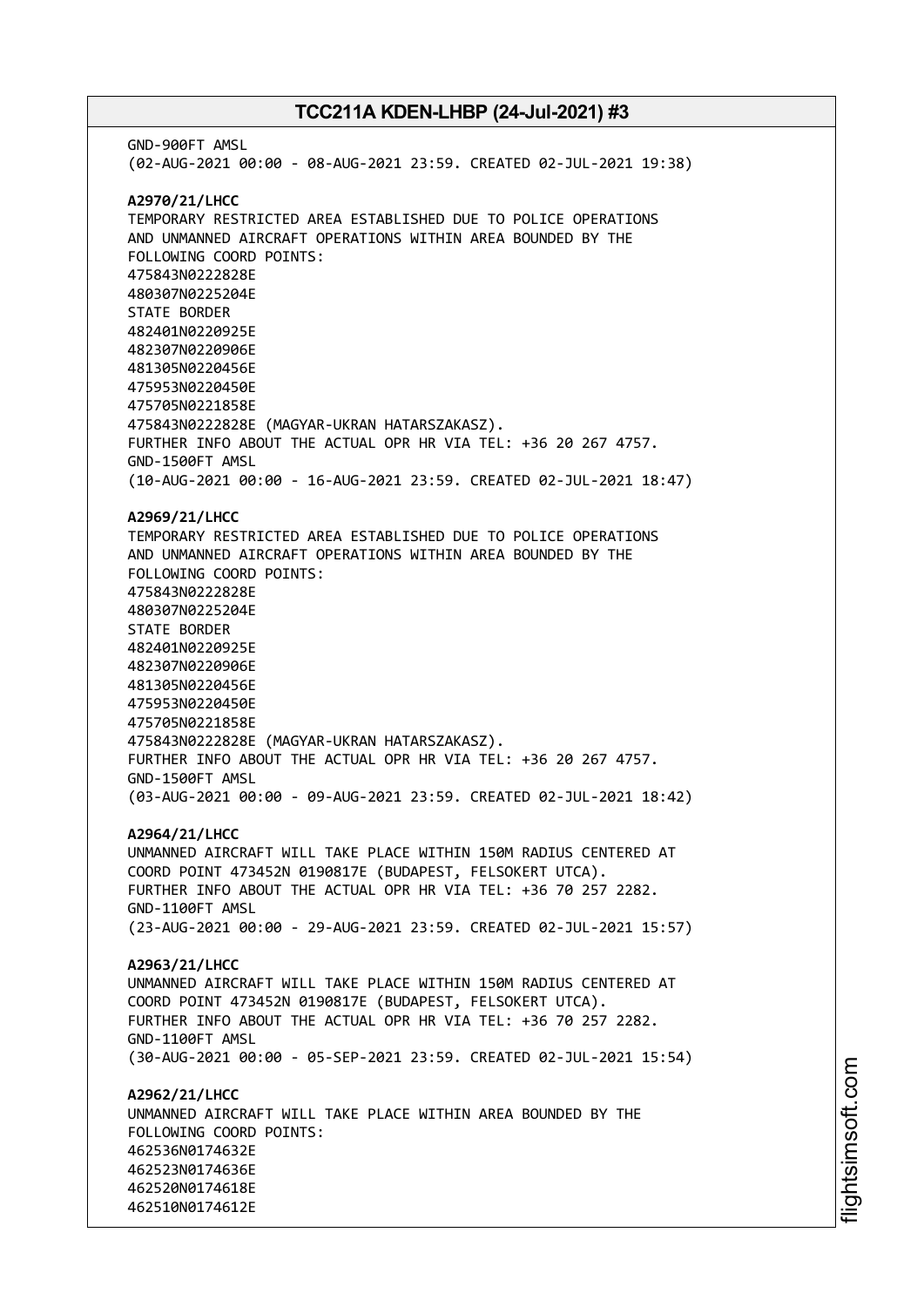462353N0174642E 462346N0174624E 462509N0174556E 462530N0174605E 462536N0174632E (KAPOSVAR). FURTHER INFO ABOUT THE ACTUAL OPR HR VIA TEL: +36 20 433 3587. GND-800FT AMSL 0300-2100 (21-JUL-2021 03:00 - 27-JUL-2021 21:00. CREATED 02-JUL-2021 15:53) **A2959/21/LHCC** UNMANNED AIRCRAFT WILL TAKE PLACE WITHIN 1000M RADIUS CENTERED AT COORD POINT 465320N 0165016E (SAGOD). FURTHER INFO ABOUT THE ACTUAL OPR HR VIA TEL: +36 20 747 2397. GND-1000FT AMSL 0500-2000 (22-JUL-2021 05:00 - 28-JUL-2021 20:00. CREATED 02-JUL-2021 15:22) **A2958/21/LHCC** UNMANNED AIRCRAFT WILL TAKE PLACE WITHIN AREA BOUNDED BY THE FOLLOWING COORD POINTS: 474718N0185714E 474703N0185833E 474744N0185909E 474751N0185832E 474732N0185815E 474725N0185721E 474718N0185714E (NAGYMAROS). FURTHER INFO ABOUT THE ACTUAL OPR HR VIA TEL: +36 30 626 0325. GND-1500FT AMSL (02-AUG-2021 00:00 - 08-AUG-2021 23:59. CREATED 02-JUL-2021 15:21) **A2957/21/LHCC** UNMANNED AIRCRAFT WILL TAKE PLACE WITHIN 2600M RADIUS CENTERED AT COORD POINT 465306N 0164717E (ZALAEGERSZEG REPULOTER). FURTHER INFO ABOUT THE ACTUAL OPR HR VIA TEL: +36 70 318 7378. GND-2500FT AMSL 0400-1900 (30-JUL-2021 04:00 - 05-AUG-2021 19:00. CREATED 02-JUL-2021 15:18) **A2956/21/LHCC** UNMANNED AIRCRAFT WILL TAKE PLACE WITHIN AREA BOUNDED BY THE FOLLOWING COORD POINTS: 465119N0194136E 465206N0194109E 465216N0194147E 465130N0194216E 465119N0194136E (KECSKEMET). FURTHER INFO ABOUT THE ACTUAL OPR HR VIA TEL: +36 70 270 4578. GND-1300FT AMSL 0600-1800 (29-JUL-2021 06:00 - 04-AUG-2021 18:00. CREATED 02-JUL-2021 15:16) **A2955/21/LHCC** UNMANNED AIRCRAFT WILL TAKE PLACE WITHIN 500M RADIUS CENTERED AT COORD POINT 465312N 0175300E (TIHANY). FURTHER INFO ABOUT THE ACTUAL OPR HR VIA TEL: +36 30 255 7277. GND-1000FT AMSL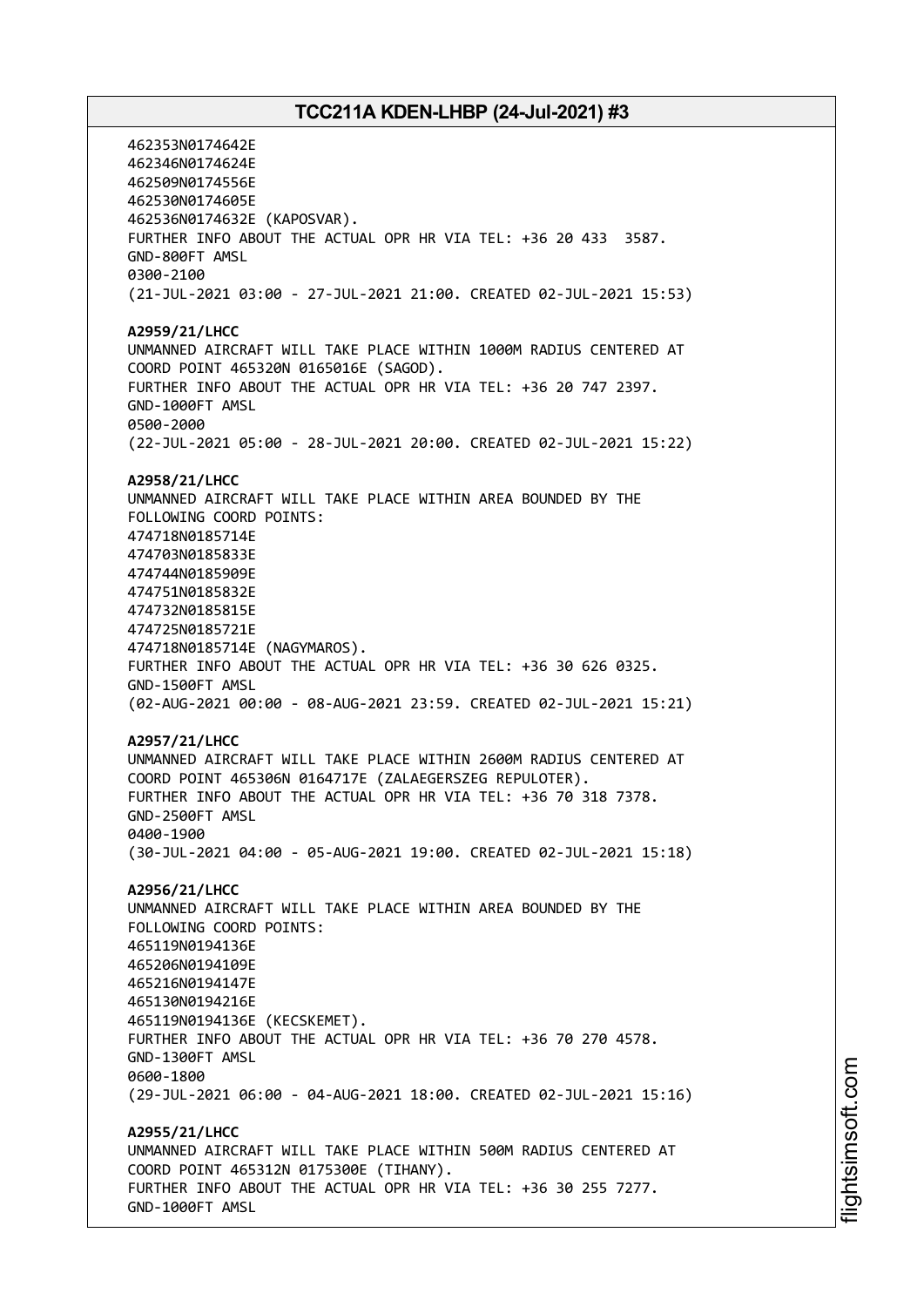0500-1800 (25-JUL-2021 05:00 - 31-JUL-2021 18:00. CREATED 02-JUL-2021 15:13) **A2954/21/LHCC** UNMANNED AIRCRAFT WILL TAKE PLACE WITHIN AREA BOUNDED BY THE FOLLOWING COORD POINTS: 473352N0212946E 473325N0213057E 473319N0213134E 473339N0213308E 473508N0213226E 473452N0213003E 473352N0212946E (DEBRECEN). FURTHER INFO ABOUT THE ACTUAL OPR HR VIA TEL: +36 20 237 3799. GND-2500FT AMSL 0500-1700 (24-JUL-2021 05:00 - 30-JUL-2021 17:00. CREATED 02-JUL-2021 15:10) **A2953/21/LHCC** UNMANNED AIRCRAFT WILL TAKE PLACE WITHIN 2600M RADIUS CENTERED AT COORD POINT 465306N 0164717E (ZALAEGERSZEG REPULOTER). FURTHER INFO ABOUT THE ACTUAL OPR HR VIA TEL: +36 70 318 7378. GND-2500FT AMSL 0400-1900 (23-JUL-2021 04:00 - 29-JUL-2021 19:00. CREATED 02-JUL-2021 14:49) **A2952/21/LHCC** UNMANNED AIRCRAFT WILL TAKE PLACE WITHIN AREA BOUNDED BY THE FOLLOWING COORD POINTS: 465119N0194136E 465206N0194109E 465216N0194147E 465130N0194216E 465119N0194136E (KECSKEMET). FURTHER INFO ABOUT THE ACTUAL OPR HR VIA TEL: +36 70 270 4578. GND-1300FT AMSL 0600-1800 (22-JUL-2021 06:00 - 28-JUL-2021 18:00. CREATED 02-JUL-2021 14:44) **A2943/21/LHCC** UNMANNED AIRCRAFT WILL TAKE PLACE WITHIN AREA BOUNDED BY THE FOLLOWING COORD POINTS: 472931N0190229E 472955N0190153E 473005N0190235E 472937N0190250E 472931N0190229E (BUDAPEST, BUDAI VAR). FURTHER INFO ABOUT THE ACTUAL OPR HR VIA TEL: +36 30 821 2323. GND-1000FT AMSL 0430-2030 (18-JUL-2021 04:30 - 24-JUL-2021 20:30. CREATED 02-JUL-2021 13:38) **A2937/21/LHCC** UNMANNED AIRCRAFT WILL TAKE PLACE WITHIN AREA BOUNDED BY THE FOLLOWING COORD POINTS: 473052N0190245E 473129N0190309E 473128N0190348E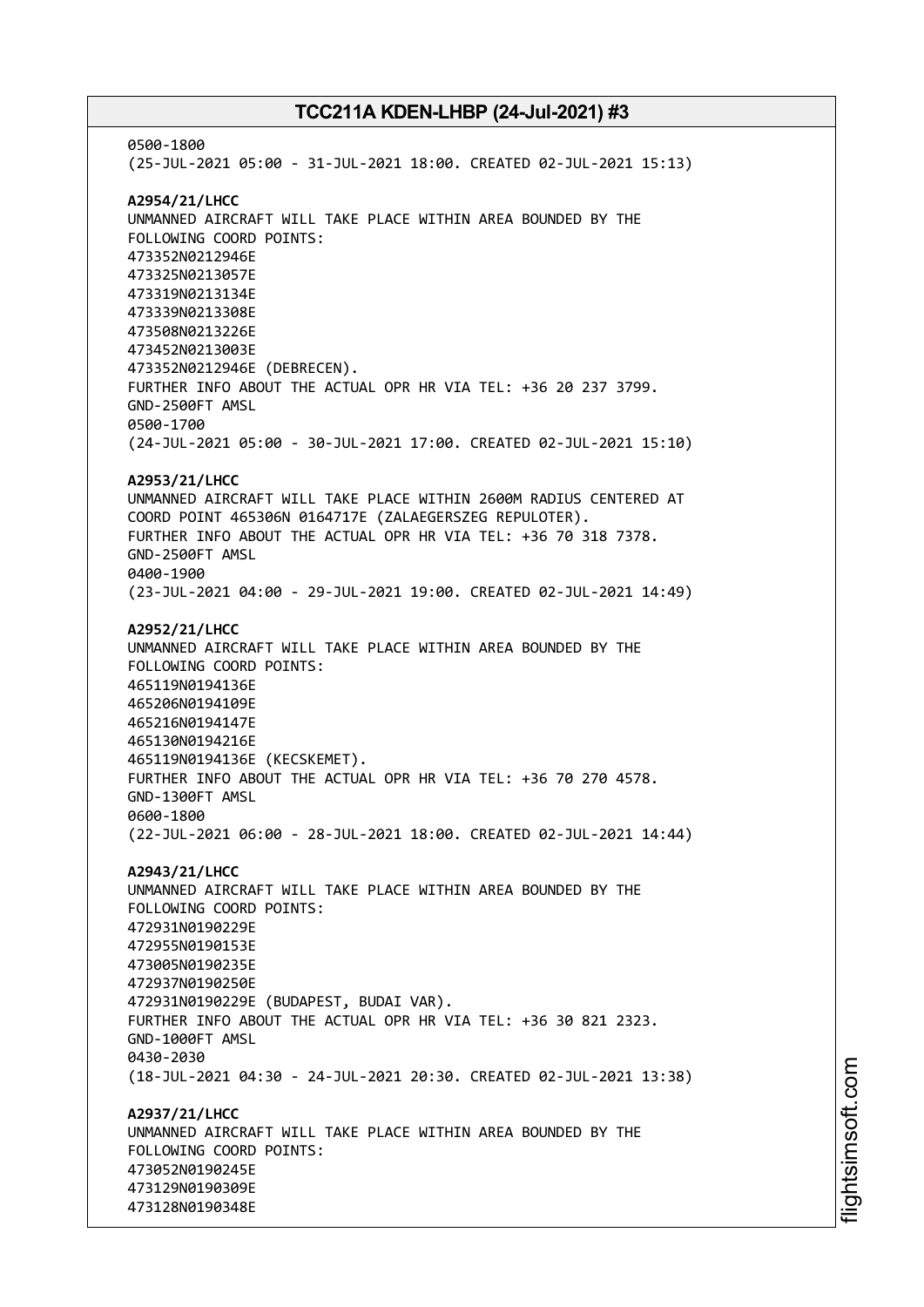473115N0190408E 473041N0190317E 473052N0190245E (BUDAPEST, UJLIPOTVAROS). FURTHER INFO ABOUT THE ACTUAL OPR HR VIA TEL: +36 20 500 1197. GND-1500FT AMSL 0600-2000 (19-JUL-2021 06:00 - 25-JUL-2021 20:00. CREATED 02-JUL-2021 12:49) **A2906/21/LHCC** UNMANNED AIRCRAFT WILL TAKE PLACE WITHIN AREA BOUNDED BY THE FOLLOWING COORD POINTS: 470823N0174057E 470933N0173953E 470813N0174557E 470741N0174509E 470823N0174057E (VAROSLOD). FURTHER INFO ABOUT THE ACTUAL OPR HR VIA TEL: +36 20 961 0631. GND-100M AGL 0400-2100 (26-JUL-2021 04:00 - 30-JUL-2021 21:00. CREATED 01-JUL-2021 17:58) **A2902/21/LHCC** UNMANNED AIRCRAFT WILL TAKE PLACE WITHIN AREA BOUNDED BY THE FOLLOWING COORD POINTS: 472951N0190319E 473008N0190320E 473005N0190244E 472942N0190255E 472951N0190319E (BUDAPEST, JOZSEF ATTILA UTCA). FURTHER INFO ABOUT THE ACTUAL OPR HR VIA TEL: +36 20 366 6661. GND-1500FT AMSL 0600-2200 (12-AUG-2021 06:00 - 15-AUG-2021 22:00. CREATED 01-JUL-2021 15:07) **A2901/21/LHCC** UNMANNED AIRCRAFT AND AEROBATICS WILL TAKE PLACE WITHIN AREA BOUNDED BY THE FOLLOWING COORD POINTS: 473607N0190439E 473447N0191004E 473355N0190601E 473212N0190326E 473200N0190238E 473607N0190439E (MOGYOROD-DRAVA HELIPORT). FURTHER INFO ABOUT THE ACTUAL OPR HR VIA TEL: +36 70 944 4440. GND-1500FT AMSL 0500-1930 (31-JUL-2021 05:00 - 01-AUG-2021 19:30. CREATED 01-JUL-2021 15:06) **A2900/21/LHCC** UNMANNED AIRCRAFT WILL TAKE PLACE WITHIN 300M RADIUS CENTERED AT COORD POINT 482612N 0213724E (SZEPHALOM). FURTHER INFO ABOUT THE ACTUAL OPR HR VIA TEL: +36 30 626 0325. GND-1300FT AMSL (16-AUG-2021 00:00 - 22-AUG-2021 23:59. CREATED 01-JUL-2021 15:05) **A2899/21/LHCC** UNMANNED AIRCRAFT WILL TAKE PLACE WITHIN AREA BOUNDED BY THE FOLLOWING COORD POINTS: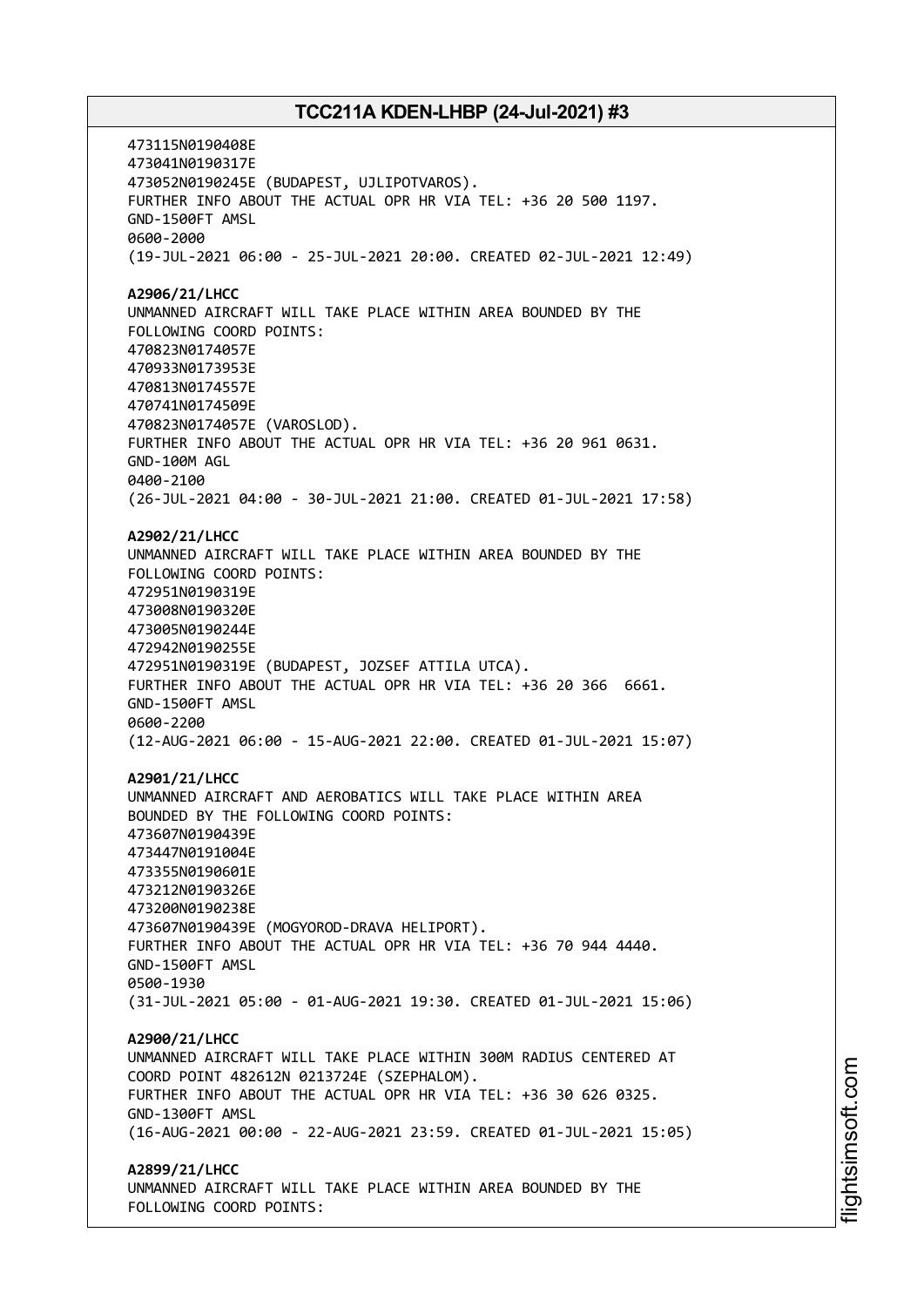481840N0213416E 481849N0213336E 481938N0213410E 481929N0213441E 481840N0213416E (SAROSPATAK). FURTHER INFO ABOUT THE ACTUAL OPR HR VIA TEL: +36 30 626 0325. GND-1400FT AMSL (16-AUG-2021 00:00 - 22-AUG-2021 23:59. CREATED 01-JUL-2021 15:05) **A2898/21/LHCC** UNMANNED AIRCRAFT WILL TAKE PLACE WITHIN AREA BOUNDED BY THE FOLLOWING COORD POINTS: 474547N0180446E 474518N0180522E 474504N0180629E 474433N0180536E 474446N0180502E 474547N0180446E (KOMAROM). FURTHER INFO ABOUT THE ACTUAL OPR HR VIA TEL: +36 70 339 4345. GND-900FT AMSL (16-AUG-2021 00:00 - 22-AUG-2021 23:59. CREATED 01-JUL-2021 15:04) **A2895/21/LHCC** UNMANNED AIRCRAFT WILL TAKE PLACE WITHIN AREA BOUNDED BY THE FOLLOWING COORD POINTS: 455519N0180025E 455431N0181346E 455403N0182426E 455555N0182655E 455113N0182817E 455109N0182808E 454617N0181509E 455348N0175954E 455519N0180025E (SIKLOS). FURTHER INFO ABOUT THE ACTUAL OPR HR VIA TEL: +36 20 356 1407. GND-1000FT AMSL (19-AUG-2021 00:00 - 25-AUG-2021 23:59. CREATED 01-JUL-2021 14:41) **A2894/21/LHCC** UNMANNED AIRCRAFT WILL TAKE PLACE WITHIN AREA BOUNDED BY THE FOLLOWING COORD POINTS: 455519N0180025E 455431N0181346E 455403N0182426E 455555N0182655E 455113N0182817E 455109N0182808E 454617N0181509E 455348N0175954E 455519N0180025E (SIKLOS). FURTHER INFO ABOUT THE ACTUAL OPR HR VIA TEL: +36 20 356 1407. GND-1000FT AMSL (11-AUG-2021 00:00 - 17-AUG-2021 23:59. CREATED 01-JUL-2021 14:40) **A2893/21/LHCC** UNMANNED AIRCRAFT WILL TAKE PLACE WITHIN AREA BOUNDED BY THE FOLLOWING COORD POINTS: 455519N0180025E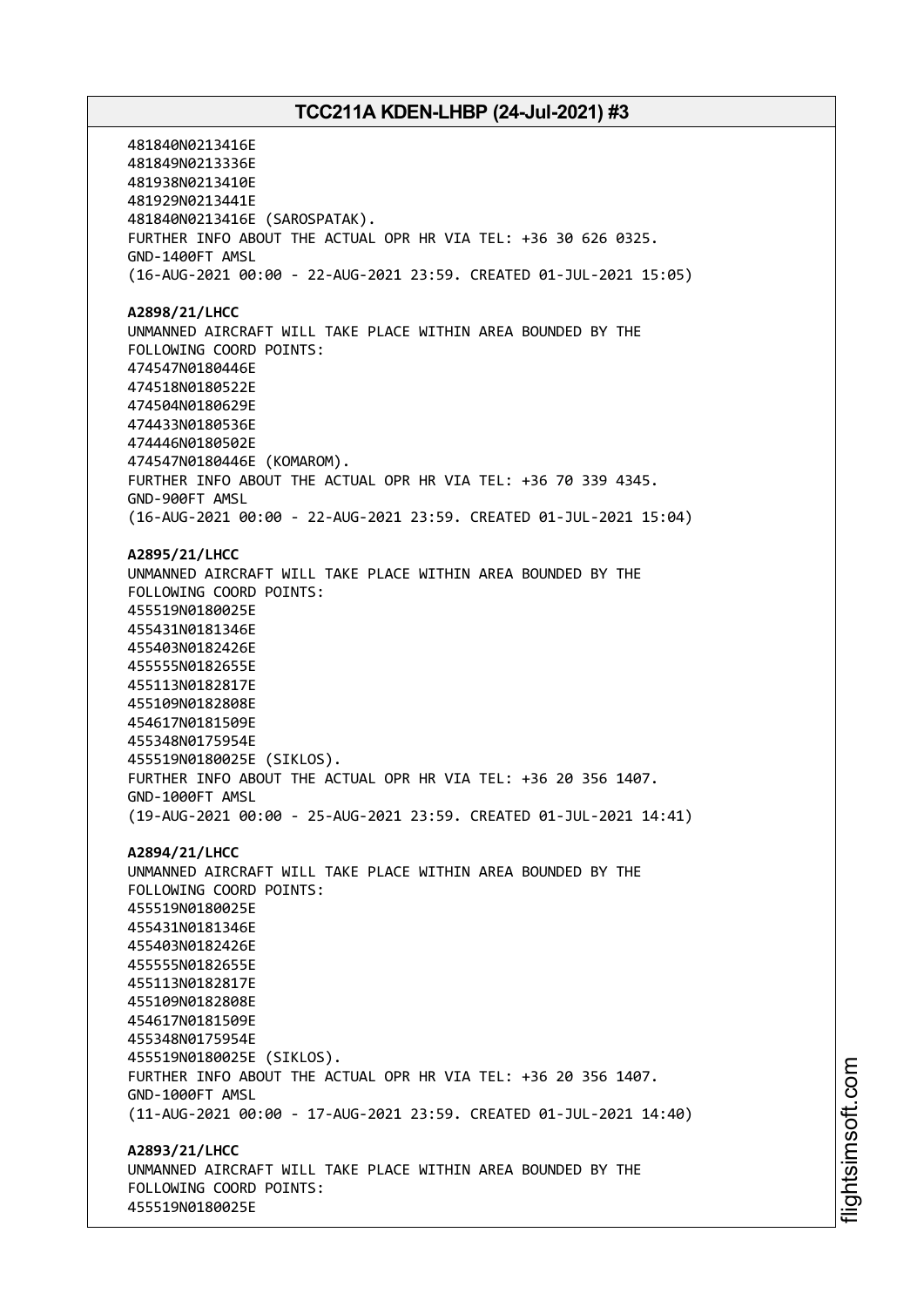455431N0181346E 455403N0182426E 455555N0182655E 455113N0182817E 455109N0182808E 454617N0181509E 455348N0175954E 455519N0180025E (SIKLOS). FURTHER INFO ABOUT THE ACTUAL OPR HR VIA TEL: +36 20 356 1407. GND-1000FT AMSL (02-AUG-2021 00:00 - 08-AUG-2021 23:59. CREATED 01-JUL-2021 14:39) **A2892/21/LHCC** UNMANNED AIRCRAFT WILL TAKE PLACE WITHIN AREA BOUNDED BY THE FOLLOWING COORD POINTS: 473857N0173647E 473725N0173432E 472858N0172809E 472439N0172558E 472103N0172617E 472040N0172917E 472259N0172841E 473046N0173242E 473702N0173529E 473839N0173729E 473857N0173647E (GYOR). FURTHER INFO ABOUT THE ACTUAL OPR HR VIA TEL: +36 20 433 3587. GND-800FT AMSL (02-AUG-2021 00:00 - 08-AUG-2021 23:59. CREATED 01-JUL-2021 14:37) **A2891/21/LHCC** UNMANNED AIRCRAFT WILL TAKE PLACE WITHIN AREA BOUNDED BY THE FOLLOWING COORD POINTS: 465633N0175205E 465840N0175554E 465735N0175714E 465549N0175615E 465534N0175308E 465633N0175205E (BALATONFURED). FURTHER INFO ABOUT THE ACTUAL OPR HR VIA TEL: +36 70 386 1443. GND-700FT AMSL 0200-1800 (09-SEP-2021 02:00 - 12-SEP-2021 18:00. CREATED 01-JUL-2021 14:33) **A2889/21/LHCC** UNMANNED AIRCRAFT WILL TAKE PLACE WITHIN AREA BOUNDED BY THE FOLLOWING COORD POINTS: 474116N0190242E 474155N0190223E 474159N0190257E 474117N0190336E 474116N0190242E(SZENTENDRE, PASZTOR UTCA). FURTHER INFO ABOUT THE ACTUAL OPR HR VIA TEL: +36 30 626 0325. GND-1100FT AMSL (02-AUG-2021 00:00 - 08-AUG-2021 23:59. CREATED 01-JUL-2021 14:04) **A2888/21/LHCC**

UNMANNED AIRCRAFT WILL TAKE PLACE WITHIN AREA BOUNDED BY THE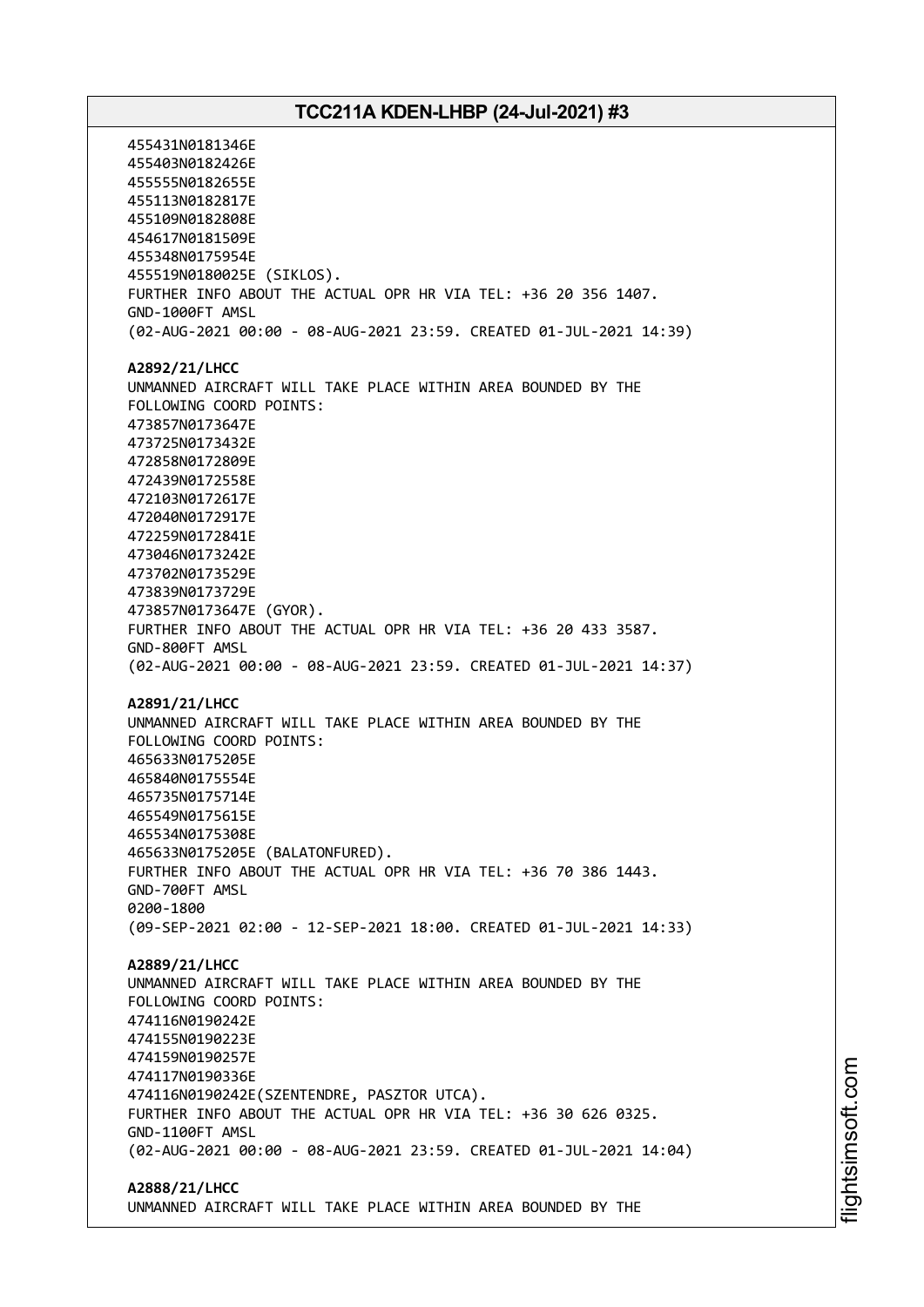FOLLOWING COORD POINTS: 474739N0184430E 474741N0184354E 474809N0184356E 474807N0184438E 474739N0184430E (ESZTERGOM). FURTHER INFO ABOUT THE ACTUAL OPR HR VIA TEL: +36 70 339 4345. GND-1000FT AMSL (16-AUG-2021 00:00 - 22-AUG-2021 23:59. CREATED 01-JUL-2021 13:58) **A2887/21/LHCC** UNMANNED AIRCRAFT WILL TAKE PLACE WITHIN 300M RADIUS CENTERED AT COORD POINT 471128N 0182435E (SZEKESFEHERVAR). FURTHER INFO ABOUT THE ACTUAL OPR HR VIA TEL: +36 30 626 0325. GND-900FT AMSL (09-AUG-2021 00:00 - 15-AUG-2021 23:59. CREATED 01-JUL-2021 13:56) **A2886/21/LHCC** UNMANNED AIRCRAFT WILL TAKE PLACE WITHIN AREA BOUNDED BY THE FOLLOWING COORD POINTS: 474627N0190745E 474644N0190732E 474648N0190744E 474634N0190758E 474627N0190745E (VAC). FURTHER INFO ABOUT THE ACTUAL OPR HR VIA TEL: +36 30 626 0325. GND-900FT AMSL (02-AUG-2021 00:00 - 08-AUG-2021 23:59. CREATED 01-JUL-2021 13:56) **A2885/21/LHCC** UNMANNED AIRCRAFT WILL TAKE PLACE WITHIN 1500M RADIUS CENTERED AT COORD POINT 473310N 0174538E (PANNONHALMA). FURTHER INFO ABOUT THE ACTUAL OPR HR VIA TEL: +36 30 844 7199. GND-2500FT AMSL 0500-2000 (19-JUL-2021 05:00 - 25-JUL-2021 20:00. CREATED 01-JUL-2021 13:55) **A2882/21/LHCC** UNMANNED AIRCRAFT WILL TAKE PLACE WITHIN AREA BOUNDED BY THE FOLLOWING COORD POINTS: 473653N0212147E 473628N0212126E 473324N0213001E 473230N0213504E 473007N0213521E 473107N0213746E 473114N0213740E 473035N0213548E 473241N0213519E 473325N0213056E 473653N0212147E (BALMAZUJVAROS). FURTHER INFO ABOUT THE ACTUAL OPR HR VIA TEL: +36 20 509 4439. GND-1000FT AMSL 0500-1700 (28-JUL-2021 05:00 - 03-AUG-2021 17:00. CREATED 01-JUL-2021 13:50) **A2880/21/LHCC**

UNMANNED AIRCRAFT WILL TAKE PLACE WITHIN AREA BOUNDED BY THE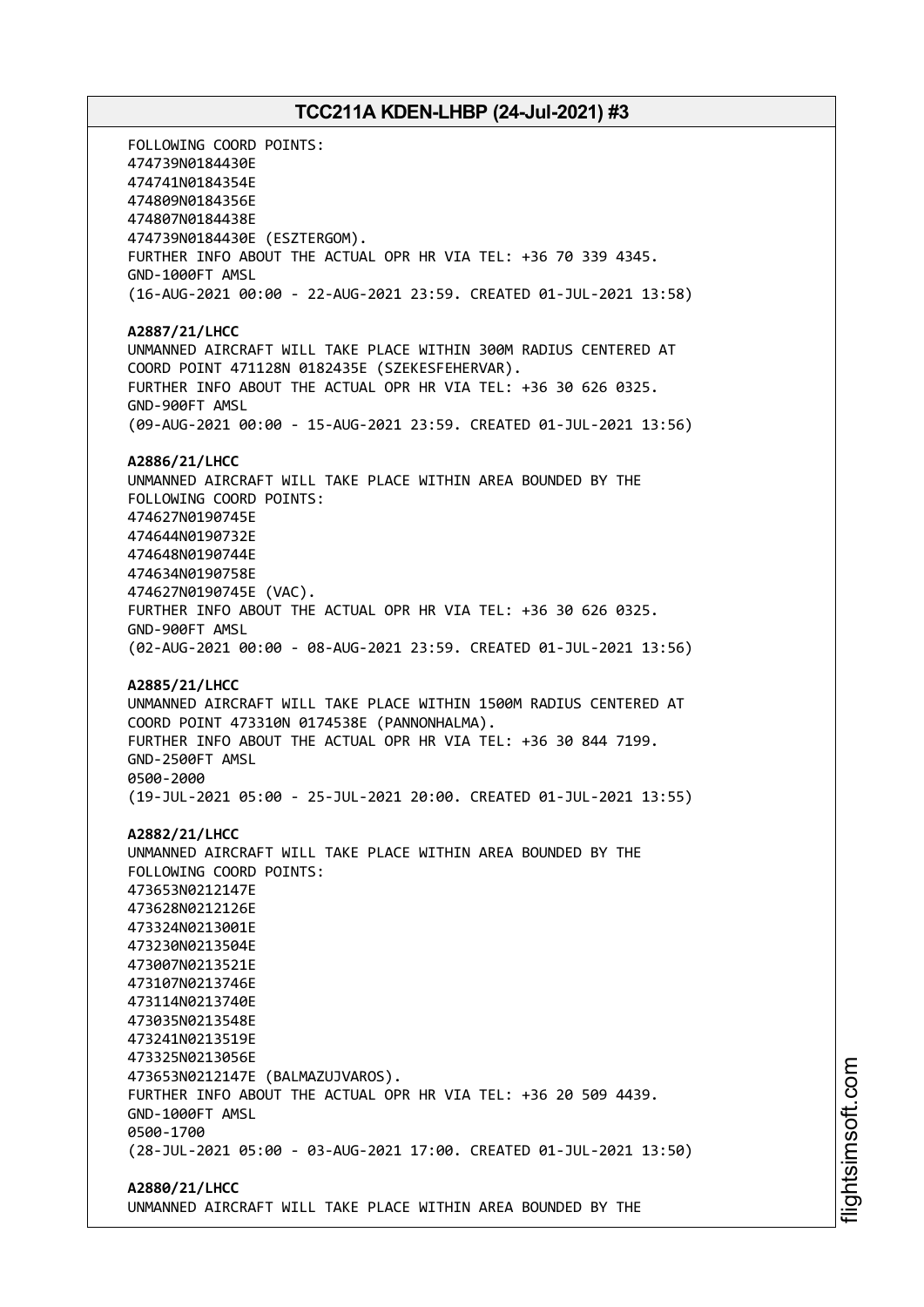FOLLOWING COORD POINTS: 472931N0190229E 472955N0190152E 473005N0190236E 472938N0190250E 472931N0190229E (BUDAPEST, BUDAI VAR). FURTHER INFO ABOUT THE ACTUAL OPR HR VIA TEL: +36 30 529 4973. GND-1500FT AMSL (26-JUL-2021 00:00 - 01-AUG-2021 23:59. CREATED 01-JUL-2021 13:49) **A2879/21/LHCC** UNMANNED AIRCRAFT WILL TAKE PLACE WITHIN AREA BOUNDED BY THE FOLLOWING COORD POINTS: 472026N0172810E 472032N0172834E 472031N0172912E 472002N0172921E 471955N0172801E 471953N0172746E 472013N0172747E 472019N0172750E 472026N0172810E (PAPA). FURTHER INFO ABOUT THE ACTUAL OPR HR VIA TEL: +36 30 936 8060. GND-1500FT AMSL 0200-1900 (26-JUL-2021 02:00 - 01-AUG-2021 19:00. CREATED 01-JUL-2021 13:48) **A2878/21/LHCC** UNMANNED AIRCRAFT WILL TAKE PLACE WITHIN AREA BOUNDED BY THE FOLLOWING COORD POINTS: 472233N0164710E 472247N0164728E 472259N0164742E 472316N0164726E 472340N0164644E 472330N0164628E 472309N0164657E 472258N0164651E 472247N0164635E 472233N0164710E (BUKFURDO). FURTHER INFO ABOUT THE ACTUAL OPR HR VIA TEL: +36 30 936 8060. GND-1000FT AMSL 0200-1900 (26-JUL-2021 02:00 - 01-AUG-2021 19:00. CREATED 01-JUL-2021 13:47) **A2877/21/LHCC** UNMANNED AIRCRAFT WILL TAKE PLACE WITHIN 200M RADIUS CENTERED AT COORD POINT 473027N 0190428E (BUDAPEST, VAROSLIGETI FASOR). FURTHER INFO ABOUT THE ACTUAL OPR HR VIA TEL: +36 20 961 6016. GND-1000FT AMSL 0400-1800 (01-AUG-2021 04:00 - 07-AUG-2021 18:00. CREATED 01-JUL-2021 13:46) **A2876/21/LHCC** UNMANNED AIRCRAFT WILL TAKE PLACE WITHIN AREA BOUNDED BY THE FOLLOWING COORD POINTS: 471339N0183539E 471049N0183603E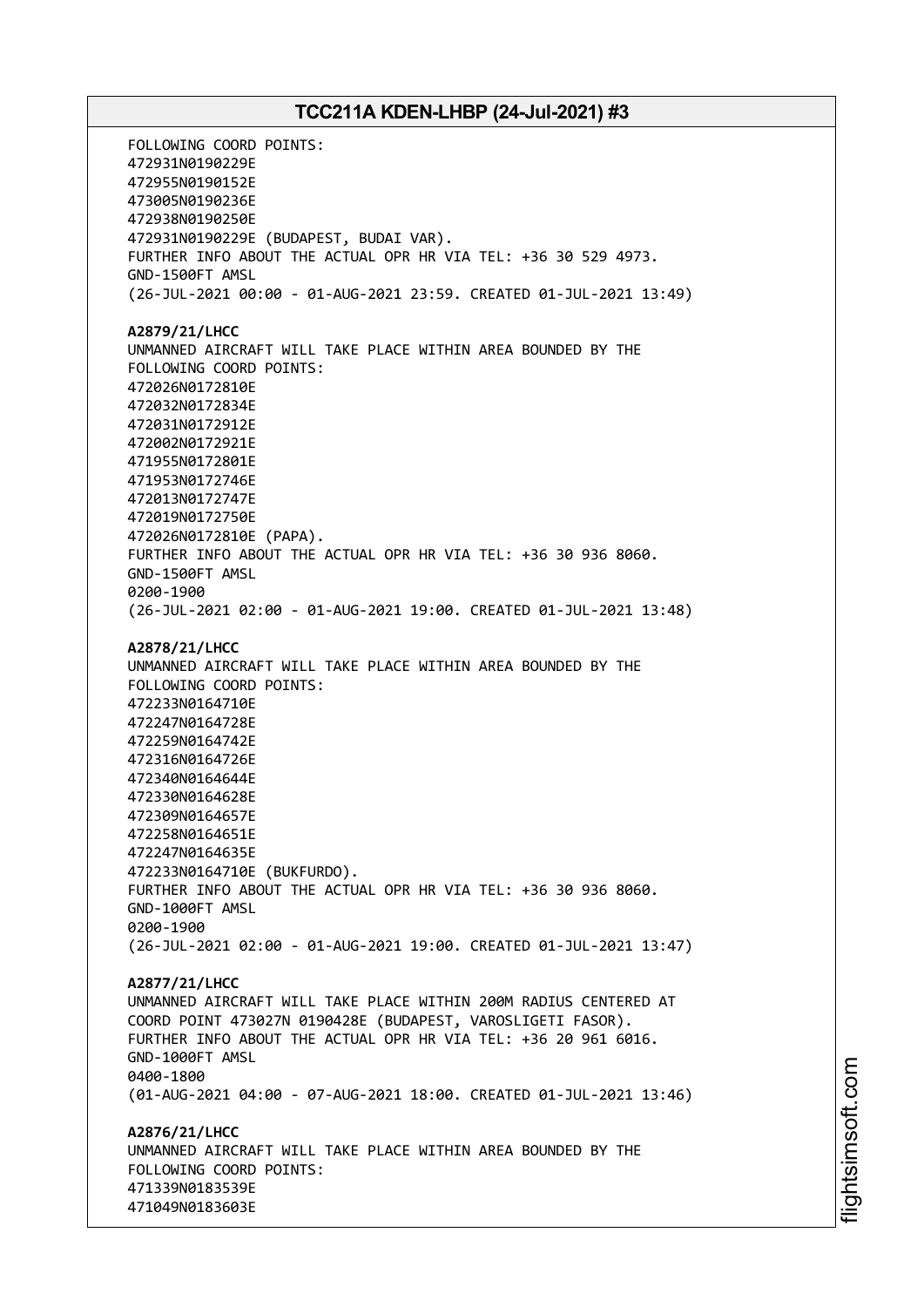471349N0184140E 471525N0183832E 471459N0183558E 471339N0183539E (SUKORO). FURTHER INFO ABOUT THE ACTUAL OPR HR VIA TEL: +36 20 271 1363. GND-1000FT AMSL (10-AUG-2021 00:00 - 15-AUG-2021 23:59. CREATED 01-JUL-2021 13:45) **A2875/21/LHCC** UNMANNED AIRCRAFT WILL TAKE PLACE WITHIN 900M RADIUS CENTERED AT COORD POINT 465246N 0193831E (KECSKEMET). FURTHER INFO ABOUT THE ACTUAL OPR HR VIA TEL: +36 20 933 5495. GND-1000FT AMSL 0500-2000 (13-AUG-2021 05:00 - 19-AUG-2021 20:00. CREATED 01-JUL-2021 13:44) **A2874/21/LHCC** UNMANNED AIRCRAFT WILL TAKE PLACE WITHIN 900M RADIUS CENTERED AT COORD POINT 465246N 0193831E (KECSKEMET). FURTHER INFO ABOUT THE ACTUAL OPR HR VIA TEL: +36 20 933 5495. GND-1000FT AMSL 0500-2000 (06-AUG-2021 05:00 - 12-AUG-2021 20:00. CREATED 01-JUL-2021 13:44) **A2873/21/LHCC** UNMANNED AIRCRAFT WILL TAKE PLACE WITHIN 900M RADIUS CENTERED AT COORD POINT 465246N 0193831E (KECSKEMET). FURTHER INFO ABOUT THE ACTUAL OPR HR VIA TEL: +36 20 933 5495. GND-1000FT AMSL 0500-2000 (30-JUL-2021 05:00 - 05-AUG-2021 20:00. CREATED 01-JUL-2021 13:43) **A2872/21/LHCC** TEMPORARY RESTRICTED AREA ESTABLISHED DUE TO MILITARY AND UNMANNED AIRCRAFT OPERATIONS WITHIN AREA BOUNDED BY THE FOLLOWING COORD POINTS: 455428N0185004E 460013N0184753E 460950N0190957E 461651N0193417E 461500N0200000E 461217N0200526E 461500N0201300E 460921N0201807E STATE BORDER 455428N0185004E (SZERB). FURTHER INFO ABOUT THE ACTUAL OPR HR VIA TEL: +36 88 543 036. GND-1500FT AMSL (19-JUL-2021 23:00 - 25-JUL-2021 23:00. CREATED 01-JUL-2021 13:43) **A2868/21/LHCC** DANGER AREA LHD53 NADASD ACTIVATED. GND-2300FT AMSL 01-02 05-08 12-15 16-19 20-22 26-29 0600-1330 (01-JUL-2021 10:23 - 29-JUL-2021 13:30. CREATED 01-JUL-2021 10:25) **A2863/21/LHCC** TRIGGER NOTAM - PERM AIRAC AIP AMDT 005/2021 WEF 12 AUG 2021. CONDITIONS OF VISIBILITY AND DISTANCE FROM CLOUDS UPDATED.

INTRODUCING USAGE OF RMZ AND TMZ AIRSPACES AND DISCONTINUING USAGE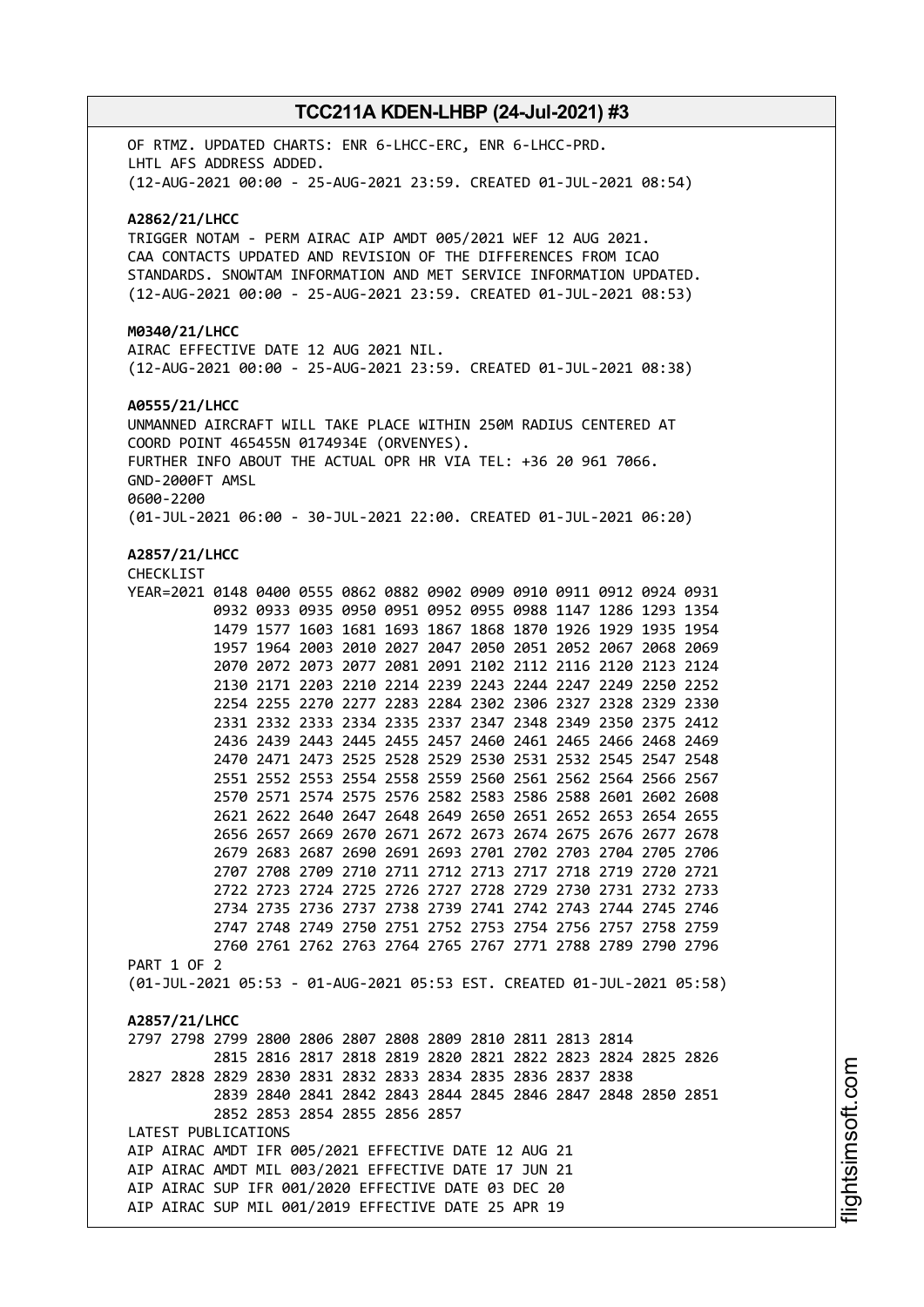AIP SUP IFR 001/2016 EFFECTIVE DATE 01 JUN 16 AIC IFR A001/2021 EFFECTIVE DATE 01 FEB 21 AIC IFR N001/2003 EFFECTIVE DATE 01 JAN 03 AIC CHECKLIST AIP IFR NIL AIP VFR NIL AIP MIL NIL SUP CHECKLIST AIP IFR 001/2020 AIP VFR NIL AIP MIL NIL PART 2 OF 2 (01-JUL-2021 05:53 - 01-AUG-2021 05:53 EST. CREATED 01-JUL-2021 05:58) **M0338/21/LHCC** CHECKLIST YEAR=2021 0033 0034 0036 0038 0068 0139 0160 0197 0198 0233 0238 0242 0245 0248 0250 0255 0256 0257 0260 0261 0262 0264 0269 0279 0280 0281 0282 0284 0285 0287 0288 0291 0300 0317 0327 0328 0332 0334 0335 0336 0337 LATEST PUBLICATIONS AIP AIRAC AMDT IFR 005/2021 EFFECTIVE DATE 12 AUG 21 AIP AIRAC AMDT MIL 003/2021 EFFECTIVE DATE 17 JUN 21 AIP AIRAC SUP IFR 001/2020 EFFECTIVE DATE 03 DEC 20 AIP AIRAC SUP MIL 001/2019 EFFECTIVE DATE 25 APR 19 AIP SUP IFR 001/2016 EFFECTIVE DATE 01 JUN 16 AIC IFR A001/2021 EFFECTIVE DATE 01 FEB 21 AIC IFR N001/2003 EFFECTIVE DATE 01 JAN 03 AIC CHECKLIST AIP IFR NIL AIP VFR **NTI** AIP MIL NIL SUP CHECKLIST AIP IFR 001/2020 AIP VFR NIL AIP MIL **NTI** (01-JUL-2021 05:57 - 01-AUG-2021 05:57 EST. CREATED 01-JUL-2021 05:57) **B0190/21/LHCC** CHECKLIST YEAR=2021 0076 0154 0178 0181 0183 0184 0185 0186 0187 LATEST PUBLICATIONS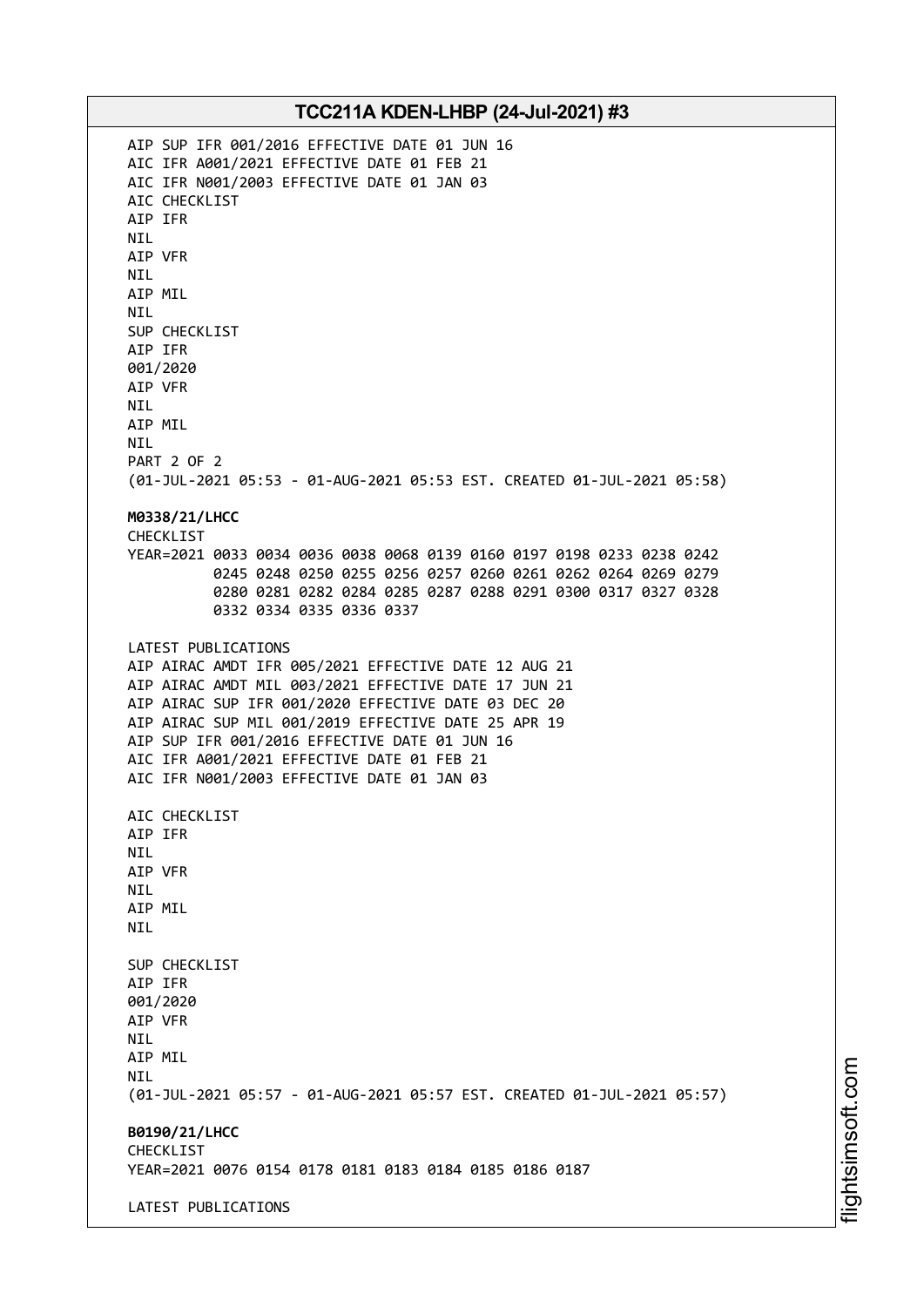AIP AIRAC AMDT IFR 005/2021 EFFECTIVE DATE 12 AUG 21 AIP AIRAC AMDT MIL 003/2021 EFFECTIVE DATE 17 JUN 21 AIP AIRAC SUP IFR 001/2020 EFFECTIVE DATE 03 DEC 20 AIP AIRAC SUP MIL 001/2019 EFFECTIVE DATE 25 APR 19 AIP SUP IFR 001/2016 EFFECTIVE DATE 01 JUN 16 AIC IFR A001/2021 EFFECTIVE DATE 01 FEB 21 AIC IFR N001/2003 EFFECTIVE DATE 01 JAN 03 AIC CHECKLIST AIP IFR NIL AIP VFR NIL AIP MIL NIL SUP CHECKLIST AIP IFR 001/2020 AIP VFR NIL AIP MIL **NTI** (01-JUL-2021 05:56 - 01-AUG-2021 05:56 EST. CREATED 01-JUL-2021 05:56) **K0008/21/LHCC** CHECKLIST YEAR=2015 0002 YEAR=2016 NIL YEAR=2017 NIL YEAR=2018 NIL YEAR=2019 NIL YEAR=2020 NIL YEAR=2021 NIL LATEST PUBLICATIONS AIP AIRAC AMDT IFR 005/2021 EFFECTIVE DATE 12 AUG 21 AIP AIRAC AMDT MIL 003/2021 EFFECTIVE DATE 17 JUN 21 AIP AIRAC SUP IFR 001/2020 EFFECTIVE DATE 03 DEC 20 AIP AIRAC SUP MIL 001/2019 EFFECTIVE DATE 25 APR 19 AIP SUP IFR 001/2016 EFFECTIVE DATE 01 JUN 16 AIC IFR A001/2021 EFFECTIVE DATE 01 FEB 21 AIC IFR N001/2003 EFFECTIVE DATE 01 JAN 03 ATC CHECKLIST AIP IFR NIL AIP VFR NIL AIP MIL NIL SUP CHECKLIST AIP IFR 001/2020 AIP VFR NIL AIP MIL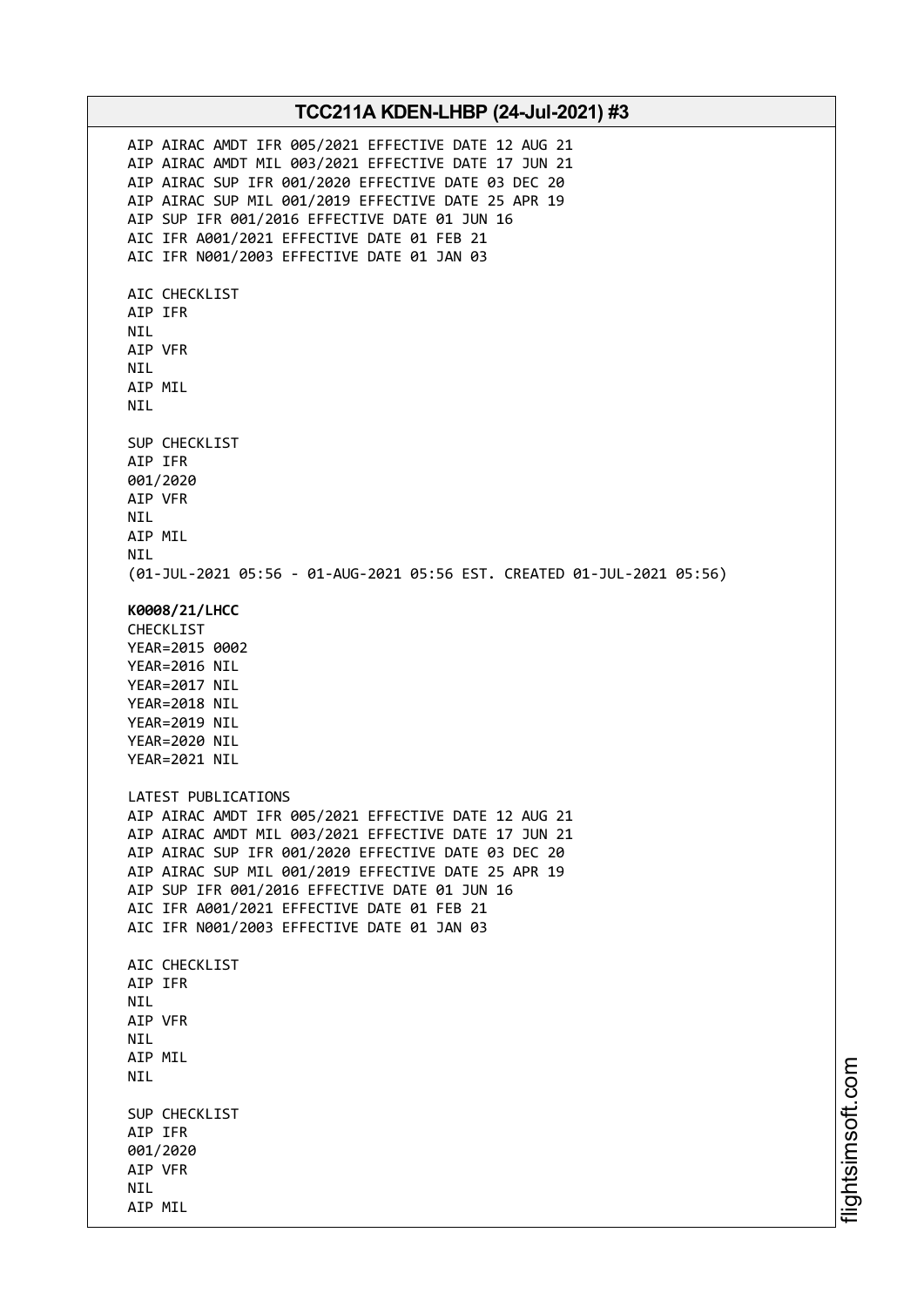**NTI** (01-JUL-2021 05:37 - 01-AUG-2021 05:37 EST. CREATED 01-JUL-2021 05:39) **A2844/21/LHCC** UNMANNED AIRCRAFT WILL TAKE PLACE WITHIN AREA BOUNDED BY THE FOLLOWING COORD POINTS: 474749N0185442E 474750N0185453E 474810N0185442E 474807N0185432E 474749N0185442E(ZEBEGENY). FURTHER INFO ABOUT THE ACTUAL OPR HR VIA TEL: +36 30 626 0325 GND-900FT AMSL (02-AUG-2021 00:00 - 08-AUG-2021 23:59. CREATED 30-JUN-2021 09:16) **A2845/21/LHCC** UNMANNED AIRCRAFT WILL TAKE PLACE WITHIN 400M RADIUS CENTERED AT COORD POINT 463841N 0211707E (GYULA). FURTHER INFO ABOUT THE ACTUAL OPR HR VIA TEL: +36 70 339 4345 GND-900FT AMSL (02-AUG-2021 00:00 - 08-AUG-2021 23:59. CREATED 30-JUN-2021 09:16) **A2843/21/LHCC** UNMANNED AIRCRAFT WILL TAKE PLACE WITHIN 600M RADIUS CENTERED AT COORD POINT 474226N 0191356E (VACRATOT). FURTHER INFO ABOUT THE ACTUAL OPR HR VIA TEL: +36 30 626 0325 GND-900FT AMSL (02-AUG-2021 00:00 - 08-AUG-2021 23:59. CREATED 30-JUN-2021 09:15) **A2842/21/LHCC** UNMANNED AIRCRAFT WILL TAKE PLACE WITHIN 300M RADIUS CENTERED AT COORD POINT 472909N 0190316E (SZABADSAG-HID) . FURTHER INFO ABOUT THE ACTUAL OPR HR VIA TEL: +36 30 497 9089 GND-1000FT AMSL (26-JUL-2021 00:00 - 01-AUG-2021 23:59. CREATED 30-JUN-2021 09:15) **A2841/21/LHCC** UNMANNED AIRCRAFT WILL TAKE PLACE WITHIN AREA BOUNDED BY THE FOLLOWING COORD POINTS: 473857N0173647E 473725N0173432E 472858N0172809E 472439N0172558E 472103N0172617E 472040N0172917E 472259N0172841E 473046N0173242E 473702N0173529E 473839N0173729E 473857N0173647E (GYOR). FURTHER INFO ABOUT THE ACTUAL OPR HR VIA TEL: +36 20 433 3587. GND-800FT AMSL (26-JUL-2021 00:00 - 01-AUG-2021 23:59. CREATED 30-JUN-2021 08:27) **A2840/21/LHCC** UNMANNED AIRCRAFT WILL TAKE PLACE WITHIN AREA BOUNDED BY THE FOLLOWING COORD POINTS: 470645N0175831E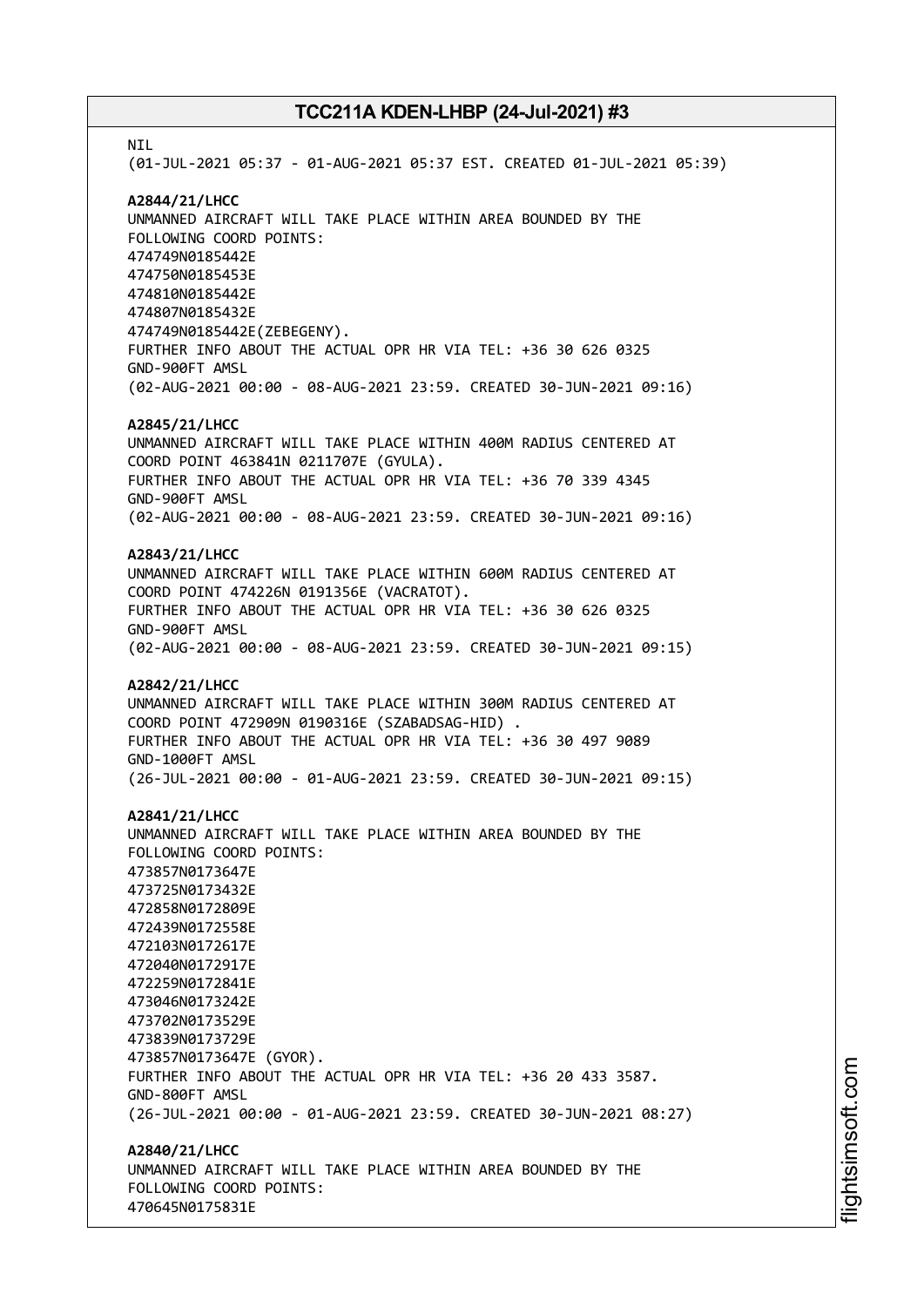470608N0175539E 470508N0175524E 470437N0175356E 470413N0175412E 470442N0175558E 470545N0175638E 470547N0175755E 470610N0175849E 470632N0175908E 470645N0175831E (VESZPREM KADARTA). FURTHER INFO ABOUT THE ACTUAL OPR HR VIA TEL: +36 30 410 1141. GND-50M AGL 0445-1845 (26-JUL-2021 04:45 - 30-JUL-2021 18:45. CREATED 30-JUN-2021 08:26) **A2839/21/LHCC** UNMANNED AIRCRAFT WILL TAKE PLACE WITHIN AREA BOUNDED BY THE FOLLOWING COORD POINTS: 464658N0172729E 464707N0172503E 464817N0172459E 464831N0172517E 464900N0172526E 464902N0172813E 464658N0172729E (SZIGLIGET). FURTHER INFO ABOUT THE ACTUAL OPR HR VIA TEL: +36 70 371 3375. GND-2500FT AMSL 0500-2359 (28-JUL-2021 05:00 - 03-AUG-2021 23:59. CREATED 30-JUN-2021 08:24) **A2838/21/LHCC** UNMANNED AIRCRAFT WILL TAKE PLACE WITHIN AREA BOUNDED BY THE FOLLOWING COORD POINTS: 455519N0180025E 455431N0181346E 455403N0182426E 455555N0182655E 455113N0182817E 455109N0182808E 454617N0181509E 455348N0175954E 455519N0180025E (SIKLOS). FURTHER INFO ABOUT THE ACTUAL OPR HR VIA TEL: +36 20 356 1407. GND-1000FT AMSL (26-JUL-2021 00:00 - 01-AUG-2021 23:59. CREATED 30-JUN-2021 08:23) **A2835/21/LHCC** TEMPORARY RESTRICTED AREA ESTABLISHED DUE TO MILITARY AND UNMANNED AIRCRAFT OPERATIONS WITHIN AREA BOUNDED BY THE FOLLOWING COORD POINTS: 460921N0201807E 461500N0201300E 462529N0205740E 462629N0211307E 462849N0211712E STATE BORDER 460921N0201807E (ROMAN I). FURTHER INFO ABOUT THE ACTUAL OPR HR VIA TEL: +36 88 543 036. GND-1500FT AMSL (29-JUL-2021 23:00 - 04-AUG-2021 23:00. CREATED 29-JUN-2021 14:48)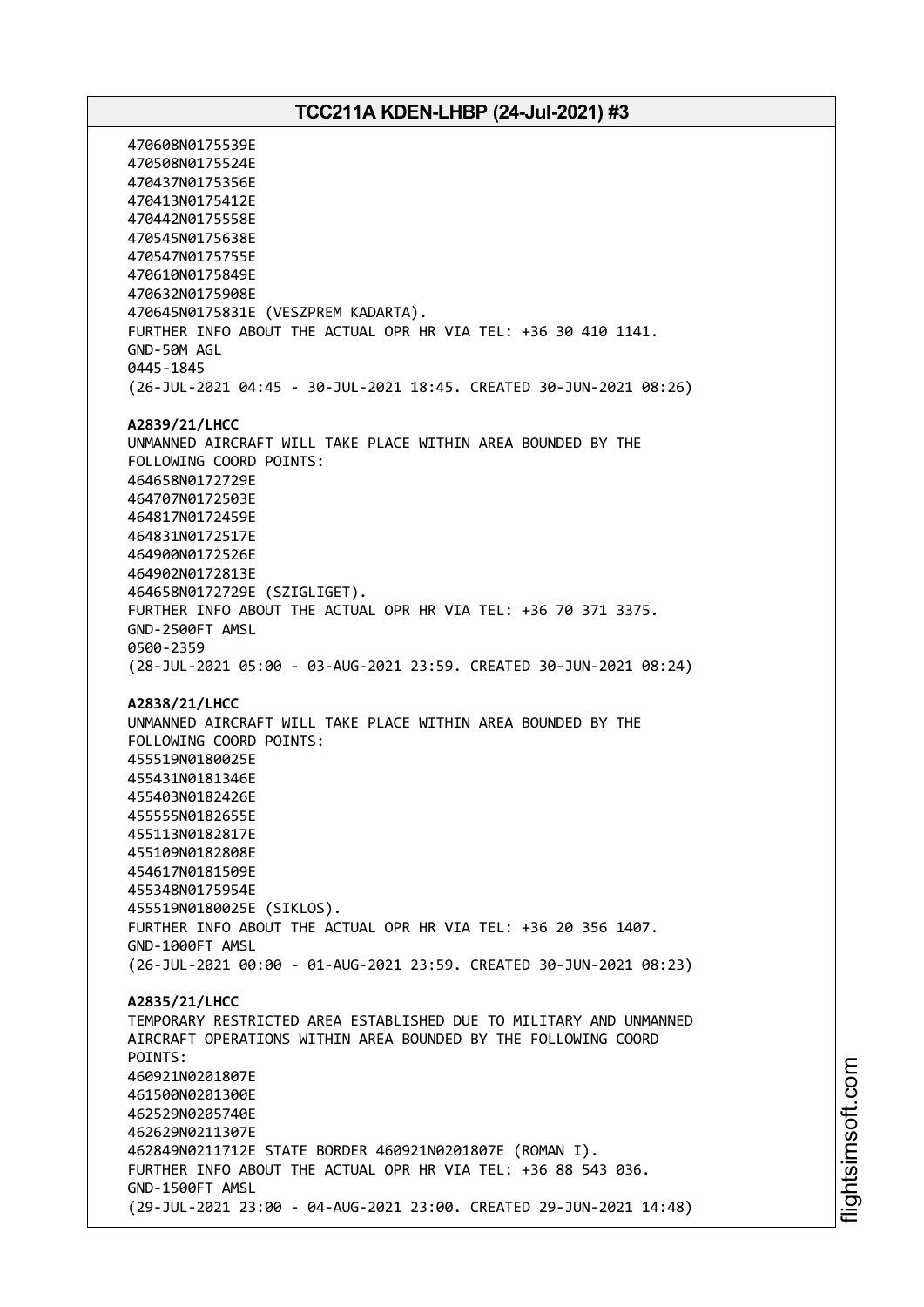**A2834/21/LHCC** TEMPORARY RESTRICTED AREA ESTABLISHED DUE TO MILITARY AND UNMANNED AIRCRAFT OPERATIONS WITHIN AREA BOUNDED BY THE FOLLOWING COORD POINTS: 455428N0185004E 460013N0184753E 460950N0190957E 461651N0193417E 461500N0200000E 461217N0200526E 461500N0201300E 460921N0201807E STATE BORDER 455428N0185004E (SZERB). FURTHER INFO ABOUT THE ACTUAL OPR HR VIA TEL: +36 88 543 036. GND-1500FT AMSL (31-JUL-2021 23:00 - 06-AUG-2021 23:00. CREATED 29-JUN-2021 14:44) **A2833/21/LHCC** TEMPORARY RESTRICTED AREA ESTABLISHED DUE TO MILITARY AND UNMANNED ACFT OPERATIONS WITHIN AREA BOUNDED BY THE FOLLOWING COORD POINTS: 463747N0212055E 464613N0212426E 465341N0212325E 471152N0212607E 470945N0214841E STATE BORDER 463747N0212055E (ROMAN II). FURTHER INFO ABOUT THE ACTUAL OPR HR VIA TEL: +36 88 543 036. GND-1500FT AMSL (30-JUL-2021 23:00 - 05-AUG-2021 23:00. CREATED 29-JUN-2021 14:40) **A2832/21/LHCC** TEMPORARY RESTRICTED AREA ESTABLISHED DUE TO MILITARY AND UNMANNED AIRCRAFT OPERATIONS WITHIN AREA BOUNDED BY THE FOLLOWING COORD POINTS: 455428N0185004E 460013N0184753E 460950N0190957E 461651N0193417E 461500N0200000E 461217N0200526E 461500N0201300E 460921N0201807E STATE BORDER 455428N0185004E (SZERB). FURTHER INFO ABOUT THE ACTUAL OPR HR VIA TEL: +36 88 543 036. GND-1500FT AMSL (25-JUL-2021 23:00 - 31-JUL-2021 23:00. CREATED 29-JUN-2021 14:37) **A2831/21/LHCC** TEMPORARY RESTRICTED AREA ESTABLISHED DUE TO MILITARY AND UNMANNED ACFT OPERATIONS WITHIN AREA BOUNDED BY THE FOLLOWING COORD POINTS: 463747N0212055E 464613N0212426E 465341N0212325E 471152N0212607E 470945N0214841E STATE BORDER 463747N0212055E (ROMAN II). FURTHER INFO ABOUT THE ACTUAL OPR HR VIA TEL: +36 88 543 036. GND-1500FT AMSL (05-AUG-2021 23:00 - 11-AUG-2021 23:00. CREATED 29-JUN-2021 14:36)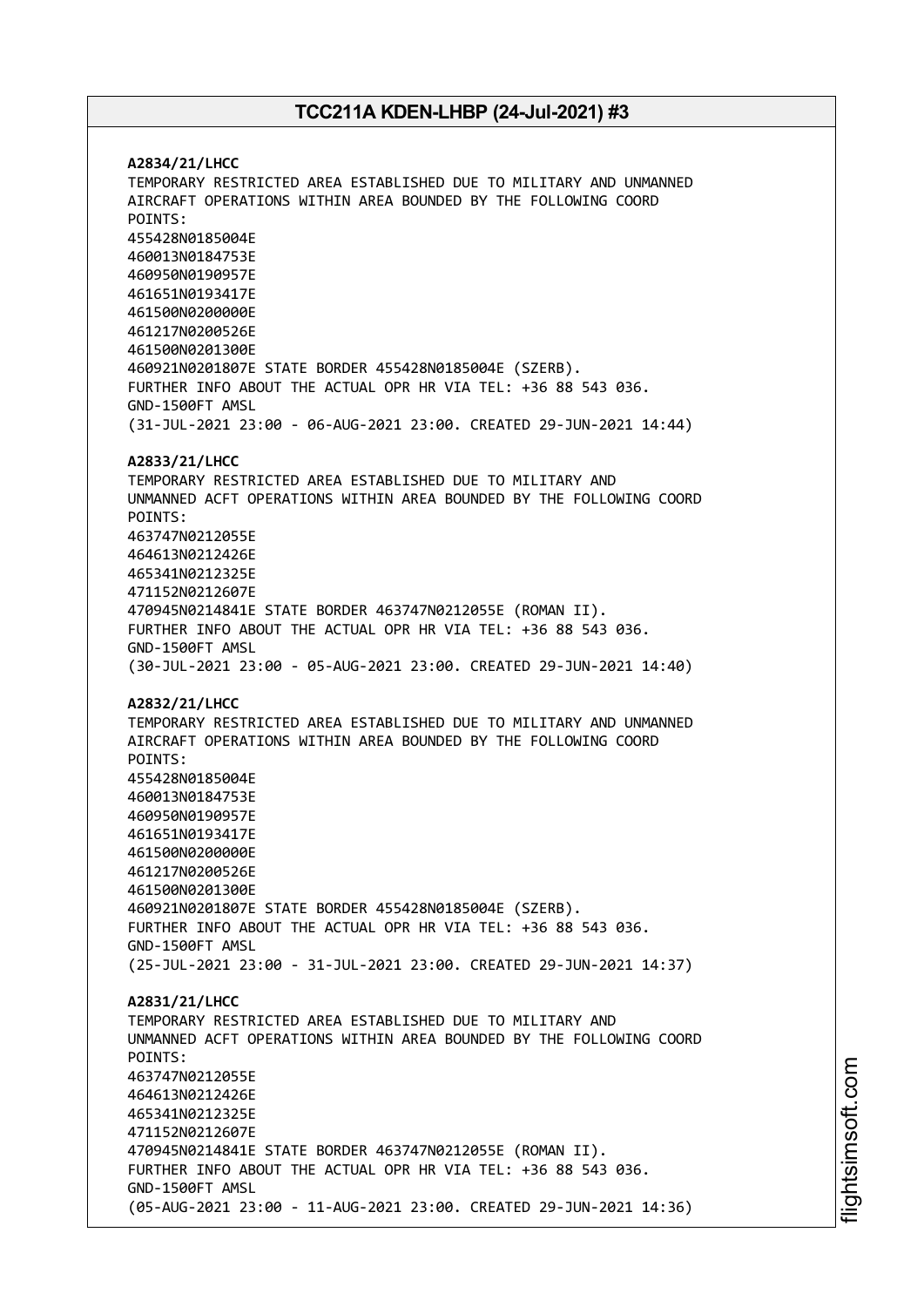**A2830/21/LHCC** TEMPORARY RESTRICTED AREA ESTABLISHED DUE TO MILITARY OPERATIONS AND UNMANNED AIRCRAFT OPERATIONS WITHIN AREA BOUNDED BY THE FOLLOWING COORD POINTS: 470945N0214841E 471152N0212607E 473338N0215503E 475654N0221905E 480307N0225204E STATE BORDER 470945N 0214841E (ROMAN III). FURTHER INFO ABOUT THE ACTUAL OPR HR VIA TEL: +36 88 543 036. GND-1500FT AMSL (30-JUL-2021 23:00 - 05-AUG-2021 23:00. CREATED 29-JUN-2021 14:31) **A2824/21/LHCC** UNMANNED AIRCRAFT WILL TAKE PLACE WITHIN 600M RADIUS CENTERED AT COORD POINT 464929N 0172217E (NEMESVITA). FURTHER INFO ABOUT THE ACTUAL OPR HR VIA TEL: +36 30 844 7199. GND-120M AGL 0700-2000 (26-JUL-2021 07:00 - 01-AUG-2021 20:00. CREATED 29-JUN-2021 13:31) **A2822/21/LHCC** UNMANNED AIRCRAFT WILL TAKE PLACE WITHIN 1200M RADIUS CENTERED AT COORD POINT 465405N 0174604E (BALATONAKALI). FURTHER INFO ABOUT THE ACTUAL OPR HR VIA TEL: +36 30 844 7199. GND-120M AGL 0700-2000 (26-JUL-2021 07:00 - 01-AUG-2021 20:00. CREATED 29-JUN-2021 13:27) **A2820/21/LHCC** UNMANNED AIRCRAFT WILL TAKE PLACE WITHIN 1900M RADIUS CENTERED AT COORD POINT 460941N 0183333E (FEKED). FURTHER INFO ABOUT THE ACTUAL OPR HR VIA TEL: +36 30 844 7199. GND-120M AGL 0700-2000 (26-JUL-2021 07:00 - 01-AUG-2021 20:00. CREATED 29-JUN-2021 13:22) **A2819/21/LHCC** UNMANNED AIRCRAFT WILL TAKE PLACE WITHIN 60M RADIUS CENTERED AT COORD POINT 473044N 0190215E (BUDAPEST FEKETE SAS UTCA). FURTHER INFO ABOUT THE ACTUAL OPR HR VIA TEL: +36 30 359 9482. GND-30M AGL 0700-1500 (26-JUL-2021 07:00 - 30-JUL-2021 15:00. CREATED 29-JUN-2021 13:19) **A2811/21/LHCC** TEMPORARY RESTRICTED AREA ESTABLISHED DUE TO MILITARY AND UNMANNED ACFT OPERATIONS WITHIN AREA BOUNDED BY THE FOLLOWING COORD POINTS: 463128N0163150E 463851N0164616E 462158N0170416E 460242N0173732E 455347N0175950E 454614N0181508E 455106N0182820E 460013N0184753E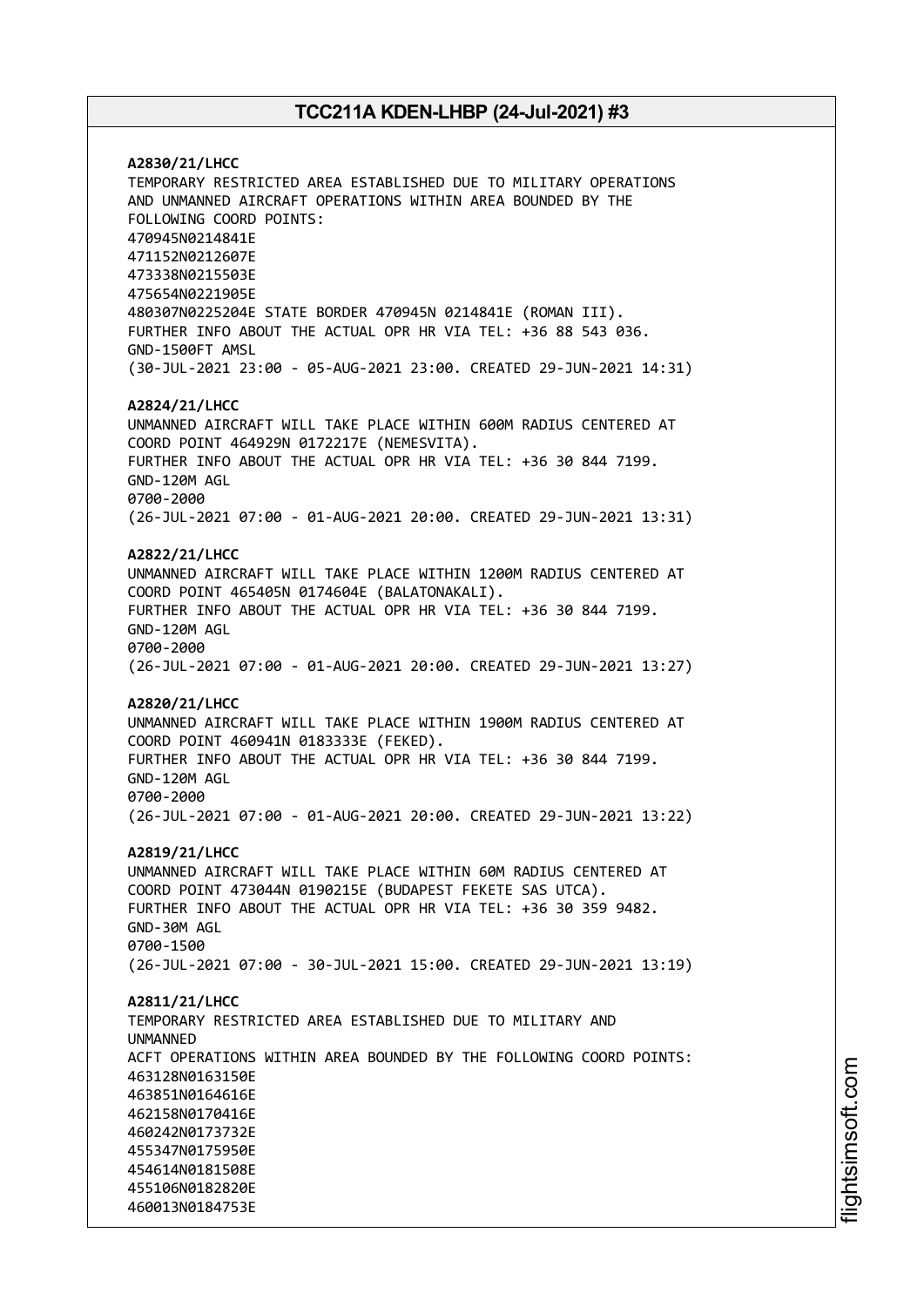455428N0185004E STATE BORDER 463128N0163150E (HORVAT). FURTHER INFO ABOUT THE ACTUAL OPR HR VIA TEL: +36 88 543 036. GND-1500FT AMSL (25-JUL-2021 23:00 - 31-JUL-2021 23:00. CREATED 29-JUN-2021 07:29) **A2810/21/LHCC** TEMPORARY RESTRICTED AREA ESTABLISHED DUE TO MILITARY AND UNMANNED ACFT OPERATIONS WITHIN AREA BOUNDED BY THE FOLLOWING COORD POINTS: 463128N0163150E 463851N0164616E 462158N0170416E 460242N0173732E 455347N0175950E 454614N0181508E 455106N0182820E 460013N0184753E 455428N0185004E STATE BORDER 463128N0163150E (HORVAT). FURTHER INFO ABOUT THE ACTUAL OPR HR VIA TEL: +36 88 543 036. GND-1500FT AMSL (31-JUL-2021 23:00 - 06-AUG-2021 23:00. CREATED 29-JUN-2021 07:21) **A2808/21/LHCC** UNMANNED AIRCRAFT WILL TAKE PLACE WITHIN AREA BOUNDED BY THE FOLLOWING COORD POINTS: 480007N0193426E 480008N0193622E 475931N0193622E 475931N0193427E 480007N0193426E (RIMOC). FURTHER INFO ABOUT THE ACTUAL OPR HR VIA TEL: +36 30 626 0325. GND-2500FT AMSL (19-JUL-2021 00:00 - 25-JUL-2021 23:59. CREATED 29-JUN-2021 06:51) **A2807/21/LHCC** UNMANNED AIRCRAFT WILL TAKE PLACE WITHIN 300M RADIUS CENTERED AT COORD POINT 472909N 0190316E (BUDAPEST, SZABADSAG HID) . FURTHER INFO ABOUT THE ACTUAL OPR HR VIA TEL: +36 30 497 9089. GND-1000FT AMSL (19-JUL-2021 00:00 - 25-JUL-2021 23:59. CREATED 29-JUN-2021 06:45) **A2800/21/LHCC** DANGER AREA LHD36A HAJMASKER ACTIVATED. GND-5500FT AMSL 0730-1300 (26-JUL-2021 07:30 - 27-JUL-2021 13:00. CREATED 28-JUN-2021 10:32) **A2797/21/LHCC** DANGER AREA LHD36B VARPALOTA ACTIVATED. GND-5500FT AMSL 0730-1300 (26-JUL-2021 07:30 - 27-JUL-2021 13:00. CREATED 28-JUN-2021 10:11) **A2764/21/LHCC** UNMANNED AIRCRAFT WILL TAKE PLACE WITHIN AREA BOUNDED BY THE FOLLOWING COORD POINTS: 473857N0173647E 473725N0173432E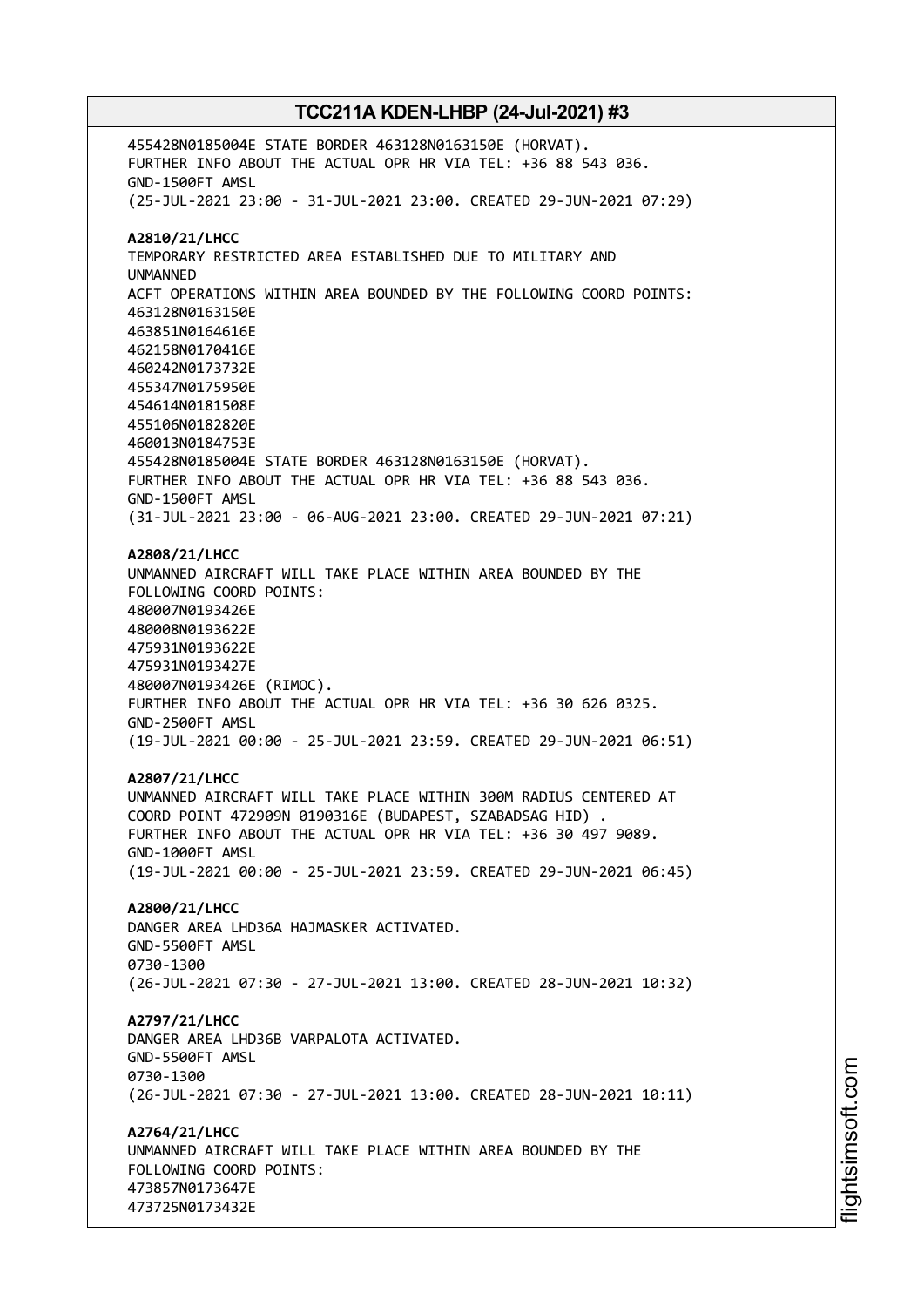472858N0172809E 472439N0172558E 472103N0172617E 472040N0172917E 472259N0172841E 473046N0173242E 473702N0173529E 473839N0173729E 473857N0173647E (GYOR). FURTHER INFO ABOUT THE ACTUAL OPR HR VIA TEL: +36 20 433 3587. GND-800FT AMSL (19-JUL-2021 00:00 - 25-JUL-2021 23:59. CREATED 25-JUN-2021 16:05) **A2760/21/LHCC** UNMANNED AIRCRAFT WILL TAKE PLACE WITHIN AREA BOUNDED BY THE FOLLOWING COORD POINTS: 470856N0184908E 470842N0184816E 470748N0184850E 470813N0184948E 470856N0184908E (IVANCSA). FURTHER INFO ABOUT THE ACTUAL OPR HR VIA TEL: +36 20 415 1370. GND-700FT AMSL 0500-1800 (19-JUL-2021 05:00 - 25-JUL-2021 18:00. CREATED 25-JUN-2021 16:01) **A2744/21/LHCC** TEMPORARY RESTRICTED AREA ESTABLISHED DUE TO MILITARY AND UNMANNED ACFT OPERATIONS WITHIN AREA BOUNDED BY THE FOLLOWING COORD POINTS: 463747N0212055E 464613N0212426E 465341N0212325E 471152N0212607E 470945N0214841E STATE BORDER 463747N0212055E (ROMAN II). FURTHER INFO ABOUT THE ACTUAL OPR HR VIA TEL: +36 88 543 036. GND-1500FT AMSL (18-JUL-2021 23:00 - 24-JUL-2021 23:00. CREATED 25-JUN-2021 15:15) **A2743/21/LHCC** TEMPORARY RESTRICTED AREA ESTABLISHED DUE TO MILITARY AND UNMANNED AIRCRAFT OPERATIONS WITHIN AREA BOUNDED BY THE FOLLOWING COORD POINTS: 463128N0163150E 463851N0164616E 462158N0170416E 460242N0173732E 455347N0175950E 454614N0181508E 455106N0182820E 460013N0184753E 455428N0185004E STATE BORDER 463128N0163150E (HORVAT). FURTHER INFO ABOUT THE ACTUAL OPR HR VIA TEL: +36 88 543 036. GND-1500FT AMSL (19-JUL-2021 23:00 - 25-JUL-2021 23:00. CREATED 25-JUN-2021 15:14)

**A2742/21/LHCC**

# TEMPORARY RESTRICTED AREA ESTABLISHED DUE TO MILITARY AND UNMANNED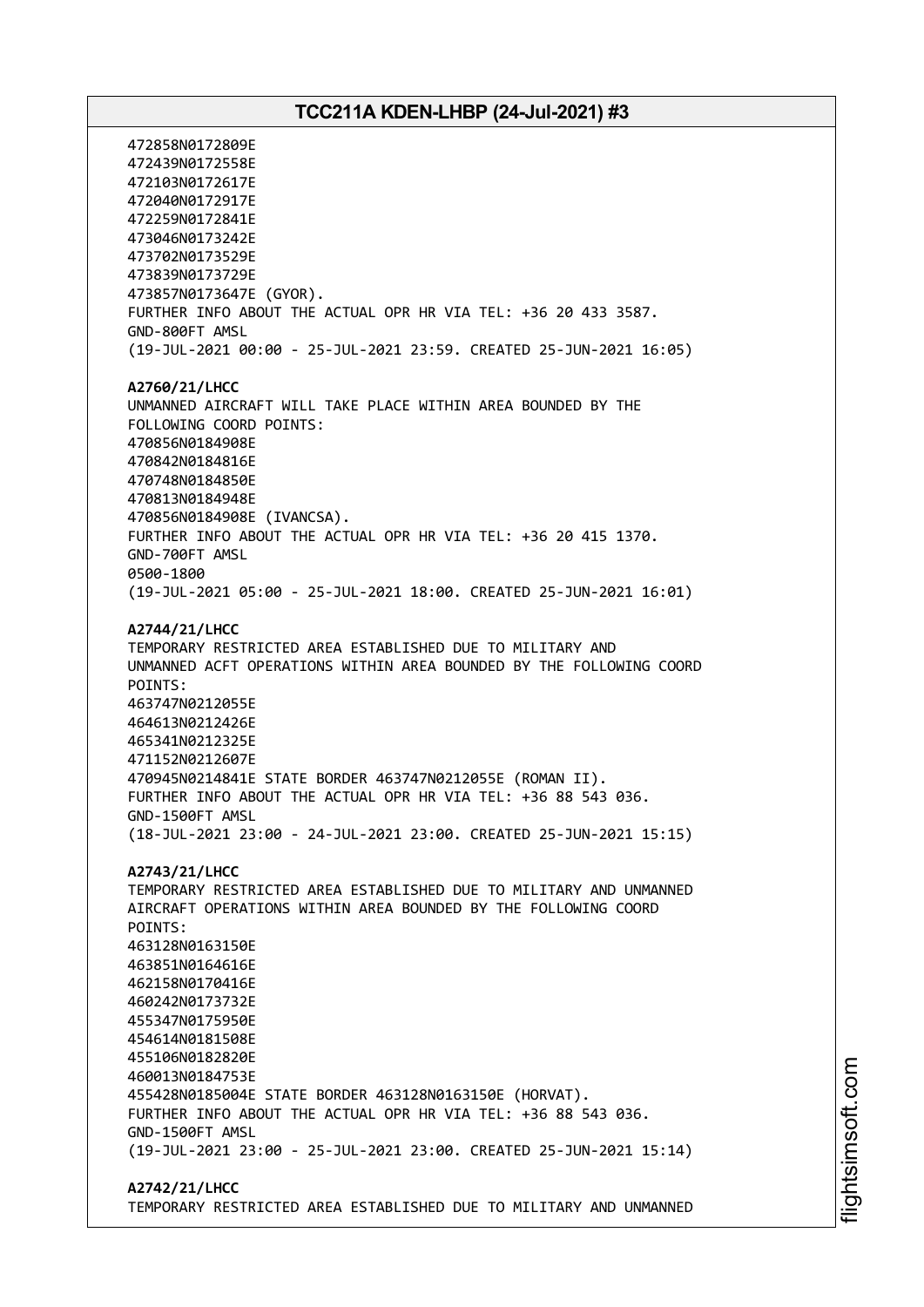AIRCRAFT OPERATIONS WITHIN AREA BOUNDED BY THE FOLLOWING COORD POINTS: 470945N0214841E 471152N0212607E 473338N0215503E 475654N0221905E 480307N0225204E STATE BORDER 470945N0214841E (ROMAN III). FURTHER INFO ABOUT THE ACTUAL OPR HR VIA TEL: +36 88 543 036. GND-1500FT AMSL (24-JUL-2021 23:00 - 30-JUL-2021 23:00. CREATED 25-JUN-2021 15:13) **A2741/21/LHCC** AIR DISPLAY WILL TAKE PLACE WITHIN 1200M RADIUS CENTERED AT COORD POINT 471750N0185027E(RACKERESZTUR). FURTHER INFO ABOUT THE ACTUAL OPR HR VIA TEL: +36 01 999 1174 GND-4500FT AMSL 0400-1800 (21-JUL-2021 04:00 - 27-JUL-2021 18:00. CREATED 25-JUN-2021 15:12) **A2739/21/LHCC** DANGER AREA LHD14 HAJDUHADHAZ ACTIVATED. GND-FL105 JUL 20 0600-1400, 21 26-28 29-30 0600-2000 (20-JUL-2021 06:00 - 30-JUL-2021 20:00. CREATED 25-JUN-2021 11:19) **A2737/21/LHCC** DANGER AREA LHD11 DOC ACTIVATED. GND-7500FT AMSL JUL 01 06-08 13-15 20-22 27-29 0600-2000 (01-JUL-2021 06:00 - 29-JUL-2021 20:00. CREATED 25-JUN-2021 11:15) **A2736/21/LHCC** DANGER AREA LHD3 TATARSZENTGYORGY ACTIVATED. GND-2500FT AMSL JUL 26-29 0600-2100, 30 0600-1600 (26-JUL-2021 06:00 - 30-JUL-2021 16:00. CREATED 25-JUN-2021 11:10) **A2729/21/LHCC** DANGER AREA LHD2A HAJMASKER ACTIVATED. GND-FL105 (29-JUL-2021 06:00 - 29-JUL-2021 16:00. CREATED 25-JUN-2021 11:02) **A2724/21/LHCC** DANGER AREA LHD29 PUSPOKSZILAGY ACTIVATED. GND-3800FT AMSL 15 22 28 0600-1400 (15-JUL-2021 06:00 - 28-JUL-2021 14:00. CREATED 25-JUN-2021 10:51) **A2722/21/LHCC** DANGER AREA LHD24 SANTOS ACTIVATED. GND-3800FT AMSL 01 06-08 12 13-16 19-22 23 26-30 0600-1400 (01-JUL-2021 06:00 - 30-JUL-2021 14:00. CREATED 25-JUN-2021 10:49) **A2721/21/LHCC** DANGER AREA LHD21 SZOMOD ACTIVATED. GND-FL105 26 1000-2000, 27-29 0600-2000, 30 0600-1100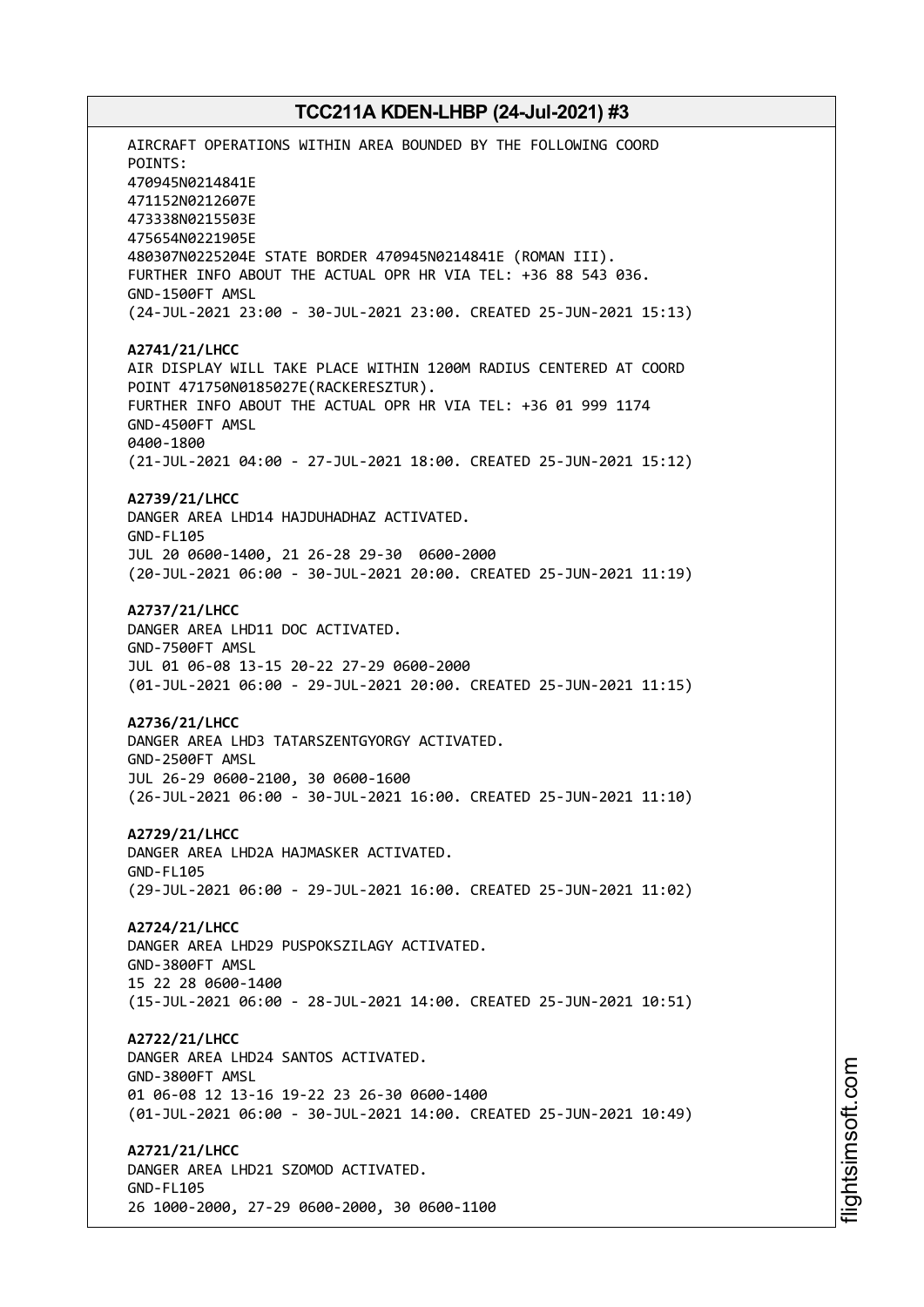(26-JUL-2021 10:00 - 30-JUL-2021 11:00. CREATED 25-JUN-2021 10:48) **A2713/21/LHCC** TEMPORARY RESTRICTED AREA ESTABLISHED DUE TO POLICE OPERATIONS AND UNMANNED AIRCRAFT OPERATIONS WITHIN AREA BOUNDED BY THE FOLLOWING COORD POINTS: 475843N0222828E 480307N0225204E STATE BORDER 482401N0220925E 482307N0220906E 481305N0220456E 475953N0220450E 475705N0221858E 475843N0222828E (MAGYAR-UKRAN HATARSZAKASZ). FURTHER INFO ABOUT THE ACTUAL OPR HR VIA TEL: +36 20 267 4757. GND-1500FT AMSL (20-JUL-2021 00:00 - 26-JUL-2021 23:59. CREATED 24-JUN-2021 09:07) **A2530/21/LHCC** UNMANNED AIRCRAFT WILL TAKE PLACE WITHIN AREA BOUNDED BY THE FOLLOWING COORD POINTS: 470708N0183501E 470658N0183714E 470559N0183714E 470559N0183501E 470708N0183501E (SEREGELYES). FURTHER INFO ABOUT THE ACTUAL OPR HR VIA TEL: +36 30 437 1636. GND-120M AGL 0400-2030 (19-JUL-2021 04:00 - 25-JUL-2021 20:30. CREATED 15-JUN-2021 13:24) **A2473/21/LHCC** UNMANNED AIRCRAFT WILL TAKE PLACE WITHIN 2000M RADIUS CENTERED AT COORD POINT 464441N 0173225E (FONYOD) . FURTHER INFO ABOUT THE ACTUAL OPR HR VIA TEL: +36 70 386 1443. GND-700FT AMSL (14-AUG-2021 02:00 - 14-AUG-2021 18:00. CREATED 10-JUN-2021 19:17) **A2471/21/LHCC** UNMANNED AIRCRAFT WILL TAKE PLACE WITHIN AREA BOUNDED BY THE FOLLOWING COORD POINTS: 463056N0184613E 463325N0185237E 463317N0185257E 463223N0185323E 463220N0185445E 463158N0185538E 463158N0185618E 463149N0185618E 463159N0185311E 462923N0185414E 463056N0184613E (PAKS - KALOCSA). FURTHER INFO ABOUT THE ACTUAL OPR HR VIA TEL: +36 20 480 8811. GND-800FT AMSL 0400-2000 (18-JUL-2021 04:00 - 24-JUL-2021 20:00. CREATED 10-JUN-2021 19:09)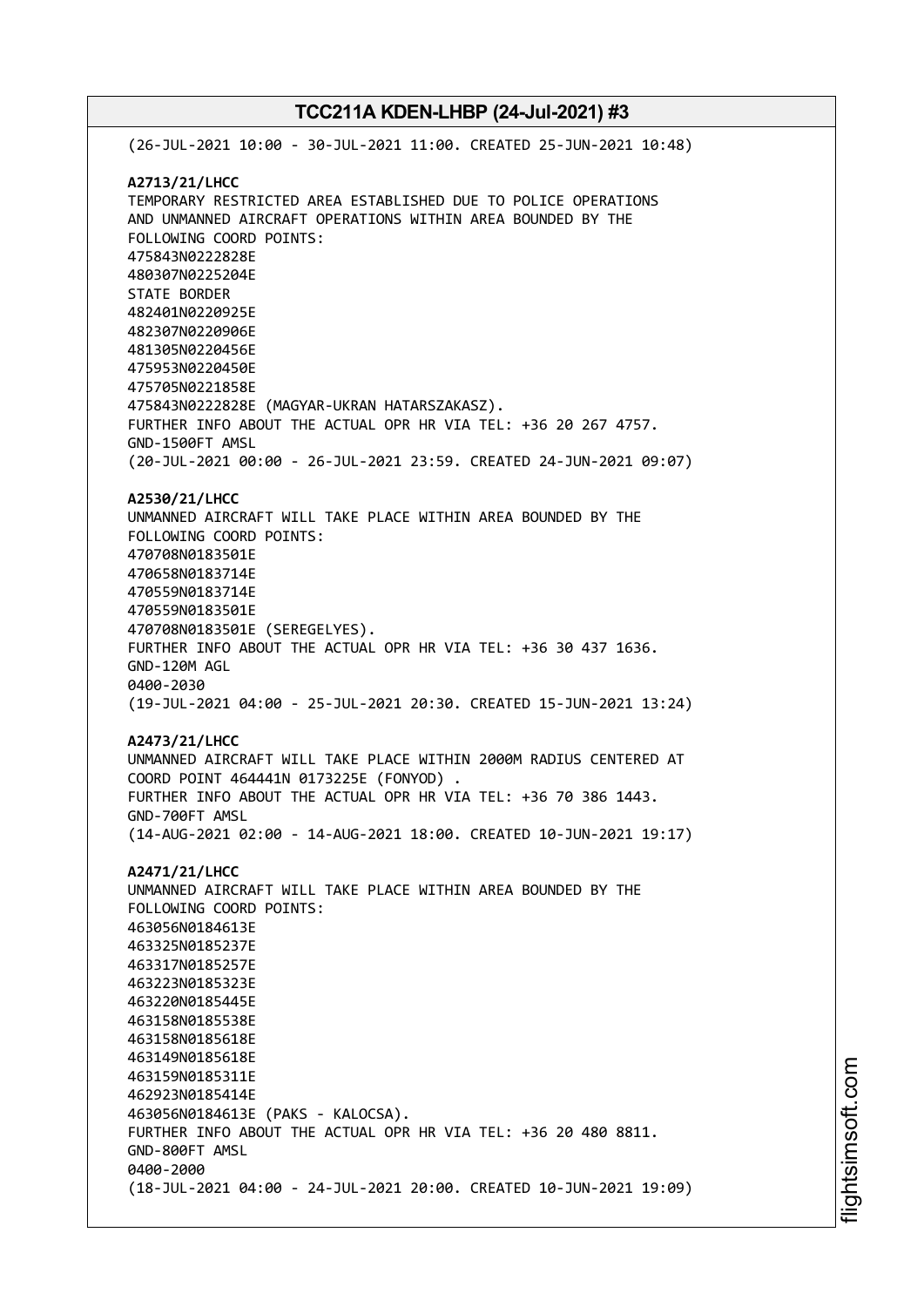**A2466/21/LHCC** UNMANNED AIRCRAFT WILL TAKE PLACE WITHIN AREA BOUNDED BY THE FOLLOWING COORD POINTS: 464155N0172812E 464302N0172734E 464639N0173622E 464525N0173739E 464155N0172812E (BALATONFENYVES). FURTHER INFO ABOUT THE ACTUAL OPR HR VIA TEL: +36 30 936 8060. GND-1500FT AMSL 0400-1900 (19-AUG-2021 04:00 - 25-AUG-2021 19:00. CREATED 10-JUN-2021 18:45)

#### **A2455/21/LHCC**

TEMPORARY RESTRICTED AREA ESTABLISHED DUE TO MILITARY OPERATIONS AND UNMANNED AIRCRAFT OPERATIONS WITHIN 13000M RADIUS CENTERED AT COORD POINT 472157N 0170846E (KENYERI). FURTHER INFO ABOUT THE ACTUAL OPR HR VIA TEL: +36 30 857 5673. GND-3500FT AMSL (22-JUL-2021 00:00 - 28-JUL-2021 23:59. CREATED 10-JUN-2021 18:05)

#### **A2347/21/LHCC**

ACCORDING TO REG. EU 2016/399, PRIVATE FLIGHTS OPERATING FROM OR TO NON-SCHENGEN COUNTRIES, SHALL TRANSMIT TO THE HUNGARIAN POLICE, PRIOR TO TAKE-OFF, A GENERAL DECLARATION COMPRISING INTER ALIA A FLIGHT PLAN IN ACCORDANCE WITH ANNEX 2 TO THE CONVENTION ON INTERNATIONAL CIVIL AVIATION AND INFORMATION CONCERNING THE PASSENGERS' IDENTITY AS THE FOLLOWING: FIRST NAME, LAST NAME, DATE OF BIRTH, NATIONALITY, NUMBER OF ID CARD, DEPARTING FROM. FAX: +36-1-296-82-45, EMAIL: GATUTASLISTA(A)RRI.POLICE.HU REF AIP GEN 1.2. (04-JUN-2021 07:36 - PERM. CREATED 04-JUN-2021 07:37)

#### **A2334/21/LHCC**

UNMANNED AIRCRAFT WILL TAKE PLACE WITHIN AREA BOUNDED BY THE FOLLOWING COORD POINTS: 472957N0190201E 472959N0190209E 473008N0190208E 473016N0190156E 473009N0190145E 472957N0190201E (BUDAPEST PALOTA UT). FURTHER INFO ABOUT THE ACTUAL OPR HR VIA TEL: +36 30 154 8246. GND-120M AGL 0800-1900 (19-JUL-2021 08:00 - 25-JUL-2021 19:00. CREATED 03-JUN-2021 15:51)

#### **A2332/21/LHCC**

UNMANNED AIRCRAFT WILL TAKE PLACE WITHIN 5000M RADIUS CENTERED AT COORD POINT 481918N 0220546E (KOMORO). FURTHER INFO ABOUT THE ACTUAL OPR HR VIA TEL: +36 70 331 3829. GND-120M AGL (02-AUG-2021 08:00 - 08-AUG-2021 16:00. CREATED 03-JUN-2021 15:46)

# **A2330/21/LHCC** UNMANNED AIRCRAFT WILL TAKE PLACE WITHIN 5000M RADIUS CENTERED AT

COORD POINT 481631N 0220224E (SZABOLCSVERESMART). FURTHER INFO ABOUT THE ACTUAL OPR HR VIA TEL: +36 70 331 3829.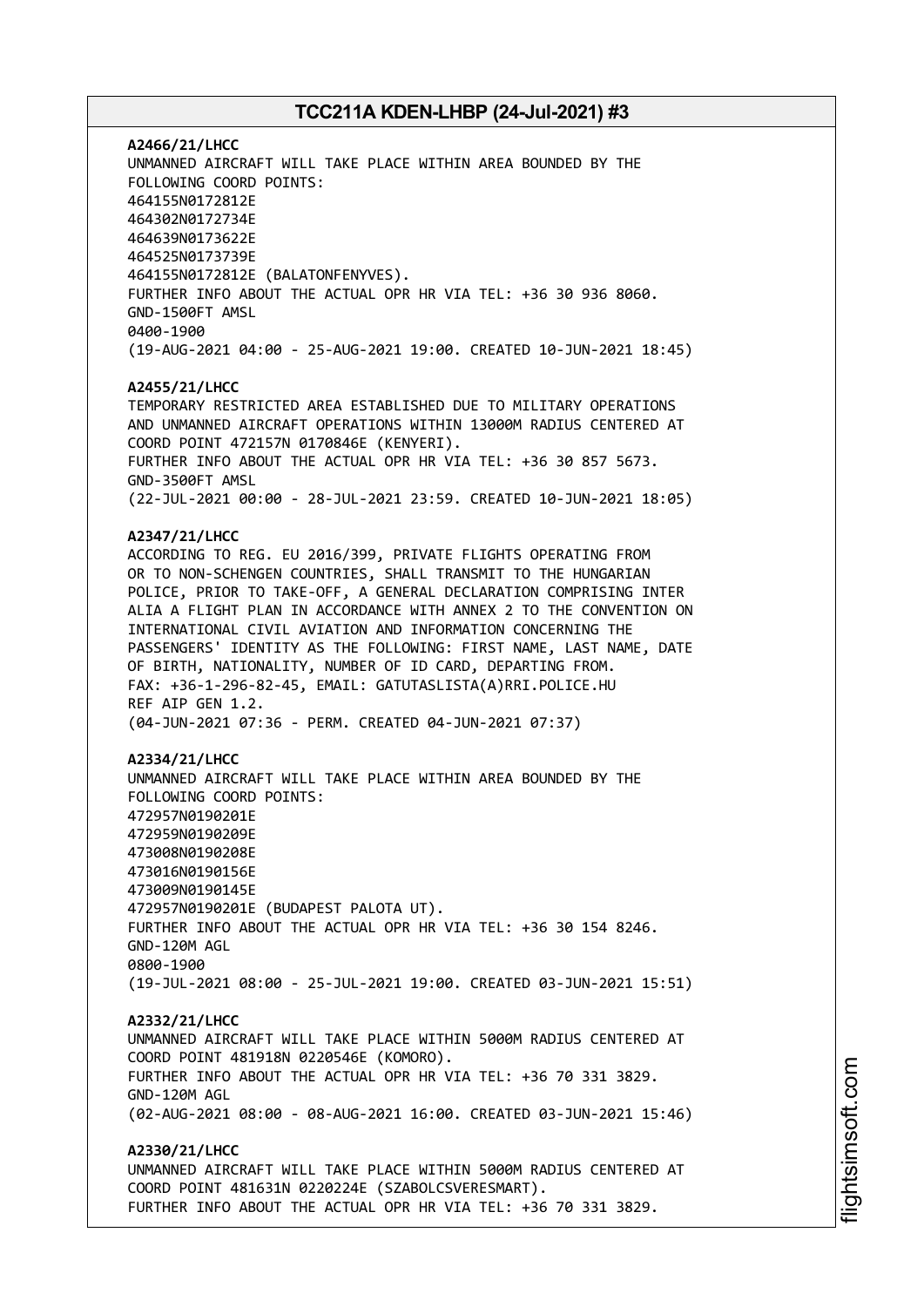GND-120M AGL (09-AUG-2021 08:00 - 15-AUG-2021 16:00. CREATED 03-JUN-2021 15:41) **M0288/21/LHCC** AIRAC EFFECTIVE DATE 15 JUL 2021 NIL. (15-JUL-2021 00:00 - 28-JUL-2021 23:59. CREATED 03-JUN-2021 07:57) **A2302/21/LHCC** AIRAC EFFECTIVE DATE 15 JUL 2021 NIL. (15-JUL-2021 00:00 - 28-JUL-2021 23:59. CREATED 03-JUN-2021 07:44) **A2081/21/LHCC** UNMANNED AIRCRAFT WILL TAKE PLACE WITHIN 3000M RADIUS CENTERED AT COORD POINT 472903N 0203510E (TISZA-TO). FURTHER INFO ABOUT THE ACTUAL OPR HR VIA TEL: +36 70 386 1443. GND-1000FT AMSL (14-AUG-2021 02:00 - 14-AUG-2021 18:00. CREATED 20-MAY-2021 14:52) **A2070/21/LHCC** UNMANNED AIRCRAFT WILL TAKE PLACE WITHIN 3000M RADIUS CENTERED AT COORD POINT 472903N 0203510E (TISZA-TO). FURTHER INFO ABOUT THE ACTUAL OPR HR VIA TEL: +36 70 386 1443. GND-1000FT AMSL 0200-1800 (07-AUG-2021 02:00 - 13-AUG-2021 18:00. CREATED 20-MAY-2021 14:16) **A1867/21/LHCC** UNMANNED AIRCRAFT WILL TAKE PLACE WITHIN 3000M RADIUS CENTERED AT COORD POINT 472936N 0203051E (KISKORE). FURTHER INFO ABOUT THE ACTUAL OPR HR VIA TEL: +36 70 386 1443. GND-1000FT AMSL (30-JUL-2021 02:00 - 30-JUL-2021 18:00. CREATED 10-MAY-2021 14:11) **A1693/21/LHCC** UNMANNED AIRCRAFT WILL TAKE PLACE WITHIN AREA BOUNDED BY THE FOLLOWING COORD POINTS: 465548N0194406E 465446N0194627E 465413N0194556E 465513N0194333E 465548N0194335E 465548N0194406E (KECSKEMET REPULOTER). FURTHER INFO ABOUT THE ACTUAL OPR HR VIA TEL: +36 30 827 3302. GND-1000FT AMSL 0400-1800 (29-JUL-2021 04:00 - 04-AUG-2021 18:00. CREATED 03-MAY-2021 08:30) **A1577/21/LHCC** TO ENSURE SAFE AND EXPEDITIOUS DELIVERY OF COVID-19 VACCINES, AIRCRAFT OPERATORS OF FLIGHTS CARRYING SUCH VACCINES ARE EXEMPTED IN HUNGARY FROM ATFM MEASURES FOR EACH FLIGHT DEEMED CRITICAL. STS/ATFMX AND RMK/VACCINE SHALL BE INSERTED IN ITEM 18 OF THE FLIGHT PLAN, AS REQUIREMENT OF THE EXEMPTION. (28-APR-2021 15:11 - 28-JUL-2021 23:59 EST. CREATED 28-APR-2021 15:12) **A0952/21/LHCC** TEMPORARY RESTRICTED AREA ESTABLISHED DUE TO AVIATION EVENT WITHIN AREA BOUNDED BY THE FOLLOWING COORD POINTS: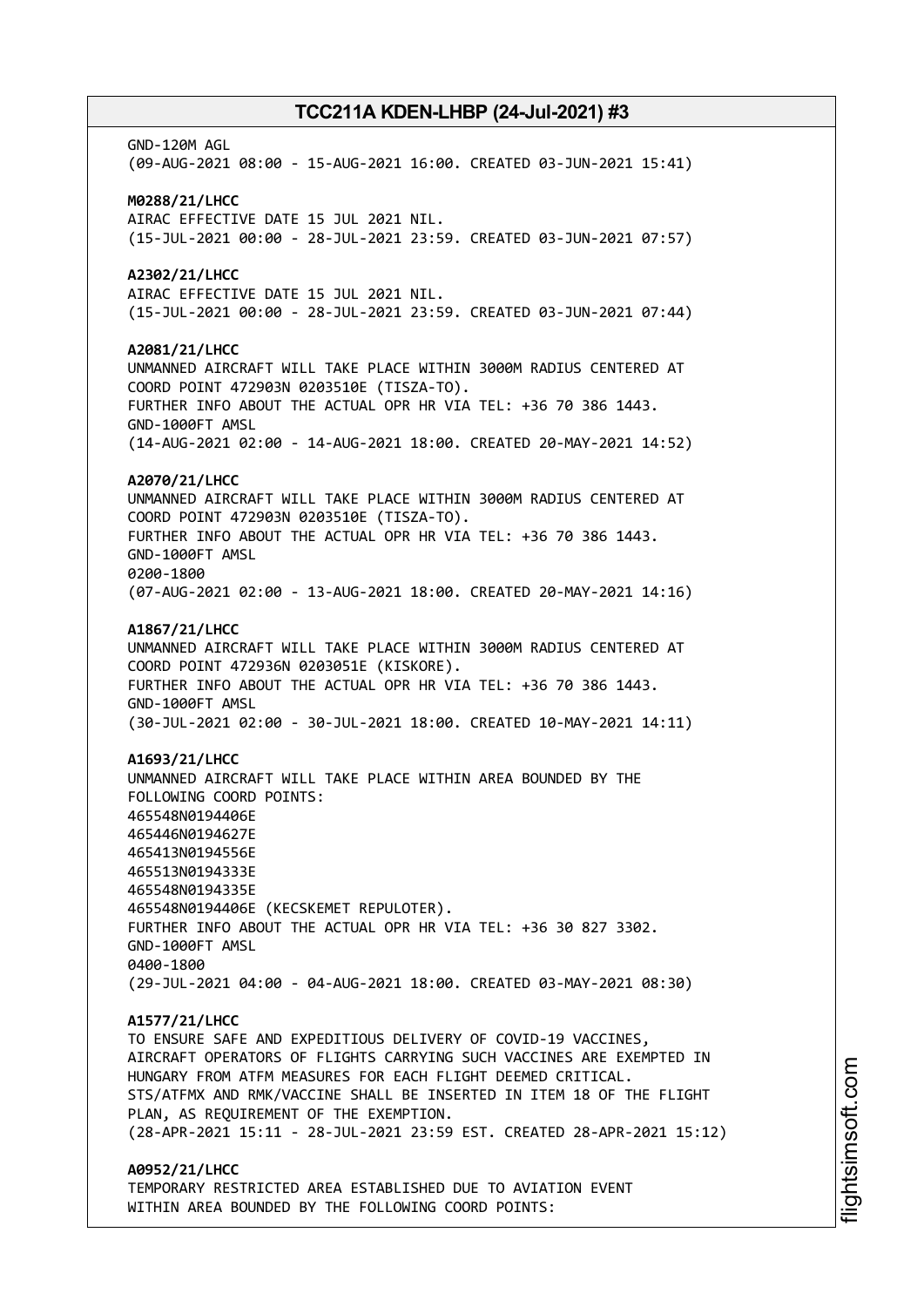461852N0200000E 461727N0200458E 461923N0200541E 462300N0200530E 462300N0200000E 461852N0200000E (SZATYMAZ REPULOTER). FURTHER INFO ABOUT THE ACTUAL OPR HR VIA TEL: +36 70 701 4883 . GND-8500FT AMSL 0400-1730 (27-SEP-2021 04:00 - 26-OCT-2021 17:30. CREATED 16-MAR-2021 16:47) **A0951/21/LHCC** UNMANNED AIRCRAFT WILL TAKE PLACE WITHIN 250M RADIUS CENTERED AT COORD POINT 465455N 0174934E (ORVENYES). FURTHER INFO ABOUT THE ACTUAL OPR HR VIA TEL: +36 20 961 7066. GND-1500FT AMSL 0600-2200 (02-OCT-2021 06:00 - 31-OCT-2021 22:00. CREATED 16-MAR-2021 16:45) **A0935/21/LHCC** TEMPORARY RESTRICTED AREA ESTABLISHED DUE TO AVIATION EVENT **WTTHTN** AREA BOUNDED BY THE FOLLOWING COORD POINTS: 461852N0200000E 461727N0200458E 461923N0200541E 462300N0200530E 462300N0200000E 461852N0200000E (SZATYMAZ REPULOTER). FURTHER INFO ABOUT THE ACTUAL OPR HR VIA TEL: +36 70 701 4883. GND-8500FT AMSL 0400-1730 (27-OCT-2021 04:00 - 25-NOV-2021 17:30. CREATED 12-MAR-2021 15:04) **A0933/21/LHCC** UNMANNED AIRCRAFT WILL TAKE PLACE WITHIN AREA BOUNDED BY THE FOLLOWING COORD POINTS: 472444N0185709E 472551N0185541E 472605N0185606E 472508N0185802E 472444N0185709E (TOROKBALINT). FURTHER INFO ABOUT THE ACTUAL OPR HR VIA TEL: +36 70 708 1066. GND-1000FT AMSL 0800-2000 (01-SEP-2021 08:00 - 30-SEP-2021 20:00. CREATED 12-MAR-2021 14:56) **A0931/21/LHCC** UNMANNED AIRCRAFT WILL TAKE PLACE WITHIN AREA BOUNDED BY THE FOLLOWING COORD POINTS: 472444N0185709E 472551N0185541E 472605N0185606E 472508N0185802E 472444N0185709E (TOROKBALINT). FURTHER INFO ABOUT THE ACTUAL OPR HR VIA TEL: +36 70 708 1066. GND-1000FT AMSL 0800-2000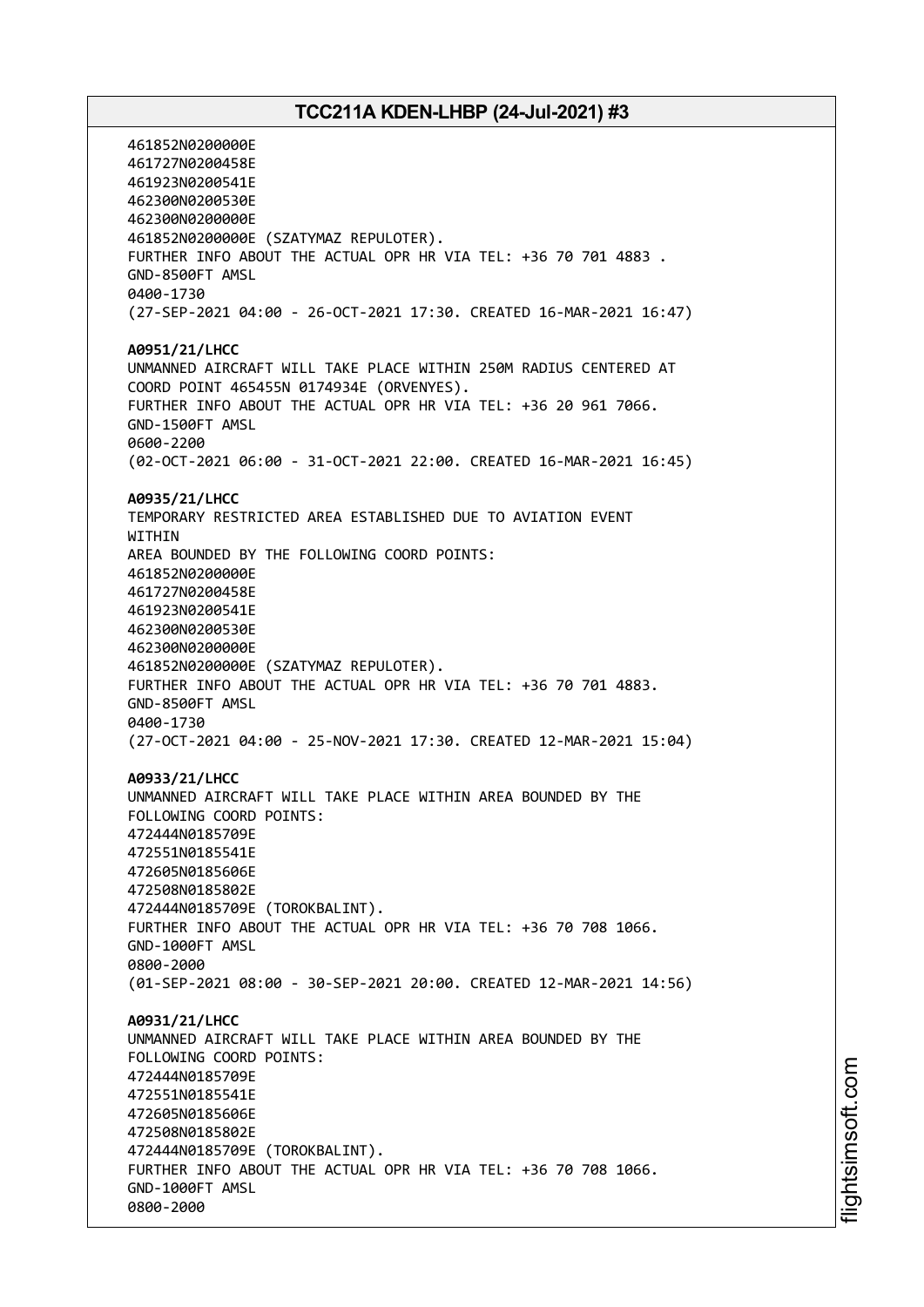(01-AUG-2021 08:00 - 30-AUG-2021 20:00. CREATED 12-MAR-2021 14:49) **A0924/21/LHCC** UNMANNED AIRCRAFT WILL TAKE PLACE WITHIN 250M RADIUS CENTERED AT COORD POINT 465455N 0174934E (ORVENYES). FURTHER INFO ABOUT THE ACTUAL OPR HR VIA TEL: +36 20 961 7066. GND-1500FT AMSL 0600-2200 (01-AUG-2021 06:00 - 30-AUG-2021 22:00. CREATED 12-MAR-2021 13:41) **A0912/21/LHCC** UNMANNED AIRCRAFT WILL TAKE PLACE WITHIN 250M RADIUS CENTERED AT COORD POINT 465455N 0174934E (ORVENYES). FURTHER INFO ABOUT THE ACTUAL OPR HR VIA TEL: +36 20 961 7066 . GND-1500FT AMSL 0600-2200 (01-SEP-2021 06:00 - 30-SEP-2021 22:00. CREATED 11-MAR-2021 12:24) **A0911/21/LHCC** UNMANNED AIRCRAFT WILL TAKE PLACE WITHIN 250M RADIUS CENTERED AT COORD POINT 465455N 0174934E (ORVENYES). FURTHER INFO ABOUT THE ACTUAL OPR HR VIA TEL: +36 20 961 7066. GND-1500FT AMSL 0600-2200 (02-DEC-2021 06:00 - 31-DEC-2021 22:00. CREATED 11-MAR-2021 12:23) **A0910/21/LHCC** AEROBATICS WILL TAKE PLACE BOUNDED BY THE FOLLOWING COORD POINT: 461852N0200000E 461727N0200458E 461923N0200541E 462300N0200530E 462300N0200000E 461852N0200000E (SZATYMAZ REPULOTER). FURTHER INFO ABOUT THE ACTUAL OPR HR VIA TEL: +36 70 701 4883. GND-8500FT AMSL 0400-1730 (29-JUL-2021 04:00 - 27-AUG-2021 17:30. CREATED 11-MAR-2021 12:22) **A0909/21/LHCC** UNMANNED AIRCRAFT WILL TAKE PLACE WITHIN 250M RADIUS CENTERED AT COORD POINT 465455N 0174934E (ORVENYES). FURTHER INFO ABOUT THE ACTUAL OPR HR VIA TEL: +36 20 961 7066. GND-1500FT AMSL 0600-2200 (01-NOV-2021 06:00 - 30-NOV-2021 22:00. CREATED 11-MAR-2021 12:21) **A0882/21/LHCC** UNMANNED AIRCRAFT WILL TAKE PLACE WITHIN 10000M RADIUS CENTERED AT COORD POINT 462313N 0180843E (DOMBOVAR). FURTHER INFO ABOUT THE ACTUAL OPR HR VIA TEL: +36 70 631 5821. GND-1500FT AMSL (28-JUN-2021 06:00 - 27-JUL-2021 23:00. CREATED 09-MAR-2021 17:46) **A0862/21/LHCC** AEROBATICS WILL TAKE PLACE BOUNDED BY THE FOLLOWING COORD POINT: 461852N0200000E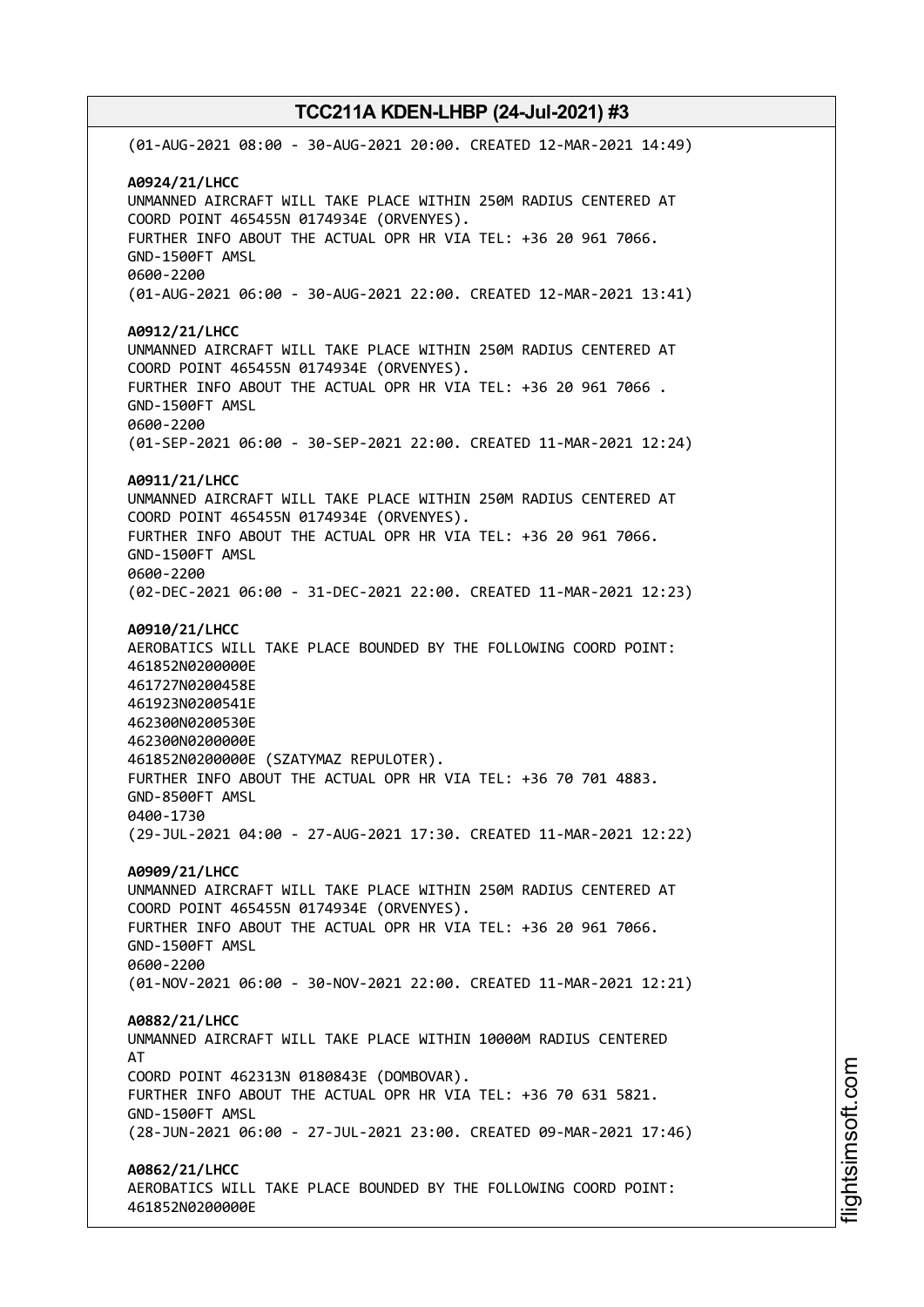┌──────────────────────────────────────────────────────────────────────────────┐

461727N0200458E 461923N0200541E 462300N0200530E 462300N0200000E 461852N0200000E (SZATYMAZ REPULOTER). FURTHER INFO ABOUT THE ACTUAL OPR HR VIA TEL: +36 70 701 4883. GND-8500FT AMSL 0400-1730 (29-JUN-2021 04:00 - 28-JUL-2021 17:30. CREATED 08-MAR-2021 17:58)

#### │**LOVV (VIENNA FIR/UIR)** │

└──────────────────────────────────────────────────────────────────────────────┘ **A1994/21/LOVV** MILITARY TRAINING AREA MTA SCHOBER ACTIVATED: REF AIP AUSTRIA, ENR 5.2-3. FOR DETAILED INFORMATION ABOUT ACTIVITY CONTACT WIEN INFORMATION FREQ 124.400MHZ, FREQ 134.625MHZ OR MILITARY RADAR FREQ 131.025MHZ. FL105-FL245 (26-JUL-2021 12:35 - 26-JUL-2021 13:35. CREATED 23-JUL-2021 10:13) **B1275/21/LOVV** INTENSIVE MIL TFC WI LATERAL LIMITS OF 4848N01516E WAIDHOFEN/THAYA 4848N01540E GERAS 4831N01544E SCHOENBERG/KAMP 4836N01509E ZWETTL 4843N01505E KIRCHBERG AM WALDE GND-5500FT AMSL 27 0700-1400, 28-29 0600-1400 (27-JUL-2021 07:00 - 29-JUL-2021 14:00. CREATED 23-JUL-2021 08:19) **A1992/21/LOVV** SER HOURS OF MILITARY CONTROL CENTER MCC (WIEN) ARE NOW: 26 0600-1430 27 0600-1430 28 0600-1430 29 0600-1430 30 0600-1400 31 0600-1400 01 0600-1400 REF AIP AUSTRIA, ENR 1.1, ITEM 2.8.2.4.2. (26-JUL-2021 06:00 - 01-AUG-2021 14:00. CREATED 23-JUL-2021 08:13) **A1989/21/LOVV** TO ENSURE SAFE AND EXPEDITIOUS DELIVERY OF COVID-19 VACCINES, AIRCRAFT OPERATORS OF FLIGHTS CARRYING SUCH VACCINES SHOULD ASK APPROVAL FROM (AIS/ARO WIEN) FOR EXEMPTION FROM ATFM MEASURES FOR EACH FLIGHT DEEMED CRITICAL. UPON APPROVAL, STS/ATFMX AND RMK/VACCINE SHALL BE INSERTED IN ITEM 18 OF THE FLIGHT PLAN. AIRCRAFT OPERATORS CARRYING COVID 19 VACCINES REGULARLY MAY REQUEST APPROVAL IN ADVANCE FOR ALL FLIGHTS INVOLVED. AIP AUSTRIA ENR1.9 CHAPTER 1.1.1, 1.1.6 AND 3.7 TO BE CHECKED.

THE ATFM APPROVAL REQUEST FORM CAN BE FOUND UNDER THE FOLLOWING LINK HTTPS://TINYURL.COM/YYUROG6S (23-JUL-2021 07:11 - 21-OCT-2021 08:00 EST. CREATED 23-JUL-2021 07:12)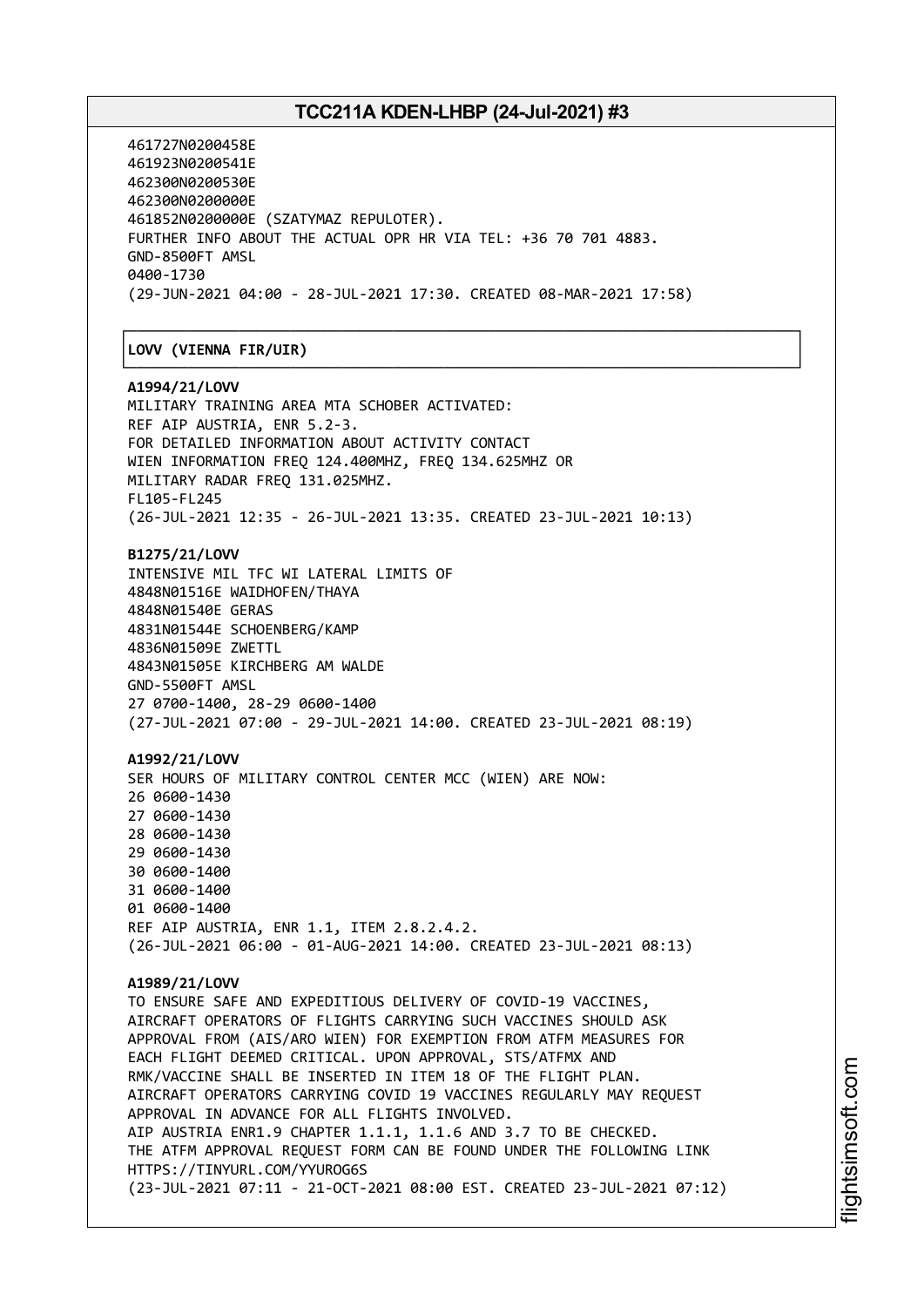**B1272/21/LOVV** TEMPORARY SLACKLINE ERECTED AREA ZIRL - EHNBACH - STUIBEN SLACKLINE1 BOTTOM STATION SUMMIT STATION 471638N 0111505E 471638N 0111505E ELEV AT THE BASE: 789M/2589FT AMSL 789M/2589FT AMSL MAX HEIGHT ABOVE GROUND 10M/33FT AGL LENGTH OF CABLEWAY APRX: 20M NOT MARKED SLACKLINE2 BOTTOM STATION SUMMIT STATION 471635N 0111505E 471636N 0111505E ELEV AT THE BASE: 790M/2592FT AMSL 789M/2589FT AMSL MAX HEIGHT ABOVE GROUND 49M/161FT AGL LENGTH OF CABLEWAY APRX: 43M NO MASTS ERECTED. DAY MARKED SLACKLINE3 BOTTOM STATION SUMMIT STATION 471635N 0111505E 471639N 0111508E ELEV AT THE BASE: 791M/2596FT AMSL 795M/2609FT AMSL MAX HEIGHT ABOVE GROUND 49M/161FT AGL LENGTH OF CABLEWAY APRX: 140M NO MASTS ERECTED. (24-JUL-2021 05:00 - 25-JUL-2021 17:00. CREATED 23-JUL-2021 06:56) **B1268/21/LOVV** DANGER AREA MARWIESEN - LOD28 - ACTIVATED: RADIUS 1NM AROUND 464100N 0133800E REF AIP AUSTRIA ENR 5.1-8. GND-7500FT AMSL 26 27 0600-1900, 28 0600-1330, 29 0600-2200, 30 0600-1330 (26-JUL-2021 06:00 - 30-JUL-2021 13:30. CREATED 22-JUL-2021 07:06) **A1976/21/LOVV** DANGER AREA ALLENTSTEIG - LOD 25A - ACTIVATED: 484530N 0151100E - 484430N 0152200E - 484135N 0153125E - 483730N 0153355E - 483530N 0152700E - 483630N 0151000E - 484330N 0150500E - 484530N 0151100E. REF AIP AUSTRIA ENR 5.1-7 GND-9500FT AMSL 26 0600-1900, 27-29 0300-2000, 30 0300-1800 (26-JUL-2021 06:00 - 30-JUL-2021 18:00. CREATED 22-JUL-2021 06:51) **A1970/21/LOVV** DANGER AREA RAMSAU - LOD 30 - ACTIVATED: 474716N 0141720E - 474716N 0141542E - 474853N 0141430E - 474849N 0141610E - 474831N 0141740E - 474716N 0141720E. REF AIP AUSTRIA ENR 5.1-8 GND-9500FT AMSL 26 0600-1900, 27 0600-1830, 28 0600-2200, 29 0600-1500 (26-JUL-2021 06:00 - 29-JUL-2021 15:00. CREATED 21-JUL-2021 06:39)

**B1259/21/LOVV**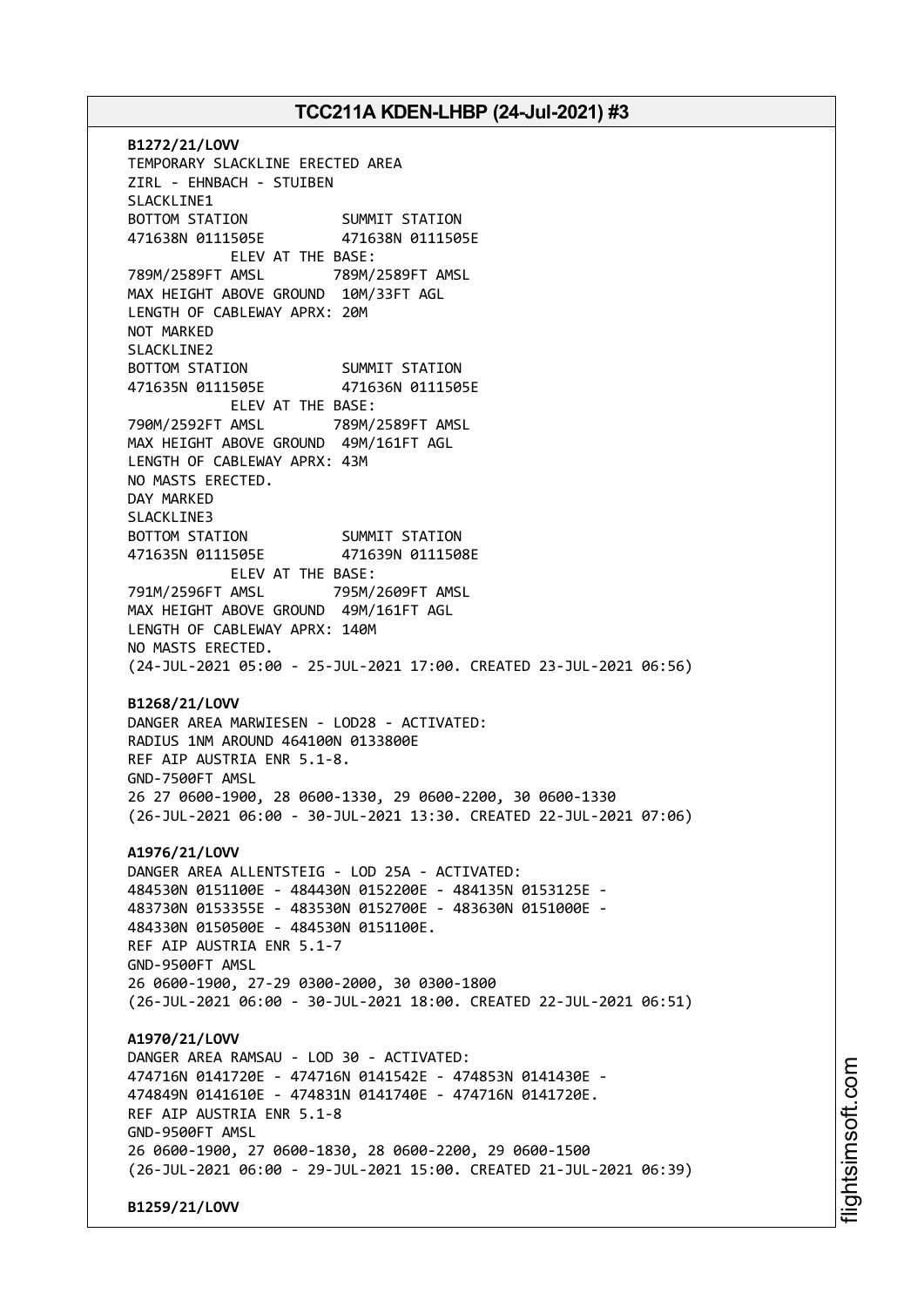2 CRANES ERECTED AT DOEBLERHOFSTRASSE 10, 1030 VIENNA CRANE 1 PSN: 481108N 0162448E HEIGHT ABOVE GND: 144M/473FT AGL CRANE 2 PSN: 481107N 0162449E HEIGHT ABOVE GND: 138M/453FT AGL OBST DAY MARKED : YES OBST NIGHT MARKED : YES (20-JUL-2021 13:26 - 18-OCT-2021 15:00 EST. CREATED 20-JUL-2021 13:26) **A1957/21/LOVV** DANGER AREA SEETALERALPE - LOD 24 - ACTIVATED: 470700N 0143050E - 470406N 0143315E - 470600N 0143800E - 470800N 0143800E - 470800N 0143604E - 470800N 0143111E - 470730N 0143025E - 470700N 0143050E. REF AIP AUSTRIA ENR 5.1-7 GND-FL215 26-29 0600-2000, 30 0600-1500 (26-JUL-2021 06:00 - 30-JUL-2021 15:00. CREATED 20-JUL-2021 06:56) **A1952/21/LOVV** DANGER AREA HOCHFILZEN - LOD 22 - ACTIVATED: 473130N 0123600E - 473000N 0124320E - 472700N 0124130E - 472830N 0123730E - 473130N 0123600E. REF AIP AUSTRIA ENR 5.1-7 GND-9500FT AMSL DAILY 0600-1600 (27-JUL-2021 06:00 - 29-JUL-2021 16:00. CREATED 19-JUL-2021 12:21) **B1249/21/LOVV** TEMPORARY CABLEWAY FOR MATERIAL TRANSPORT ERECTED AREA SPITAL AN DER DRAU - MALLNITZ BOTTOM STATION SUMMIT STATION 465933N 0130901E 465910N 0130911E ELEV AT THE BASE: 1219M/3999FT AMSL 1550M/5085FT AMSL MAX HEIGHT ABOVE GROUND 40M/131FT AGL LENGTH OF CABLEWAY APRX: 850M DAY MARKING : YES (19-JUL-2021 07:29 - 14-OCT-2021 15:00 EST. CREATED 19-JUL-2021 07:41) **A1935/21/LOVV** SER HOURS OF MILITARY CONTROL CENTER MCC (WIEN) ARE NOW: 19 0600-1430 20 0600-1430 21 0600-1430 22 0600-1430 23 0600-1400 24 0600-1400 25 0600-1400 REF AIP AUSTRIA, ENR 1.1, ITEM 2.8.2.4.2. (19-JUL-2021 06:00 - 25-JUL-2021 14:00. CREATED 16-JUL-2021 07:20) **A1930/21/LOVV** COVID-19: CREWS/PASSENGERS REQUIREMENTS . THE REPUBLIC OF AUSTRIA, FEDERAL MINISTRY FOR HEALTH HAS ENACTED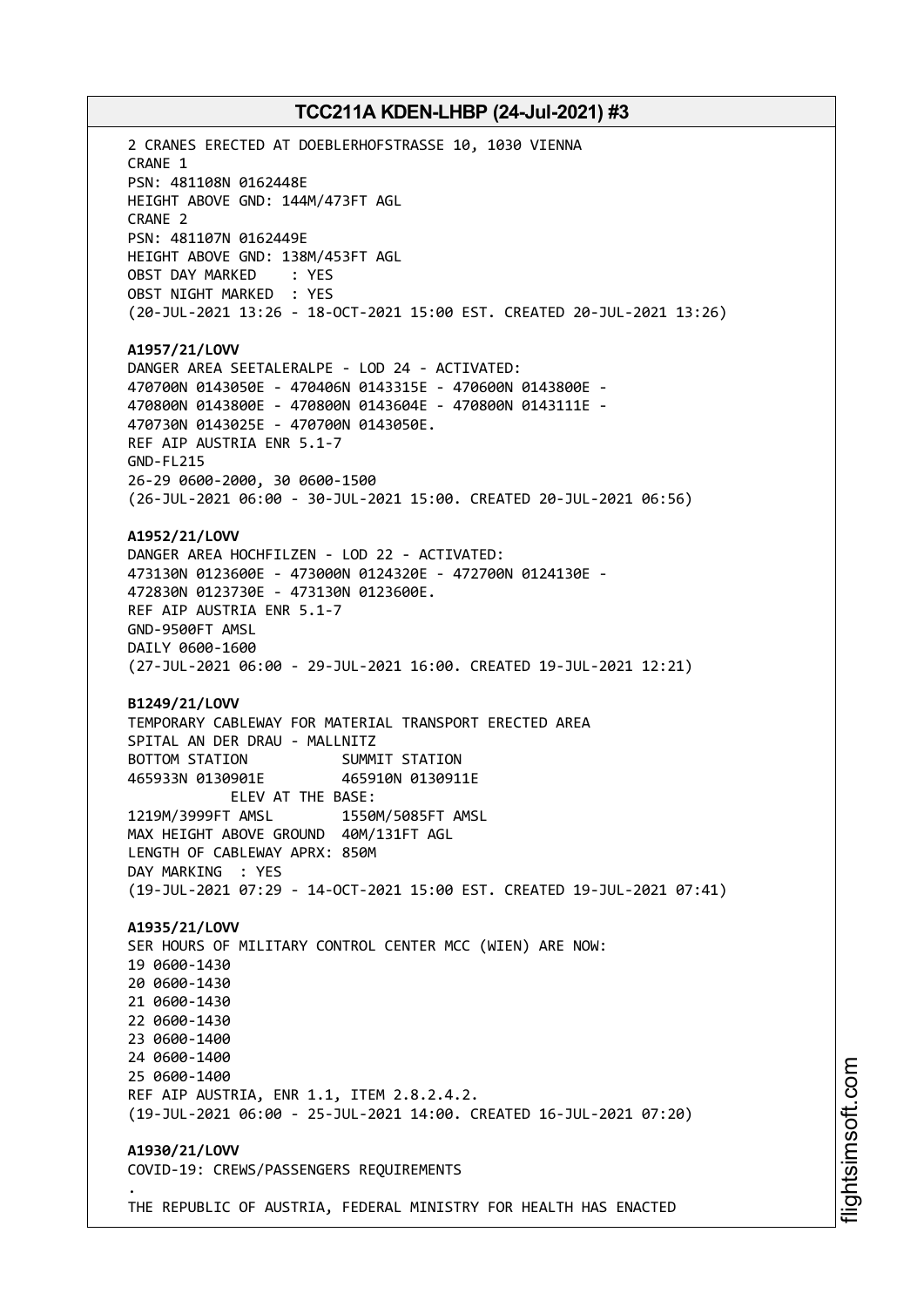FOLLOWING REGULATION CONCERNING THE ENTRY INTO AUSTRIA BY AIR IN RESPECT OF SARS-COV-2 / COVID-19: .

FAQS MINISTRY FOR HEALTH: HTTPS://TINYURL.COM/ENTRYREQAT201017

. 0) CHANGE-LOG:

.

0.1) POINT 9 REWORDED

1) MEDICAL-, TEST-, VACCINATION- AND RECOVERY-RESULTS/CERTIFICATES A. MEDICAL-CERTIFICATES (NOTE 1), TEST-, VACCINATION- AND RECOVERY-RESULTS/-CERTIFICATES IN GERMAN OR ENGLISH SERVE TO PROVE THAT THE PERSON WAS TESTED NEGATIVE FOR SARS-COV-2 BY A PCR-/LAMP-/TMA- OR ANTIGEN-TEST, VACCINATED AGAINST SARS-COV-2 OR HAS RECOVERED FROM COVID-19.

B. TEST RESULTS MUST INCLUDE FIRST AND LAST NAME OF THE PERSON TESTED, DATE OF BIRTH, DATE AND TIME OF SAMPLING, TEST RESULT, SIGNATURE OF THE PERSON AND STAMP OF THE INSTITUTION PERFORMING THE TEST OR A BAR OR QR CODE. TIME OF SAMPLING WHEN ENTERING THE COUNTRY MUST NOT BE MORE THAN 72 H AGO (PCR-, LAMP-, TMA-TEST), NOT MORE THAN 48 H AGO (ANTIGEN TEST) OR NOT MORE THAN 24 H AGO (ANTIGEN TEST FOR PERSONAL USE WHICH IS RECORDED IN AN OFFICIAL DATA PROCESSING SYSTEM). THE COSTS FOR THE TEST ARE TO BE BORNE BY YOURSELF. THE NEGATIVE TEST RESULT MUST BE PRESENTED AT A CONTROL. C. MEDICAL OR OFFICAL RECOVERY CERTIFIACTES MUST CONFIRM THAT AN INFECTION HAS BEEN OVERCOME IN THE LAST 180 DAYS OR PROOF OF NEUTRALIZING ANTIBODIES THAT MUST NOT BE OLDER THAN 90 DAYS. END PART 1 OF 10

(15-JUL-2021 12:33 - 31-AUG-2021 23:59. CREATED 15-JUL-2021 13:01)

#### **A1930/21/LOVV**

D. VACCINATION CERTIFICATES MUST MEET THE FOLLOWING REQUIREMENTS: I. 21 DAYS HAVE PASSED SINCE THE FIRST VACCINATION, WHEREBY THIS MUST NOT BE MORE THAN 90 DAYS AGO, OR II. SECOND VACCINATION, WHEREBY THE FIRST VACCINATION MUST NOT BE MORE THAN 270 DAYS, OR III. 21 DAYS HAVE PASSED SINCE VACCINATION IN THE CASE OF VACCINES FOR WHICH ONLY ONE VACCINATION IS PLANNED, WHEREBY THIS MUST NOT BE MORE THAN 270 DAYS AGO, OR IV. FROM THE VACCINATION, PROVIDED THAT AT LEAST 21 DAYS BEFORE THE VACCINATION, A DISEASE OF COVID-19 WAS CONFIRMED BY MEANS OF A POSITIVE PCR-/LAMP-/TMA-TEST FOR SARS-COV-2 OR PROOF OF NEUTRALIZING ANTIBODIES, WHEREBY THE VACCINATION IS NO LONGER MAY BE MORE THAN 270 DAYS AGO. E. FOLLOWING VACCINES ARE RECOGNIZED: I. COMIRNATY/BNT162B2/TOZINAMERAN (INN) FROM BIONTECH AND PFIZER (2 VACCINATIONS) II. COVID-19 VACCINE MODERNA/MRNA-1273 (2 VACCINATIONS) III. CHADOX1 NCOV19/CHADOX1-S/AZD1222/VAXZEVRIA COVID-19 VACCINE ASTRAZENECA FROM ASTRAZENECA AND COVISHIELD FROM SERUM INSTITUE OF INDIA (2 VACCINATIONS) IV. COVID-19 VACCINE JANSSEN FROM JOHNSON AND JOHNSON / JANSSEN PHARMACEUTICALS/AD26.COV2.S (US + NL SITES) (1 VACCINATION) V. SINOPHARM/BINP SARS-COV-2-VACCINE (VERO CELL) INACTIVATED FROM BEIJING BIO-INSTITUTE OF BIOLOGICAL PRODUCTS (2 VACCINATIONS) VI. SINOVAC-CORONAVAC VACCINE, SARS-COV-2 VACCINE (VERO CELL) INACTIVATED (2 VACCINATIONS) END PART 2 OF 10

(15-JUL-2021 12:33 - 31-AUG-2021 23:59. CREATED 15-JUL-2021 13:01)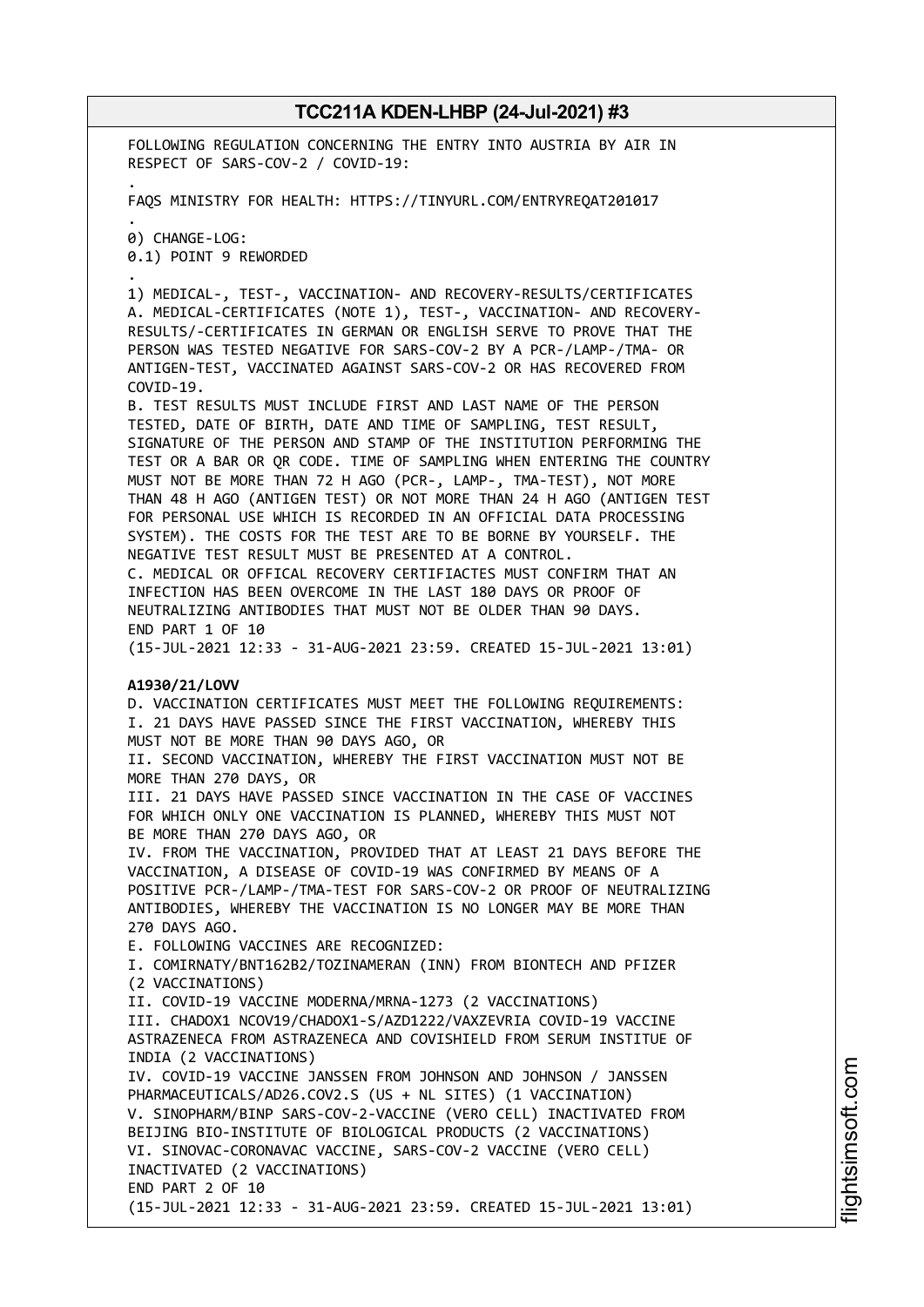**A1930/21/LOVV** 2) PRE-TRAVEL CLEARANCE BEFORE ENTERING THE COUNTRY, PEOPLE MUST REGISTER ONLINE AT HTTPS://ENTRY.PTC.GV.AT, EXCEPT FOR PERSONS ACCORDING 4.A, 6.B OR 8 AND PRESENT THE CONFIRMATION OF TRANSMISSION UPON ENTRY. . 3) QUARANTINE A. PEOPLE WHO ARE OBLIGED TO QUARANTINE HAVE TO BE SELF-MONITORED AT AN EXISTING PLACE OF RESIDENCE (HOME QUARANTINE) OR IN OTHER SUITABLE ACCOMMODATION, THE AVAILABILITY OF WHICH HAS TO BE CONFIRMED UPON ENTRY. ACCOMMODATION COSTS ARE TO BE BORNE BY YOURSELF. B. RESIDENCE OF ACCOMODATION MUST NOT BE LEFT DURING QUARANTINE, EXCEPT TO TAKE A TEST. C. THE QUARANTINE CAN BE ENDED PREMATURELY FOR THE PURPOSE OF LEAVING AUSTRIA IF IT IS ENSURED THAT THE RISK OF INFECTION IS MINIMIZED AS MUCH AS POSSIBLE WHEN LEAVING AUSTRIA. . 4) ENTRY FROM ALBANIA, ANDORRA, AUSTRALIA, BELGIUM, BULGARIA, CROATIA, CYPRUS, CZECH REPUBLIC, DENMARK, ESTONIA, FINLAND, FRANCE, GERMANY, GREECE, HONG KONG, HUNGARY, ICELAND, IRELAND, ISRAEL, ITALY, JAPAN, LATVIA, LIECHTENSTEIN, LITHUANIA, LUXEMBOURG, MACAU, MALTA, MONACO, NETHERLANDS, NEW ZEALAND, NORTH MACEDONIA, NORWAY, POLAND, PORTUGAL, ROMANIA, SAN MARINO, SAUDI ARABIA, SERBIA, SINGAPORE, SLOVAKIA, SLOVENIA, SOUTH KOREA, SPAIN, SWEDEN, SWITZERLAND, TAIWAN, THAILAND, UNITED STATES OF AMERICA, VATICAN OR VIETNAM AS PER 08.07.2021: AS WELL AS ARMENIA, AZERBAIJAN, BOSNIA AND HERZEGOVINA, BRUNEI, CANADA, JORDAN, KOSOVO, MOLDAVIA, MONTENEGRO OR OATAR END PART 3 OF 10 (15-JUL-2021 12:33 - 31-AUG-2021 23:59. CREATED 15-JUL-2021 13:01) **A1930/21/LOVV** A. PASSENGERS ARRIVING FROM ONE OF THESE COUNTRIES AND WHO HAVE BEEN TO THESE COUNTRIES OR AUSTRIA IN THE LAST 10 DAYS WITHOUT EXCEPTION CAN ENTER AUSTRIA FREELY WITH A MEDICAL CERTIFICATE, TEST RESULT, VACCINATION CERTIFICATE OR RECOVERY CERTIFICATE. B. IF NO MEDICAL CERTIFICATE, NO TEST RESULT, NO VACCINATION CERTIFICATE OR NO RECOVERY CERTIFICATE CAN BE PRESENTED, A PCR-/ LAMP-/TMA-/ANTIGEN-TEST FOR SARS-COV-2 MUST BE CARRIED OUT WITHIN 24 HOURS OF ENTRY. . 5) ENTRY FROM BOTSWANA, BRAZIL, ESWATINI, INDIA, LESOTHO, MALAWI, MOZAMBIQUE, NAMIBIA, NEPAL, SOUTH AFRICA, THE UNITED KINGDOM, URUGUAY, ZAMBIA OR ZIMBABWE AS PER 08.07.2021: AS WELL AS RUSSIA A. ENTRY FROM ONE OF THESE STATES OR AREAS AND THE ENTRY OF PERSONS WHO HAVE BEEN IN ONE OF THESE STATES OR AREAS WITHIN THE LAST 10 DAYS IS PROHIBITED. B. THIS DOES NOT APPLY TO: I. AUSTRIAN CITIZENS, EU-/EEA-CITIZENS AND PEOPLE WHO LIVE WITH THEM IN THE SAME HOUSEHOLD, II. SWISS CITIZENS AS WELL AS PERSONS WHO LIVE WITH THEM IN THE SAME HOUSEHOLD, III. PEOPLE WITH RESIDENCE OR HABITUAL ABODE IN EU-/EEA-COUNTRIES OR ANDORRA, MONACO, SAN MARINO, THE VATICAN OR SWITZERLAND AND PEOPLE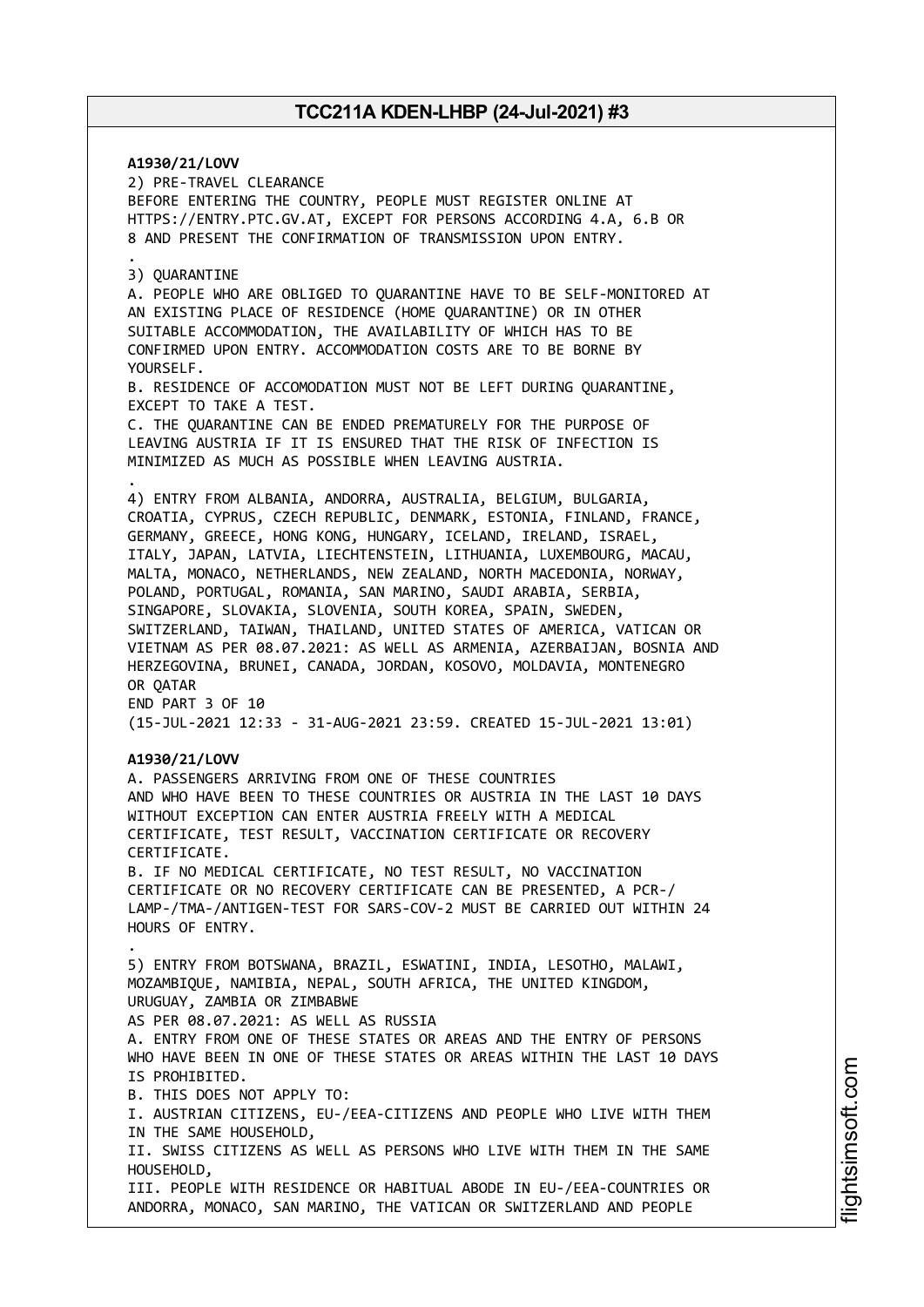WHO LIVE WITH THEM IN THE SAME HOUSEHOLD, IV. FOREIGNERS, IF THEY HAVE A PHOTO ID ACCORDING TO PARA 5 OF THE OFFICIAL SEAT ACT, END PART 4 OF 10 (15-JUL-2021 12:33 - 31-AUG-2021 23:59. CREATED 15-JUL-2021 13:01) **A1930/21/LOVV** V. PERSONS WHO ARE ENTITLED TO STAY IN AUSTRIA ON THE BASIS OF A RESIDENCE PERMIT, A RESIDENCE TITLE OR DOCUMENTATION OF THE RIGHT OF RESIDENCE IN ACCORDANCE WITH THE SETTLEMENT AND RESIDENCE ACT OR THE ASYLUM ACT 2005, VI. PERSONS WHO HAVE A CONFIRMATION OF THE APPLICATION PURSUANT TO ART. 18 PARA. 1 OF THE AGREEMENT ON THE WITHDRAWAL OF THE UNITED KINGDOM OF GREAT BRITAIN AND NORTHERN IRELAND FROM THE EUROPEAN UNION AND THE EUROPEAN ATOMIC ENERGY COMMUNITY (WITHDRAWAL AGREEMENT), VII. MEMBERS OF THE STAFF OF DIPLOMATIC MISSIONS OR CONSULAR POSTS AND PERSONS WHO LIVE WITH THEM IN THE SAME HOUSEHOLD, VIII. EMPLOYEES OF INTERNATIONAL ORGANIZATIONS AND PEOPLE WHO LIVE WITH THEM IN THE SAME HOUSEHOLD, IX. PERSONS WHO ARE EMPLOYED BY A DOMESTIC REGIONAL AUTHORITY OR A DOMESTIC CORPORATION UNDER PUBLIC LAW AND WHOSE PLACE OF EMPLOYMENT IS ABROAD OR WHOSE SERVICE IS PERFORMED ABROAD, INSOFAR AS THE ACTIVITY OF THIS CORPORATION ABROAD IS IN THE INTERESTS OF THE REPUBLIC OF AUSTRIA, X. PERSONS WHO ENTER TO BEGIN OR CONTINUE THEIR STUDIES OR FOR RESEARCH, XI. PERSONS WHO COME TO PARTICIPATE IN SCHOOL OPERATIONS, XII. PERSONS WHO ENTER FOR BUSINESS PURPOSES, XIII. HUMANITARIAN FORCES, XIV. AN ACCOMPANYING PERSON DURING ENTRY FOR MEDICAL REASONS, END PART 5 OF 10 (15-JUL-2021 12:33 - 31-AUG-2021 23:59. CREATED 15-JUL-2021 13:01) **A1930/21/LOVV** XV. PEOPLE WHO ENTER THE COUNTRY FOR THE PURPOSE OF PERFORMING A MANDATORY JUDICIAL OR OFFICIAL OBLIGATION, SUCH AS SUMMONING TO COURT HEARINGS, XVI. ENTRY FOR UNFORESEEABLE, URGENT REASONS THAT ARE PARTICULARLY WORTHY OF CONSIDERATION IN THE FAMILY CIRCLE, SUCH AS IN PARTICULAR SERIOUS ILLNESSES, DEATHS, FUNERALS, BIRTHS AND THE CARE OF PEOPLE IN NEED OF SUPPORT IN EMERGENCIES, XVII. FOR ENTRY IN CONNECTION WITH OTHER IMPORTANT EVENTS THAT CAN BE PLANNED IN THE FAMILY CIRCLE, SUCH AS WEDDINGS, CHRISTENINGS, BIRTHDAY PARTIES OR VISITS TO THE PARTNER. C) PERSONS MENTIONED AT POINT B.I - B.XVII HAVE TO PROVIDE (A MEDICAL CERTIFICATE OF) A NEGATIVE PCR-/LAMP-/TMA-TEST AND PERFORM A REGISTRATION. IN ADDITION, A TEN-DAY QUARANTINE MUST BE COMMENCED IMMEDIATELY. THE QUARANTINE IS DEEMED TO HAVE ENDED IF A PCR-/LAMP-/ TMA-TEST FOR SARS-COV-2 IS CARRIED OUT AT THE EARLIEST ON THE FIFTH DAY AFTER ENTRY AND THE TEST RESULT IS NEGATIVE. D. THE QUARANTINE OBLIGATION DOES NOT APPLY TO ENTRY FOR PROFESSIONAL PURPOSES TO VISIT AN INTERNATIONAL INSTITUTION WITHIN THE MEANING OF THE OFFICIAL SEAT ACT OR IN THE MAINLY INTEREST OF THE REPUBLIC OF AUSTRIA, IN PARTICULAR IN CULTURAL OR SPORTING TERMS, WHEREBY THIS ALSO APPLIES TO SUPERVISORS AND TRAINERS, AND OF PERSONS IN ACCORDANCE WITH POINT B.IV AND B.XIII - B.XVI. END PART 6 OF 10 (15-JUL-2021 12:33 - 31-AUG-2021 23:59. CREATED 15-JUL-2021 13:01)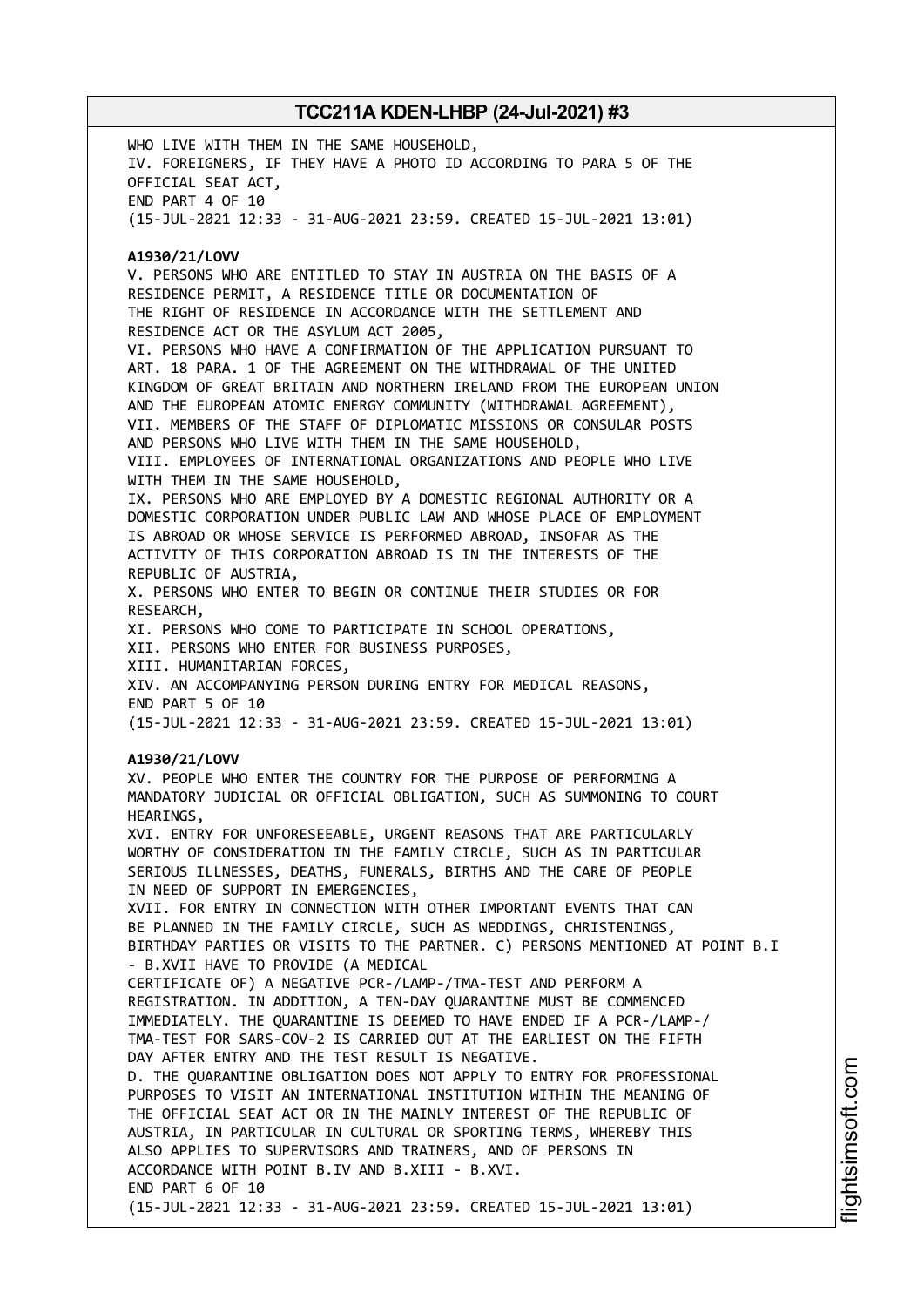**A1930/21/LOVV** E. TRANSPORT COMPANIES MUST ENSURE, WITHIN THE SCOPE OF THEIR OPERATIONAL AND TECHNICAL POSSIBILITIES, THAT THE PERSONS THEY TRANSPORT FROM THESE STATES OR AREAS INTO THE FEDERAL TERRITORY OF THE REPUBLIC OF AUSTRIA ARE INFORMED ABOUT THE REQUIREMENTS FOR ENTRY AND ABOUT THE LEGAL CONSEQUENCES OF VIOLATIONS. F. TRANSPORT COMPANIES ARE NOT ALLOWED TO TRANSPORT PERSONS WHO ARE PROHIBITED FROM ENTERING THE FEDERAL REPUBLIC OF AUSTRIA FROM THESE STATES OR TERRITORIES. . 6) ENTRY FROM OTHER STATES OR REGIONS A. PERSONS ENTERING FROM OTHER STATES OR REGIONS OR WHO HAVE STAYED IN OTHER STATES OR REGIONS WITHIN THE LAST 10 DAYS HAVE TO PROVIDE A TEST-RESULT, AVACCINATION CERTIFICATE, A RECOVERY CERTIFICATE OR A MEDICAL CERTIFICATE OF VACCINATION OR RECOVERY AND PERFORM A REGISTRATION. IN ADDITION, A TEN-DAY QUARANTINE MUST BE COMMENCED IMMEDIATELY. THE QUARANTINE IS DEEMED TO HAVE ENDED IF A PCR-/LAMP-/TMA-/ANTIGEN-TEST FOR SARS-COV-2 IS CARRIED OUT AT THE EARLIEST ON THE FIFTH DAY AFTER ENTRY AND THE TEST RESULT IS NEGATIVE. B. THE QUARANTINE AND REGISTRATION REQUIREMENTS DO NOT APPLY TO ENTRY I. AS PART OF THE REGULAR COMMUTER TRAFFIC TO PARTICIPATE IN SCHOOL AND STUDY OPERATIONS OR FOR FAMILY PURPOSES OR TO VISIT A PARTNER, END PART 7 OF 10 (15-JUL-2021 12:33 - 31-AUG-2021 23:59. CREATED 15-JUL-2021 13:01) **A1930/21/LOVV** II. OF PEOPLE WHO HAVE A VACCINATION CERTIFICATE, PROVIDED THAT 14 DAYS AFTER THE LAST VACCINATION DOSE REQUIRED FOR FULL IMMUNIZATION HAVE ELAPSED (ASTRAZENECA, MODERNA, PFIZER-BIONTECH, SINOPHARM OR SINOVAC), OR WHO HAVE A VACCINATION CERTIFICATE, PROVIDED THAT 21 DAYS AFTER THE LAST VACCINATION DOSE REQUIRED FOR FULL IMMUNIZATION HAVE ELAPSED (JANSSEN) AS WELL AS MINORS BETWEEN THE AGES OF 12 AND 18 WHO ARE ACCOMPANIED BY THESE PERSONS, AND III. PERSONS IN ACCORDANCE WITH POINT 5.B.IV AND 5.B.XII - 5.B.XVI. . 7) ENTRY FOR MEDICAL REASONS A. THE ENTRY OF I. AUSTRIAN CITIZENS, II. PERSONS WHO ARE SUBJECT TO COMPULSORY HEALTH INSURANCE IN AUSTRIA, OR III. PERSONS WHO HAVE BEEN GRANTED A TREATMENT AGREEMENT BY AN AUSTRIAN HOSPITAL FOR MEDICAL REASONS THAT ARE PARTICULARLY WORTHY OF CONSIDERATION, IS PERMITTED WITHOUT RESTRICTION IF IT TAKES PLACE IN AUSTRIA FOR THE USE OF ABSOLUTELY NECESSARY MEDICAL SERVICES. UPON ENTRY, A CONFIRMATION OF THE ABSOLUTE NECESSITY OF USING A MEDICAL SERVICE (NOTE 2) MUST BE PRESENTED. B. PEOPLE WITH THEIR PLACE OF RESIDENCE OR HABITUAL ABODE IN AUSTRIA ARE ALLOWED TO RE-ENTER THE COUNTRY WITHOUT RESTRICTIONS AFTER HAVING USED ESSENTIAL MEDICAL SERVICES. UPON RE-ENTRY, A CONFIRMATION OF THE ABSOLUTE NECESSITY OF USING A MEDICAL SERVICE MUST BE PRESENTED. END PART 8 OF 10 (15-JUL-2021 12:33 - 31-AUG-2021 23:59. CREATED 15-JUL-2021 13:01) **A1930/21/LOVV**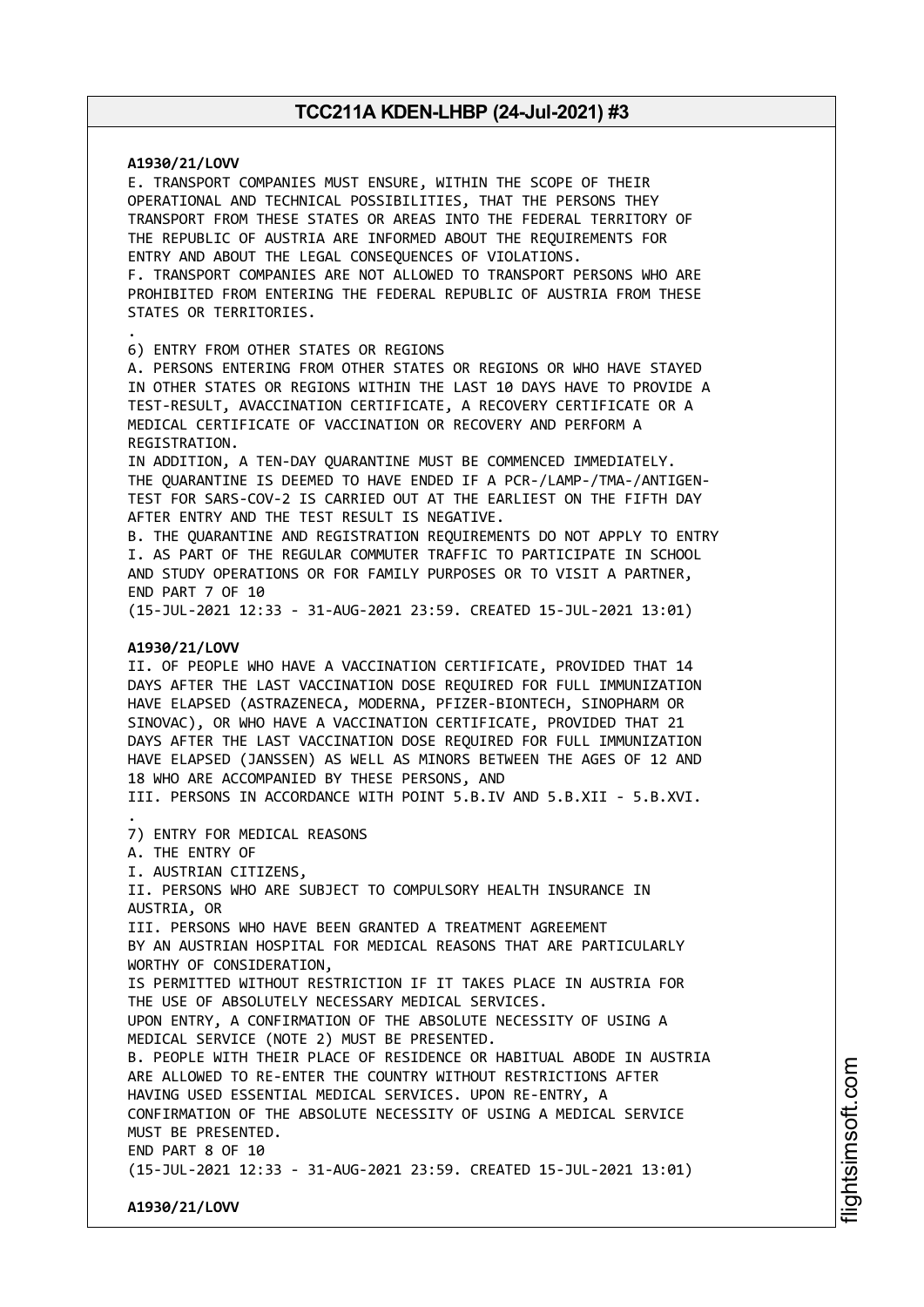8) GENERAL EXEMPTIONS, REGARDLESS OF WHERE THESE PEOPLE COME FROM, APPLY TO (NO PCR-/LAMP-/TMA-/ANTIGEN-TEST FOR SARS-COV-2 NECESSARY, NO QUARANTINE): A. TO MAINTAIN GOODS AND PASSENGER TRAFFIC (CREWS), IF THE DESTINATION COUNTRY IS NOT AUSTRIA, THE EXIT MUST BE ENSURED, B. EXCLUSIVELY FOR COMPELLING REASONS OF ANIMAL CARE OR FOR AGRICULTURAL AND FORESTRY MEASURES IN INDIVIDUAL CASES, C. IN THE CONTEXT OF THE IMPLEMENTATION OF A PROFESSIONAL TRANSFER TRIP / A PROFESSIONAL TRANSFER FLIGHT, D. IN THE IMPERATIVE INTEREST OF THE REPUBLIC OF AUSTRIA, E. TRANSIT PASSENGERS OR THE TRANSIT THROUGH AUSTRIA WITHOUT A STOPOVER, WHICH IS ALSO THE CASE WITH ONLY ESSENTIAL INTERRUPTIONS, IF DEPARTURE IS GUARANTEED, F. THE CREW OF A REPATRIATION TRIP / A REPATRIATION FLIGHT INCLUDING THE ACCOMPANYING ORGANS OF THE PUBLIC SECURITY SERVICE. . 9) MINORS UP TO THE AGE OF TWELVE IF TRAVELLING UNDER SUPERVISION OF AN ADULT ARE EXEMPTED FROM TEST REQUIREMENT. IF TRAVELLING UNATTENDED SAME REQUIREMENTS AS FOR ADULTS APPLY. IF THE QUARANTINE OF THE ADULT UNDER WHOSE SUPERVISION THE MINORS ARE TRAVELING IS DEEMED TO HAVE ENDED, THE QUARANTINE FOR THEM IS ALSO DEEMED TO HAVE ENDED. . END PART 9 OF 10 (15-JUL-2021 12:33 - 31-AUG-2021 23:59. CREATED 15-JUL-2021 13:01) **A1930/21/LOVV** 10) EXEMPTIONS DO NOT RELEASE PASSENGER/CREW FROM FOREIGN IMMIGRATION ENTRY REGULATIONS (VISA ETC.) . NOTE 1: MEDICAL CERTIFICATE ENGLISH: HTTPS://TINYURL.COM/MEDCERTATEN21 . NOTE 2: CONFIRMATION OF MEDICAL SERVICE ENGLISH: HTTPS://TINYURL.COM/MEDSVCATEN21 . NOTE 3: AUSTRIAN RESIDENCE PERMITS: HTTPS://TINYURL.COM/RESIDENCEPERMITSAT . NOTE 4: PRE-TRAVEL-CLEARANCE: HTTPS://ENTRY.PTC.GV.AT END PART 10 OF 10 (15-JUL-2021 12:33 - 31-AUG-2021 23:59. CREATED 15-JUL-2021 13:01) **A1927/21/LOVV** DANGER AREA LIZUM - LOD 21 - ACTIVATED: 471330N 0113700E - 471300N 0114000E - 470930N 0114130E - 470730N 0113900E - 470800N 0113600E - 471020N 0113430E - 471200N 0113520E - 471330N 0113700E. REF AIP AUSTRIA ENR 5.1-7 GND-FL215 28 0700-1300, 29 0700-1400 (28-JUL-2021 07:00 - 29-JUL-2021 14:00. CREATED 15-JUL-2021 10:24) **B1218/21/LOVV** TEMPORARY CABLEWAY FOR MATERIAL TRANSPORT ERECTED AREA MELLITZ-SANKT VEIT IM DEFREGGEN-LIENZ BOTTOM STATION SUMMIT STATION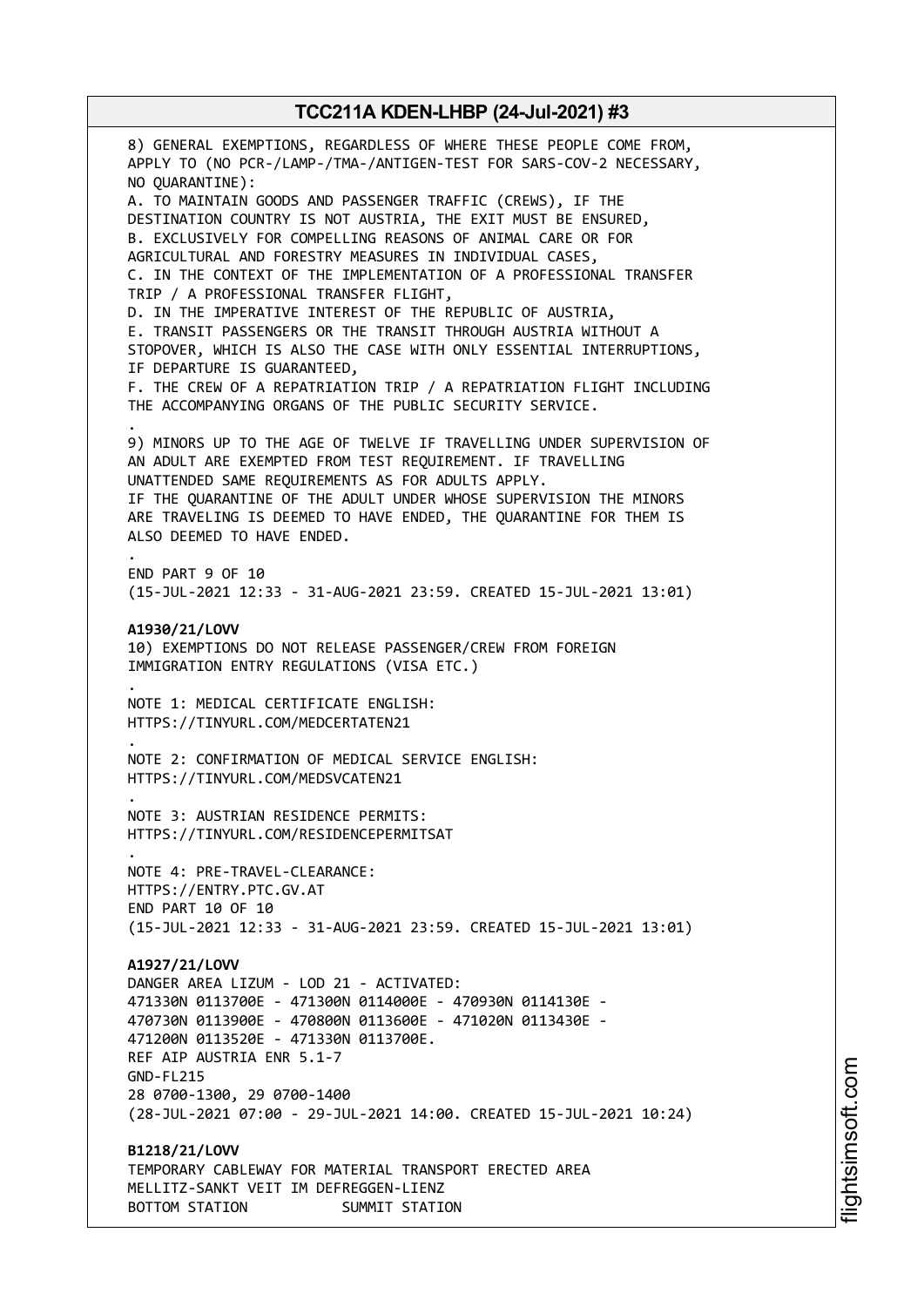465544N 0122721E 465616N 0122706E ELEV AT THE BASE: 1410M/4626FT AMSL 1950M/6398FT AMSL MAX HEIGHT ABOVE GROUND: 25M/82FT AGL LENGTH OF CABLEWAY APRX: 1200M 3 MASTS ERECTED NIGHT MARKING: NO DAY MARKING : YES (13-JUL-2021 05:33 - 11-OCT-2021 15:00 EST. CREATED 13-JUL-2021 05:34) **B1207/21/LOVV** TEMPORARY CABLEWAY FOR MATERIAL TRANSPORT ERECTED AREA ROSENGARTEN POELLTAL - RENNWEG BOTTOM STATION SUMMIT STATION 470333N 0133006E 470343N 0133011E ELEV AT THE BASE: 1394M/4574FT AMSL 1566M/5138FT AMSL MAX HEIGHT ABOVE GROUND: 14M/46FT AGL LENGTH OF CABLEWAY APRX: 350M NIGHT MARKING: NO DAY MARKING : NO (12-JUL-2021 08:20 - 31-AUG-2021 10:00 EST. CREATED 12-JUL-2021 08:21) **B1180/21/LOVV** TEMPORARY CABLEWAY FOR MATERIAL TRANSPORT ERECTED AREA RAURIS SEIDLWINKELTAL KELLGRABEN BOTTOM STATION SUMMIT STATION 471047N 0125823E 471057N 0125746E ELEV AT THE BASE: 1010M/3314FT AMSL 1650M/5414FT AMSL MAX HEIGHT ABOVE GROUND 75M/247FT AGL LENGTH OF CABLEWAY APRX: 860M/2822FT OBST MARKED STRAIGHT LINE DEFINED BY: 471047N 0125823E - 471057N 0125746E (08-JUL-2021 05:10 - 06-OCT-2021 10:00 EST. CREATED 08-JUL-2021 05:10) **A1823/21/LOVV** ENTRY, EXIT AND OVERFLIGHT OF AUSTRIAN AIRSPACE IS PROHIBITED FOR ALL COMMERCIAL ACFT OPERATORS REGISTERED IN THE REPUBLIC OF BELARUS INCLUDING AS A MARKETING CARRIER IN CODE SHARING OR BLOCKSPACE ARRANGEMENTS, EXCEPT FOR AIRCRAFT IN EMERGENCY, SAR AND FLIGHTS FOR HUMANITARIAN PURPOSES. (05-JUL-2021 06:27 - 01-OCT-2021 08:00 EST. CREATED 05-JUL-2021 06:28) **B1151/21/LOVV CHECKLIST** YEAR=2014 0862 YEAR=2015 NIL YEAR=2016 NIL YEAR=2017 NIL YEAR=2018 NIL YEAR=2019 NIL YEAR=2020 NIL YEAR=2021 0550 0557 0558 0567 0586 0587 0588 0593 0598 0615 0619 0666 0680 0697 0712 0713 0720 0724 0738 0739 0740 0754 0760 0773 0803 0816 0827 0833 0835 0844 0852 0853 0862 0885 0891 0899 0901 0902 0903 0913 0920 0933 0957 0965 0966 0968 0969 0978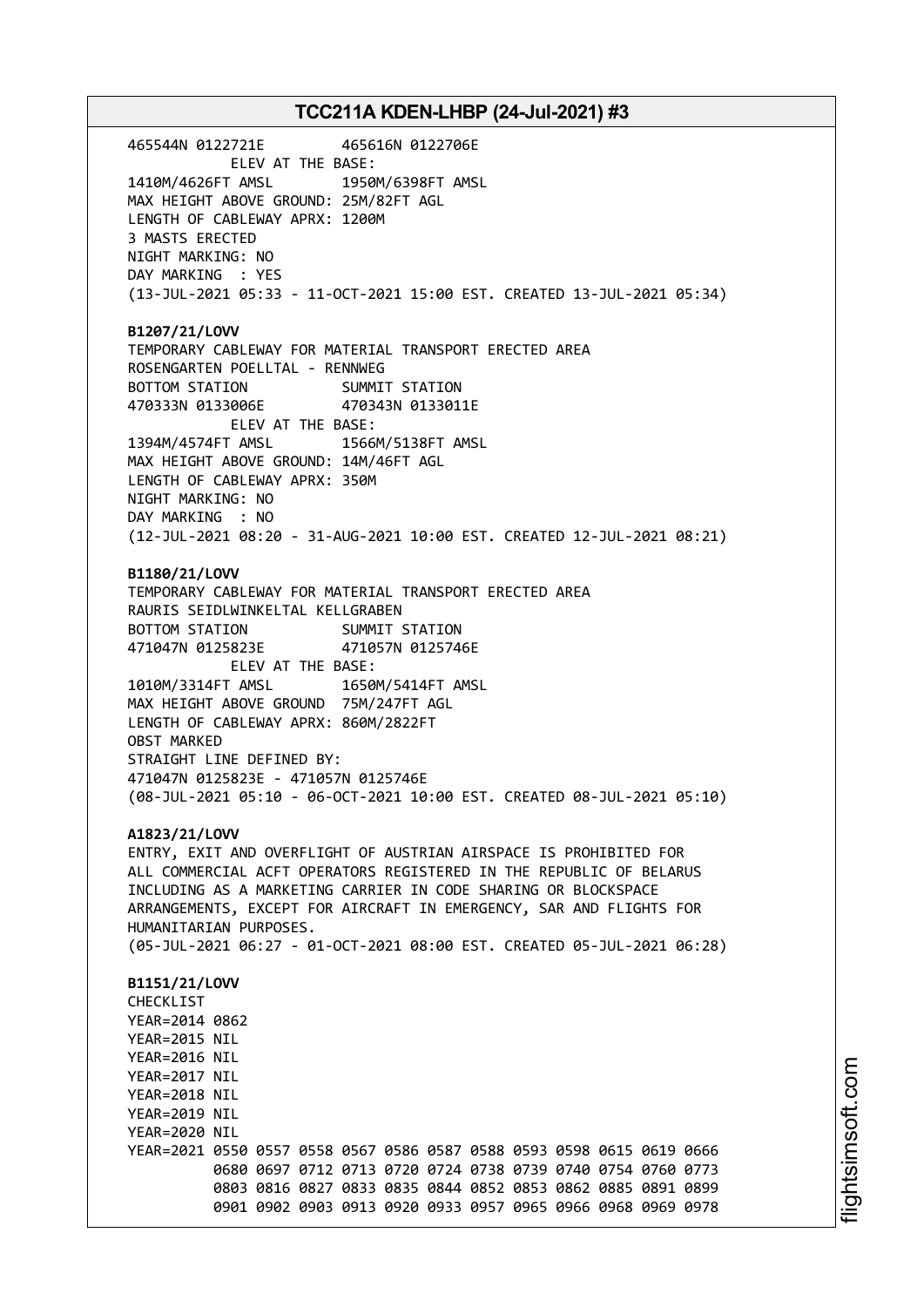**TCC211A KDEN-LHBP (24-Jul-2021) #3** 0990 0991 0995 1002 1007 1020 1021 1027 1036 1044 1049 1051 1053 1054 1068 1071 1072 1073 1074 1088 1089 1091 1092 1094 1095 1096 1101 1104 1107 1108 1109 1113 1114 1116 1117 1118 1119 1120 1121 1126 1128 1129 1130 1131 1132 1133 1134 1135 1137 1139 1140 1141 1142 1143 1144 1145 1147 1148 1149 1150 LATEST PUBLICATIONS AIP SUPPLEMENT ........ 005 01 JUL 21 AIP AMENDMENT ......... 290 16 JUL 21 AIRAC AIP AMENDMENT ... 248 01 JUL 21 EFFECTIVE 12 AUG 21 AIC INTERNATIONAL .... A011 28 APR 21 AIC NATIONAL ......... B003 01 JUL 21 (02-JUL-2021 08:44 - 02-AUG-2021 08:44 EST. CREATED 02-JUL-2021 08:48) **A1806/21/LOVV** CHECKLIST YEAR=2014 1601 YEAR=2015 NIL YEAR=2016 NIL YEAR=2017 NIL YEAR=2018 NIL YEAR=2019 NIL YEAR=2020 NIL YEAR=2021 0858 0860 0864 0866 0867 0869 0872 0952 0953 0954 0982 0991 1002 1014 1015 1036 1042 1049 1051 1075 1079 1084 1088 1089 1094 1123 1131 1135 1146 1147 1159 1170 1185 1243 1281 1289 1291 1319 1325 1352 1357 1376 1377 1392 1401 1402 1403 1404 1405 1446 1448 1456 1462 1470 1488 1489 1494 1512 1529 1600 1601 1603 1622 1637 1646 1666 1668 1670 1674 1675 1676 1692 1695 1697 1698 1700 1703 1704 1706 1708 1712 1715 1716 1724 1725 1726 1733 1734 1737 1740 1742 1745 1747 1748 1749 1750 1751 1755 1757 1770 1771 1772 1773 1774 1775 1776 1777 1778 1779 1782 1784 1785 1786 1787 1788 1789 1790 1791 1792 1793 1794 1796 1797 1798 1799 1800 1801 1802 1803 1804 1805 LATEST PUBLICATIONS AIP SUPPLEMENT ........ 005 01 JUL 21 AIP AMENDMENT ......... 290 16 JUL 21 AIRAC AIP AMENDMENT ... 248 01 JUL 21 EFFECTIVE 12 AUG 21 AIC INTERNATIONAL .... A011 28 APR 21 AIC NATIONAL ......... B003 01 JUL 21 (02-JUL-2021 08:42 - 02-AUG-2021 08:42 EST. CREATED 02-JUL-2021 08:43) **A1785/21/LOVV** AUSTRIAN AIR CARRIERS AND CAPTAINS OF ACFT IN CHARGE OF AIR SERVICE MANAGED BY CARRIERS HOLDERS OF OPERATING LICENCE ISSUED BY AUSTRIA, WHETHER THEY ARE CONTRACTUAL CARRIERS AND/OR DE FACTO CARRIERS, OR PERFORMING AIR SERVICE WITH COMMERCIAL CHARTER AGREEMENT OR WITH CODE SHARING AND TO ALL FLIGHT PERFORMED WITH AUSTRIAN ACFT REGISTRATION ,ARE REQUESTED TO AVOID MINSK FIR (UMMV). FOREIGN AIR CARRIERS INBOUND EU ARE RECOMMENDED TO AVOID BELARUS MINSK FIR(UMMV). (01-JUL-2021 06:16 - 02-AUG-2021 15:00 EST. CREATED 01-JUL-2021 06:17) **B1139/21/LOVV** TEMPORARY CABLEWAY FOR MATERIAL TRANSPORT ERECTED AREA RAURIS - SCHLEMMWALD BOTTOM STATION SUMMIT STATION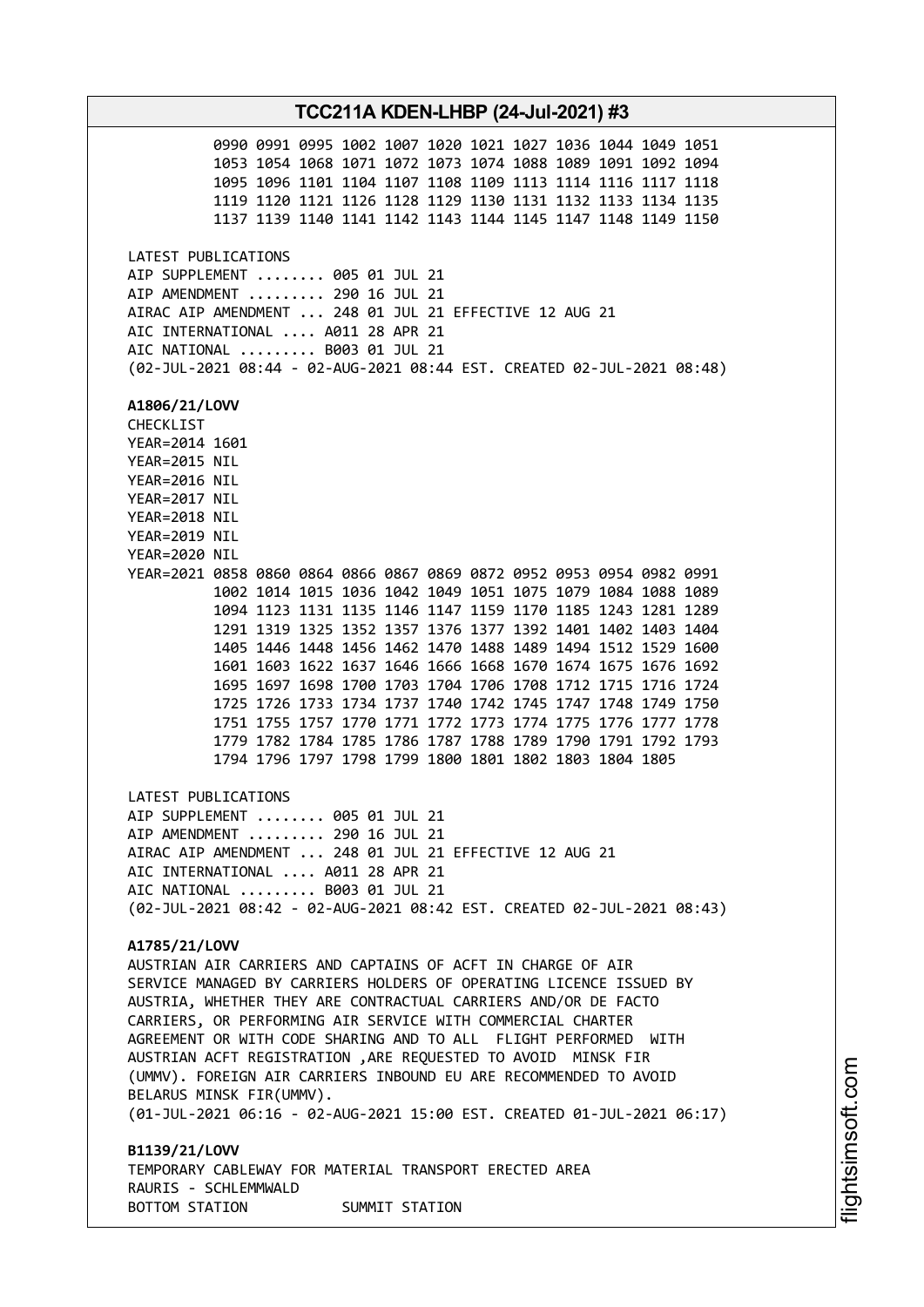470935N 0125340E 470958N 0125347E ELEV AT THE BASE: 1300M/4266FT AMSL 1660M/5447FT AMSL MAX HEIGHT ABOVE GROUND 65M/213FT AGL LENGTH OF CABLEWAY APRX: 760M 1 MAST ERECTED. NIGHT MARKING: NO DAY MARKING : YES (01-JUL-2021 05:32 - 29-SEP-2021 10:00 EST. CREATED 01-JUL-2021 05:32) **B1137/21/LOVV** OBSTACLE LIGHTS OF CABLEWAY MGD SCHINDLERGRAT OUT OF SERVICE. LOCATION : TIROL/DISTRICT LANDECK COORDINATES BOTTOM STATION: 470818N 0101255E SUMMIT STATION: 470913N 0101329E ELEV: 2642M/8669FT AMSL MAX HEIGHT ABOVE GND: 60M/197FT AGL DAY MARKING : NO REF AIP AUSTRIA ENR 5.4-TIROL-10 (30-JUN-2021 18:27 - 28-SEP-2021 23:59 EST. CREATED 30-JUN-2021 18:28) **A1770/21/LOVV** TRIGGER NOTAM - PERM AIRAC AIP AMDT 248/21 WEF12AUG2021. - FREE ROUTE AIRSPACE (FRA) - INDEX CHART / SLOVENIAN AUSTRIAN PART OF SECSI FRA INCLUDING LOWEST AVAILABLE LEVEL (LAL), - FREE ROUTE AIRSPACE (FRA) - INDEX CHART / SOUTH EAST COMMON SKY INITIATIVE (SECSI) FRA. (12-AUG-2021 00:00 - 25-AUG-2021 23:59. CREATED 30-JUN-2021 09:36) **B1128/21/LOVV** 2 CRANES ERECTED AT PSN: 472415N 0131313E (LOGISTIKZENTRUM BISCHOFSHOFEN) ELEV: 547M/1795FT AMSL HEIGHT ABOVE GND : 66M/217FT AGL (30-JUN-2021 06:13 - 28-SEP-2021 10:00 EST. CREATED 30-JUN-2021 06:13) **A1748/21/LOVV** COVID-19: PASSENGERS REQUIREMENTS . THE REPUBLIC OF AUSTRIA, FEDERAL MINISTRY FOR HEALTH HAS ENACTED FOLLOWING REGULATION CONCERNING THE NEED TO WEAR PROTECTIVE MASKS ON BOARD AIRCRAFT IN RESPECT OF SARS-COV-2 / COVID-19: . 0) CHANGE-LOG: 0.1) APPLICABLE AS FROM 01.07.2021 00:00 0.2) FFP2-MASK RELIEVED TO COMMUNITY-MASK . 1) ENTERING THE AIRPORT AND AICRAFT-CABIN IS ONLY PERMITTED IF A SURGICAL OR COMMUNITY MASK IS WORN. . 2) EXEMPTED ARE CHILDREN UP TO THE AGE OF SIX AND PERSONS WHO CANNOT BE EXPECTED TO WEAR THE MASK FOR HEALTH REASONS. (29-JUN-2021 07:27 - 31-AUG-2021 23:59. CREATED 29-JUN-2021 07:28) **A1725/21/LOVV**

SARS-COV-2 / COVID-19: OPERATORS REQUIREMENTS. CONTACT DETAILS OF PASSENGERS BEEN TO RISK AREAS.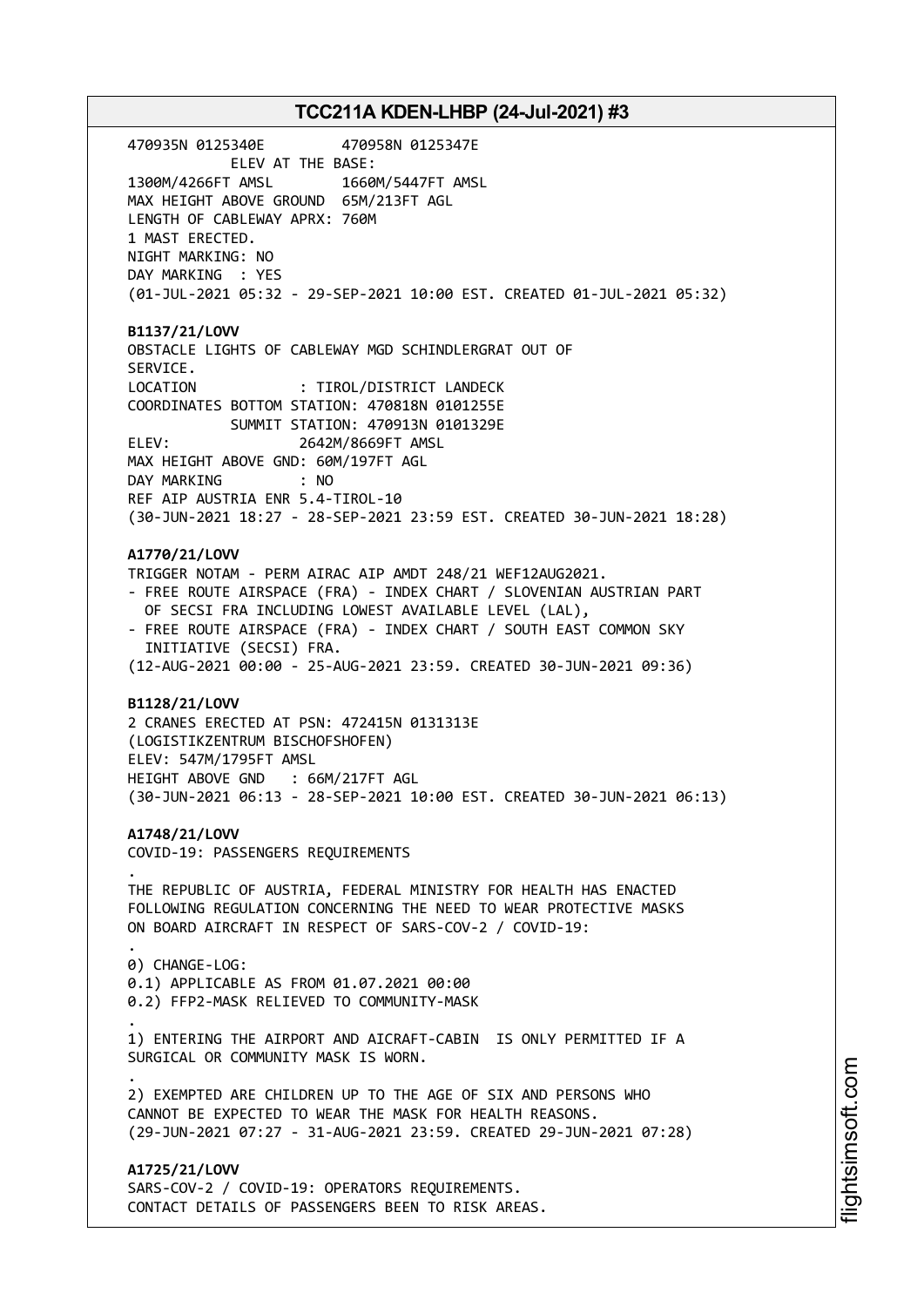0) CHANGE-LOG: 0.1) VALIDITY EXTENDED 1) ACFT OPERATORS ARE OBLIGED TO COLLECT CONTACT DETAILS OF PAX IF DEPARTURE POINT IS AN AREA LISTED ON THE HOMEPAGE OF THE FEDERAL MINISTRY FOR EUROPEAN AND INTERNATIONAL AFFAIRS FOR WHICH A TRAVEL WARNING HAS BEEN ISSUED IN CONNECTION WITH THE OCCURRENCE OF SARS-COV-2. 2) AFFECTED COUNTRIES TO BE FOUND AT HTTPS://WWW.BMEIA.GV.AT/REISE-AUFENTHALT/REISEWARNUNGEN 3) DETAILS TO BE COLLECTED: - ID OF PERSONS (FULL NAME, DATE OF BIRTH AND NATIONALITY), - ORIGINAL PLACE OF DEPARTURE, - DEPARTURE AND ARRIVAL TIME, - BORDER CROSSING POINT FOR ENTRY INTO AUSTRIA, - TOTAL NUMBER OF PEOPLE CARRIED AND - TRANSPORT CODE NUMBER. 4) DATA HAS TO BE STORED FOR 28 DAYS AFTER ARRIVAL AND MADE AVAILABLE IMMEDIATELY TO HEALTH AUTHORITIES ON THEIR REQUEST. (26-JUN-2021 07:41 - 30-SEP-2021 23:59 EST. CREATED 26-JUN-2021 07:42) **A1716/21/LOVV** MILITARY TRAINING AREA - MURTAL HIGH (MUH) - ESTABLISHED. LATERAL LIMITS: 475145.00N 0141828.00E - 475141.00N 0142433.00E - 475126.00N 0144233.00E - 475001.00N 0153044.00E - 474903.00N 0153436.00E - 474806.44N 0153821.75E - 464312.41N 0150033.45E - 463551.30N 0143344.35E - 464117.86N 0141150.72E - 470355.38N 0135248.00E - 475145.00N 0141828.00E. LOWER LIMIT: FL285. UPPER LIMIT: FL325. ACTUAL TIME OF ACTIVATION WILL BE ANNOUNCED BY SEPERATE NOTAM. REF AIP AUSTRIA ENR 5.2. FL285-FL325 (01-JUL-2021 00:00 - 30-SEP-2021 10:00 EST. CREATED 25-JUN-2021 09:53) **A1704/21/LOVV** PARAGLIDER EVENT - 31.ALPENROSENCUP 2021 - WILL TAKE PLACE. AREA: WESTENDORF/KITZBUEHEL. DEP: CHORALPE/WESTENDORF 472510N 0121440E ELEV: 5972FT AMSL ARR: WESTENDORF 472541N 0121249E ELEV: 2602FT AMSL RADIUS: 25NM PARTS OF CTA C, CTA GLOCKNER, TMA LOWI 4, TMA LOWI 5 AND TMZ LOWI E WILL BE AFFECTED. THE COMPETITION AREA EXTENDS FROM PASS STRUB ALONG THE PROVINCIAL BOUNDARY TO THE GERLOS PASS, FURTHER ON TO ALPBACH AND VIA KUFSTEIN BACK TO PASS STRUB. GND-11000FT AMSL DAILY 0830-1838 (07-AUG-2021 08:30 - 08-AUG-2021 18:38. CREATED 24-JUN-2021 08:50)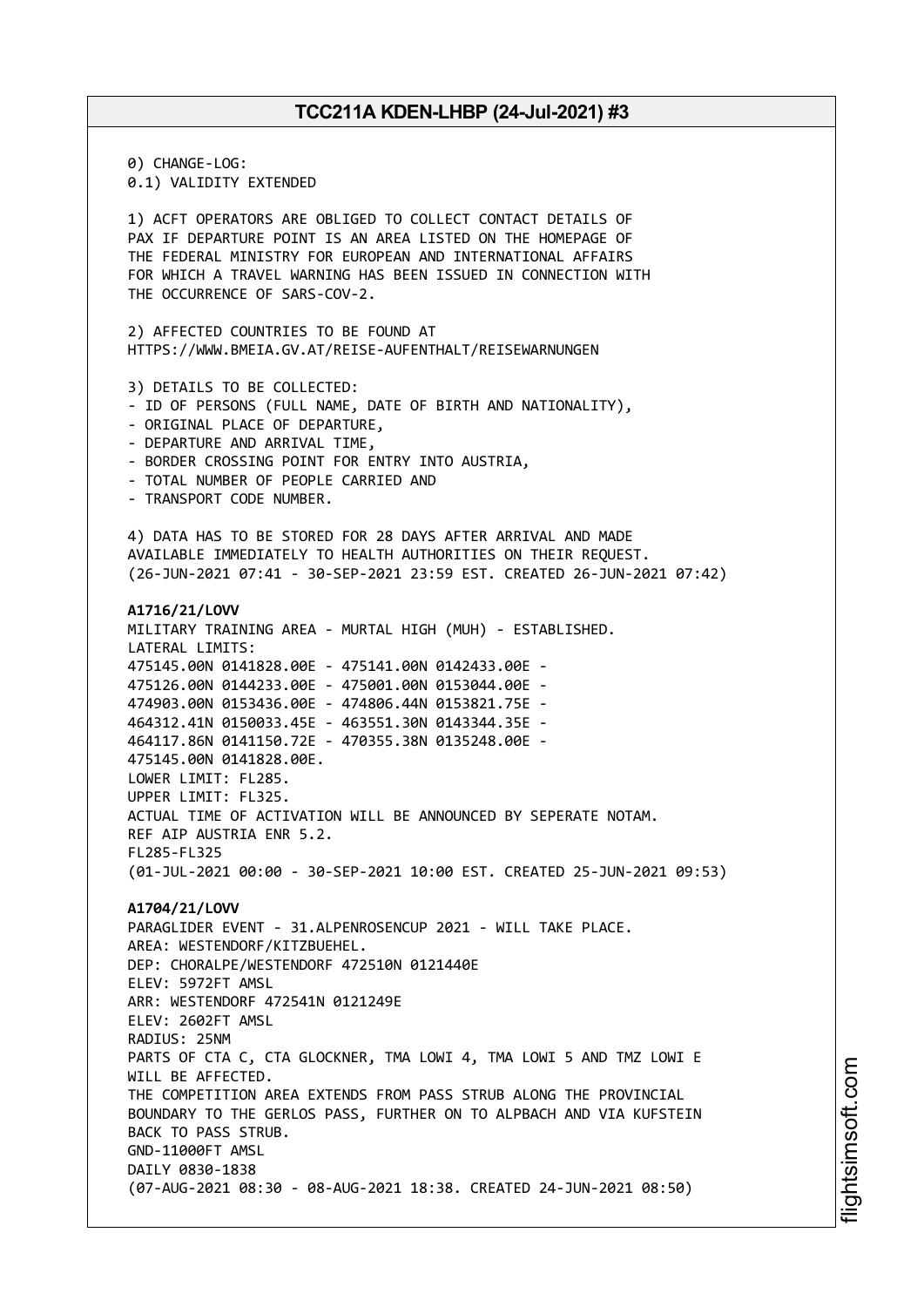**B1068/21/LOVV** TEMPORARY CABLEWAY FOR MATERIAL TRANSPORT ERECTED AREA OBERVELLACH BOTTOM STATION SUMMIT STATION 465611N 0131128E 465646N 0131144E ELEV AT THE BASE: 675M/2215FT AMSL 1194M/3918FT AMSL MAX HEIGHT ABOVE GROUND 80M/263FT AGL LENGTH OF CABLEWAY APRX: 1214M 4 MASTS ERECTED. NIGHT MARKING: NO DAY MARKING : YES (18-JUN-2021 12:10 - 16-SEP-2021 10:00 EST. CREATED 18-JUN-2021 12:10) **B1036/21/LOVV** TEMPORARY CABLEWAY FOR MATERIAL TRANSPORT ERECTED AREA 'VORDERES ALPJOCH' - IMST BOTTOM STATION SUMMIT STATION 471458N 0104132E 471422N 0104134E ELEV AT THE BASE: 1510M/4955FT AMSL 2059M/6756FT AMSL MAX HGT ABV GND 48M/158FT AGL LENGTH OF CABLEWAY APRX: 1500M 7 MASTS ERECTED. (16-JUN-2021 05:23 - 13-AUG-2021 15:00 EST. CREATED 16-JUN-2021 05:24) **B1007/21/LOVV** EISER/SCHRALL / AREA ZIRKNITZTAL-CABLEWAY FOR MATERIAL TRANSPORT - OBST NOT MARKED. COORDINATES: MAX HGT ABOVE GND: ELEV AT THE BASE: N470034 E0125639 1773M/5817FT 40M/131FT N470054 E0125615 2200M/7218FT. (11-JUN-2021 09:13 - 03-SEP-2021 10:00 EST. CREATED 11-JUN-2021 09:14) **A1470/21/LOVV** RAMOLHAUS - CABLEWAY FOR MATERIAL TRANSPORT - OBST NOT MARKED. COORDINATES: MAX HGT ABOVE GND: ELEV AT THE BASE: 464952N 0105937E 2423M/7949FT 299M/981FT 464947N 0105811E 3006M/9862FT (08-JUN-2021 10:42 - 31-AUG-2021 10:00 EST. CREATED 08-JUN-2021 10:43) **A1392/21/LOVV** ALL OPERATORS WHO WISH TO USE THE STS/ATFMX INDICATOR FOR A FLIGHT DEPARTING FROM WITHIN AUSTRIA SHALL REQUEST AUTHORISATION BEFORE THE FLIGHT BY TRANSMITTING THE REQUIRED INFORMATION AND DOCUMENTATION AS SPECIFIED IN THE ATFMX APPROVAL REQUEST FORM TO AIS/ARO WIEN. REF AIP AUSTRIA ENR 3.7. (01-JUN-2021 00:00 - 23-AUG-2021 08:00 EST. CREATED 31-MAY-2021 14:31) **A1281/21/LOVV** REF AIP AUSTRIA, GEN 3.4 ITEM 3.4. INCREASED CPDLC USAGE WILL BE ENDEAVOURED BY ATC IN THE AREA OF RESPONSIBILITY OF ACC WIEN AND APP LOWW. ALL DATA LINK EQUIPPED AIRCRAFT (CPDLC ATN VDL MODE 2) ARE REQUESTED TO LOG ON TO ACC WIEN / APP WIEN. THE DATA LINK ADDRESS FOR ACC WIEN/

APP WIEN IS LOVV.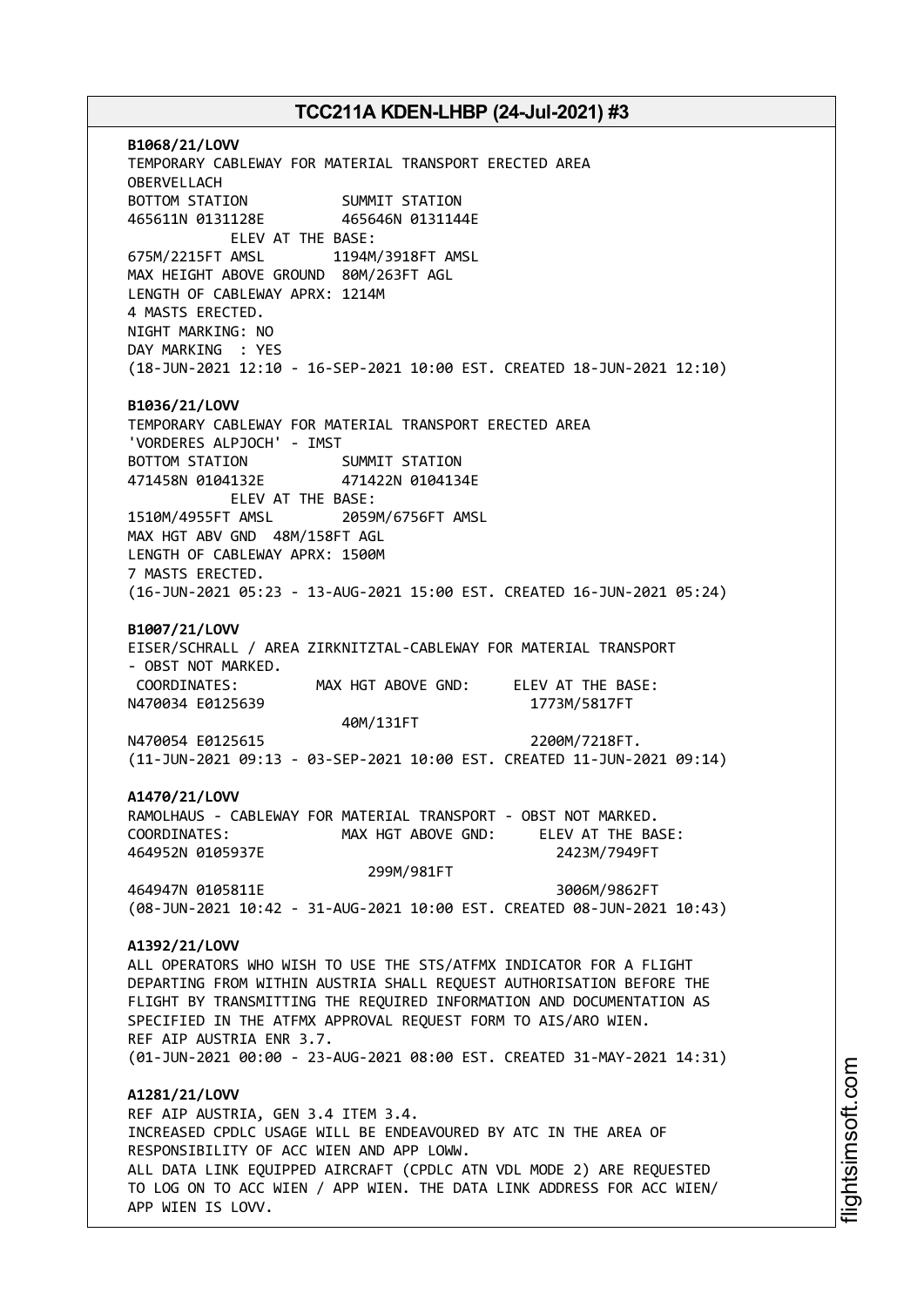FLIGHT CREWS SHALL EXPECT TO RECEIVE UPLINK MESSAGES ESPECIALLY IN SITUATIONS OF HIGH RTF FREQUENCY LOAD AND ARE REQUESTED TO REACT TO THEM ASAP. (20-MAY-2021 11:28 - 12-AUG-2021 10:00 EST. CREATED 20-MAY-2021 11:29) **B0803/21/LOVV** TEMPORARY CABLEWAY FOR MATERIAL TRANSPORT ERECTED AREA KAPRUN BOTTOM STATION SUMMIT STATION 471530N 0124450E 471541N 0124527E ELEV AT THE BASE: 997M/3271FT AMSL 1007M/3304FT AMSL MAX HEIGHT ABOVE GROUND 55M/181FT AGL LENGTH OF CABLEWAY APRX: 915M 3 MASTS ERECTED. NIGHT MARKING: NO DAY MARKING : YES (13-MAY-2021 05:28 - 11-AUG-2021 08:00 EST. CREATED 13-MAY-2021 05:29) **A1159/21/LOVV** REF REPRINTED VERSION OF THE AERONAUTICAL CHART-ICAO 1:500 000 AUSTRIA, EDITION 2021. AERODROME CHART SYMBOL MISSING AT THE FOLLOWING 4 AERODROMES: - LOGL - LANZEN-TURNAU - ARP: 47 33 24 N 015 19 27 E - RWY DESIGNATION: 07/25 - SURFACE: GRASS, - LOGM - MARIAZELL - ARP: 47 47 22 N 015 18 01 E - RWY DESIGNATION: 15L/33R - SURFACE: ASPHALT, - LOGT - LEOBEN/TIMMERSDORF - ARP: 47 22 47 N 014 57 51 E - RWY DESIGNATION: 12/30 - SURFACE: GRASS, - LOGW - WEIZ/UNTERFLADNITZ - ARP: 47 10 14 N 015 39 51 E - RWY DESIGNATION: 18/36 - SURFACE: GRASS. NOTE: THE DIGITAL VERSION OF THE AERONAUTICAL CHART-ICAO 1:500 000 AUSTRIA, EDITION 2021 IS NOT AFFECTED. (07-MAY-2021 12:30 - 30-JUL-2021 10:00 EST. CREATED 07-MAY-2021 12:31) **B0760/21/LOVV** TEMPORARY CABLEWAY FOR MATERIAL TRANSPORT ERECTED AREA UNTERBERG - DORFGASTEIN BOTTOM STATION SUMMIT STATION 471456N 0130329E 471441N 0130325E ELEV AT THE BASE: 1523M/4997FT AMSL 1688M/5539FT AMSL MAX HEIGHT ABOVE GROUND 10M/33FT AGL LENGTH OF CABLEWAY APRX: 460M NIGHT MARKING: NO DAY MARKING : NO (07-MAY-2021 05:56 - 05-AUG-2021 10:00 EST. CREATED 07-MAY-2021 05:57) **B0754/21/LOVV** TEMPORARY CABLEWAY FOR MATERIAL TRANSPORT ERECTED AREA MITTELDORF/BACH - VIRGEN BOTTOM STATION SUMMIT STATION 470038N 0122906E 470041N 0122856E ELEV AT THE BASE: 1298M/4259FT AMSL 1350M/4430FT AMSL MAX HEIGHT ABOVE GROUND 60M/197FT AGL LENGTH OF CABLEWAY APRX: 300M DAY MARKING : YES